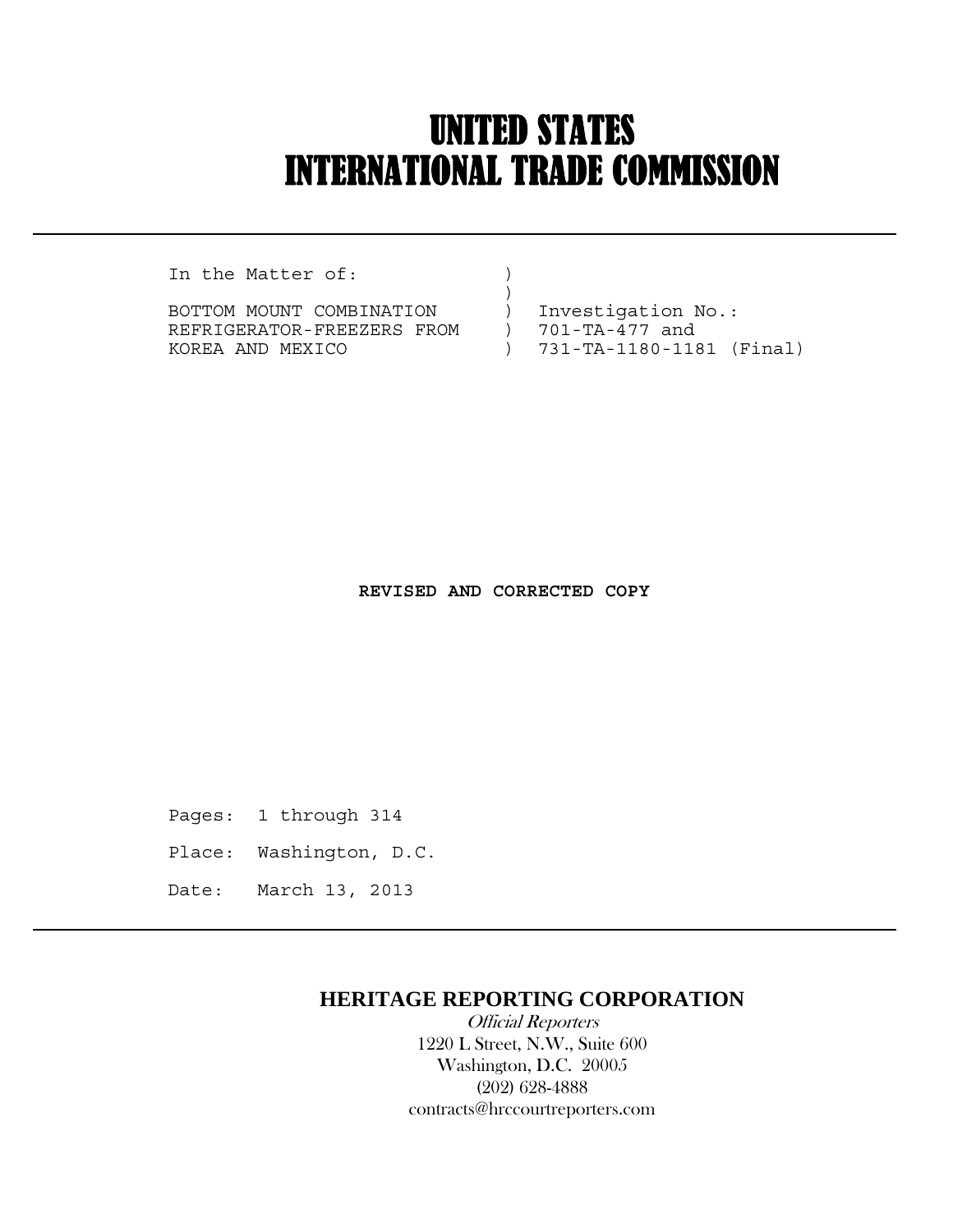#### THE UNITED STATES INTERNATIONAL TRADE COMMISSION

In the Matter of:  $)$ BOTTOM MOUNT COMBINATION ) Investigation No.: REFRIGERATOR-FREEZERS FROM ) 701-TA-477 and KOREA AND MEXICO ) 731-TA-1180-1181 (Final) Tuesday,

> March 13, 2013 Main Hearing Room

 International Trade Commission 500 E Street, S.W. Washington, D.C.

The hearing commenced, pursuant to notice, at

9:30 a.m., before the Commissioners of the United States

International Trade Commission, the Honorable Irving A.

Williamson, Vice Chairman, presiding.

APPEARANCES:

On Behalf of the International Trade Commission:

Commissioners:

 VICE CHAIRMAN IRVING A. WILLIAMSON COMMISSIONER DANIEL R. PEARSON COMMISSIONER SHARA L. ARANOFF COMMISSIONER DEAN A. PINKERT COMMISSIONER DAVID S. JOHANSON

Staff:

 BILL BISHOP, Hearings and Meetings Coordinator SHARON BELLAMY, Hearings and Meetings Assistant CHRISTOPHER CASSISE, Investigator RUBEN MATA, International Trade Analyst JOHN BENEDETTO, Economist JUSTIN JEE, Accountant/Auditor KARL VON SCHRILTZ, Attorney JAMES McCLURE, Supervisory Investigator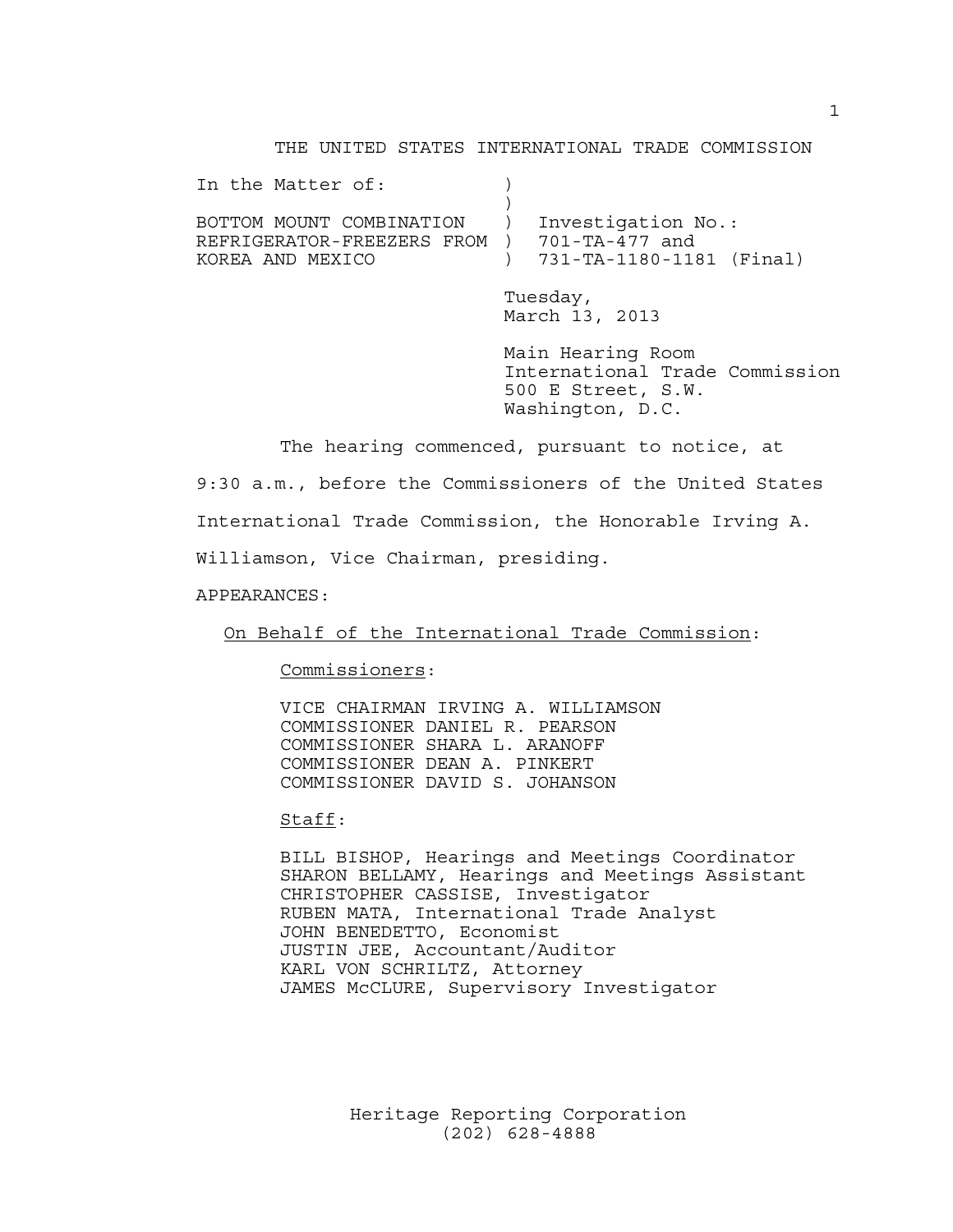In Support of Antidumping and Countervailing Duty Orders:

On behalf of Whirlpool Corporation:

 DR. MARC BITZER, President, Whirlpool North America

 THOMAS SCHWYN, Vice President and Associate General Counsel, Whirlpool Corporation JUSTIN REINKE, Product Director, Bottom Mount

 Refrigeration, Whirlpool Corporation ADRIAN ESTRADA, Director of Legal Services,

Whirlpool North America

In Support of the Imposition of Antidumping and Countervailing Duty Orders:

 COLLEEN P. LOUGHLIN, Vice President, Compass Lexecon CARL MOYER, Director of Economic Analysis, Cassidy Levy Kent

 JOHN D. GREENWALD, Esquire JACK A. LEVY, Esquire Cassidy Levy Kent 2000 Pennsylvania Avenue, N.W., Suite 4500 Washington, D.C. 20006 (202) 567-2300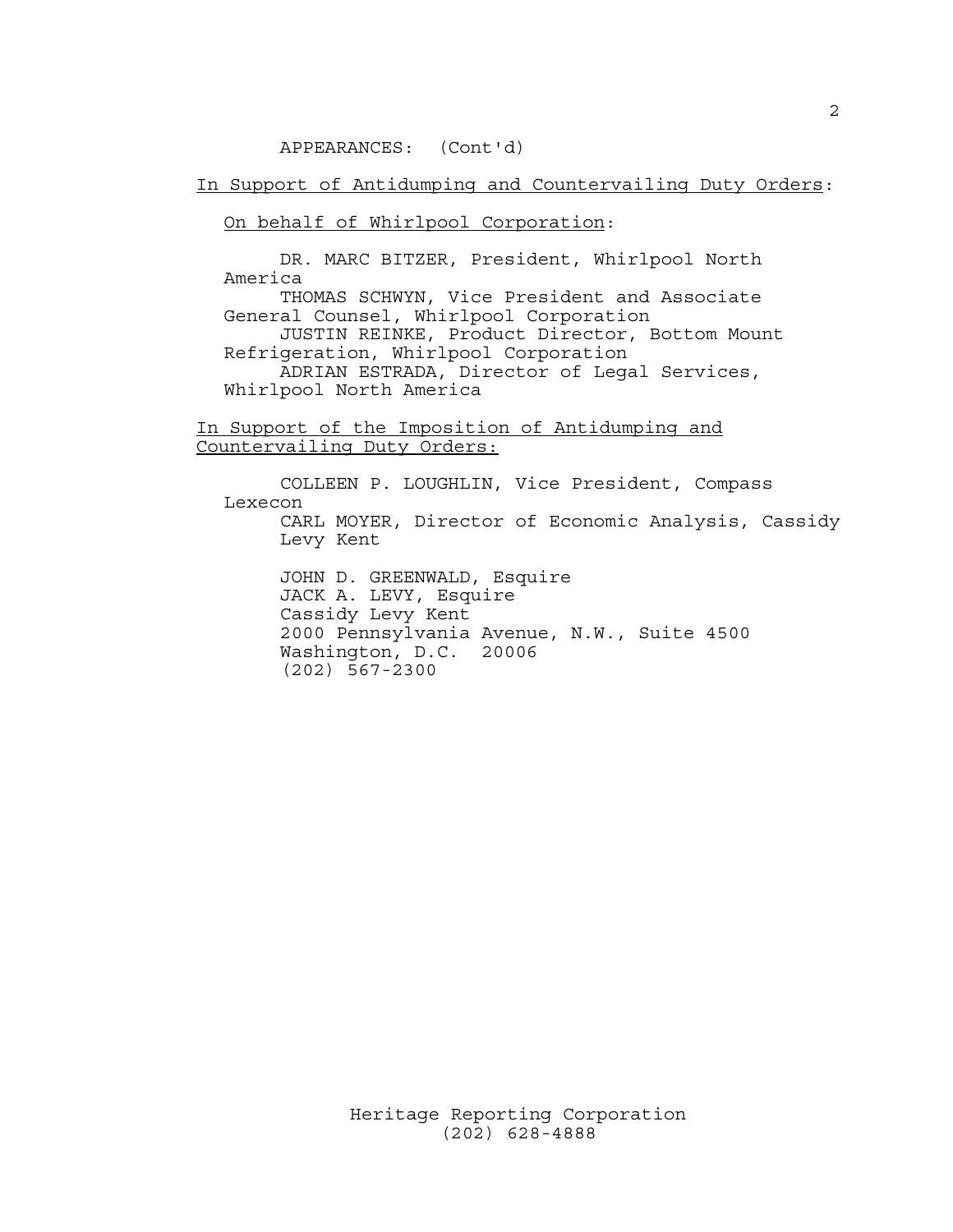In Opposition to the Imposition of Antidumping and Countervailing Duty Orders:

on behalf of

 Samsung Electronics Co., Ltd. ("SEC") Samsung Electronics S.A. de C.V. ("SEM") Samsung Electronics America, Inc. ("SEA")

 KEVIN DEXTER, Senior Vice President, Home Appliances, SEA KURT JOVAIS, Vice President of Marketing, Home Appliances, SEA EUGENE SEAGRIFF, Marketing Manager, Refrigerators, SEA I.S. CHOI, Business Managers, Refrigerators, SEA DANIEL W. KLETT, Economist, Capital Trade Inc. WARREN E. CONNELLY, Esquire JARROD M. GOLDFEDER

 Akin Gump Strauss Hauer & Feld LLP Robert S. Strauss Building 1333 New Hampshire Avenue, N.W. Washington, D.C. 20036-1564 (202) 887-4000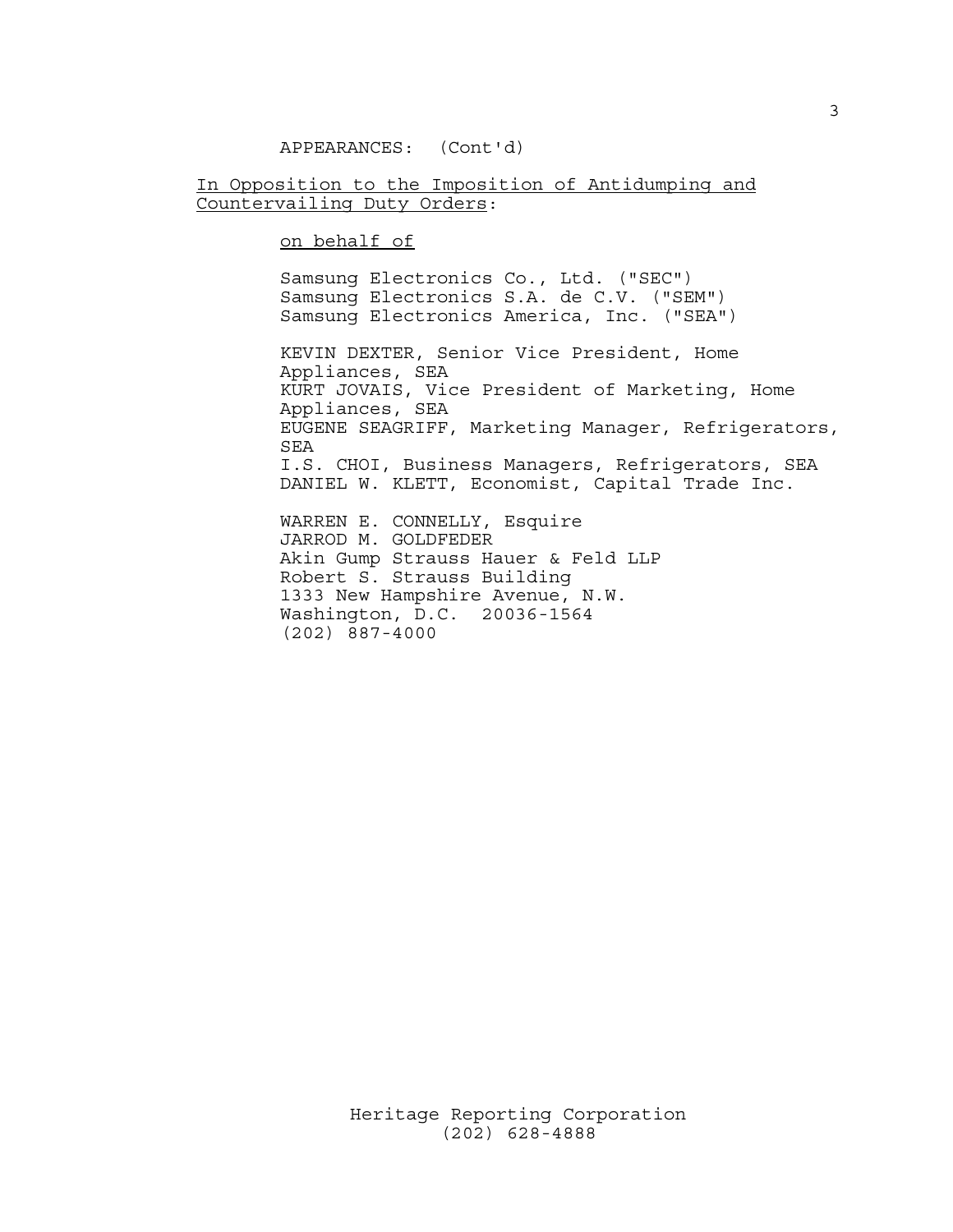In Opposition to the Imposition of Antidumping and Countervailing Duty Orders:

on behalf of

 LG Electronics U.S.A., Inc. ("LG USA") LG Electronics Inc. ("LGE" LG Electronics Monterrey Mexico, S.A. de C.V. ("LG Mexico")

 JOHN HERRING, Vice President of Sales, Home Appliance National Accounts, LG KIBEOM KIM, Senior Managers, International Group, LG DAEKWON KIM, Manager, International Group, LG YOUNG NOH, Product Manager, Digital Appliances, LG RICK WINGATE, Vice President and Regional General Counsel for North America, LG DANIEL W. KLETT, Economist, Capital Trade, Inc

 RICHARD O. CUNNINGHAM, Esquire THOMAS J. TRENDL, Esquire Steptoe & Johnson LLP 1330 Connecticut Avenue, N.W. Washington, D.C. 20036 (202) 429-6434

on behalf of

The Home Depot, Inc.

 ROBERT BAIRD, Merchandising Vice President, Appliances & Kitchens, The Home Depot, Inc.

 JAMES JOCHUM, Esquire MARGUERITE TROSSEVIN, Esquire Jochum Shore & Trossevin PC 11 H Street, N.W., Suite 910 Washington, D.C. 20005 (202) 281-4886/251-6170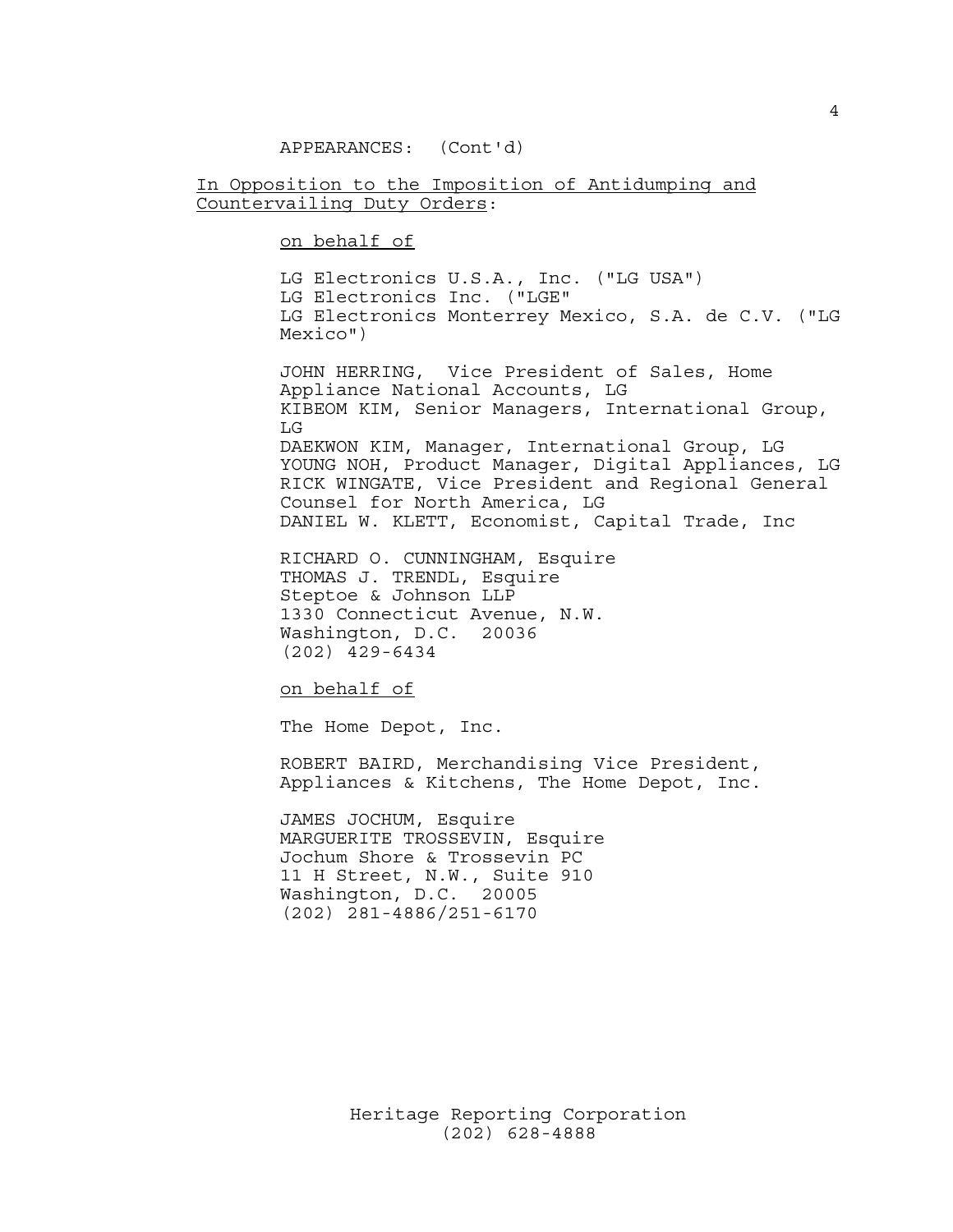### In Opposition to the Imposition of Antidumping and Countervailing Duty Orders:

on behalf of

 Electrolux North America, Inc. Electrolux Home Products, Inc. Electrolux Home Products, Corp. N.V.

 Matthew P. Jaffe Neville Peterson LLP Washington, D.C.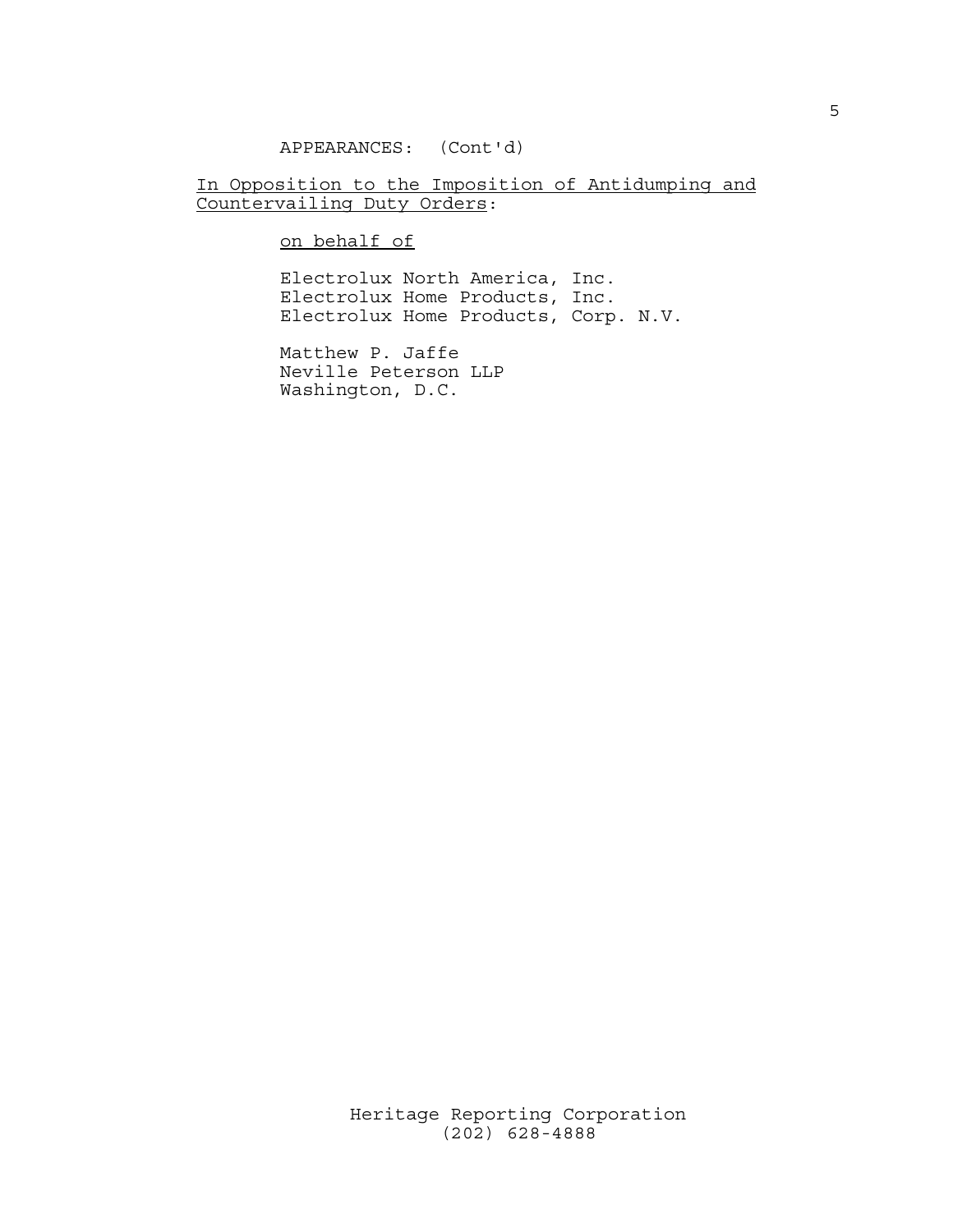## I N D E X

#### en de la provincia de la provincia de la provincia de la provincia de la provincia de la provincia de la provi

| OPENING STATEMENT OF JOHN D. GREENWALD<br>Cassidy Levy Kent                                               | 14  |
|-----------------------------------------------------------------------------------------------------------|-----|
| OPENING STATEMENT OF RICHARD O. CUNNINGHAM<br>Steptoe and Johnson LLP                                     | 18  |
| TESTIMONY OF DR. MARC BITZER<br>President, Whirlpool North America                                        | 22  |
| TESTIMONY OF KEVIN DEXTER<br>Senior Vice President, Home Appliances, SEA                                  | 151 |
| TESTIMONY OF EUGENE SEAGRIFF<br>Marketing Manager, Refrigerators, SEA                                     | 160 |
| TESTIMONY OF JOHN HERRING<br>Vice President of Sales, Home Appliance National<br>Accounts, LG             | 165 |
| TESTIMONY OF ROBERT BAIRD<br>Merchandising Vice President, Appliances &<br>Kitchens, The Home Depot, Inc. | 175 |
| TESTIMONY OF DANIEL W. KLETT<br>Economist, Capital Trade, Inc.                                            | 187 |
| CLOSING STATEMENT OF JOHN D. GREENWALD<br>Cassidy Levy Kent                                               | 302 |
| CLOSING STATEMENT OF RICHARD O. CUNNINGHAM<br>Steptoe and Johnson LLP                                     | 310 |

 Heritage Reporting Corporation (202) 628-4888

6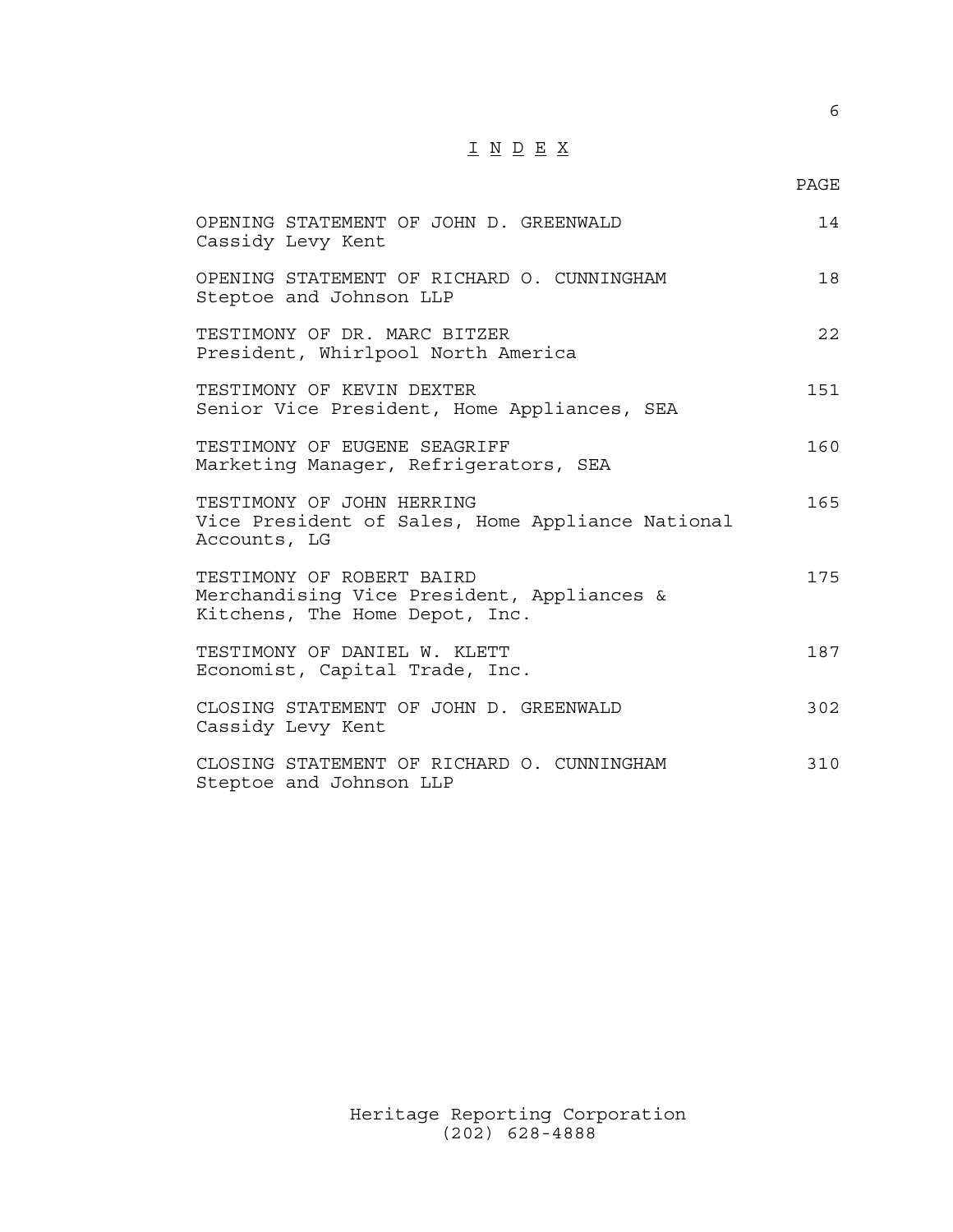| $\mathbf{1}$ | $\underline{P} \underline{R} \underline{O} \underline{C} \underline{E} \underline{E} \underline{D} \underline{I} \underline{N} \underline{G} \underline{S}$ |
|--------------|-------------------------------------------------------------------------------------------------------------------------------------------------------------|
| 2            | (9:30 a.m.)                                                                                                                                                 |
| 3            | VICE CHAIRMAN WILLIAMSON: Good morning. On                                                                                                                  |
|              | 4 behalf of the U.S. International Trade Commission, I                                                                                                      |
|              | 5 welcome you to this hearing on Investigation No. 701-                                                                                                     |
|              | 6 TA-447 and 731-TA-1180-1181. This is final, involving                                                                                                     |
|              | 7 bottom-mount combination refrigerator-freezers from                                                                                                       |
|              | 8 Korea and Mexico.                                                                                                                                         |

9 The purpose of these investigations is to 10 determine whether an industry in the United States is 11 materially injured or threatened with material injury 12 or the establishment of an industry in the United 13 States is materially retarded by reason of subsidized 14 imports from Korea, and less than fair value imports 15 of bottom-mount combination refrigerator-freezers from 16 Korea and Mexico.

17 A schedule setting forth the presentation of 18 this hearing, notices of investigation, and transcript 19 order forms are available at the public distribution 20 table. All prepared testimony should be given to the 21 secretary. Please do not place testimony directly on 22 the public distribution table.

23 All witnesses must be sworn in by the 24 secretary before presenting testimony. I understand 25 that the parties are aware of the time allocations.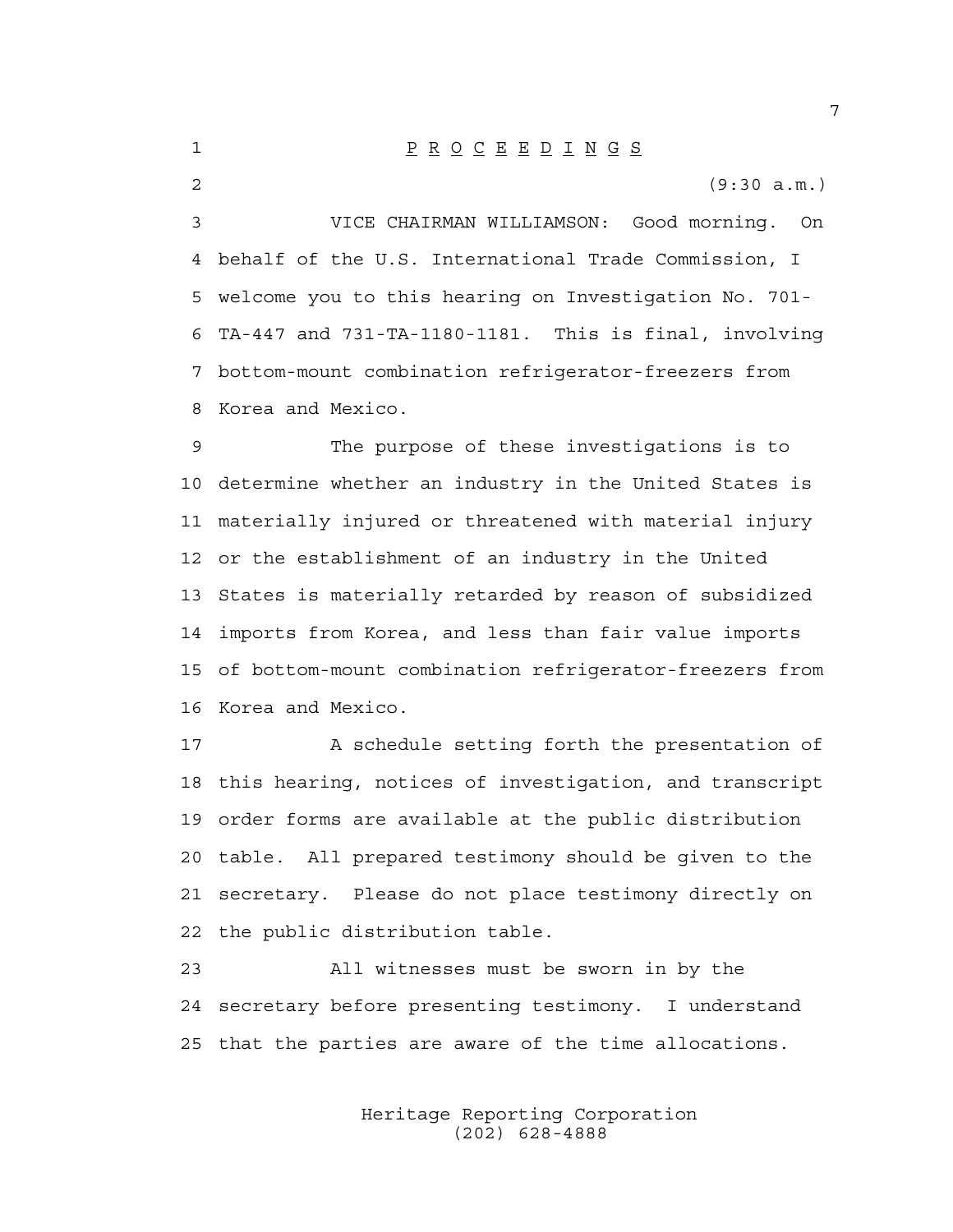1 Any questions regarding the time allocations should be 2 directed to the secretary. Speakers are reminded not 3 to refer in their remarks or answers to questions to 4 business proprietary information. Please speak 5 clearly into the microphone and state your name for 6 the record for the benefit of the court reporter.

7 Finally, if you will be submitting documents 8 that contain information you wish classified as 9 business confidential, your request should comply with 10 Commission rule 201.6.

11 Mr. Secretary, are there any preliminary 12 matters?

13 MR. BISHOP: No, Mr. Chairman.

14 VICE CHAIRMAN WILLIAMSON: Very well. Will 15 you please announce our embassy witness?

16 MR. BISHOP: Salvador Behar, Legal Counsel 17 for International Trade, the Embassy of Mexico.

18 VICE CHAIRMAN WILLIAMSON: Mr. Behar,

19 welcome to the Commission. You may begin.

20 MR. BEHAR: Thank you, Vice Chairman 21 Williamson. Thank you very much, Vice Chairman 22 Williamson. Good morning, members of the Commission. 23 The government of Mexico wants to thank again the 24 opportunity to express its views on this case. 25 For the record, I am Salvador Behar, Legal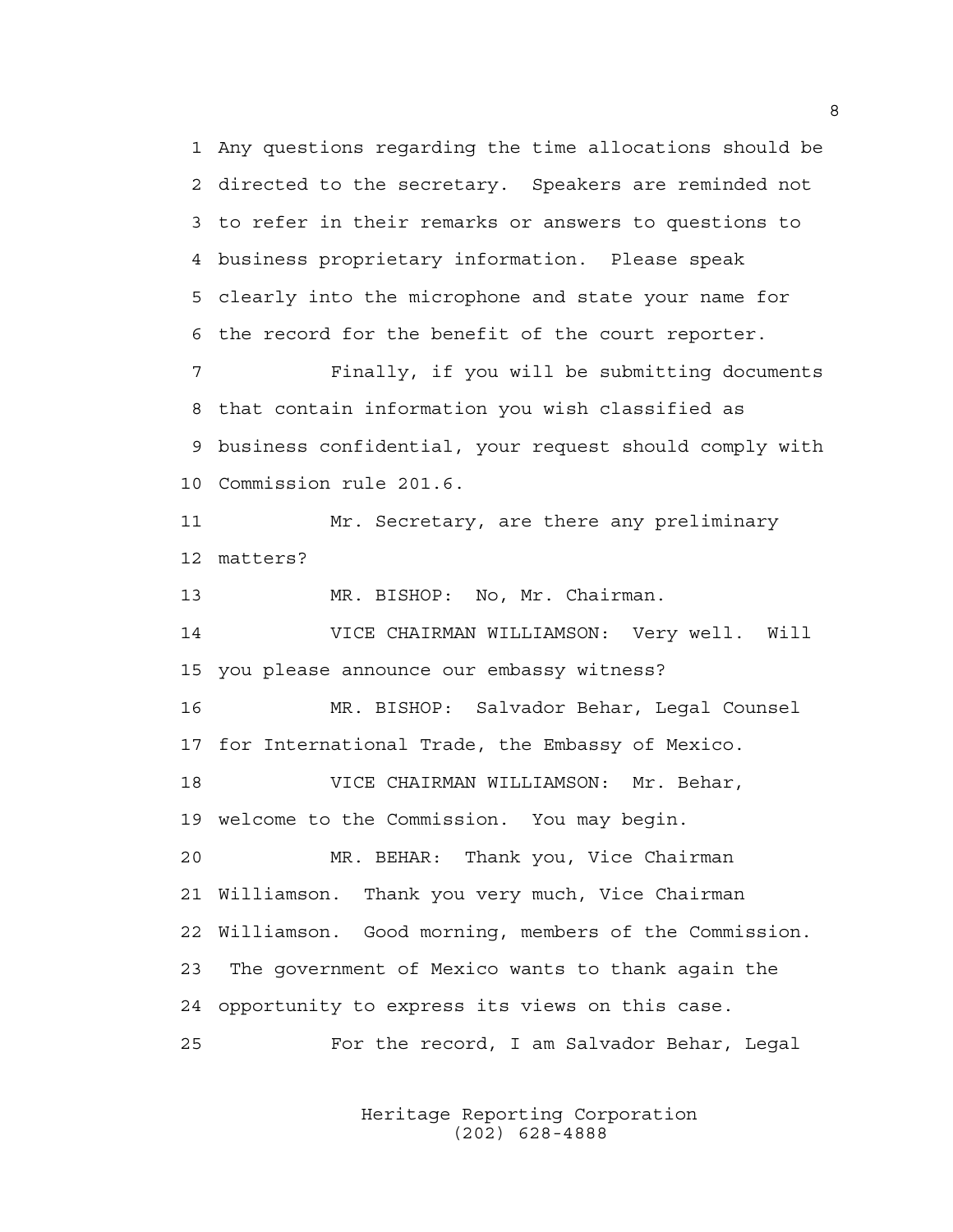1 Counsel for International Trade at the Embassy of 2 Mexico. First of all, I would like to emphasize the 3 concerns that the Mexican government has regarding 4 this investigation. I want to say that we have been 5 closely following these developments.

6 The U.S., it is Mexico's closest and most 7 important trading partner. The free flow of trade 8 between the two countries is essential in order to 9 continue recovering from the crippling global economic 10 recession. Therefore, the Mexican government is 11 deeply concerned about the severe impact on the 12 industry and our citizens that would result if the 13 U.S. imposes duties on our exports of bottom-mount 14 refrigerators.

15 Now, let me address a couple of the merits 16 of the case, and in particular the following five 17 points. First, it is very important to highlight that 18 the refrigerator is not a refrigerator, as it was 19 quoted. As your staff report correctly observes, BMRs 20 are available in a different range of depths, 21 capacities, and configurations. It varies from door-22 to-door, three door, French door, and a four door, 23 French door configurations.

24 BMRs are available in an array of different 25 features, including LED lighting, LCD displays,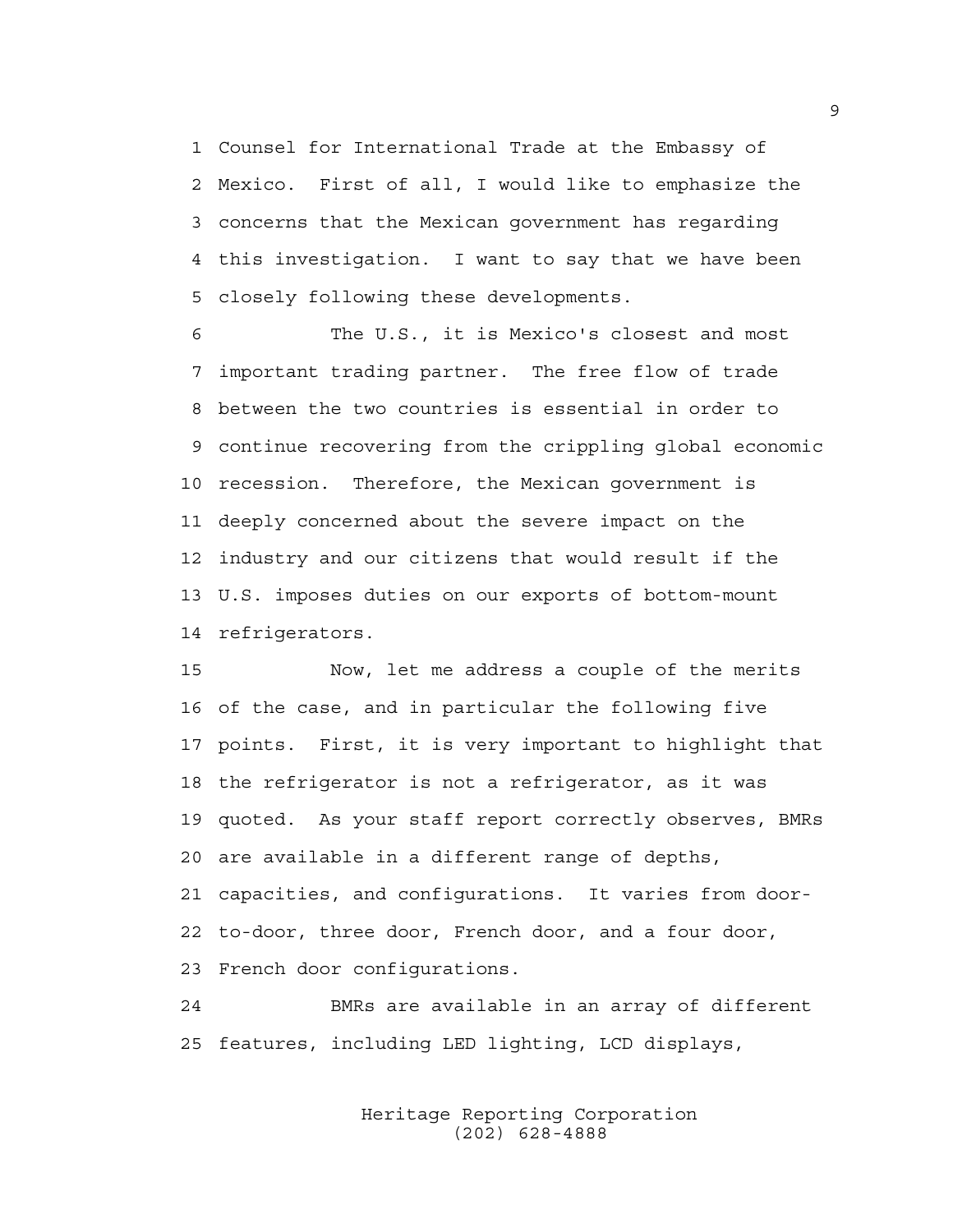1 stainless steel exteriors, and external ice and water 2 dispensers. The diversity of BMRs makes it difficult 3 to consider them as a unique product when evaluating 4 the competitive conditions of the U.S. market. 5 Therefore, we respectfully ask the Commission to 6 ensure that the analysis of import behavior and prices 7 and the financial condition of the U.S. industry, 8 comparing domestic refrigerators with those only 9 imported products that have the same characteristics, 10 including capacity and other features.

11 In doing so, the Commission will find 12 increasing demand for Mexican BMRs can be attributed 13 to differences in features and in style, which play a 14 key role in consumer decisions concerning these kind 15 of refrigerators. Most importers and purchasers have 16 agreed that consumer decisions are driven by 17 innovative features and style, and not the lowest 18 price.

19 Second, the Commission's preliminary 20 findings stated that the profits associated with the 21 U.S. producers' production decreased in 2011. We 22 noticed that this decrease was due party in the 23 increase of raw material prices and factory overhead 24 costs, which increased significantly in 2011. We 25 consider that the increasing cost reflects problems of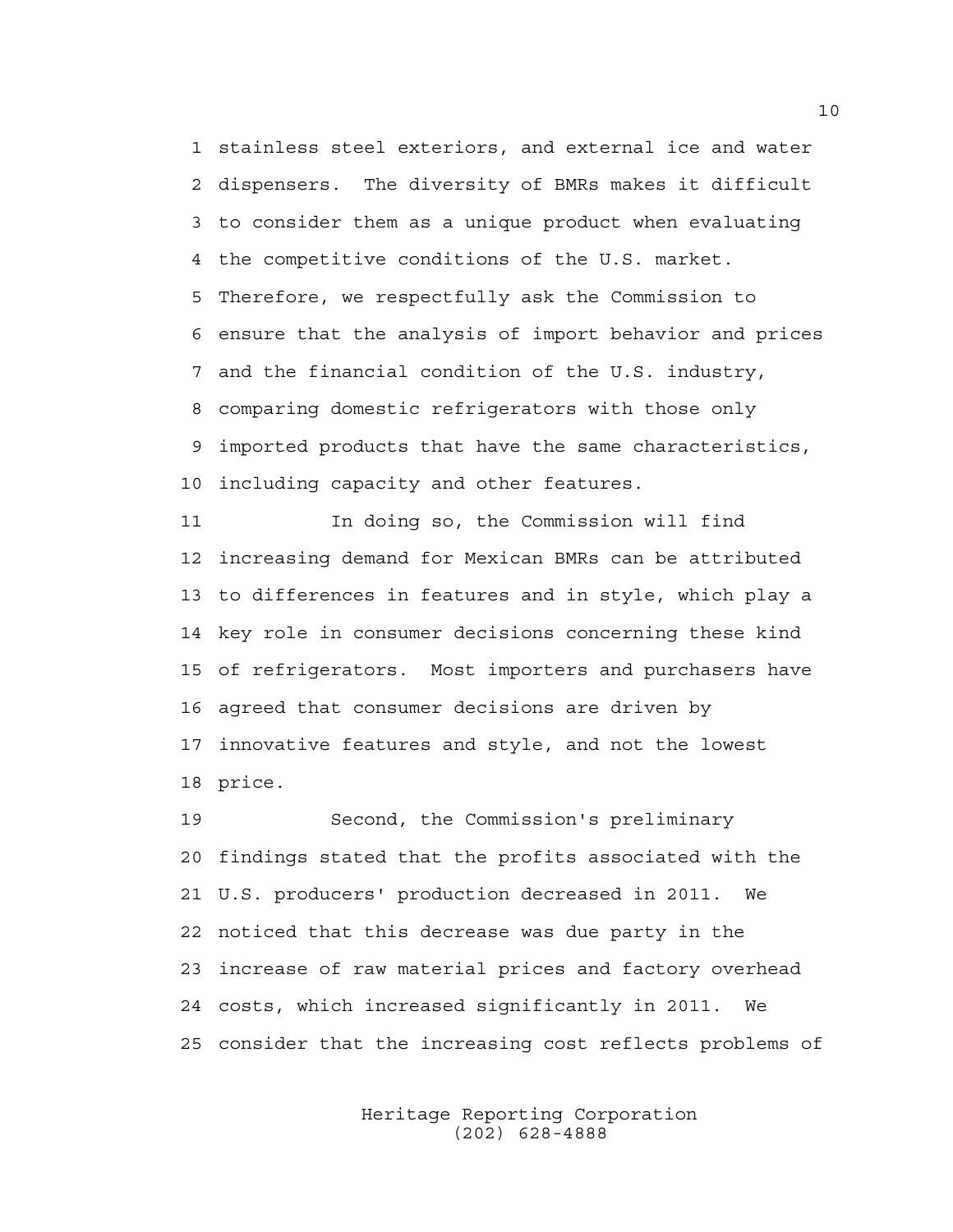1 U.S. producers' own cost inefficiencies of BMRs, which 2 has nothing to do with Mexican producers. These cost 3 inefficiencies are similar to those that led one of 4 the domestic producers to close its manufacturing 5 facility in Evansville, Indiana, and then transfer the 6 production assets to Mexico.

7 Third, when the Commission analyzes all the 8 factors mentioned in article 3.5 of the antidumping 9 agreement, it is clear that Mexican imports are not 10 the cause of the alleged injury. For example, the 11 Commission report states that the cycle of innovation 12 in the BMR market is very short. The U.S. Petitioner 13 has been unable to introduce competitive products in 14 the domestic market in a timely fashion, facing a 15 disadvantage vis-à-vis imported BMRs when considering 16 the importance of new features and style to U.S. 17 consumers.

18 Also, in the U.S., it is a common commercial 19 practice for manufacturers and retailers of different 20 kinds of products to offer discounts on their sales of 21 a specific product during certain promotional periods, 22 such as President's Day, Memorial Day, Labor Day, and 23 Black Friday. Even though discounts are offered 24 during these promotional periods, purchasing decisions 25 of BMRs are still driven by consumer preferences and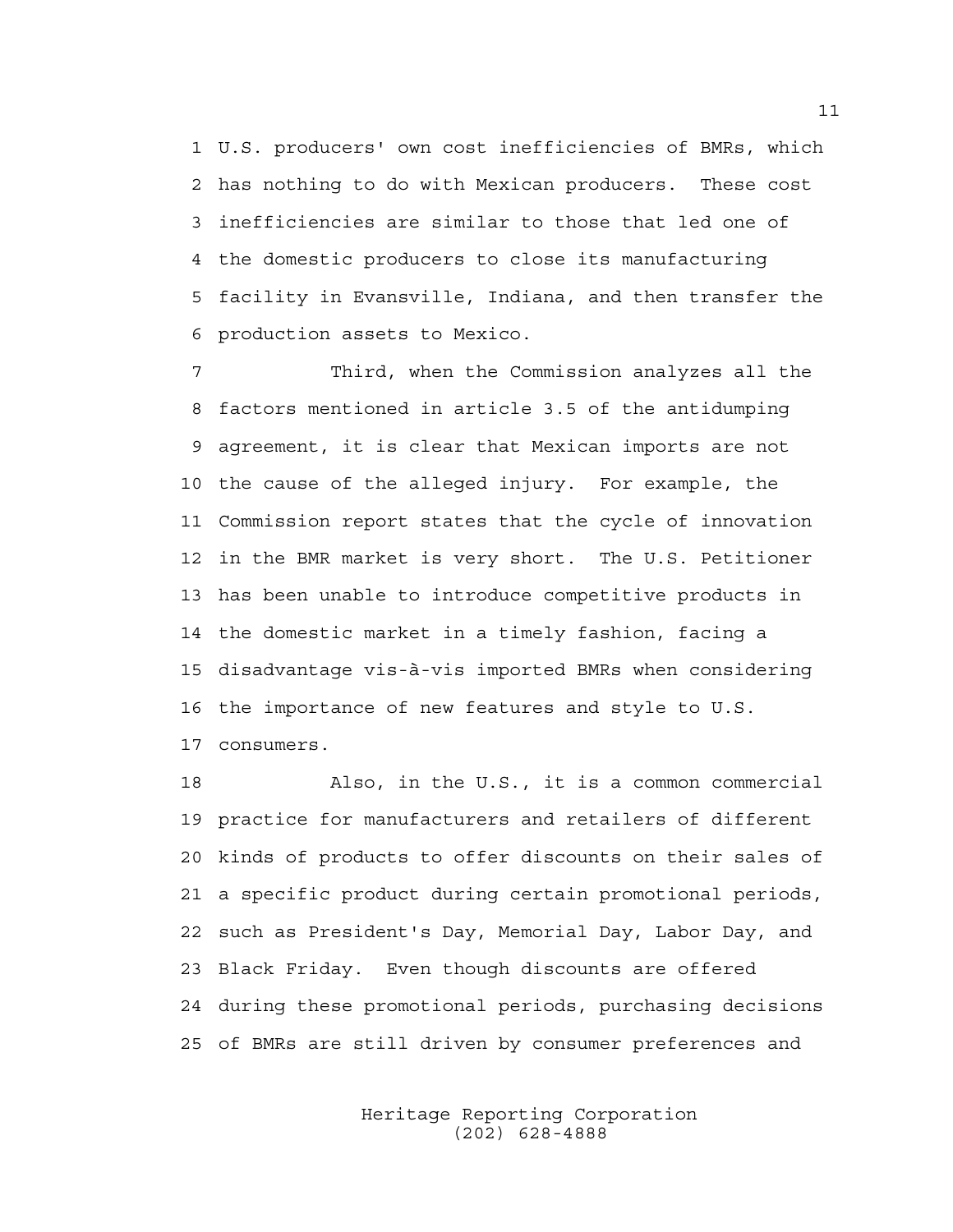1 not solely or primarily by discounted prices.

2 Four, the Commission must consider that most 3 suppliers follow the Petitioner's lead in making price 4 changes, including for promotional periods. 5 Purchasers stated that the Petitioner is the lead 6 driver in the U.S. market for price increases and 7 decreases, setting the price discounts on obsolete 8 products and offering rebates to end users.

9 Finally, our comments on the merits of this 10 case are necessarily limited because under the 11 Commission rules, we are only permitted to review the 12 public record of the preliminary determination and 13 prehearing staff report. We are conscious of the 14 confidentiality provisions in the statute that require 15 the Commission to classify and restrict access to 16 business proprietary information, BPI, provided in 17 antidumping investigations.

18 In spite of that, article 12.2.1 of the 19 antidumping agreement provides that, and I quote, "A 20 public notice of the imposition of provisional 21 measures shall set forth, or otherwise make available 22 through a separate report, sufficiently detailed 23 explanations for the preliminary determinations on 24 dumping and injury, and shall refer to the matters of 25 fact and law which have led to the arguments being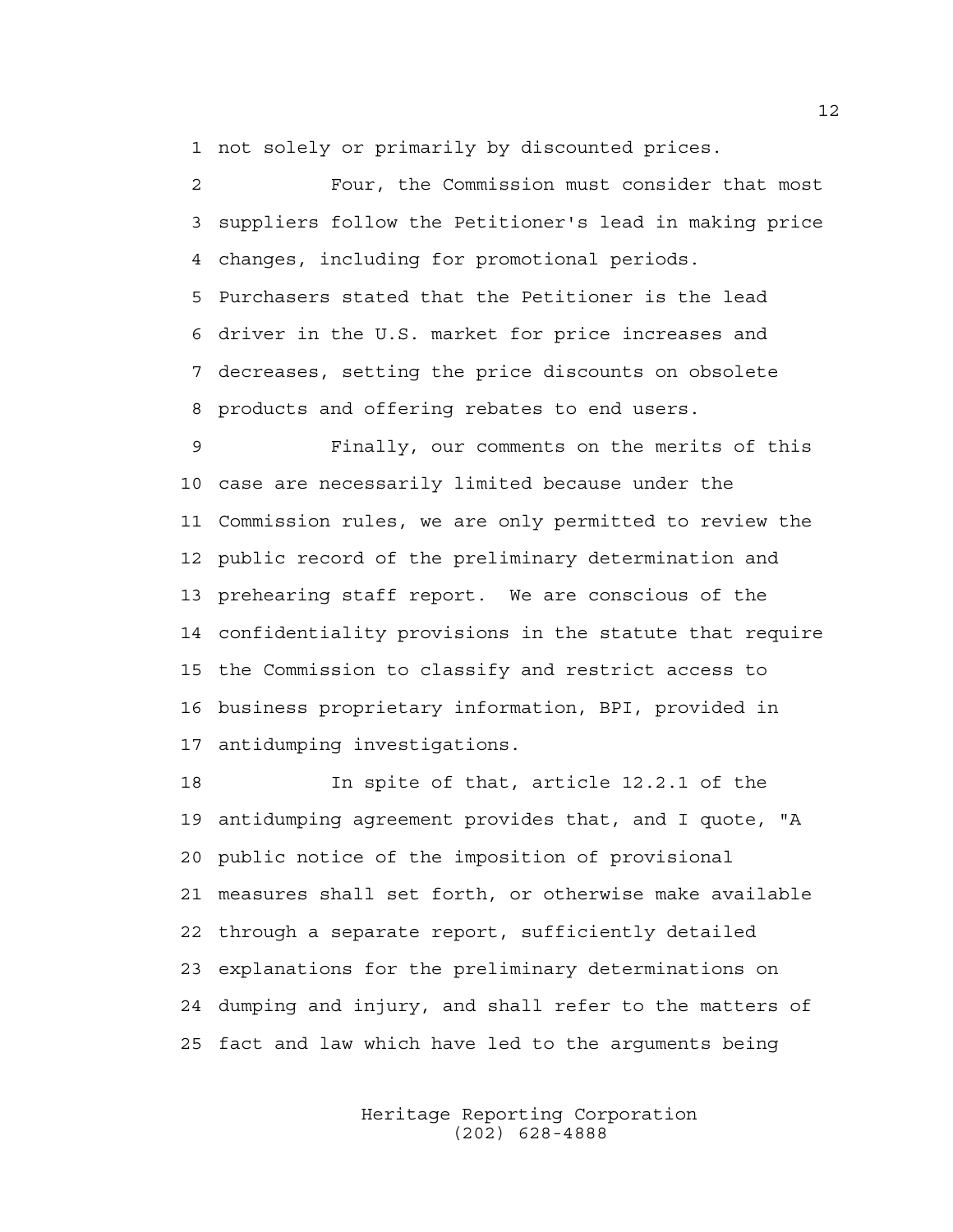1 accepted or rejected," end of quote.

2 We respectfully submit that the preliminary 3 determination and prehearing staff report contained 4 excessive treatment of information as confidential. 5 Several critical figures, such as the apparent U.S. 6 consumption, U.S. market shares, price trends, and 7 U.S. employment trends were all redacted from the 8 public versions of these documents. The Commission 9 also treated the perceptions of consumers -- sorry, of 10 producers and purchasers and importers regarding the 11 conditions of the U.S. market as confidential.

12 We want to express that we don't understand 13 the reasons for treating certain trends and opinions 14 as mentioned as confidential. The misapplication of 15 BPI in this case has limited the possibility to fully 16 review the case and express further views of the 17 Mexican Government in order to support our industry.

18 Mexico would encourage the Commission to 19 justify its assessment of the facts and evidence in 20 the record and reconsider the treatment given to this 21 information. Mexico respectfully requests that the 22 Commission takes this testimony into consideration, 23 and further concludes that the imports of BMRs from 24 Mexico are not the source of injury or threat thereof 25 in this investigation.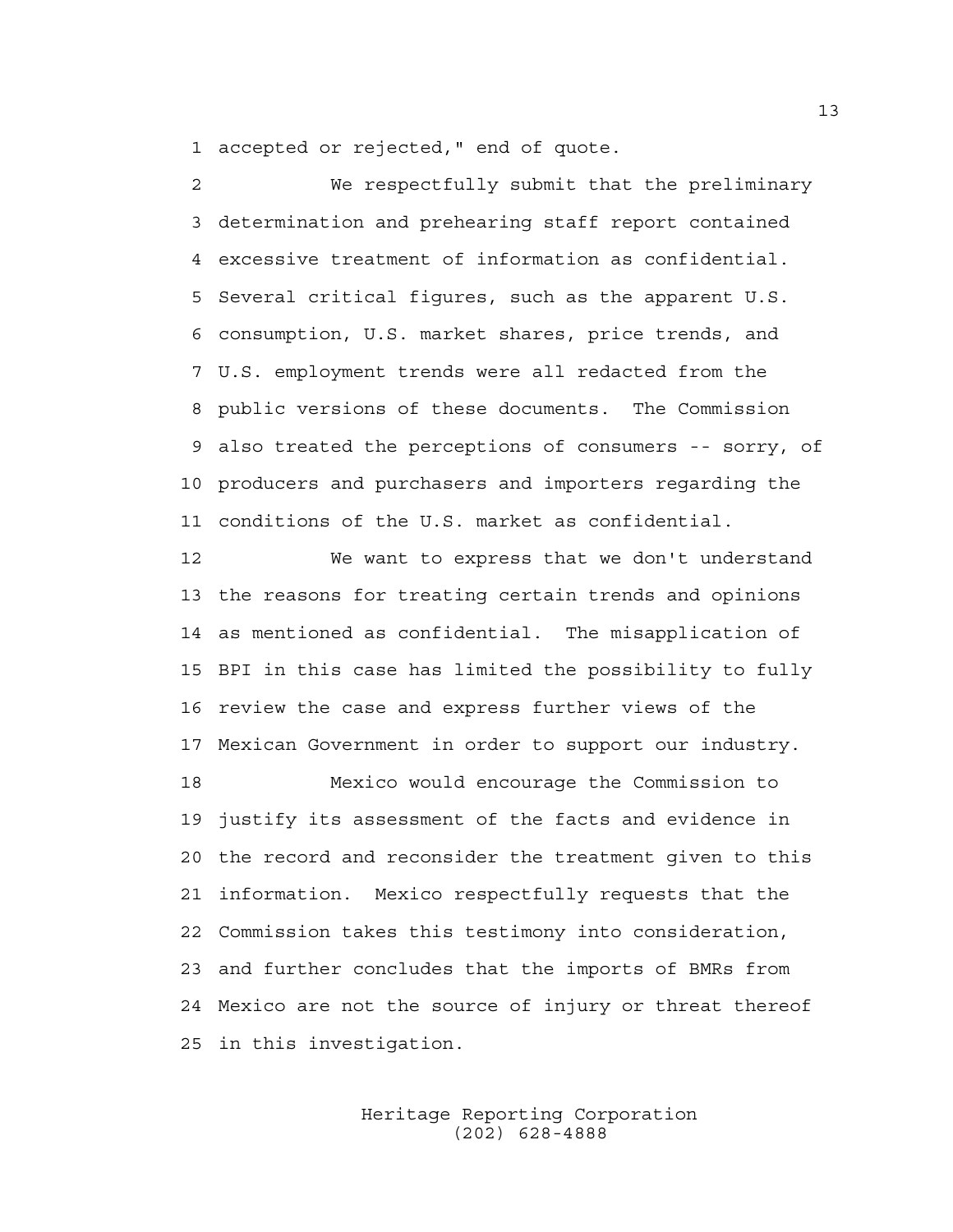1 Thank you very much, and this concludes my 2 remarks. 3 VICE CHAIRMAN WILLIAMSON: Okay. Thank you. 4 Are there any questions? 5 (No audible response.) 6 VICE CHAIRMAN WILLIAMSON: Thank you for 7 your testimony. 8 MR. BEHAR: Thank you very much, Mr. 9 Chairman. 10 VICE CHAIRMAN WILLIAMSON: Okay. 11 MR. BISHOP: Opening remarks on behalf of 12 Petitioner will be by John D. Greenwald, Cassidy Levy 13 Kent. 14 VICE CHAIRMAN WILLIAMSON: Welcome, Mr. 15 Greenwald. 16 MR. GREENWALD: Good morning, Chairman 17 Williamson and members of the Commission. Thank you 18 for the opportunity for us to be here today. My name 19 is John Greenwald of Cassidy Levy Kent. We are 20 counsel to Petitioner Whirlpool. 21 Let me open by walking you through the 22 evidence, largely undisputed, which has been captured 23 by a comprehensive, well-written, easily digestible 24 staff report. The evidence shows that the domestic 25 industry has lost significant market share to subject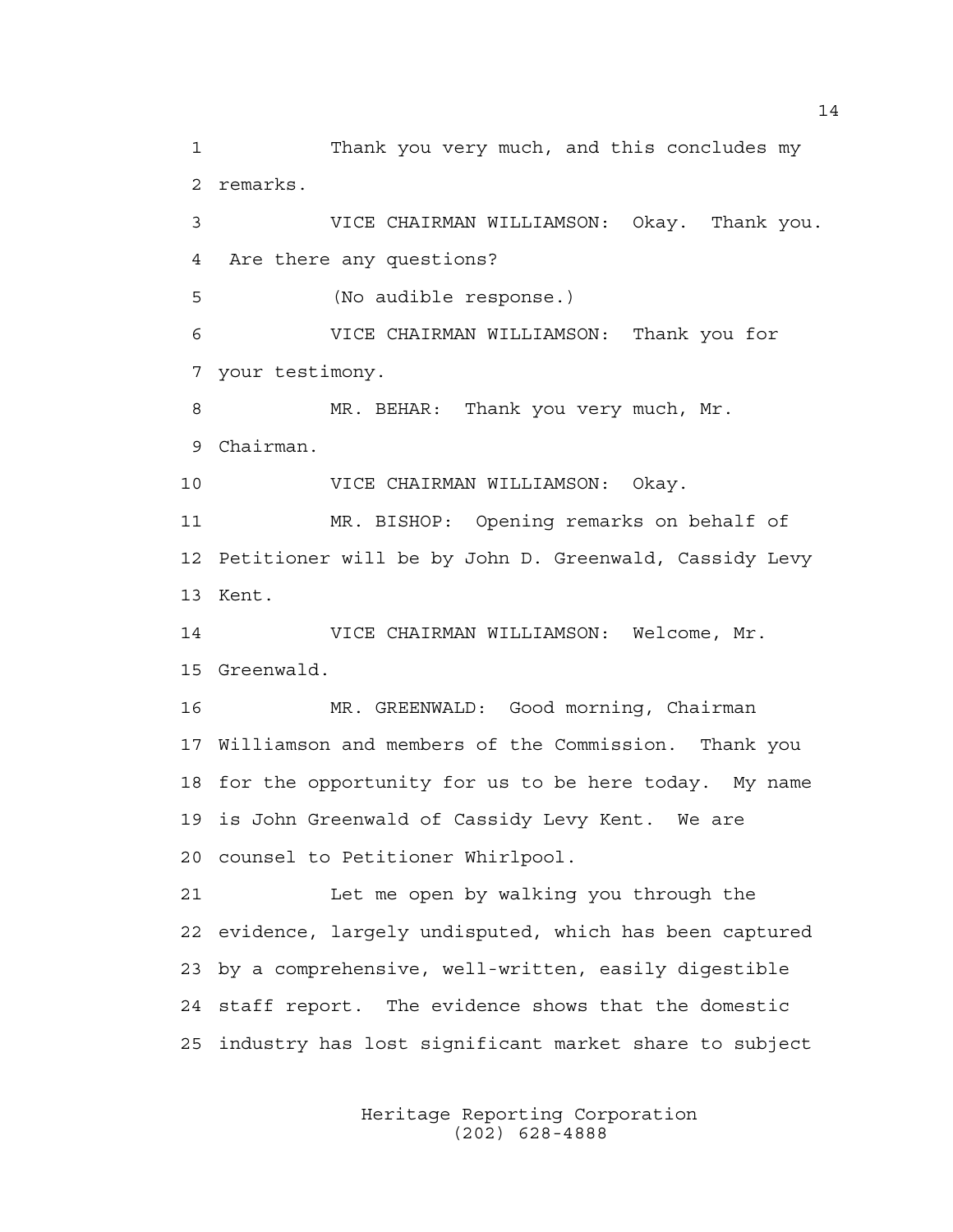1 imports. It shows that the domestic industry has lost 2 a very substantial multi-year sale to subject imports. 3 It shows that competition in the U.S. market is 4 characterized by heavy promotional pricing because the 5 U.S. market is sensitive to change in relative pricing 6 among competitors.

7 It shows that price is a major factor behind 8 decisions to purchase a particular brand of bottom-9 mount refrigerators, decisions not to purchase a 10 particular brand, and even decisions not to consider 11 purchasing a particular brand. And the evidence also 12 shows that when consumers narrow their choice down to 13 two or three options, price becomes a decisive factor.

14 The evidence shows that subject imports have 15 often undercut U.S. producer prices, and the evidence 16 shows that U.S. producer prices have declined 17 significantly over the period of investigation when 18 held constant for feature load, despite rising costs. 19 The evidence shows that U.S. producer prices more 20 often than not have been drawn down to levels set by 21 subject imports, and the evidence shows that a once 22 solidly profitable U.S. business has become 23 unprofitable, and a major investment in U.S. 24 production facilities has been put at risk. 25 Neither Samsung nor LG really dispute this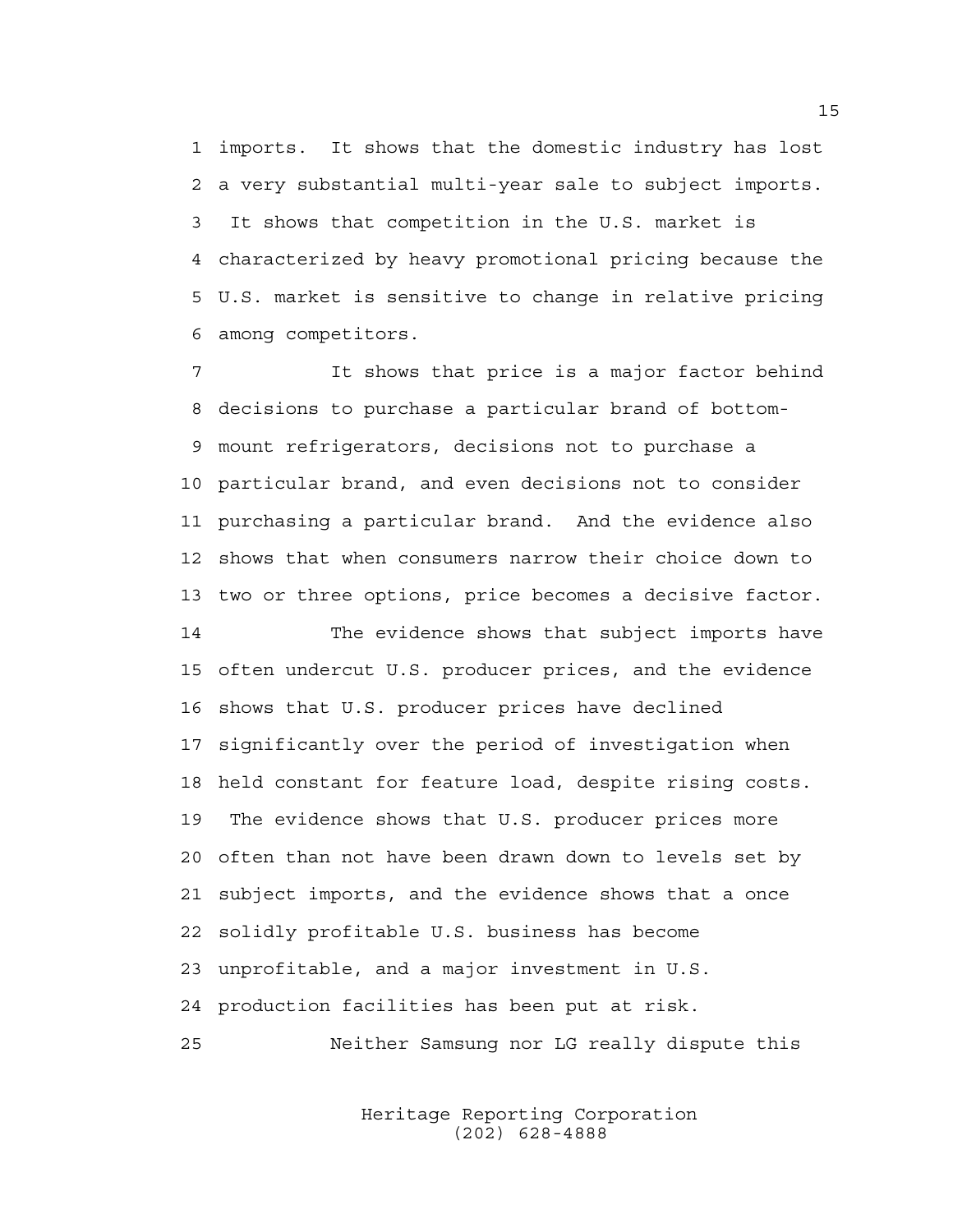1 core evidence. Instead, they base their argument on 2 three contentions. The first is that the Commission 3 should make the evidence of material injury disappear 4 by rewriting Whirlpool's financial data, which 5 parenthetically have now been verified by the 6 Commission.

7 Second, they argue that because Whirlpool 8 like Samsung and LG discounts its own bottom-mount 9 refrigerators -- and this is particularly true in 2011 10 -- it has no basis for legitimate complaint.

11 And third, they argue that even if *they* 12 discount, even if price matters, and even if they have 13 been dumping, Whirlpool cannot complain because a 14 relatively small portion of their period of 15 investigation sales are refrigerators larger than 16 Whirlpool's largest refrigerators, and their 17 refrigerators have more features and are much admired 18 for their fit and finish.

19 As you very well know, you may not write a 20 domestic industry's verified financials, no matter how 21 much a respondent wants you to. And even taking 22 Samsung's and LG's claims at face value, refrigerator 23 size, feature load, or fit and finish do not confer a 24 license to dump.

25 Finally, the Commission may not weigh causes

 Heritage Reporting Corporation (202) 628-4888

16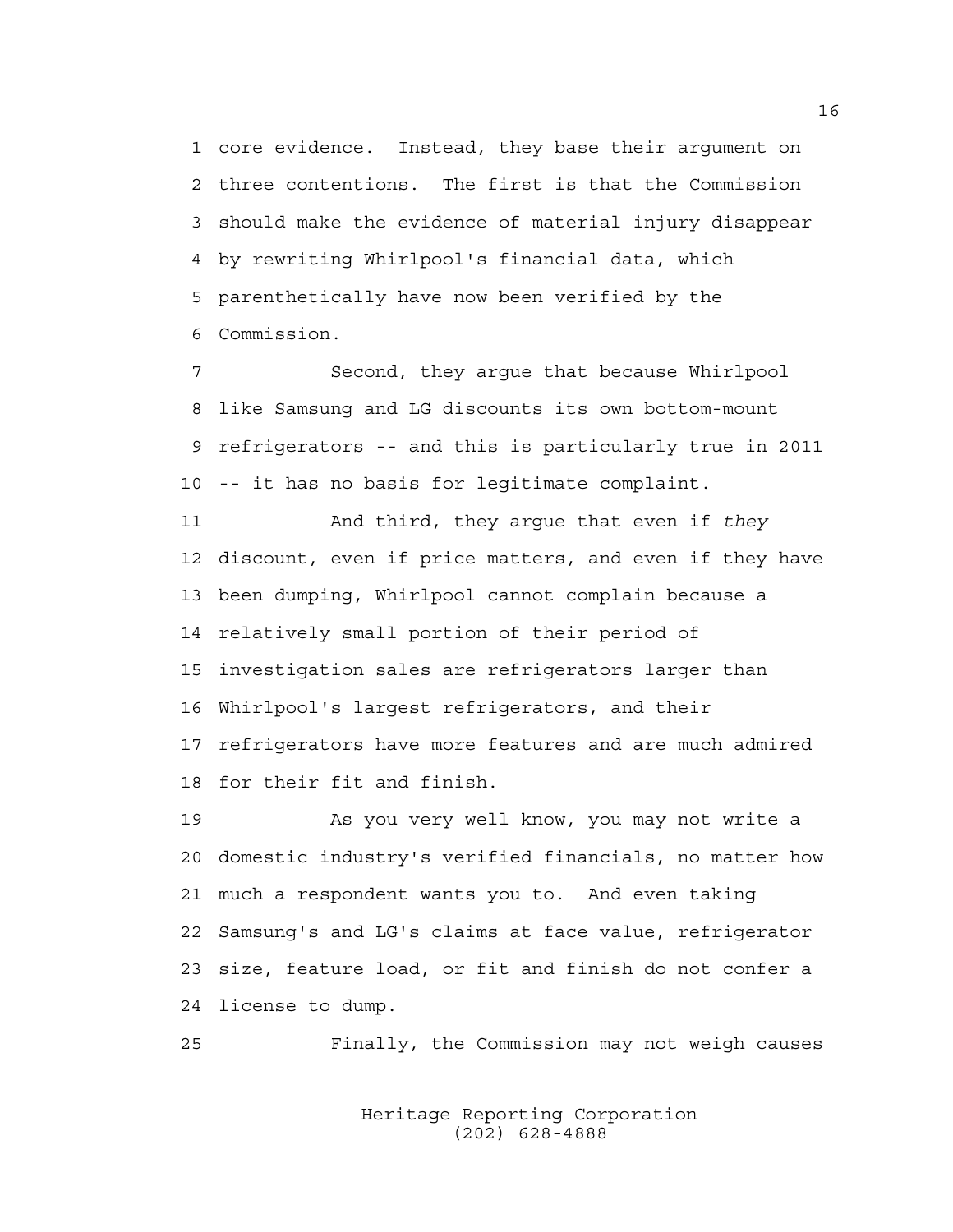1 of injury. Where the evidence shows that the volume 2 effects and price effects of dumped and subsidized 3 imports are significant, the statute requires an 4 affirmative finding, whether or not other factors 5 contribute to the injury.

6 The Commission will hear in a moment 7 directly from Whirlpool, and will hear in considerable 8 detail, how Samsung and LG's assault on the U.S. 9 market for bottom-mounts, which began five years ago 10 or so, has destroyed the value of what had been a very 11 profitable business.

12 As we proceed to argument, please bear in 13 mind that by acknowledging the rise in subject 14 imports, by acknowledging the significance of price in 15 the U.S. bottom-mount refrigerator market, in 16 conjunction with the significance of features, by 17 acknowledging the instances of underselling, and by 18 acknowledging the evidence of price depression and 19 suppression and the period of investigation decline in 20 the operating results of the domestic industry, 21 Respondents have in effect acknowledged the basis upon 22 which Whirlpool's injury and causation case rests. 23 Thank you.

24 MR. BISHOP: Opening remarks on behalf of 25 Respondents will be given by Richard O. Cunningham,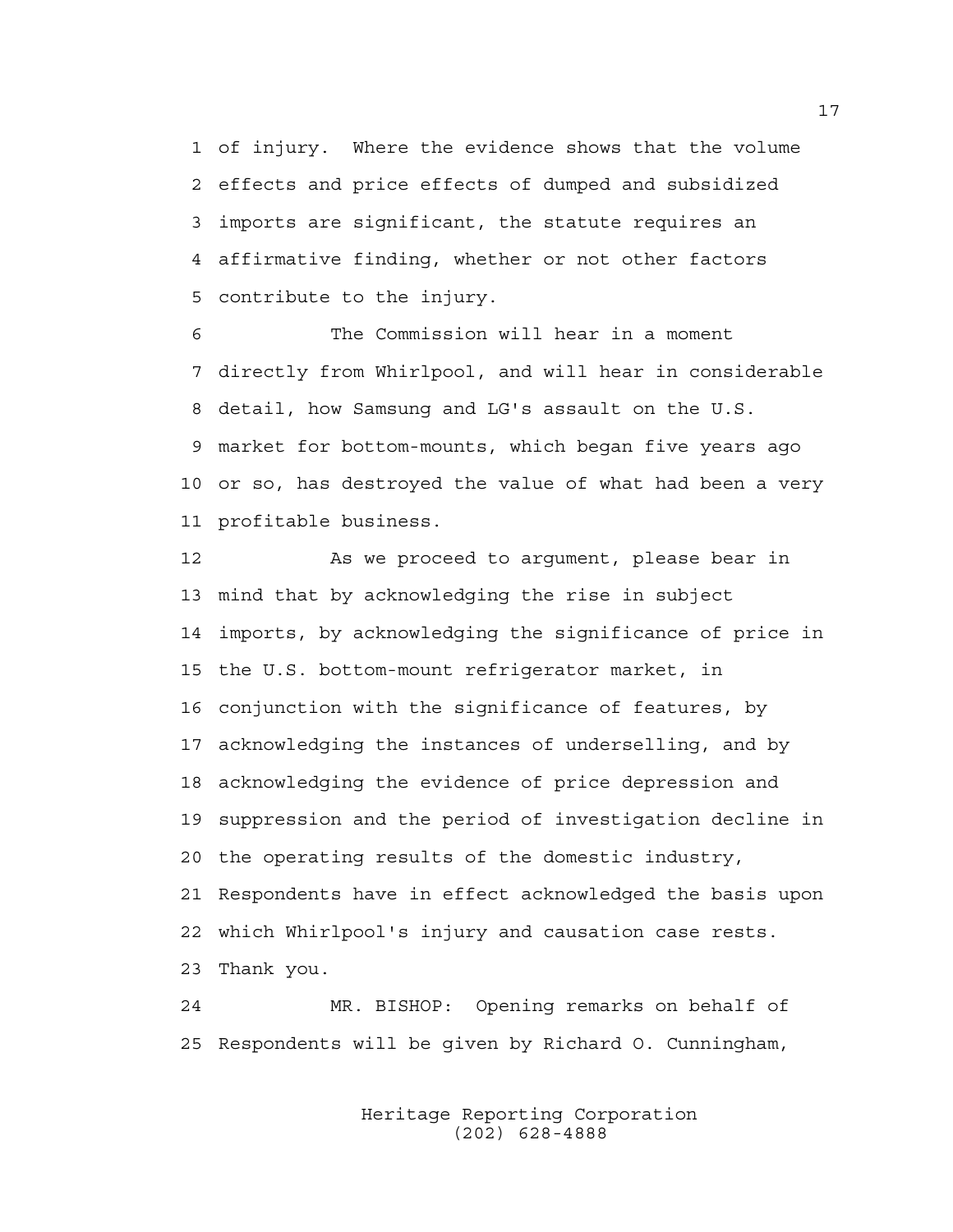1 White and Case.

2 MR. CUNNINGHAM: I beg your pardon. Richard 3 O. Cunningham, Steptoe and Johnson.

4 MR. BISHOP: I apologize. Steptoe and 5 Johnson.

6 MR. CUNNINGHAM: Well, I thought maybe I got 7 traded for a draft choice there.

8 VICE CHAIRMAN WILLIAMSON: Anyway, welcome 9 to the Commission, Mr. Cunningham.

10 MR. CUNNINGHAM: Thank you. I'm always 11 fascinated when the other side gets up and tells you 12 what a wonderful staff report you have, and then when 13 you look at its brief, on all the key points they want 14 you to walk away from the staff report.

15 We see this market very differently, of 16 course, than Whirlpool does. What happened here is 17 that LG and Samsung brought to the U.S. multiple-door, 18 high value, high-priced refrigerators in larger sizes, 19 with more sophisticated features, and have in fact 20 created a market from which Whirlpool has benefitted, 21 and have done so without injuring Whirlpool in either 22 its volume or its costs.

23 What does your staff report do to resolve 24 these sharp differences in views? First, they make it 25 clear the subject imports' rising volume and market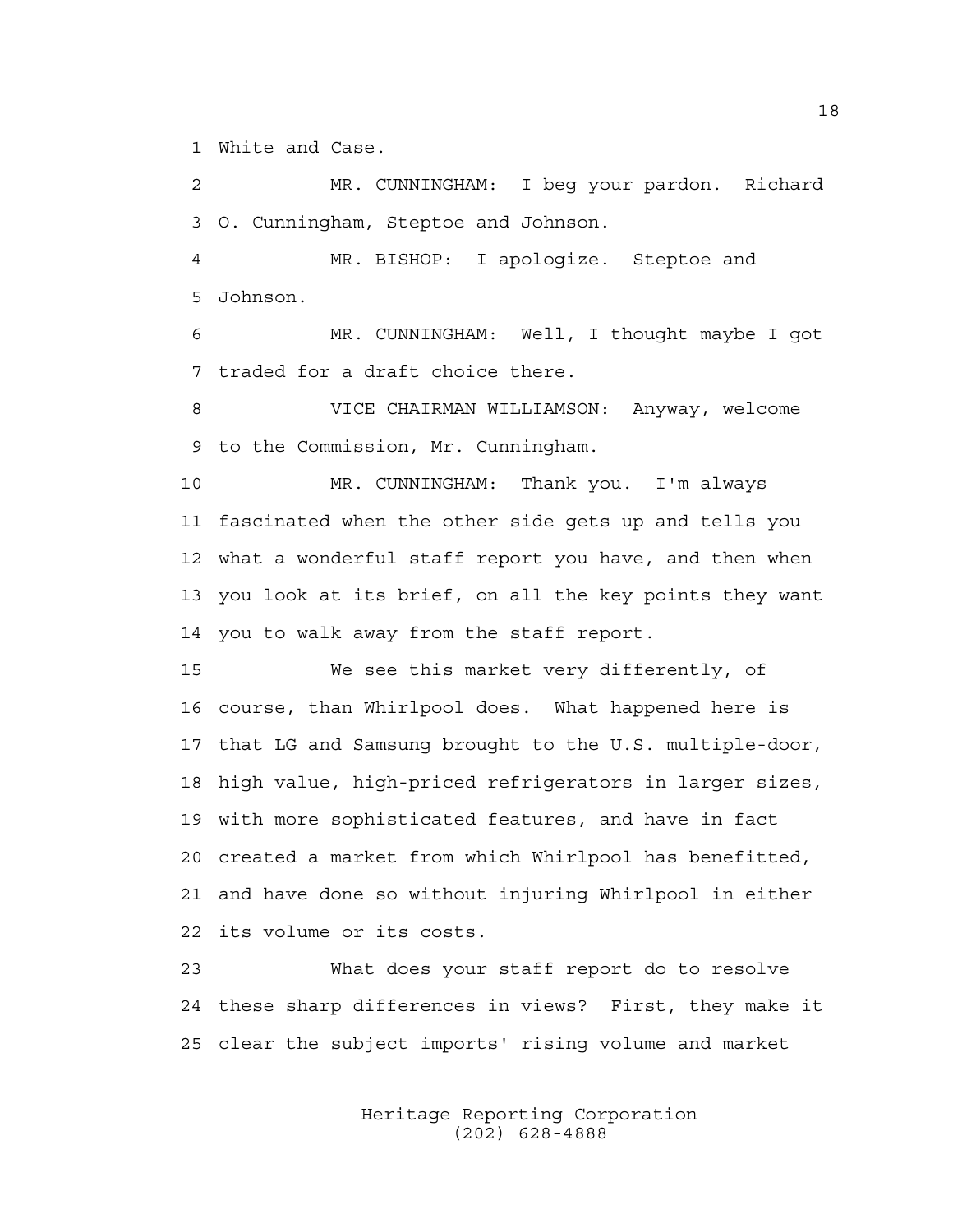1 share weren't taken away from the U.S. industry. 2 Indeed, the U.S. industry's domestic shipments rose 3 during the POI, both in terms of value and volume. 4 Second, the average unit value of U.S. producers' 5 domestic shipments also rose through the POI as demand 6 shifted toward the larger, more sophisticated, higher 7 value refrigerators that LG and Samsung had introduced 8 into this market. The staff concludes there is no 9 price depression here.

10 Third, Whirlpool's lost revenue allegations 11 were, with only a few exceptions, refuted by the 12 purchasers. Finally, the only lost sale, the *only* 13 lost sale the Petitioner alleges, the one that Mr. 14 Greenwald spoke of, was emphatically denied by the 15 retailer, and I urge you to read the retailer's 16 discussion of that.

17 Was this a retailer choosing a supplier for 18 a lower price, or was this a retailer that saw this 19 market moving to larger and more sophisticated models, 20 and knew that it had to have a seller that could 21 supply those models?

22 So what does Petitioner do with a staff 23 report like that? Well, it asks you to walk away from 24 it. First, it asks you to extend the POI and look at 25 the decline in its volume in 2008. That's a strange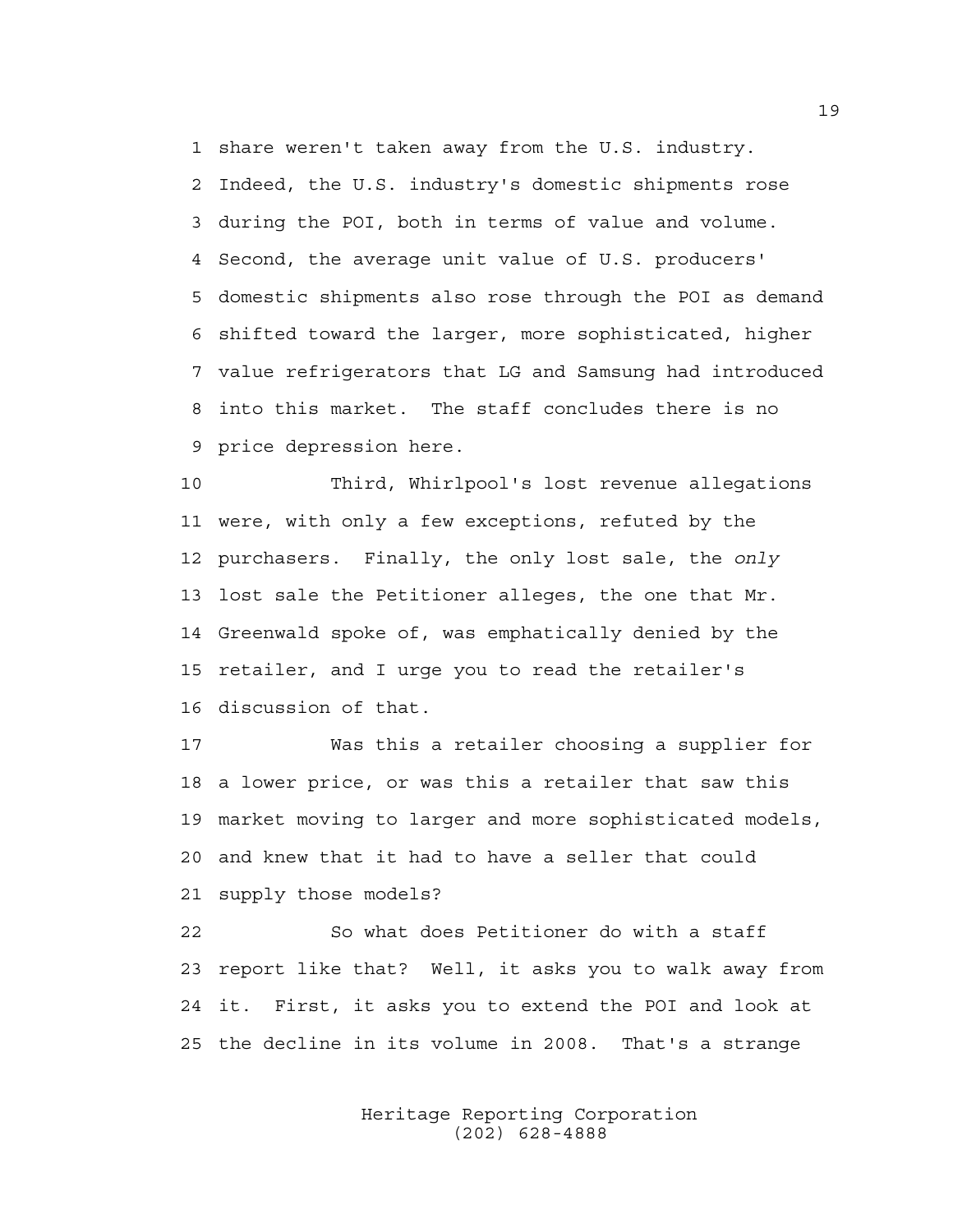1 sort of argument. We were hurt in 2008, and then 2 after three years of rising trends, now we bring a 3 case in 2011. But in fact, the subject imports' 4 pricing didn't cause that decline in 2008. It was 5 caused in part by the decision of a purchaser, the one 6 Mr. Greenwald referred to, to change for non-price 7 reasons from Whirlpool to one of the Respondents.

8 But more importantly, the U.S. industry 9 initially lost volume as consumers' demand moved to 10 the product categories new to this market that the 11 U.S. industry simply didn't supply: four-door models, 12 your product category two, and larger capacity models, 13 your categories three and five.

14 Now, that brings me to the really important 15 issue here that I think you need to focus on, which is 16 the price suppression claim. Certainly raw material 17 prices rose sharply during this period. The U.S. 18 industry's poor performance, as the staff report 19 notes, was specifically due to the fact that its 20 prices on U.S. shipments, although increasing, didn't 21 keep pace with those cost increases.

22 We don't dispute that. What we do dispute 23 is Petitioner's cry of price suppression by imports 24 because the staff report clearly says no, for two 25 reasons. First, the staff analyzed three areas of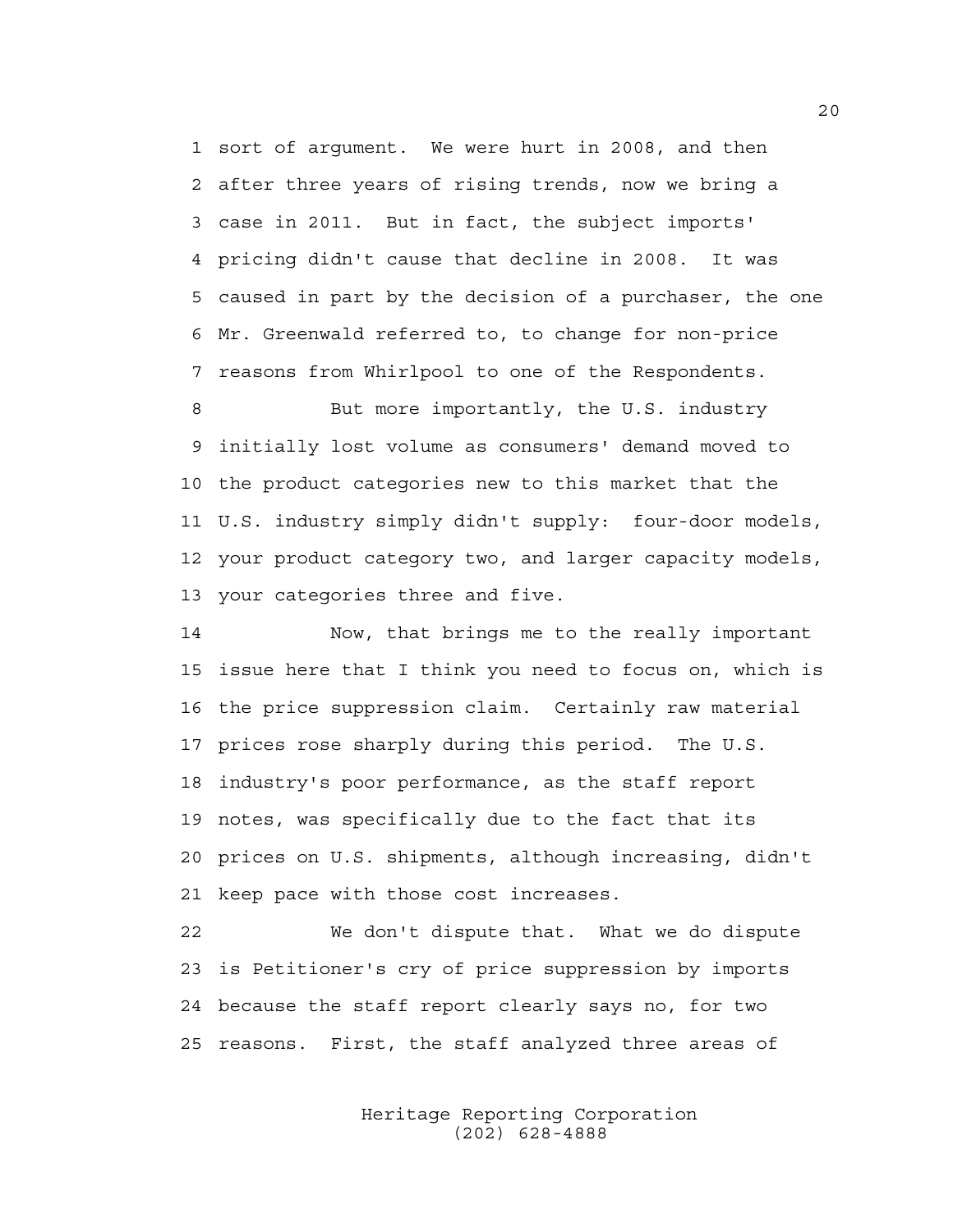1 U.S. industry operations that were subject to the 2 exact same cost increases, but not subject to 3 competition from subject imports: exports of bottom-4 mount refrigerators, sales of top-mounts, sales of 5 side-by-side refrigerators.

6 If price suppression by subject imports was 7 the problem, one would have expected the industry to 8 perform better in those areas that were not affected 9 by imports, but in fact they performed substantially 10 worse.

11 The second and really devastating blow by 12 the staff report to Whirlpool's price suppression 13 claim comes in the underselling analysis. The staff 14 found a predominance of overselling. That overselling 15 is even more pronounced when one calculates the sales 16 volume of the overselling and compares it to the much 17 smaller volume of underselling, and its analysis is 18 consistent with and confirmed by public data on prices 19 at the retail level.

20 Here again, Petitioner wants you to walk 21 away from this, particularly as to the largest product 22 category, product six, and then in their brief they 23 offer a cockamamie alternative approach. I'm not 24 going to discuss that now -- we can discuss it later 25 -- because frankly I think they're going to abandon it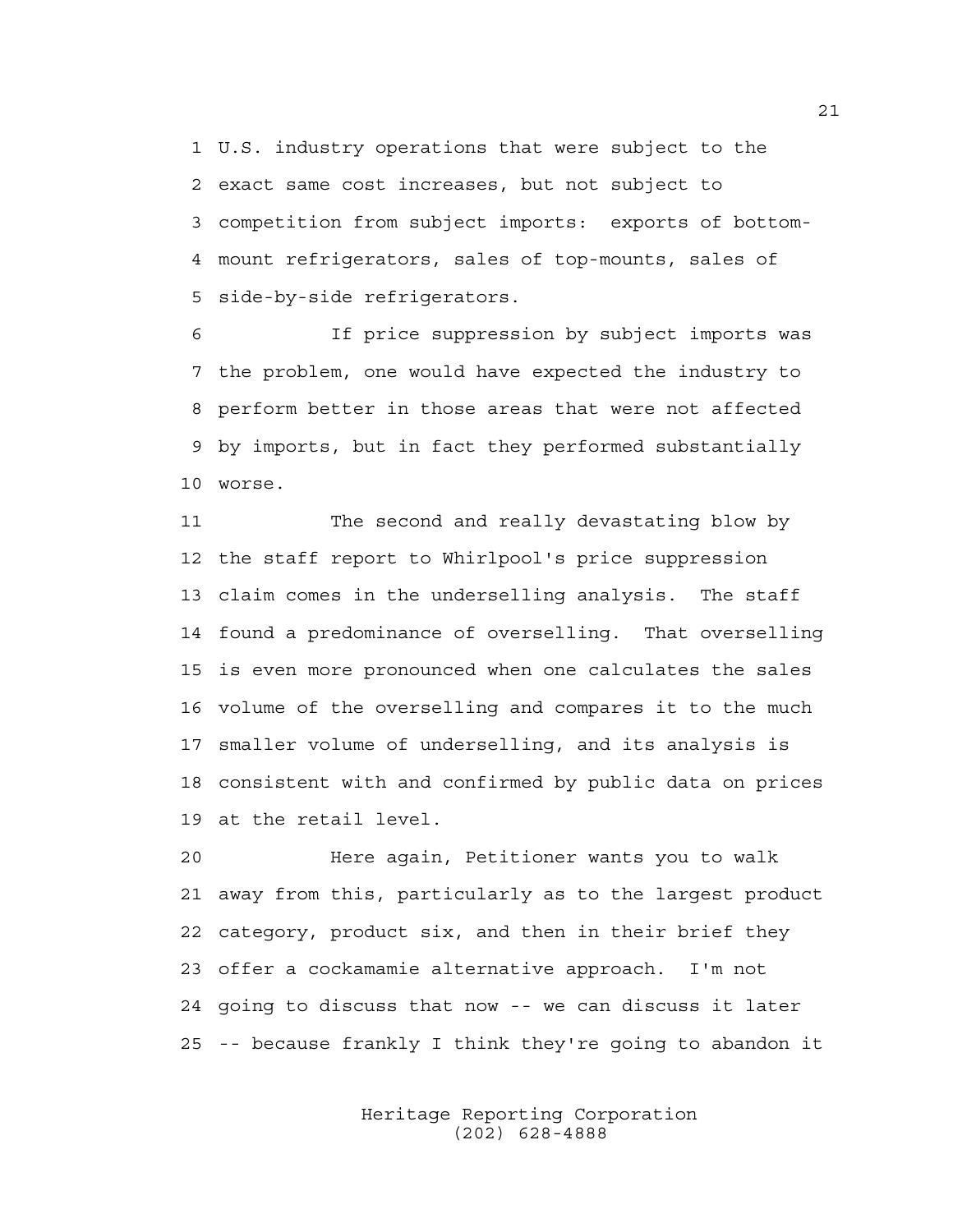1 here. And the reason they're going to abandon it is 2 they've just sent us a whole bunch of new data after 3 your staff did its verification, and the data totally 4 undercut that report. They can't even get the 5 underselling that way.

6 The fact is there is no -- there is a 7 preponderance of overselling here. There is therefore 8 no price suppression, and there is no basis for an 9 affirmative determination.

10 VICE CHAIRMAN WILLIAMSON: Okay. Thank you. 11 MR. BISHOP: Would the first panel, those in 12 support of the imposition of antidumping and 13 countervailing duty orders, please come forward and be 14 seated. Mr. Chairman, all witnesses have been sworn. 15 (Pause.)

16 VICE CHAIRMAN WILLIAMSON: Okay. Mr. 17 Greenwald, you can proceed when you're ready.

18 MR. GREENWALD: Thank you very much. We are 19 ready. What I'd like to do is turn the microphone 20 over to Dr. Marc Bitzer, President of Whirlpool North 21 America.

22 MR. BITZER: Good morning, Chairman 23 Williamson. Good morning, Commissioners. I'm Marc 24 Bitzer. I'm President of Whirlpool North America, and 25 I'm here because what once was a very profitable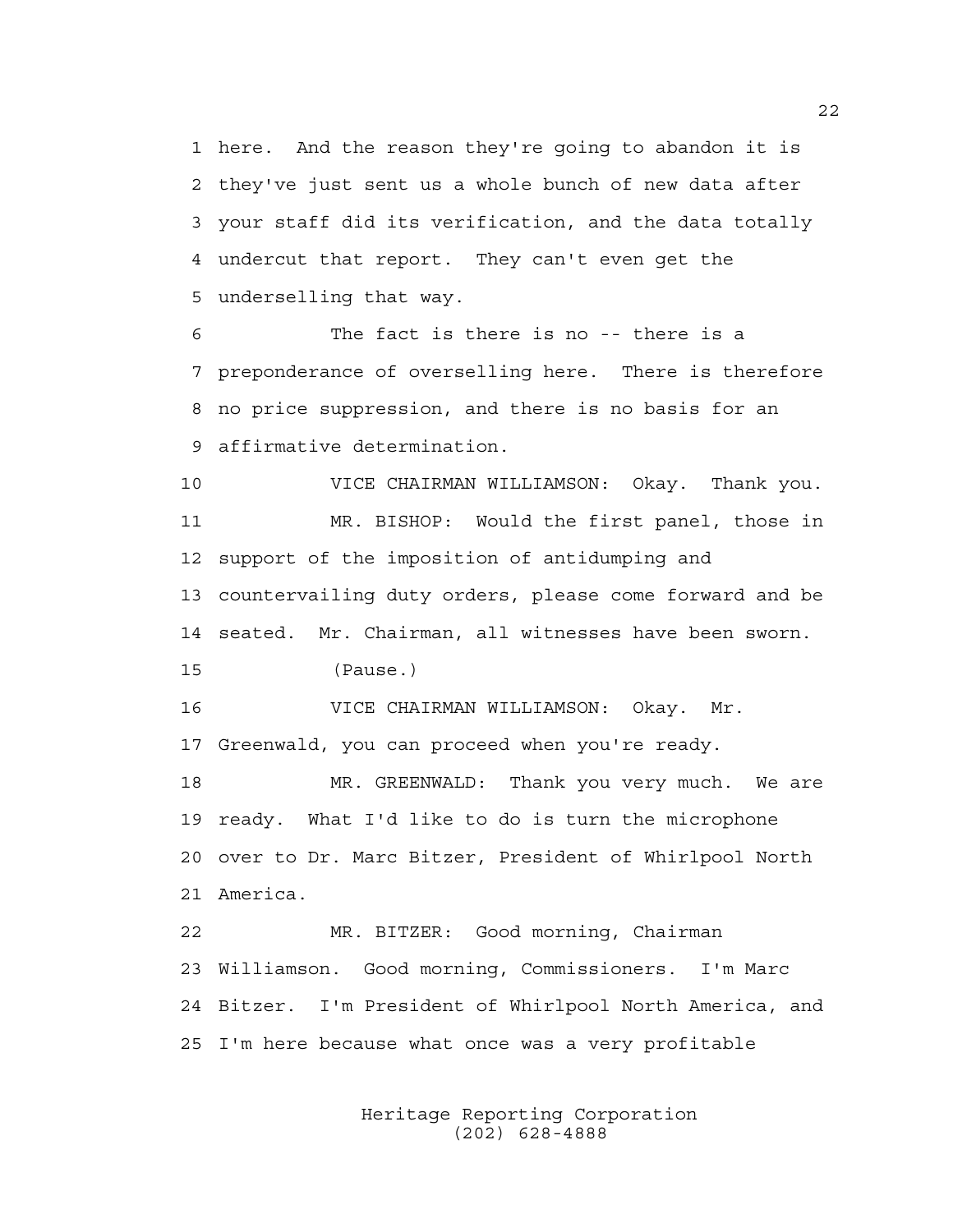1 business for us, the bottom-mount refrigerator, has 2 turned into a very unprofitable business for us in 3 recent years.

4 Between 2008 and 2010, Whirlpool lost 5 significant market share to imports from Korea and 6 Mexico. In 2011, we largely stemmed our market share 7 loss by becoming more competitive on price, but during 8 a period of rising costs, the impact this had on our 9 bottom line was just not sustainable. And in a 10 moment, I will explain to you in detail how imports 11 from two Korean companies with plants in both Korea 12 and Mexico, Samsung and LG, are the root cause of the 13 problem.

14 But before I begin, I just want to give you 15 my appreciation and thanks for the effort you and the 16 ITC staff put into this investigation. This case is 17 critical for us as a company and for our 23,000 18 employees. And indeed, we are already beginning to 19 see a measurable improvement to our bottom-mount 20 business in 2012 as a direct result of this ongoing 21 investigation.

22 Let me just begin by saying a few words 23 about Whirlpool. Our company was founded in 1911, and 24 we just last year celebrated our 100-year anniversary 25 as a company. Our brands include Whirlpool, Maytag,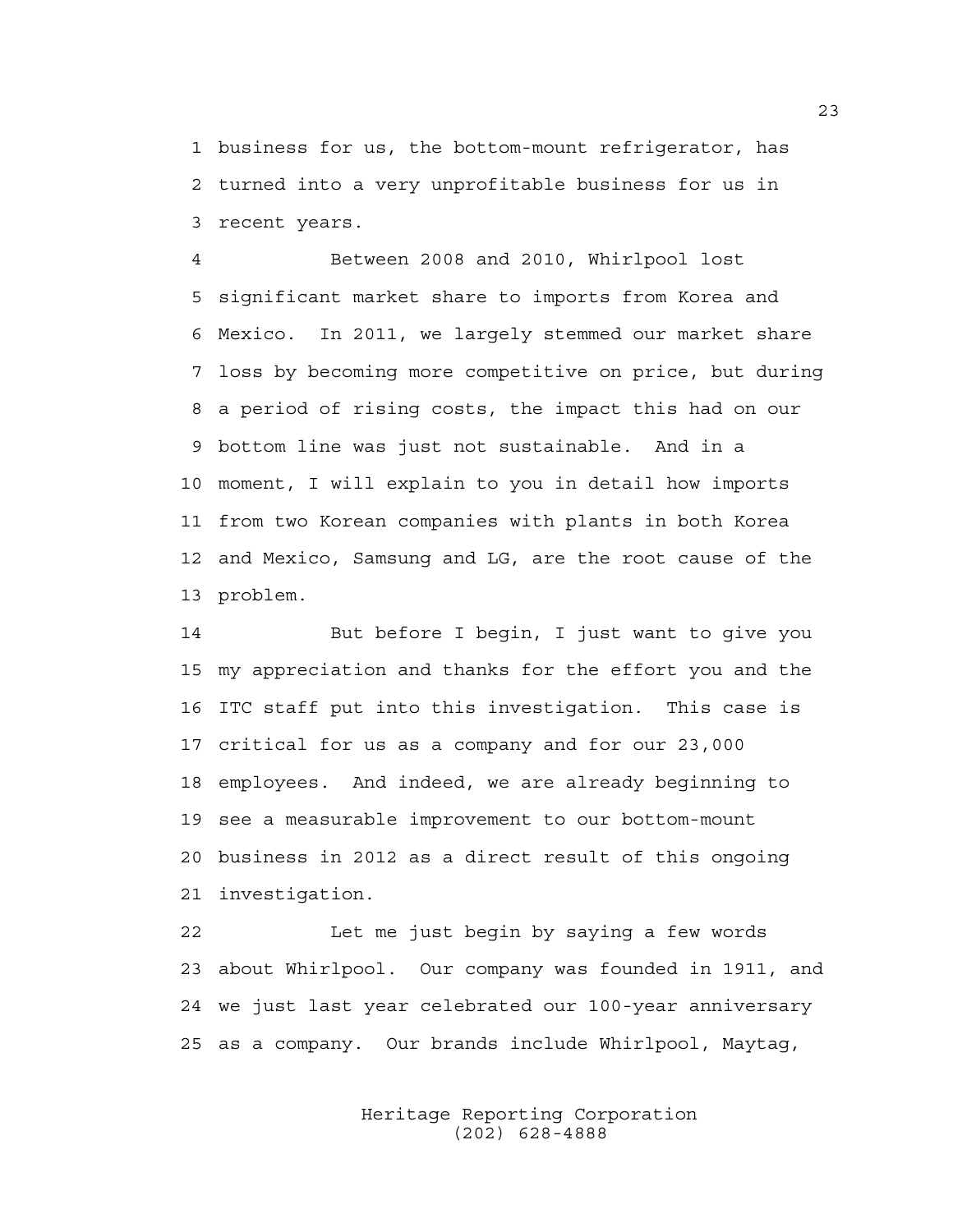1 Jenn-Air, KitchenAid, Amana, just to name a few. 2 We're a global manufacturer with annual revenue in 3 excess of \$18 billion, and the world's largest 4 household appliance company.

5 But even as we have globalized, our American 6 roots have grown deeper. Whirlpool is still 7 headquartered in Michigan, only a few miles away from 8 where we started 100 years ago, and we currently 9 employ more than 23,000 American workers. That is 10 more than all our competitors combined. And more than 11 80 percent of what Whirlpool sells in the U.S. is 12 built in the U.S., and that's very simply because in 13 our experience, it makes perfect economic sense to 14 produce here in America.

15 Today we have operations across the United 16 States, including production facilities in Iowa, Ohio, 17 Tennessee, and Oklahoma. And referring to Exhibit 1, 18 which you see here, you can get a visual sense of 19 Whirlpool's brands and our geographic footprint, with 20 distributions centers and manufacturing centers. And 21 we are a company that prides itself on the track 22 record of quality, service, and product innovation. 23 While we have been producing bottom-mount 24 refrigerators since the 1950s, the rapid growth in 25 demand of the modern bottom-mount refrigerator began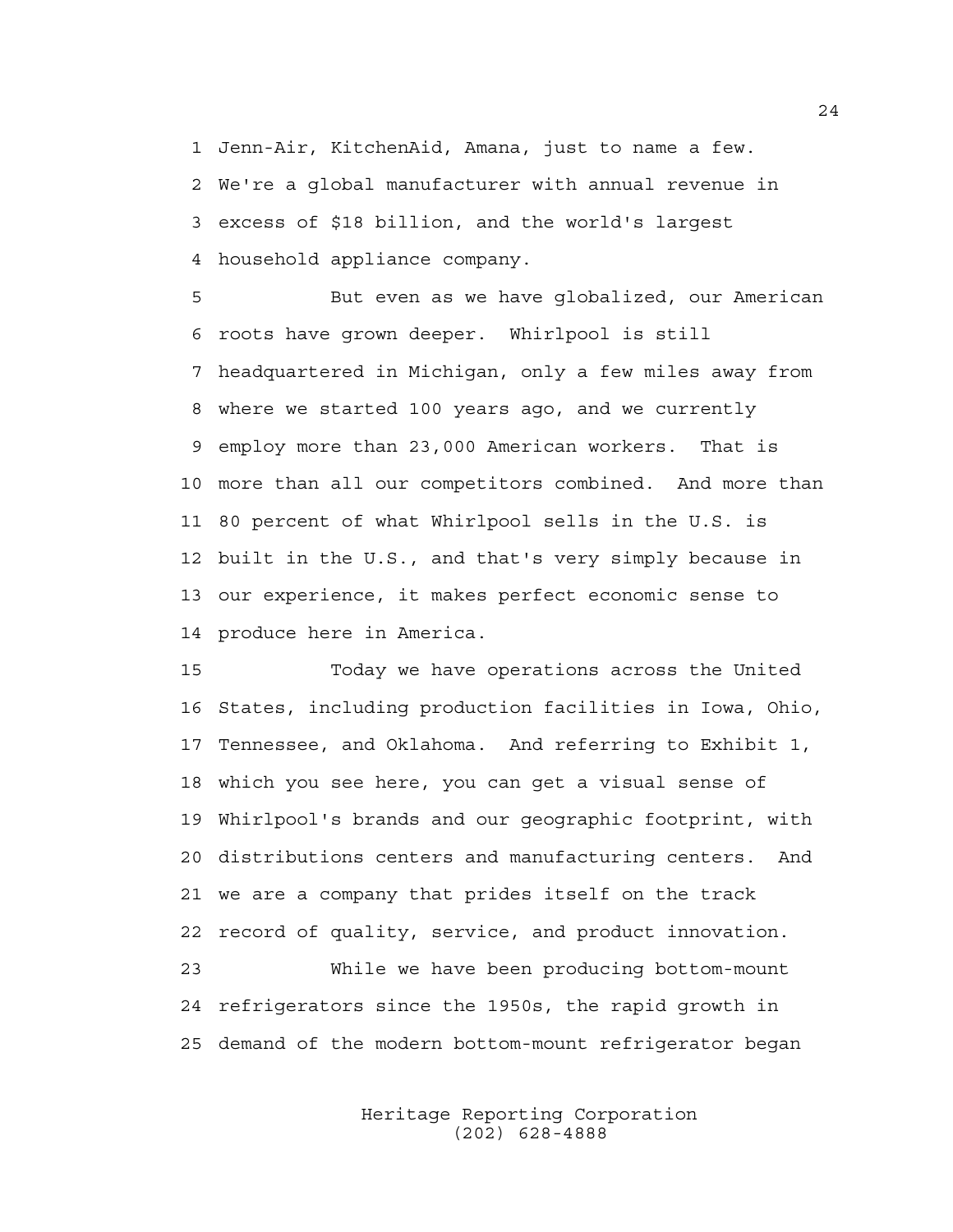1 in 2006 with a Maytag innovation. We introduced the 2 first bottom-mount refrigerator with an external ice 3 and water dispenser. I'm referring to Exhibit 2, 4 which you see here. You can see one of our first 5 bottom-mount refrigerators from over 50 years ago. 6 That is a very nice advertisement on the left side. 7 On the right side, you can see that Maytag ICE20, by 8 way of an advertisement from Home Depot, which was the 9 first ever example of external ice and water 10 dispensing in the bottom-mount segment.

11 And through the present day, *Consumer*  12 *Reports*, which is the number one information source 13 for consumers, has consistently ranked our products, 14 including bottom-mount refrigerators, in its top 15 ratings. We are continuing to invest in cutting edge 16 facilities and technology, and we recently committed 17 to investing more than a billion dollars in U.S. 18 manufacturing and R&D, including more than 100 million 19 in our facilities in Amana, Iowa, where we produce the 20 bottom-mount refrigerator.

21 So at a time when many are declaring 22 American manufacturing is dead, we're very proud of 23 our commitment to the future of American manufacturing 24 jobs, and indeed exactly one week ago we just opened a 25 brand new production facility in Tennessee.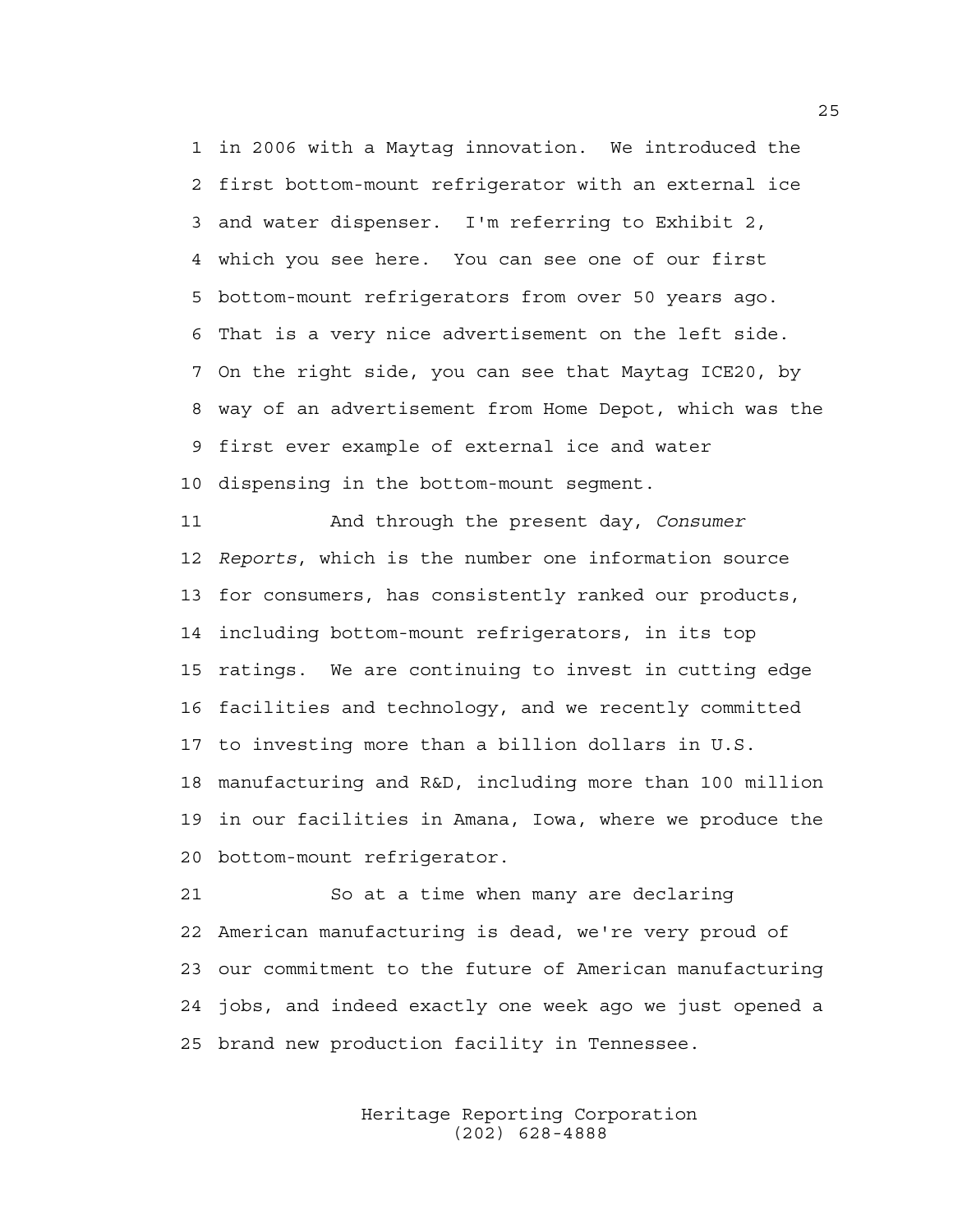1 Let me just zoom in a little bit and talk 2 about the product. There are, as you know, three main 3 types of refrigerators. There is top mounts, which 4 you see here on the very left side, with a freezer on 5 top and an average retail price of around \$520. There 6 are side-by-sides, where the freezer is one side and 7 the refrigerator is on the other side; and bottom 8 mounts, where the freezer is on the bottom.

9 They differ obviously in average retail 10 value. So the top mount is around \$520. The side-by-11 side is roughly slightly above \$1,000. And bottom-12 mount refrigerators slightly above \$1,500 or \$1,600. 13 Now, each of these refrigerator types differ from the 14 others in terms of its physical characteristics. Each 15 one is mostly produced in separate production lines. 16 Each one has a different set of parts, subassemblies, 17 and tooling. Each one is perceived as different by 18 producers and retailers and consumers. And each one 19 is subject to its own set of energy efficiency 20 standards. And as you can tell from the name, the 21 location of the freezer defines each product category, 22 and dictates a structure, thermodynamics, and 23 ergonomics of the unit.

24 Now, within each category you will find 25 refrigerators that are different in size and features,

> Heritage Reporting Corporation (202) 628-4888

26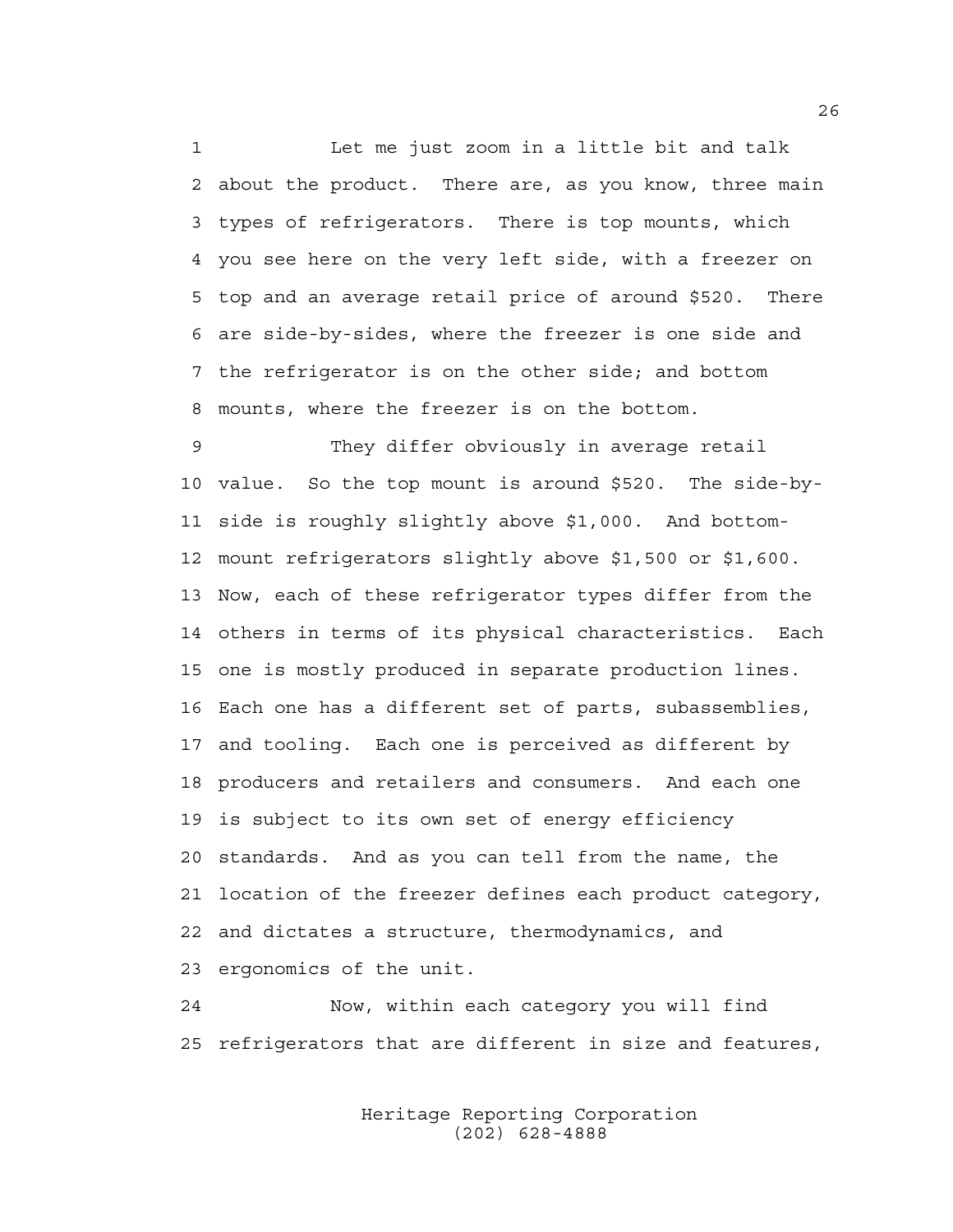1 but for all bottom-mount refrigerators, the

2 fundamental design principle of having the freezer 3 compartment in the bottom is exactly the same. And 4 let me just talk a little bit about the marketplace. 5 The U.S. market for bottom-mount refrigerator has been 6 expanding as consumers have shown a growing preference 7 for bottom mounts over both top mounts and side-by-8 sides.

9 This trend is illustrated in Exhibit 4. And 10 you see here at the bottom of the chart, the bottom-11 mount market size and development, the side-by-sides, 12 and the top mounts. Now, if you go from left to 13 right, between 2008 and 2011, we estimate that the 14 demand for bottom-mount refrigerators has grown by 15 about 670,000 units, or 40 percent. Virtually all of 16 that growth has been captured by imports from Korea 17 and Mexico.

18 You will also note at the same time the 19 side-by-side market has almost declined by about the 20 same size. Referring to Exhibit 5, you can see that 21 between 2008 and 2011, Whirlpool lost more than 10 22 points of market share to dumped and subsidized 23 products. Samsung and LG would you have you believe 24 that the very substantial rise in the imports and 25 their market share gains did not materially affect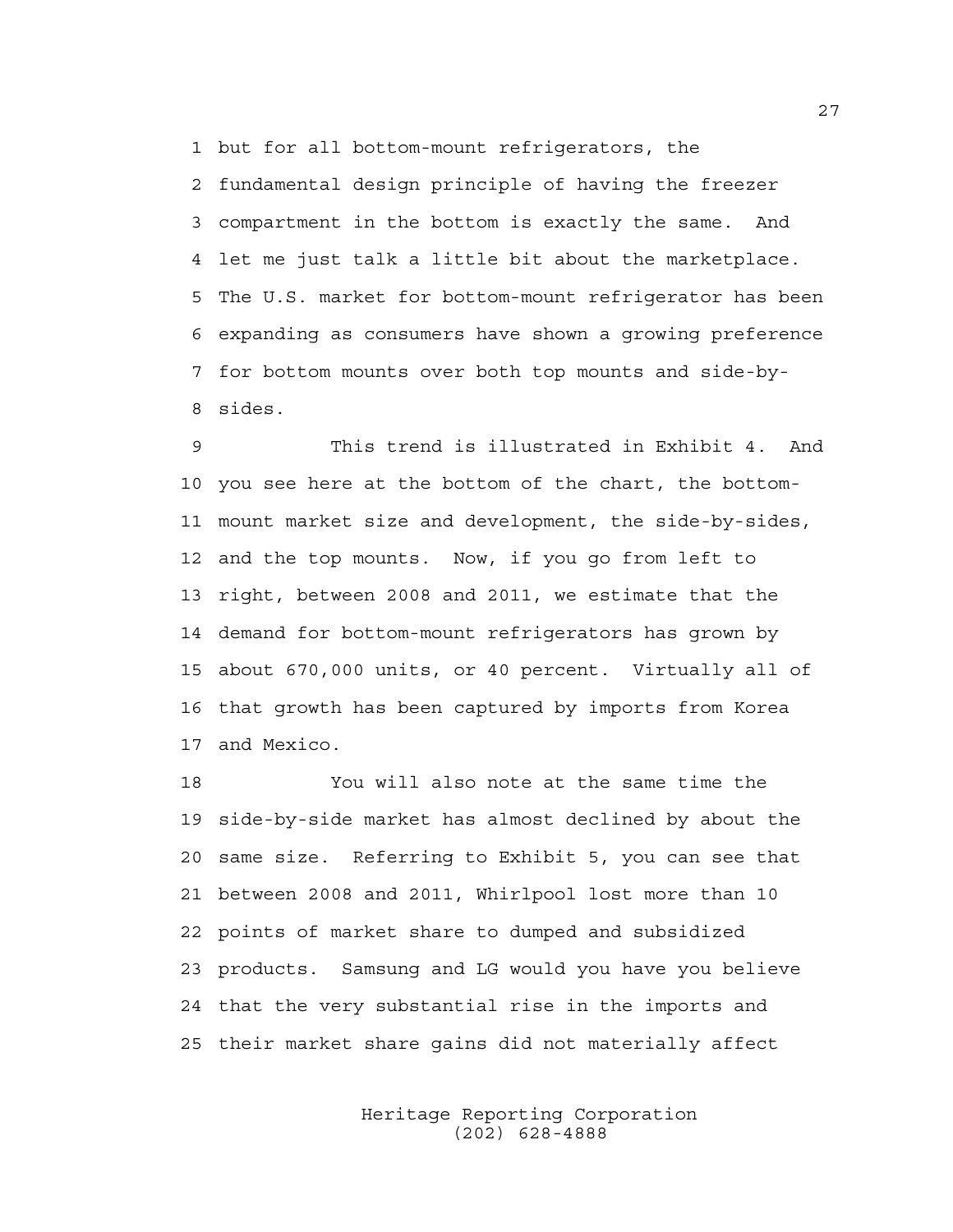1 Whirlpool because competition between us and them is 2 attenuated.

3 Nothing could be further from the truth. 4 The fact is that all high volume producers offer a 5 full line of bottom-mount refrigerators that begins at 6 a MAP price of somewhere between \$799 and \$999, and 7 that increases in price incrementally for a 8 refrigerator's size and the additional features.

9 On Exhibit 6, you see that exactly. You see 10 on the left these are the kind of entry bottom-mount 11 refrigerators, typically between \$799 and an opening 12 MAP of \$999, but they can go up to more than \$2,000. 13 In the middle, you see what we call the three or 14 French door bottom-mount refrigerator. On the right, 15 the four-door. All players are present in all 16 segments.

17 Indeed, it is actually not unusual for a 18 manufacturer to offer dozens of bottom-mount SKUs in 19 the marketplace. It is true that over the past three 20 years, there has been a movement to larger bottom-21 mount refrigerators, over 27 cubic foot, which has 22 been led by Samsung and LG. But these so-called jumbo 23 refrigerators are not the heart of the market. The 24 heart of the market has been and remains in the 19.5 25 to 27.4 cubic-foot size range.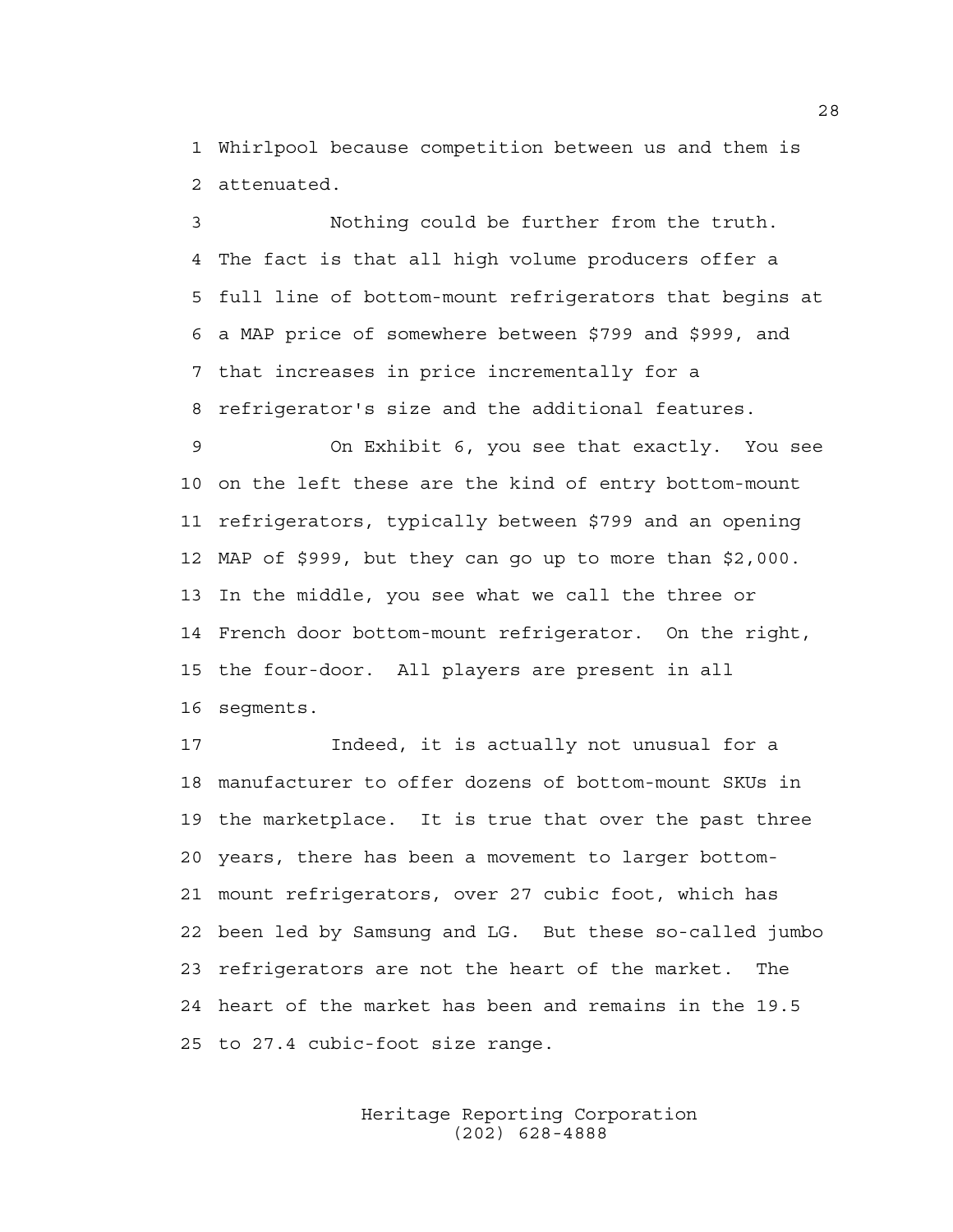1 And Exhibit 7 exactly illustrates this 2 point. These data were taken directly from the Home 3 Depot's brief and were based on Traqline survey data. 4 What you can see here is that the heart of the market 5 -- that's the piece which is kind of boxed -- is 6 comprised of bottom-mounts with a capacity of 19.5 to 7 27.4 cubic-foot range, and that these model sizes 8 represent roughly 65 to 75 percent of the U.S. market. 9 This is where the lion's share of competition takes 10 place.

11 Now, Exhibit 8 shows market share trends 12 specifically in this heart of the market. So it's 13 exactly what we refer to in that box before. Again, 14 what you see here is that Whirlpool has lost 15 significant share to imports from Korea and Mexico. 16 And, of course, the pricing of a larger refrigerator 17 has had a direct impact on the pricing of smaller 18 refrigerators, as I will show you in a minute.

19 The next point I would like to make is that 20 price matters. The U.S. market for bottom-mount 21 refrigerator is price sensitive. Indeed, I would 22 argue it's very price sensitive, and it has grown in 23 importance. It has become increasing dependent on 24 holiday promotions to spur sales, including Black 25 Friday, Labor Day, President's Day, et cetera.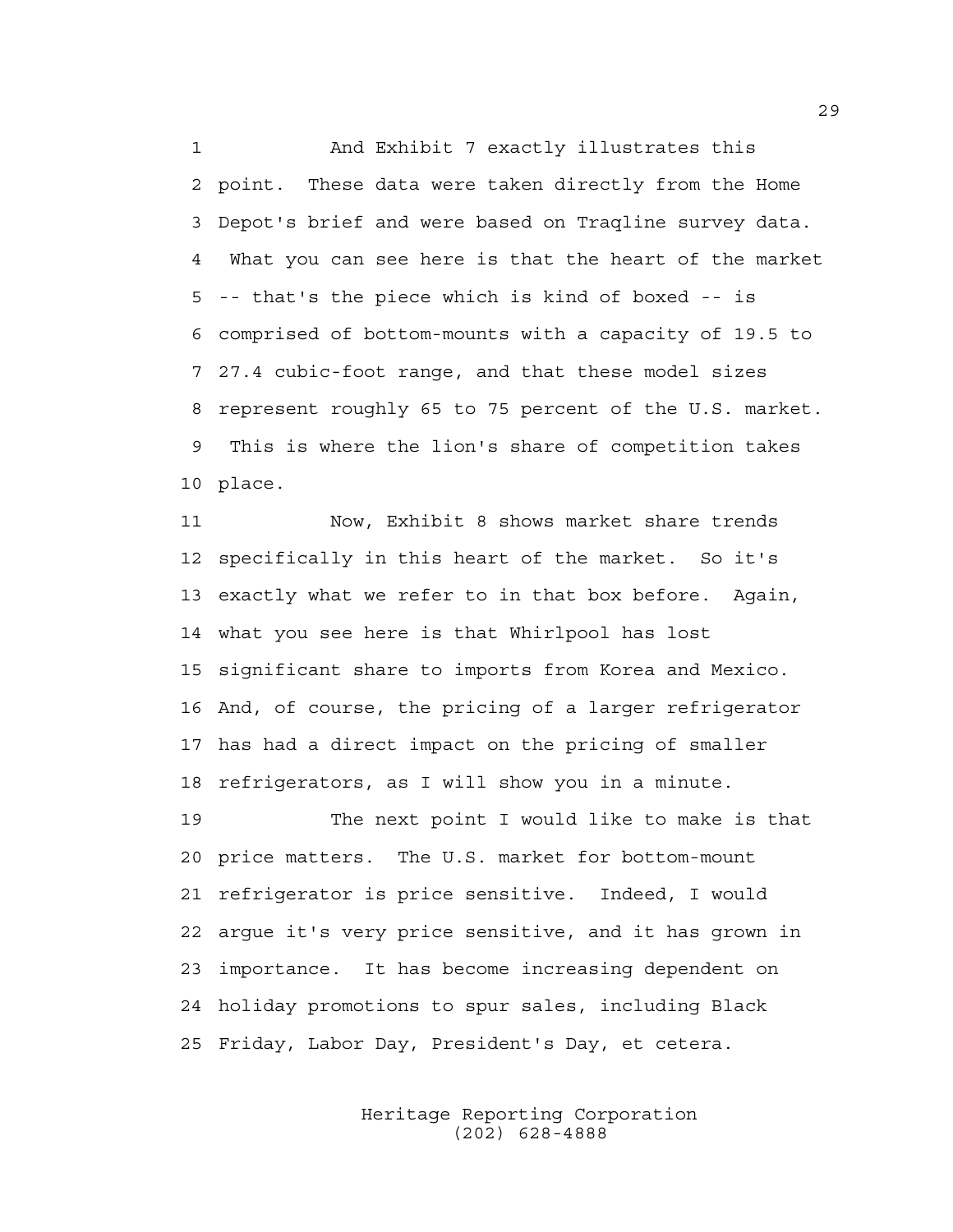1 When I attended the staff conference in 2 April of last year, LG's witness was very honest about 3 this. He said, and I agree, that a significant 4 portion of consumers need to be motivated to buy a new 5 bottom-mount refrigerator through promotion prices. 6 Samsung likewise has conceded the significance of 7 discounting in the public version of its prehearing 8 brief.

9 The reason that manufacturers offer 10 discounts are (a) that a certain number of consumers 11 wait for discounts before they buy; and (b), maybe 12 more important, that virtually all consumers take 13 price into account in deciding among competing brands.

14 Now, if price were not a key determinant of 15 sales, discounting would simply not occur on the scale 16 it does. The extent to which discounts spur sales is 17 not and cannot be open to any serious dispute. I'm 18 going to show you four examples that illustrate my 19 point that price matters.

20 The first example is in Exhibit 9. It is 21 LG's well-known and notorious Black Friday 2010 sale, 22 where LG slashed the price of its four-door French 23 door model by nearly 50 percent. Let me just explain 24 to you this chart. You see the blue line. These are 25 actually the sold units, and the orange line is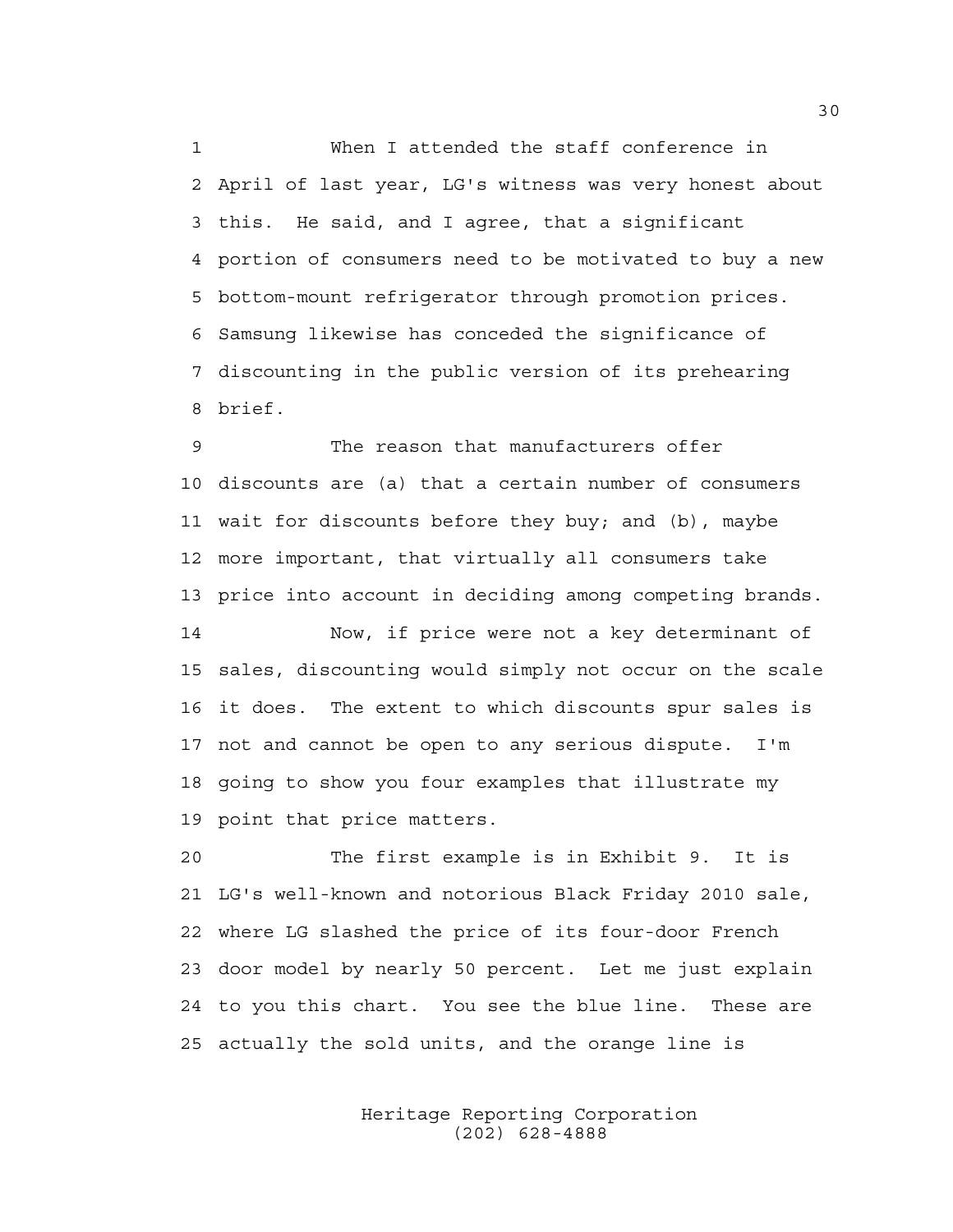1 actually the average selling price.

2 You see around Black Friday of 2010, LG 3 dropped its price by more than 50 percent, and I think 4 the spike you've seen on the volume speaks for itself. 5 I mean, there has been a huge sensitivity to the 6 price move. You see also in subsequent promotional 7 events, particularly around July 4th, and then to some 8 extent Black Friday 2011, you saw similar spikes.

9 The next three examples, Exhibits 10 to 12, 10 are Samsung sales. We have a correlation between 11 promotion pricing, and the volume sold that is very 12 clear. Exhibit 10, that is a four-door refrigerator, 13 where you see essentially a similar development. 14 Whenever you see a significant move on pricing, as 15 indicated by the spikes above, you immediately see a 16 corresponding volume shift, most notable, obviously, 17 around Black Friday 2011.

18 The next example is Exhibit 11, which is 19 another Samsung example. And I'm sorry that we don't 20 have a picture here. It's actually of a product which 21 is standing here. You see also whenever you see a 22 spike or significant move in pricing, typically around 23 promotional periods, you immediately see a 24 corresponding volume spike of the same sold product. 25 The same is shown in Exhibit 12, again the same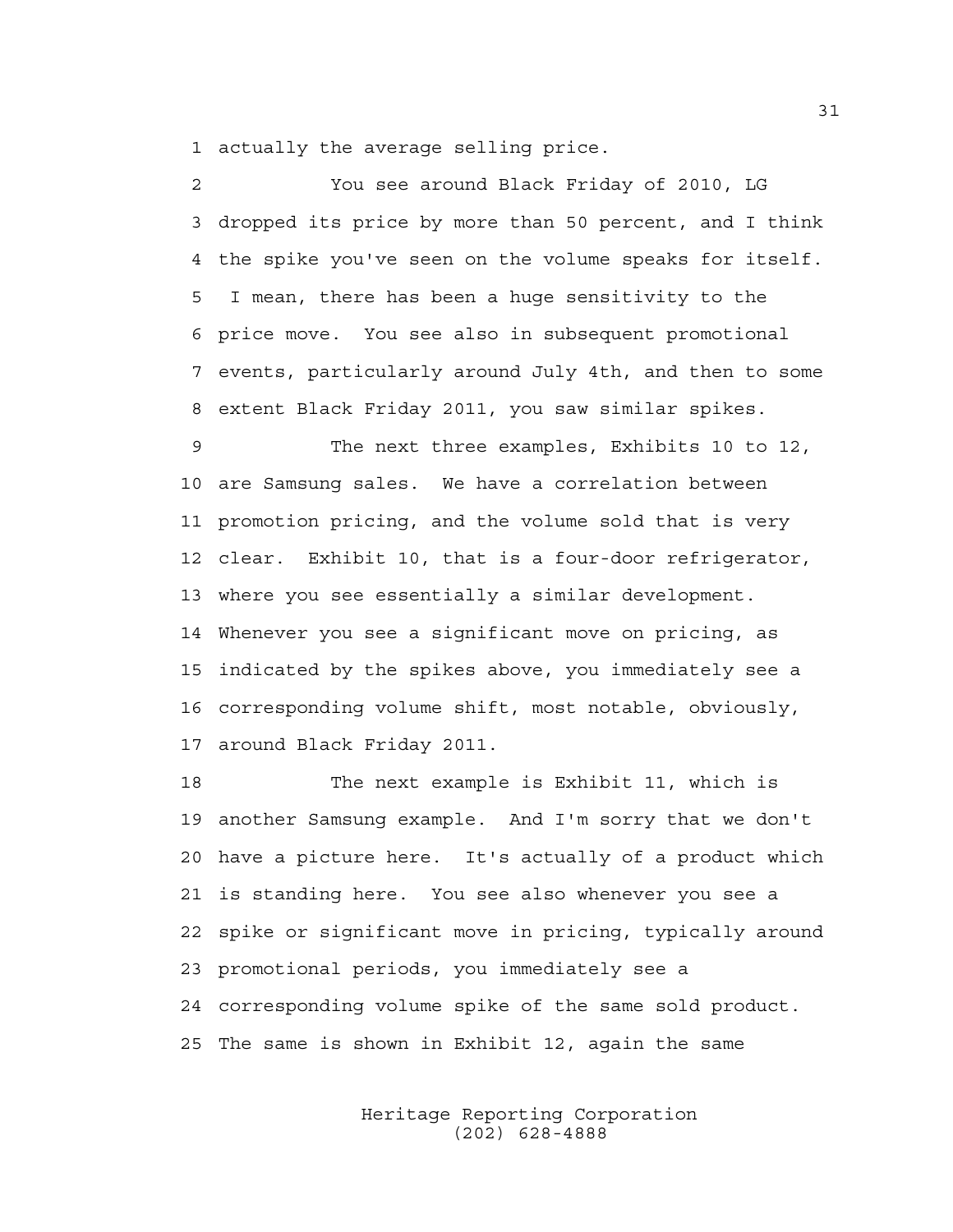1 pattern. That's another Samsung model. Also here you 2 see whenever there is a significant move on pricing on 3 a given SKU, you immediately see the corresponding 4 volume changes on the sales.

5 And the final example, shown as Exhibit 13, 6 is actually the sale of one of our own products. It's 7 a Whirlpool model which was promoted by a retailer for 8 Black Friday 2011, which demonstrates that when a 9 retailer cuts the price of a Whirlpool model relative 10 to the price in competing LG and Samsung model, the 11 volume of our sales jumps.

12 You see it first of all in these two 13 products. You see the Maytag and the Whirlpool model, 14 which from a feature load are essentially very 15 similar, the same models. We have a different brand, 16 of course. You see that the Whirlpool one actually in 17 this case was dropped by a retailer below what we had 18 as a so-called promotion MAP. And the volume 19 immediately picked up, while the Maytag one, where we 20 didn't move the price, basically stuck on very low 21 volumes, which also indicates on our own models 22 whenever there is a price move, you see a significant 23 increase of volumes.

24 Now, let me also state the obvious. 25 Obviously, when one supplier discounts one of its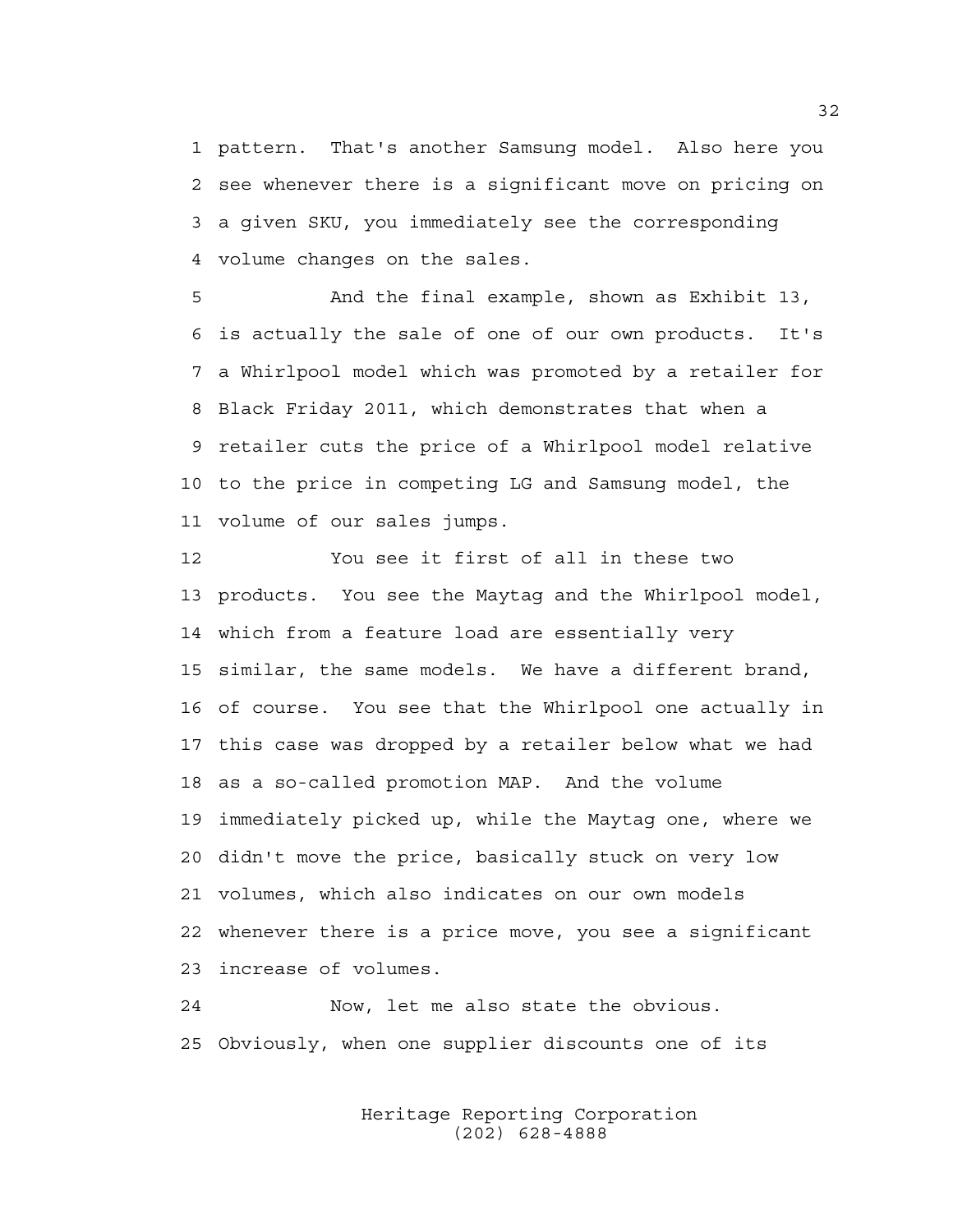1 bottom-mount products, it puts pressure on the other 2 suppliers with their competing models. I know it's 3 obvious, but I will still show you a couple of 4 examples. Now, in considering the price impact of a 5 Samsung or LG promotion on Whirlpool, you must bear in 6 mind that even within the same category, for example, 7 four-door, drawer, French door, each producer's 8 refrigerator is different, its size, feature load, and 9 aesthetics.

10 The price at which any producer can sell 11 depends on consumer perceptions about the total value 12 of its product offering at the price at which it is 13 offered for sale. So do features matter? Yes, they 14 are a big deal.

15 Now, referring to Exhibit 14, the rule of 16 thumb -- and you see on the left side, you see a 17 couple of typical features which are loaded in bottom-18 mount refrigerators. You see in the middle column 19 typical of what you'd expect as a rule of thumb as an 20 estimate retail market value, as evidenced by both our 21 own documents, and there is also some Samsung 22 documents.

23 So as a rule of thumb, each cubic foot of 24 added capacity adds roughly \$100 or more to retail 25 value. Dual evaporators or twin cooling adds roughly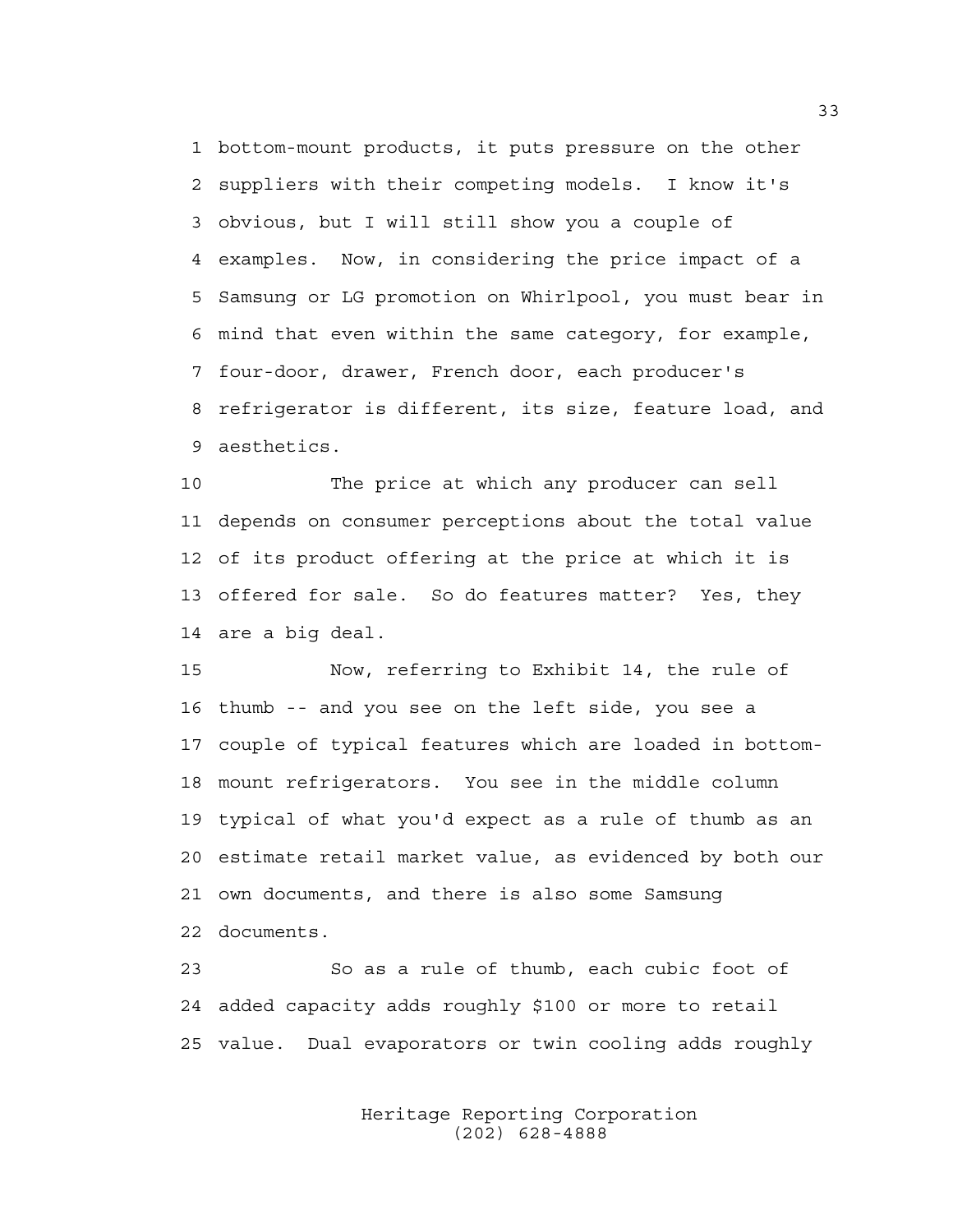1 \$150. LED lighting adds roughly about \$100. External 2 ice and water should be worth roughly \$700.

3 So now let me just illustrate how features 4 and price come together to drive a market by showing 5 you how Samsung's and LG's discounts of heavily 6 featured bottom-mount refrigerators affected 7 Whirlpool's pricing. And again, I will tell you a 8 story using retail pricing because this is a public 9 hearing.

10 So let us first turn to Exhibit 15. And 11 this may well be our most important exhibit because 12 it's a microcosm of what we have been experiencing in 13 the market generally. And let me just take you a 14 little bit through that Exhibit 15.

15 So on the top, you first see three competing 16 bottom-mount refrigerators, all with four doors. The 17 two left ones, the LG one and the corresponding 18 Maytag-Whirlpool ones, are by and large similar from a 19 feature load. The only difference is that the top 20 drawer in the LG case is a freezer, and in the case of 21 Maytag-Whirlpool, the top drawer is a refrigerator 22 pantry. Beyond this one, the size, the LED lighting, 23 external ice and water, the single evaporator, is very 24 similar in terms of feature load.

25 On the right side, you see a Samsung four-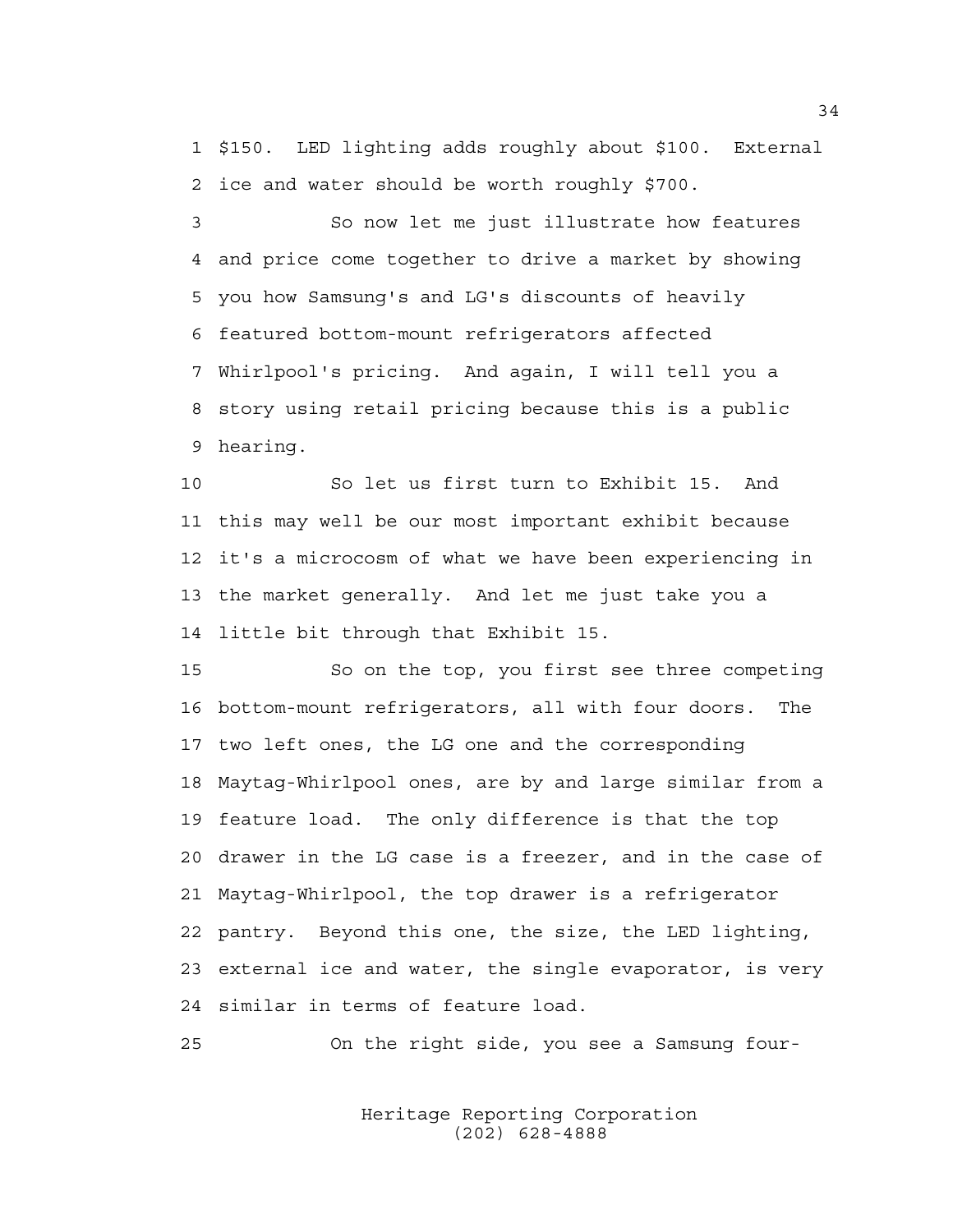1 door model which is different from a feature load. It 2 offers three cubic-foot more capacity, a dual 3 evaporator, and it has a convertible, i.e., you can 4 switch from freezer to refrigerator, top drawer.

5 Now, if you combine that with the previous 6 page, you would expect at any given point that the 7 right product is roughly around \$400 to \$500 more 8 expensive in the marketplace, and that is just 9 following that feature load. Now, if you go to the 10 bottom part of this slide -- and here you see volume 11 and average retail price over time. If you start from 12 the very right side, Samsung basically had this four-13 door refrigerator in Q2 2010, at roughly \$2,500.

14 We were planning to introduce our product 15 actually at \$2,599. But we quickly realized and heard 16 from retailers we would not be able to sell against a 17 significantly higher featured Samsung product. So we 18 actually subsequently lowered our introduction price 19 to slightly below \$2,000, obviously not knowing at the 20 same time Samsung, which you see on the right side, 21 continue to slash its prices down to \$2,100 in the 22 same period. Again, you need to bear in mind that is 23 a feature load difference of roughly \$500.

24 Now, the problem obviously arises not only 25 when you have pressure from the high side in terms of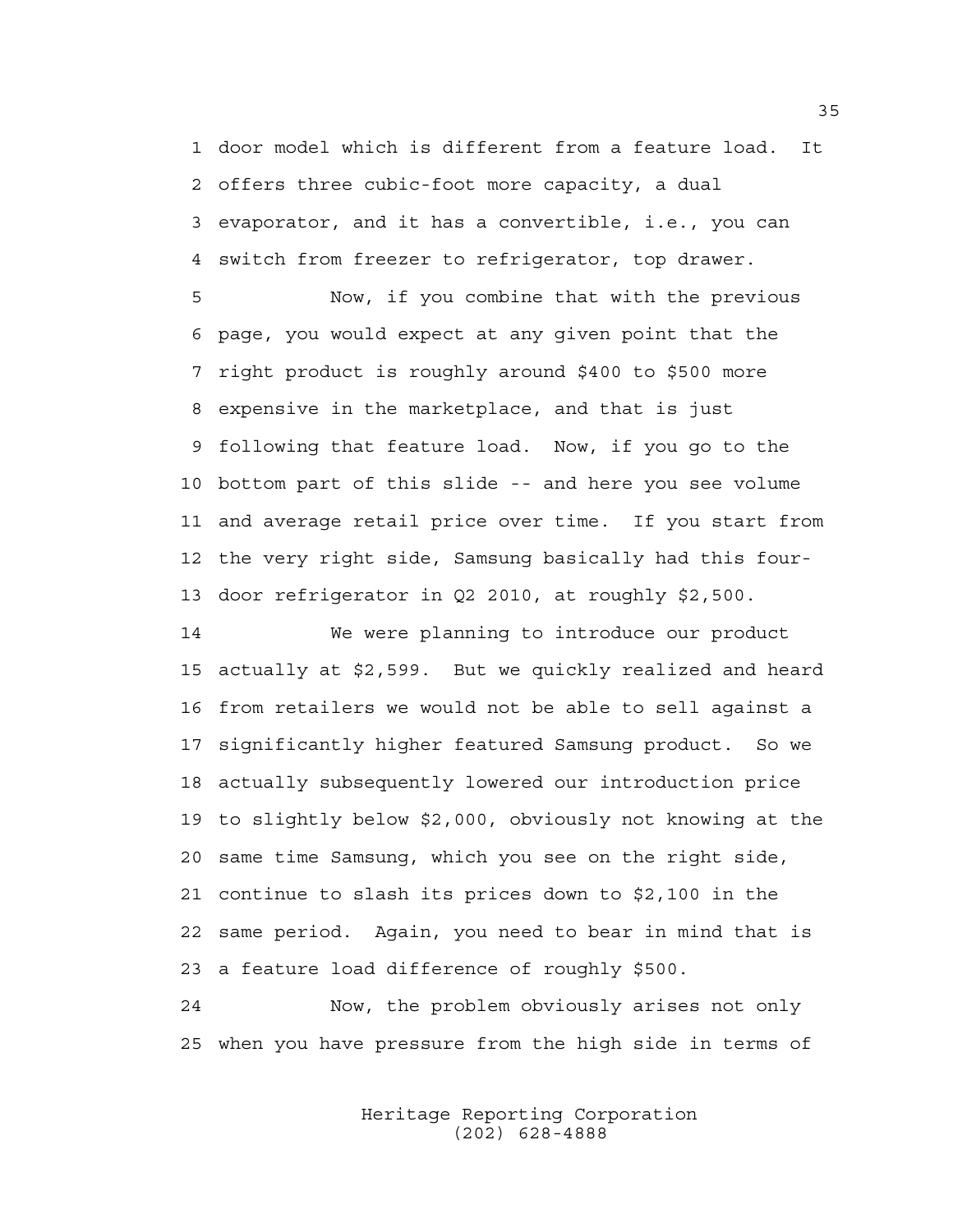1 high feature loads. If you go now to the left side of 2 the same period, LG launched the four-door product at 3 \$1,175. That was a Black Friday promotion which 4 lasted pretty much throughout the entire quarter, as 5 you can see in the average price. Now, obviously, as 6 Whirlpool, you're squeezed exactly in between. So on 7 a similar featured product, you're kind of undersold 8 by, in this case, \$800. On the higher featured loads, 9 the prices have come down so much that you just simply 10 don't have any space to breathe.

11 And what happened subsequently, Q2, Q111, 12 Q211, Q311, first of all, you see that the LG price is 13 slightly, but only marginally, increased. The Samsung 14 one actually surprisingly did not increase from Black 15 Friday volumes. And if you move over to Q411, you see 16 another very interesting thing. First of all, Samsung 17 further reduced the four-door price to \$1,800. Again, 18 that is with roughly a \$500 feature load difference. 19 Sold significant quantities.

20 The Whirlpool model was lowered and put in 21 the promotion by a retailer, sold significant 22 quantities, and the LG, which basically sold not so 23 far above the Whirlpool one, actually on average, it's 24 just \$80 more, sold hardly anything, which also shows 25 you the moment you put Whirlpool on a similar price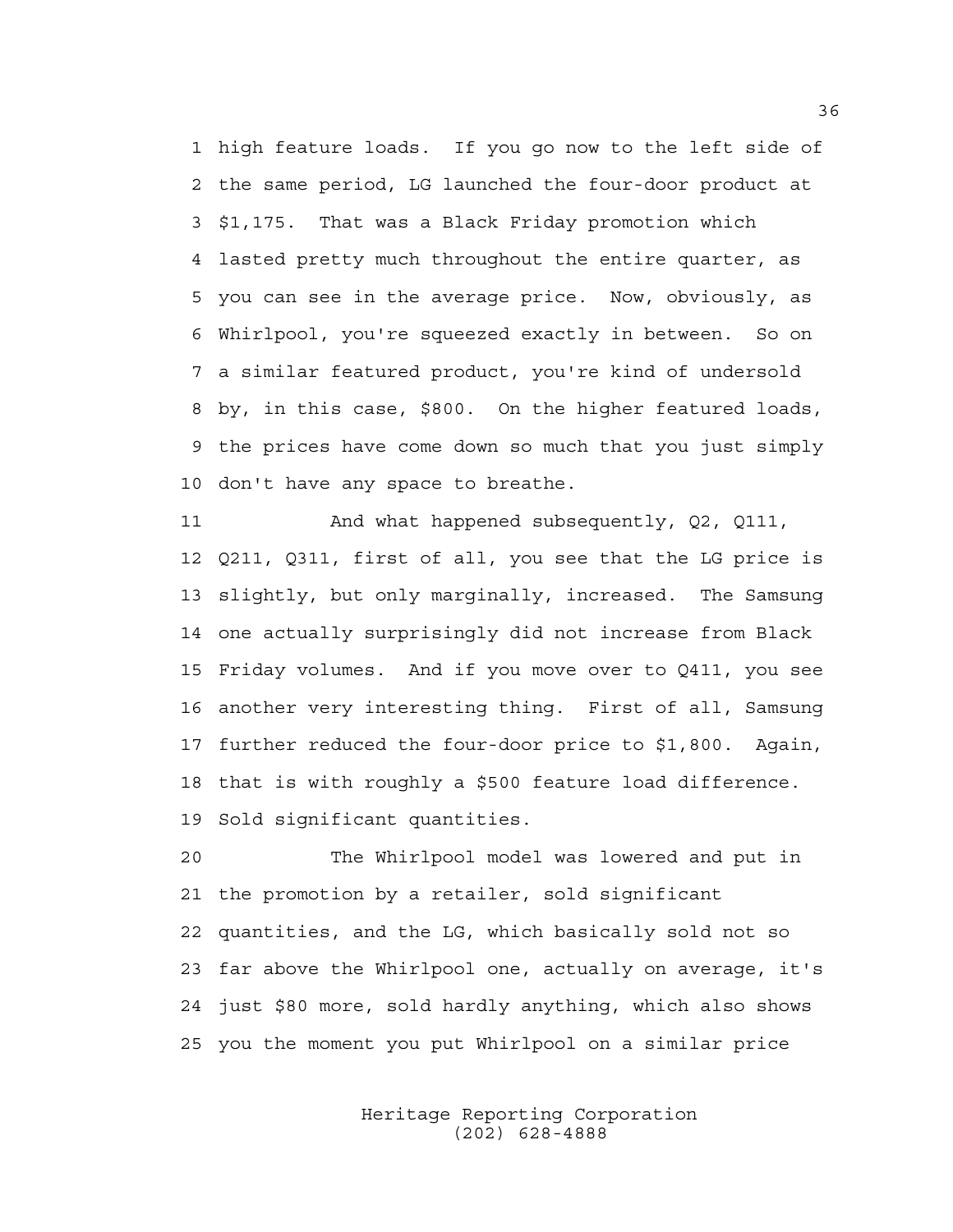1 level with same feature load, we can sell significant 2 quantities, very significant ones. Now, obviously the 3 problem if that will be the sustained price which we 4 would support to retail, it is a very, very 5 unprofitable proposition.

6 If you go to the next example, that is 7 Exhibit 16, and essentially it's the same story, just 8 in a different product category. Now, obviously 9 coming in here, we didn't know what exhibits the 10 opposition would bring. But actually funny enough, 11 these are exactly the products which you see in the 12 charts. So the left side, the 267 Samsung product, is 13 what you see here on the left, and the Whirlpool one 14 is the one in the middle. It doesn't include the 15 higher featured 29-cubic foot model.

16 So let me first explain to you the products 17 which you see up here. So the two left ones, the 18 Samsung and the Whirlpool one, are similar featured 19 from a capacity, from LED lighting, external ice and 20 water. The Samsung one has a dual evaporator which 21 typically should command about \$150 more.

22 On the right side, you see a higher featured 23 Samsung, more than 29-cubic foot, with a dual evap. 24 Again, that should roughly give you about \$300 to \$400 25 more. So what you see here, and without going through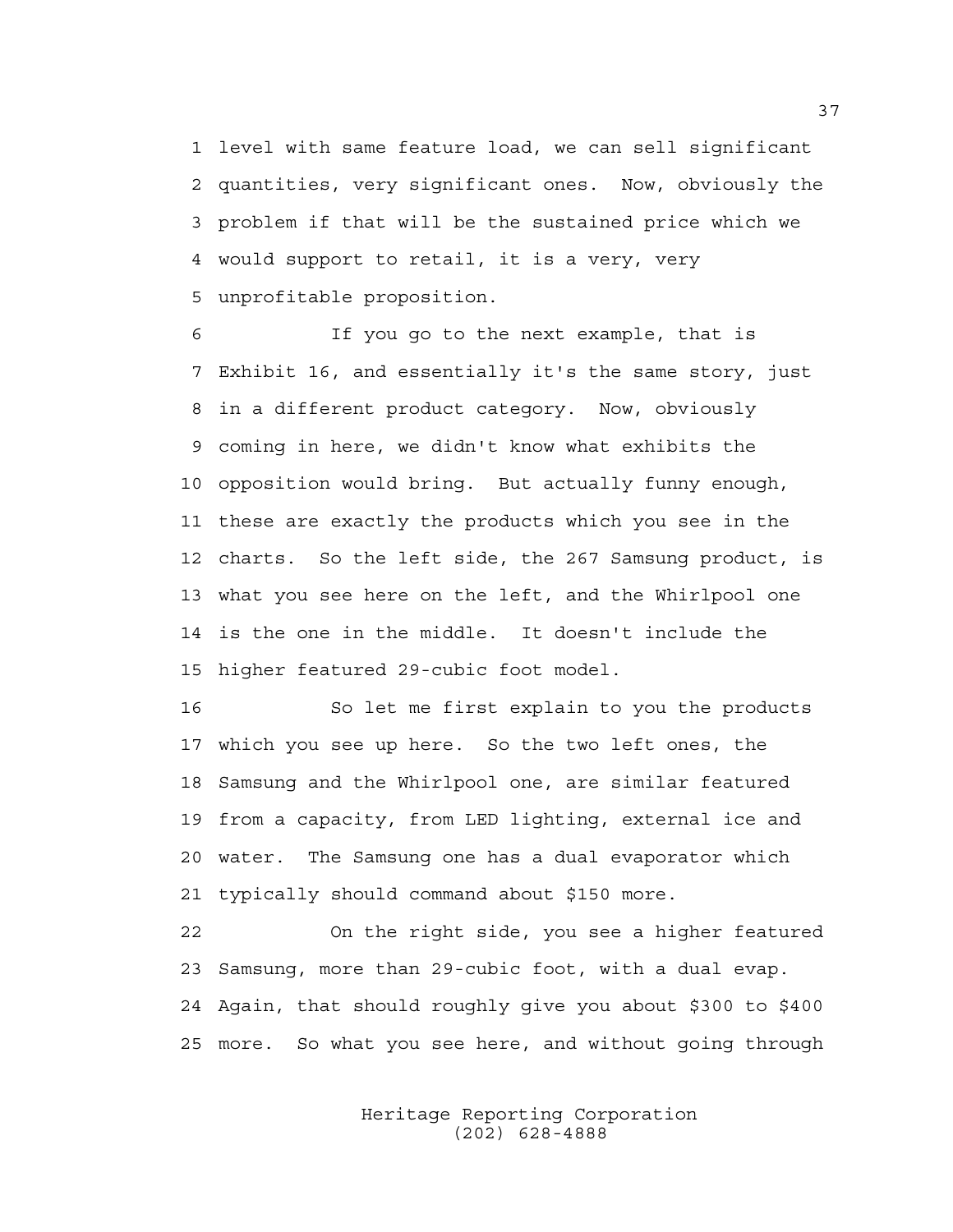1 all the detail, that Whirlpool certainly on the 2 similar featured one was squeezed significantly on the 3 pricing side -- or not similar featured, but similar 4 size, but with dual evaporator difference. And on the 5 right side, on the higher featured one, that also 6 pressured.

7 So in a certain way, Whirlpool was literally 8 between two bookshelves, on the low end, with the 9 Samsung product, and the high end also with a higher 10 featured Samsung product.

11 Now, you cannot look at this data and 12 conclude, as Samsung and LG want you to, that the 13 pricing of imports had no material impact on 14 Whirlpool. And as these two exhibits show, 15 underselling occurs most often when the products are 16 comparable in terms of size and feature load. And 17 again, if you just look at this example, bear in mind 18 that the dual evaporator is worth about \$150 more.

19 This is what happened with the LG four-door 20 French door model as compared to Whirlpool four-door 21 French door models. And this is also what you see on 22 this exhibit. And there is also evidence of 23 underselling by Samsung even when it discounts its 24 larger feature heavy models. But even without 25 underselling, the pricing of larger Samsung models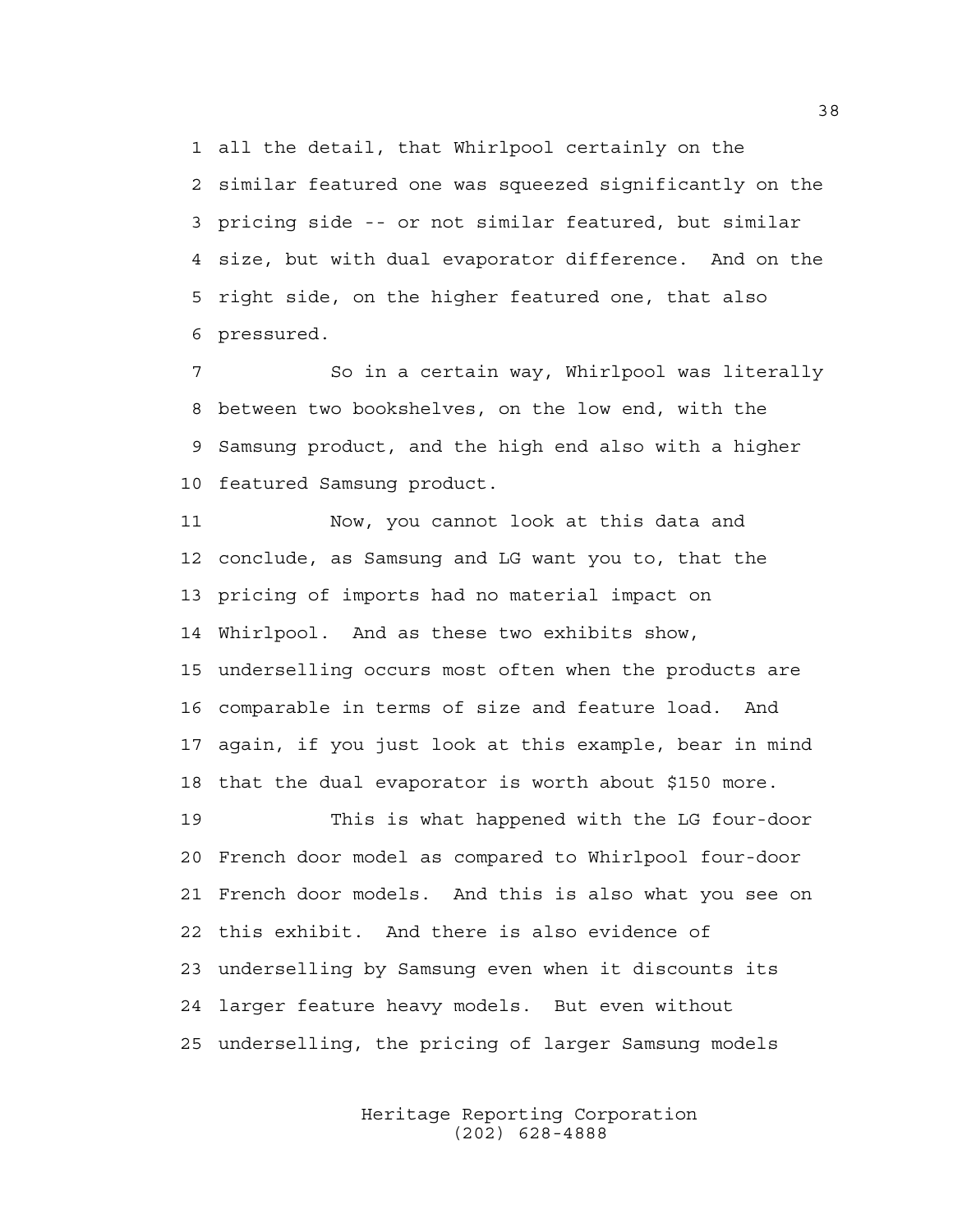1 lowers the price at which Whirlpool can sell a model 2 that is smaller and less featured. What matters is 3 pricing relative to the value a consumer ascribes to 4 differences in size, feature load, and even fit and 5 finish.

6 Now, let me next talk about the impact that 7 it all had on Whirlpool. And my job is to run 8 Whirlpool's North America business, and success in 9 this business requires constant investment in product 10 development, tooling, and production equipment. If a 11 company becomes complacent when it comes to 12 innovation, it compromises the future. I can only 13 sustain and grow this business if we can achieve a 14 reasonable return on our invested capital.

15 Returns of invested capital, on the other 16 hand, depend on our ability to sell at profitable 17 prices, which in turn depends on what happens in both 18 the price side and the cost side of a business. On 19 the cost side, we are sensitive to change in material 20 prices and to fixed costs. The cost of a bottom-mount 21 refrigerator is essentially a very big amount of 22 material cost, a certain amount of fixed costs, and 23 relatively speaking a small amount of labor. 24 Our material costs have risen as raw

25 material import prices have increased, and our fixed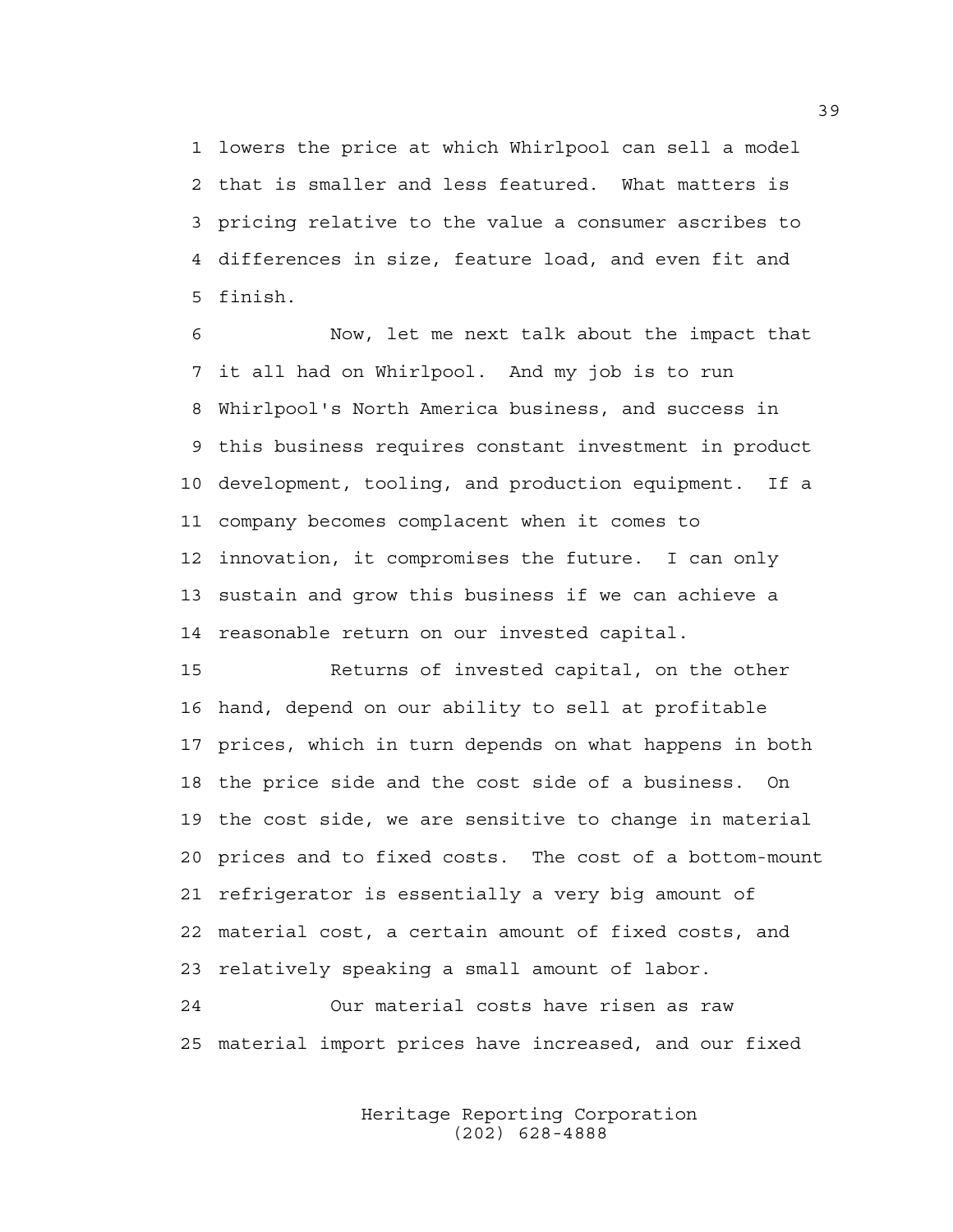1 costs have been deleveraged over time. Let me explain 2 that. Fixed costs are sensitive to how much volume 3 you have. Obviously, when a company operates at a low 4 capacity utilization, which is what happens when you 5 lose market share, its fixed costs per unit are higher 6 than they should be. But the most intractable problem 7 has been on the price side. Between 2008 and 2011, 8 prices for bottom-mount refrigerators held constant 9 for feature load have declined by over 11 percent.

10 Samsung's and LG's pricing has been a major 11 cause of the problem. Because of falling prices and 12 rising costs, the value of our bottom-mount business 13 has been destroyed. Exhibit 17 provides a visual 14 representation of our deteriorating P&L. Now, you 15 have precise data in our questionnaire response. It's 16 not a pretty picture.

17 For LG and Samsung or the Home Depot to 18 claim that import pricing has not been a genuine and 19 substantial cause of decline in U.S. producer prices 20 is to disregard the evidence.

21 And let me close by saying that in 2012, our 22 bottom-mount business has begun to show a remarkable 23 turnaround. You don't yet have these data on record, 24 but let me tell you that the volume of our sales is 25 up, and the price increases that we announced have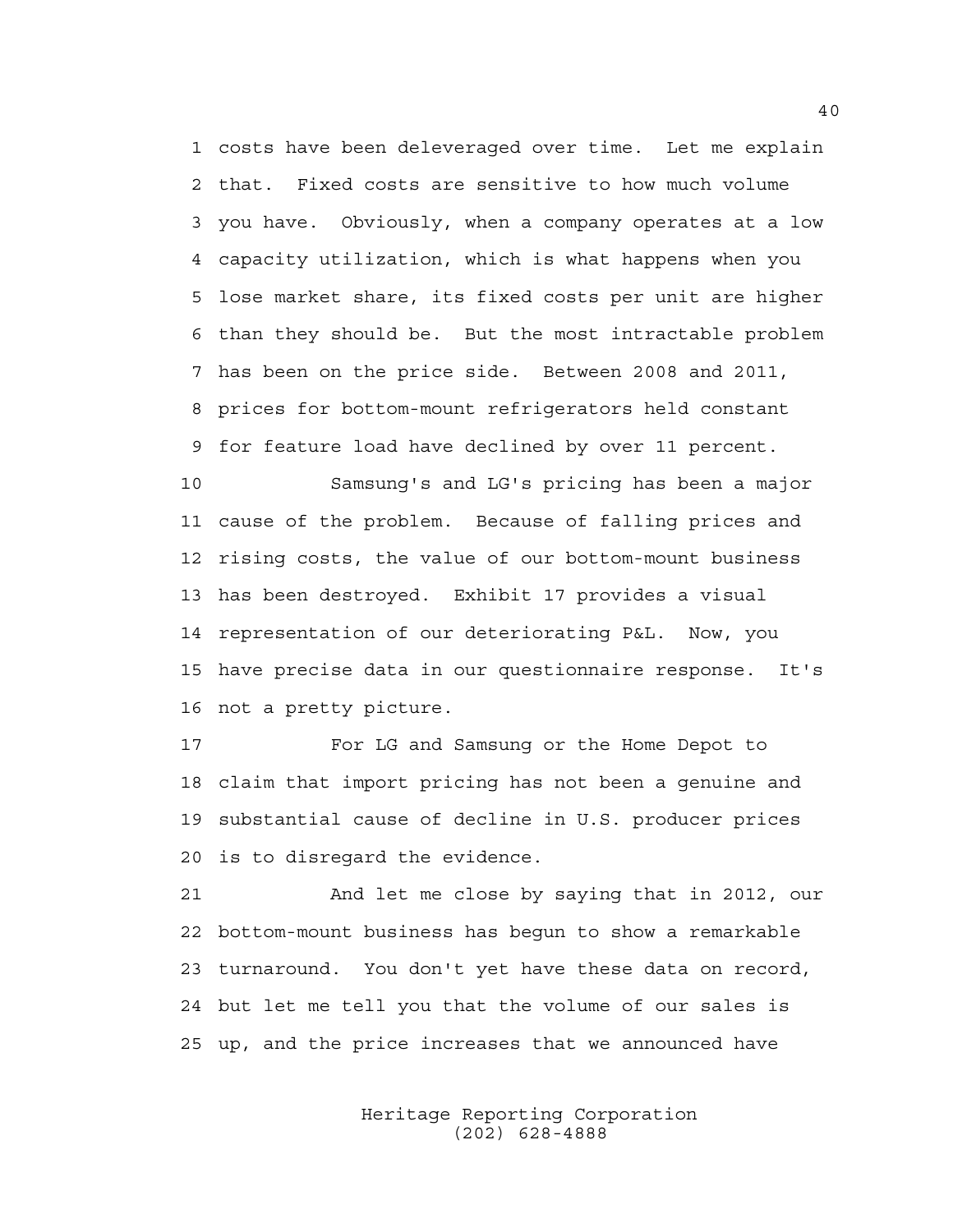1 finally stuck. Whirlpool's bottom-mount business is 2 currently in the black on the chart in the green so 3 far this year. And actually, we start employing 200 4 more people.

5 We're under no illusions about why this is 6 happening. Faced with significant antidumping duty 7 liability, Samsung and LG have moderated their 8 behavior. The evidence indicates that without this 9 case, they never would have done so. As shown in 10 Exhibit 18, LG and Samsung continue to say that their 11 intent is to displace Whirlpool as the world's largest 12 appliance manufacturer. But they have to change their 13 behavior in this market, particularly after the 14 publication of a Commerce Department's preliminary 15 determination in November 2011.

16 We believe this is a case with clear 17 evidence of present injury. Things hit bottom in 18 2011. And while we stemmed the loss of market share 19 in 2011 by reducing our own prices, the bottom line 20 impact on our business was unacceptable. The threat 21 is that if the Commission chooses not to impose 22 antidumping and countervailing duty discipline on LG 23 and Samsung, they will pick up where they left off in 24 2011.

25 With antidumping and countervailing duty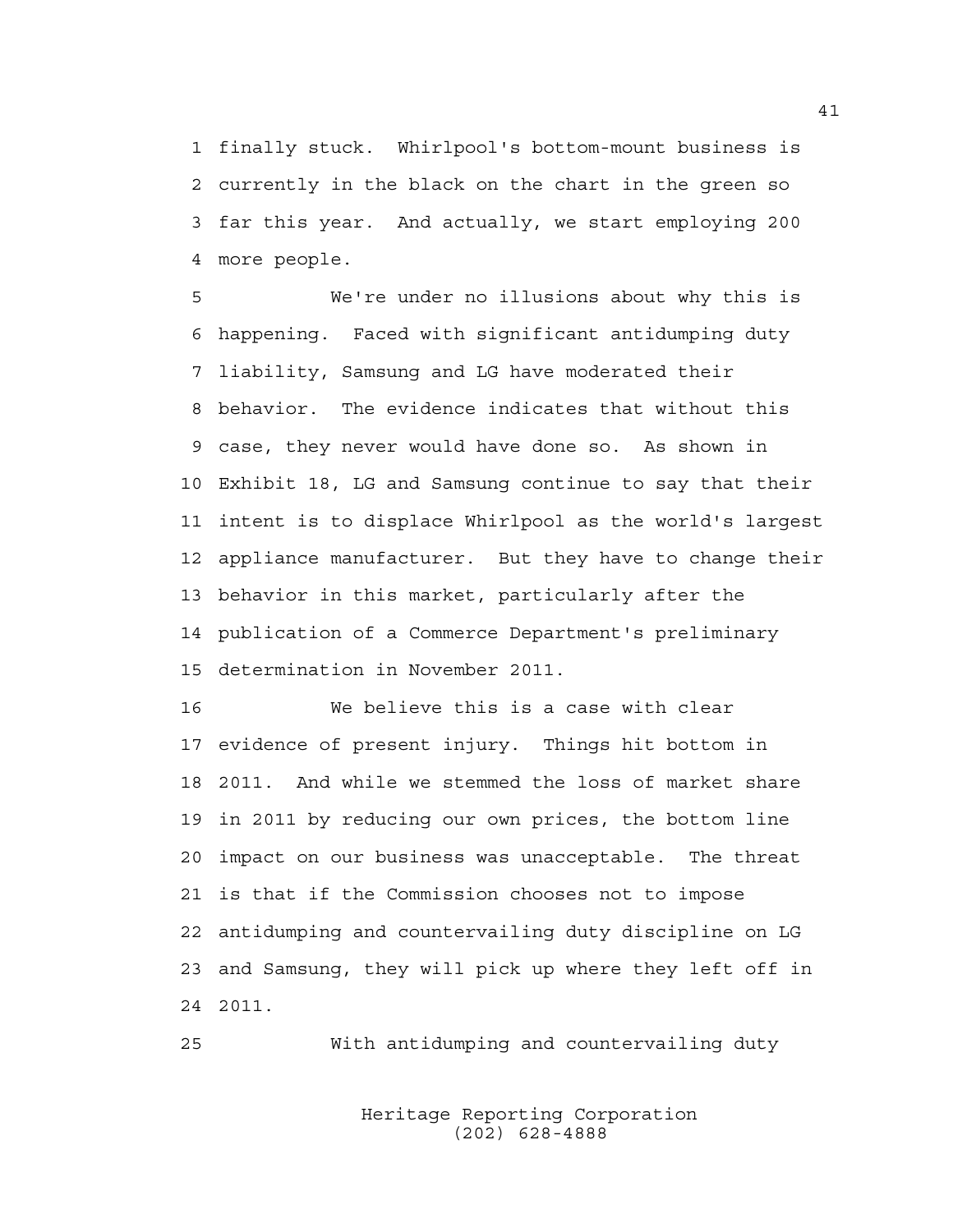1 orders, we fully expect that Whirlpool's turnaround in 2 bottom-mount refrigeration will continue. Thank you, 3 and I'm looking forward to your questions.

4 MR. GREENWALD: Is it possible to get a 5 quick time check, please?

6 MS. BELLAMY: You've used 24 minutes. 7 MR. GREENWALD: Okay. Thank you very much. 8 Perhaps another ten minutes, and then we will close, 9 and I'll welcome your questions.

10 Dr. Bitzer's testimony addressed the volume 11 of subject imports and pricing largely at the retail 12 level. I would like to talk for a minute about the 13 very significant lost sales at an OEM account. There 14 is no question that Whirlpool twice lost out on three-15 year contracts to supply this customer, once in 2008 16 for 2010-2012 supply, and then again in 2011, for 17 2013-2015 supply.

18 There is no question that Whirlpool lost 19 this business to subject imports. What Respondents 20 take issue with is Whirlpool's claim that price was a 21 factor in the loss of this sale both times. What I 22 would like you to do, if you would bear with me, is 23 turn to the evidence. One of the things that I found 24 disheartening about my friend Dick Cunningham's 25 opening remarks is how he misstated the evidence.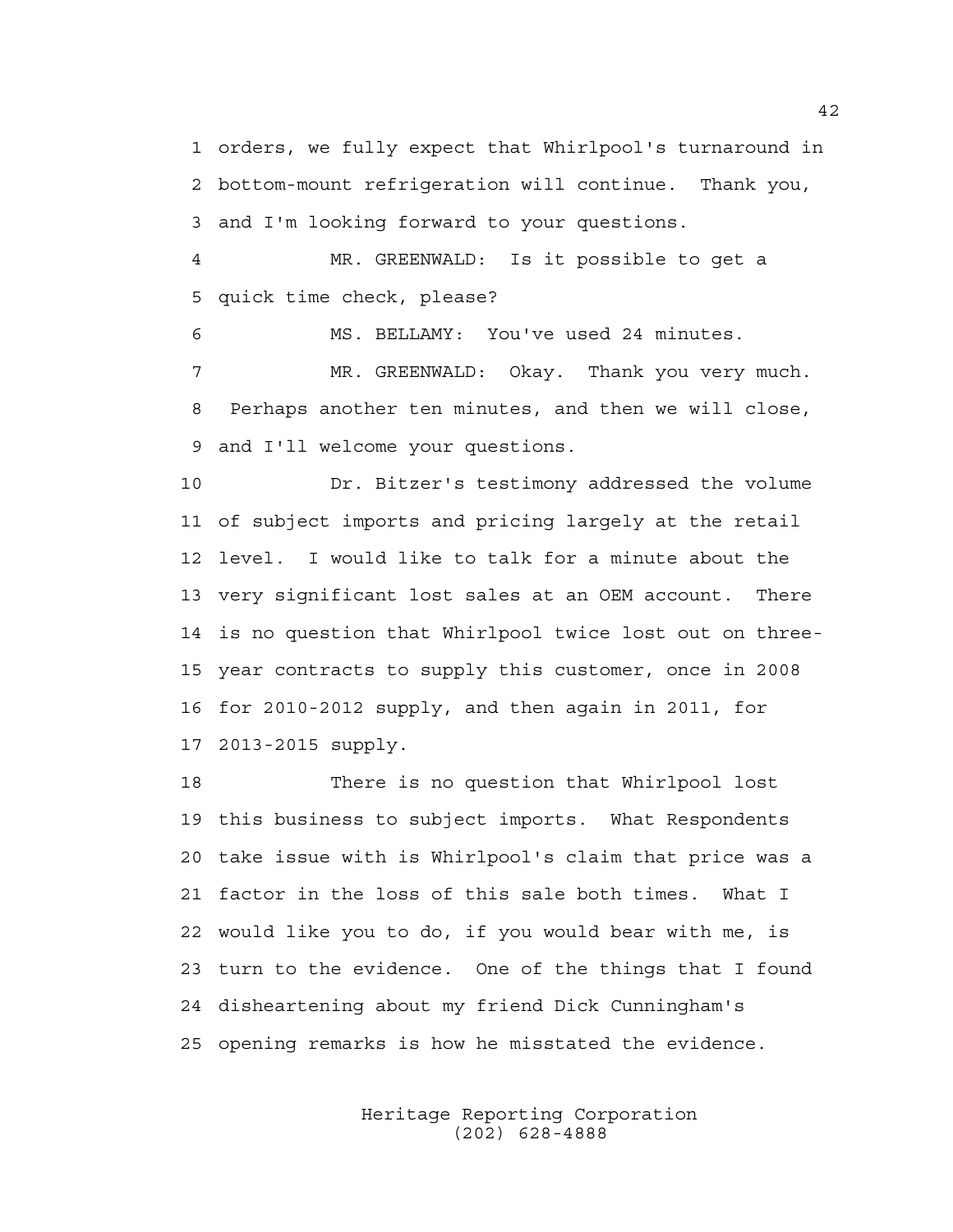1 As you all are aware of it, you probably 2 don't need me to point out the misstatements. But for 3 the record, let me first ask you to turn to pages 40 4 and page 41 of our prehearing brief. What you will 5 see there on the 41 is a discussion of the importance 6 that the customer attaches to the value of its 7 purchase decisions. And by value, I mean the 8 features, size, et cetera, of a refrigerator at a 9 particular price point. And what matters here is at 10 the particular price point.

11 It's impossible to argue seriously that a 12 customer that pays attention to features at a price 13 point is indifferent to price.

14 Second, when you go to the later 15 transaction, what you will find is an analysis that we 16 did of the bids by both parties. And it is true that 17 for this account, there was a small part of the 18 business that Whirlpool did not make because of the 19 customer's interest in size.

20 However, there is also a considerable 21 overlap of business. And when you look at the 22 sequence of pricing, what you see is opening bids and 23 subsequent declines in pricing until the final offers 24 are in. And in the final offers, we have prepared for 25 you an analysis of final prices by SKU where there is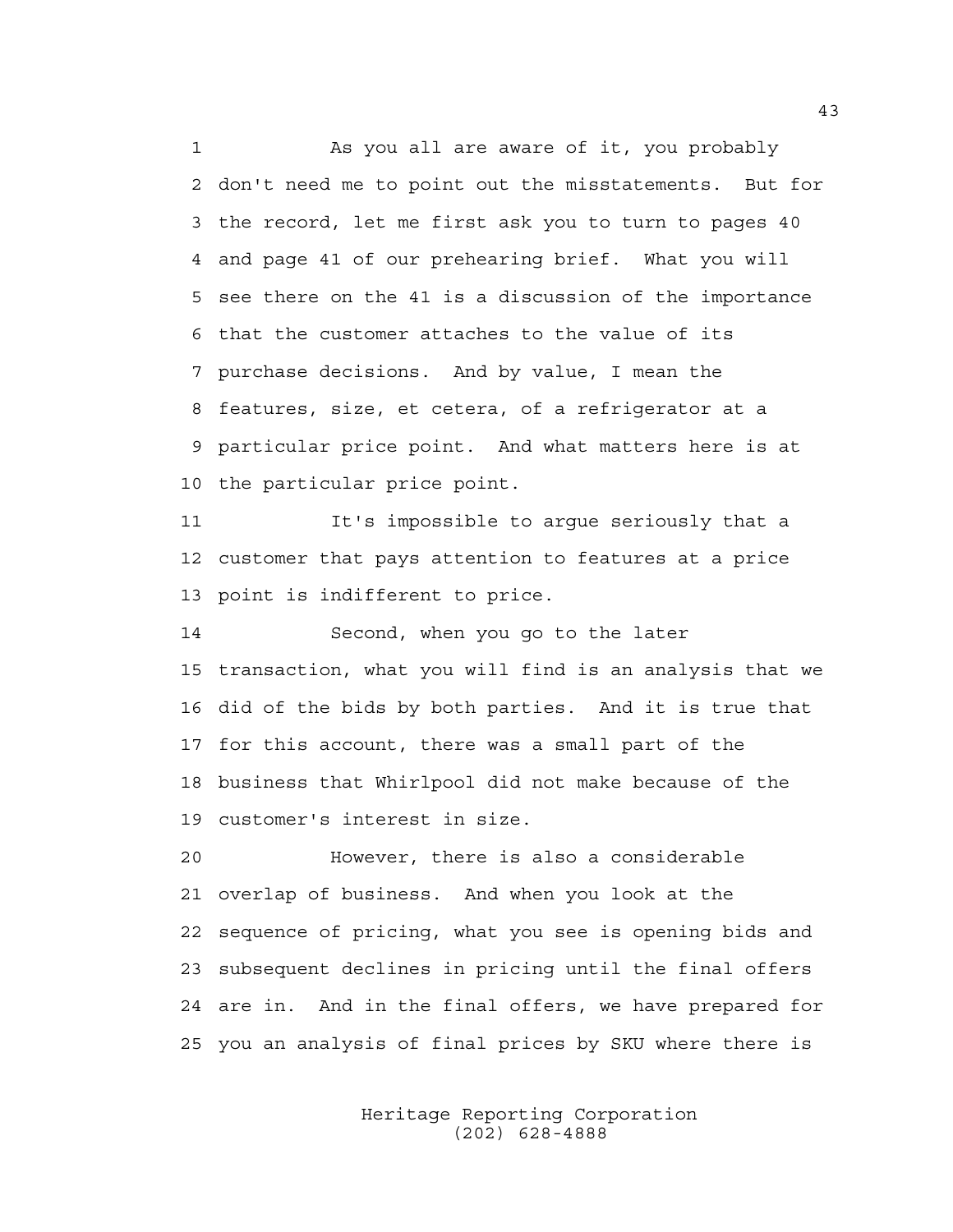1 an overlap. I can't talk about the details, but what 2 I would ask you to do is look at that chart, look at 3 bid prices multiplied by projected units, and then 4 look at the question which bid was lower.

5 Again, I take you back to this customer's 6 insistence on value, that is, features for the price, 7 and then ask you to look at the actual bids where 8 there was overlap, and reach your own conclusions 9 about the extent to which price mattered in this sale.

10 Now, while we're on the subject of price, 11 what I would next like you to do, if you have the 12 patience, is to take a look at the pricing, or more 13 specifically the discount and rebate data that 14 Respondents have given to you. To put this in the 15 proper context, rebates and discounts in this business 16 are always on a customer-specific basis. They are 17 often on a time-specific basis, and they are often on 18 an SKU-specific basis.

19 What we did was to take the rebates as 20 reported by the two major Respondents from our point 21 of view, that is, LG and Samsung, and if you look at 22 Exhibit 1 to our brief, you will see an analysis of 23 rebates and discounts as a percentage of sale price 24 over all the products for which data were collected by 25 time period.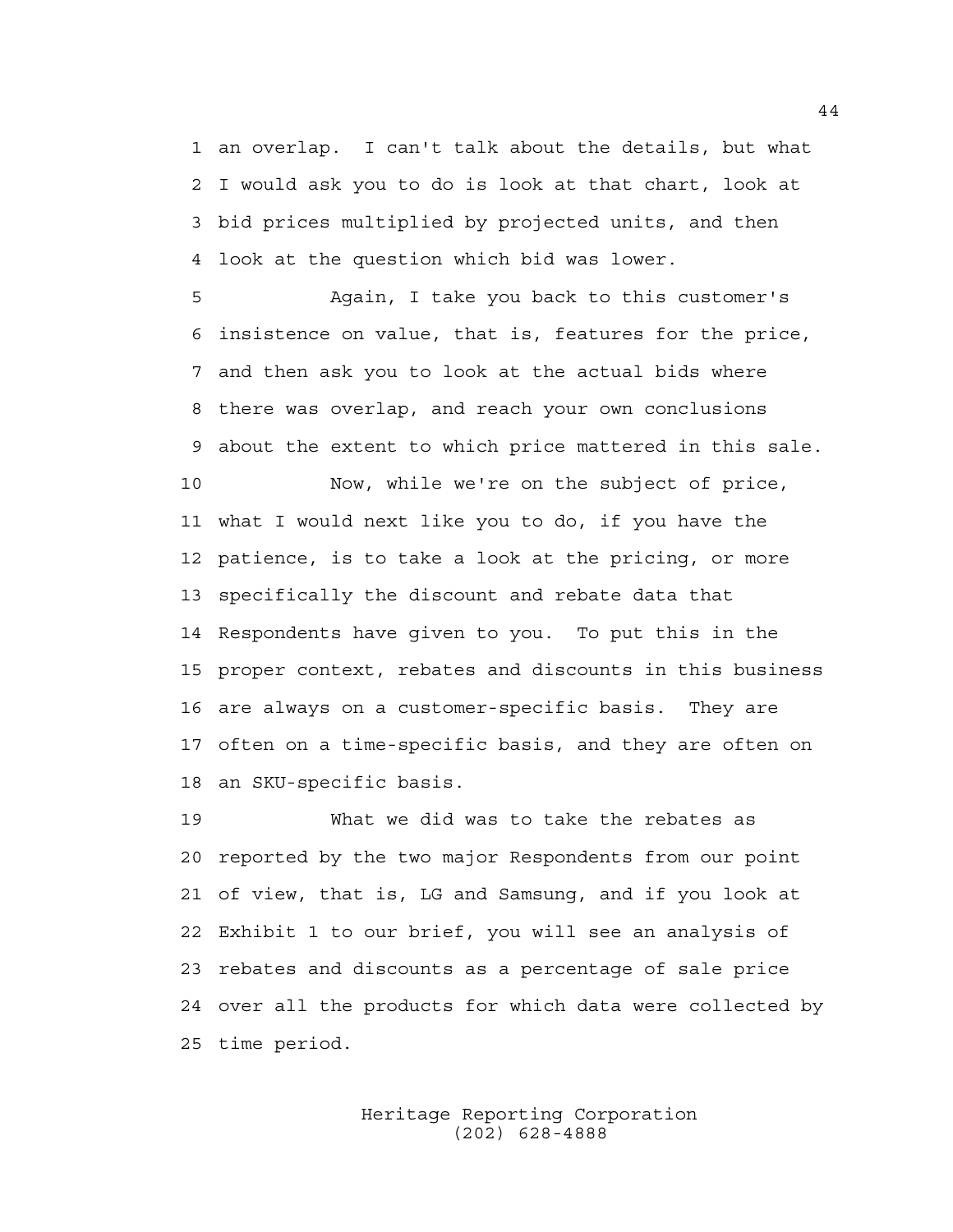1 If you look at Whirlpool's -- and we gave 2 you Whirlpool's response, which again parenthetically 3 have been verified. We insisted that they be 4 verified. What you will see is variations by time and 5 by SKU. I ask you to compare those analyses to the 6 data that Samsung and LG, particularly LG, have put on 7 the record. And if you do not find the variance that 8 you would expect from rebate discount programs that 9 again are customer-specific, product-specific, time 10 specific, there is something fundamentally wrong with 11 those data.

12 Now, a final point. You are relying on the 13 Samsung and LG certifications for accuracy. They have 14 to sign that there is nothing misleading when they 15 submit their questionnaire responses. Everybody does. 16 You verified us. The Department of Commerce verified 17 LG and Samsung's rebate and discount data, and they 18 found very, very serious discrepancies, to the point 19 at the preliminary determination, the Commerce 20 Department went best information available, I believe, 21 against Samsung. And if you read the verification 22 report for LG, you will see the same problems. 23 When a Respondent -- oh, last point. This

24 issue came up in the preliminary. Your preliminary 25 determination was very precise. You said, we expect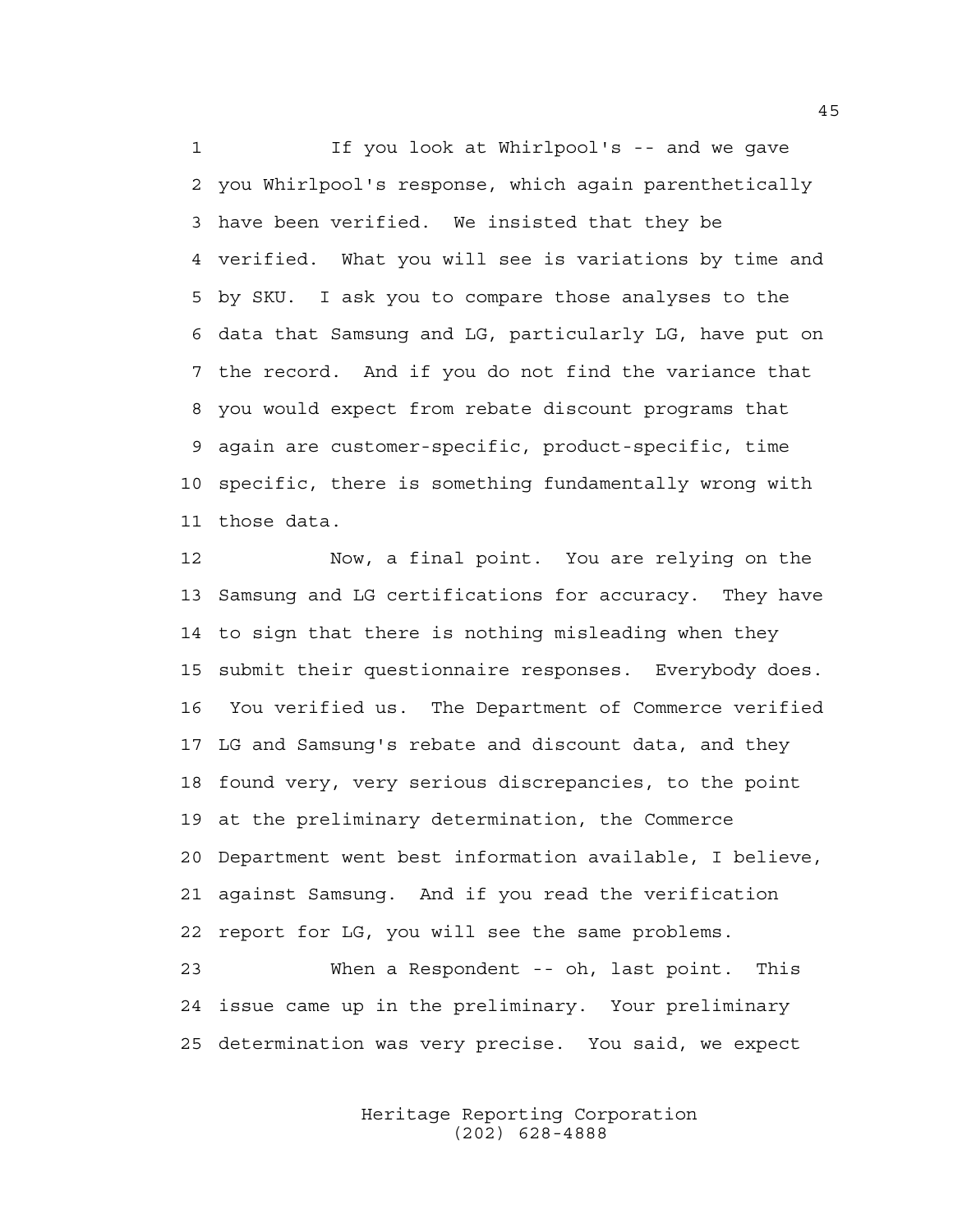1 Samsung and LG to report accurate rebate and discount 2 information. That part of the decision was 3 unequivocal.

4 So in light of that, and when a respondent 5 makes what it essentially a no price underselling 6 cornerstone to its case, is incumbent on that 7 respondent to provide accurate data, and I submit they 8 have not done so. And as a Commission, I don't see 9 how you can accept what I consider to be the unusable 10 discount rebate information that has been submitted to 11 you.

12 Now, the final point, and then I'll close 13 our direct testimony. One of the other lessons I've 14 learned in appearing before you and appearing before 15 the Department of Commerce is the importance of 16 consistency in the story that you tell to both 17 agencies. It goes to the integrity of the argument, 18 and frankly the integrity of the arguer.

19 About two weeks or so ago, there was 20 argument on targeted dumping, and Mr. Cunningham, for 21 LG, said to the Department of Commerce, retailers make 22 us do it. You can't blame us. Let me quote from the 23 transcript. "The manufacturer is not directing 24 anything here. The manufacturer is being responsive 25 to its customer in the same way that all manufacturers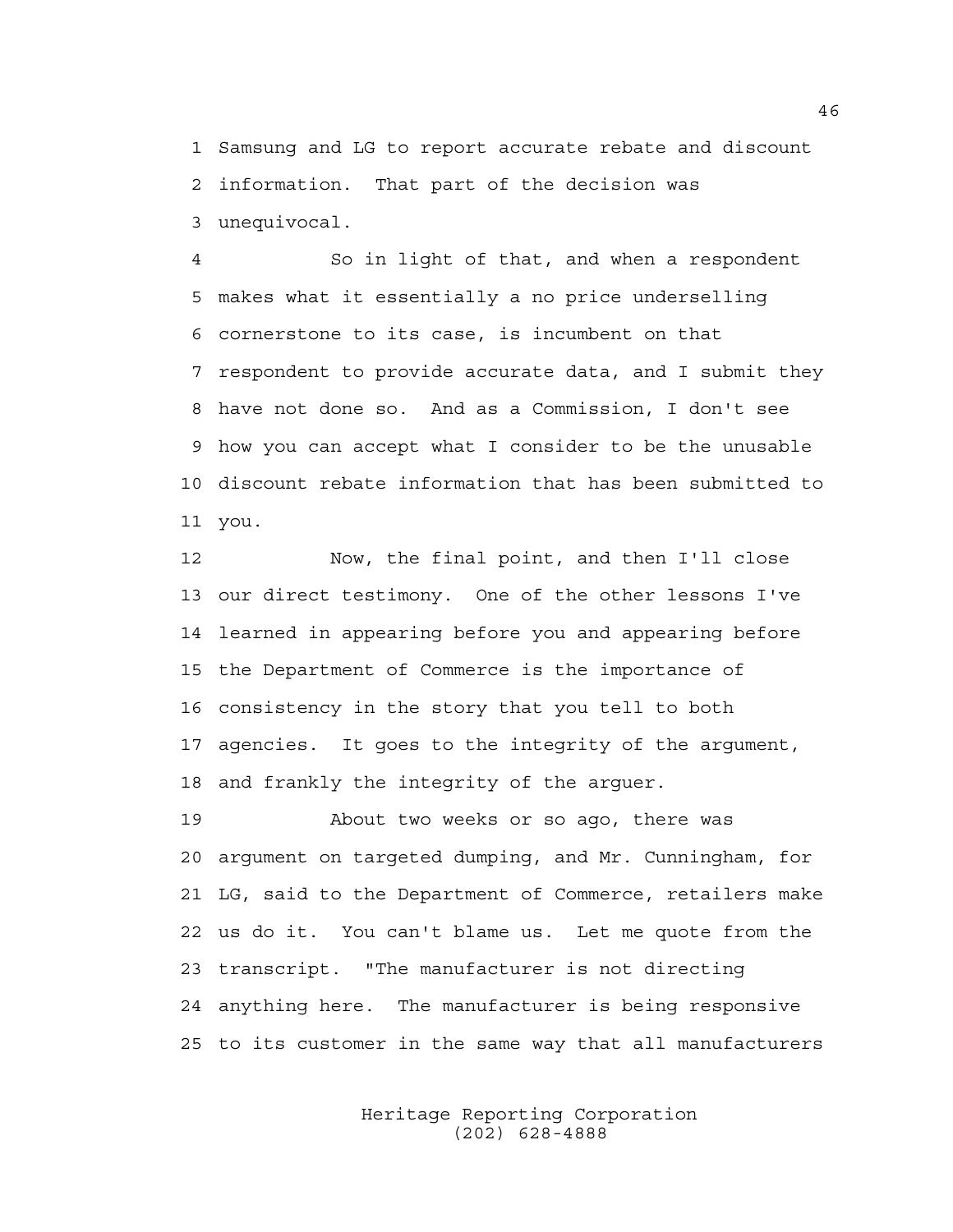1 are being responsive to the customer."

2 Now let me contrast that with a quote on 3 page 14 from LG's brief. And I quote, "It is the 4 manufacturer, i.e, Whirlpool, Samsung, LG, GE, et 5 cetera, not the retailer, that determines the models 6 which will be promoted and the promotional MAP 7 prices." Those two statements are irreconcilable. 8 It's not a major issue, frankly, because the data 9 speak for themselves, except to the extent that 10 Respondents have failed to provide accurate rebate and 11 discount data.

12 But there is an issue about the integrity of 13 the arguments you make and credibility. And on that 14 basis, in this instance, you have direct contradictory 15 assertions to the two agencies that are investigating 16 the dumping charge.

17 With that, let me close. We'll reserve 18 whatever time we have for our rebuttal, and glad to 19 take your questions.

20 VICE CHAIRMAN WILLIAMSON: Thank you, Mr. 21 Greenwald. I want to thank all of the witnesses for 22 coming today. I know you're taking time off from your 23 business, but this is very important to have your 24 information.

25 Actually, this morning we will begin with --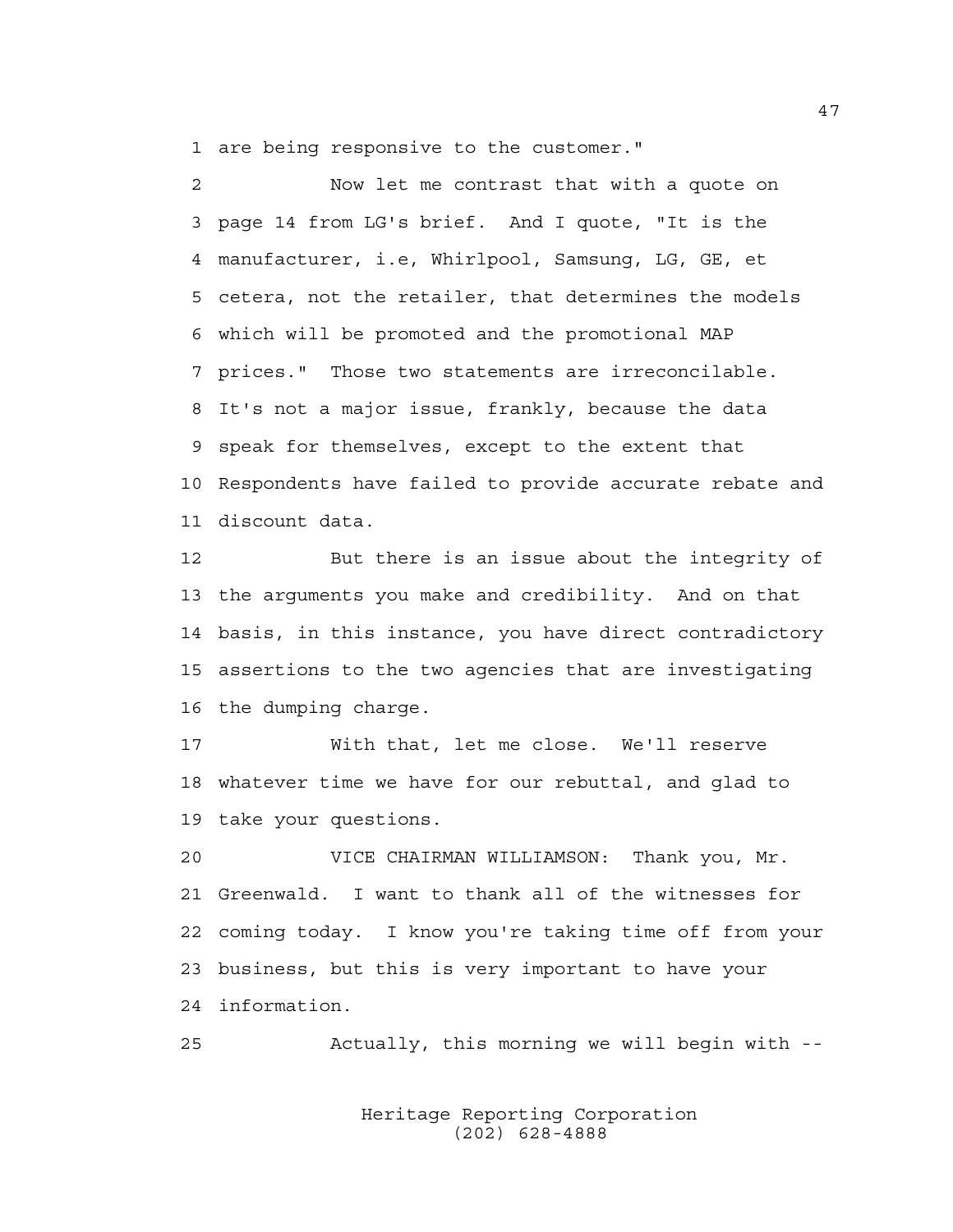1 I will begin the questioning. The first question has 2 to do with the product categories that were selected, 3 I mean the pricing information. Whirlpool proposed a 4 number of product categories to the Commission staff 5 for comparison purposes. There is no domestic 6 production during the POI for two of these product 7 categories. This is the product three, four-door 8 27.5, and the product five, the three-door bottom 9 mount 27.5 cubic capacity.

10 How should we use the data in these 11 categories in our material injury analysis? What does 12 this data tell us? And also, does Whirlpool currently 13 produce products in these categories?

14 MR. GREENWALD: The product categories, 15 except for product category six and seven, are exactly 16 the same as they were at the preliminary stage of the 17 investigation. The reasons product three and product 18 five have no U.S. production is they are 19 definitionally dual evaporator. The company that 20 makes refrigerators with dual evaporator, which is a 21 feature that has costs and has a market value, is 22 Samsung.

23 What you saw in the exhibits that Dr. Bitzer 24 referred to was the relative pricing of, for example, 25 the large 28-cubic foot Samsung four-door, French door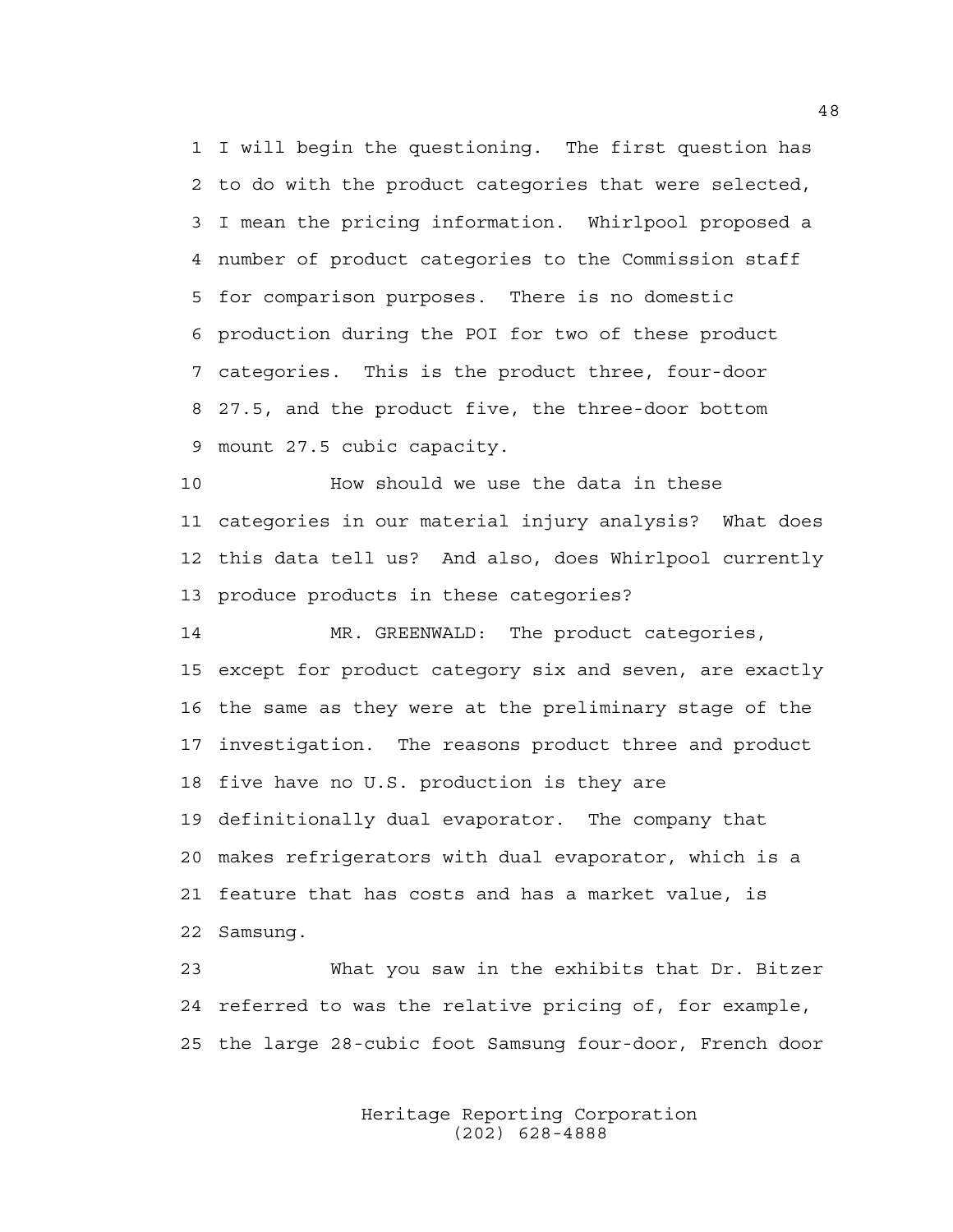1 bottom mount. Whirlpool makes a much smaller version, 2 as does LG. The way you should use those data are not 3 to say as a sort of a throw away line in their brief, 4 that therefore there is no competition. To the 5 contrary, what you want to do is to look at price 6 trends for the -- in this case, the Samsung models 7 because they are the only ones that fit that 8 definition, and compare that to the trends on the 9 similar Whirlpool models.

10 So you have a Whirlpool four-door, French 11 door in product two. You have an LG four-door French 12 door in product two. They are very similar, not the 13 same, but they are similar. And then in product 14 three, you have the Samsung version, which is much 15 larger. The reason they're separate is feature 16 differences. And again, they were separate in the 17 preliminary determination, and there frankly there was 18 no issue.

19 Now, the other category for which you see no 20 U.S. production is product seven. And what happened 21 in product seven is the following. If you go back to 22 the preliminary determination, you will actually see 23 both domestic and foreign production of product seven. 24 The parameters of product seven, which were 25 Respondent's selection, were changed at Respondent's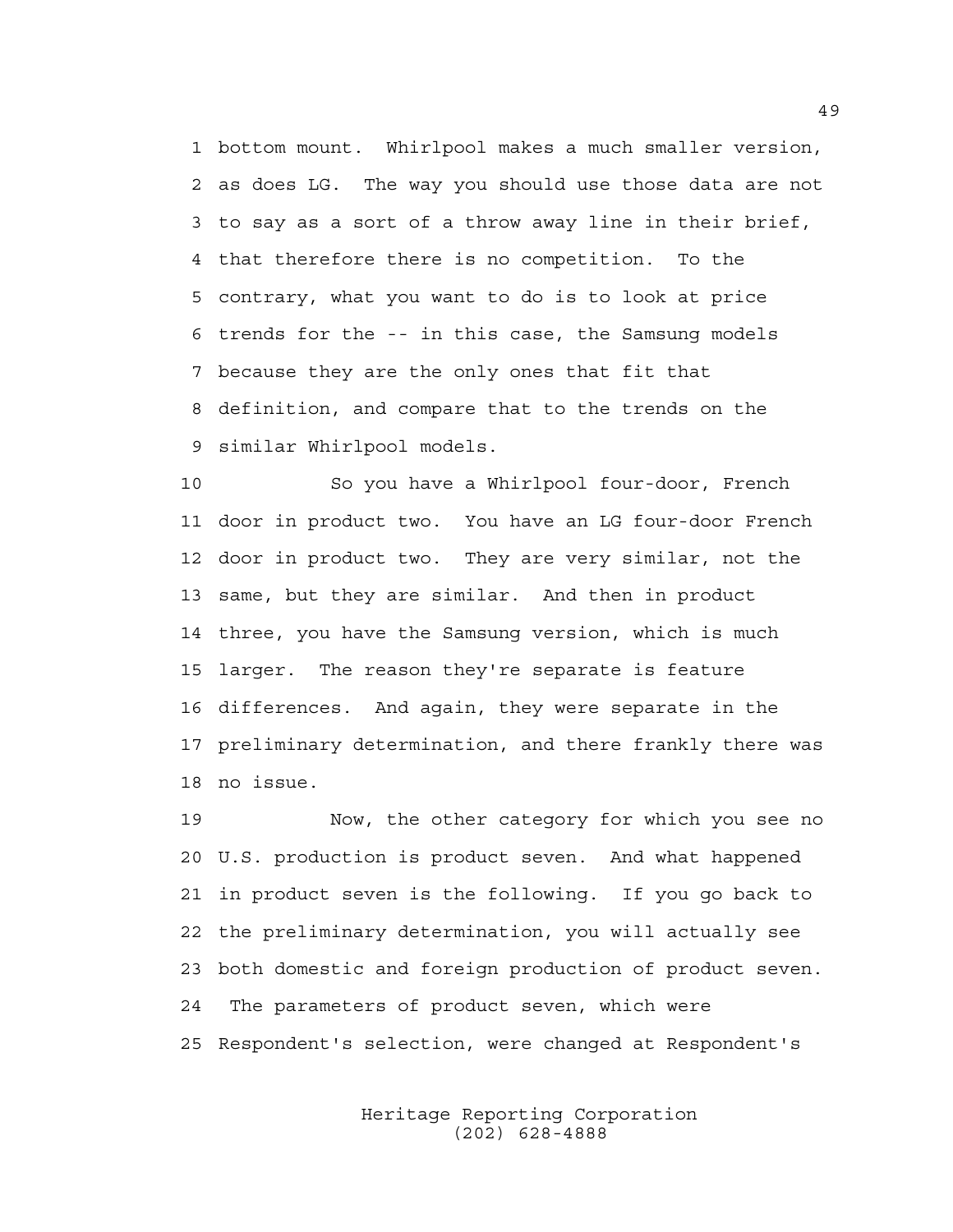1 urging, okay?

2 And by narrowing, lowering the outside 3 capacity band, Respondents, for whatever reason, 4 changed the parameters so that Whirlpool's production 5 fell outside. Specifically, Whirlpool makes a -- let 6 me get this right -- 24.8 cubic-foot model, and the 7 limit is, I think, 24.4 -- 24.8 against 24.4. So we 8 didn't report it because we didn't think that it fit 9 within that category, and we assumed the change that 10 was made at Respondent's urging was deliberate.

11 We are perfectly happy to report the larger 12 Whirlpool -- sorry, the 24.8 cubic-foot model and the 13 pricing for it, quarterly changes, et cetera, if the 14 Commission wants. However, I have one request, and 15 this I suppose the Commission staff should listen to 16 as well. When you're thinking about product seven, 17 which is a larger band than most of the others -- we 18 tried to keep for comparable purposes products within 19 a one-cubic foot capacity band. Both product six and 20 product seven have two cubic feet. That's fine. And 21 if you want to extend it up to include the Whirlpool 22 24.8 cubic foot, that's fine, too.

23 But that isn't a request I would make. When 24 you are looking at those products, we went through the 25 analysis and the SKUs, the specific models that were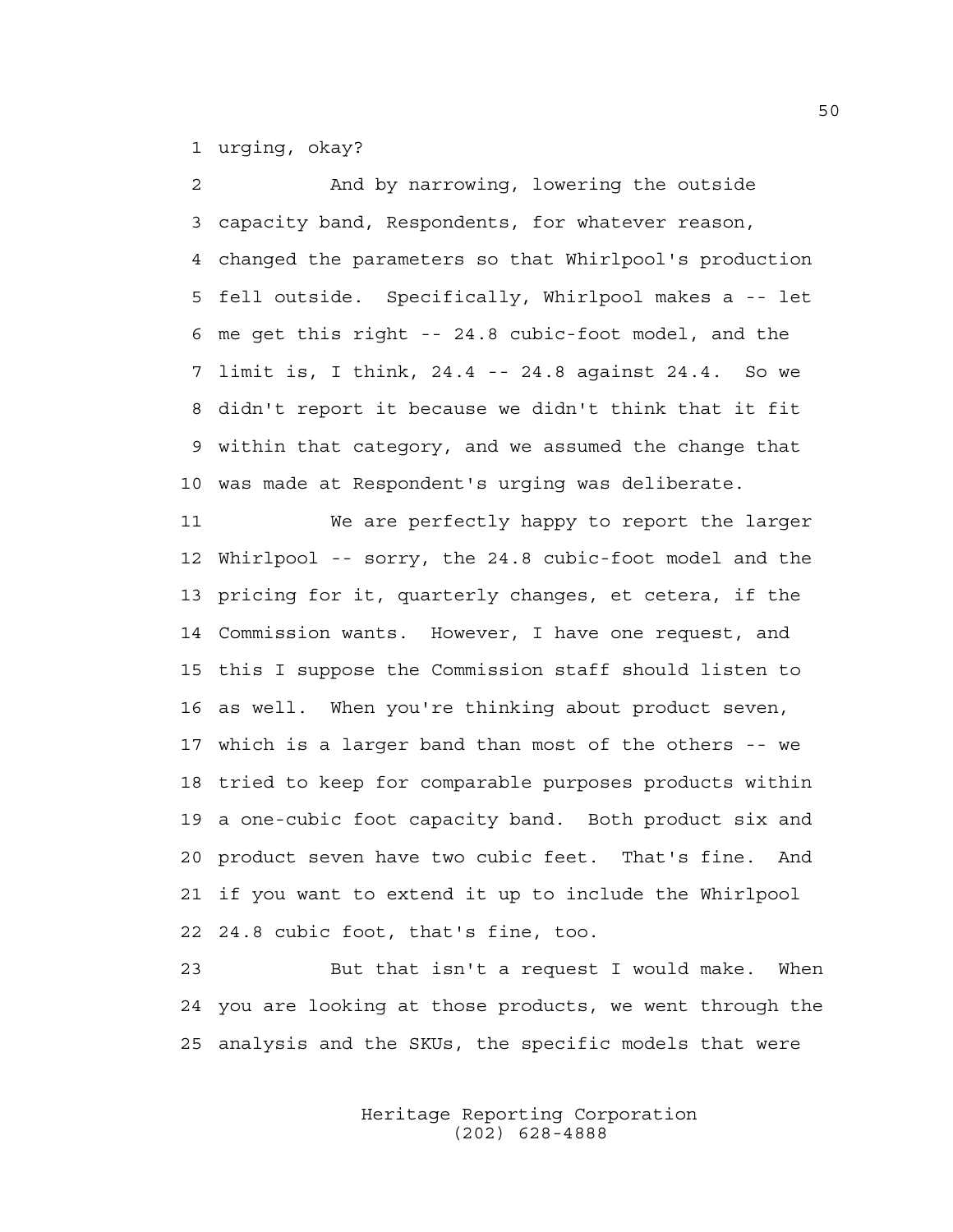1 actually reported. The product definition says no ice 2 and water. And what you actually have is the 3 possibility in that definition of having a model that 4 has no ice or water against a model that has ice or 5 water. And as you go back to the features, that's a 6 major difference.

7 So my request would be to harmonize 8 everything in there, have no ice or water, so there is 9 more of an apples to apples comparison, and that will 10 capture the Whirlpool model. It will also, I think, 11 eliminate some of the distorting elements that you see 12 in the product seven submissions that you got from 13 Samsung and LG and the others.

14 But again, I come back to this basic point. 15 On pricing, what you have been given in terms of 16 rebates and discounts by both major Respondents is 17 unusable.

18 VICE CHAIRMAN WILLIAMSON: Thank you. 19 MR. GREENWALD: I hope it answers your 20 question. It was a bit longer than I anticipated. 21 VICE CHAIRMAN WILLIAMSON: I think you 22 answered several of my questions, but you created 23 some, too. So again, what are you telling us about 24 what should we make of these larger refrigerators 25 compared to the Whirlpool models?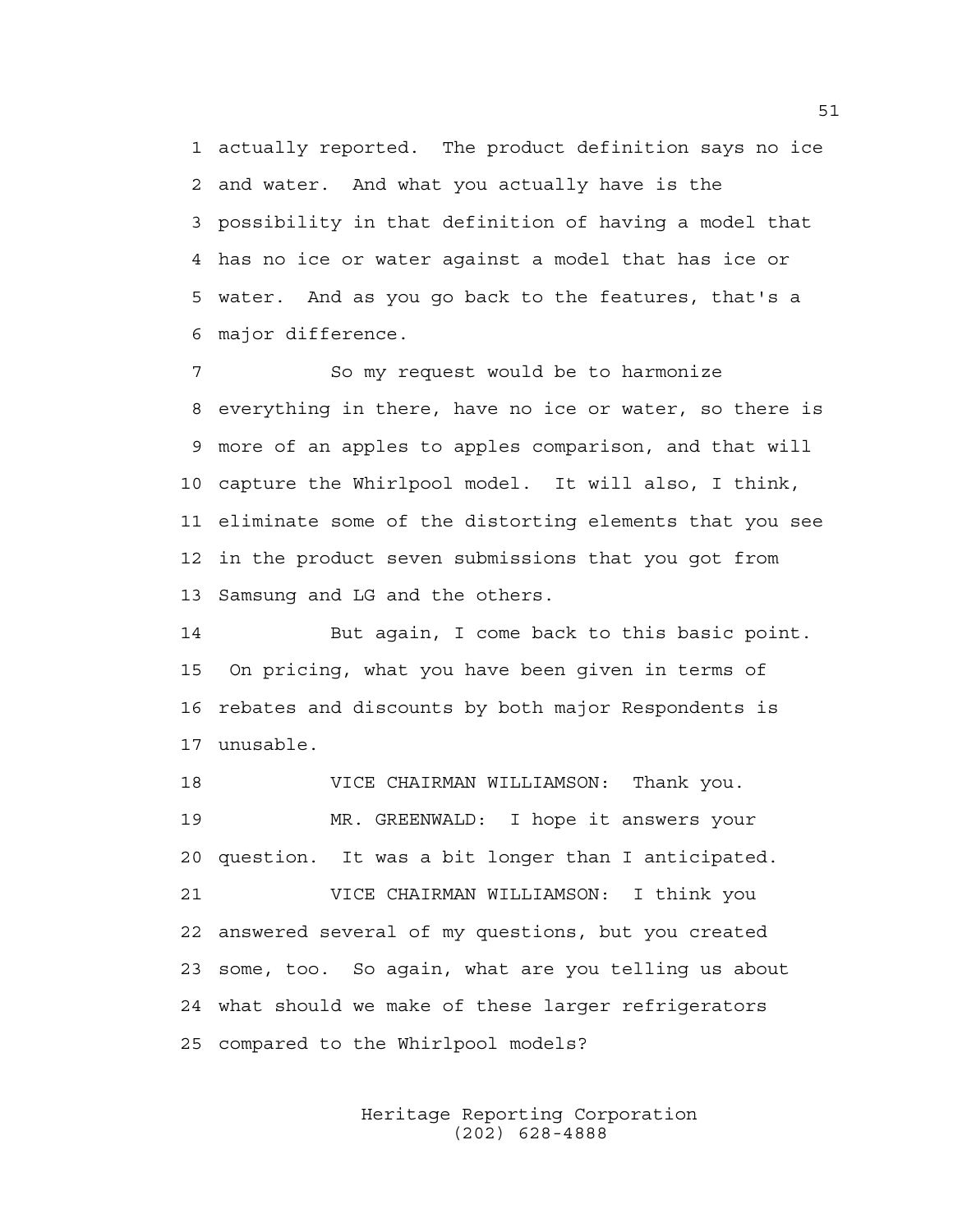1 MR. GREENWALD: Do what we did here. Look 2 at the pricing, look at the value of the features. I 3 mean, this is a consumer product.

4 VICE CHAIRMAN WILLIAMSON: Yes.

5 MR. GREENWALD: When you go out to shop, 6 when I go out to shop, when you go out to shop -- as a 7 matter of fact, I just replaced a refrigerator. Price 8 matters. And what you do is you look at price 9 relative to feature load. We looked at the size. We 10 wanted this or that or the other. But they're not -- 11 it's not a commodity product. We're not dealing with 12 the sort of wheat that Cargill ships against the wheat 13 somebody else ships. These are differentiated 14 consumer products, and none of them are identical. 15 And the issue -- the only real issue is do the data 16 show that price matters.

17 Do the data show, as Dr. Bitzer's exhibit 18 indicated, that when -- if I can go back to the four-19 door, French-door example. When the Whirlpool price 20 was at parity with the LG price -- this is in the 21 fourth quarter of 2011 -- and when it was around \$400 22 to \$500 below the Samsung higher featured price, the 23 Whirlpool price sold in very large volumes because 24 when people went out and looked at value for money, 25 they found value there.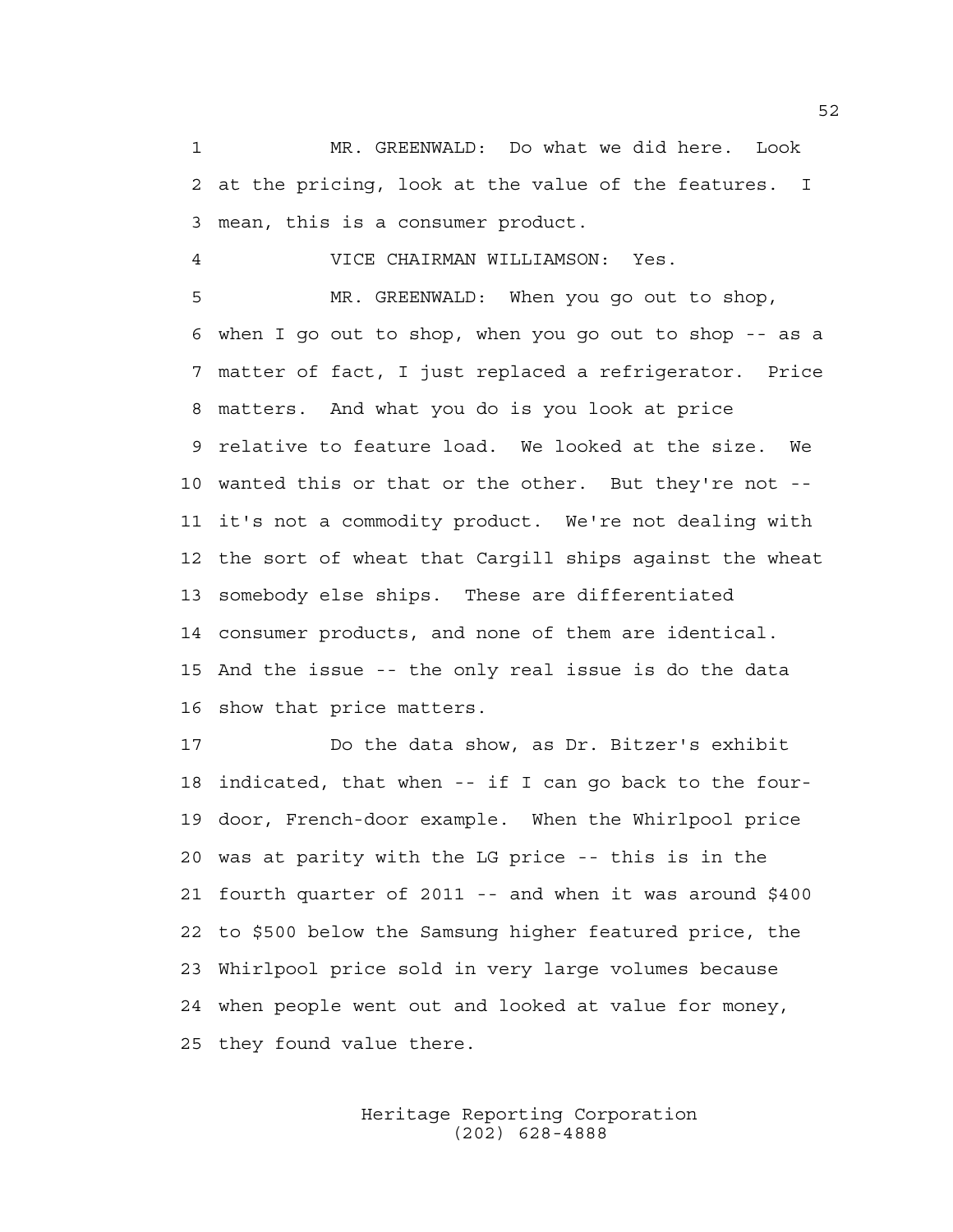1 Those that were in that sort of budget range 2 bought the Whirlpool model in large volume. So, you 3 know, relative pricing matters. And that's how you 4 should be looking at especially the products with the 5 dual evaporators, looking at that compared, as Dr. 6 Bitzer showed, to what happens when price gaps narrow 7 or grow compared to the most comparable Whirlpool 8 product.

9 VICE CHAIRMAN WILLIAMSON: Okay. Maybe some 10 of the Whirlpool representatives can talk about the 11 large size and how it gets market. I mean, I live in 12 Manhattan, and so I'm limited by space in the kitchen. 13 But a lot of places, that's not the case. But I only 14 have a minute, but get started on that.

15 MR. BITZER: And I do presume you're 16 referring to large size being above 27-cubic foot 17 or --

18 VICE CHAIRMAN WILLIAMSON: Right, yes. 19 MR. BITZER: Is that what you're referring 20 to?

21 VICE CHAIRMAN WILLIAMSON: Yes. I'm trying 22 to figure out -- you know, again I'm still trying to 23 make what do we make of these two categories where we 24 don't have any Whirlpool competition.

25 MR. BITZER: First of all, as you -- and as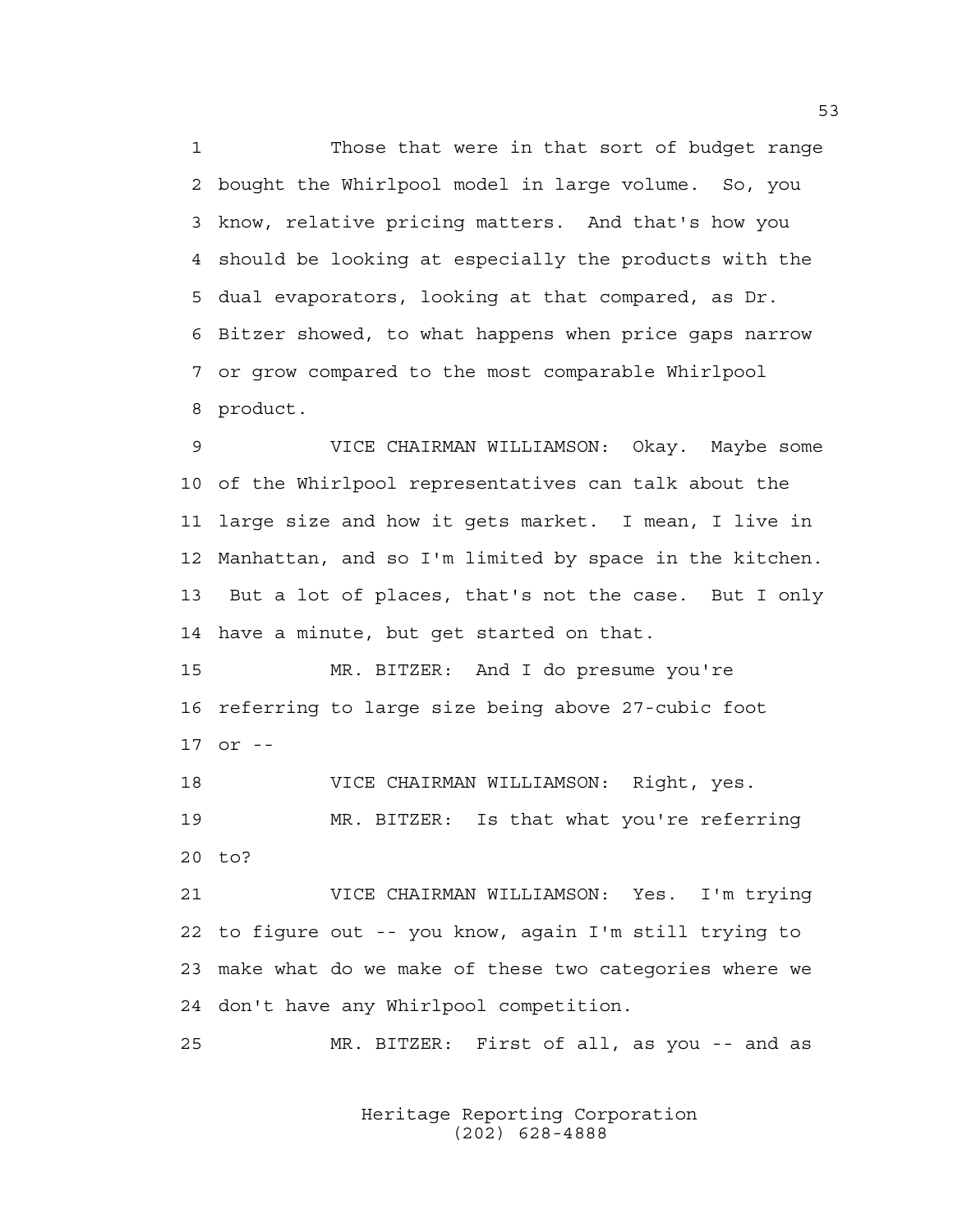1 I said before, all full-line players, LG, Samsung, 2 Whirlpool, and to a large extent GE, you start the 3 entire bottom mount with a two-door bottom mount -- 4 that's where everybody has an offer -- up to a very 5 high end four door. And you basically make a simple 6 economic decision about which features or which sizes 7 do you offer. Particularly to a very large size, the 8 segment which has been growing lately, it's a very 9 simple question. Do you decide to build and to make 10 an investment decision for that platform.

11 If you basically make a decision to have a 12 29 or 30 cubic-foot platform, that is in terms of 13 capital and engineering resources about an \$80 million 14 or \$100 million investment. So, of course, you have 15 got to be convinced that you will get the adequate 16 return, which if you look at our own economic numbers, 17 which was not really fully justifiable so far.

18 Having said that, we made last year a 19 decision, and we're launching now a 29-cubic foot. 20 There is nothing magic about deciding to build a 21 larger one. It's just do you get the economic 22 returns.

23 VICE CHAIRMAN WILLIAMSON: Okay. Actually, 24 I'm going to -- we're running out of time, and I guess 25 the chairman should not start off with a bad example.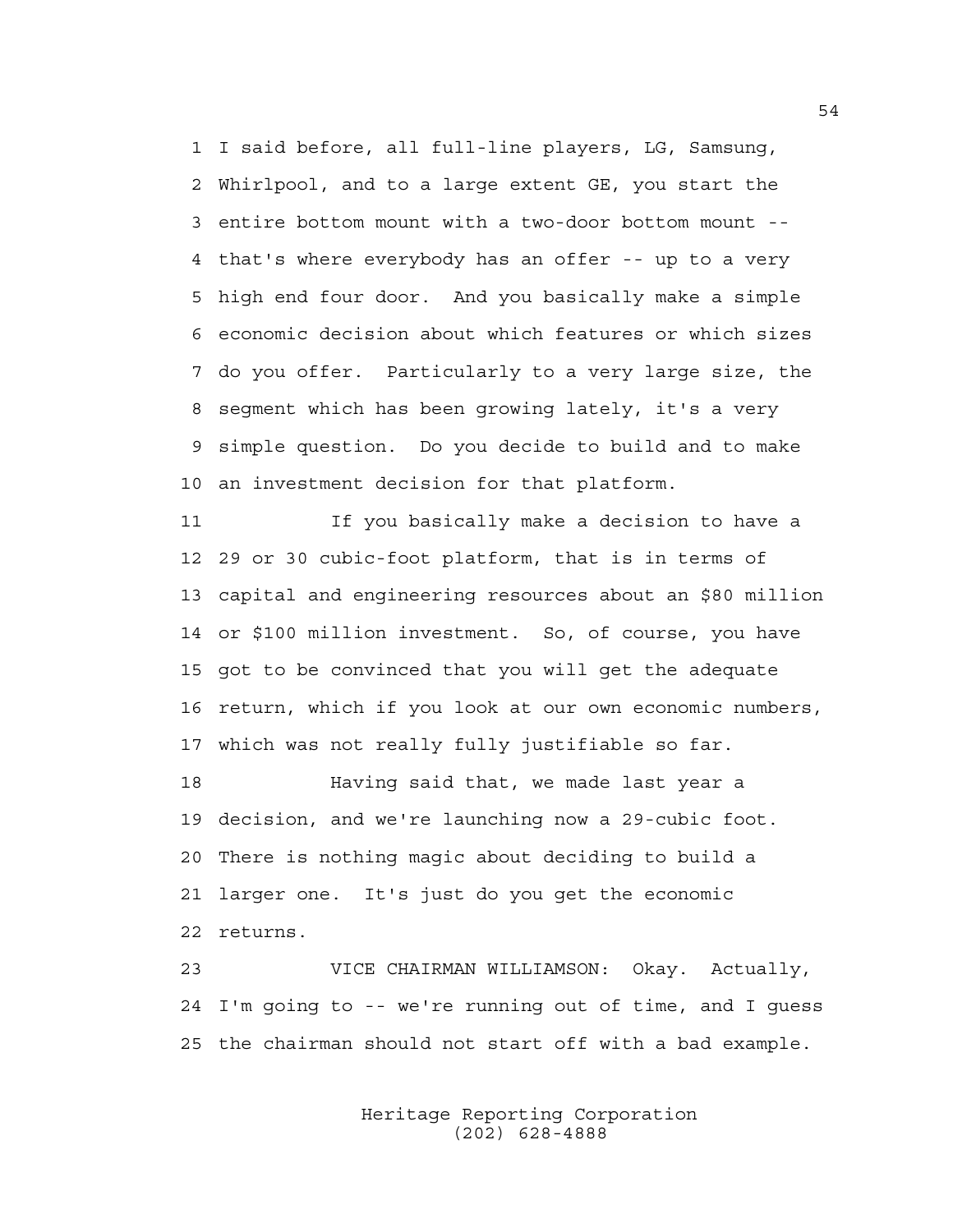1 So let me come back to that. But thank you for 2 getting me started on that.

3 MR. BITZER: Okay.

4 VICE CHAIRMAN WILLIAMSON: Okay. Let's see. 5 Commissioner Pearson is next, please. Thank you.

6 COMMISSIONER PEARSON: Thank you, Mr. 7 Chairman. I would like to extend my thanks to those 8 who hosted some of us in Cedar Rapids, or at Amana, 9 actually. It was a very educational trip.

10 Mr. Bitzer or perhaps Mr. Reinke, when does 11 ownership of a bottom-mount refrigerator pass from the 12 manufacturer to the retailer?

13 MR. BITZER: I mean, typically -- I mean, I 14 can give you the financial accounting treatment. 15 There is a typical -- there are certain rules about 16 revenue recognition. And typically, the ownership 17 passes over when the risk of a product is transferred. 18 And that typically happens when a different logistics 19 mode -- if a retailer picks up a product at our 20 warehouse, which is, for example, the case of Sears 21 and some other ones, typically the ownership passes 22 the moment it leaves the dock and is loaded in their 23 truck.

24 If we deliver to a retailer in their 25 warehouse, it's typically once it leaves our logistics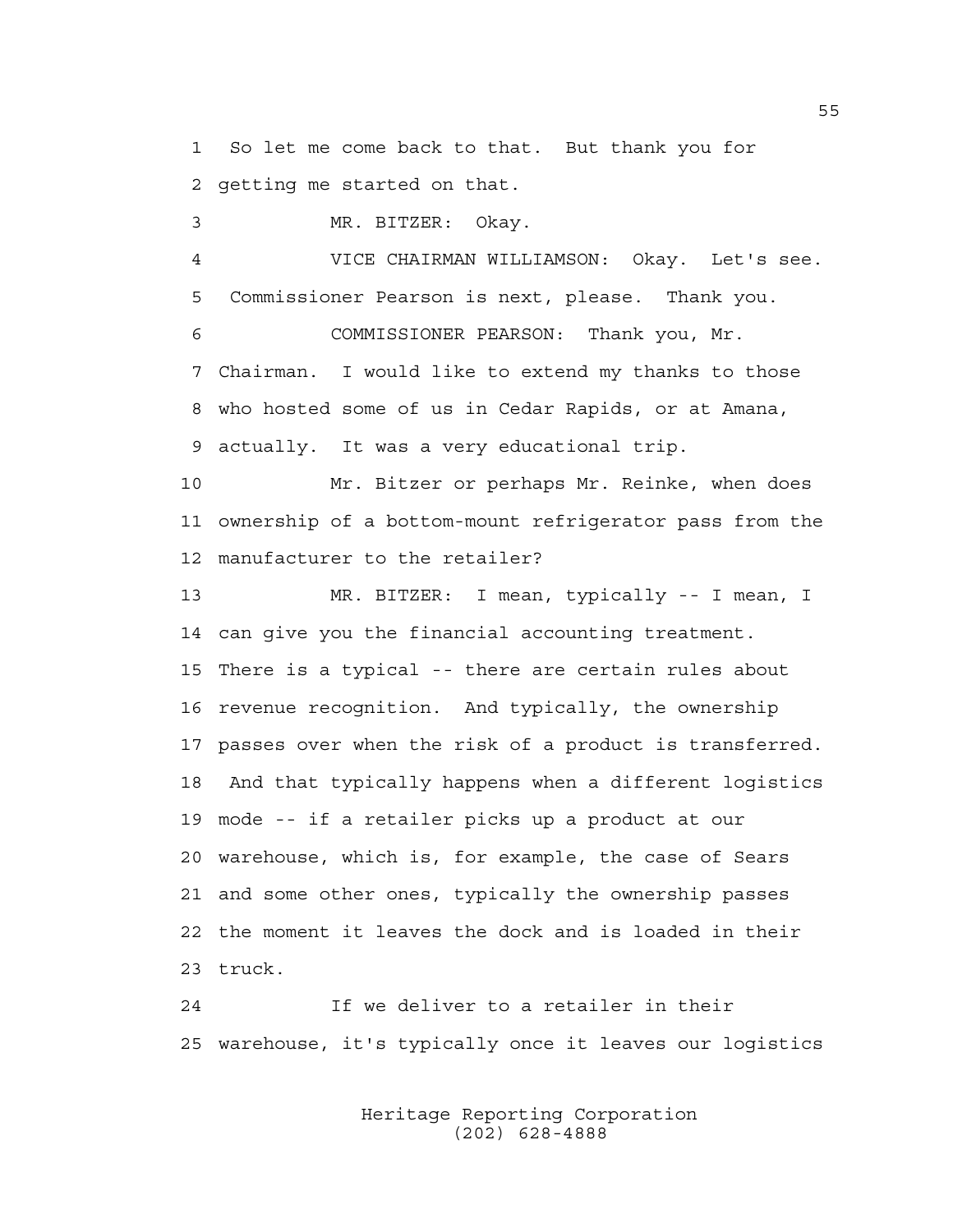1 truck. So that's typically when the risk of a product 2 is transferred, that's when the ownership passes.

3 COMMISSIONER PEARSON: Okay. And are there 4 instances where you are delivering directly to a 5 consumer after a product has been sold by a retailer?

6 MR. BITZER: I mean, you have so-called home 7 deliveries, and they differ by trade customer and 8 setup. So there is certain examples. For example, 9 take Home Depot -- and Bob Baird can probably explain 10 in a lot more detail. It's where it ships to a so-11 called FDC, which is managed by GE Logistics, and they 12 facilitate the actual delivery.

13 There is other examples where you -- let's 14 say for a big builder, for Pulte or whatever, we would 15 deliver directly to construction site. And then 16 typically that risk transfers the moment you drop it 17 off on the construction site. But it differs slightly 18 retailer or trade partner by trade partner.

19 COMMISSIONER PEARSON: Okay. So given those 20 differences, are we measuring the point of sale at the 21 right point?

22 MR. GREENWALD: The short and right answer 23 to that is yes, you are. When a Whirlpool sells to a 24 -- it could be a Home Depot or it could be a Lowe's, 25 any of them -- the title, the liability, the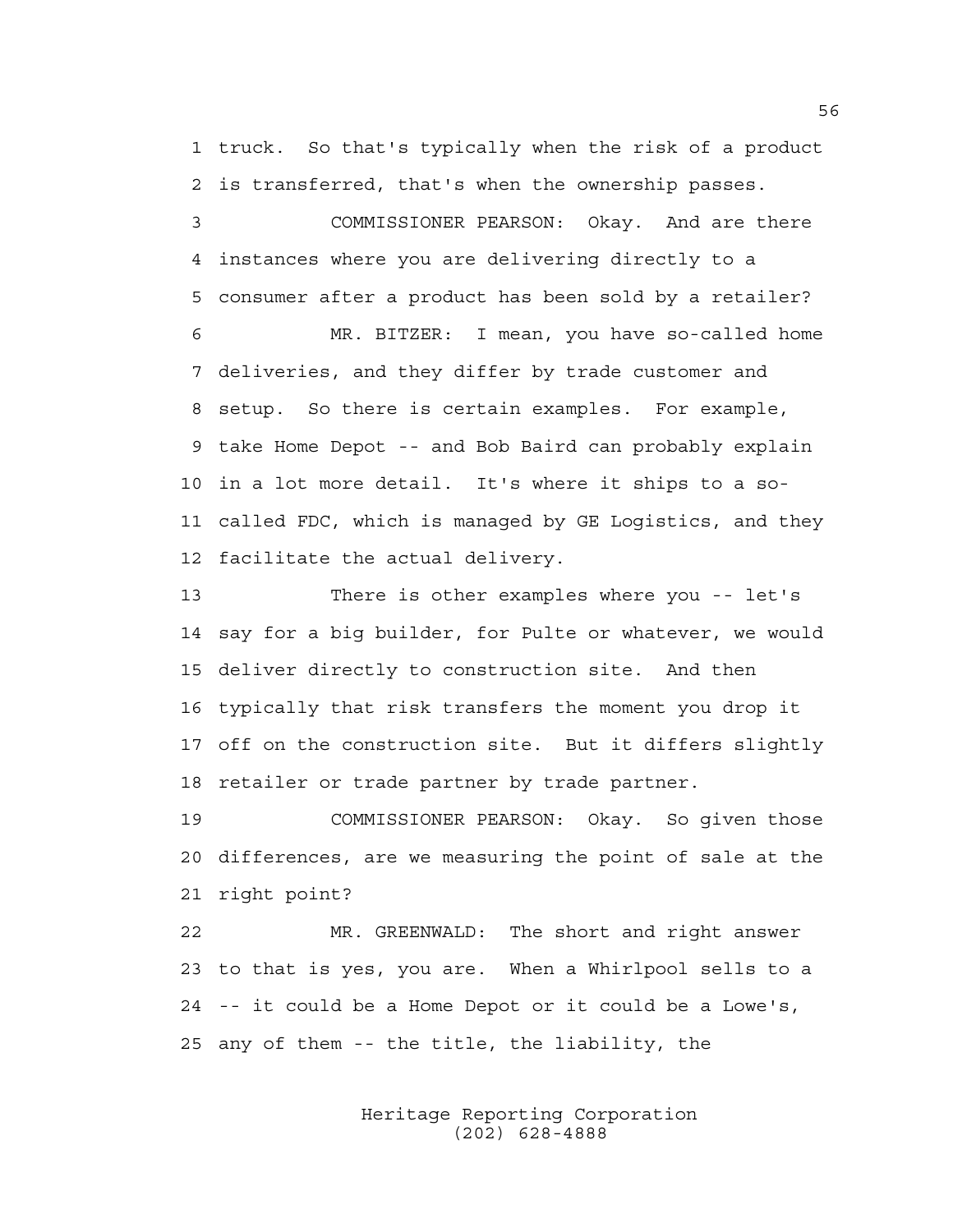1 responsibility passes to the retailer. The retailer 2 may arrange for delivery. It may be through GE. It 3 may be in a Lowe's warehouse and the like. The 4 pricing of the retailer is whatever the retailer wants 5 to make it.

6 It is not a matter that Whirlpool could even 7 lawfully try to control. So the -- again, the 8 retailer is free --

9 COMMISSIONER PEARSON: If I might, Mr. 10 Greenwald, my impression from the staff report is that 11 the manufacturers do try to control the prices at 12 which retailers sell the product.

13 MR. GREENWALD: That is not true. What the 14 staff report says, I believe, and read correctly, is 15 that there is a minimum advertised price. That is a 16 price at which a manufacturer will offer sales support 17 to the retailer, but it does not control whatever the 18 retailer chooses to sell it.

19 MR. BITZER: I can also directly respond to 20 this one. As you know, there is a clear law where we 21 cannot control retail prices. And I would expect that 22 some of the retail witnesses will be very sensitive to 23 us dictating a price.

24 We do set so-called minimum advertised 25 prices to preserve our brand value in the marketplace.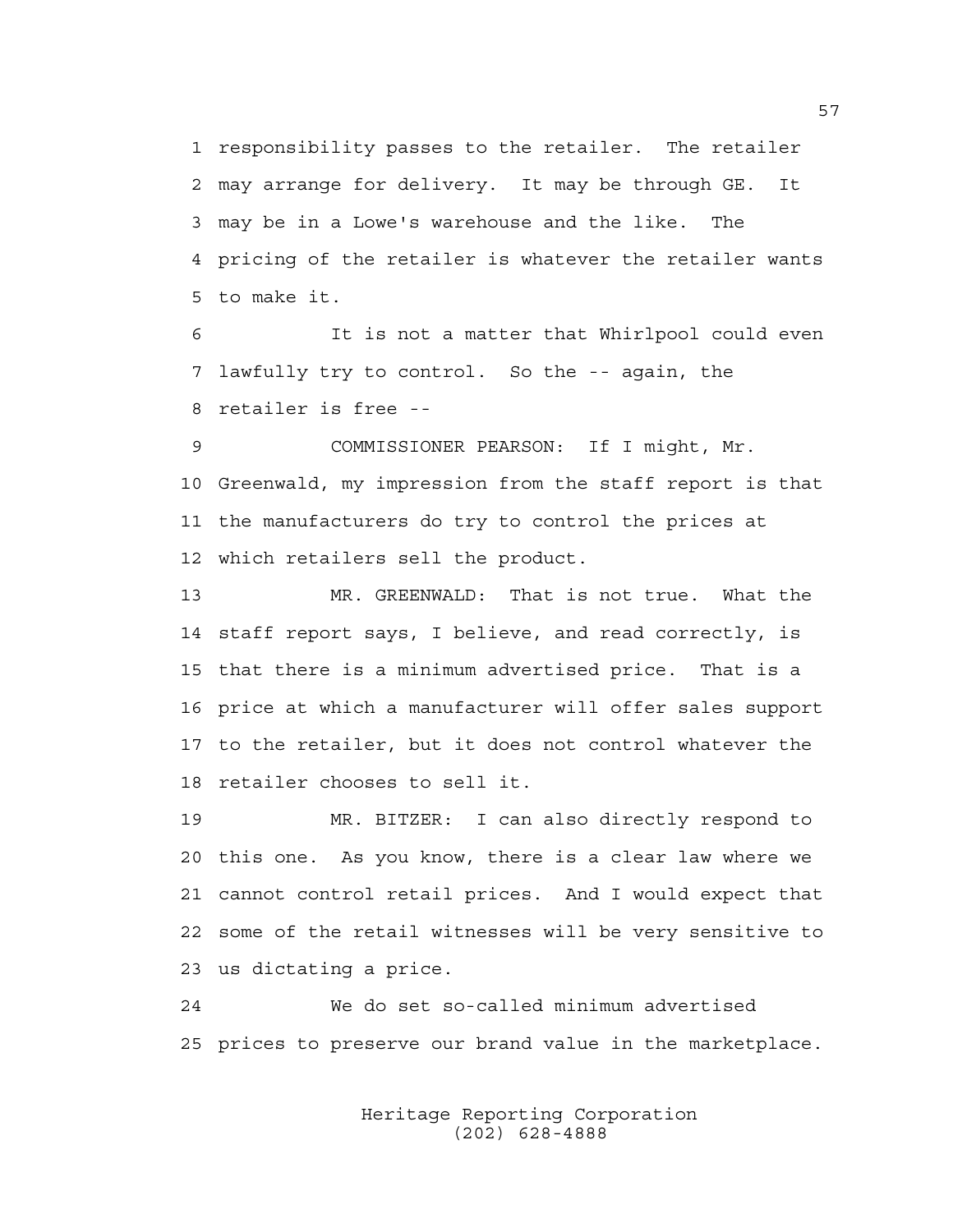1 And what that basically means, if a retailer chooses 2 to sell below that, which they can do, they lose the 3 so-called co-op advertising support from us. That's 4 the only means you have as a manufacturer to kind of 5 try to establish somewhat of a floor of a brand value 6 in the marketplace. And what you typically do when 7 you set MAPs, these minimum advertised price or promo 8 MAPs, you're trying to somewhat make it predictable 9 for a retailer to have an appropriate margin on these 10 respective prices.

11 COMMISSIONER PEARSON: Right. But in this 12 case, is the retailer actually a purchaser in the way 13 we normally use the term? Or is the retailer more 14 like a toller who offers the product to consumer in 15 exchange for a margin that's guaranteed by the 16 manufacturer?

17 MR. BITZER: No.

18 COMMISSIONER PEARSON: We deal with some 19 businesses in which we have tolls.

20 MR. BITZER: The simple answer is no. In 21 this case, we don't invoice to the consumer. I would 22 expect that Home Depot will be very angry on us if we 23 go to a door and delivered to the consumer and asked 24 for the invoice. These are done in the store. There 25 is no so-called -- there is one manufacturer in Canada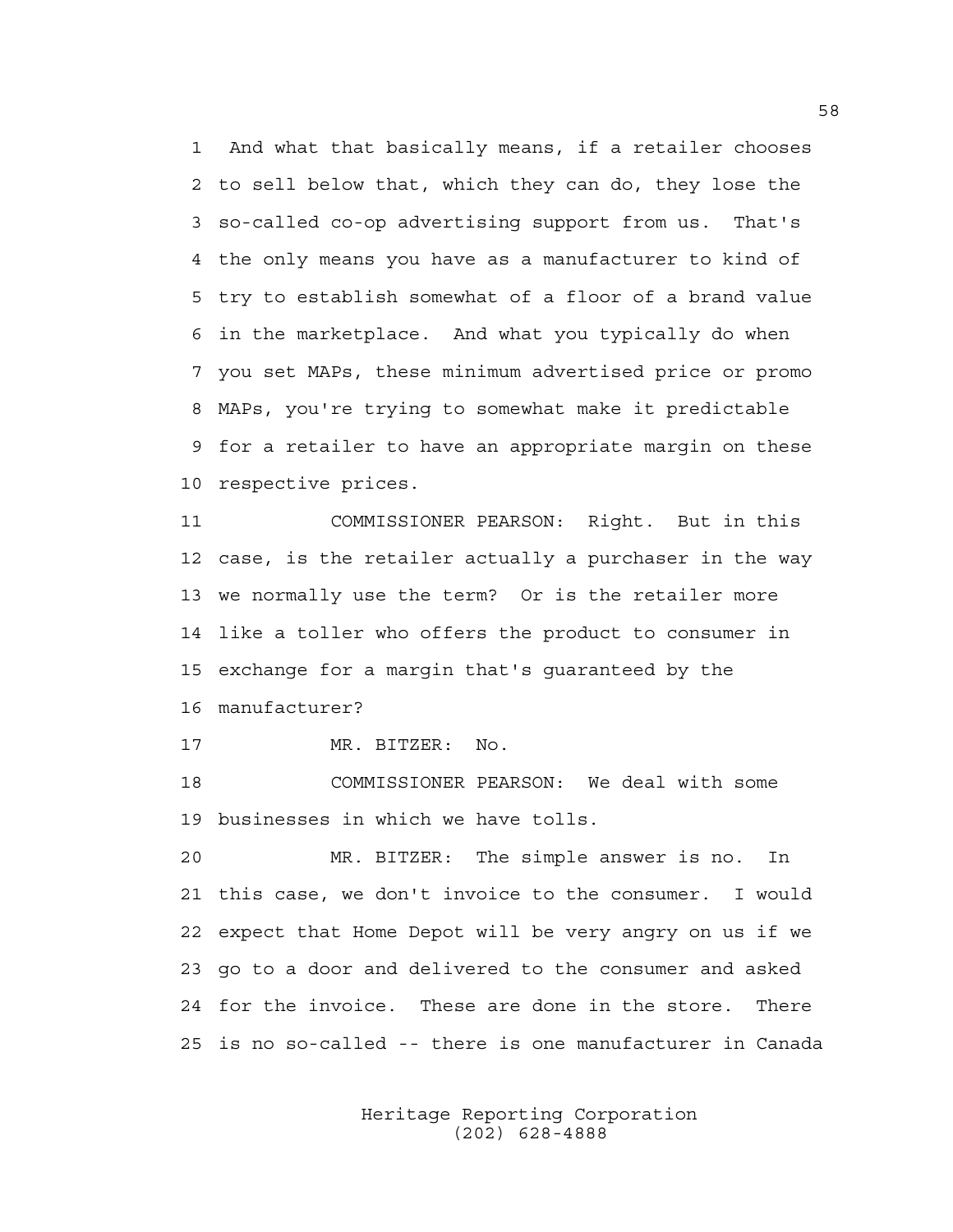1 who has an Asian model -- that's Miele -- but we don't 2 have it, and it's not common in the U.S. industry.

3 COMMISSIONER PEARSON: Okay. So do 4 manufacturers and retailers actually negotiate over 5 the price of bottom-mount refrigerators, or do they 6 negotiate over margin?

7 MR. BITZER: The retailer typically -- what 8 we typically do, we negotiate on the so-called first 9 cost, basically the invoice price which we have to 10 retailer. And of course that is against an 11 expectation for retailer against a margin at a certain 12 price point. But they're typically not very 13 transparent about at what price they actually will 14 sell it. So it's the typical negotiation. It's 15 really what cost do you invoice the retailer to. 16 MR. GREENWALD: I understand that in the

17 Respondent's brief a lot was made of this. But let me 18 go back again to one of the examples that was given. 19 We showed you a case in which the Whirlpool price -- 20 I'm sorry, the Whirlpool volume jumped when the price 21 was lowered. I think it was the four-door, French 22 door in Black Friday 2011.

23 That price had nothing to do with the MAP 24 price between Whirlpool and that particular retailer. 25 It was a retailer decision to sell it where the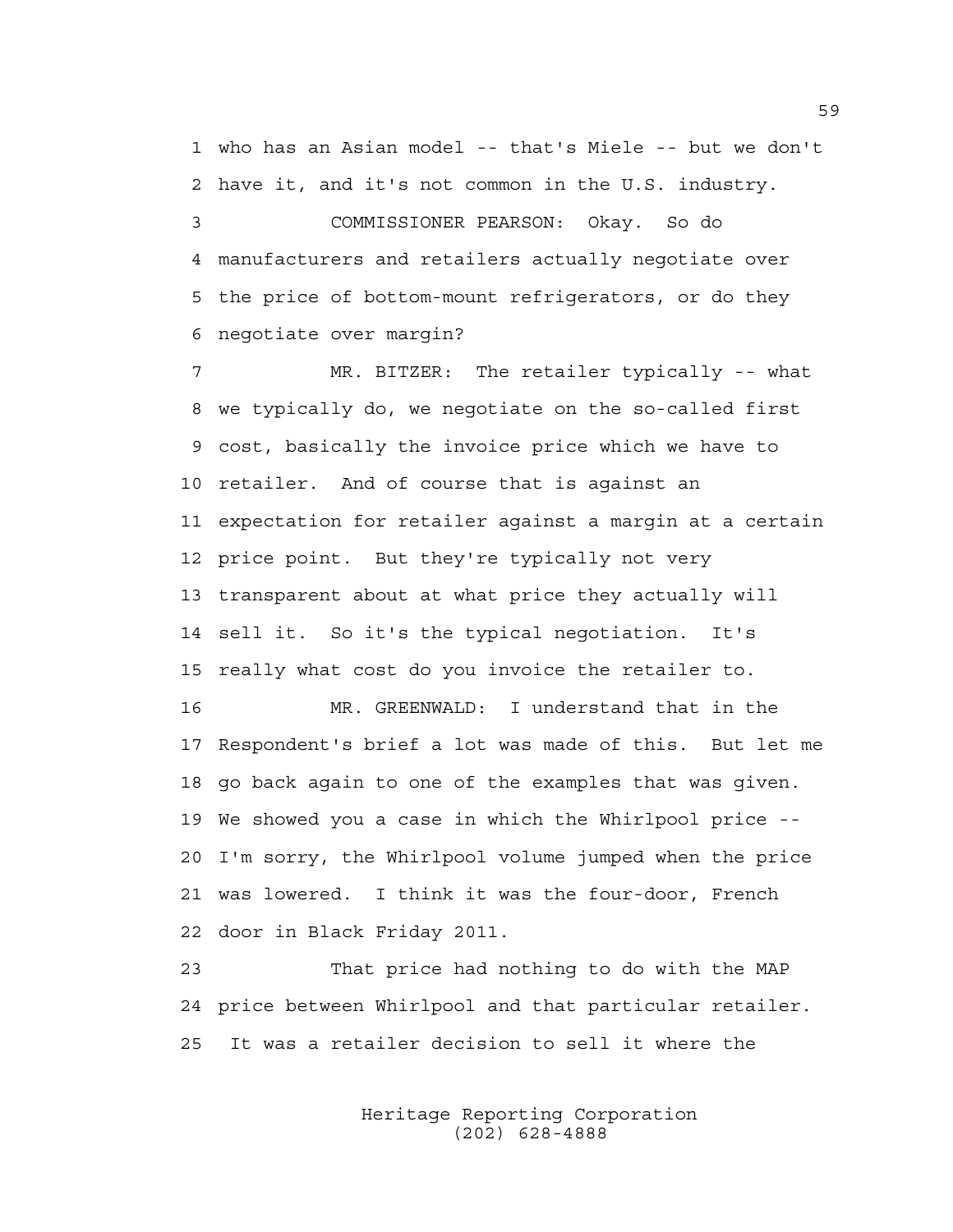1 retailer wanted to sell.

2 COMMISSIONER PEARSON: Right. But what I'm 3 trying to understand is this. The quality of 4 discussion between manufacturers and retailers as 5 they're trying to decide how these products should 6 enter consumption, you know, because we're more 7 familiar, frankly, with products where price is the 8 issue, and there is a direct sale, and invoice, and 9 then the retailer may do with it as he or she wishes. 10 Here the situation is at least somewhat 11 different if not very different. And so I am 12 wondering to what extent do the discussions between 13 retailers -- between manufacturers and retailers 14 really involve this idea of margin. If I'm putting 15 myself in the shoes of a retailer, I think that that 16 might be a pretty important criterion to me. And so I 17 would think that there would be a lot of discussion 18 about margin, maybe more about margin than about flat 19 price.

20 MR. BITZER: First of all, let me again come 21 to that example which we used in an exhibit, which 22 probably exemplifies that very well, this famous 23 Whirlpool four-door which was significantly used on 24 Black Friday 2011. We basically had our promotion MAP 25 at \$1,700, and we usually do our back-of-the-envelope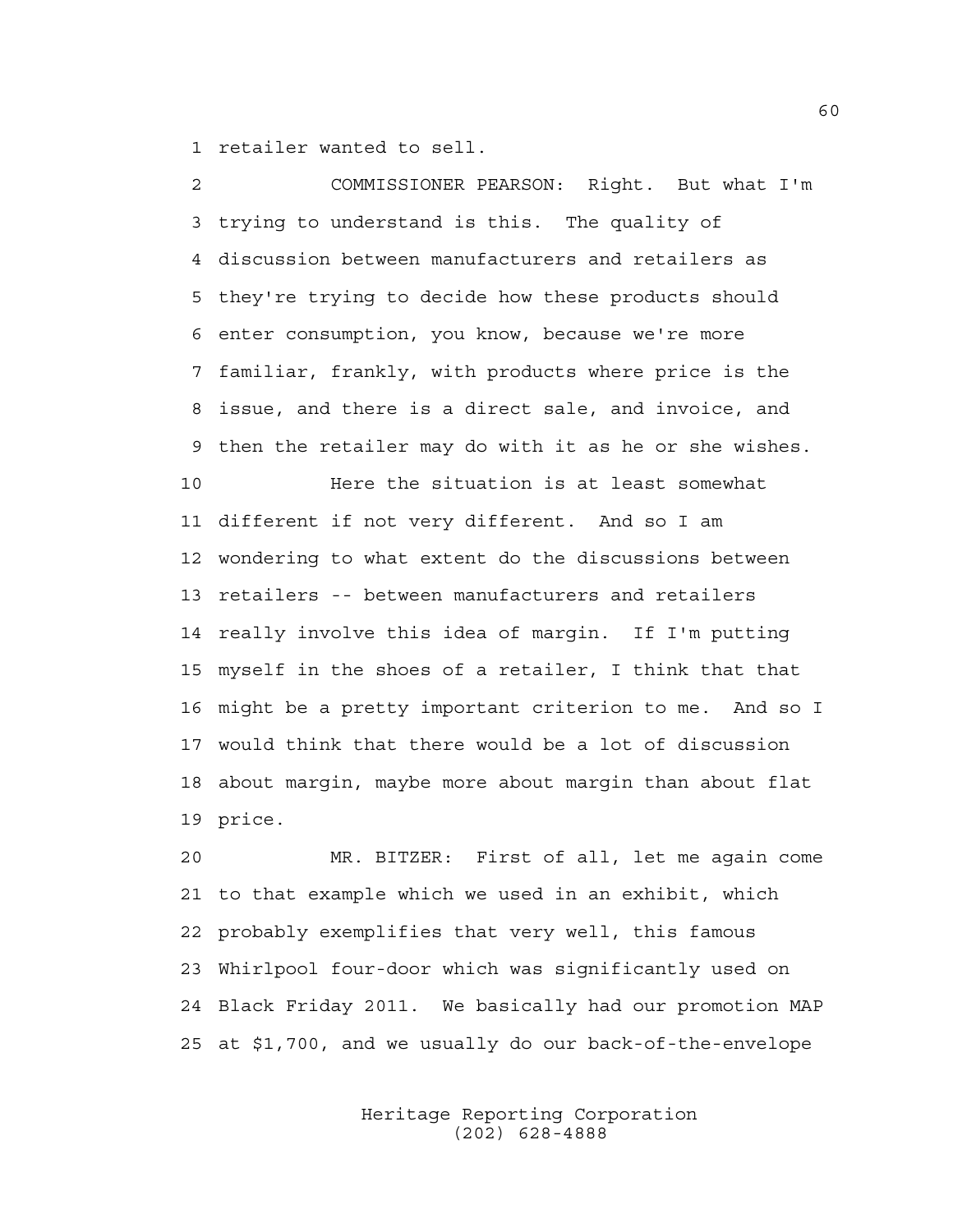1 math. Many retailers on a Black Friday make single 2 digit or maybe low double digit margin. That's what 3 kind of -- then we give them a first cost price.

4 That respective retailer kind of decided to 5 sell it significantly below that, significantly. So 6 we had zero influence on this. Just wanting to be 7 honest, I didn't have an interest in that promotion 8 price. So on this case, we had -- which was a very 9 significant one -- no influence whatsoever.

10 Now, in an ongoing base, every retailer 11 probably in the United States would confirm it, the 12 retailers and the merchants themselves typically 13 measure it either on gross margin, per unit of gross 14 margin for invested capital. So, of course, they will 15 share with you, listen, I make on you only X, Y, X 16 margin. We need to talk about your first cost or your 17 support.

18 These are typical discussions with any 19 retailer in the United States.

20 COMMISSIONER PEARSON: Okay. But as a 21 practical matter -- I mean, you have indicated that 22 the retailer is allowed to sell at less than the 23 advertised price. But on an occasion like Black 24 Friday, with a discounted price being widely 25 advertised, wouldn't it be quite unusual for the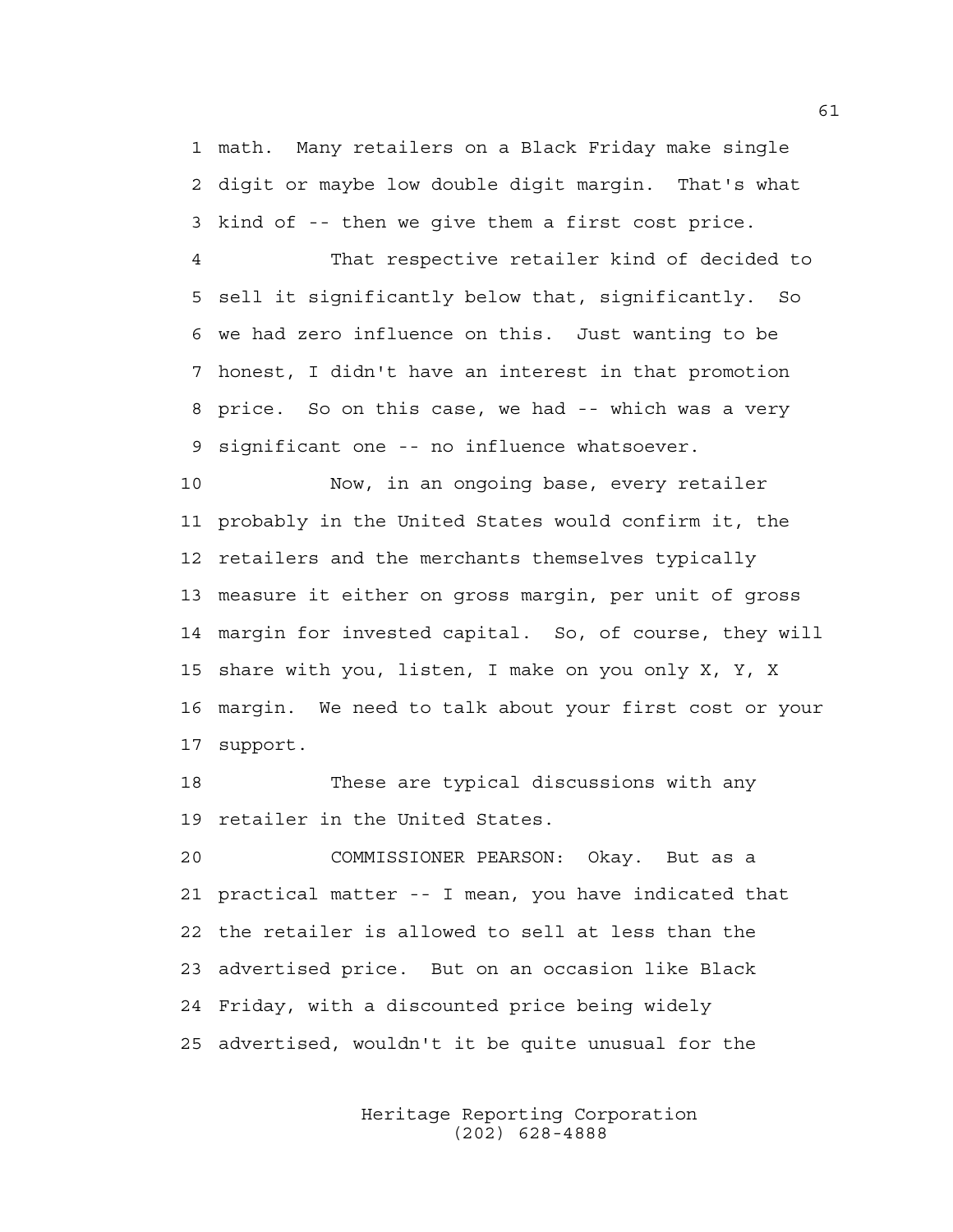1 retailer to sell below that price?

2 MR. BITZER: It would be unusual and 3 certainly not in our interest. In this case, that 4 retailer who did it lost significant promotion funds 5 called advertising. So there was a significant 6 monetary loss for that retailer.

7 Now, what you do on Black Friday -- and 8 these are technicalities. You have on the so-called 9 minimum advertised price, you have ongoing promotion 10 and minimum advertised price. You have promo MAPs, 11 and sometimes you even go for open MAP, so you just 12 say you can do pretty much whatever you want. I mean, 13 it's outside our normal cooperative advertising.

14 COMMISSIONER PEARSON: Okay. But for the 15 major sales, like Black Friday, is it really correct 16 to say that the retailer is setting the sales price? 17 Or is that being set by the manufacturer or perhaps in 18 a negotiation between the manufacturer and the 19 retailer?

20 MR. BITZER: I would with 100 percent 21 certainty -- the retailer sets the price and keeps it 22 as a big, big secret until a few days. In most cases, 23 we're not even informed because there is an enormous 24 sensitivity among retailers about the transparency of 25 any of these prices on Black Friday, an enormous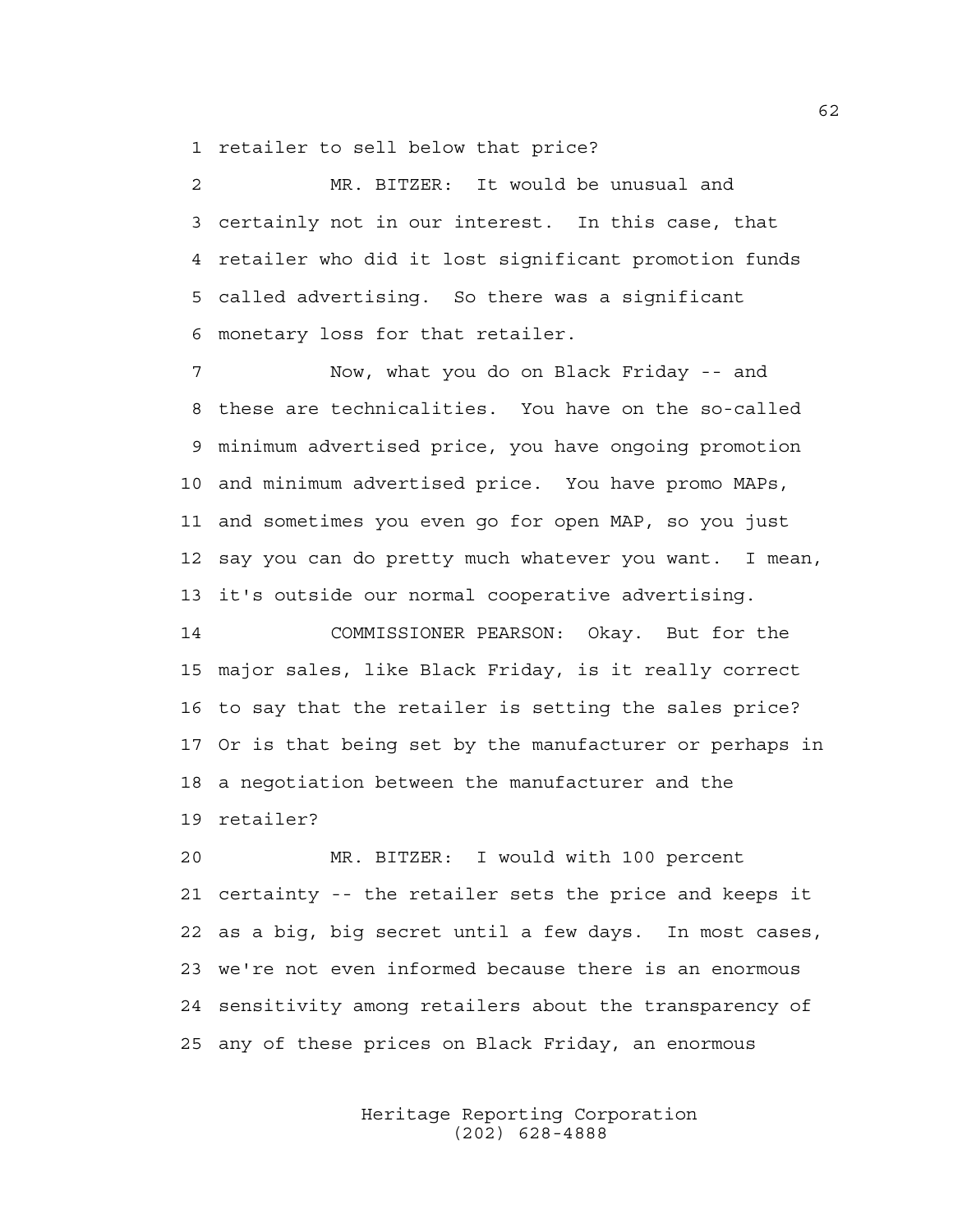1 amount of sensitivity.

2 So typically, we're left in the dark 3 typically until two or three weeks ago, when the first 4 print ads appear at some of the printers. But I would 5 consider it almost a trade secret, particularly around 6 the promotional holidays.

7 COMMISSIONER PEARSON: Okay. Well, thank 8 you. My time has expired.

9 VICE CHAIRMAN WILLIAMSON: Commissioner 10 Aranoff.

11 COMMISSIONER ARANOFF: Thank you, Mr. 12 Chairman. Welcome to the panel this morning, and I 13 join Commissioner Pearson in thanking you for your 14 hospitality on that warm day in January when we were 15 visiting Amana.

16 This sort of follows onto what Commissioner 17 Pearson was talking about. But in some of the briefs, 18 there is a discussion of something called an in-store 19 promotion, and there was a suggestion that an in-store 20 promotion is something other than an either direct or 21 indirect discount that would have turned up in the 22 data that we collected.

23 Can you explain what an in-store promotion 24 is? My understanding was that it's an unadvertised 25 promotion. Is that right?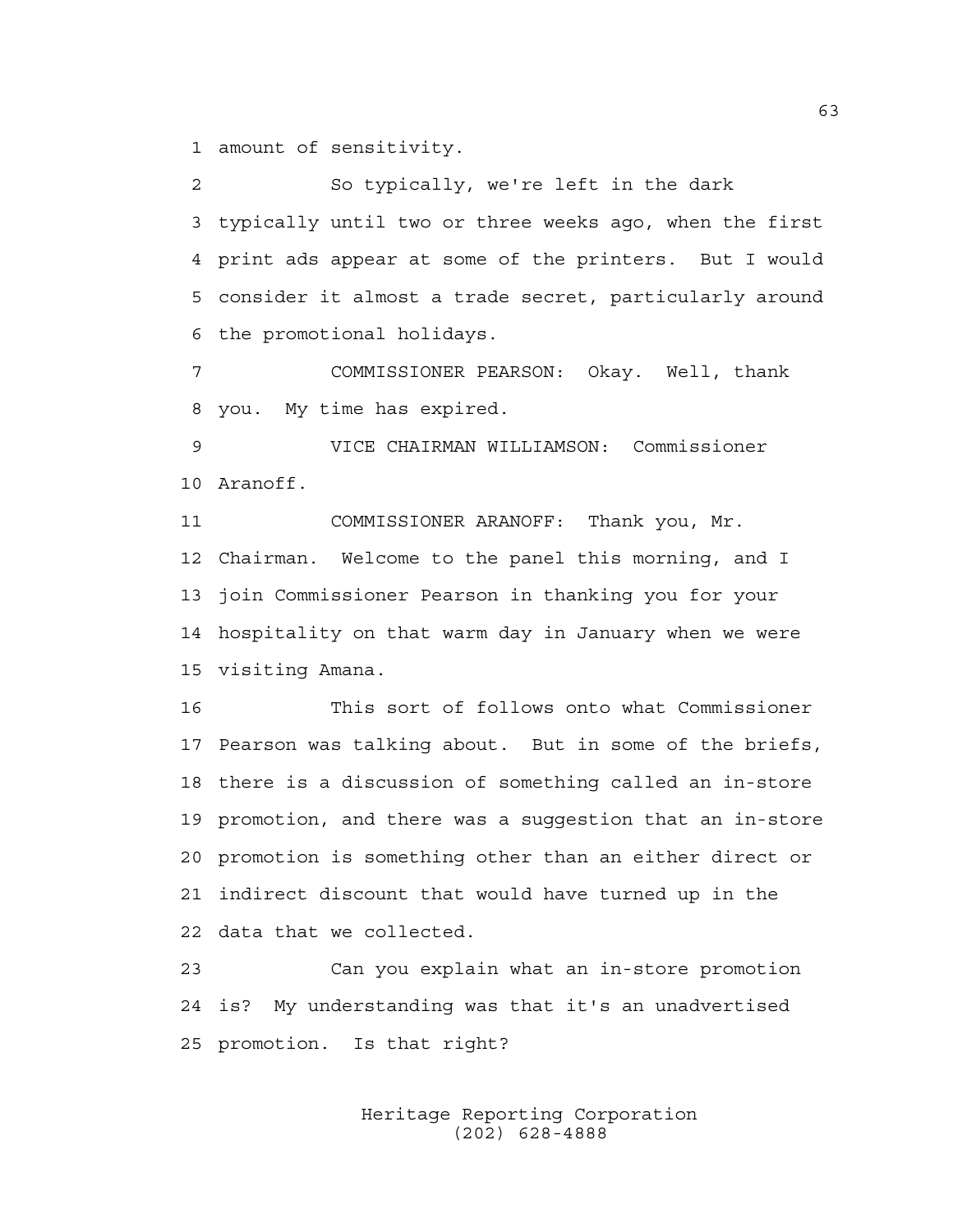1 MR. BITZER: I can take that. It's 2 basically -- I'm coming back to this minimum 3 advertised prices and our co-op advertising policy. 4 As a manufacturer, you can tie co-op advertising 5 supports to the advertised prices, typically in press 6 medium. However, you cannot by law say what is 7 happening in the store. You cannot. We simply cannot 8 tie our co-op advertising funds to what is happening 9 in the store.

10 So some retailers may choose to have an in-11 store, but unadvertised promotion support. And that's 12 what you sometimes see appearing.

13 MR. GREENWALD: In the briefs, there was a 14 suggestion that Whirlpool had not reported these sorts 15 of discounts and rebates, right, to the Commission. 16 That is wrong. All rebate programs of all sorts were 17 reported. We were very careful about this, in part 18 because we suspected that other side was not going to 19 be.

20 We asked that our rebates and discounts be 21 verified during verification, and they were. There 22 was one change we had to make as a result of 23 verification. The letter went in last night. It is 24 actually a very minor change. But let me assure you 25 that all rebates and all discounts have been reported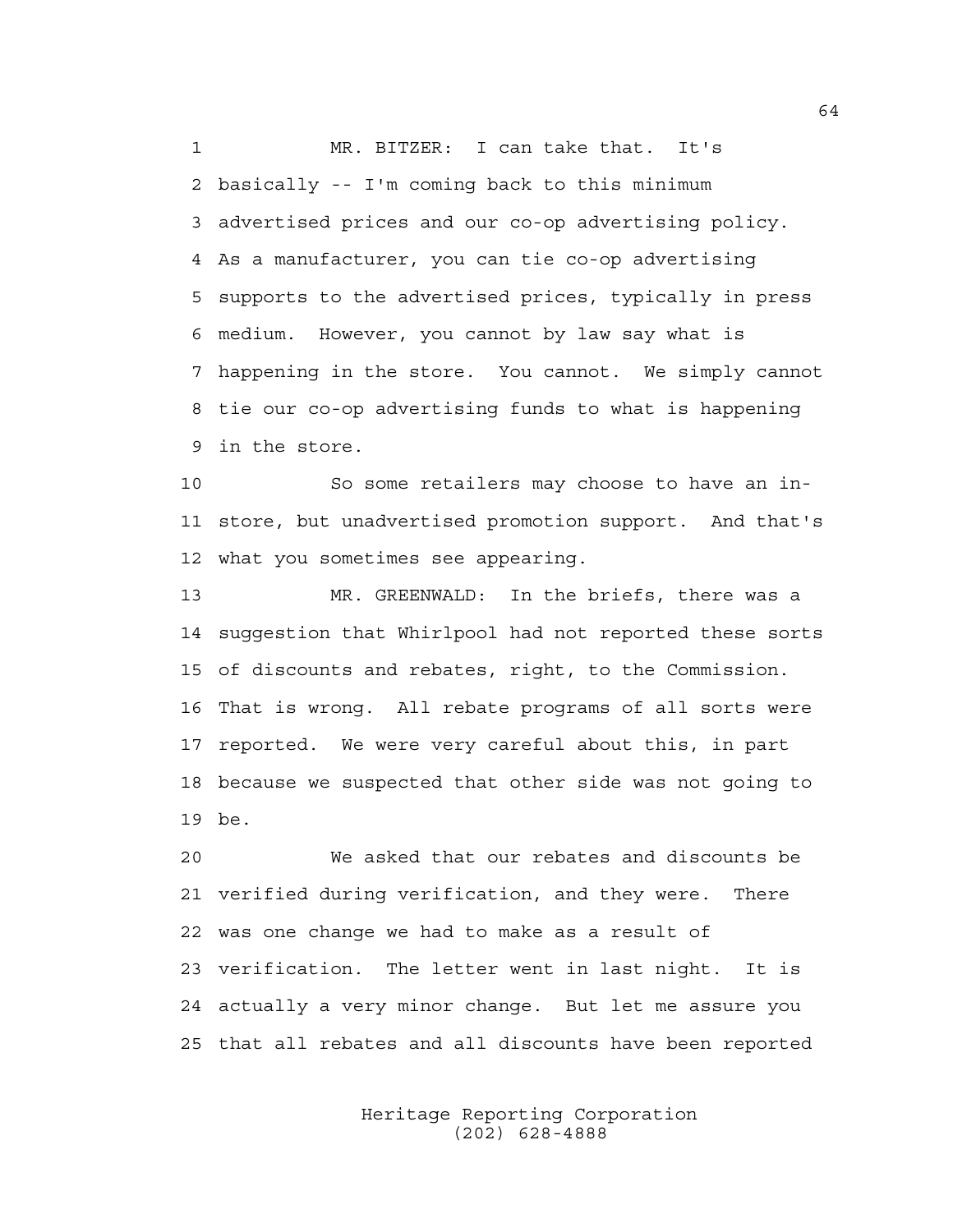1 on a customer-specific, SKU specific, time specific 2 basis.

3 COMMISSIONER ARANOFF: Okay. I appreciate 4 that piece. I'm still, though, trying to understand. 5 There was some suggestion that an in-store promotion 6 then would be something in your view, Dr. Bitzer, that 7 the retailer decides on themselves and that doesn't -- 8 because they're advertising whatever the minimum 9 advertised price is, it doesn't affect the advertising 10 support, the co-op support that they're getting from 11 you, but they can then price lower. That's what you 12 would describe as an in-store promotion.

13 MR. BITZER: Sorry. Typically, what the 14 retailer -- once they do an in-store promotion, they 15 cannot show that price in the newspaper. They may 16 refer to store prices different, or whatever, and that 17 what they do in store is not affected by the co-op 18 advertising support. That is correct.

19 COMMISSIONER ARANOFF: Okay. Because in the 20 Respondent's brief, they seem to imply that an in-21 store promotion is something that *you* offer as an 22 additional discount, which they can then reduce their 23 prices, but they can't advertise. So you're saying 24 no, that's something that you would have no role in. 25 MR. BITZER: The in-store price is not tied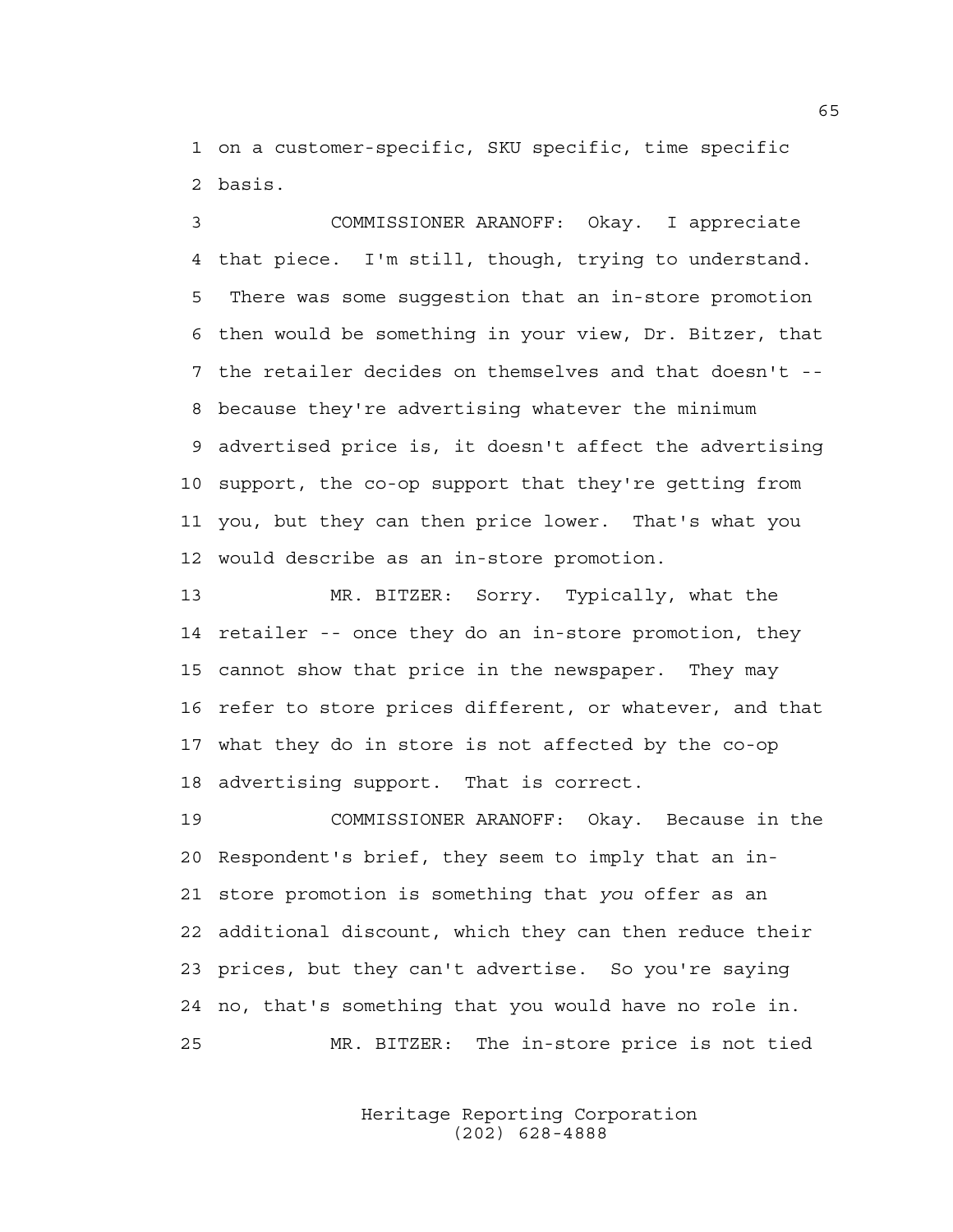1 to so-called co-op funds, which is this co-op

2 advertising fund. Now, there may be other retailers 3 or retailers who then on an ongoing basis say, well, I 4 run an in-store promotion. I need special values or 5 special support. That would have been all reported in 6 what was submitted in the petition.

7 COMMISSIONER ARANOFF: Okay. I'll ask, you 8 know, the afternoon panel as well. But, you know, if 9 you were a retailer, what would be the point in 10 offering an in-store promotion that you can't tell 11 anyone about? How do you get the customers in the 12 store in the first place?

13 MR. BITZER: I think it's first the key to 14 get the customers in the store. It is still some 15 retailers want to have an in-store promotion of 16 another 5 or 10 percent to just have a spontaneous 17 move to a certain SKU. Personally, I'm not overly 18 sold because it doesn't help what we call creating 19 draw to the consumer in the store.

20 It may increase what we call conversion in 21 the store, but to a less extent.

22 COMMISSIONER ARANOFF: So by conversion, you 23 mean that it can close the deal. Okay. For your 24 product, do any of the retailers that you deal with 25 carry inventory of your product?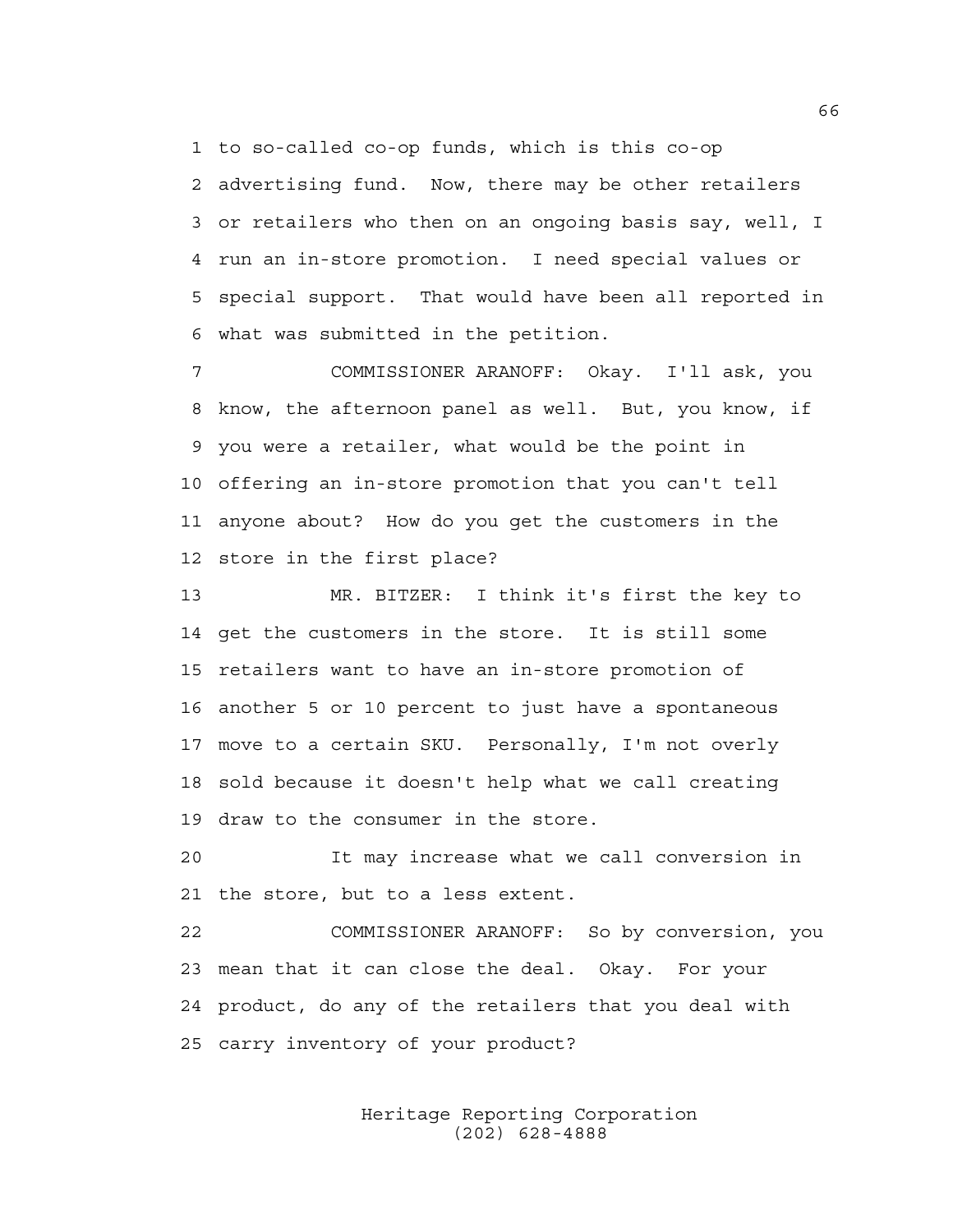1 MR. BITZER: Yes, but it differs widely by 2 retailer. So there are retailers who the maximum -- I 3 mean retailers with some very large warehouse which 4 can carry up to several weeks of inventory. There is 5 retailers who essentially carry no inventory, but you 6 -- the consumer buys in the store, and you facilitate 7 the home delivery. So there is big differences. I 8 would say on average, a retailer may carry two to 9 three weeks of inventory, but again with differences 10 across retailers.

11 COMMISSIONER ARANOFF: Does your pricing to 12 the retailer differ based on whether they carry 13 inventory or not?

14 MR. BITZER: What we typically do in the 15 first cost, we reflect differences in terms of 16 logistic cost. So if I give you an example, if one 17 retailer picks up a product from our factory, that is 18 of course cheaper for us when delivering through home 19 delivery, very significant. And that is typically 20 what is reflected in our net price on the invoices.

21 COMMISSIONER ARANOFF: Okay.

22 MR. LEVY: Commissioner Aranoff, I should 23 also clarify that Whirlpool properly followed the 24 Commission's instructions in deducting freight in 25 reporting its quarterly pricing, and that also was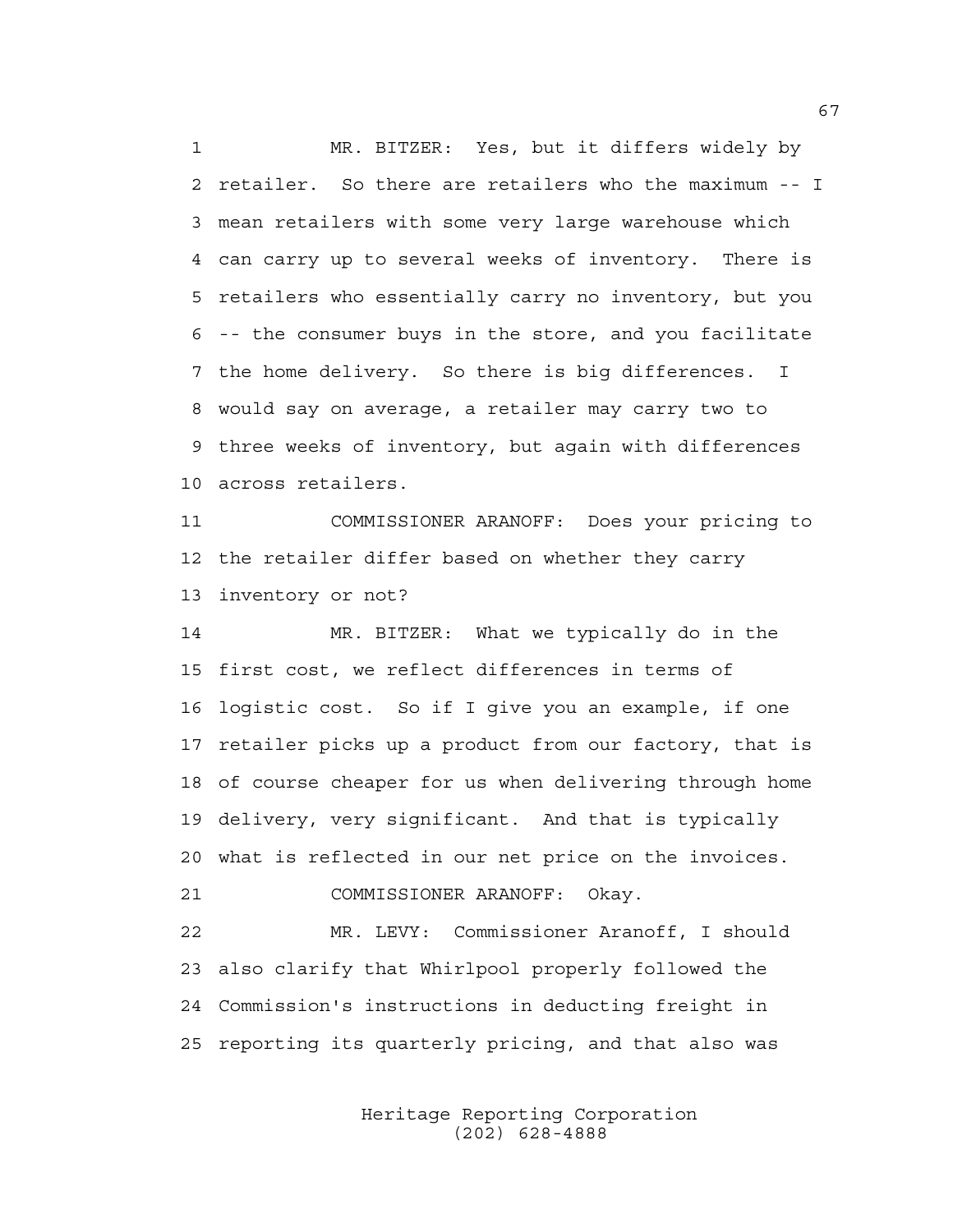1 part of the staff's verification about a week ago.

2 COMMISSIONER ARANOFF: Okay. At least one 3 of the parties in the case has argued that 4 refrigerators are sort of like the broad category of 5 consumer electronics, in that, you know, a new 6 advanced product comes on the market at a fairly high 7 price, and then the price declines over time. Is that 8 a correct understanding of how this market works, you 9 know, all other things being equal, that a new model 10 with new features would come on at a high price, and 11 the price would go down over time?

12 MR. BITZER: I don't know consumer 13 electronics that well, so it's for me hard to make 14 that comparison. The fundamental of if prices come 15 down, they need to be driven by cost efficiencies 16 because otherwise it doesn't make sense to bring 17 prices down. There may well be on certain LCD panels 18 on computer chips. If you look at the long-term 19 fundamentals of appliances, and in particular take 20 into account that steel and plastics are the vast 21 majority of product cost, they didn't come down. 22 So behind that entire logic would have been 23 a cost curve, which changes massively because of 24 inputs or scale or learning curve or whatever, I would 25 buy that argument. But it's not the case for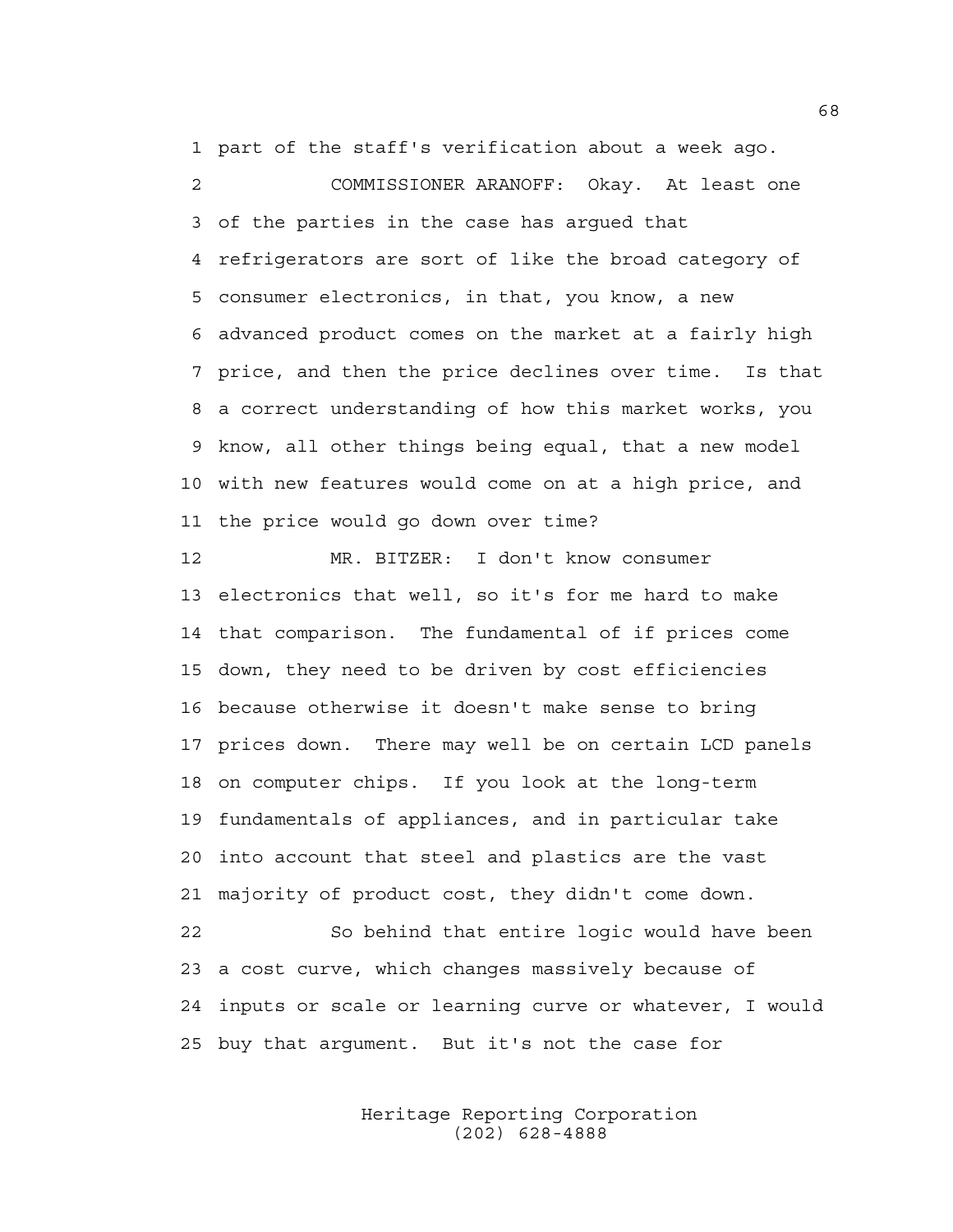1 appliances.

2 COMMISSIONER ARANOFF: Okay. Once a 3 specific model is introduced, what would be the 4 circumstances under which the price of that model -- 5 and I guess this would be either to the retailer or 6 for the retailer to their customers. When would that 7 price actually go up for a specific model?

8 MR. BITZER: Hopefully when the antidumping 9 duties are imposed. But apart from that, no, it 10 differs when you launch the products or on an ongoing 11 basis. When you launch a product, of course, you look 12 how your entire lineup is being built. So, for 13 example, now that we launch a 29-cubic foot, we check, 14 of course, where we have a 25-cubic foot, dual 15 evaporator, where you put it, and that's where you 16 typically set the launch price.

17 On an ongoing basis, of course you look 18 every day, literally every day, what other competitive 19 price is out there, what are the online prices out 20 there, and that's how you typically see how it's 21 performing, and that's how you make certain decisions 22 if you want to change MAP prices over time.

23 COMMISSIONER ARANOFF: So I'm just trying to 24 understand. I mean, I understand that there are, you 25 know, promotional prices for certain periods, and then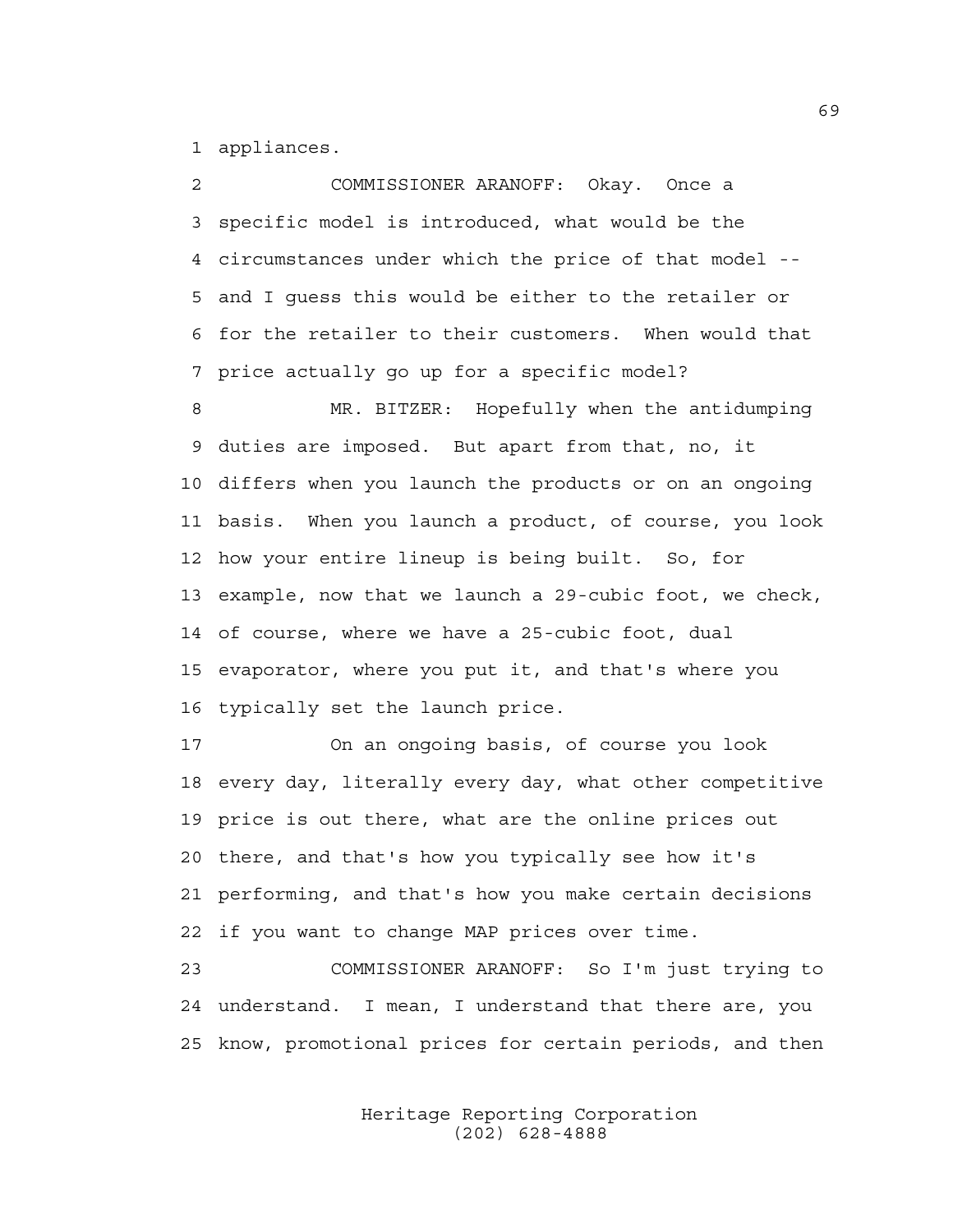1 those periods end, and those prices go away. You get 2 back to whatever the regular MAP price is. But I'm 3 trying to envision what it looks like in the market 4 when you call up the retailer and you say, well, the 5 regular MAP price is going up 5 percent because costs 6 are going up for whatever reason. I mean, does that 7 actually happen?

8 MR. BITZER: Yes, it happened actually three 9 times in the last 12 months because material costs, in 10 particular steel and plastic, on all appliances have 11 gone up massively. So we issued several price 12 increases, and these are, as you can imagine, very 13 intense discussions with retailers because everybody 14 is concerned about what could happen. But that is 15 basic. We announced it three times. It happened in 16 the last year, and it also happened in 2005, and it 17 also happened in 2007.

18 COMMISSIONER ARANOFF: Okay. Now, retailers 19 don't make volume commitments to you, right?

20 MR. BITZER: First of all, you need to 21 differentiate between our branded sales and our so-22 called -- when you have an OEM sale. In the past, OEM 23 trade partners very often came with volume sales or 24 certain conditions which were tied to minimum volume 25 at times. That has -- and, Justin, correct me if I'm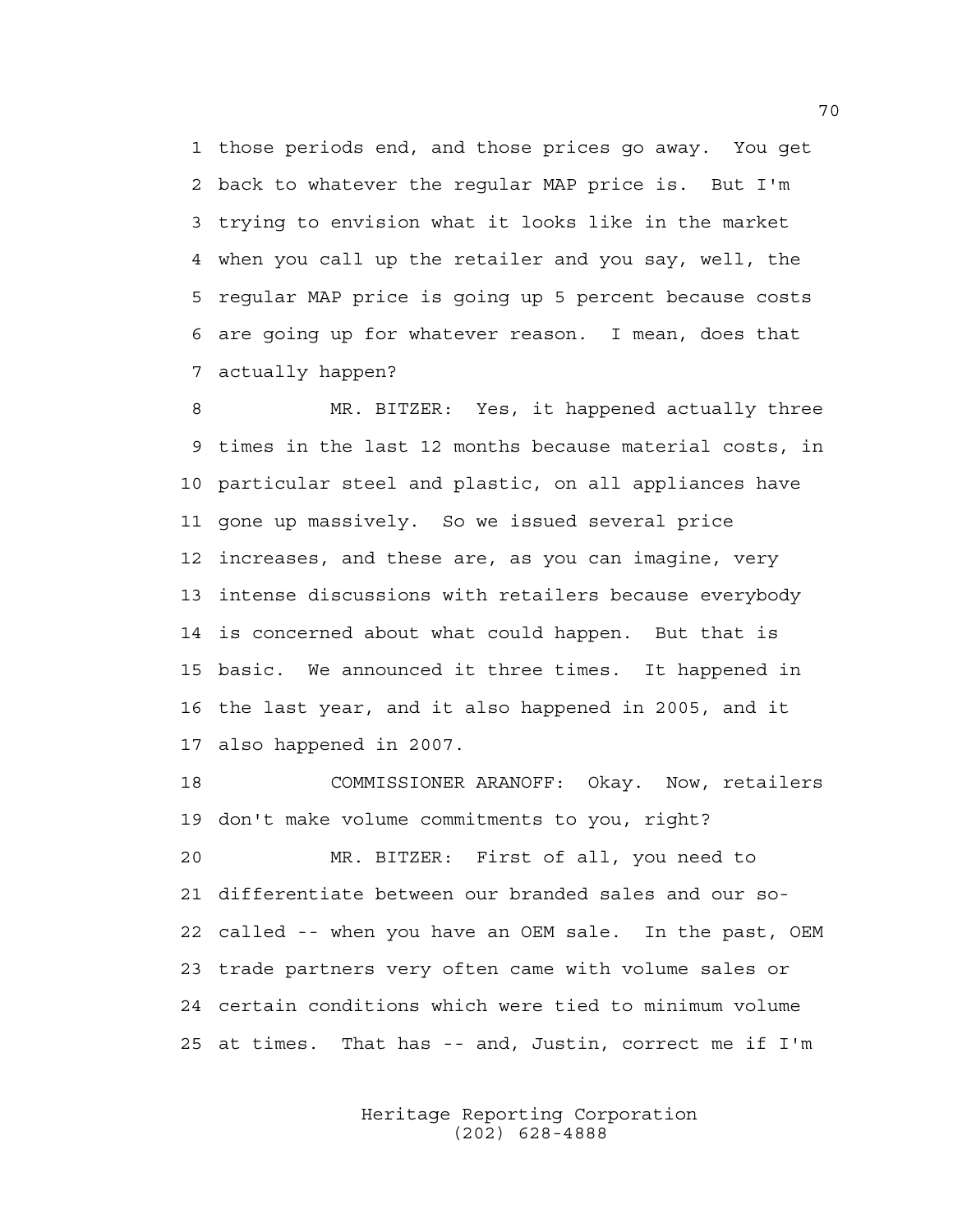1 wrong, but it has largely disappeared. There is no 2 firm volume commitments.

3 What retailers typically have is to have 4 certain volume targets, which you establish on an 5 annual base, which are then tied to certain volume 6 rebates. But there is no firm or firm volume 7 commitment typically coming into a season. It may be 8 slightly different -- let me just correct it. For 9 example, when you talk about a major Black Friday 10 promotion or July 4th promotion, these promotions are 11 typically tied up four to six months beforehand. And 12 given that they typically involve large quantities of 13 certain SKUs, there are certain volume indications 14 done quite a bit in advance.

15 COMMISSIONER ARANOFF: Okay. Thank you. 16 I'm going to come back to this in my next round. 17 Thank you, Mr. Chairman.

18 VICE CHAIRMAN WILLIAMSON: Okay. 19 Commissioner Pinkert.

20 COMMISSIONER PINKERT: Thank you, Mr. 21 Chairman. And I join my colleagues in thanking all of 22 you for being here today and helping us to understand 23 what is happening in this industry. I want to begin 24 by asking whether you agree with Samsung and LG that 25 they are the innovation leaders in the marketplace.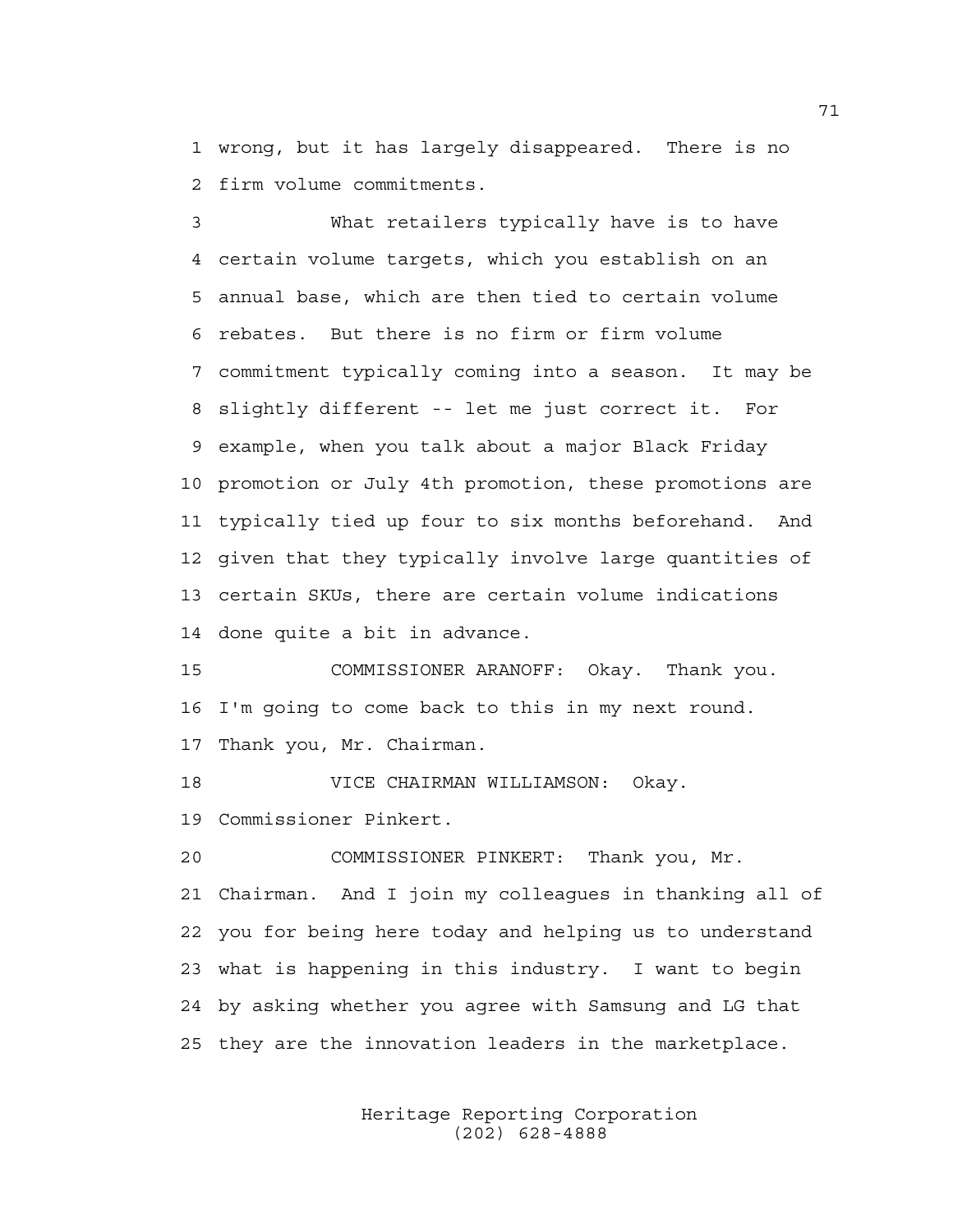1 MR. BITZER: As you can imagine, I would 2 firmly disagree. So let me just expand a little bit 3 on this one, and also demystify here a little bit. As 4 we first of all showed, the bottom-mount refrigerator 5 was invented like 50 or 60 years ago. The first time 6 really that bottom mount, and particularly also French 7 door, took off was with Maytag in 2006. That's when 8 it took off.

9 There has been a lot -- and I heard about it 10 in the preliminary hearing, and we'll probably hear 11 about it a lot today, about the so-called innovative 12 features. Now, in my view, innovative features is 13 tied to you brought it to market, or you invented it. 14 That is simply not true. None of the features, or 15 most of the features which you see here, are 16 exclusive, or you can't achieve them.

17 So let me just give you a couple of 18 examples. The last time I heard a lot of stories 19 about vacuum panels or super-insulated panels. And I 20 heard a lot of stories about how when they were 21 brought to market, they were exclusive. That is 22 simply not true. Vacuum panels were introduced by 23 Owing Corning in Ohio in 1992. Admiral did the first 24 test even published in 1992.

25 Linear compressors, you will hear most

 Heritage Reporting Corporation (202) 628-4888

72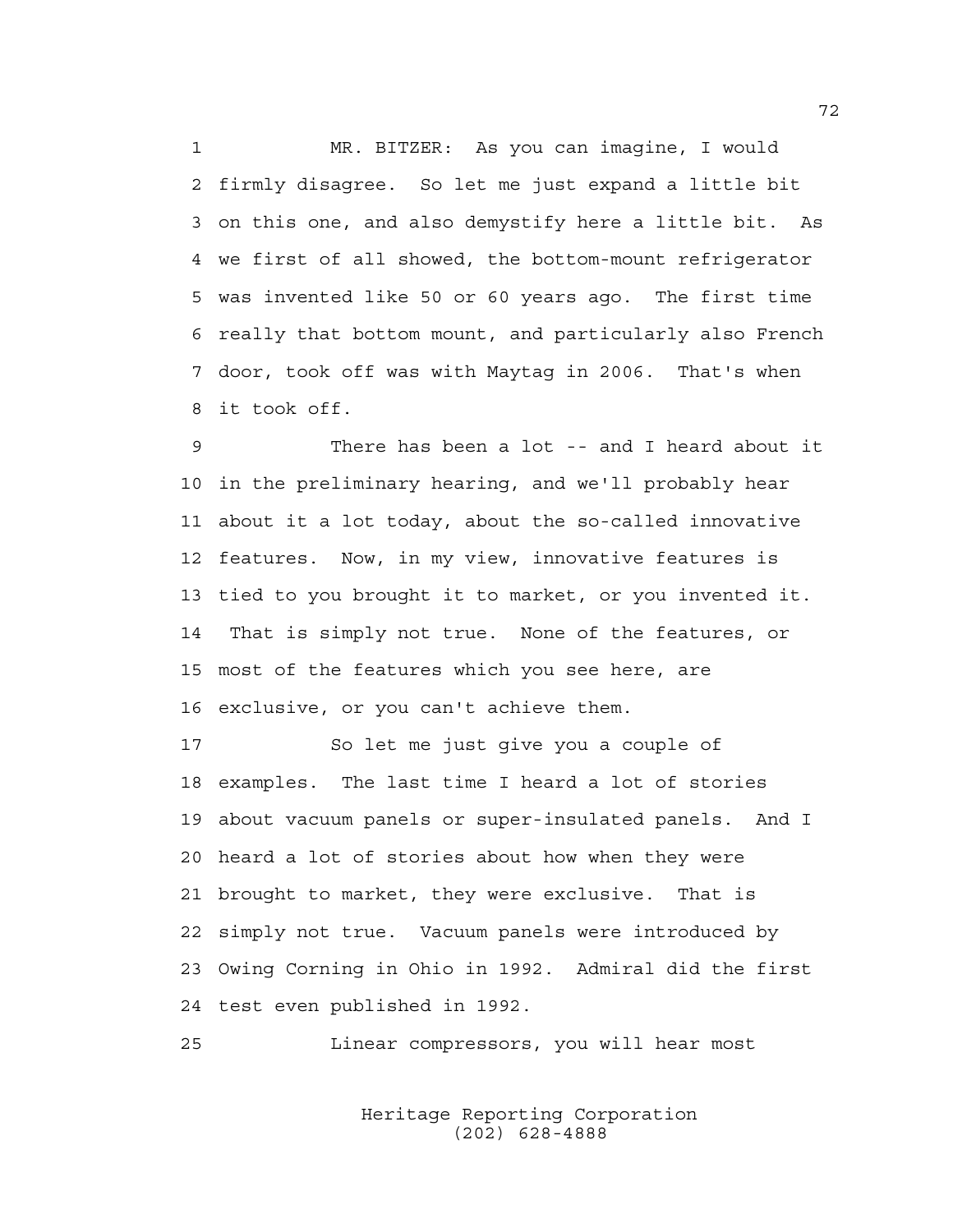1 innovative. That is a family of compressors where a 2 number of companies have patents, LG, Samsung, Sanyo, 3 even our own daughter company has patents, and 4 actually were introduced by some power in Ohio in the 5 early nineties as well.

6 LED lighting, a standard common industry 7 practice. All of these features, they're not 8 innovative in the way that, okay, I invent it, bring 9 it to market. It's a question of costs because 10 they're fairly costly. So if you have a vacuum panel, 11 that is a pretty expensive panel to produce. LED, it 12 costs you money. So the question is do I load the 13 cost in my product, or do I not load it. Do I expect 14 an economic return?

15 But there is nothing magic about, you know, 16 having a vacuum panel in a refrigerator or linear 17 compressor, or whatever else, or a larger size. It's 18 a question of do you make that investment decision. 19 So when we talk about innovation, we should not 20 confuse innovation with investments in features.

21 The other thing which I want to point out is 22 also if indeed we will be not innovative, how can it 23 be that even today we have the top eight spots on the 24 bottom mount two door, and two of the top three spots 25 on the French door bottom mount by *Consumer Union*. So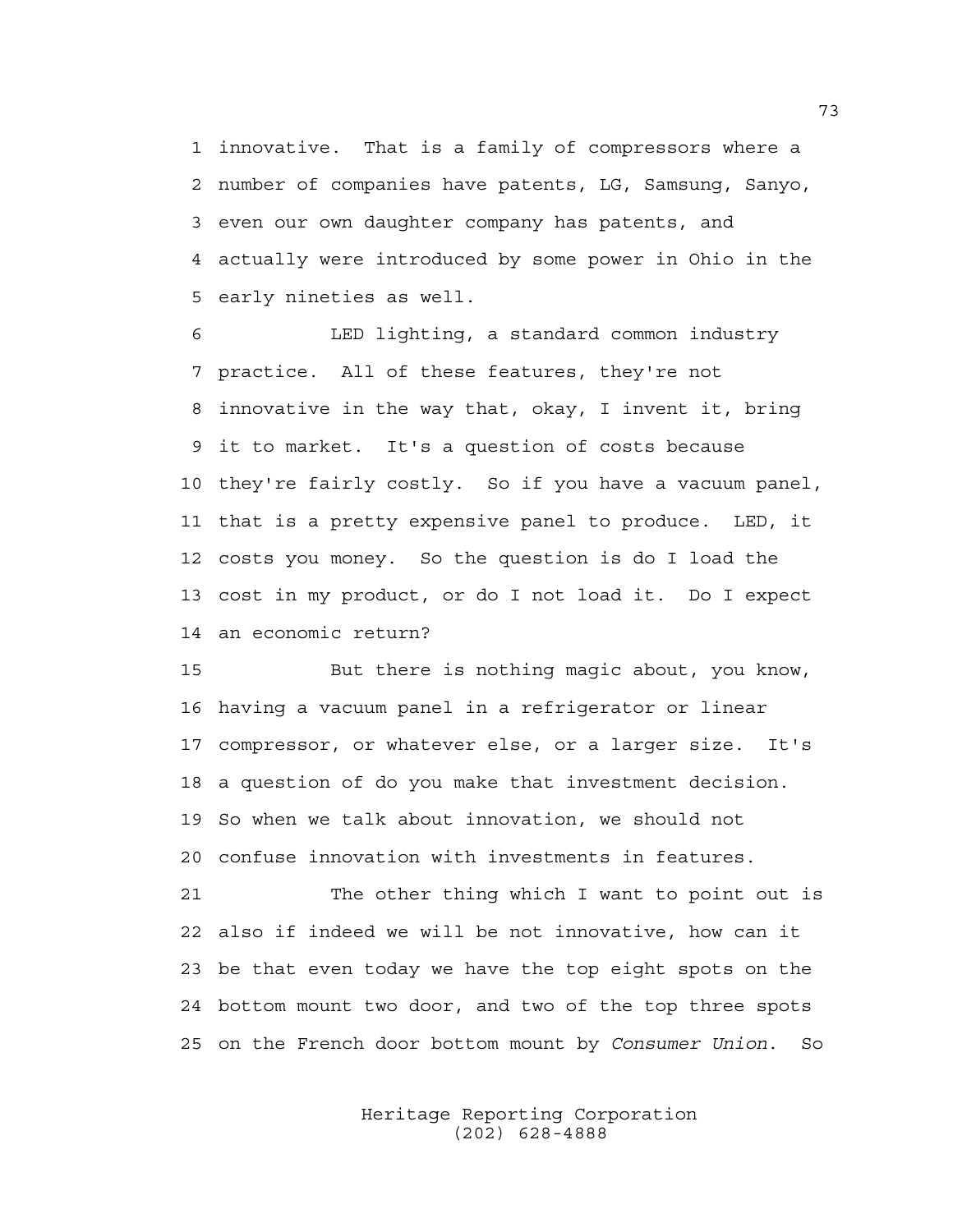1 it's kind of hard to follow exactly that logic.

2 MR. GREENWALD: Just for emphasis here, you 3 heard an awful lot about we are the innovators. There 4 is nothing that LG or Samsung has brought on that is 5 their innovation. What they have done is shown a 6 willingness to invest money in features because they 7 are apparently indifferent to the return that their 8 sales generate. Whirlpool could do exactly the same 9 thing, but it is cost prohibitive for Whirlpool at 10 today's prices.

11 So please distinguish between innovation and 12 decisions to invest capital in features.

13 COMMISSIONER PINKERT: Well, let me try to 14 get clarification on that point. You have suggested 15 that what they are doing is introducing features on 16 their products at lower price points. Are they 17 introducing those features as the first players in the 18 market to introduce those features, or are they 19 introducing features that are already in the 20 marketplace and introducing them at lower price points 21 that don't get them a recovery of cost? 22 MR. BITZER: I would argue the latter one. 23 So, for example, again if you go back to vacuum 24 panels, they have been in the market throughout the

25 world, a number of players before. So it's not the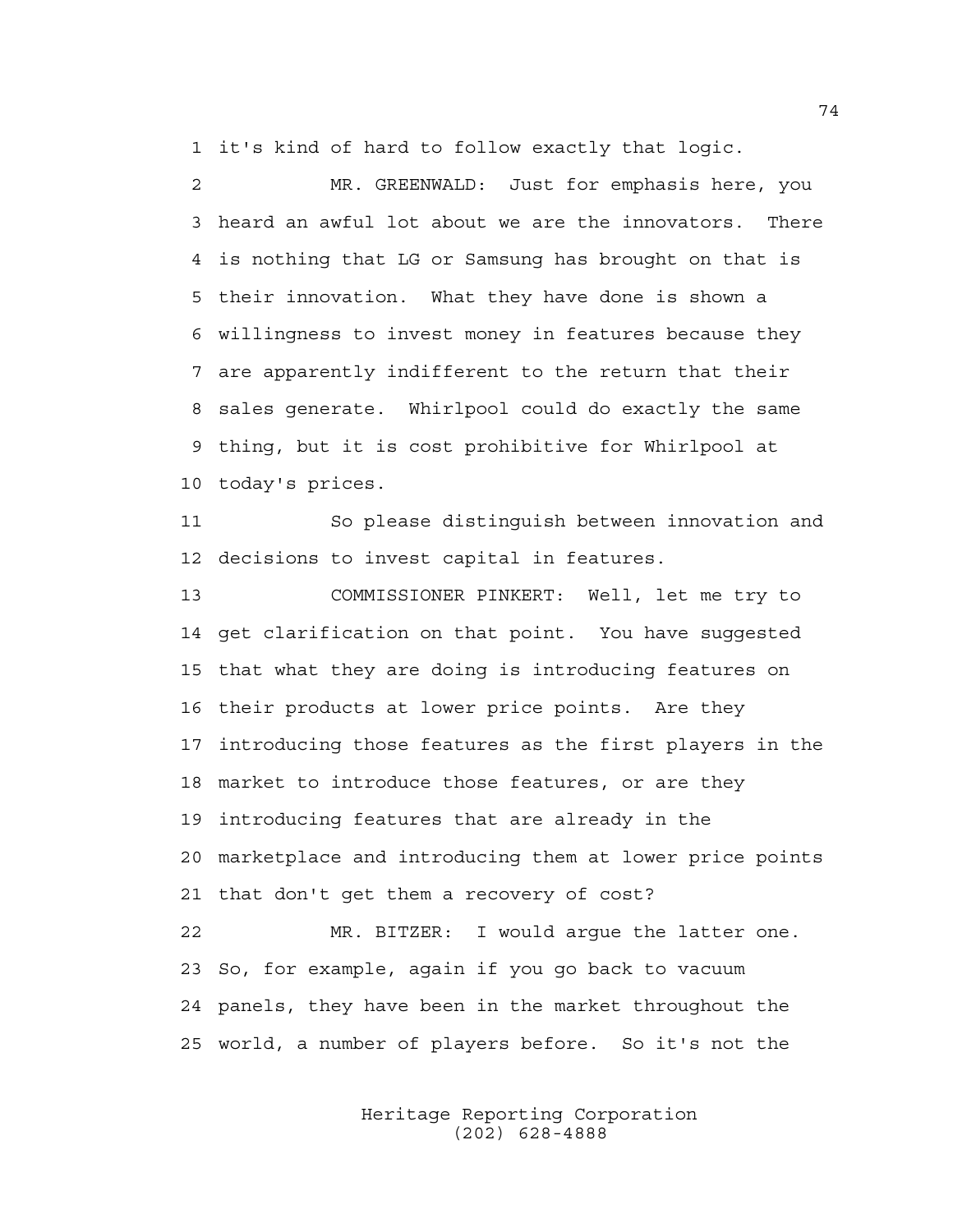1 first to market. But it's a significant cost. Or 2 take the dual evaporator. It's just a decision. Do 3 you load that cost into the product? They have been 4 in the market, also in professional products, for a 5 long time.

6 COMMISSIONER PINKERT: Thank you. Now, I 7 want to get to this question of pricing net of direct 8 discounts or pricing net of direct and indirect 9 discounts. And I'm going to give you an opportunity 10 to clarify your position on what pricing we should be 11 relying on.

12 But before we get there, I want to 13 understand the dynamic of the marketplace, and in 14 particular whether the purchasing company can take 15 into account the indirect discounts when making the 16 decision to purchase from the manufacturer.

17 MR. GREENWALD: I think that my answer ought 18 to be supplemented because I'm not as privy to all of 19 the back and forth that goes on in negotiations. This 20 goes a bit to other questions I think Commissioner 21 Aranoff asked.

22 What you actually see in the marketplace is 23 -- or it was Commissioner Pearson that focused on this 24 -- is a dialogue between a retailer and a 25 manufacturer. So the retailer will say and, for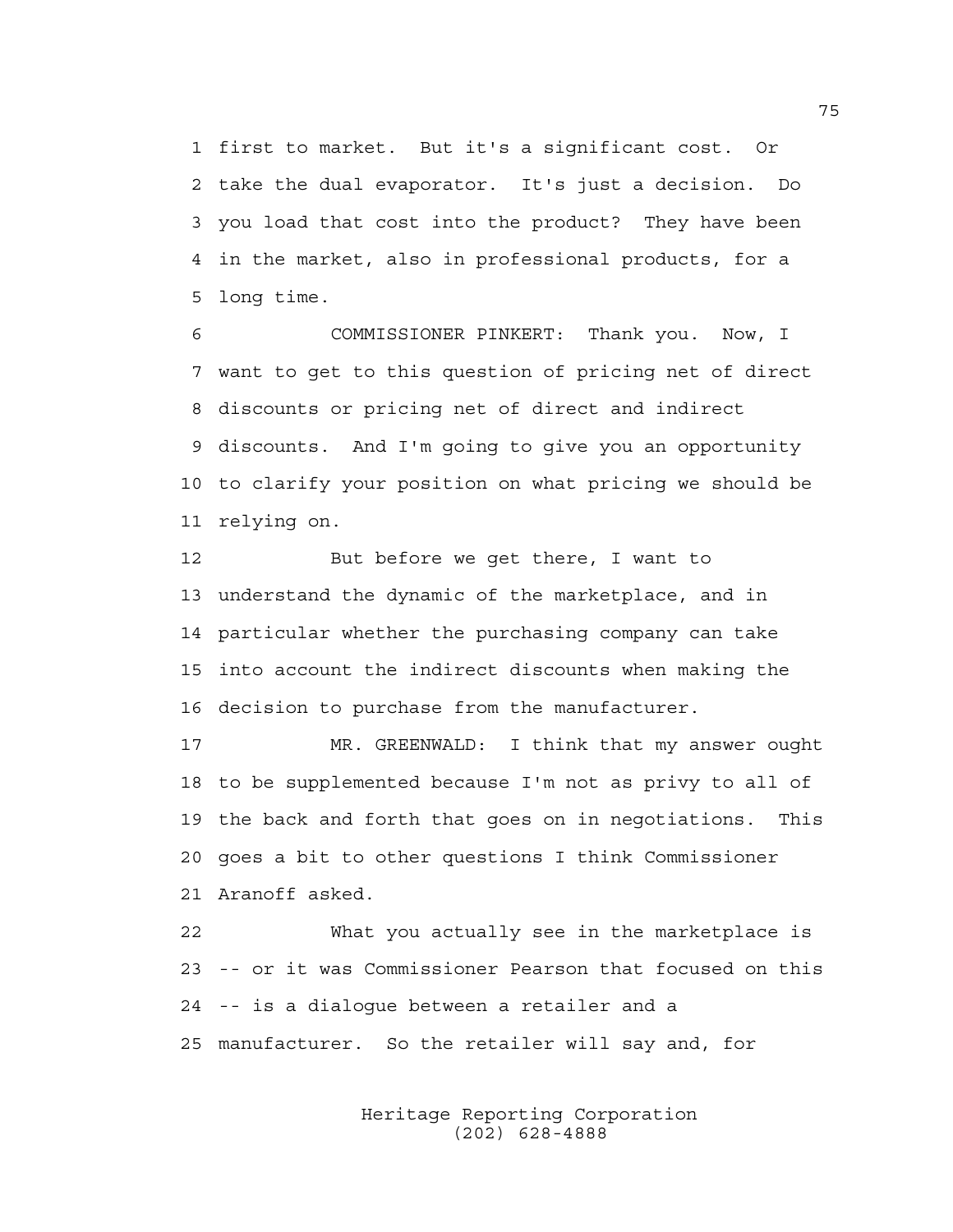1 example, the Home Depot has said, what we want to do 2 is have a blockbuster summer promotion. And we think 3 to do that we're talking to all our customers. We're 4 talking to LG. We're talking to you, Whirlpool. And 5 we see us offering a range of products at these price 6 points. And that might be a MAP price point.

7 At the same time, they will say, in order 8 for us to sell at this MAP, we're looking for a 9 contribution from your part of such and such. So that 10 goes to how the specific promotional pricing is in 11 fact derived at, and you can see long email chains 12 that discuss all aspects of that.

13 In addition, a retailer will know whatever 14 volume a rebate or discount may be eligible for, and 15 he may factor that into his thinking, should I -- 16 which would be an indirect rebate, not direct. Should 17 I engage in this promotion, because if I do I can meet 18 volume, and I'll get so much from the manufacturer 19 that has a volume target with me?

20 So my answer is that the most accurate would 21 be frankly net of both direct and indirect rebates. 22 The difficulty comes with the inaccuracy with which 23 the indirect part of the equation has been reported, 24 or actually in one case both the direct and indirect. 25 But the indirect rebates and discounts have been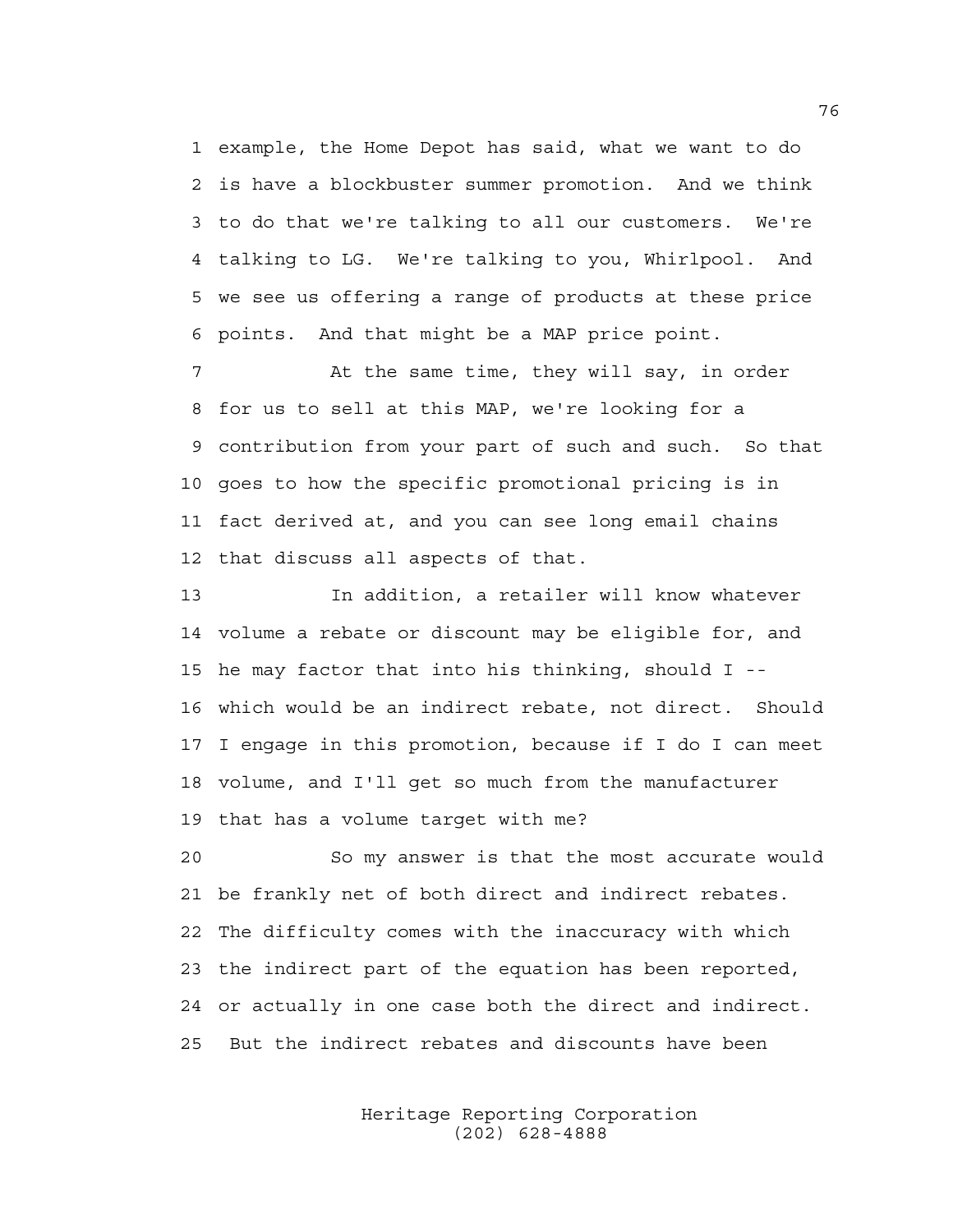1 allocated in ways by Respondents that we know to be 2 false.

3 So the whole indirect issue doesn't raise so 4 much a question of what would be the best result were 5 all the data accurate. It raises a question of what 6 is the best approach given the inaccuracies in the 7 reported data.

8 MR. BITZER: Maybe just to echo what John 9 was saying, I would say most retailers first look at 10 just the immediate price on the invoice, i.e., 11 everything which is directly on the invoice. The 12 reason I'm -- of course, as John says, most other 13 retailers try to factor in what may be is a trailing 14 or indirect rebate, which is typically a quarter-end 15 or year-end rebate.

16 However, most merchants prefer to 17 predominately look at the first cost because there is 18 always some uncertainty with trailing because we don't 19 know if we hit the volume rebate or other aspects. I 20 would say still most merchants are so sophisticated, 21 they basically take the net of both numbers, and they 22 put a different weight on probably more what they see 23 direct invoice versus probably indirect.

24 The tricky thing is to what John is 25 elaborating. You know, in our case, it's pretty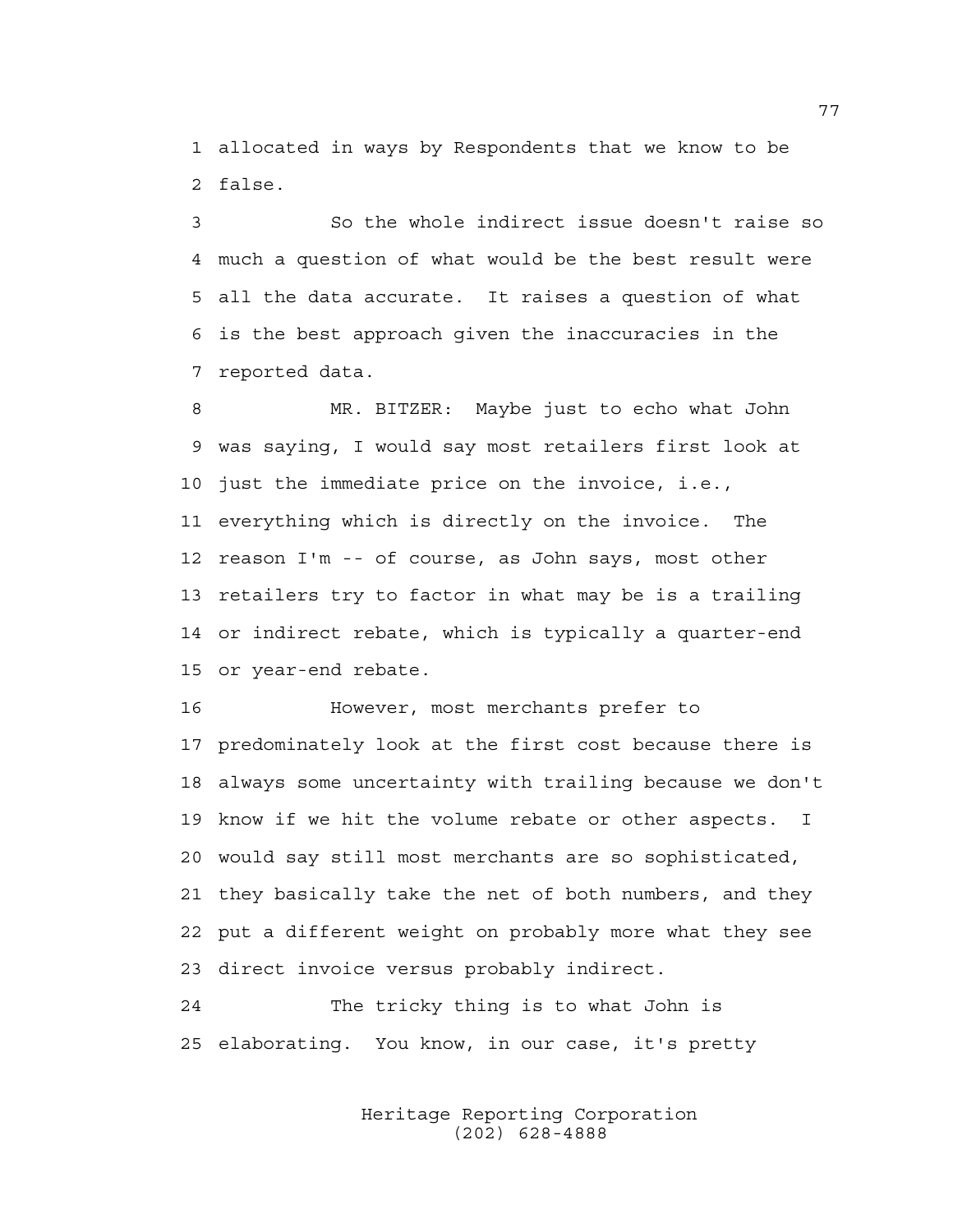1 straightforward what we have in indirect because we 2 only sell appliances. What do you do if you sell TVs, 3 cell phones, and everything else to Best Buy, and 4 appliances are only 20 percent of your volume? That's 5 where the whole indirect rebates become very 6 uncertain, and which product category do they really 7 flow into?

8 COMMISSIONER PINKERT: So are you saying 9 that some sort of allocation is inescapable when 10 dealing with the indirect discounts?

11 MR. GREENWALD: There has to be some sort of 12 allocation, as long as it's by customer. Let me again 13 just throw in a hypothetical. Let's say you have a 14 retailer and you have an OEM customer, okay? And the 15 trailing promotions that we're talking about award the 16 retailer for volumes. I don't see how you can 17 possibly allocate any of those to your OEM customer, 18 if that's what you have.

19 They are customer-specific. And in some 20 cases, they will be annual, in some cases they will be 21 quarterly. But if you're going to do this accurately, 22 you cannot simply take averages of your rebates paid 23 and allocate them across your customer base and across 24 all your products and across time. Even trailing 25 rebates have more specificity to them than are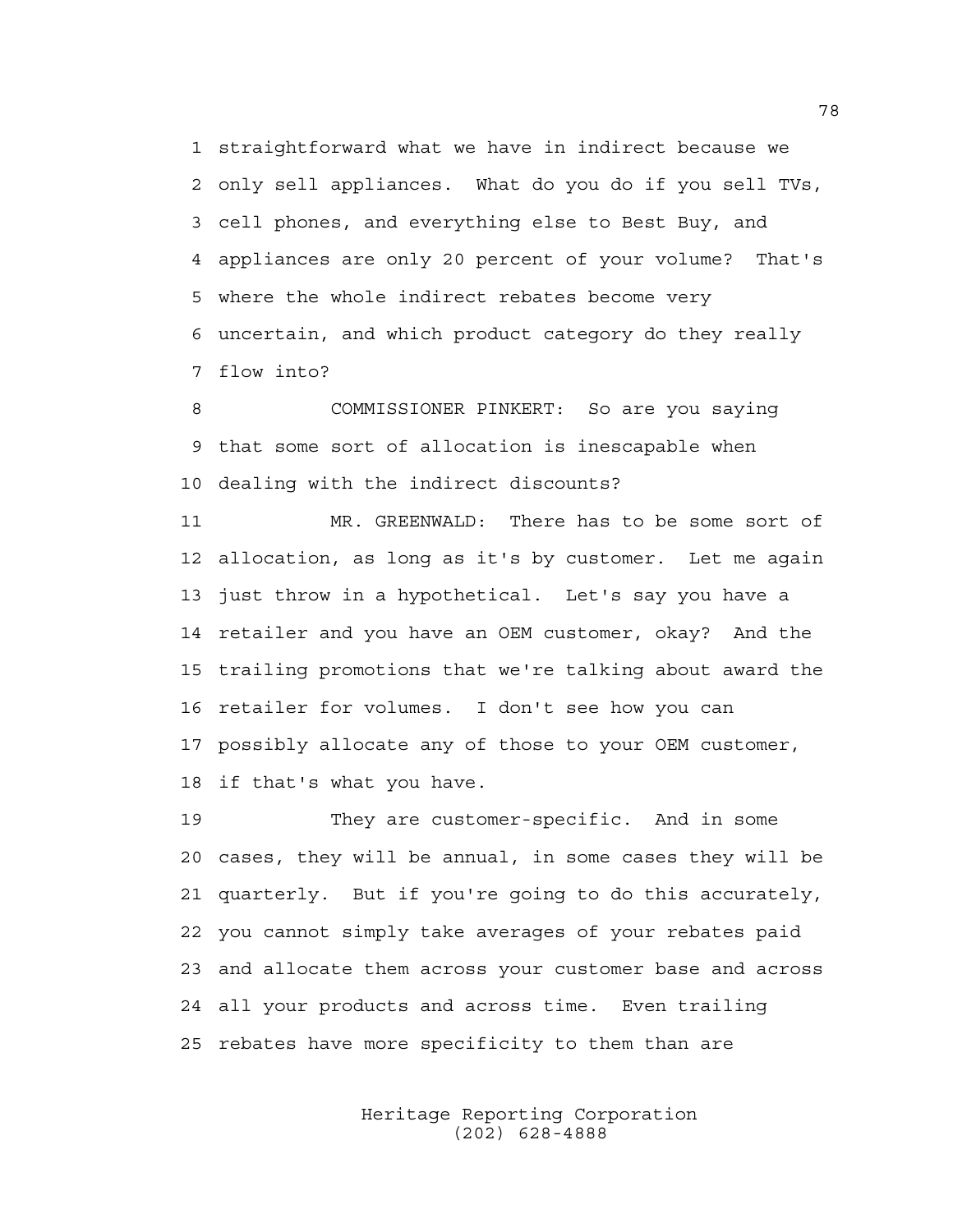1 suggested by the data that I looked at.

2 COMMISSIONER PINKERT: Thank you.

3 VICE CHAIRMAN WILLIAMSON: Commissioner 4 Johanson.

5 COMMISSIONER JOHANSON: Yes. Thank you. 6 And I'd also like to thank you all for appearing here 7 today. I visited your Amana plant in Iowa a few years 8 ago. It was, of course, not when I was a member of 9 the Commission. I just joined the Commission about 10 three months ago, but I was working in the Senate at 11 that time, in the U.S. Senate, and had the opportunity 12 to go out there. So I do have some idea of what you 13 all do.

14 I'm going to start with a very basic 15 question. It's kind of a 30,000 foot -- view foot 16 question. And this is for Mr. Bitzer. Mr. Bitzer, in 17 your statement, you advanced, and you all have 18 advanced, a single domestic like product that is 19 coextensive with Commerce's scope. I was wondering if 20 you could go into that a bit, into a bit more detail, 21 and explain why the Commission should not more broadly 22 define the like product to encompass all refrigerators 23 regardless of configuration. And I'd like for you to 24 in particular address the issue of consumer 25 perceptions. Thank you.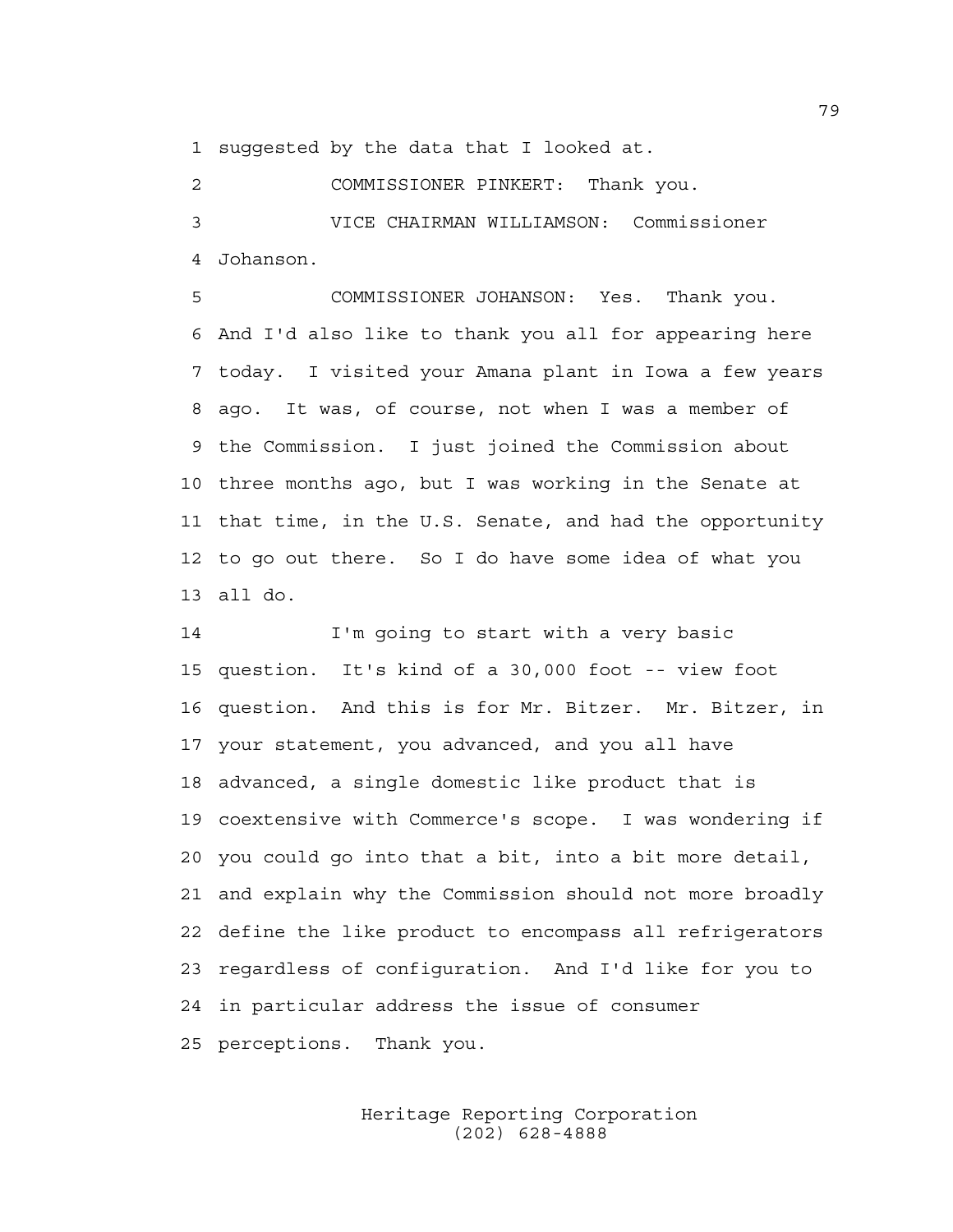1 MR. BITZER: First of all, I do appreciate 2 that you visited us in Amana some time ago. So let me 3 just come back to this fundamental distinction between 4 what we call top-mount refrigerators, bottom mount, 5 and side-by-sides. As I said before, first of all, 6 they typically end being produced in separate lines, 7 if not even separate factories. So, for example, in 8 Amana, you probably didn't see any side-by-side 9 products. Our top mounts are produced in different 10 factories.

11 So it's not only separate production line, 12 it's actually in our case even a separate facility. 13 Could you theoretically put them on the same roof? 14 Yes, theoretically. But it's the fundamental 15 difference in the process. The other big difference 16 is the fundamental thermodynamics of having the 17 freezer on the top, on the bottom, on the side, are 18 fundamentally different in terms of, you know, what 19 compressor you need to put in, how much you need to 20 pump up versus how much natural cool air flows down 21 the product, which also explains why there is a 22 fundamental energy efficiency difference across these 23 different product categories.

24 That's why the DOE has different energy 25 standards. Typically from a consumer perspective,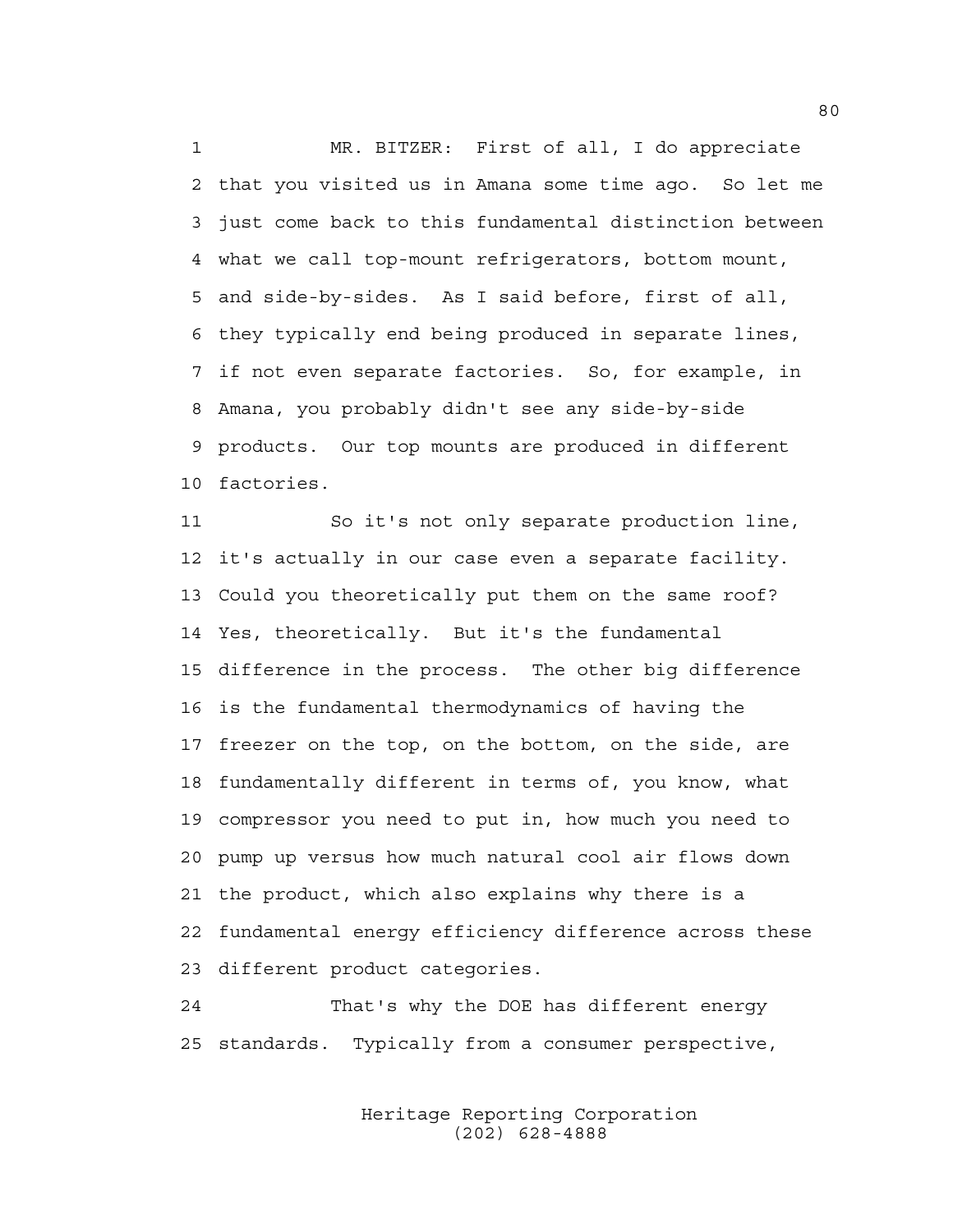1 they recognize it as fundamentally different. Having 2 said that, if you would ask most consumers between 3 bottom mount and side-by-sides, there is a certain 4 back and forth. So you would very often see that 5 somebody who bought a bottom mount may have previously 6 bought a side-by-side. You would less see that a top-7 mount consumer jumps right straight into a bottom 8 mount, a sophisticated four-door refrigerator.

9 So there is some movement from a consumer 10 perspective between side-by-sides and a bottom mount, 11 but only to a less extent. What you would see as 12 typical of a retail floor is in most cases arranged by 13 configuration type. So you see top mounts on one 14 side, side-by-sides, and bottom mounts. And you would 15 also most retail online sites are also organized the 16 same way.

17 *Consumer Union* also differentiates typically 18 across these ones. So from trades, institutions, 19 consumers, there is a fundamental difference. But 20 more important for manufacturing, and the whole 21 physical characteristics, there is a fundamental 22 difference for these three different product 23 configurations.

24 COMMISSIONER JOHANSON: Thank you. That's 25 helpful. I have another question concerning the like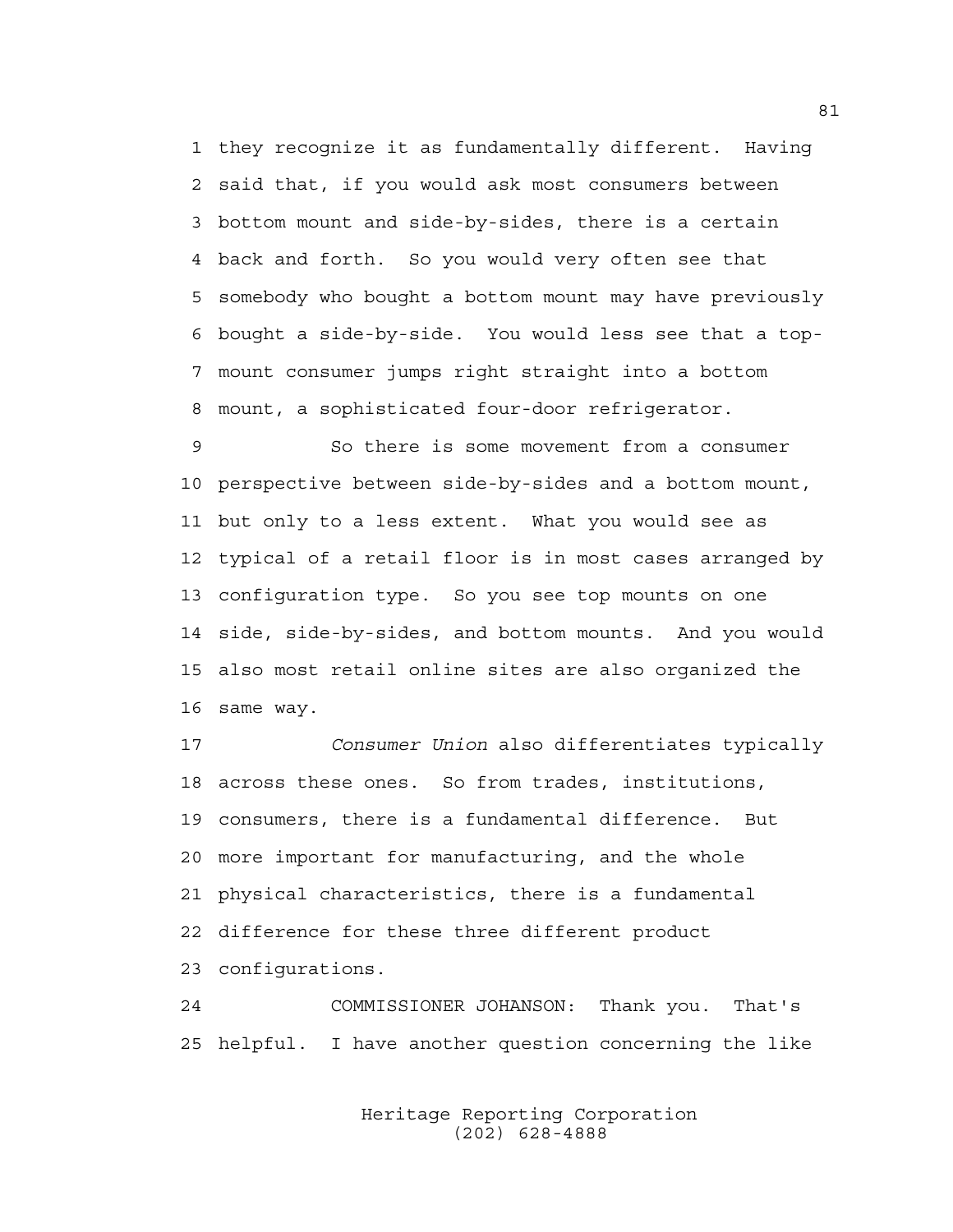1 product issue. I was wondering if one of you could 2 respond to Electrolux's argument that the Commission 3 should define French door style, bottom-mount 4 refrigerators as a separate domestic like product?

5 MR. GREENWALD: Let me begin with the 6 statute, okay? The statute instructs -- or the 7 statute defines the domestic like product by reference 8 to the product under investigation by the Department 9 of Commerce. So there is a statutory presumption for 10 coextensive analyses by both agencies involved. You 11 can and have in the past departed from that, but only 12 where there are clear dividing lines in terms of 13 consumer perception, in terms of production processes, 14 in terms of in this case the ergodynamics or the 15 thermodynamics.

16 16 If I can go back to what Dr. Bitzer said, 17 the fundamental defining characteristic of a bottom-18 mount refrigerator, regardless of how many doors it 19 has, is where the freezer is located. And that is the 20 same through all the various types. So while there 21 are differences, and there are differences as sort of 22 a price scale, they're not quite what -- as pronounced 23 as counsel for Electrolux might think.

24 I mean, one of the things that when I was 25 looking at a refrigerator, I actually at one point had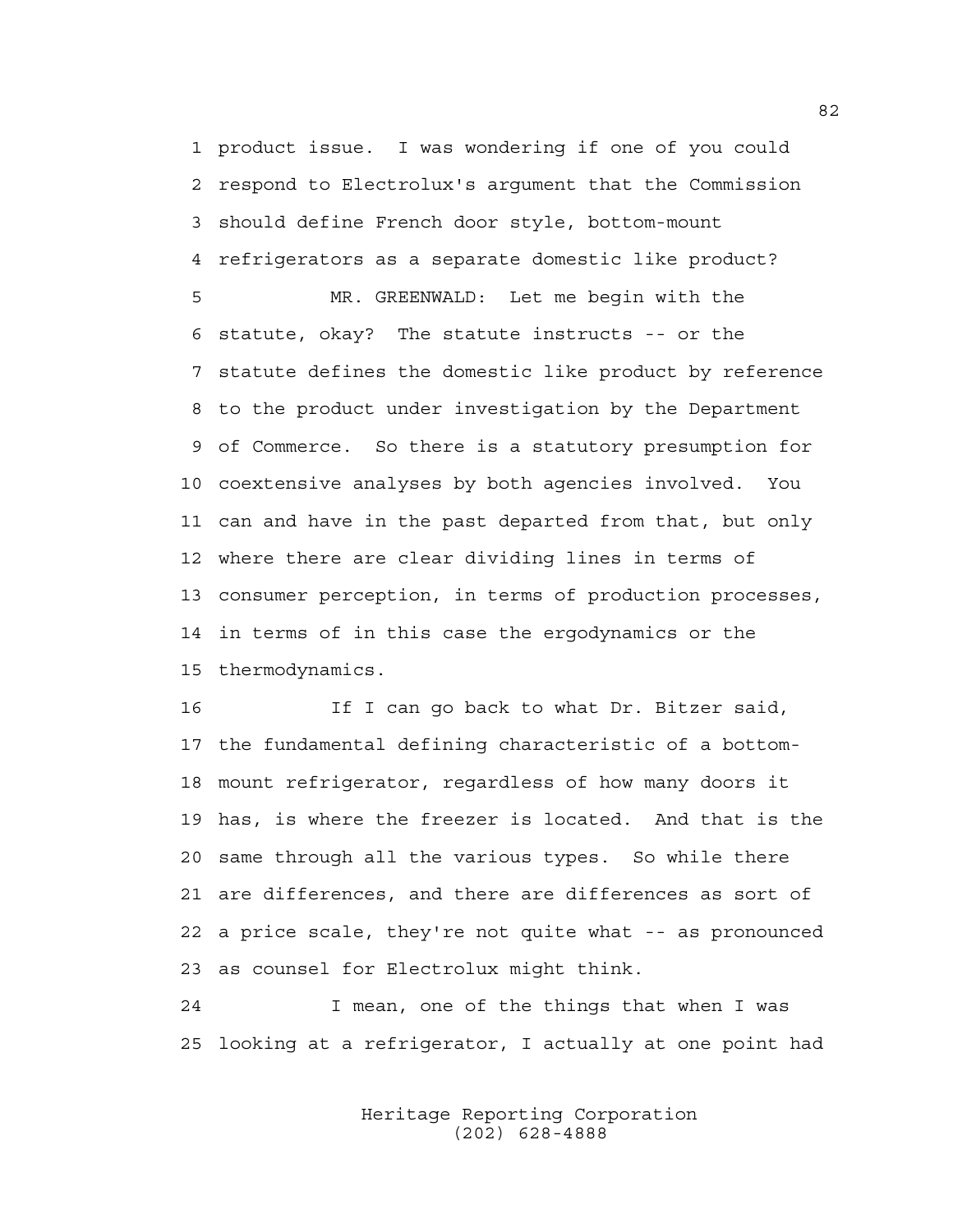1 aspirations for a Sub-Zero. That was a two-door, not 2 French door, maybe \$8,000. That was out of my price 3 range. But what I was looking for was bottom mount, 4 not a particular type of bottom mount.

5 COMMISSIONER JOHANSON: Thank you. What 6 conclusions should we draw from GE's recent \$194 7 million investment to expand its bottom mount capacity 8 in Kentucky with production forecasts to commence in 9 2014?

10 MR. GREENWALD: That they have a lot of 11 faith in the Commission's determination in this case. 12 COMMISSIONER JOHANSON: Okay. Yes. 13 MR. BITZER: First of all, I can't speak on 14 behalf of GE, and I don't talk to GE. I can only 15 read. GE in the past has heavily outsourced their 16 bottom-mount production, either to Mabe or to LG, and 17 they ran into limitations about variability to kind of 18 gain market share and raise prices or have adequate 19 returns from the business. I think it's a fundamental 20 re-decision on their side in terms of producing on 21 their own as opposed to sourcing and producing 22 elsewhere.

23 I think apart from the duties, on a level 24 playing field, production in the U.S. makes absolute 25 sense because increasingly with rising logistic costs,

> Heritage Reporting Corporation (202) 628-4888

83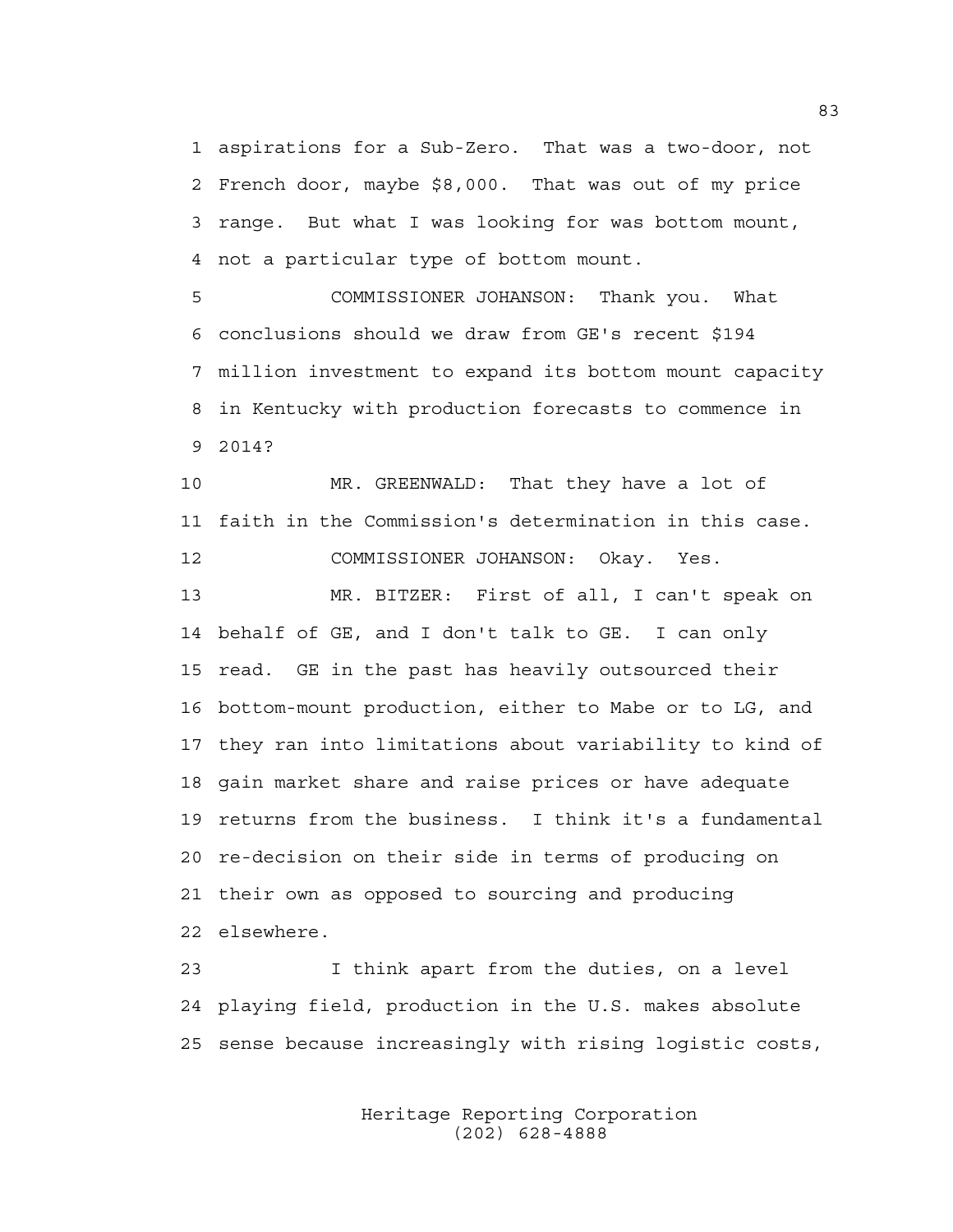1 the labor costs' advantage is offset.

2 COMMISSIONER JOHANSON: Thank you for your 3 response, and I realize you can't respond. You don't 4 know what GE is thinking. But I just thought you'd 5 have some idea as to what is going on there.

6 Samsung Respondents argued that bottom-mount 7 consumers are far less price sensitive than top mount 8 and side-by-side buyers. Are there truly different 9 customers for each design, or is there overlap in 10 purchasers?

11 MR. GREENWALD: It is generally true that 12 bottom mounts are the high end of this, and therefore 13 the priciest, side-by-sides in the middle, and top 14 mounts at the lower end. It is generally true that if 15 somebody can afford a bottom mount, as opposed to the 16 other two, they will gravitate towards it.

17 The point that Samsung misses is that if you 18 are looking at bottom mounts, consumers are sensitive 19 to relative pricing among the different bottom mount 20 brands. The evidence on that in your staff report, 21 from purchasers, from basically everybody is 22 overwhelming. So while I would not disagree with the 23 proposition that you can line up these three different 24 types of refrigerators and make general conclusions 25 about where they fit in terms of average prices -- and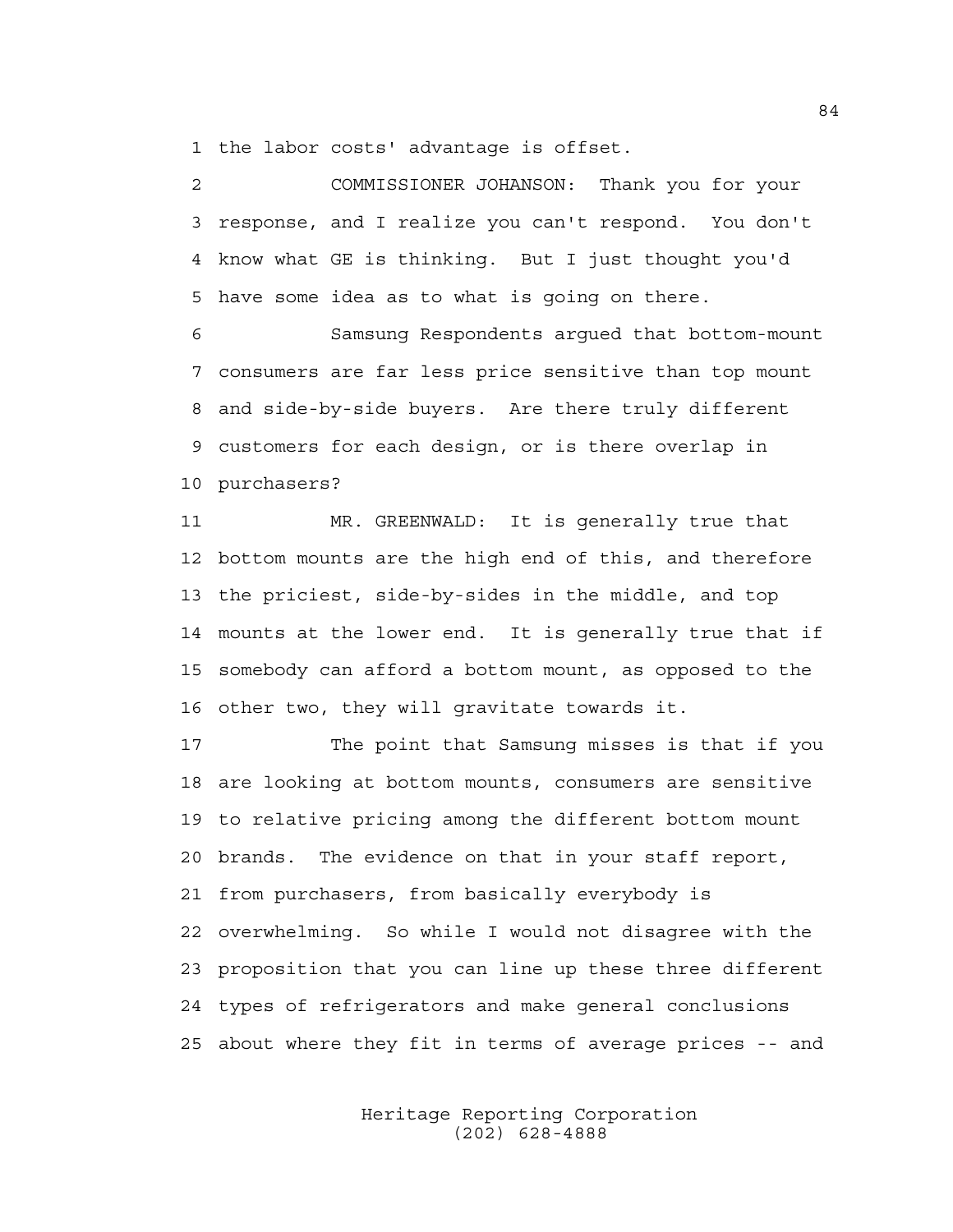1 I think we did it actually in one of our exhibits -- 2 it does not follow that because bottom mounts are in 3 the higher end that therefore consumers are 4 insensitive to a drop in an LG price or rise in an LG 5 price of X or Y. In fact, you cannot reconcile this 6 claim of price insensitivity to the record of constant 7 promotional pricing.

8 COMMISSIONER JOHANSON: Thank you. Was LG's 9 creation of a pared down bottom-mount refrigerator for 10 a Black Friday promotion a new business strategy, and 11 what conclusions should we draw from the reported 12 success of this initiative?

13 MR. GREENWALD: Let me just take issue with 14 pared down. I believe that the difference between 15 that model and the model that preceded it at roughly 16 twice the price was an inch or so on the -- and, 17 Justin, can you --

18 MR. REINKE: Yeah, let me speak. And this 19 is Justin Reinke. I'm product director for bottom 20 mounts for Whirlpool. And since this is my first time 21 speaking here today, I'll say good to see some of you 22 again, and we do appreciate your time.

23 The LG model that is this infamous Black 24 Friday model, from my understanding and recollection, 25 it didn't have crushed ice, so it had a feature there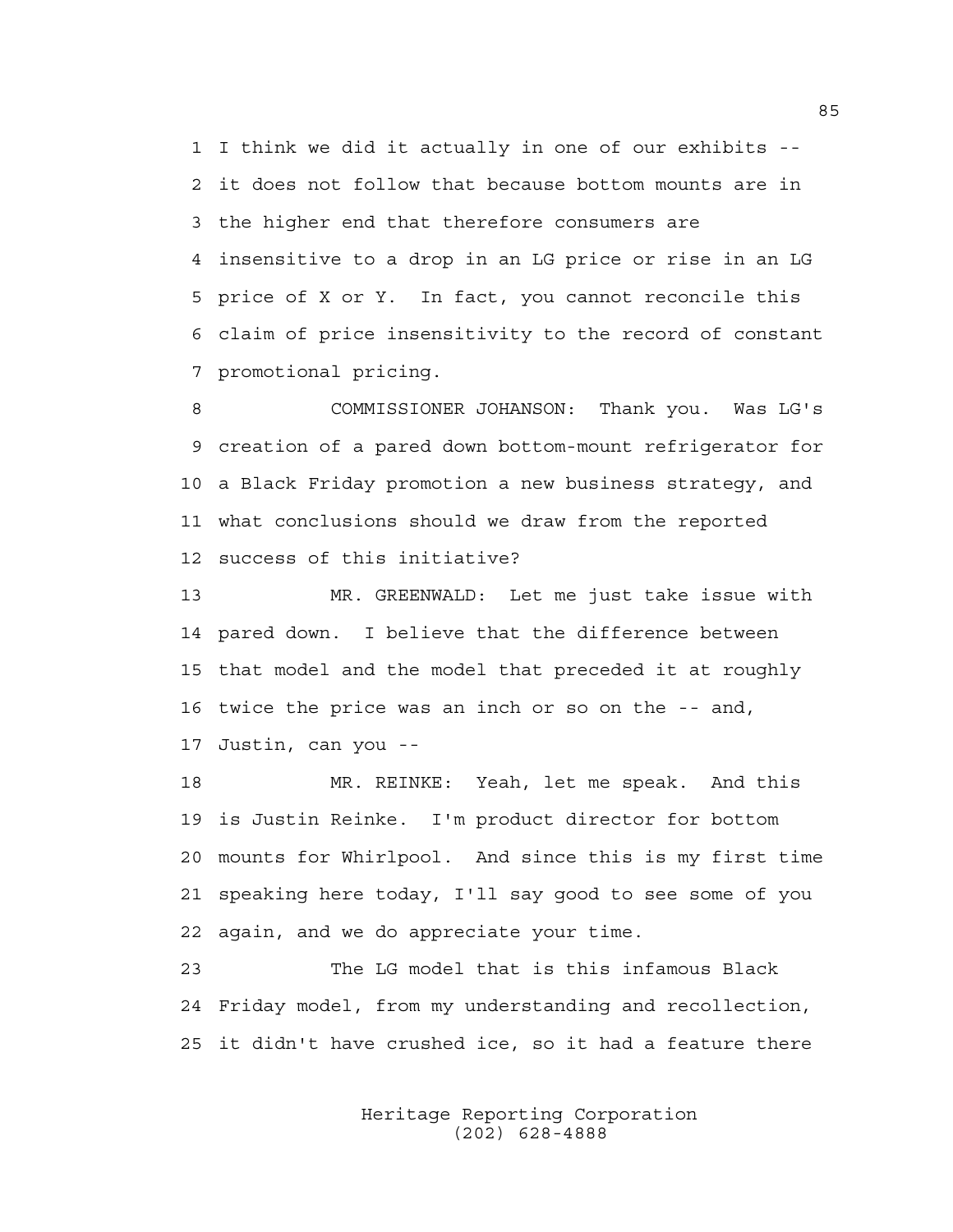1 that was taken out. It had a little bit of a more 2 inexpensive execution of a dispenser, and a few other 3 things.

4 If I add all those up in my head -- and 5 again, I don't know their exact costs. But if I add 6 all those up in my head, that's maybe \$50 worth of 7 cost at most. And so to discount something over 8 \$1,000 for \$50 in costs economically doesn't make a 9 whole lot of sense.

10 MR. GREENWALD: Well, Commissioner Johanson, 11 that was a play for volume, and it succeeded.

12 COMMISSIONER JOHANSON: Okay. Well, thank 13 you for your responses, and my time has expired.

14 VICE CHAIRMAN WILLIAMSON: Thank you. Just 15 to finish up on an earlier line of questioning, Mr. 16 Greenwald, I think you offered to give us some 17 comparison, for example, that I think there was a 18 Whirlpool model that you said was slightly larger than 19 that category, but you thought we should compare it 20 under certain circumstances.

21 So I'm just inviting you post-hearing to 22 make sure that we have those comparisons clear.

23 MR. GREENWALD: Sure. In -- I forget whose 24 brief. What they asserted is that either we should 25 report something that was outside the parameters of a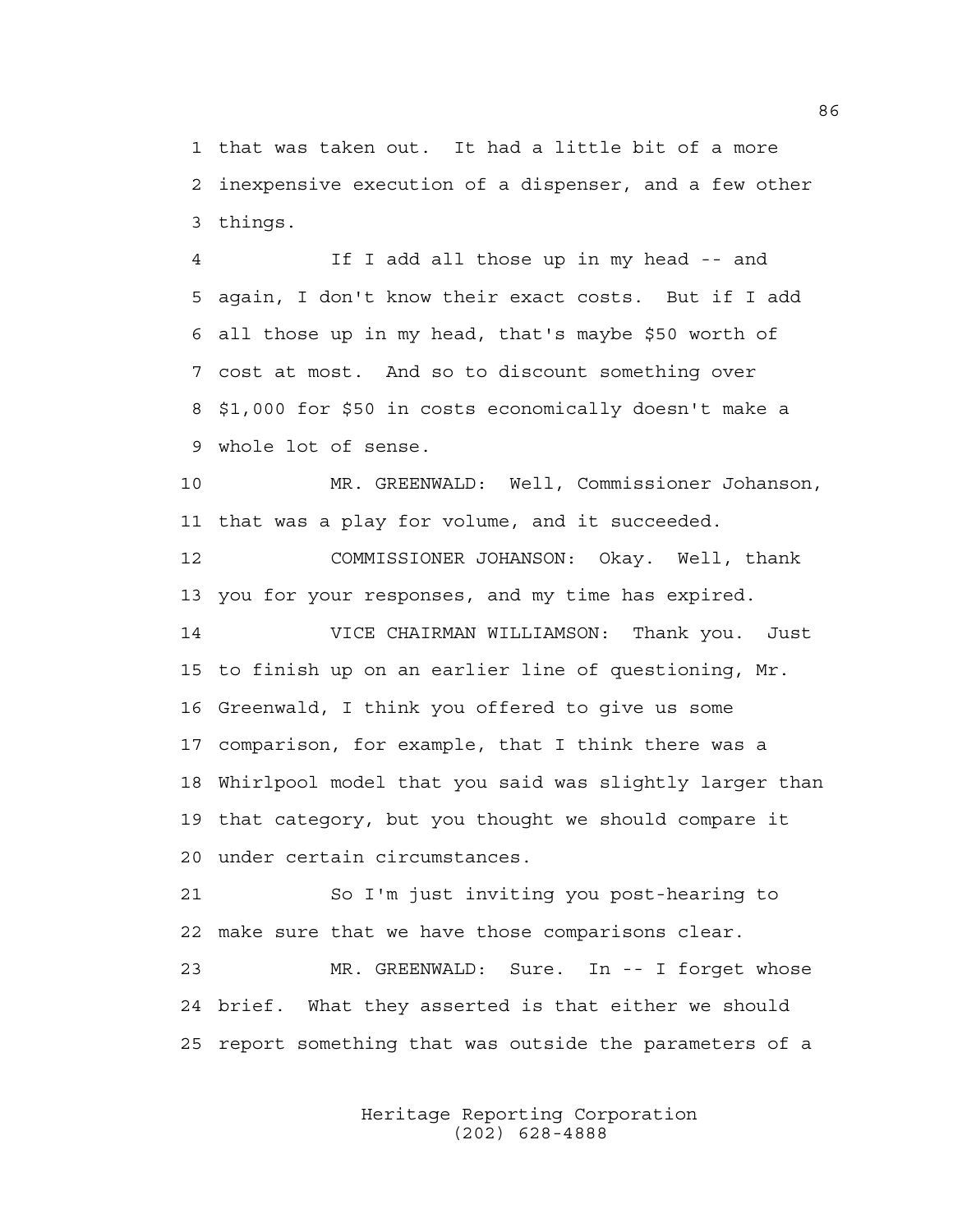1 product category that they redefined -- we did report 2 it in the preliminary.

3 VICE CHAIRMAN WILLIAMSON: Okay. 4 MR. GREENWALD: Or alternatively, they asked 5 us to report it.

6 VICE CHAIRMAN WILLIAMSON: Yes.

7 MR. GREENWALD: And that I will do. At the 8 same time, I ask the Commission to do something. When 9 I looked at this product category, what I found was 10 that you have apples and oranges in terms of features 11 in it, in the sense that the category is defined as 12 refrigerators of a certain type, a certain size, 13 stainless steel, with no ice and water. And if there 14 are in the reporting of anybody refrigerators with ice 15 and no water, or water and no ice, but has a dispenser 16 in one form or another, then it seems to me you have 17 to correct that because you don't want to have a 18 skewed analysis. Anyway --

19 VICE CHAIRMAN WILLIAMSON: Okay. But just 20 make it -- you know, explain to us how should we look 21 at it --

22 MR. GREENWALD: Fine. 23 VICE CHAIRMAN WILLIAMSON: -- and why should 24 we look at it that way. And I'm sure Respondents will 25 respond to that. Thank you.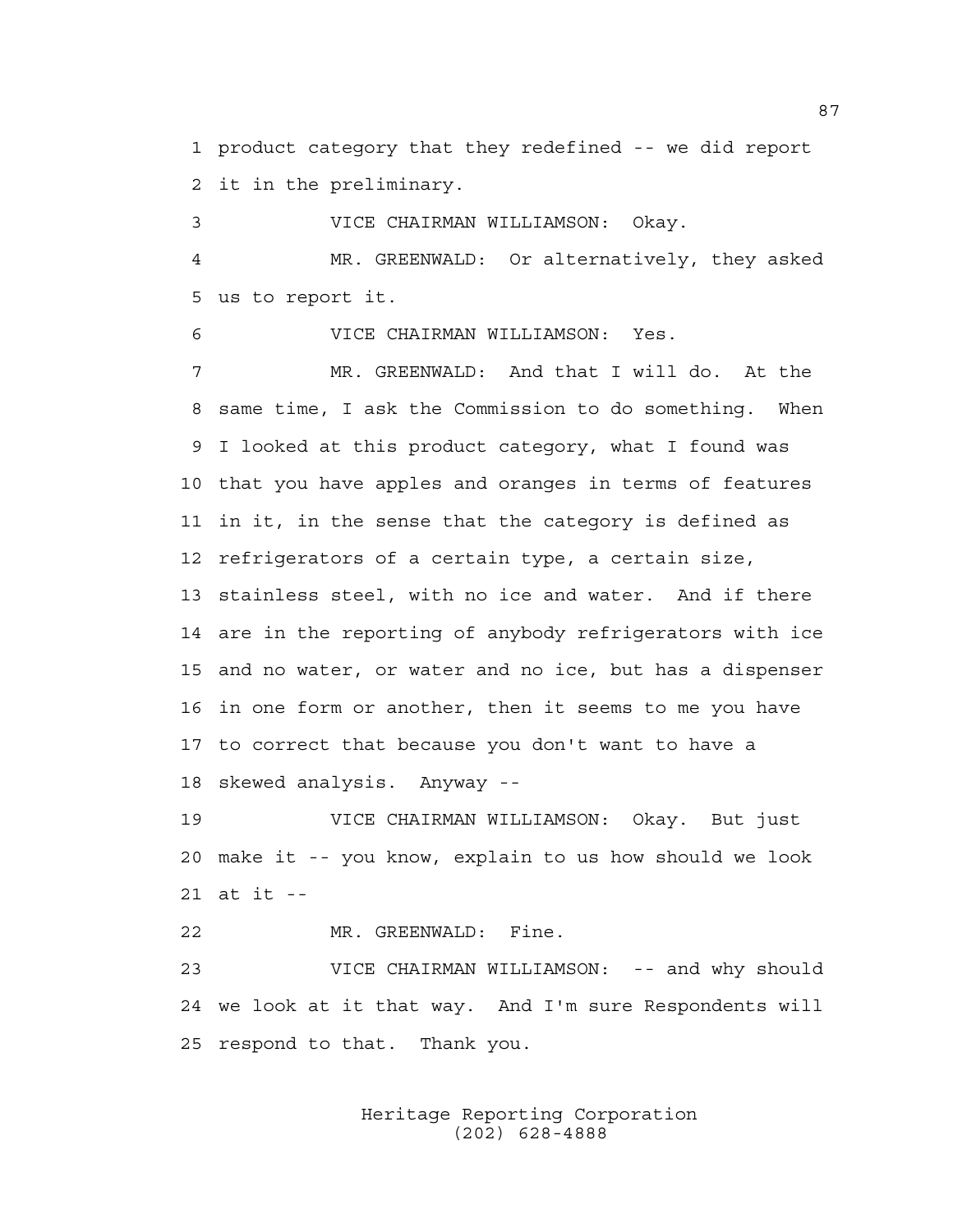1 LG has stated in its prehearing brief that 2 it does not appear that Whirlpool reported all of the 3 bottom-mount refrigerators, refrigerator models it 4 promoted during the period of investigation, and did 5 not report all of the units associated with the 6 promotional models it did report. Either now or in 7 post-hearing, would you respond to this statement? 8 MR. LEVY: Sure. We'd be happy to elaborate 9 in our post-hearing by reference to proprietary 10 information. But to be clear, Whirlpool correctly 11 reported, and the ITC staff verified, that the SKUs 12 identified in each of the relevant 14 product 13 categories were complete and accurate, that is to say 14 that the SKUs that belonged there were reported. 15 Those that did not belong there were excluded. 16 Similarly, the gross invoice prices, net of 17 freight, were properly reported. Similarly, the -- 18 VICE CHAIRMAN WILLIAMSON: Saying that you 19 correct the report is what I need to know now. You 20 know, your answer is post-hearing, just to -- 21 MR. LEVY: Certainly. 22 VICE CHAIRMAN WILLIAMSON: -- understand. 23 Thanks. Should the Commission use the A or B products

25 should use one or the other, is there something to be

24 in their pricing comparisons, and why? And if you

 Heritage Reporting Corporation (202) 628-4888

88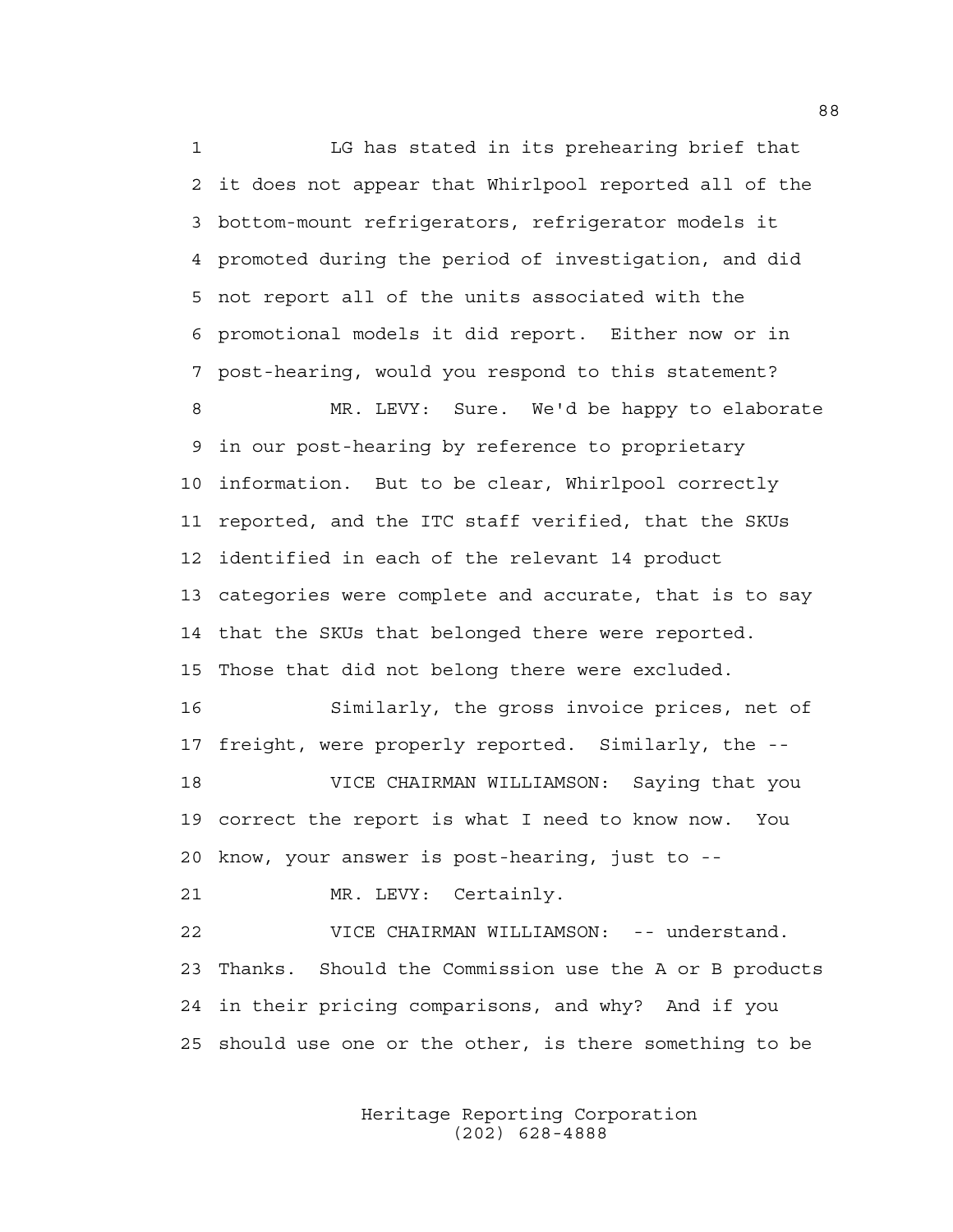1 learned by looking at both, and what is it?

2 MR. GREENWALD: The advantage to the B 3 products is it allows you, in a way that the A 4 products don't, unless you really get -- well, the A 5 products don't. To look at differences of 6 refrigerator types because you're talking about the 7 largest single SKU, and therefore you can look at 8 feature differences, which clearly matter to pricing. 9 The A series don't. The series are more of 10 a mix. I've been talking, for example, about product 11 seven and what it can include. It can include things 12 that have a range of features. In product six and 13 seven, the A series are particularly -- well, they 14 have a two cubic foot capacity. 15 VICE CHAIRMAN WILLIAMSON: Is there anything 16 to be learned by looking at those product categories? 17 MR. GREENWALD: Yeah, sure, sure. 18 VICE CHAIRMAN WILLIAMSON: What is it? 19 MR. GREENWALD: Yes. If you look at both -- 20 I think it was the A series that we gave you. What we 21 did -- I think it's on table 2 or table 3 of our 22 brief, if you would look at it. 23 VICE CHAIRMAN WILLIAMSON: Okay. 24 MR. GREENWALD: What we did is we asked 25 ourselves the question, when you take your pricing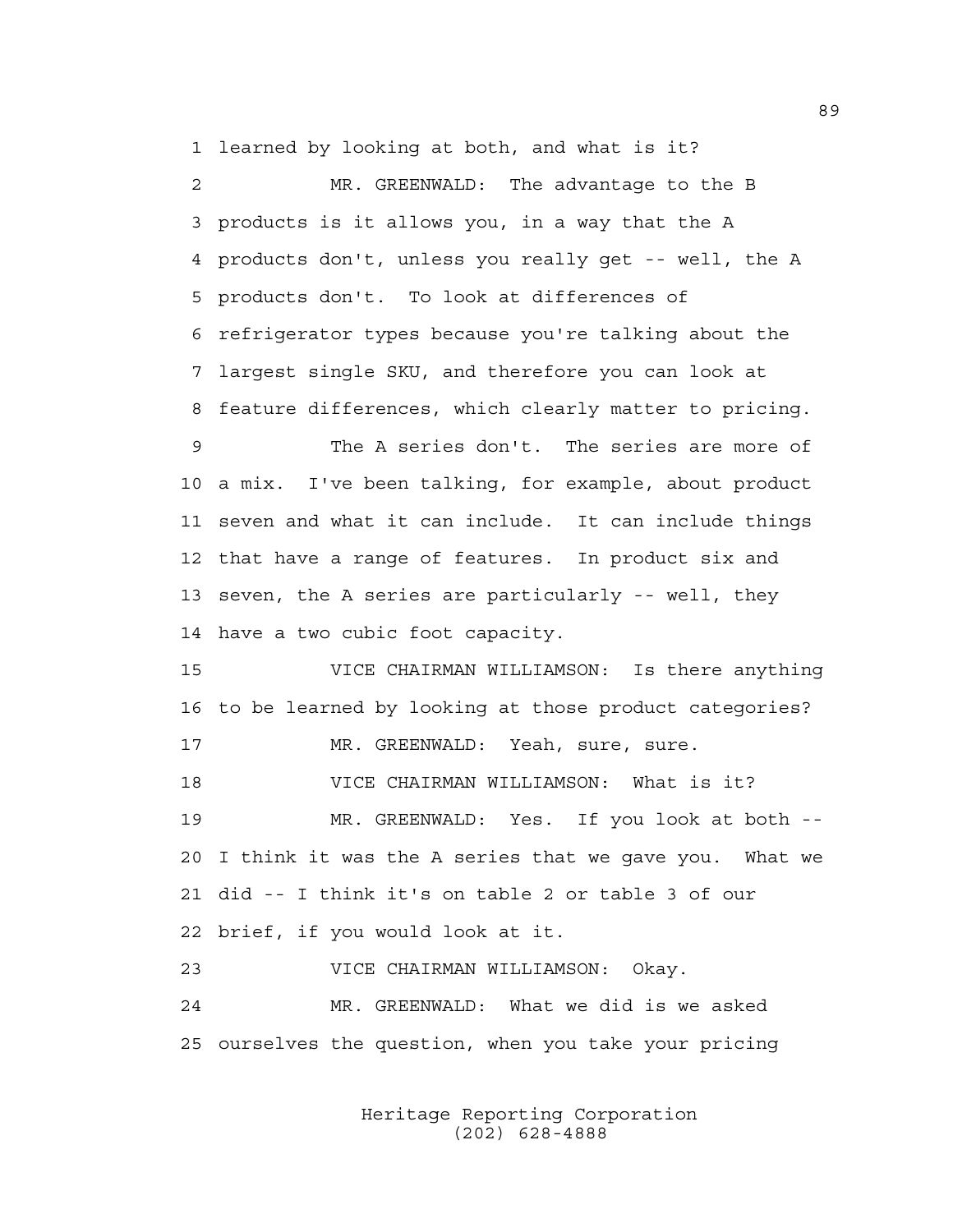1 data, what does it show? I mean, we felt that what 2 was happening in this market is that subject imports 3 were actually pulling down, depressing, the prices at 4 which Whirlpool could sell its competing product. And 5 we looked at the A series to test that hypothesis. 6 And it is clear from the data that what you find in 7 almost every one of the products for which these 8 direct comparisons, a drift down in prices that are 9 pulled by pricing of subject imports. I don't think 10 there is any doubt in the data.

11 So sure, the A series are valuable. The D 12 series are valuable. If you want to get to specific 13 issues of underselling as opposed to this sort of 14 gravitational pull of subject imports, then you have 15 to adjust for features. But more generally, both 16 series are useful, and they show essentially -- they 17 substantiate what Dr. Bitzer has said about how this 18 market has changed over the last three years.

19 VICE CHAIRMAN WILLIAMSON: Okay. Thank you. 20 LG has stated that two-door, bottom-mount 21 refrigerators are not commercially important, and note 22 that they only account for 6 percent of all bottom-23 mount sales at Home Depot. Do you agree with LG's 24 characterization of this market segment?

25 MR. BITZER: As I stated before, bottom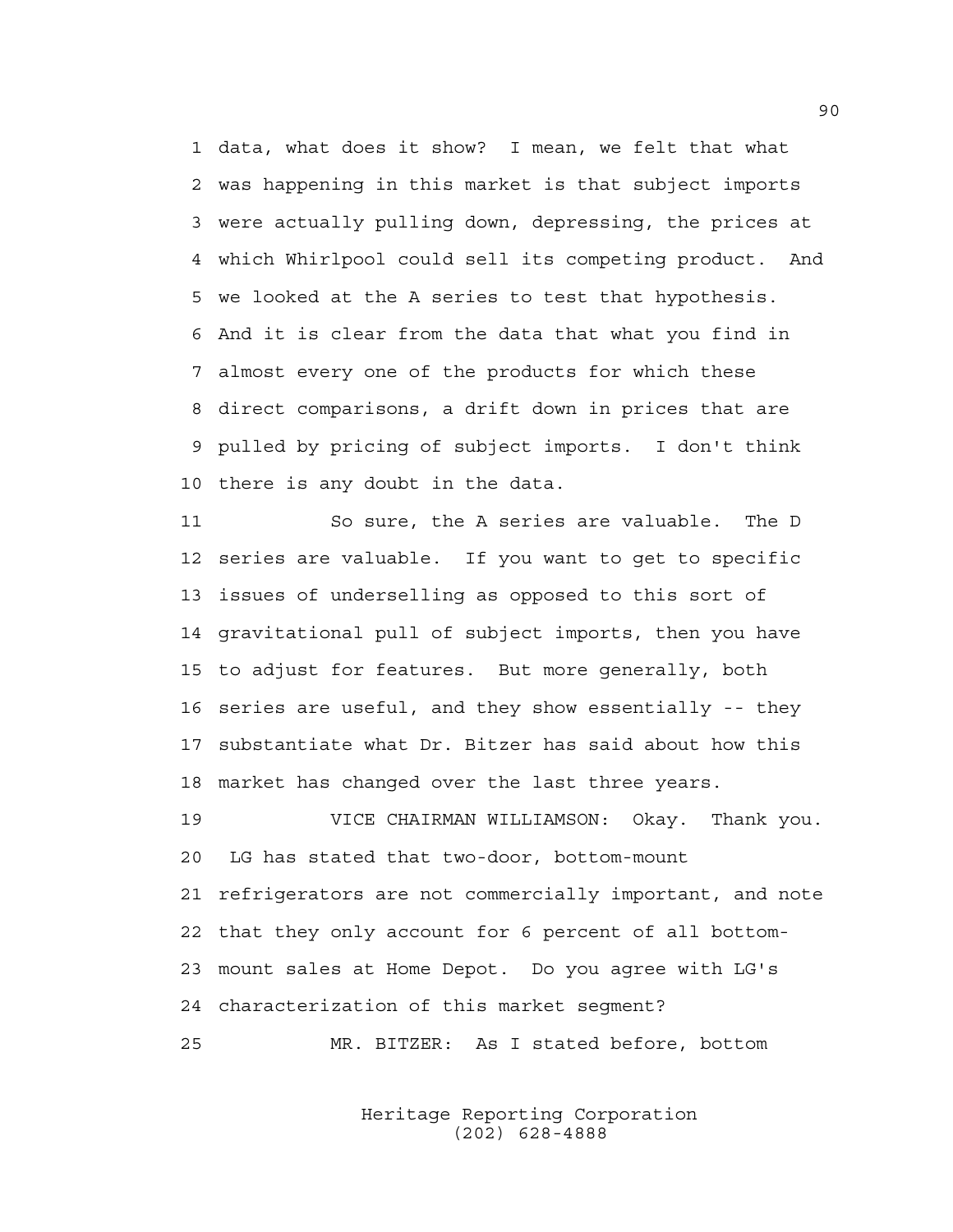1 mount two-door are a continuum of the bottom mount 2 three-door and a continuum of a bottom mount four-3 door. LG and Samsung are all present in that segment. 4 The famous OEM sale which we lost, which John 5 Greenwald referred to, only three months ago LG was 6 very intent to also get that two-door bottom mount as 7 part of an overall contract on the bottom-mount 8 refrigerators. So most retailers ask for propositions 9 along the continuum. Most manufacturers play in that. 10 So no, I don't see a distinct difference in 11 the segment. It's a sub, if you want to say, of 12 certain features and sizes, yes, but it makes certain 13 difference. But it's not a completely different 14 segment.

15 MR. GREENWALD: But in terms of the 16 economics, does it matter? The answer is, you bet it 17 does. What I'd like to do in the -- sort of a 18 response to this question is get you the details of 19 the volume and value of the two-door bottom mount 20 business that Whirlpool lost at the single OEM 21 contract over the three-year projected period of that. 22 We are talking about significant numbers and 23 significant dollars.

24 VICE CHAIRMAN WILLIAMSON: Okay. Are we 25 seeing a situation -- clearly I guess when the bottom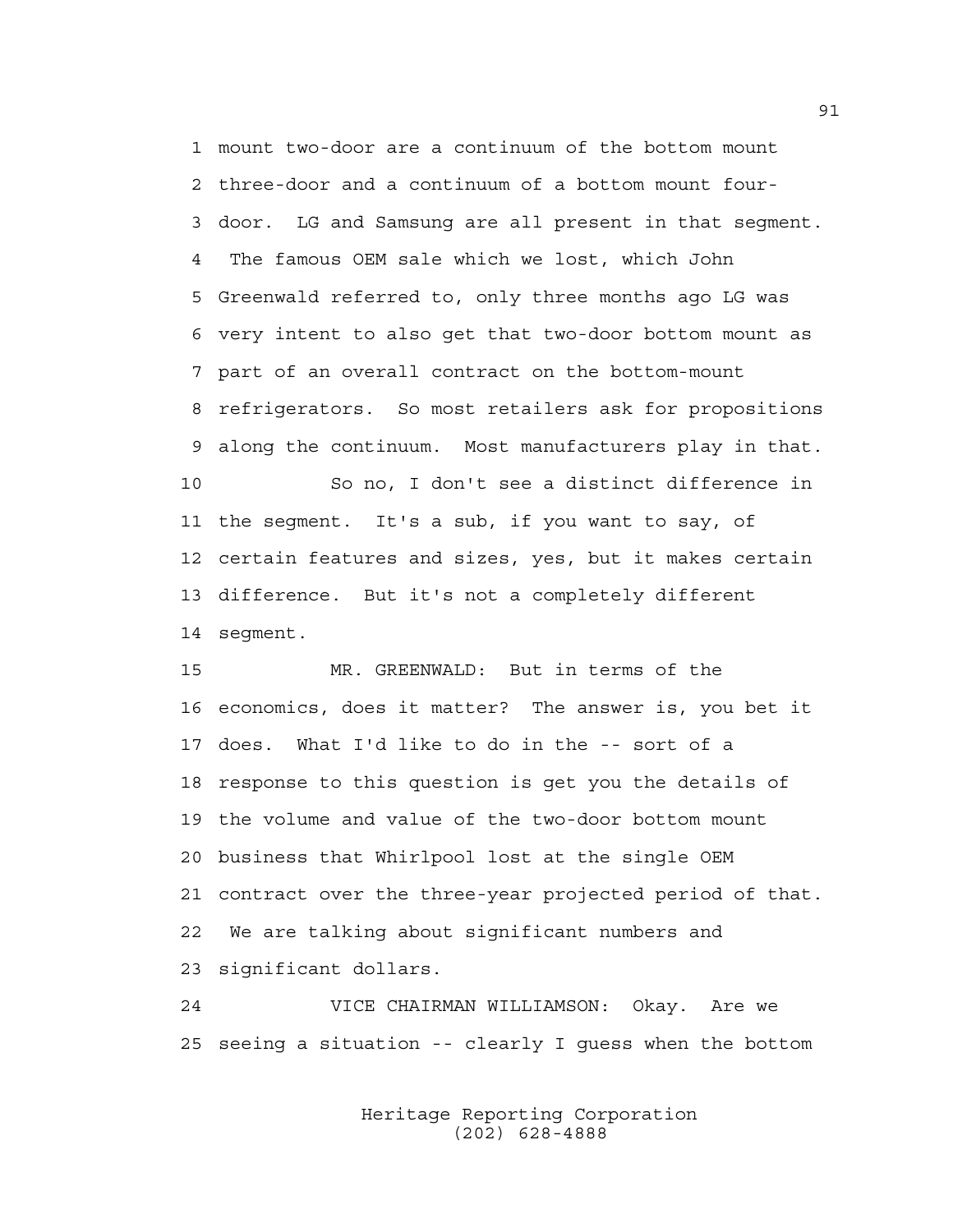1 mounts were introduced, they were more of a premium 2 brand because people found them to be more expensive. 3 Are we seeing a situation where almost the standard, 4 everybody is going to want a bottom, or the bottom 5 mount is going to be the dominate feature, so you've 6 got to have something at every -- shall we say price 7 point to cover the purchasers, you know, how much 8 money they have available to spend on refrigerators.

9 MR. BITZER: First of all, I wouldn't expect 10 that the bottom mount is all of a sudden going to be 11 dominating the entire market. As you may recall from 12 the earlier segments, when we showed the top mount, 13 the side-by-sides, and the bottom mount, yes, the 14 bottom mount over that time period has increased by 15 roughly 670,000 units. While the side-by-sides have 16 almost gone down to a similar level, top mounts has 17 been reasonably stable.

18 So I wouldn't see -- and by the way, top 19 mounts is still in terms of quantities quite a bit 20 bigger than bottom mounts. So I don't see that that 21 market will fundamentally go away. It has not been 22 evident in the last couple of years. And the cost -- 23 because to produce a bottom mount is significantly 24 more cost intensive than a top mount. The cost 25 differences just don't allow you to reach certain

> Heritage Reporting Corporation (202) 628-4888

92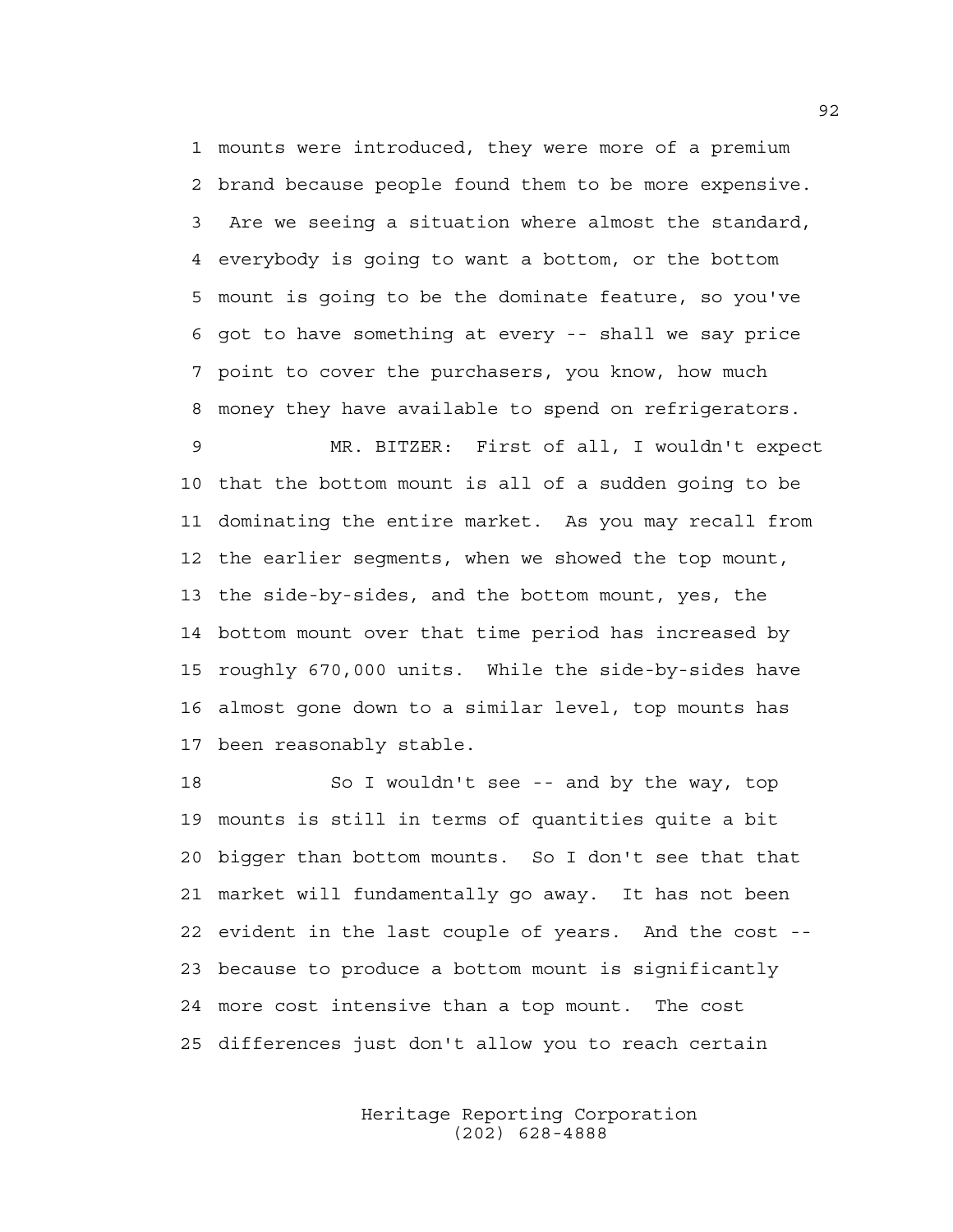1 price points. I mean, just physically you have too 2 much steel, plastic, and electronics in there to get 3 to price points where consumers would look to today. 4 So if you would, for example, top mount is -- you see 5 499, 599, 699 top mounts in the market. You can't 6 even pay for the steel and plastics which is in a 7 bottom mount with that money, not even talking about 8 conversion and all other aspects.

9 VICE CHAIRMAN WILLIAMSON: Good, thank you. 10 Good, okay. Since my time is about to expire, 11 Commissioner Pearson?

12 COMMISSIONER PEARSON: Thank you, Mr. 13 Chairman. There has been some discussion of features 14 and the role they play in the marketplace. Is it 15 correct to understand that new or improved features 16 are important in driving shifts in consumer demand for 17 these bottom-mount refrigerators?

18 MR. BITZER: I mean, features-slash-price. 19 I mean, consumers typically look at features at a 20 given price point. That's why you would, you would 21 enter any retailer in U.S., you always see the price 22 and typically two or three dominant features on the 23 price tag.

24 So yes, in terms of any proposed value 25 proposition to consumer, features and price are very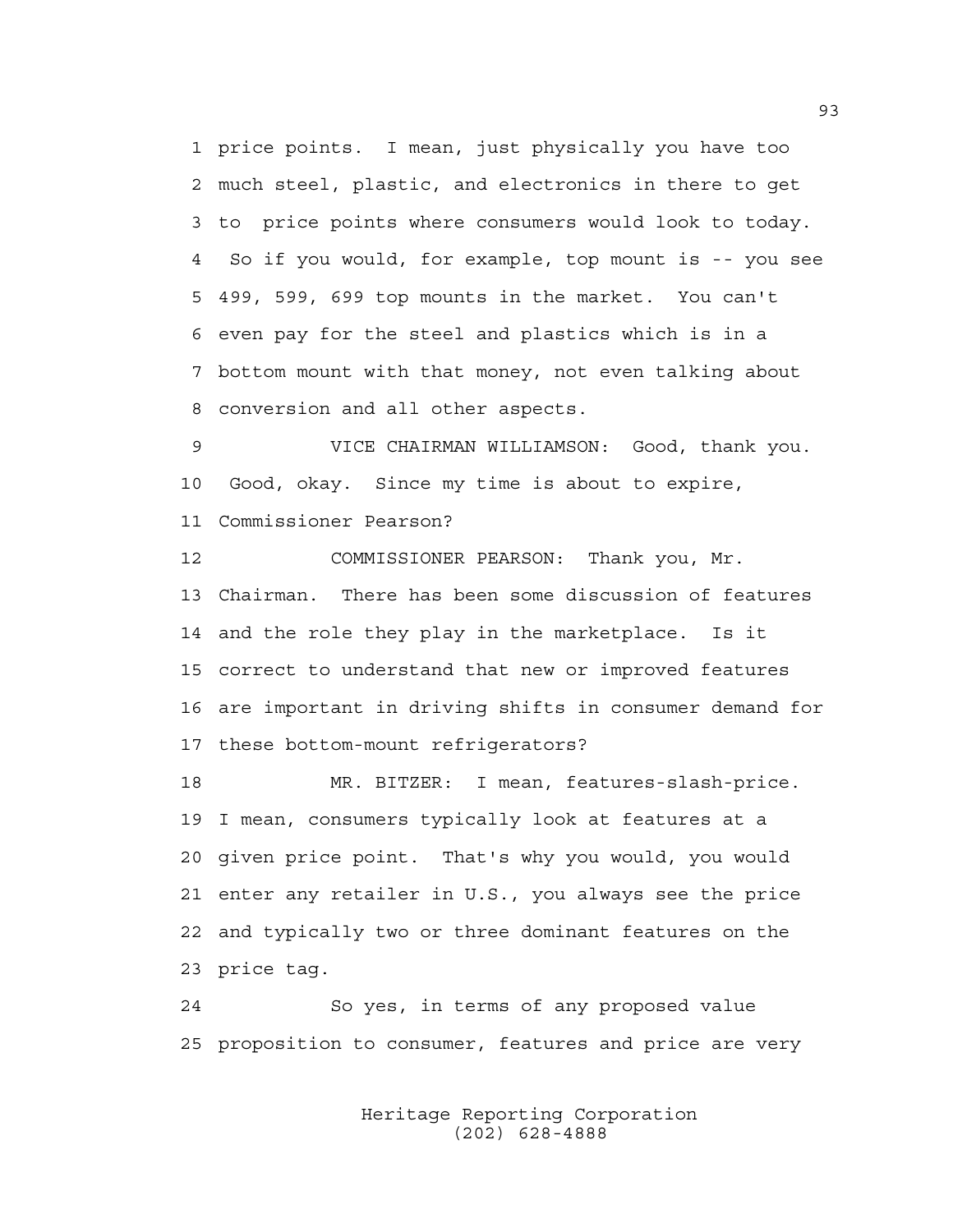1 important. And as such, you know, you can drive 2 significant amounts of market volumes in the 3 respective markets.

4 MR. REINKE: Let me add on just a little 5 bit, and maybe I'm hearing your question a little bit 6 of a different way. But if the question is, are 7 features driving the shift from side-by-sides and 8 other markets to, or other platforms to bottom mounts, 9 my primary answer to that would be the configuration 10 is driving people, not the features.

11 The features, once they've made that move, 12 help them determine, and then again on price, help 13 them determine which model to buy. But the 14 overwhelming move to this bottom-mount industry has 15 really been driven by configuration.

16 COMMISSIONER PEARSON: Okay. But the 17 introduction of new features does have some effect in 18 the marketplace.

19 MR. REINKE: Absolutely.

20 COMMISSIONER PEARSON: Anti-lock brakes, 21 inside airbags, that would be of interest to at least 22 some segment of --

23 MR. GREENWALD: Sure, but there is this 24 notion, and I sort of touched on a point that I think 25 matters enormously. There is a notion out, especially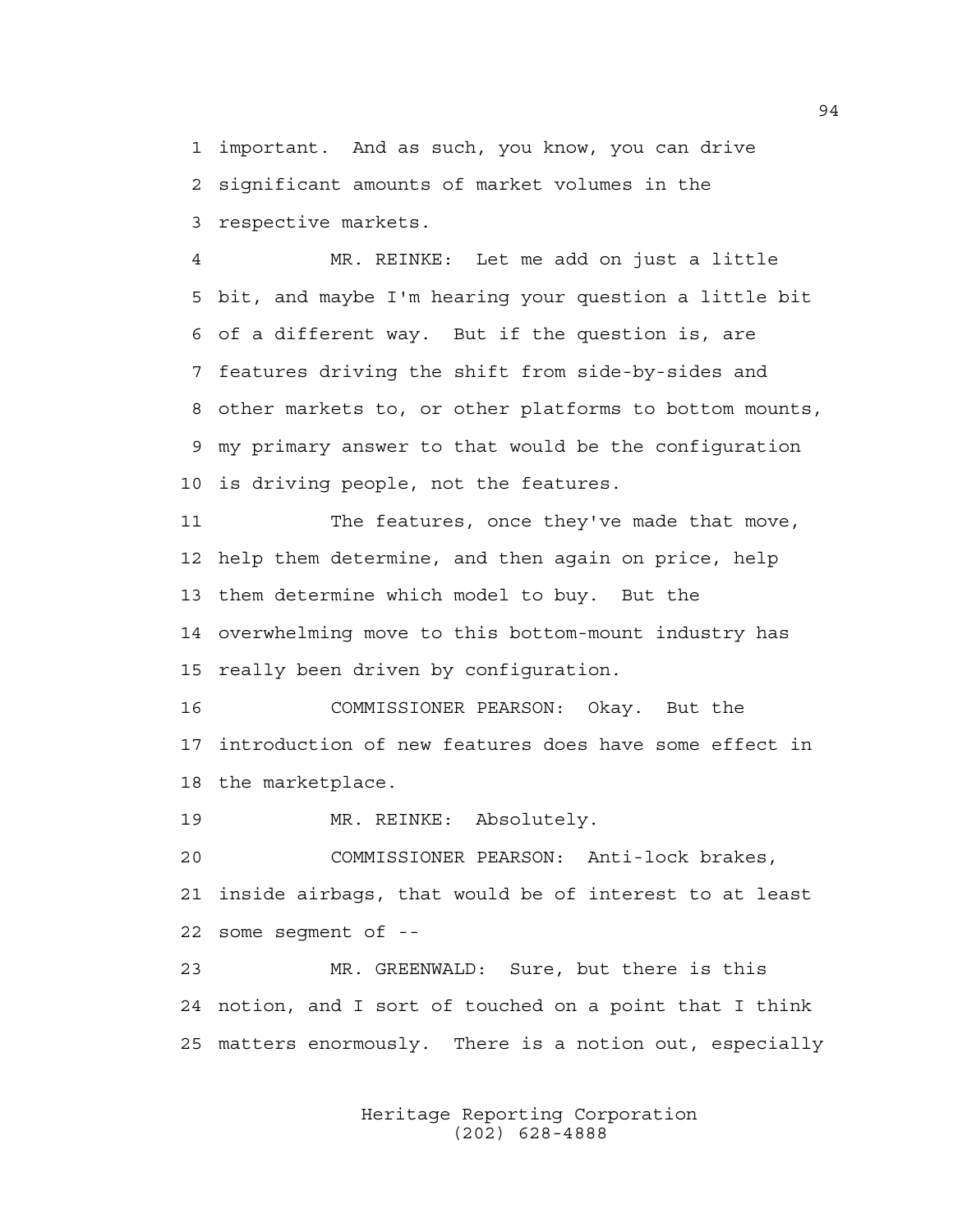1 in Respondent's brief, that there's something called 2 non-price factors, non-price attributes, that sell 3 independently of price.

4 What actually happens is if you introduce a 5 heavily loaded, attractive refrigerator with the best 6 possible fit and finish, people will pay more for it. 7 That's true.

8 But it is, again, value for the money. What 9 you care about and what drives market-share shifts is 10 the feature load at particular price points.

11 COMMISSIONER PEARSON: Right, okay. Permit 12 me to share with you an observation from a recent 13 kitchen remodeling in my own household. This is a 14 different point of sale than we're looking at, because 15 we're looking at not the consumer purchase, but the 16 purchase by retailers, assuming they actually do 17 purchase them.

18 But in the case of our refrigerator, which 19 is indeed a bottom-mount refrigerator now, effective I 20 think late June -- the dust has settled, things are 21 okay. But the purchase decision there was made under 22 the paradigm, my role was to say yes, dear, whatever 23 you would like. And I found price to be less of a 24 determinant than the preferences of the primary 25 purchaser, okay.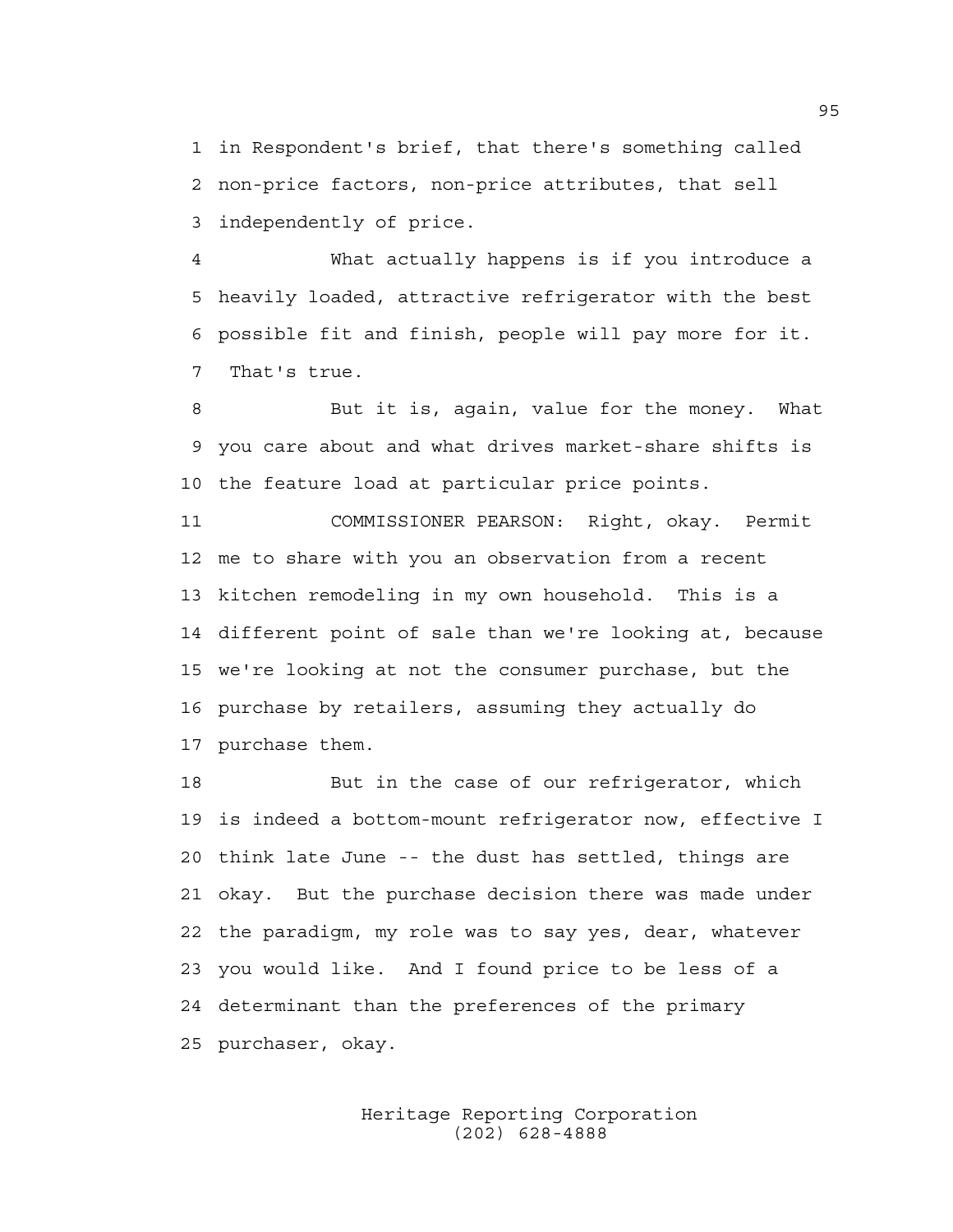1 And so you say price is everything. Boy, it 2 sure was not in my case.

3 MR. GREENWALD: No, I don't say it's 4 everything. I think wives are an independent factor 5 in all of this. And it varies by what you can afford.

6 I mean, it is true that when you look at any 7 marketing survey, no matter what, there are price 8 ranges precisely because different customers have 9 different budgets. And I daresay that the person that 10 wanted the refrigerator that person wanted in his or 11 her mind had a very large budget, you know.

12 In that sense, no, pricing is not the be-all 13 and end-all. But for most people going out and 14 buying, whether it's a bottom mount or otherwise, 15 price is a key determinant. Not the only one. And 16 you cannot look at the record that you had with 17 insights from purchasers, with insights from 18 producers, with data showing how volume responds to 19 price, and conclude that what really, really matters 20 is features, as opposed to features for the price. 21 COMMISSIONER PEARSON: Okay.

22 MR. BITZER: And maybe let me also elaborate 23 a little bit, because presumably we will hear a lot 24 this morning about price sensitivity in the segment. 25 A starting point is, first of all, if indeed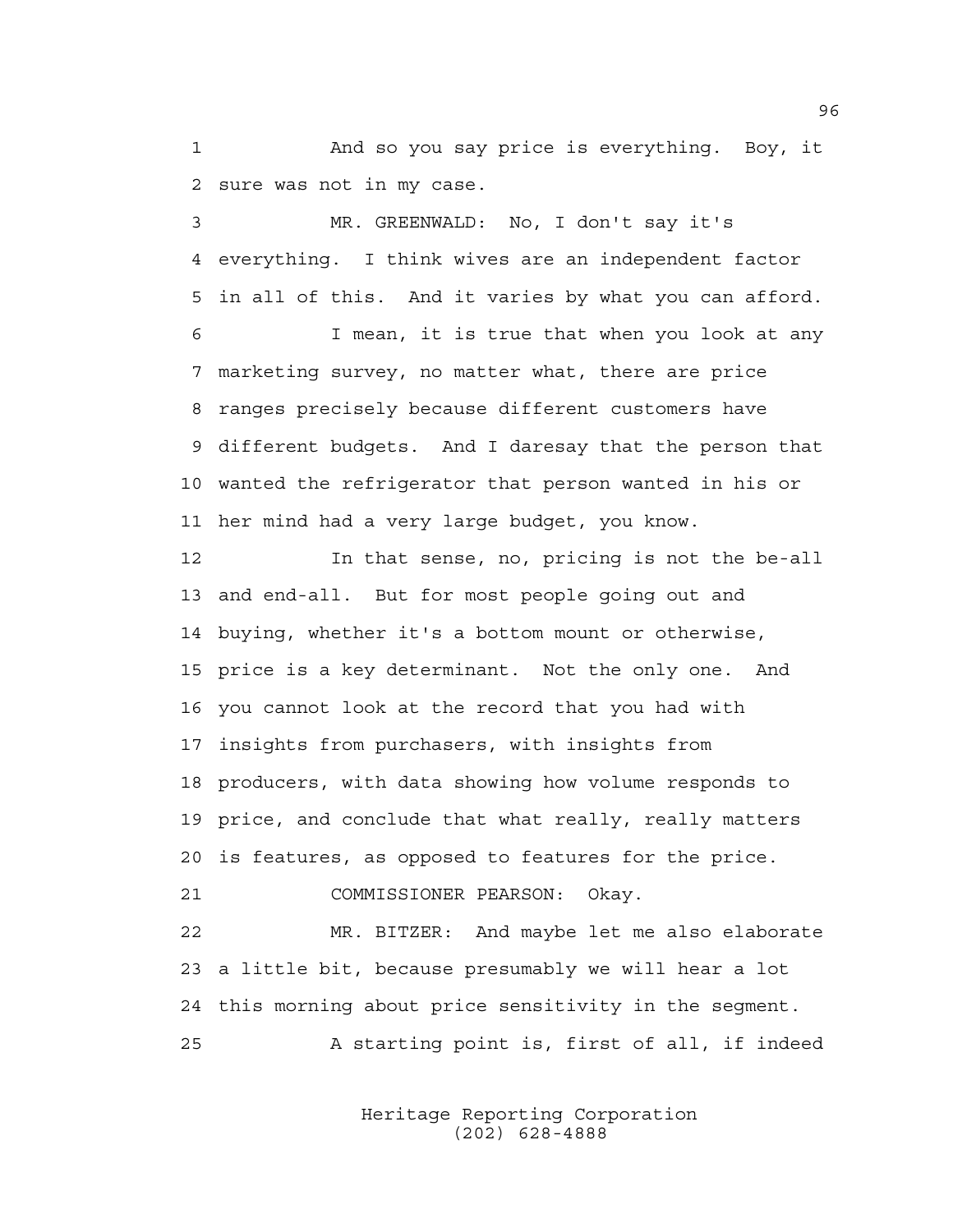1 the segment will be insensitive, why on Earth do we 2 see so many promotions by LG Samsung or Home Depot? 3 Why? If it wouldn't drive anything, why did the 4 prices go down?

5 Let me also make a couple broader comments, 6 because we may hear a lot about consumer service, et 7 cetera. You have in the data, you have luxury, but 8 you have actual transactional data; the so-called NPD 9 data, which was in a lot of submissions.

10 There's a fundamental that every undergrad 11 economics students can tell you, there's a fundamental 12 difference in consumer actual behavior versus stated 13 purchase intention. Actually, most market researchers 14 would say stay away from stated intentions, look at 15 the actual data.

16 So you actually have actual cash-register 17 data in front of you, which shows exactly how a 18 consumer decided in face of price. Which shows you 19 entire, the entire picture.

20 There are consumer surveys out there. But 21 first of all, I once again want to caution, it's like 22 comparing, if you want to drive a car looking through 23 the windshield and see what's happening right now? Or 24 do you ask a passenger, judging from what's happening 25 inside, what may happen in the future in the front?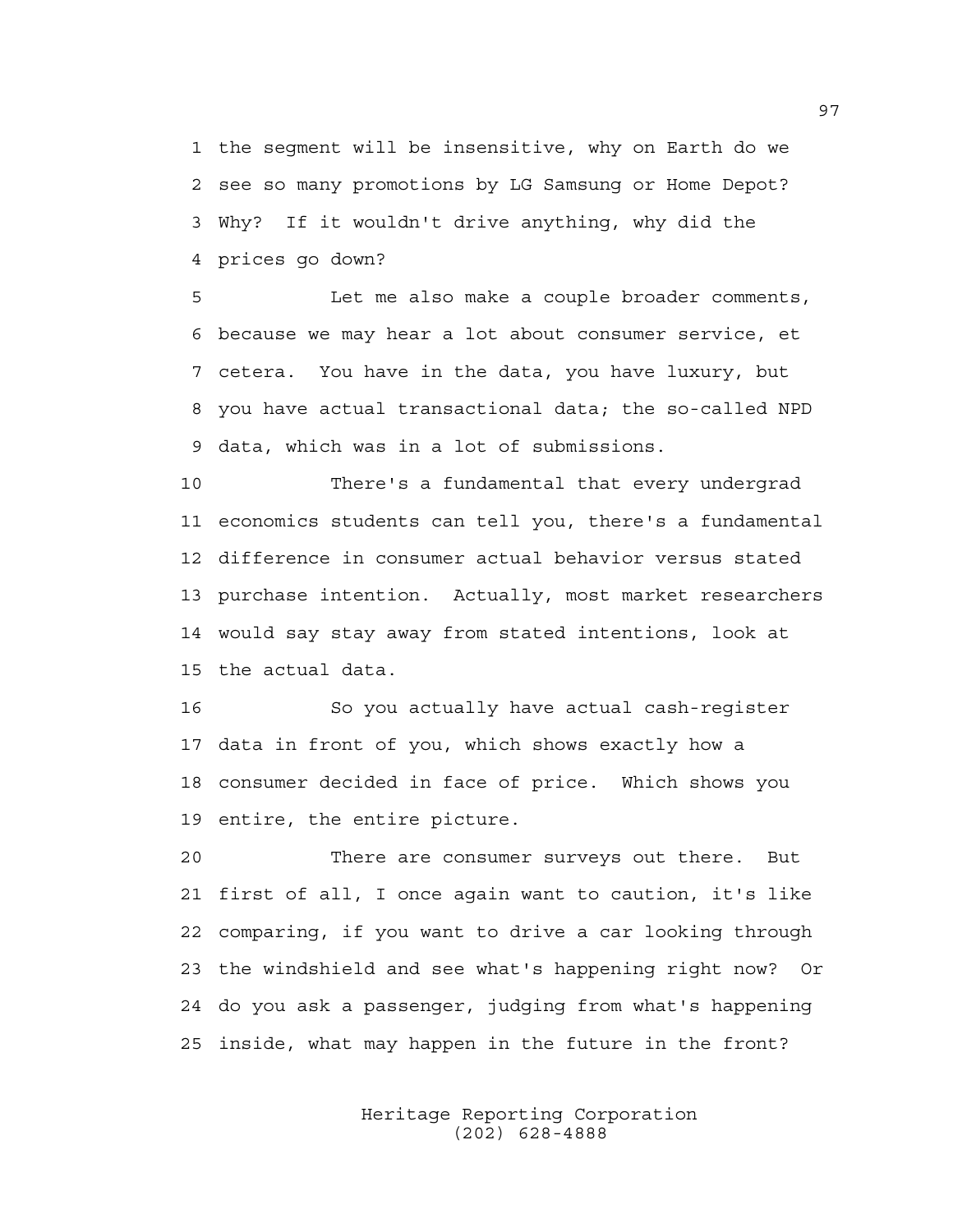1 So I would still prefer to look through a windshield.

2 If you would look at consumer survey, I 3 think we're more than happy to submit more stuff, 4 probably most relevant is Traqline. Traqline 5 consistently shows the feature and price are the most, 6 are the biggest determinant of purchase among 7 consumers.

8 And even if you look at the last four years, 9 that importance has even increased in bottom mounts. 10 And by brands, they asked purchasers of different 11 brands what was the biggest driver of purchase, on 12 Kenmore and LG the price sensitivity was even higher 13 than in Whirlpool and many other brands.

14 So to say that basic market is not price-15 sensitive, with all due respect, just doesn't make 16 sense.

17 COMMISSIONER PEARSON: Okay, well, thank you 18 for those comments, but I did not ask about price. I 19 asked about features. And I have another question on 20 features, okay.

21 Did LG and Samsung have a timing advantage 22 in the introduction of new features for at least part 23 of this period of investigation?

24 MR. BITZER: On some features they had. But 25 again, it's not driven because they are not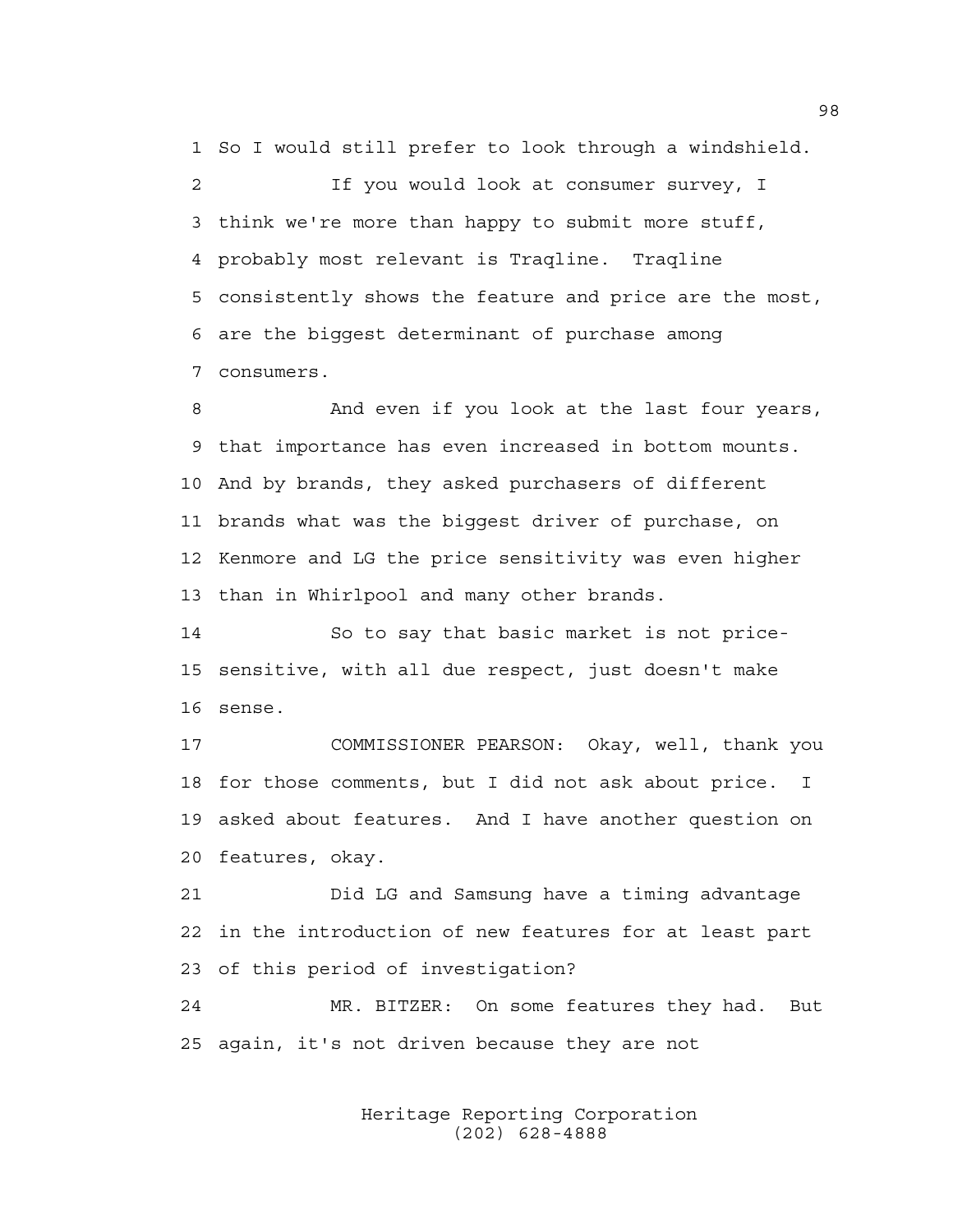1 accessible. You can decide to put these features with 2 a certain cost onto the market. So for example, our 3 own production, compressor production company in 4 Embraco has linear compressors. Vacuum panels you can 5 put on the market. So there was in some cases a 6 timing difference, but it's not because Whirlpool 7 couldn't go there. I mean, it's just investment -- 8 COMMISSIONER PEARSON: No, I didn't say 9 that. I'm just asking about what had transpired in 10 this marketplace. And I have the impression from the 11 staff report that for some features, that LG and 12 Samsung were in the market somewhat earlier than 13 Whirlpool. And that's, I just wanted -- 14 MR. GREENWALD: That is correct. 15 COMMISSIONER PEARSON: Okay. 16 MR. GREENWALD: They invested in features. 17 It goes back to Commissioner Pinkert's point, it's not 18 innovation, but they did invest in features. 19 COMMISSIONER PEARSON: Okay, thank you. 20 Then another question on features. Is it normal for 21 the price of a feature to decline over time as it 22 becomes more commonplace in the market? Mr. Bitzer? 23 MR. BITZER: You would expect that to see if 24 an initial feature is produced small-scale and then

25 produce large-scale and get higher-scale economies.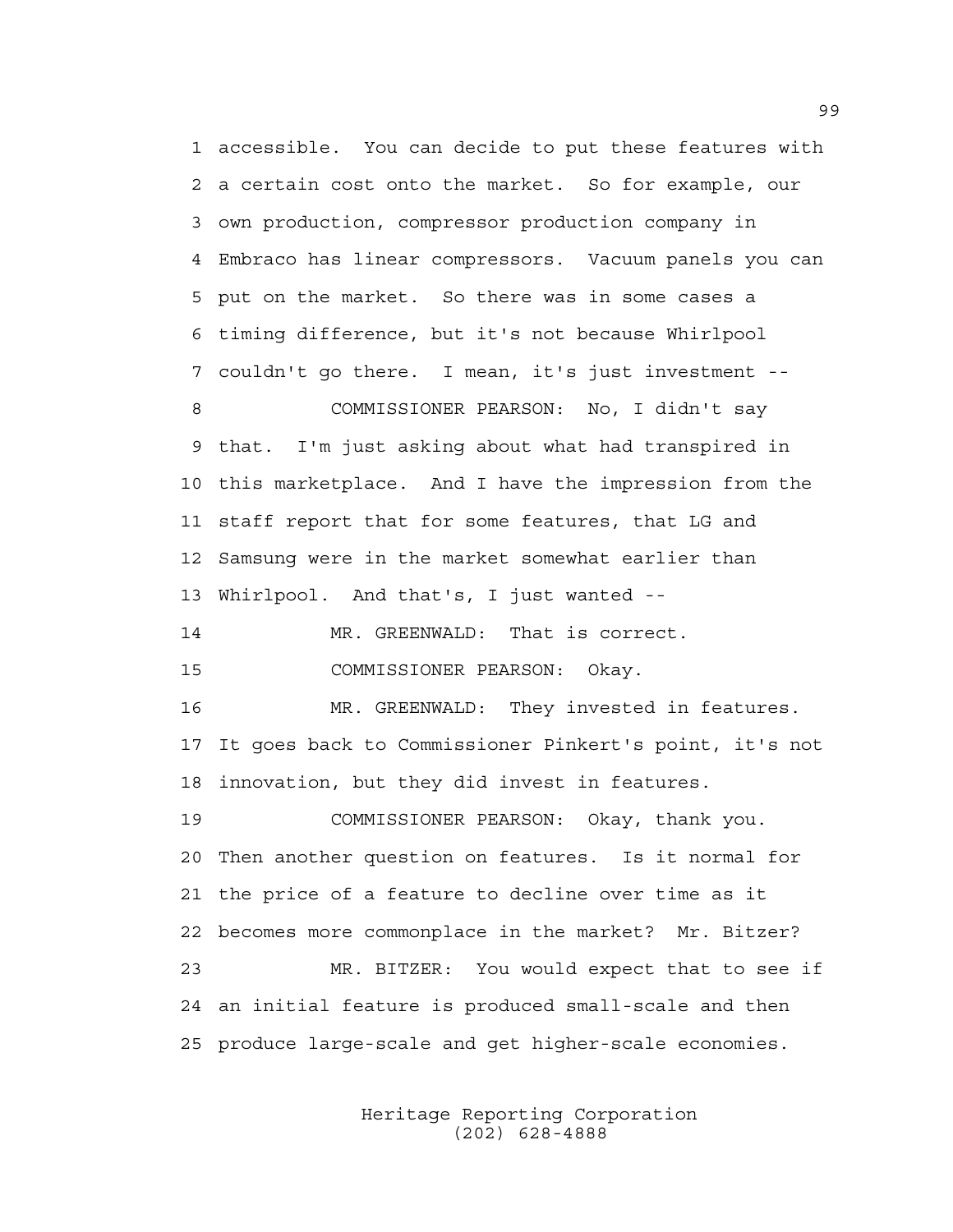1 That's what you could see. To a lesser extent.

2 But I mean, compressors, I mean, the first 3 linear ones were a little bit more expensive. You see 4 some scale as it builds, but not to the magnitude of 5 what we see in the marketplace.

6 MR. GREENWALD: Again, the short answer is 7 you would expect features to decline as the cost of 8 features declines. You would not expect features to 9 decline, or the refrigerators with features to 10 decline, to a point that's below cost. No matter how 11 long a feature has been in the marketplace.

12 COMMISSIONER PEARSON: Okay. Well, though 13 we may occasionally see different patterns in some 14 other products, but I accept what you're saying.

15 How does Whirlpool manage its several brands 16 to maintain the value of each in the marketplace?

17 MR. BITZER: First of all, we try to have 18 our brands appeal to different consumer segments. So 19 typically, the Maytag customer is slightly different 20 than an Amana customer, slightly different than a 21 Whirlpool, than a KitchenAid customer.

22 So yes, through positioning in our consumer 23 advertising we try to appeal to different consumer 24 segments across the entire spectrum. What you also 25 see in addition, for example if you would take the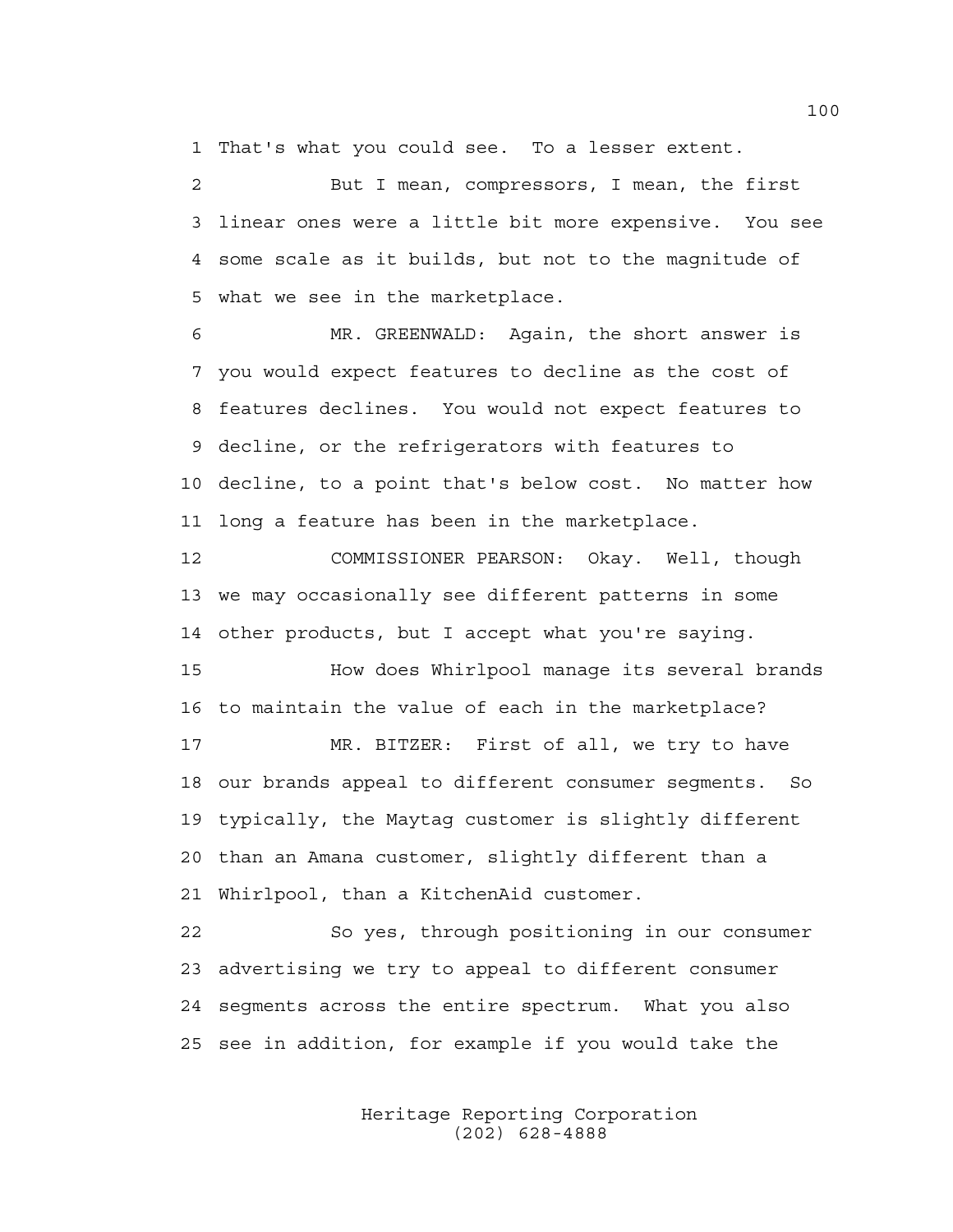1 difference between a KitchenAid and Amana. The 2 KitchenAid typically caters more to the higher, or 3 high-end consumer, and you wouldn't see a 399 top-4 mount KitchenAid refrigerator. So you slightly differ 5 in product range, but you would still have from a 6 product range a high amount of overlap.

7 In addition, you may see some distribution 8 difference that, i.e., not all our brands are present 9 in all distribution channels.

10 COMMISSIONER PEARSON: Okay. So does 11 Whirlpool then sometimes find itself competing, its 12 various brands competing against each other in much 13 the same way that they would compete against products 14 from Samsung or LG?

15 MR. BITZER: I would say on the floors, 16 where you see multiple of our brands present, with 17 like for like product, it may be occasion that a 18 consumer switches from one brand to another.

19 But it's typical of retailers to try to 20 differentiate in terms of product range, which would 21 bring the different brands.

22 COMMISSIONER PEARSON: Okay, thank you. 23 Well, perhaps I'll come back to this, but for now I've 24 run out of time.

25 VICE CHAIRMAN WILLIAMSON: Commissioner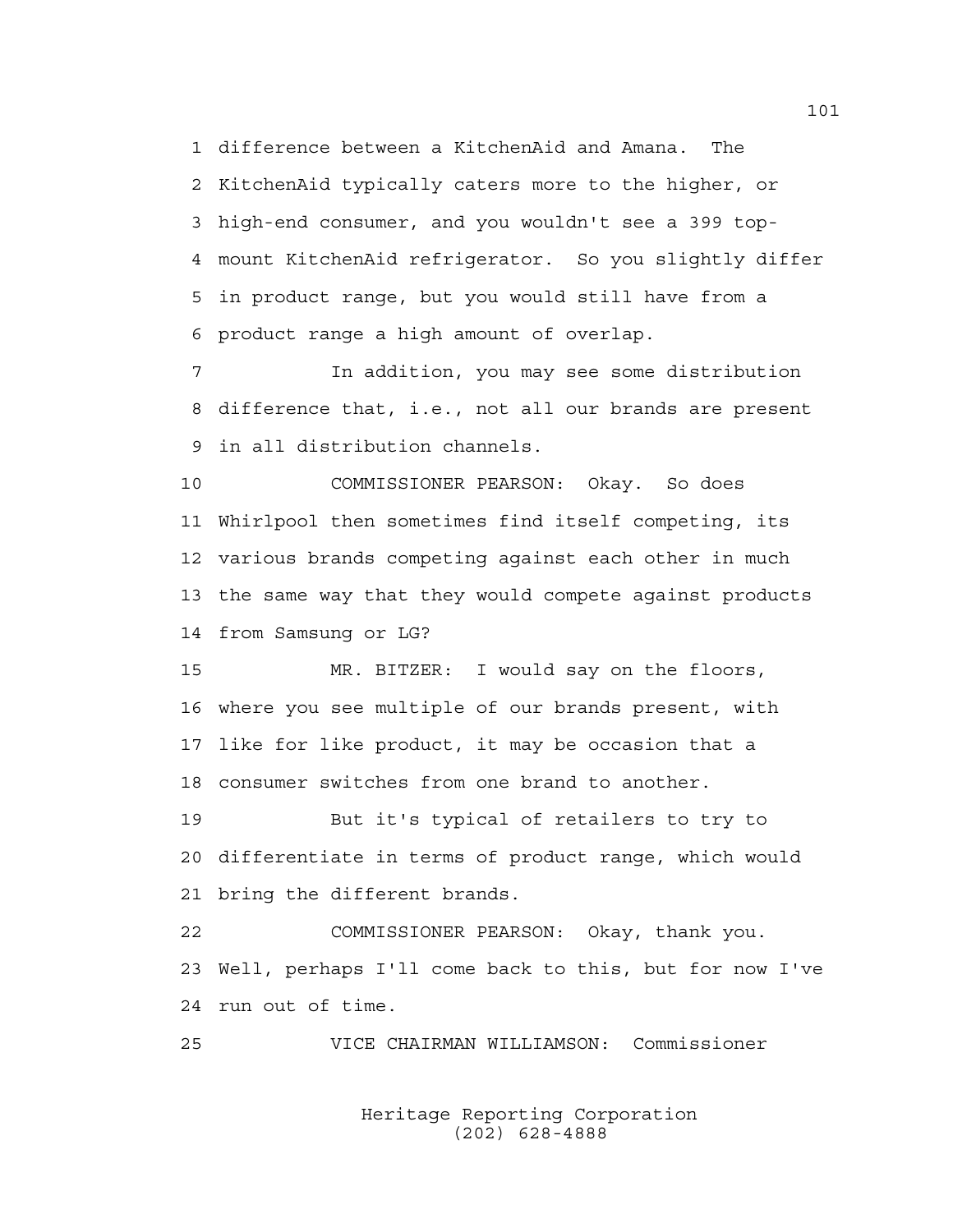1 Aranoff.

2 COMMISSIONER ARANOFF: Thanks. In your 3 brief you make a lot of arguments based on four years 4 of data, rather than the three years that we usually 5 look at. Are you arguing that we should extend the 6 POI to four years?

7 MR. GREENWALD: The reason that was done is 8 in fact, you do have four years of data, and it shows 9 the same trends as the three years show, but they are 10 more pronounced. You begin earlier, with higher 11 Whirlpool profits, so you have a higher base to see 12 what's actually happened.

13 I don't mean to say that you have to do it. 14 It does seem to me it puts what goes on in more 15 perspective, and we kept ourselves to data that you 16 have on the record. But fundamentally, the case is 17 the same either way, the trends are the same. Your 18 pricing data is all from 2009. If you went back to 19 2008 you'd probably see more of this what I call 20 gravitational pull of the subject imports.

21 But we did that simply to put the data you 22 have before you in the sharpest relief. We're not 23 arguing that you in some sense have to change the 24 period of investigation. That decision is yours. 25 COMMISSIONER ARANOFF: Okay. Can you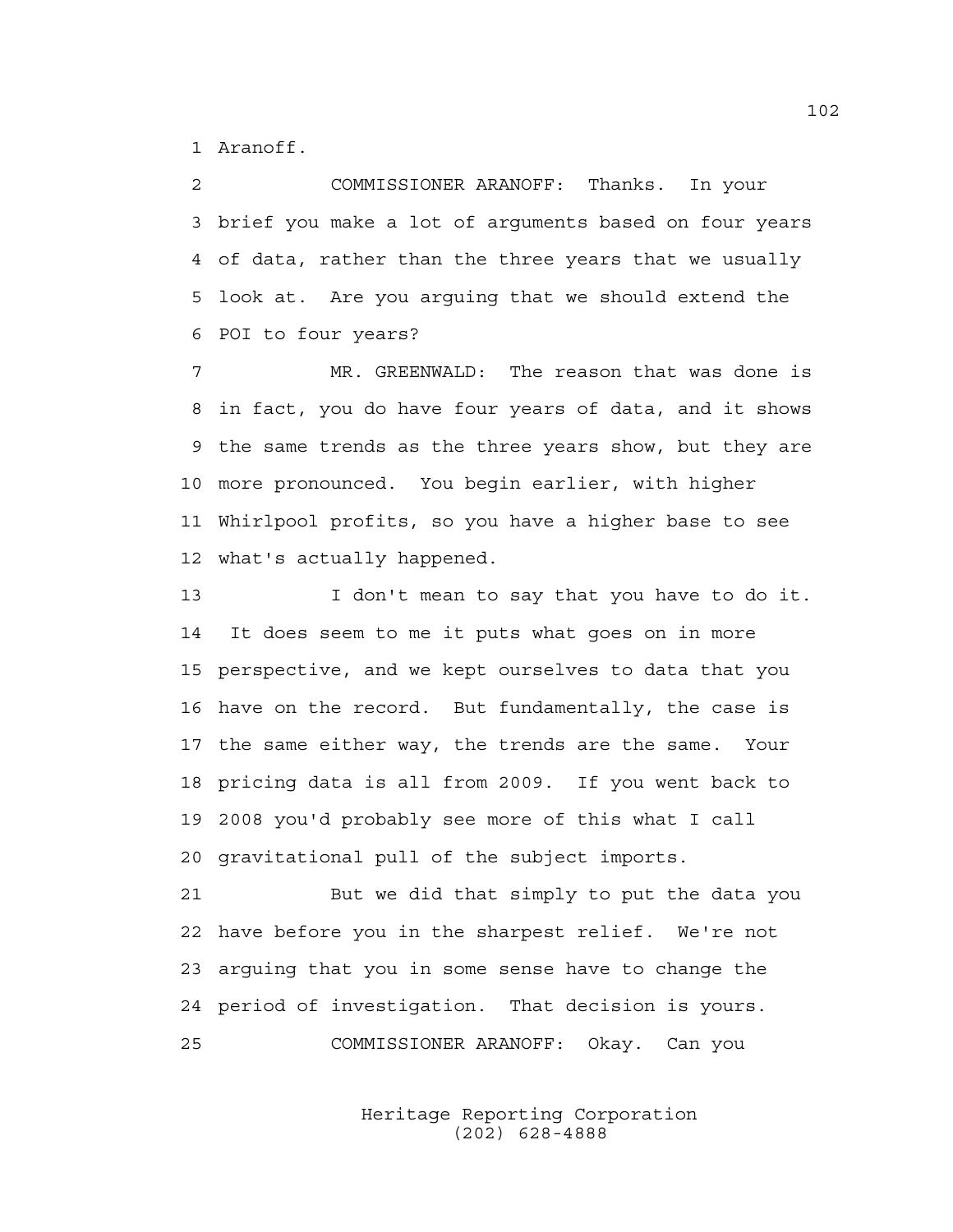1 describe a little bit about how retailers allocate 2 their floor space to refrigerators? Is that part of 3 the negotiation that you do with them over prices and 4 MAPs and features, and which of your products are 5 going to show? Are you actually negotiating over how 6 many floor spots you get?

7 MR. BITZER: Short story is yes, that could 8 be sometimes part of the discussion. Let me step back 9 and again, and probably expand a lot more on how 10 retailers decide and allocate a floor space.

11 First of all, a fundamental decision how 12 much we allocate for different refrigerator 13 categories. So for example, you would see at a 14 Lowe's, you would tend to see more top-mount 15 refrigerators, relatively speaking, than a Home Depot. 16 And on a relative scale, a lot of side-by-sides and 17 French-door and bottom-mount refrigerators at Home 18 Depot, on a relative scale.

19 So there's a fundamental decision on how 20 much we allocate to the different categories. Within 21 each category, yes, it is very much as you introduce 22 new products, or as you, for example, show them now 23 the new price list after a price increase, a 24 discussion, can you defend that floor space, can you 25 get that floor spots. Which is ultimately, in most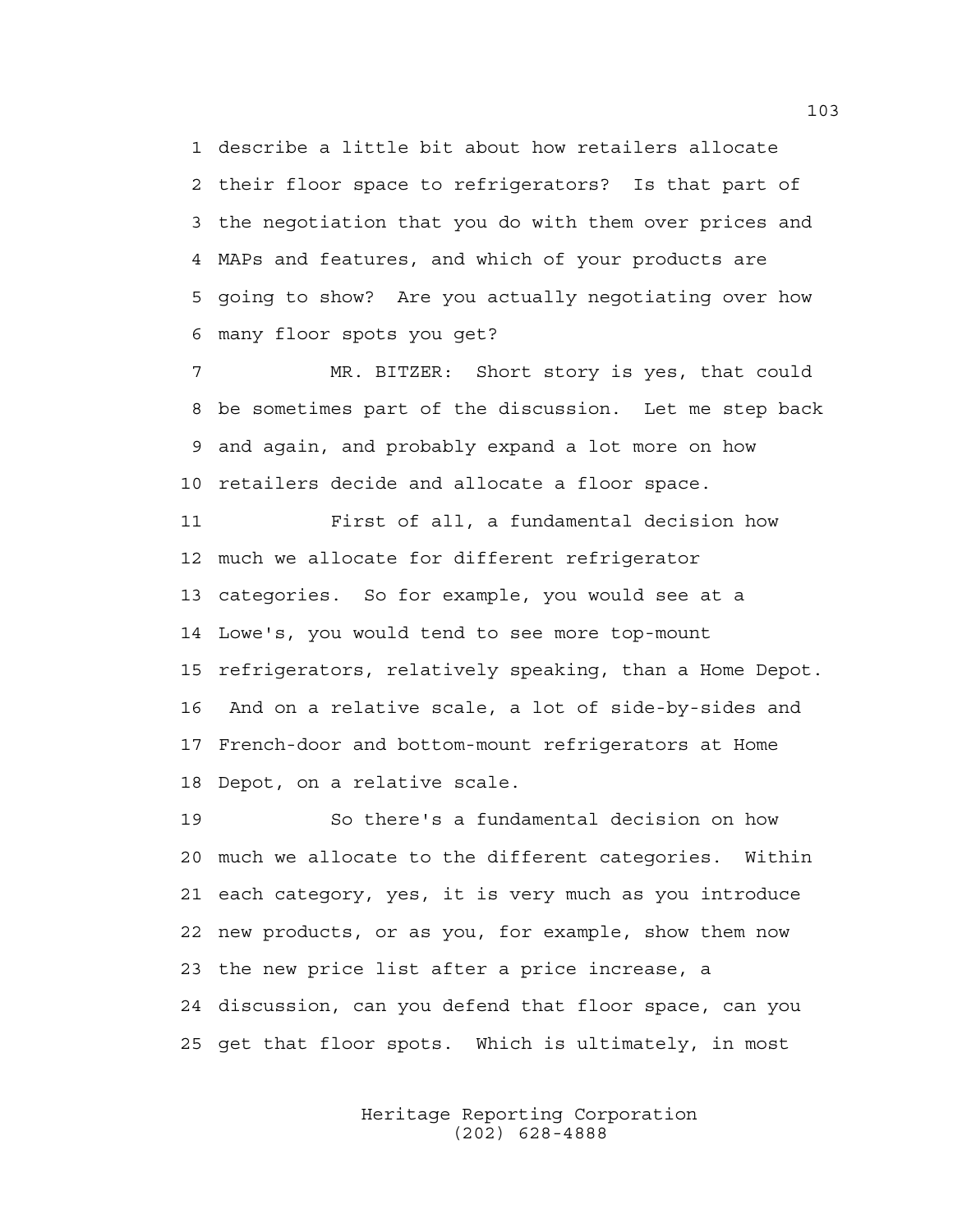1 cases, a reflection of can the retailer get the 2 adequate return in terms of their margin of floor 3 space.

4 COMMISSIONER ARANOFF: When you are 5 competing for floor space, are you competing just 6 against other refrigerators? Or do retailers 7 sometimes reduce their refrigerator slots in order to 8 put in other appliances?

9 MR. BITZER: That happens, but very 10 infrequently. Because typically that involves 11 physical changes on the floor space, typically. But I 12 mean, it happens, but typical discussion is how many 13 SKUs do you get on a bottom mount, how many SKUs do 14 you get in a side-by-side. That would be the typical 15 discussion.

16 COMMISSIONER ARANOFF: Okay. I know my 17 colleagues have gone over a number of the arguments 18 that Respondents have made about how the Commission 19 should and shouldn't compare prices, and I think this 20 is one that none of them have asked about yet. But 21 maybe they have.

22 Respondents argue that when we're doing the 23 direct price-to-price comparisons, which we do for the 24 pricing products, that we should not compare 25 promotional and non-promotional prices. And there is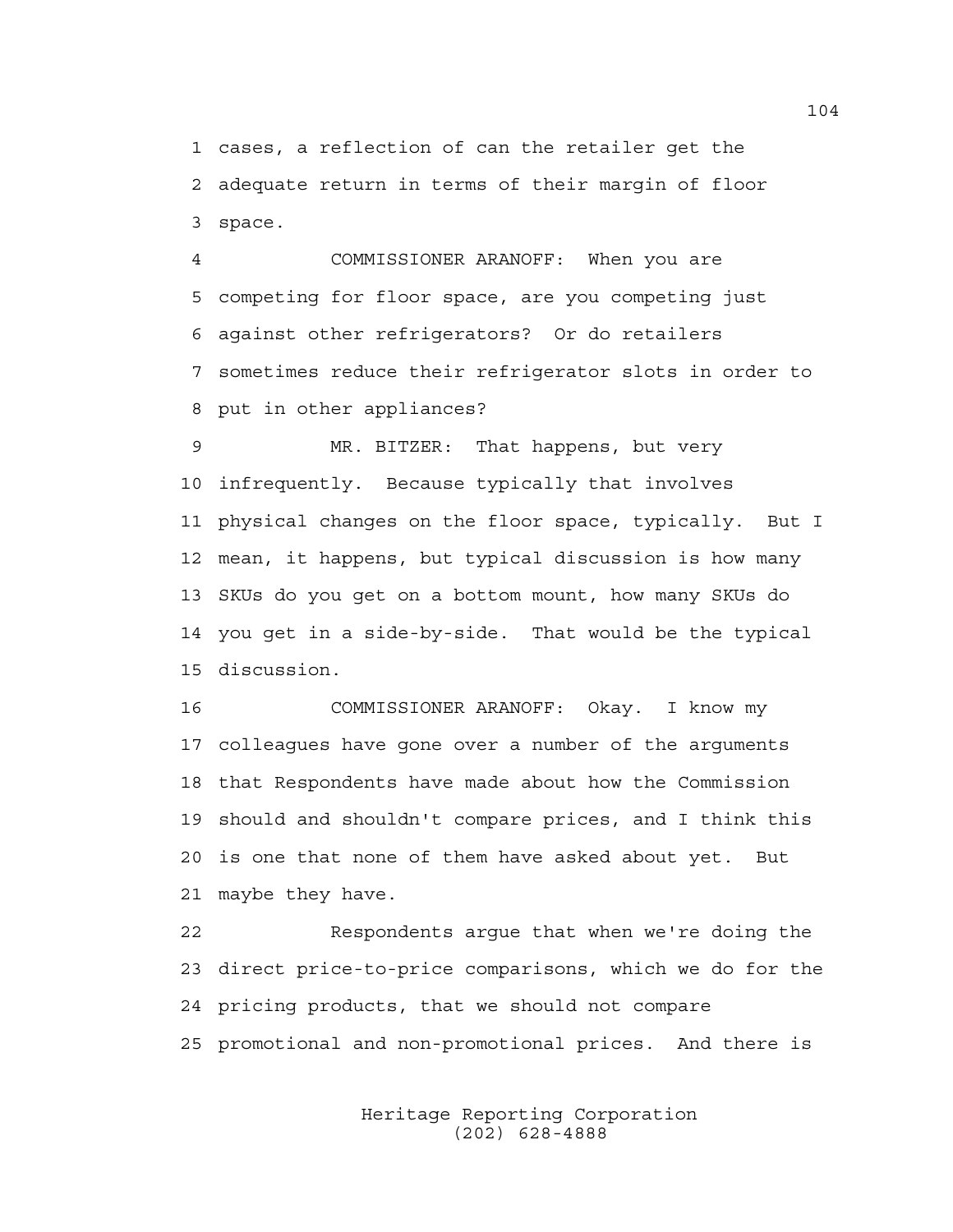1 one specifically that they asked us to adjust, or to 2 check on that basis. Do you have a comment on that? 3 MR. GREENWALD: Yes. My reaction to myself 4 is they've got to be kidding. This market is 5 characterized by promotional pricing. Some of the 6 most significant pricing moves have been to 7 promotional pricing.

8 You saw what happened when LG decided it was 9 going to introduce its four-door, French-door bottom-10 mount, a fairly high-end bottom-mount refrigerator, at 11 \$1199 MAP price. I cannot imagine what the possible 12 rationale for ignoring promotional pricing in a 13 dumping case would be, since those are the most 14 egregious examples of dumping.

15 COMMISSIONER ARANOFF: One other point. The 16 Respondents urged the Commission to look at pricing in 17 terms of the difference between the MAP and the 18 invoice price to the retailer, to compare the 19 retailer's profit, or whatever the amount that they 20 clear on each model that they sell.

21 Is that a valid analytical approach? 22 MR. GREENWALD: The answer to that is no. 23 Because the MAP pricing has no necessary relationship 24 to what the retailer clears. The retailer has 25 additional promotional that he or she does, that may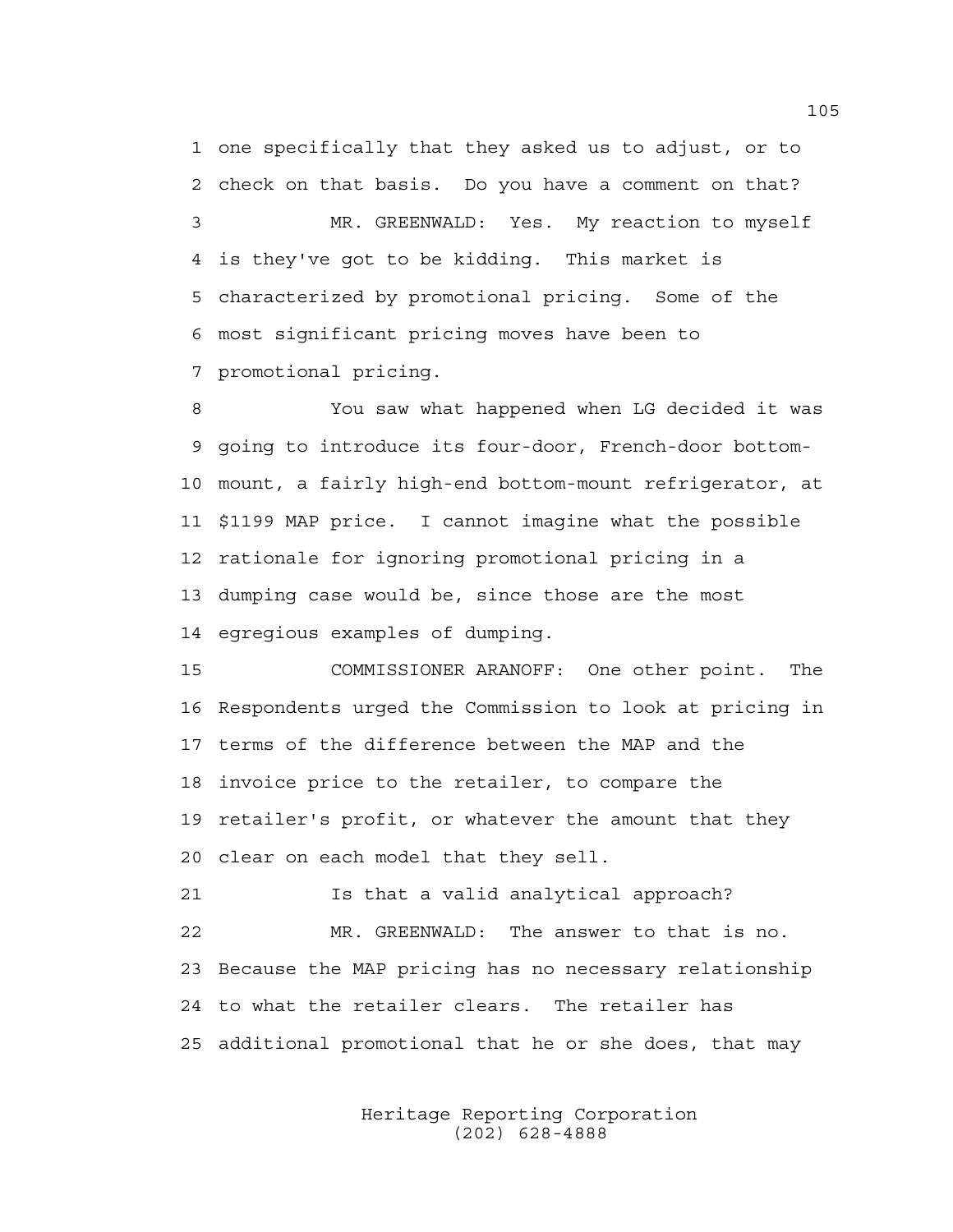1 affect pricing. The retailer is not bound by the MAP 2 price.

3 Again, you have no reliable retail margin 4 data. It's a construct that they would like you to 5 look at because I think they're not particularly happy 6 with what the data in the records show.

7 COMMISSIONER ARANOFF: Turning to another 8 point entirely. We've had this sort of continuing 9 disagreement about tax credits, and what tax credits 10 mean in this case. So I wanted to ask a few questions 11 about that.

12 Respondents go to some length in their brief 13 to argue that if you earn a tax credit, but you don't 14 use it, but you are holding onto it, that that is a 15 financial benefit to the producer that holds it; in 16 particular, because creditors may take the existence 17 of the tax credit into account in making financing 18 decisions. Can you respond to that?

19 MR. BITZER: I may respond to this one. 20 First of all, zooming out on tax credits, I mean, why 21 do we get tax credits? The U.S. Government was trying 22 to promote energy-efficient appliances, and trying to 23 promote the production of energy-efficient appliance, 24 and that's exactly what we've done. That's why we get 25 the so-called tax credits.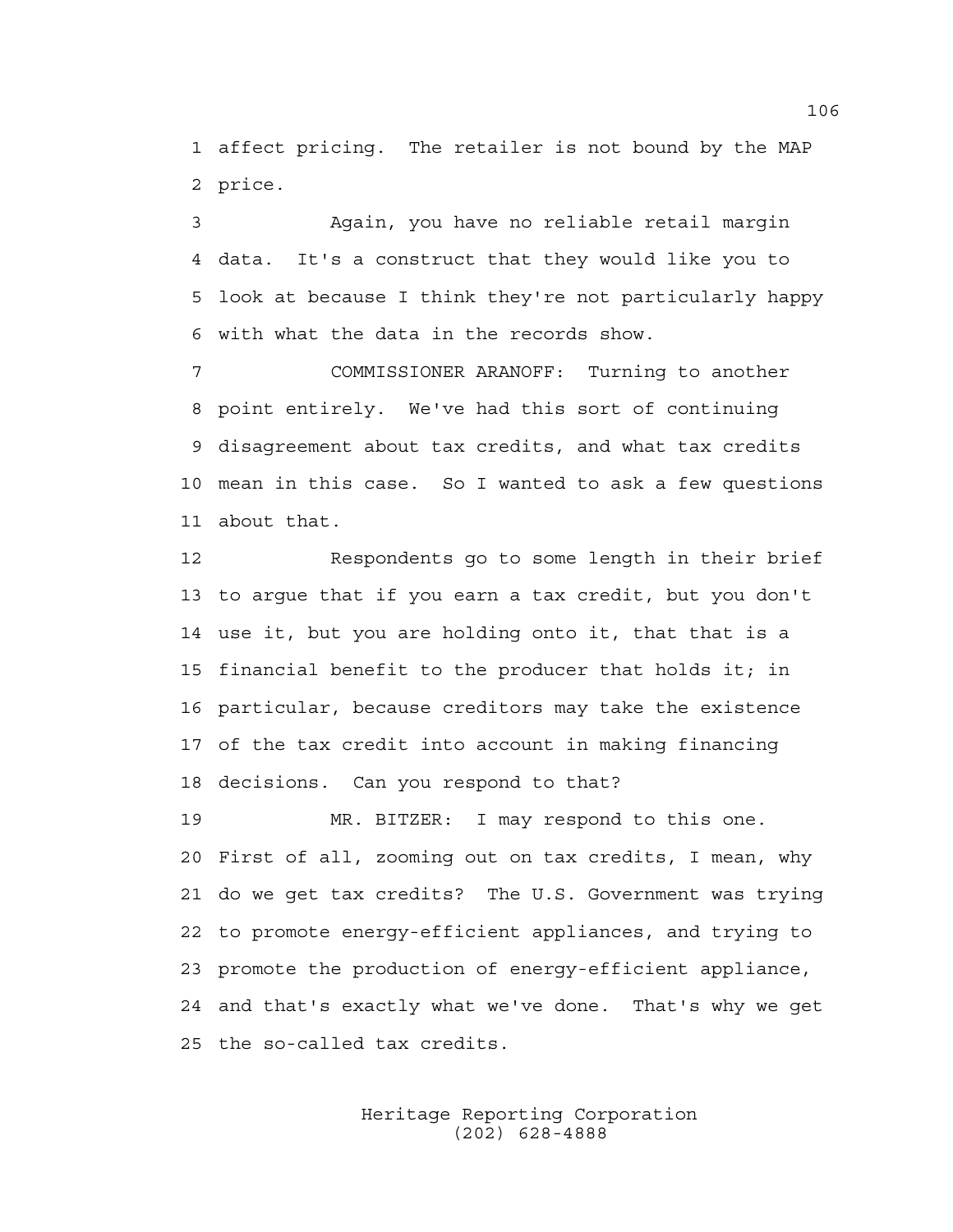1 Now, credit may be a little bit misleading 2 in terms of true meaning of a word. But it basically 3 means you pay less taxes in case you make a profit.

4 So as you've seen before and you have the 5 questionnaire data, you don't make profits, there is 6 little to be saved in taxes, because your tax bill is 7 less.

8 COMMISSIONER ARANOFF: Do you have to use 9 the credit against the precise product, profit on the 10 precise product on which it was earned? Or does it go 11 across the broader business unit?

12 MR. BITZER: It goes against the U.S. legal 13 tax entity. We did not use those credits, that's why 14 we're so-called on our assets, and we may or may not 15 use them over time.

16 But there is no money you get in a given 17 period. But it happens basically it's an unused 18 asset, it's sitting on the balance sheet, because 19 theoretically you can use it if you make some money. 20 We did not, we did not show a U.S. legal entity a 21 profit.

22 COMMISSIONER ARANOFF: Okay. But the 23 Respondents do argue that just by sitting on your 24 balance sheet, it makes you look better to creditors. 25 MR. GREENWALD: Let me -- you have that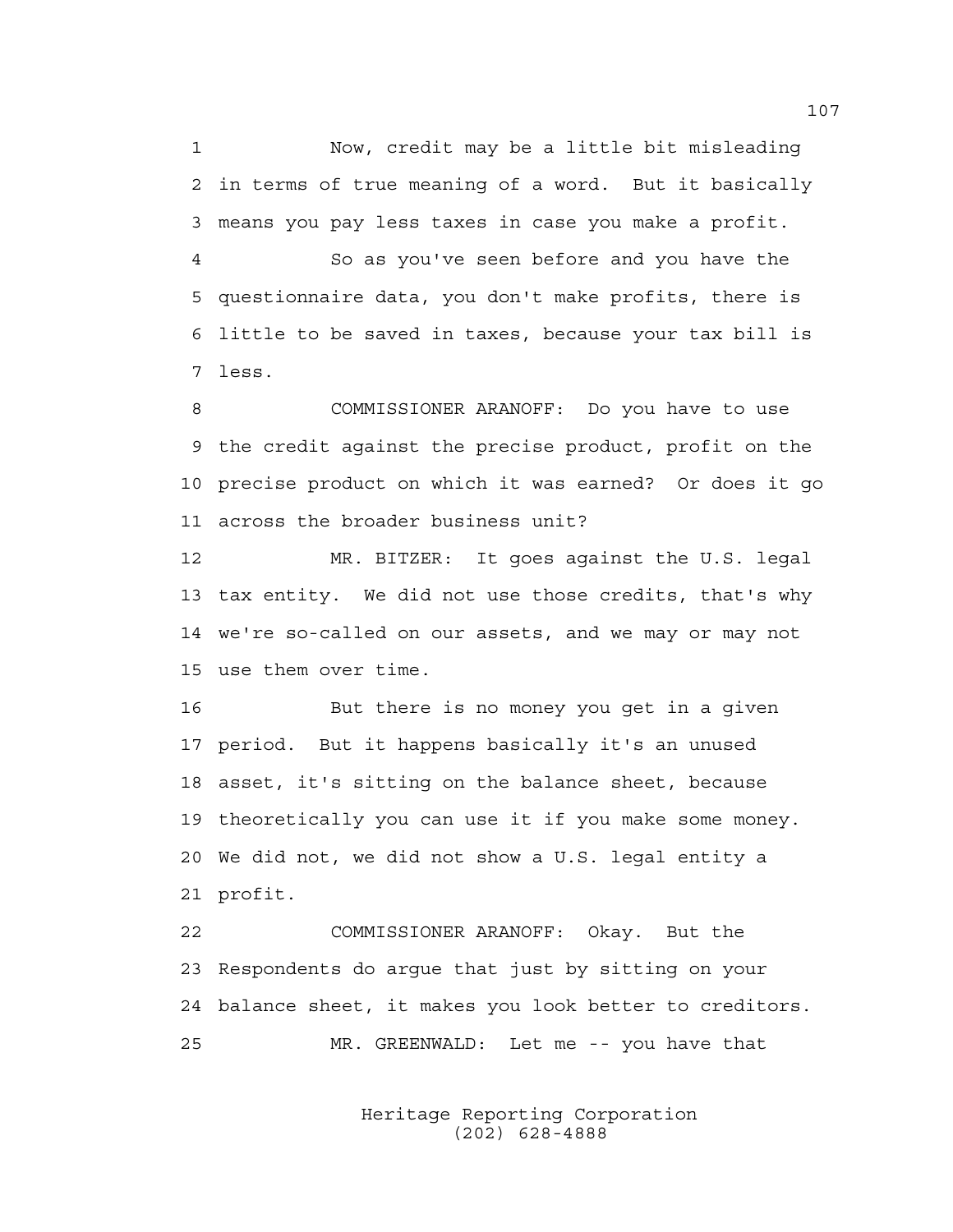1 data. You actually have the financing costs. The way 2 your income statement, I mean your request for 3 information is structured, you have operating profit, 4 and then you have net profit, and you have interest 5 costs. So you can see if there is a benefit.

6 If there were, and it were material, 7 Whirlpool would not be in quite the shape that its 8 financials suggest it is. So the hypothesis can be 9 tested by reference to the Whirlpool financials you 10 have before you.

11 MR. BITZER: Let me also directly answer 12 your question, because you asked the question do you 13 get credit for banks by having that on balance sheet. 14 The answer is no.

15 Typically banks look at two fundamental 16 measures, and probably 10 other ones. But the two 17 they always look at is debt-equity ratio and so-called 18 interest coverage. That's what every bank looks at. 19 On debt equity, you need to understand when

20 it sits on balance sheets, the tax credits don't sit 21 in your equity. They are not part of our shareholder 22 equities. So they don't matter, they don't flow in 23 that calculation.

24 On the so-called interest coverage, you look 25 at the EBITA over kind of the interest expenses. Tax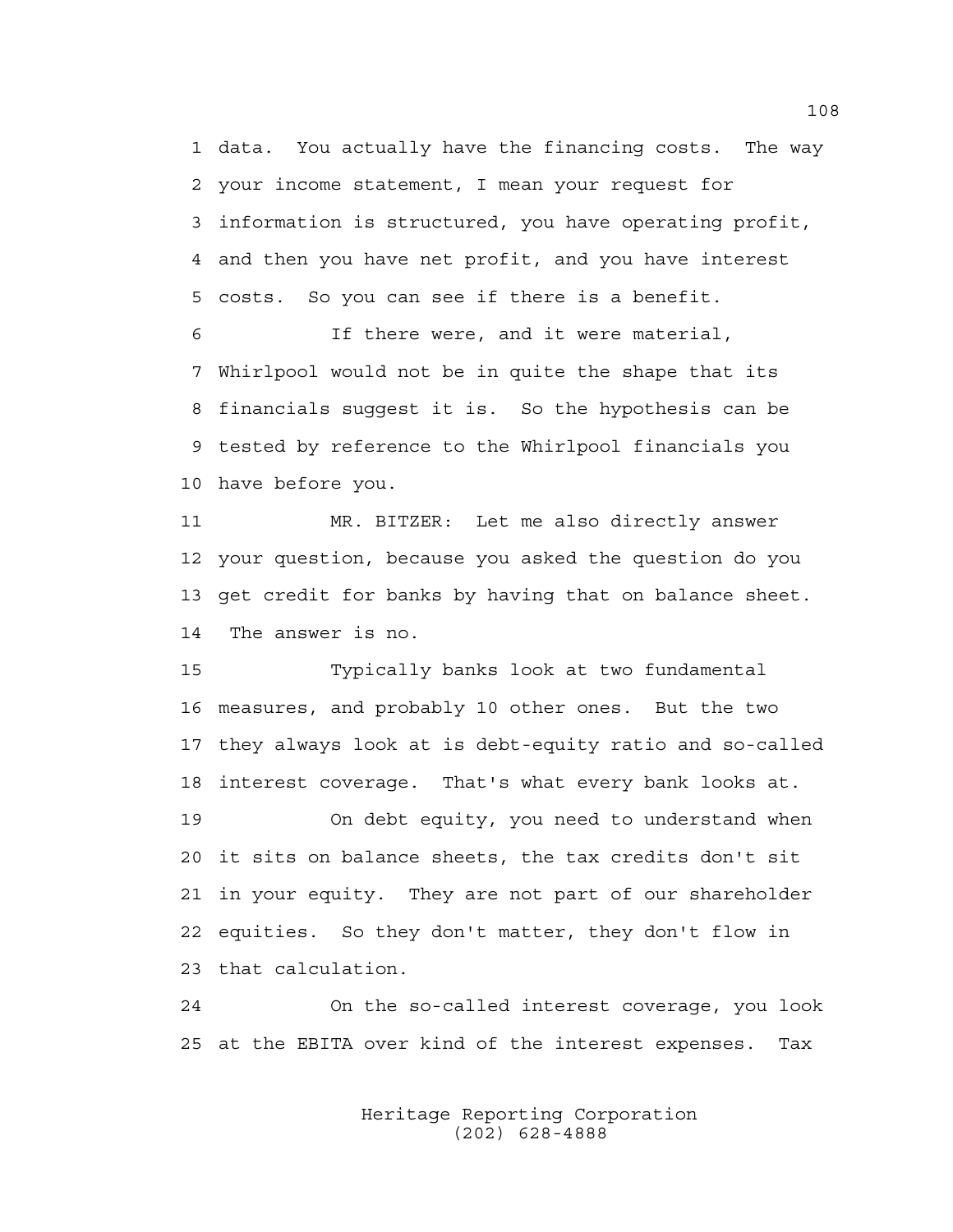1 credits, by definition, EBIT means before interest and 2 taxes. They don't flow through that line item. So to 3 a bank's external you get zero credit for the energy 4 tax credits, and it may make a certain investment or 5 financing decision.

6 COMMISSIONER ARANOFF: Okay, thank you, I 7 appreciate those answers. Thank you, Mr. Chairman. 8 VICE CHAIRMAN WILLIAMSON: Commissioner 9 Pinkert.

10 COMMISSIONER PINKERT: Thank you, Mr. 11 Chairman. I have a few questions that are kind of 12 technical, and if you can't answer them here, I hope 13 that you're able to answer them in the post-hearing.

14 First of all, I'm wondering, in regard to 15 the financial performance of the domestic industry in 16 2011, what are we to make of that in light of the 17 declining market share of subject imports at that 18 time?

19 MR. GREENWALD: It gets into confidential 20 information. Let me discuss it broadly.

21 What you see in 2011 is a, what I would call 22 a modest, very modest decline in the share of subject 23 imports, coupled with, for the first time, a rise in 24 non-subject imports. And you actually see a 25 continuing, but again relatively modest, 2010-to-2011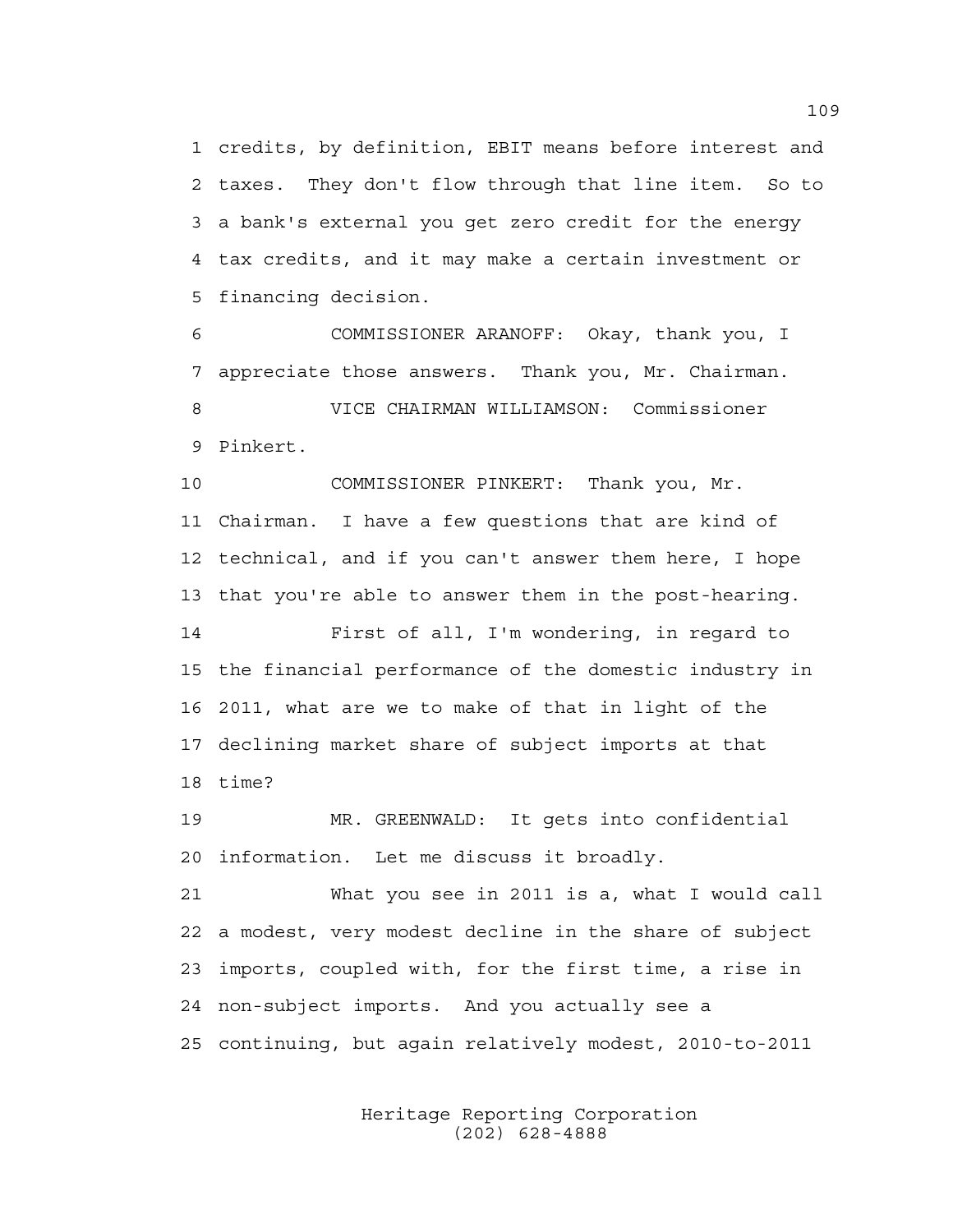1 decline in essentially world market share.

2 So the question becomes what went on. First 3 in regard to Whirlpool. In 2011 they'd been losing 4 market share 2008, 2009, 2010. In 2011 they did 5 become more competitive in pricing. It's no accident 6 that the entire Whirlpool is doing, leading prices 7 down argument, on the other side, is based on 2011 8 data. I was intrigued to go through it and see so 9 much focus on 2011, and nothing on 2009, 2008, '09, or 10 '10. So that's what happened.

11 Whirlpool did stem its loss of market share. 12 It did so deliberately, and the bottom-line 13 consequences were horrendous.

14 Now, on the drop in subject imports. I 15 can't give you the data, but I can tell you from 16 public information that Whirlpool has, they have seen 17 a sharp rise in imports from China. They have access 18 to China's export data. And according to their own 19 data, they see a significant rise in imports from 20 China.

21 Those imports are Samsung imports. What 22 actually happened is -- and again, this is Whirlpool's 23 public intelligence -- Samsung shifted production 24 immediately following this case, from wherever it was 25 producing, either Mexico or Korea, to China. And they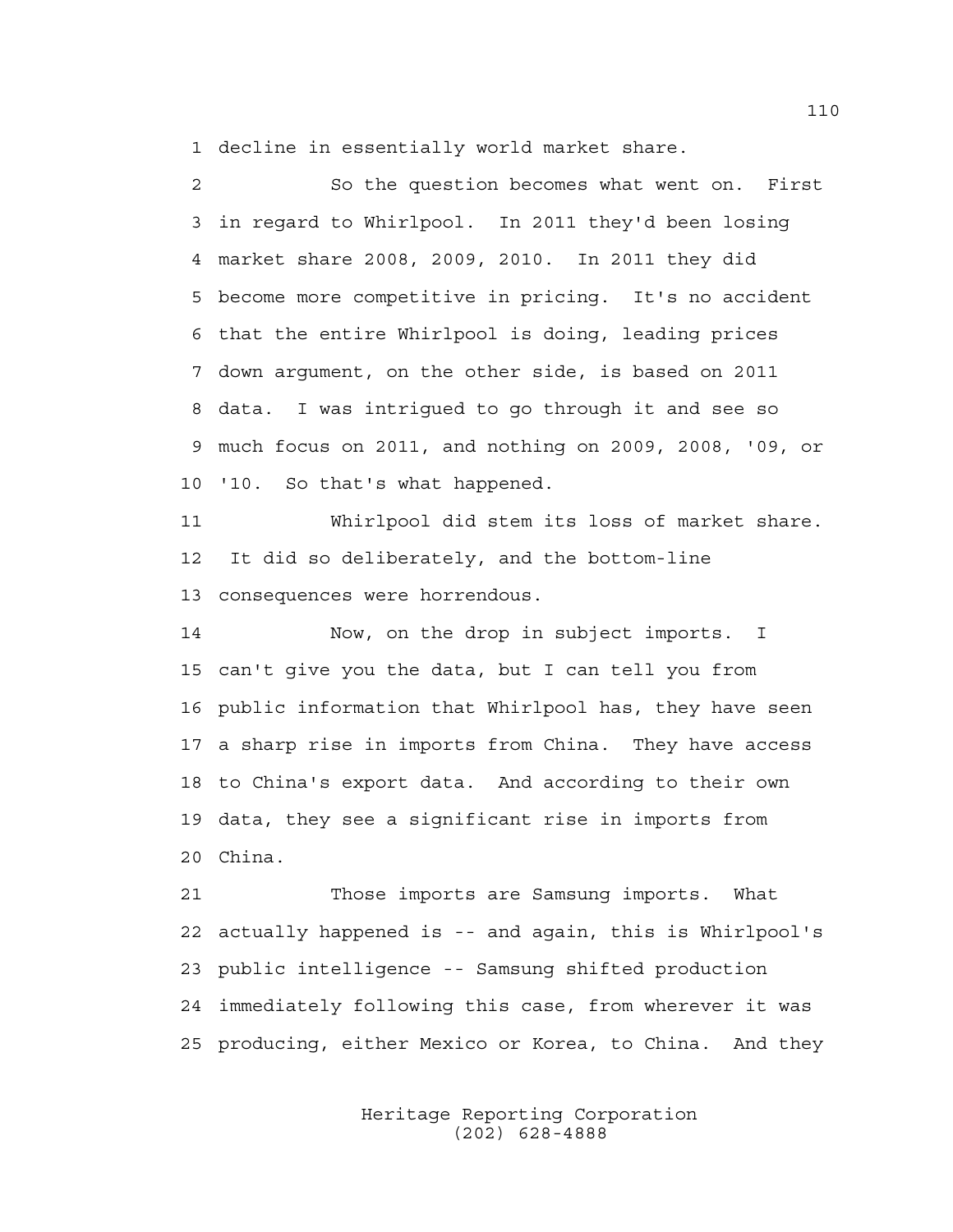1 have become a presence in the market.

2 You cannot ascribe injury caused by that, 3 because they are non-subject imports, to the subject 4 imports. But you can look at that, and find a 5 determination on the part of Samsung not to abandon 6 any part of the U.S. market, even if they have to do 7 so, selling at prices that where those manufacturing 8 plants in Korea and/or Mexico dumped.

9 So we look at these data, and in fact we 10 understand what went on in the U.S. market. As I 11 said, Whirlpool made a conscious decision to be more 12 competitive on price, and it was disastrous in terms 13 of bottom line. No significant market share gain by 14 Whirlpool, coupled with a new front opened by Samsung 15 in terms of its assault on the U.S. market.

16 And again, you know, there are formal 17 reasons why you can't ascribe the imports from Samsung 18 China to the harm that their imports from Korea and 19 Mexico are doing. But the point here is that in fact 20 it is all the companies that are driving the subject 21 imports, and you do not see, even with that, a 22 significant decline, as I read the data, in subject 23 imports.

24 COMMISSIONER PINKERT: Thank you. Now, 25 another causation question. And again, if you can't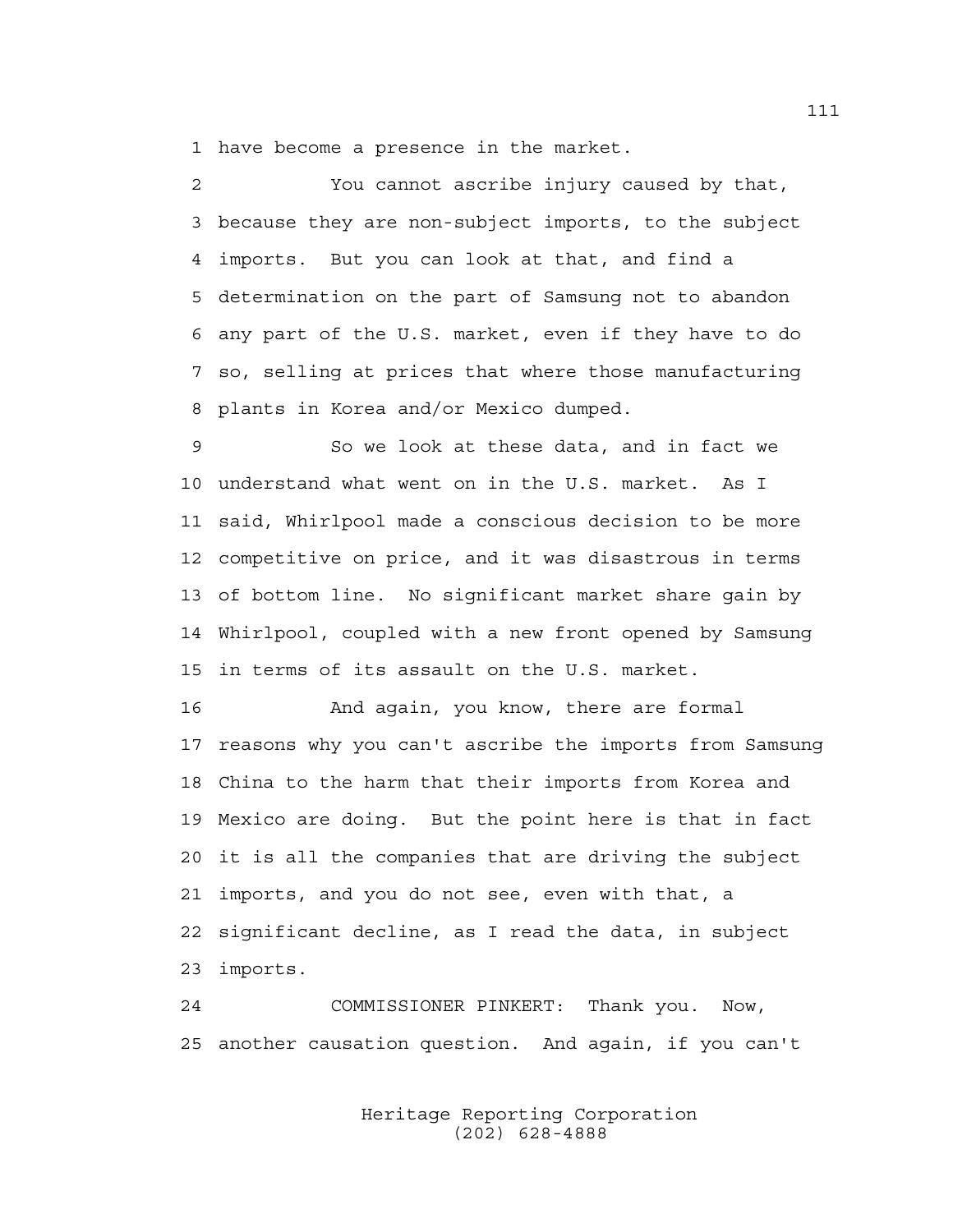1 address this here, I hope you address it in the post-2 hearing.

3 What does Whirlpool's performance, the 4 financial performance, on the side-by-side and the 5 top-mount models tell us about whether subject imports 6 are causing injury with respect to the domestic like 7 product in this case.

8 MR. BITZER: And I think you have access to 9 this data. On side-by-sides we also have significant 10 losses, and top-mounts to a lesser extent. The 11 economic reason behind the side-by-sides is twofold, 12 basically. One is, as you have seen before, the 13 market has shifted roughly 600,000 is from side-by-14 sides and French-door to bottom-mounts. We basically 15 have one entire factory sitting idle, or had, and that 16 was our Fort Smith, Arkansas factory.

17 So you have a fixed cost of an idle factory 18 sitting on your financial performance. It's just 19 because you have a cost of a factory irrespective of 20 if you produce one or 100 units or 100,000 or a 21 million units. So you have a significant capacity 22 under-utilization, which should give you also a side 23 note on perspective of how fixed costs weigh in this 24 business.

25 The second point is you can't disconnect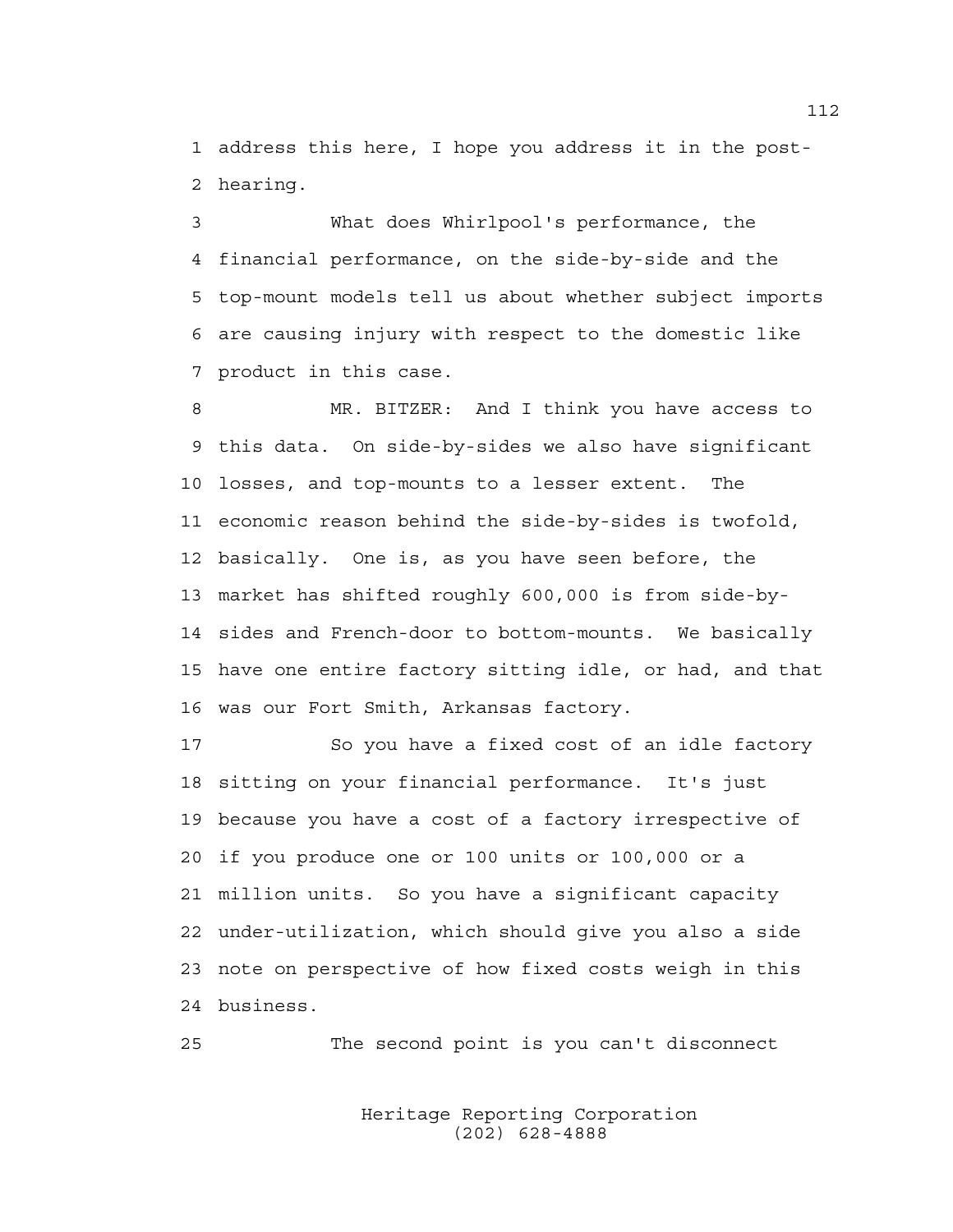1 what's happening on bottom-mount refrigeration on 2 what's happening on side-by-side refrigeration. And 3 what I mean with that, historically there has been a 4 reasonable profitable business on the side-by-side 5 segments. Very typically, you have 1199, 1299, 1399. 6 That was another small piece of the market.

7 That market you can imagine, the side-by-8 side market, 1299, 1399, it's hard to even get it 9 floored when you can get bottom mounts at 1199 or even 10 below. So you had the collateral effect of bottom-11 mount pricing really putting a lot of pressure on 12 side-by-sides. And that once-profitable segment of 13 above \$1,000 is a fraction of what it was before. 14 So you have a combination of these two

15 effects.

16 MR. GREENWALD: The other point I think, 17 when you look at the data, the major problem in bottom 18 mounts is that within the period of the investigation, 19 that used to be, at the beginning of it, was a good 20 business. The same cannot be said in terms of the 21 economics of either of the other segments.

22 So what you see is, in this particular 23 segment, is the value has been basically destroyed, 24 and a good business no longer exists.

25 COMMISSIONER PINKERT: Thank you. Now, as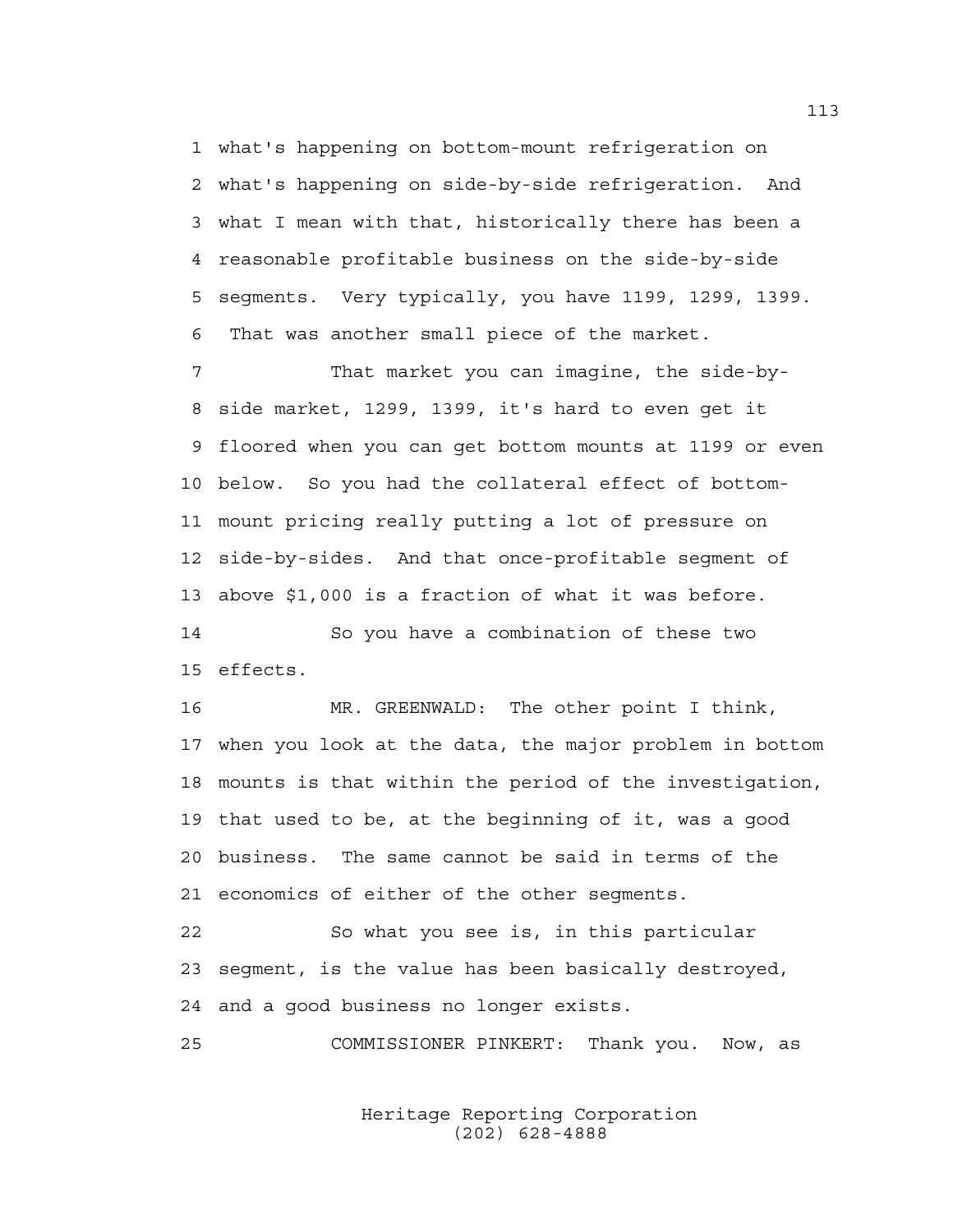1 you know, LG contends that the aggregate U.S. demand 2 elasticity provided in the staff report is too low. 3 Do you share that view?

4 MR. GREENWALD: No, the staff report got it, 5 got it right. We will give more details. We went 6 through, and we had a set of very well-regarded 7 economists run the same sort of elasticities that the 8 staff did, and they came out where the staff did. If 9 I may, we'll provide you more detail on that in the 10 post-conference brief.

11 COMMISSIONER PINKERT: That will be helpful. 12 But just conceptually, what role does the U.S. demand 13 elasticity play in your price-suppression argument?

14 MR. GREENWALD: What LG is arguing is that 15 by lowering prices, they created demand that would not 16 otherwise exist. And so they look at the staff report 17 or the staff economists' notion of elasticities; they 18 find that it doesn't support the argument, so they 19 have no option but to challenge the accuracy of the 20 elasticities.

21 If your elasticity of demand is much less, 22 as it is, then your elasticity of substitution between 23 competing demands and bottom mounts, as it is, LG's 24 argument has nowhere to go.

25 COMMISSIONER PINKERT: I understand that's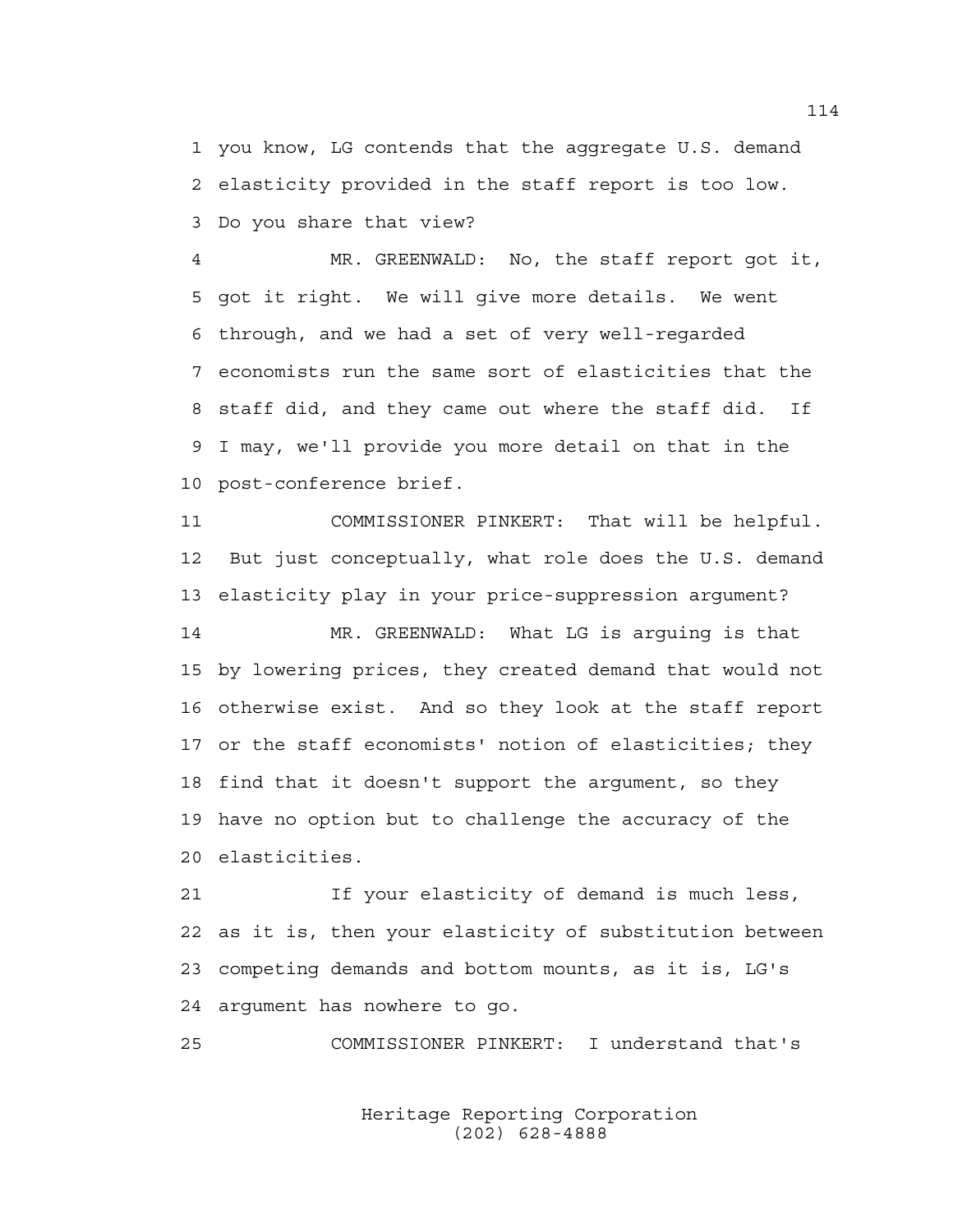1 your response to LG's argument. But more broadly, 2 what role should the U.S. demand elasticity play in 3 our analysis of the price-suppression issue?

4 MR. GREENWALD: I don't think it has any 5 role. I really would like to supplement, because this 6 is a difficult question that requires more thought 7 than I am capable of in giving a response on the spot. 8 But I don't think that --

9 COMMISSIONER PINKERT: Don't sell yourself 10 short on that now.

11 MR. GREENWALD: Well, thank you for that. 12 But you know, when you think of price, it's really 13 price depression. I mean, I've read enough opinions 14 to know there are issues around price suppression.

15 But when you see falling prices on a bottom-16 mount refrigerator basis held constant for features, 17 and the evidence on that is overwhelming, what you are 18 talking about is price competition within the segment. 19 What you find is prices going down, Whirlpool 20 responds to LG or Samsung. Again, the data that you 21 have before you are remarkable to me. I don't think 22 I've ever quite seen it this clearly, where at the 23 beginning of the period, prices are here. You look at 24 each of the product's selective pricing analysis, and 25 you see gravitational pull.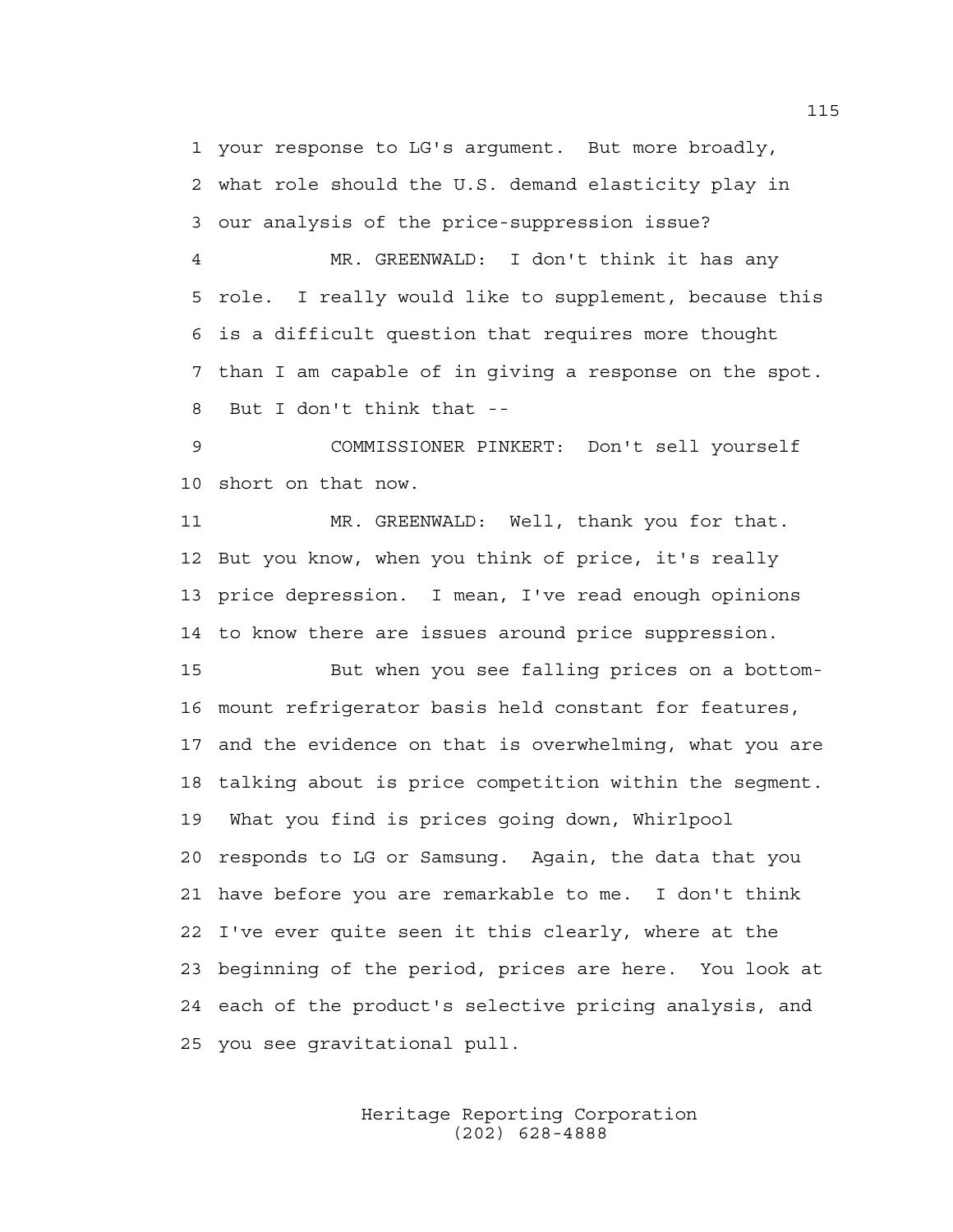1 And in each case, I would submit, you see 2 that what's going on is pricing of subject imports, 3 and a gradual descent on the part of Whirlpool to that 4 level. That is an issue of elasticity of bottom-mount 5 brand supply. It's not an issue of elasticity of 6 total demand.

7 COMMISSIONER PINKERT: Thank you. Thank 8 you, Mr. Chairman.

9 VICE CHAIRMAN WILLIAMSON: Thank you. 10 Commissioner Johanson.

11 COMMISSIONER JOHANSON: Yes, I thank you. I 12 started my last round of questions with the very basic 13 3,000-foot type of question, and I'm going to start my 14 second round with the same type of question. I guess 15 I can do this without being embarrassed since I'm 16 brand new here, so here it is.

17 What features are most important in the 18 refrigerator market to consumers? And what features 19 does Whirlpool use to distinguish its refrigerators 20 from the competition? And how do you differentiate 21 your brands in the market?

22 MR. REINKE: The answer is, it depends, 23 right. And so every consumer is not the same. But 24 when we talk to consumers, and today we're talking 25 about, about features, it probably makes sense to just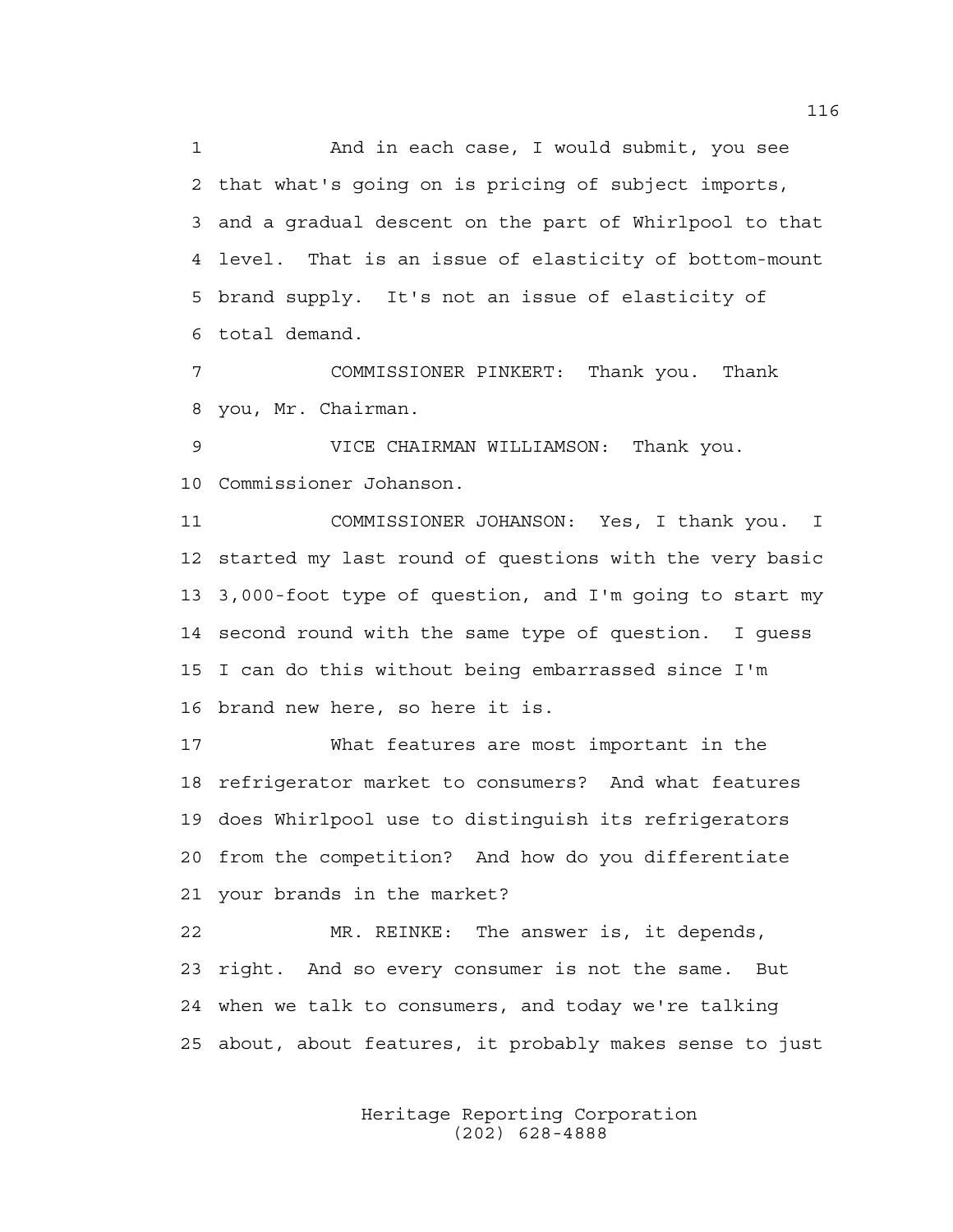1 talk about what some of these features are quickly, 2 right?

3 So there's, if you just look at the products 4 in the back of the room, and I know there was a kind 5 of a checklist for people to go through and evaluate 6 those products, you know, there's aesthetics on the 7 outside of how it looks. There are features in terms 8 of ice and water dispensers, cubed ice, crushed ice. 9 When you get to the interior of product, there's 10 features like lighting, LED lighting, flip-down shelf, 11 fold-up shelves. Capacity can be considered a 12 feature, as well. And it's really a combination of 13 all of those that a consumer will put in to making 14 their decision.

15 I believe when someone walks into a store, 16 one of the first things that they look at is how big 17 of a refrigerator can I fit. And Commissioner 18 Williamson, we talked about this when we were at 19 Amana, right, of boy, you'd like one of these, but 20 only this size will fit, right?

21 So a lot of it starts with size. And then 22 it just moves to, you know, again, the different 23 features. I can't say that there is one that is 24 exactly the most important. It's a combination of a 25 bunch of different things.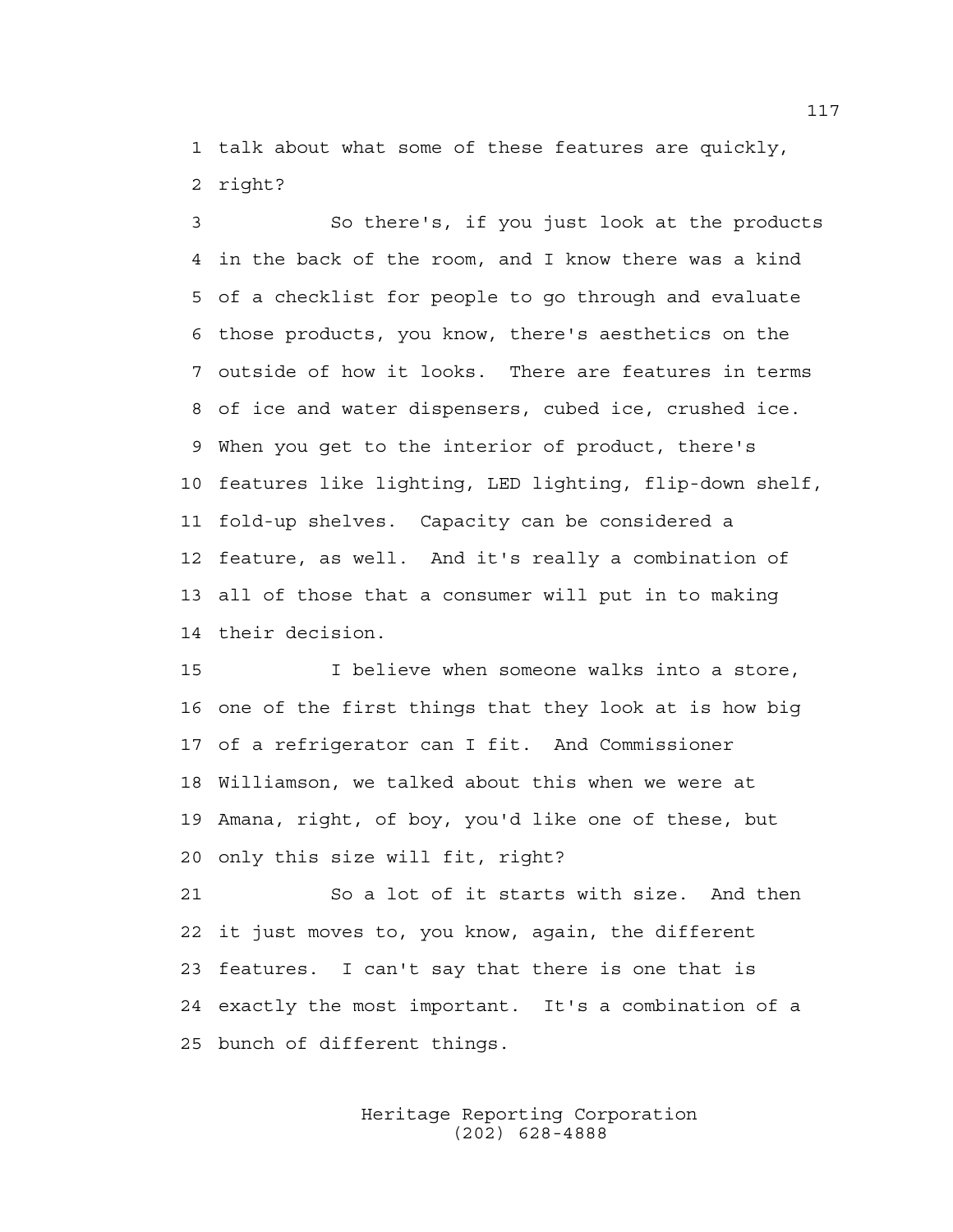1 MR. BITZER: Let me maybe also add a 2 response. Most consumers entering the store of a 3 purchase window are a lot less sophisticated than we 4 present here. Most consumers are basically color -- 5 i.e., stainless steel or white is still a big driver. 6 Most consumers will ask the shop floor assistant 7 reliability, dependability. The Whirlpool brand in 8 particular scores exceptionally well in bottom mount.

9 And once they get more into a purchase side, 10 in particular once they compare different SKUs on the 11 floor, and most consumers will typically look at two 12 or three SKUs; once they're narrowed down, I want to 13 have a stainless steel and this is roughly the size I 14 want to be having; that's when you, a typical shop 15 floor assistant would then highlight certain feature 16 differences.

17 COMMISSIONER JOHANSON: How do you 18 differentiate your product in the market, then? 19 Regarding the features.

20 MR. BITZER: You mean our respective 21 different brands?

22 COMMISSIONER JOHANSON: Yes. And also 23 versus your competition.

24 MR. BITZER: I mean, first of all, if you 25 take Maytag and Whirlpool, who from a brand position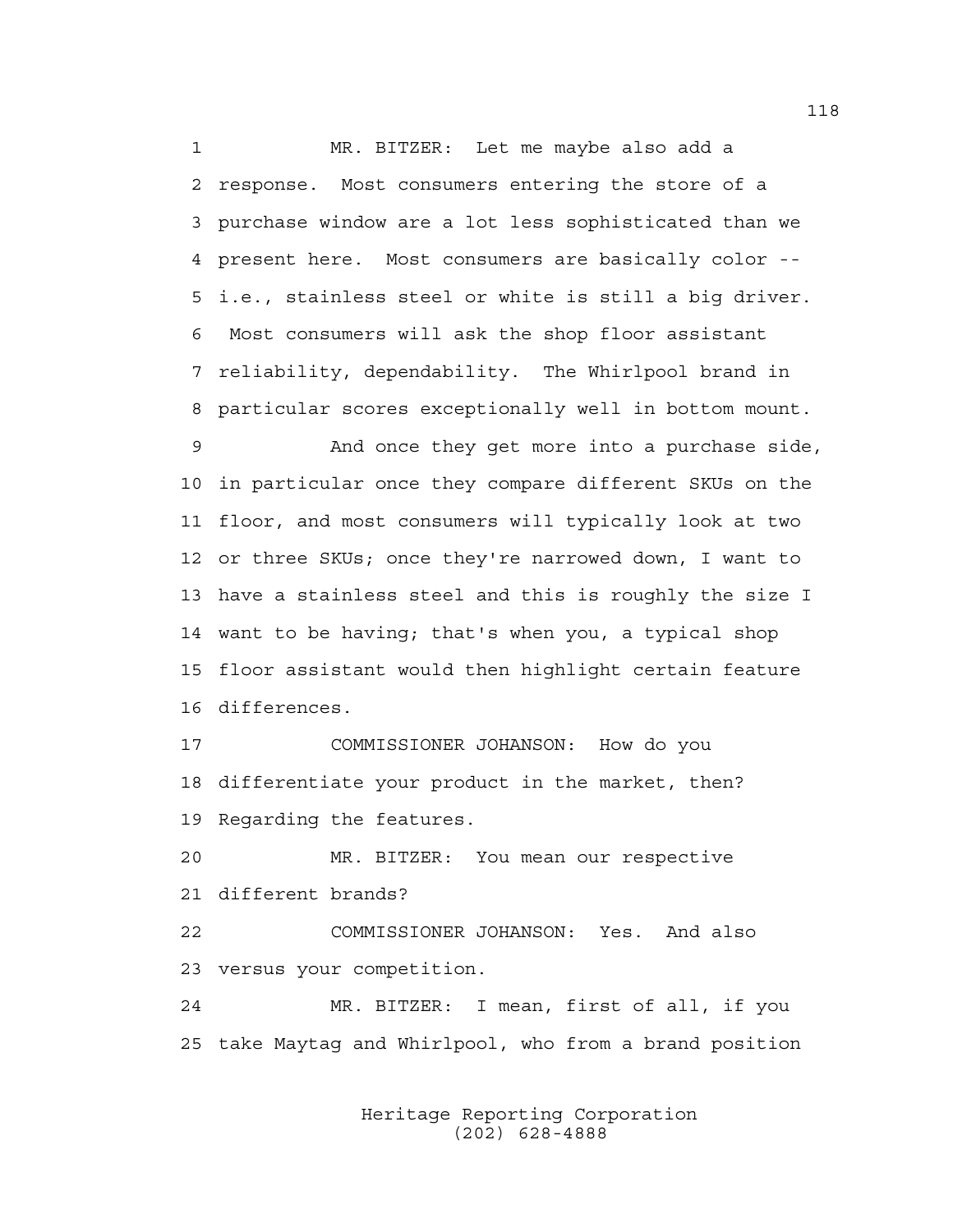1 perspective have probably the most overlap. with 2 KitchenAid it's a little bit of different story 3 because it's such a, it's very much a super-premium.

4 First of all, we have similar capacity size 5 for both Whirlpool and Maytag. That's why you saw in 6 certain products before exactly the same capacity. We 7 offer LED lighting pretty much for both brands.

8 There are some style and design differences. 9 The Maytag consumer, we typically make reference it's 10 a typically Ford F-150 consumer. It's a little bit 11 more different style preferences in Whirlpool, and 12 that's what you're trying to reflect.

13 In addition because Maytag in particular is 14 built on dependability and reliability, we have 15 certain commercial-grade components in many of our 16 Maytag products. That's typically how we try to 17 differentiate.

18 COMMISSIONER JOHANSON: Thank you. And I'd 19 like to now address, pose a demand question. Overall 20 there's been an increasing trend in U.S. demand for 21 bottom-mount refrigerators. Do you see any 22 significant trends that you foresee will adversely or 23 positively affect demand in the U.S. market for these 24 products?

25 MR. BITZER: You're referring just the

 Heritage Reporting Corporation (202) 628-4888

119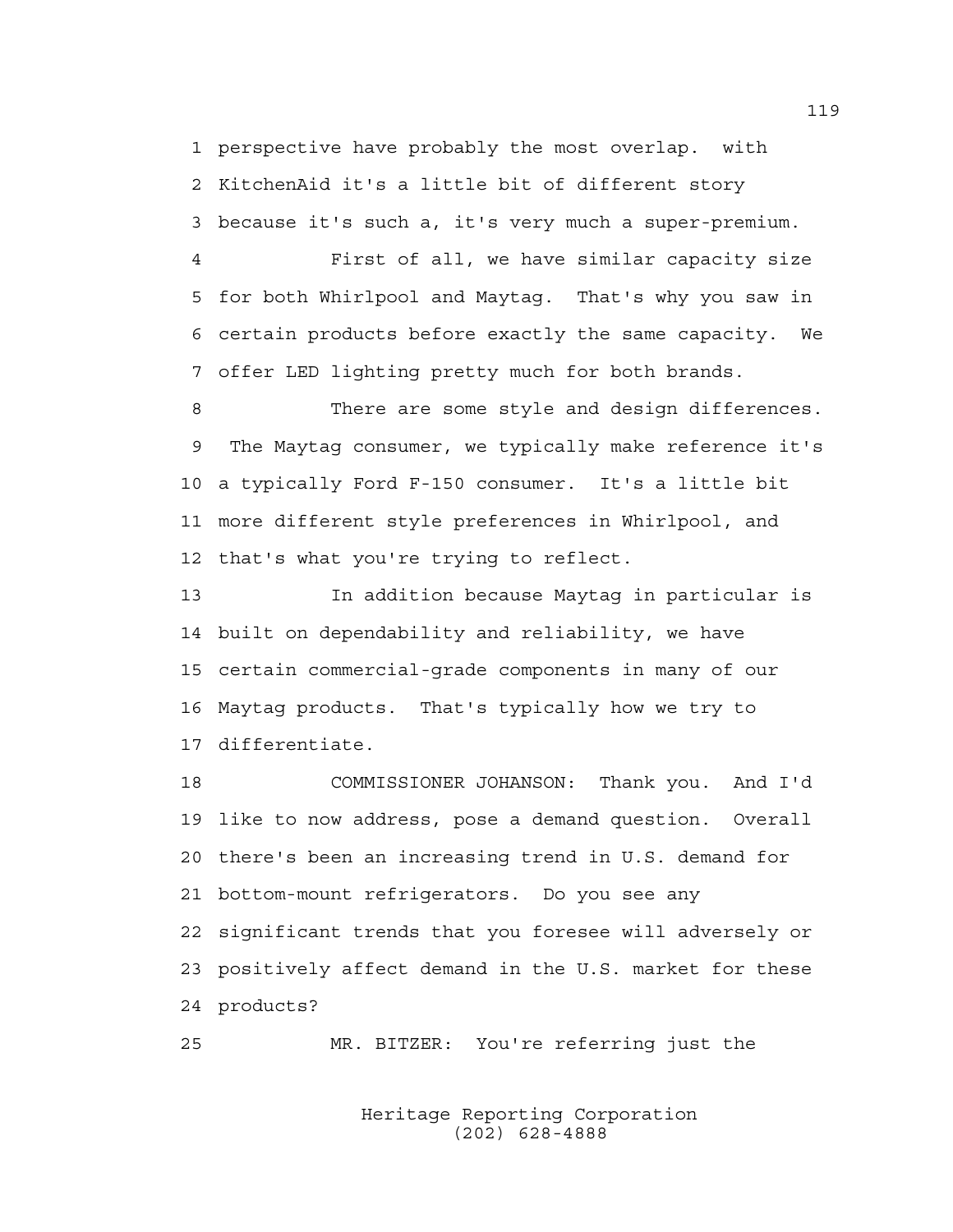1 bottom-mount refrigerators?

2 COMMISSIONER JOHANSON: Yes, just the bottom 3 mounts.

4 MR. BITZER: I mean, you mean what we 5 foresee going forward.

6 COMMISSIONER JOHANSON: Right. Do you see 7 changes in the market which might impact sales, et 8 cetera?

9 MR. BITZER: The interesting thing is right 10 now we have a very short-term impact, and that is ever 11 since the preliminary duties were imposed, we saw a 12 significant correction of the marketplace. The prices 13 have on average gone up, by and large a reflection of 14 the preliminary duties.

15 So the question is what will higher prices 16 generally bring. So far we have not seen a 17 significant decline on the market demands. We have 18 seen an improvement on our profitability. We have so 19 far not seen a massive decline in market, overall 20 demand for French door and bottom mounts.

21 So I'm not expecting a huge volume shift on 22 French door. I would expect maybe a slower growth 23 rate going forward, but I don't see a massive 24 reduction.

25 In terms of feature differences, yes, there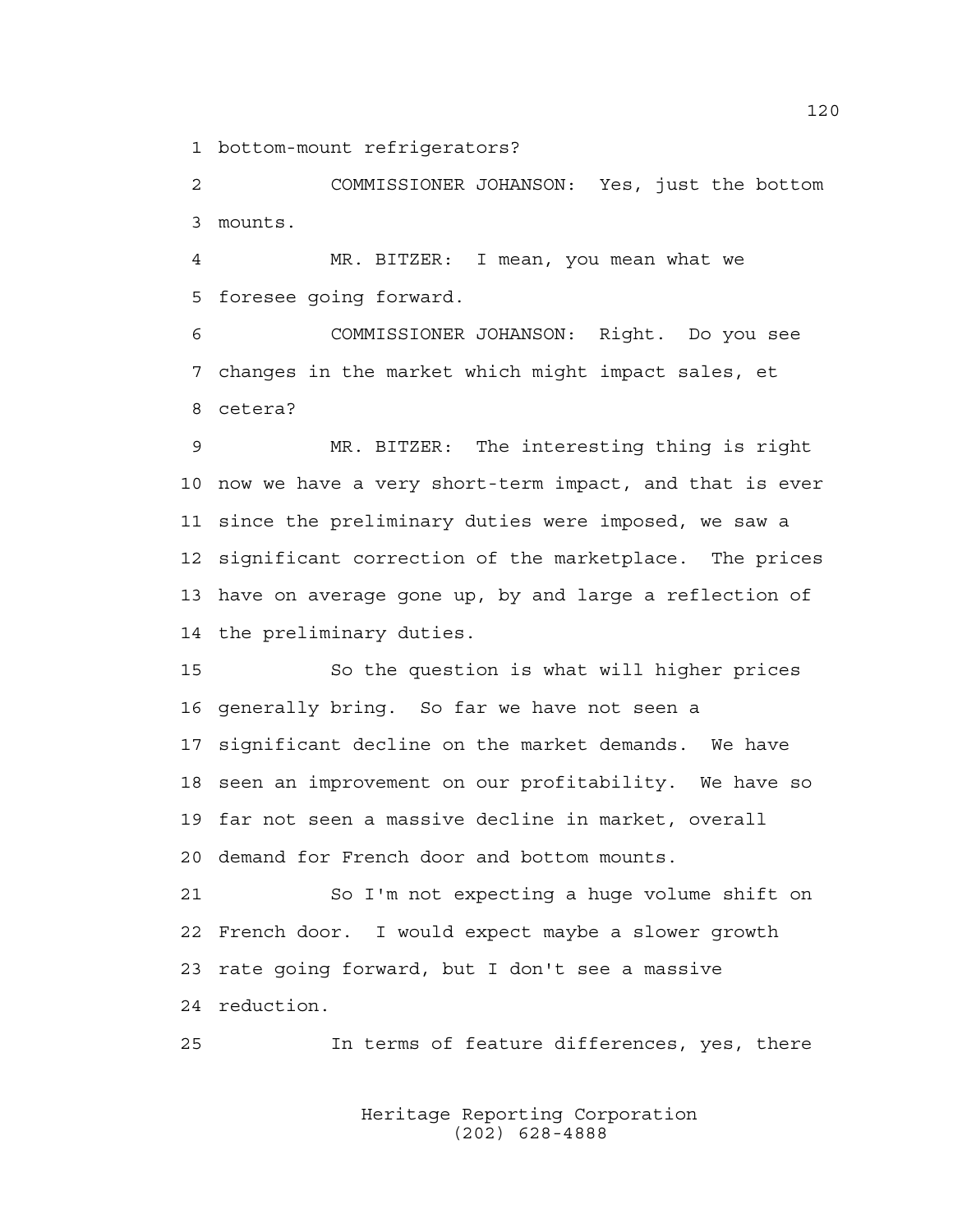1 could be a trend to even larger bottom-mount

2 refrigerators. The discussion that you always have, 3 do I still fit in the house. Because many for 31 just 4 simply don't fit the door frame. But that's 5 ultimately just a question of how big do you want to 6 go. So could there be at one point a 35 cubic foot, 7 probably. It's a question just when you've got to put 8 an investment, and can you actually fit it in the 9 house.

10 COMMISSIONER JOHANSON: Thank you, I never 11 thought of that. My house is pretty normal-sized, so 12 I guess I probably couldn't fit some of these in 13 there. Although we did fit a piano in somehow, so 14 maybe we could.

15 MR. GREENWALD: There you go. 16 COMMISSIONER JOHANSON: In this 17 investigation there are four large purchasers 18 accounting for a substantial share of the total 19 market. How should the Commission treat the responses 20 of other purchasers from which it has received 21 questionnaire responses? And are these firms treated 22 differently by vendors than the four big purchasers? 23 And if so, how?

24 MR. BITZER: Obviously, I don't see the 25 confidential data for purchasers. I would say in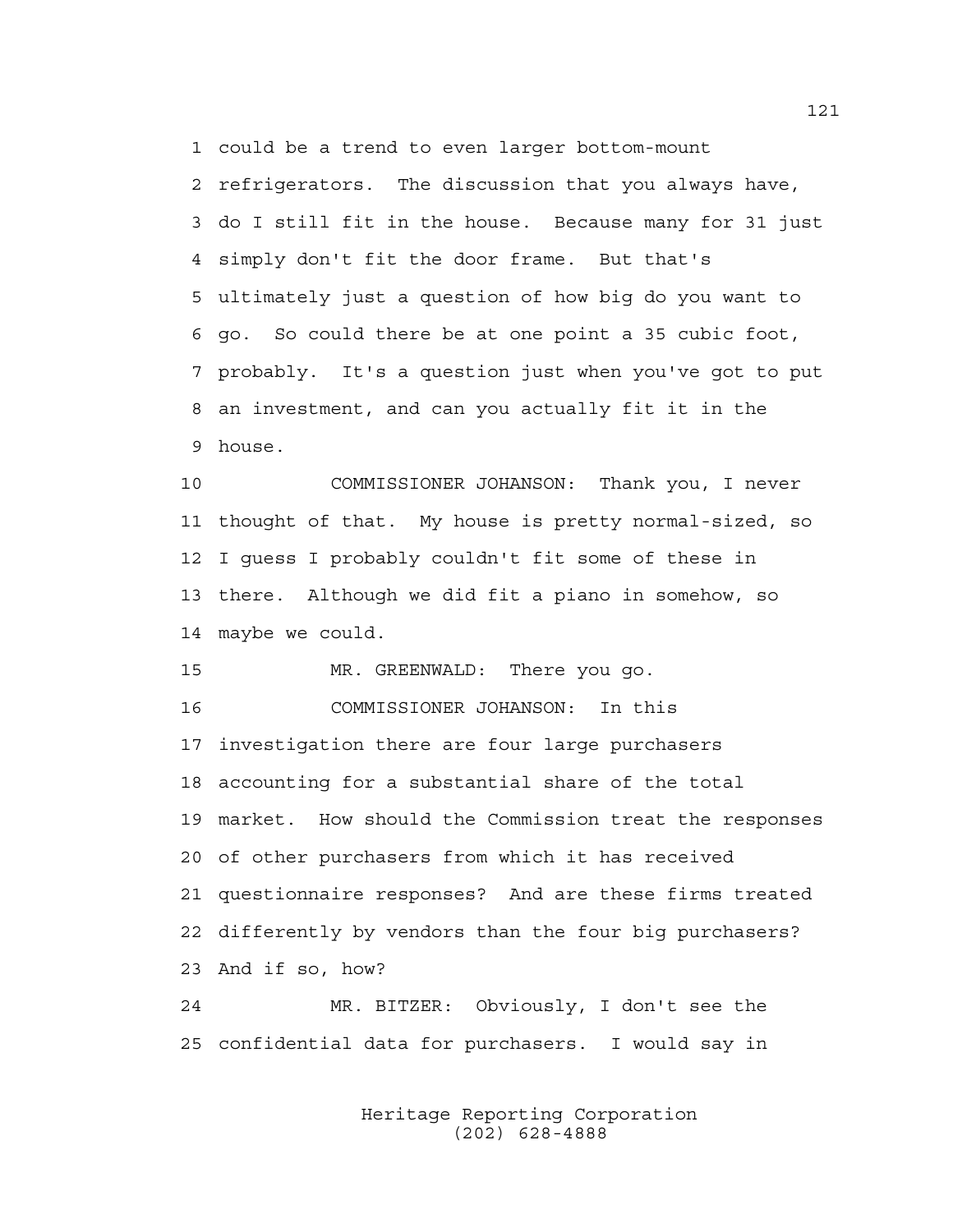1 principle, different purchase or trade partners have 2 different commercial policies. They carry different 3 brands, and they have different requirements on what 4 you give them as a first cost price versus trading 5 rebates.

6 But in general we don't have a preferential 7 treatment to one or the other customer. I mean, I 8 wouldn't expect a huge amount of difference.

9 Now, in the case of Home Depot, it is 10 slightly different now because it is owned by the 11 Maytag brand. It does not include the Whirlpool 12 brand. And that drives a lot of differences.

13 MR. GREENWALD: I think just to elaborate, 14 Commissioner Johanson, it is right that there are 15 these large retailers who certainly have enough 16 bargaining power to deal directly with manufacturers. 17 There are much, a great many more medium-sized, or 18 even smaller-sized retailers across the nation. And I 19 think perhaps what you're picking up on is whether 20 they are at any competitive advantage or disadvantage, 21 given their relative size.

22 And I think the answer speaks to the way in 23 which they work collectively to negotiate pricing. 24 Perhaps Dr. Bitzer or Justin Reinke can speak to that 25 issue.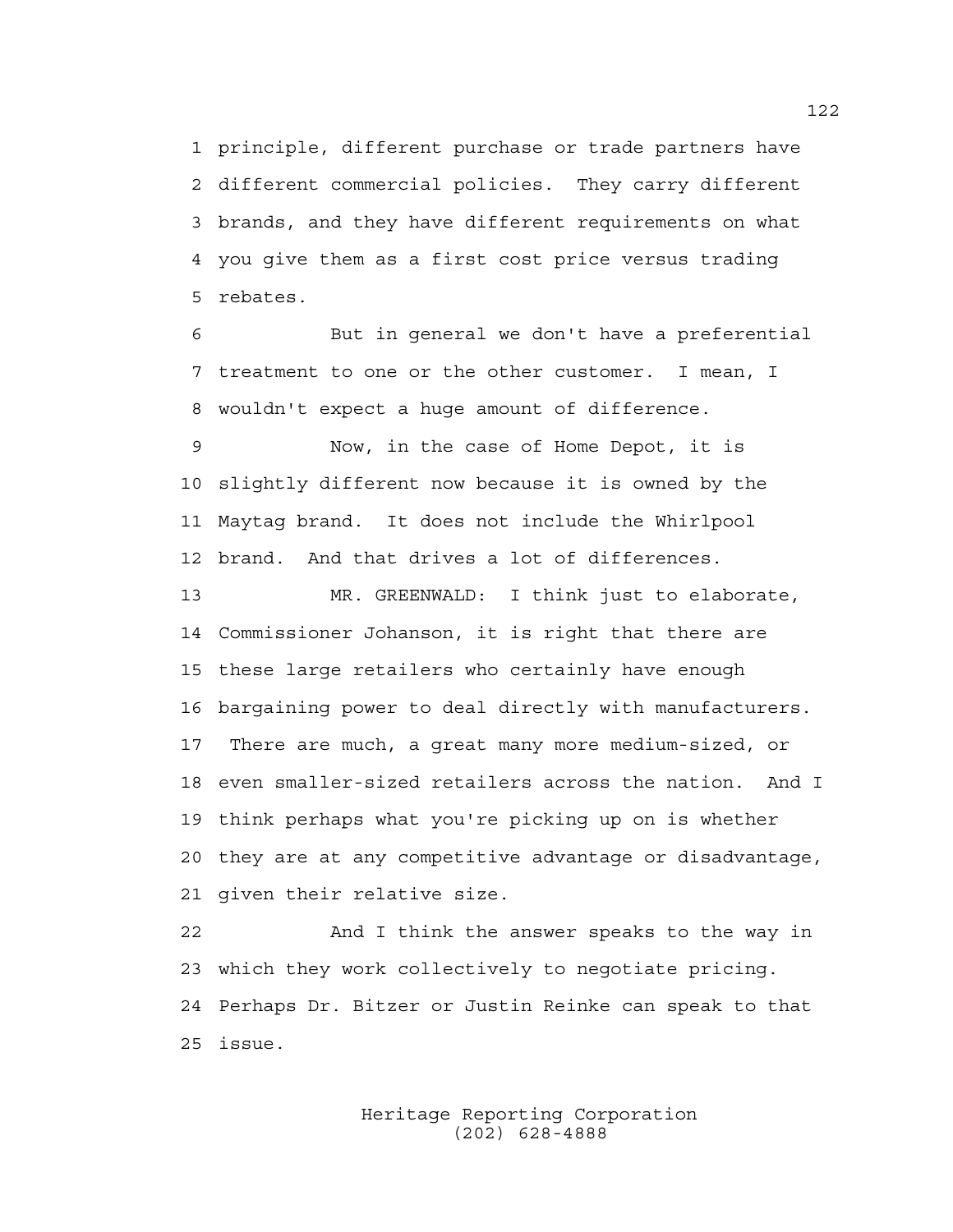1 MR. REINKE: I mean, so if you get outside 2 of the four large retailers that you mentioned, there 3 are another number of retailers that are large enough 4 to successfully negotiate on their own.

5 But then there are groups that have what are 6 called buy groups. So you may have another, you know, 7 20, 30 retailers that together will negotiate with 8 manufacturers. And there's, you know, a number of 9 those as well.

10 MR. BITZER: So to give you one example, and 11 I think I'm not referring to confidential data. But 12 HHGregg is almost the same size as Best Buy. HHGregg 13 is together with other big retailers, Brand Smart, to 14 basically build almost a buying consortium by basing 15 together a lot of volume.

16 Then you have a lot of very small 17 independent retailers like, who are organizing so-18 called buying groups, who typically buy big quantities 19 in so-called buy fairs. But you basically make one 20 price, basically take into account the combined volume 21 of all these ones.

22 So they group themselves in order to get 23 certain purchasing volume.

24 COMMISSIONER JOHANSON: Once again, those 25 are smaller, smaller stores? Smaller retailers?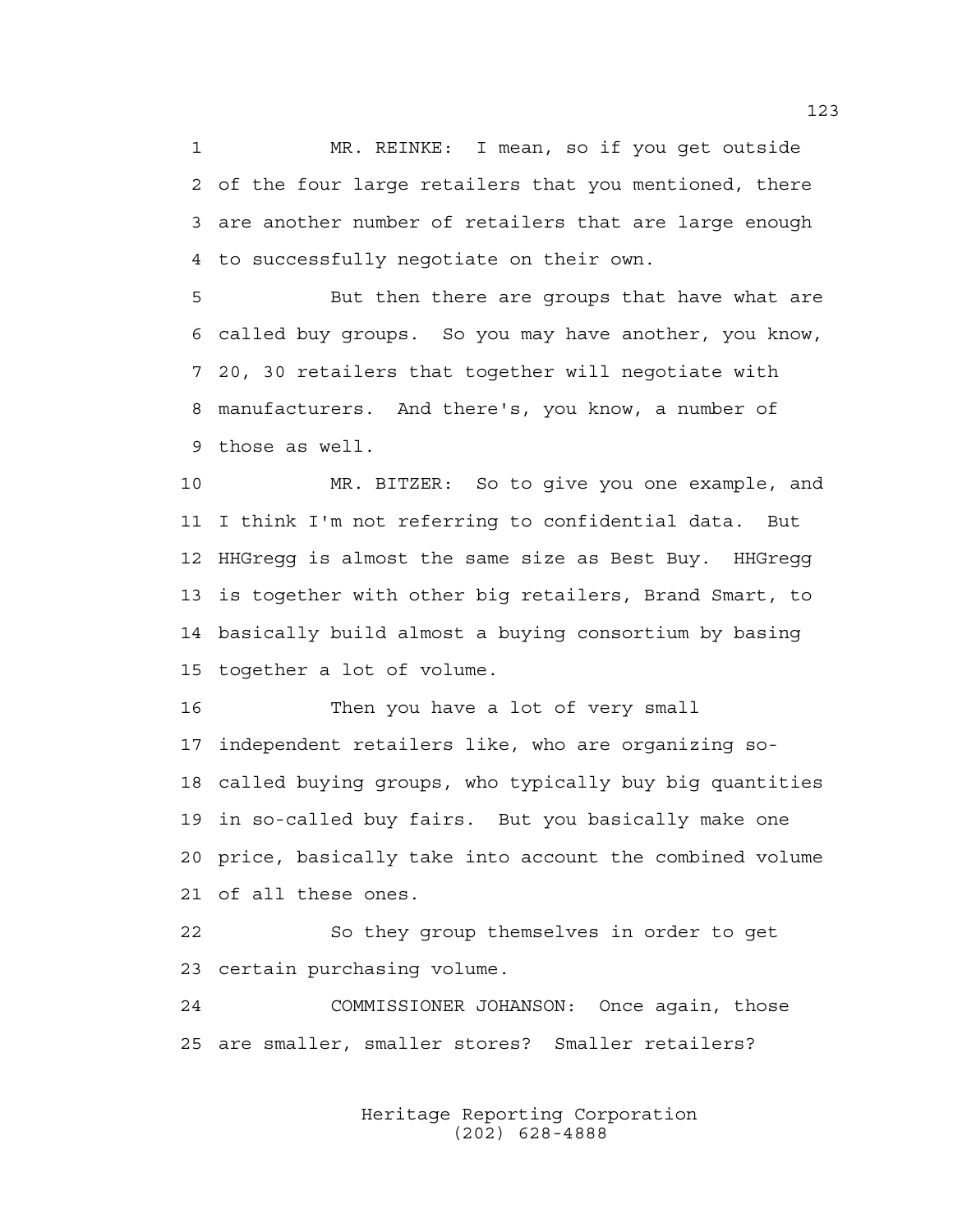1 MR. BITZER: The latter one which I referred 2 to could be very small ones; the first example which 3 I've given you, HHGregg, has not, whatever, 220 stores 4 in the United States, so they're quite a bit larger. 5 COMMISSIONER JOHANSON: Okay, thank you.

6 That concludes my questions.

7 VICE CHAIRMAN WILLIAMSON: Thank you. 8 Continuing along that line of questioning, is there, 9 do you see a difference in the way Samsung and LG 10 compete with the Whirlpool product line in this, in 11 the sort of non-big-four category?

12 MR. BITZER: Again, I can't speak on behalf 13 of LG and Samsung. But typically what you see is that 14 LG and Samsung are less present at small independent 15 retailers, as far as I recall. But we probably hear 16 Samsung does not sell to retailers with less than half 17 a million turnover a year, but I mean we'll probably 18 hear more from a respondant directly.

19 But typically, they are more present on the 20 large four.

21 VICE CHAIRMAN WILLIAMSON: Okay. How does 22 that square with this idea, with their idea that they 23 are the innovator? I was thinking if you go into a 24 kitchen design store and decide to buy your appliances 25 through them, I assume they're going to want to sell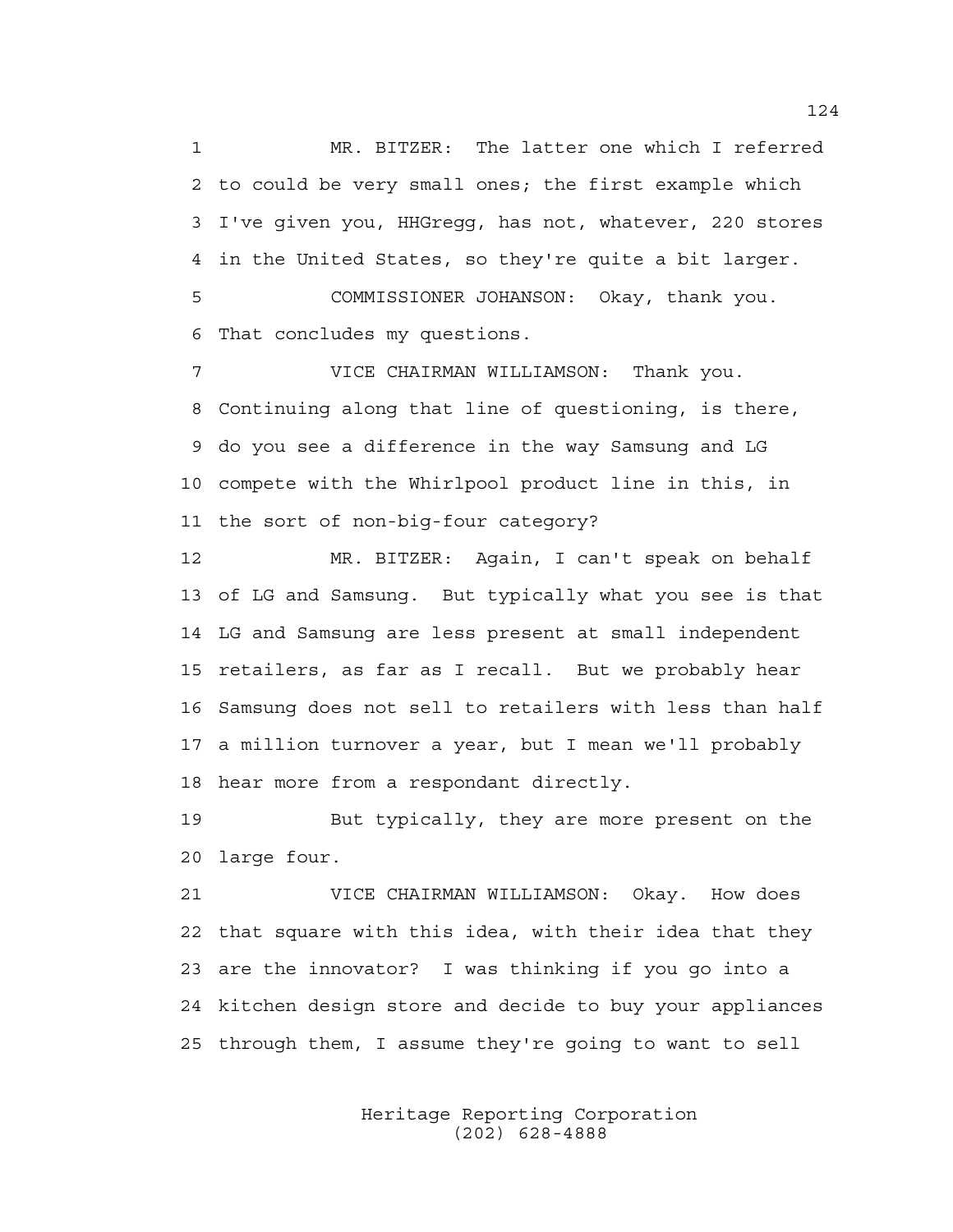1 you the hottest, or the premium products, the things 2 that are most innovative. Or is this true?

3 MR. BITZER: Let's put it this way. If 4 indeed some of these features will be so exclusive, or 5 if they really will be the determinant of everything, 6 you would see a lot stronger demand from the small 7 independent key accounts, what we call key accounts. 8 And we don't. For LG and Samsung products.

9 VICE CHAIRMAN WILLIAMSON: Okay, thank you. 10 Mr. Reinke, you had mentioned something about 11 configuration rather than features driving demand. 12 And I didn't quite understand that. I was wondering 13 if you could elaborate.

14 MR. REINKE: Sure. And what I meant by that 15 was, and we went through it in one of our exhibits, 16 there is a fundamental difference in how you use or 17 access a refrigerator, whether it's a top mount, a 18 side-by-side, or a bottom mount.

19 The bottom-mount configuration has the 20 refrigerator compartment more at an eye level, or an 21 easy access level, and you're actually in that 22 compartment probably 70 percent of the time. Maybe 30 23 percent of the time you're accessing your freezer. So 24 you're not bending down to access your fresh foods; 25 it's just easier.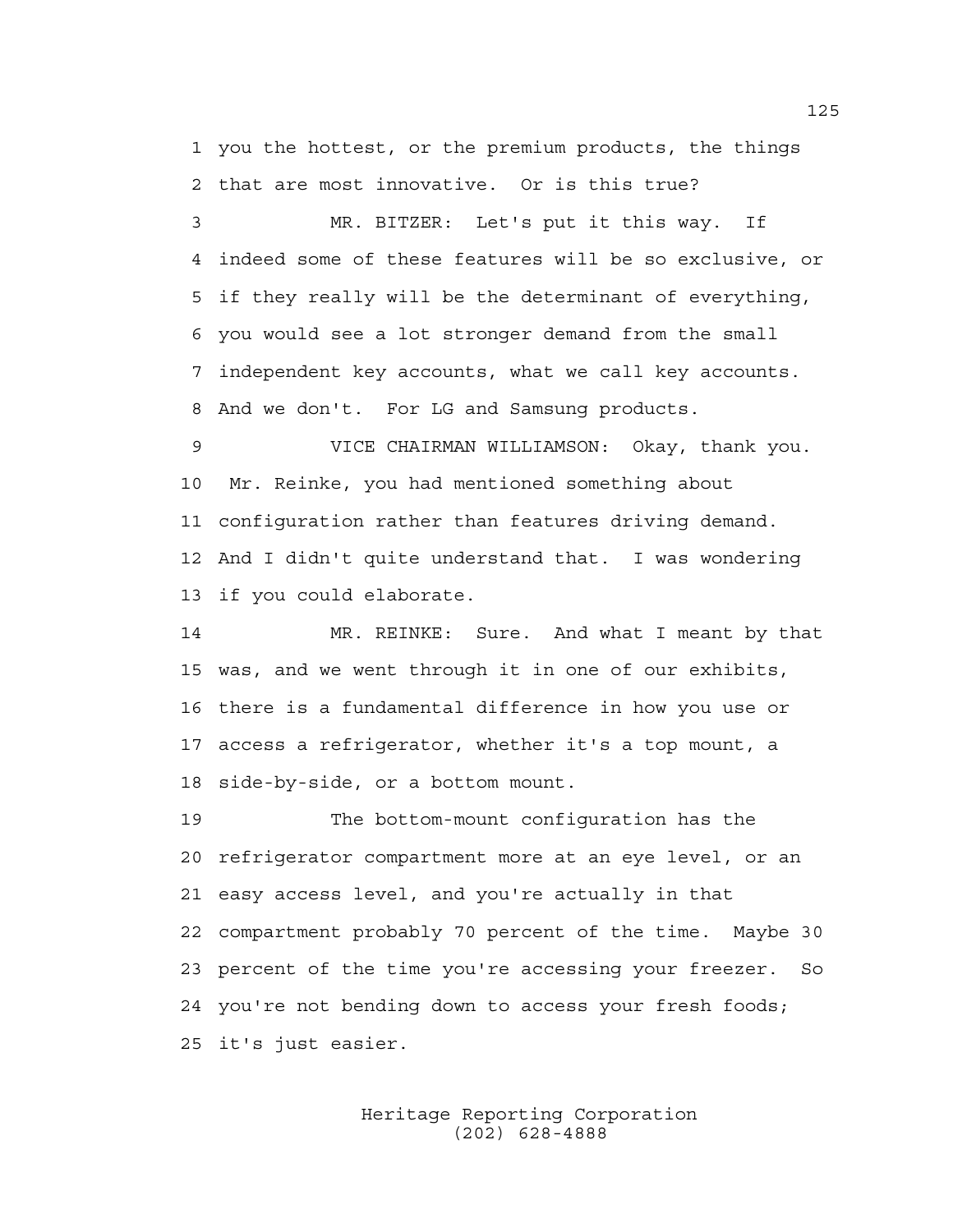1 That's what I meant by configuration. That 2 ease-of-use configuration is what has driven people, 3 in my opinion, for the most part from the side-by-side 4 platform over to the bottom-mount platform.

5 VICE CHAIRMAN WILLIAMSON: And are they sort 6 of learning this, because when they walk in the store 7 the salesman points this out to them?

8 MR. REINKE: They are, absolutely. That's 9 one way. The other way is just word of mouth from 10 friends and relatives. There's any number of ways 11 that they would so-called learn this.

12 If we talk about features, though, so on the 13 other side of things, if we would define some of the 14 features that we mentioned already today. LED lights. 15 In-door ice is another feature. Capacity is 16 features, things like that.

17 A lot of those same features are in side-by-18 sides, as well. So it's not like somebody comes into 19 a store and says my goodness, I have to have LED 20 lights; well, I guess I have to buy a bottom mount. 21 That's not the case. They could buy a side-by-side, 22 but they choose for the most part to buy a bottom 23 mount, again because of the configuration.

24 VICE CHAIRMAN WILLIAMSON: Okay, thank you 25 for that clarification. Going back to my previous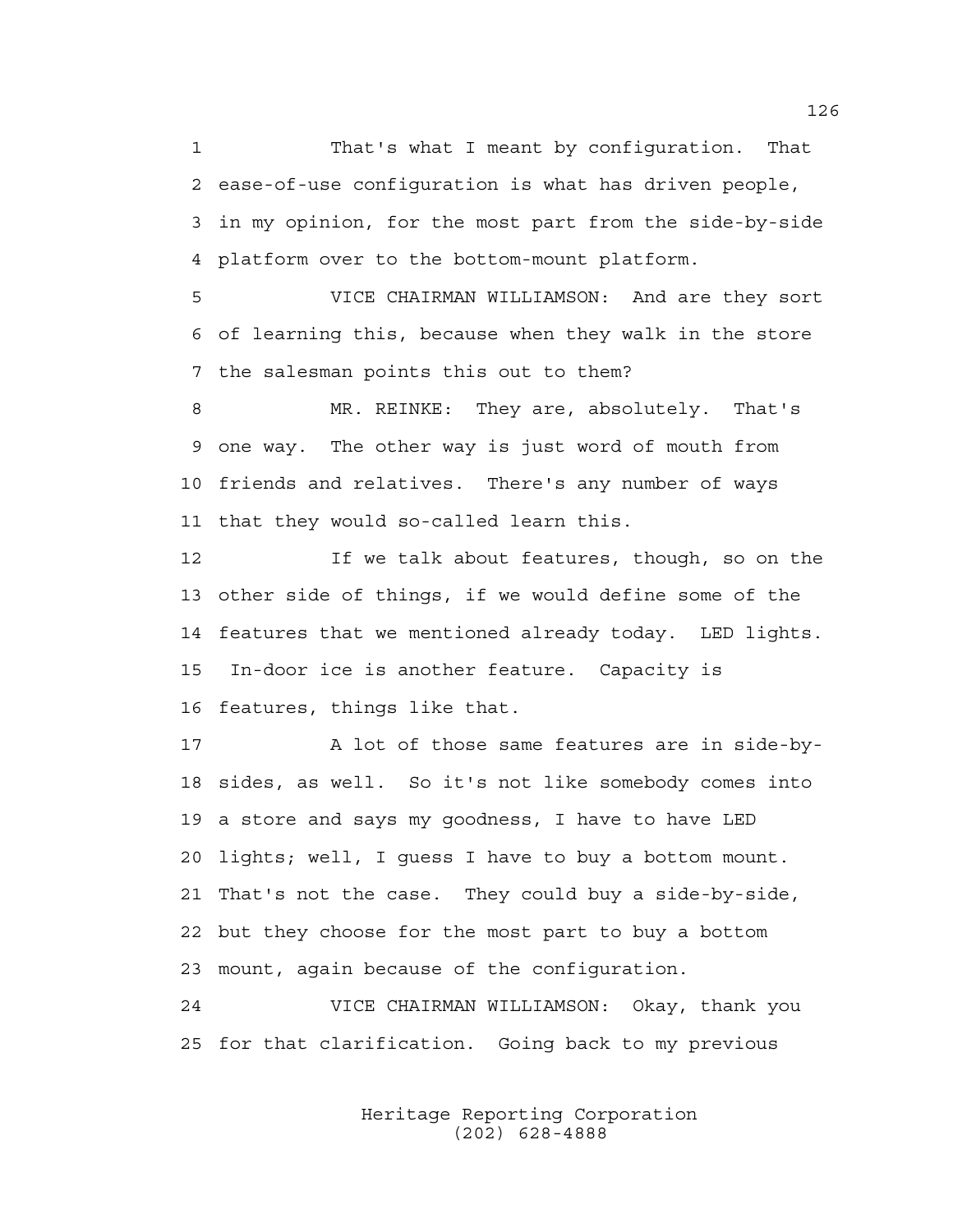1 question about the smaller dealers, and what in fact 2 you do not see in Samsung and LG, and that if there's 3 anything you can sort of add post-hearing about what 4 conclusions we should draw from that regarding the 5 nature of the competition, we'd appreciate that. You 6 sort of suggested, you alluded to it, but if there's 7 anything else you can expand on, that would be 8 helpful. Thank you.

9 The Commission's questionnaire requested 10 that you guys produce or submit all studies and 11 reports dealing with French-door-model refrigerators 12 that discuss, among other things, factors that 13 influence the purchase decision of consumers. And I 14 was just wondering, why hasn't Whirlpool submitted any 15 of these reports?

16 MR. GREENWALD: That was a failing on our 17 part, frankly. We have them; we are aware of the 18 deficiency. We weren't focused on it when we were 19 trying to make sure that, for example, all the rebate 20 and discount data were accurate, and we were preparing 21 for verification. It is something that we will 22 provide.

23 VICE CHAIRMAN WILLIAMSON: Good, okay. 24 Thank you for that. So Respondents have argued that 25 their ability to produce thin-wall mounted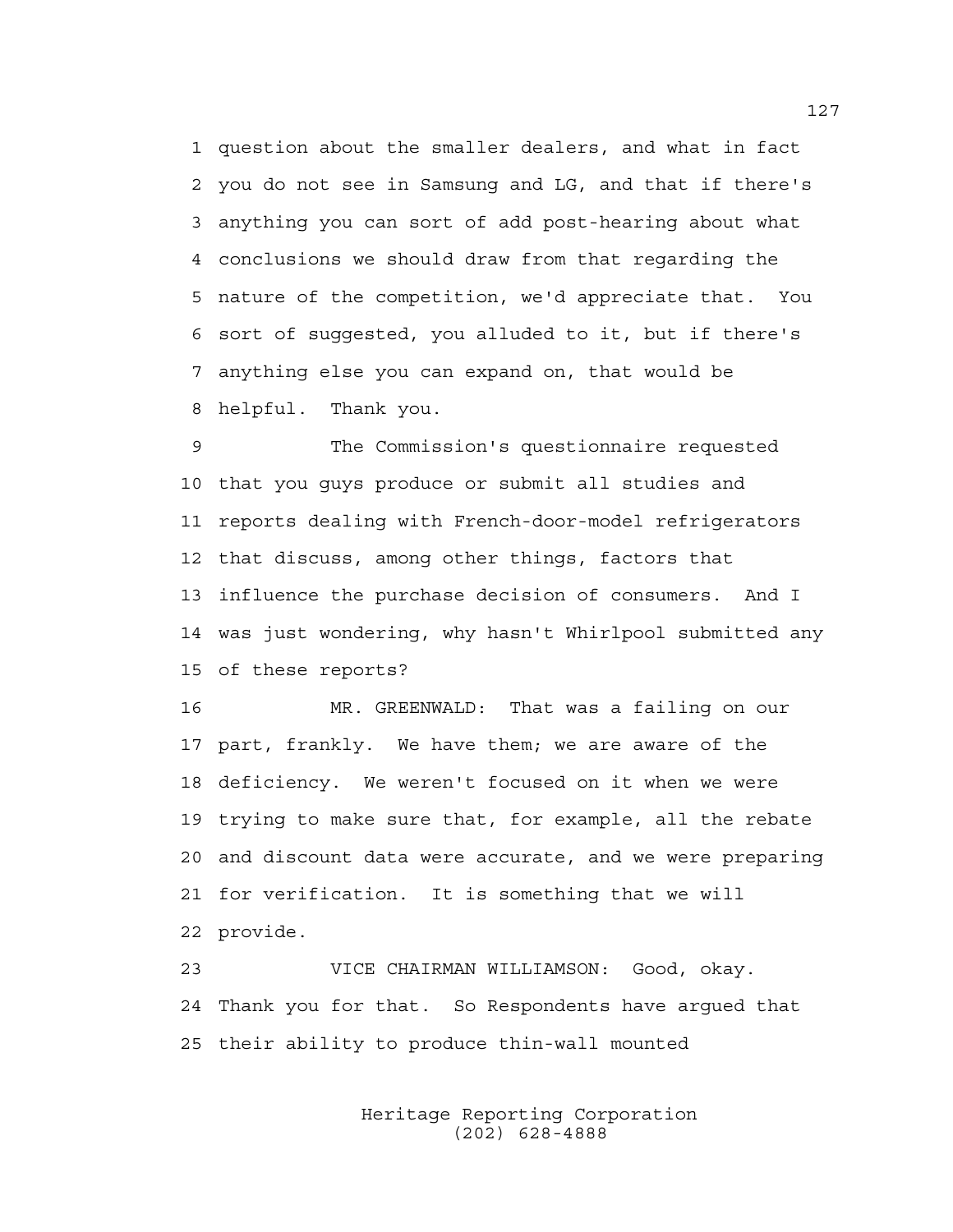1 refrigerators will allow them to produce larger-

2 capacity products than Whirlpool; and that Whirlpool 3 has had to lower prices in order to compete with these 4 higher-capacity products.

5 And so I guess the question, if you do not 6 produce a thin-walled product, how do you compete with 7 larger-capacity bottom-mount refrigerators? Or should 8 I say how did you compete? Because I assume, are you 9 going to these thin walls?

10 MR. BITZER: Mr. Chairman, that refers to 11 so-called vacuum panels. Thin walls are vacuum panels 12 in different configurations. And what is basically, 13 stepping back a little bit in time, in the late 14 eighties they discovered if you have a vacuum-panel 15 installation, it basically increases both performance 16 and insulation capabilities.

17 Back then the discussion in the late 18 eighties was A, it's very costly, because the 19 production process is fairly expensive. Because you 20 just don't have a foaming agent; you have to have 21 vacuum panel. And two, what is frankly still not 22 proven 100 percent to date, what happens to these 23 panels after 10 or 20 years. Because if you lose a 24 vacuum, you lose insulation.

25 Whirlpool actually, the whole concept was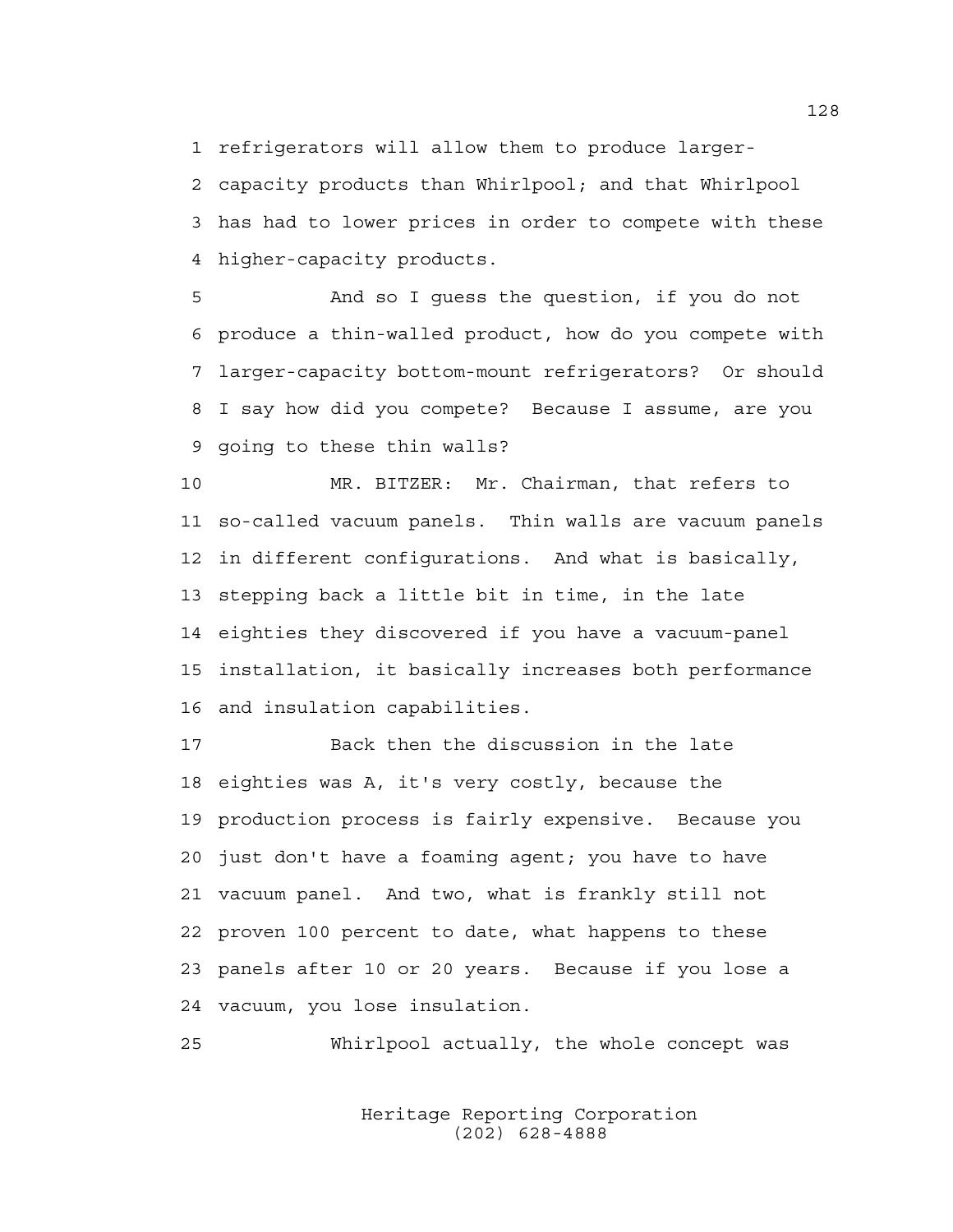1 invented by Owens-Corning in Toledo. And it's public 2 that the first ones produced by Van Buren & Merlot, 3 which is a Maytag brand, were in 1992. So the 4 technology has been around for a long time. It is 5 fairly expensive to produce. So it's just a question, 6 do you want to put the costs into it or not. And 7 actually, Justin, we have even some examples of vacuum 8 panels. So it's just, do you put in the cost or not.

9 MR. REINKE: And again, no consumer is going 10 to pay a penny for a vacuum panel, or pay a penny for 11 thin-wall technology. They're paying for the capacity 12 that comes with that, right? And so I don't want us 13 also to think that thin walls is the only way that LG 14 and Samsung have gotten extra capacity. They've also 15 made their boxes bigger. So they've made them 16 slightly taller, slightly deeper. Actually not even 17 slightly; much deeper.

18 So there is other ways that they've gone 19 about getting to that capacity. Whirlpool is going to 20 be introducing models with, as you would define it, 21 thin-wall technology soon. And in fact, when we were 22 at Amana, we looked at some of those type of products, 23 and we looked at some of the investments we're making 24 to make some of those type of products.

25 And so it's not magic. Again, it's back to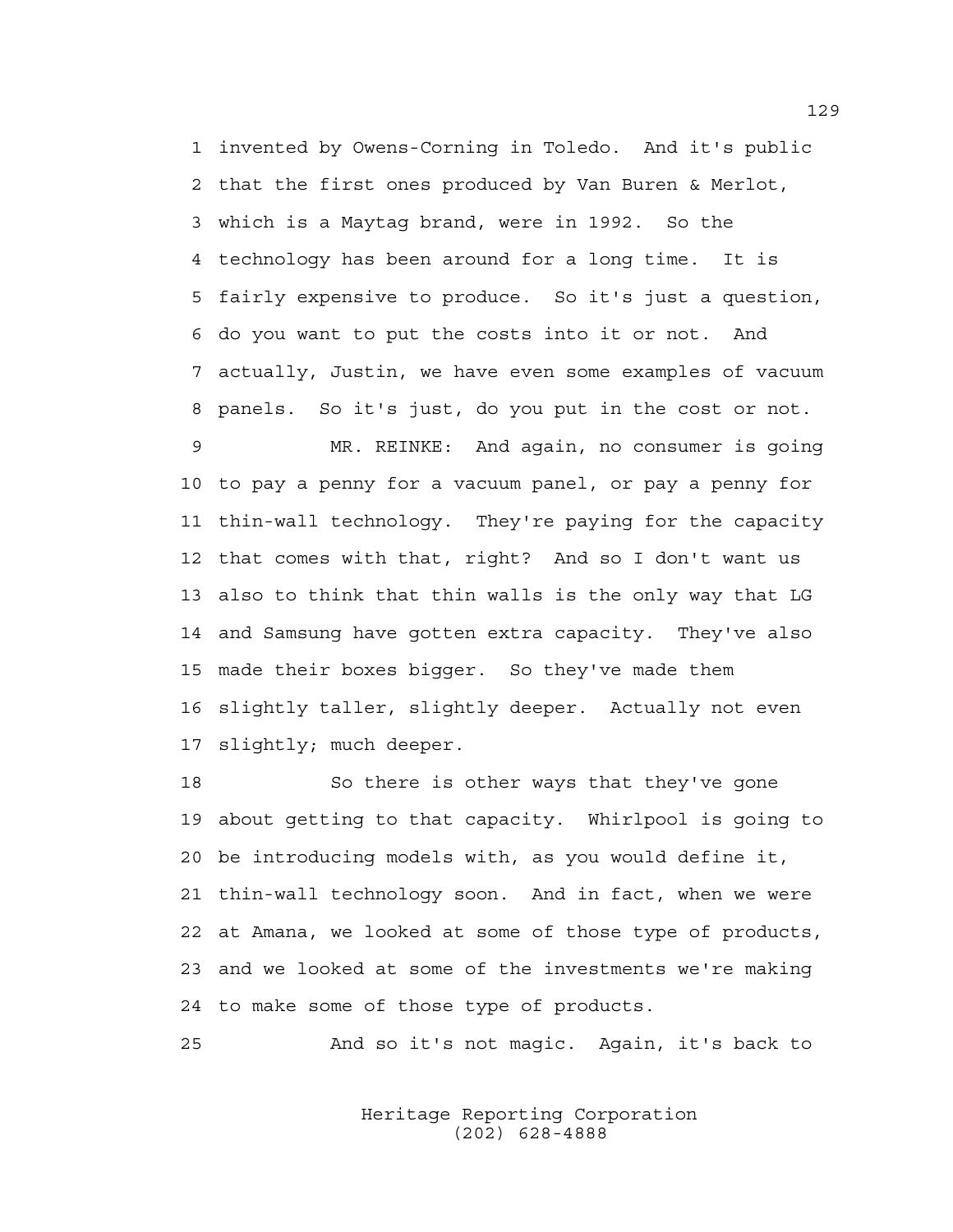1 the economic decision that Mr. Bitzer mentioned 2 before.

3 MR. GREENWALD: Let me take the Samsung or 4 LG, I don't know who made the point, at face value. 5 Let me do it the following way.

6 MR. BITZER: Yes, LG.

7 MR. GREENWALD: Let's say that it's true 8 that because LG or Samsung have greater capacity 9 because they use a thin-wall technology; and it is 10 true that consumers are willing to pay more for larger 11 capacity; then it has to be true that if you are 12 trying to sell a smaller-capacity refrigerator in 13 competition with a larger-capacity refrigerator, one 14 of the ways you can distinguish is on price, okay? 15 And that's essentially what they're saying.

16 Behind that is the assertion that whether or 17 not that's a dumped price is beside the point. Let me 18 ask you to go to our exhibit, essentially the three-19 French-door pricing.

20 VICE CHAIRMAN WILLIAMSON: Which number? 21 MR. GREENWALD: Sixty-eight.

22 VICE CHAIRMAN WILLIAMSON: Okay.

23 MR. GREENWALD: And to focus on the bottom 24 two quarters: third quarter 2011, fourth quarter 25 2011. And to look at Samsung's promotional pricing of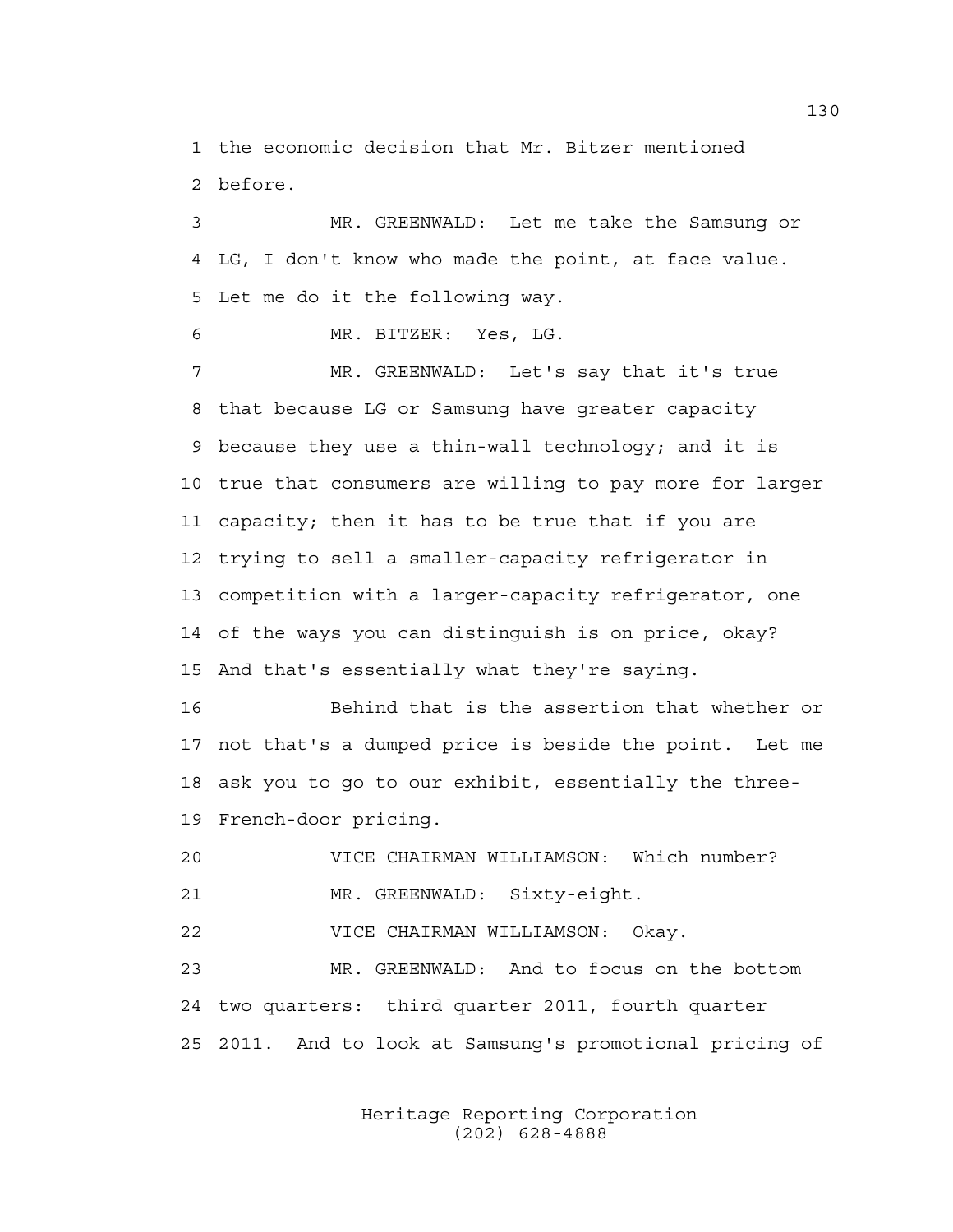1 its thin-wall 29-cubic-foot refrigerator with dual 2 evaporators. And compare -- this is NPD pricing -- 3 compare the pricing to the 26-cubic-foot smaller 4 Whirlpool model without dual evaporators. Single 5 evaporator.

6 It is undeniably true that when you have the 7 larger model, with the larger capacity and the dual 8 evaporator, at exactly the same price as the smaller 9 Whirlpool model, you're going to sell a lot of the 10 former, and very few of the latter.

11 So in a sense, they're right. But what 12 they're saying is their pricing acts as a cap on what 13 Whirlpool can price, and they are in effect saying 14 dumping of larger refrigerators has a direct and 15 significant impact on the price of what smaller 16 refrigerators can sell. That's true.

17 VICE CHAIRMAN WILLIAMSON: This raises the 18 question. This Exhibit 14, the estimated market 19 value. If you look at those two, you get something 20 like maybe \$450 difference in pricing. This market 21 value, is this no longer true?

22 MR. GREENWALD: No, I want you to go to 23 slide, the slide immediately preceding it. Go to 24 Slide 15. And there, what you see is what happens 25 when the price differential is at that \$500, \$400.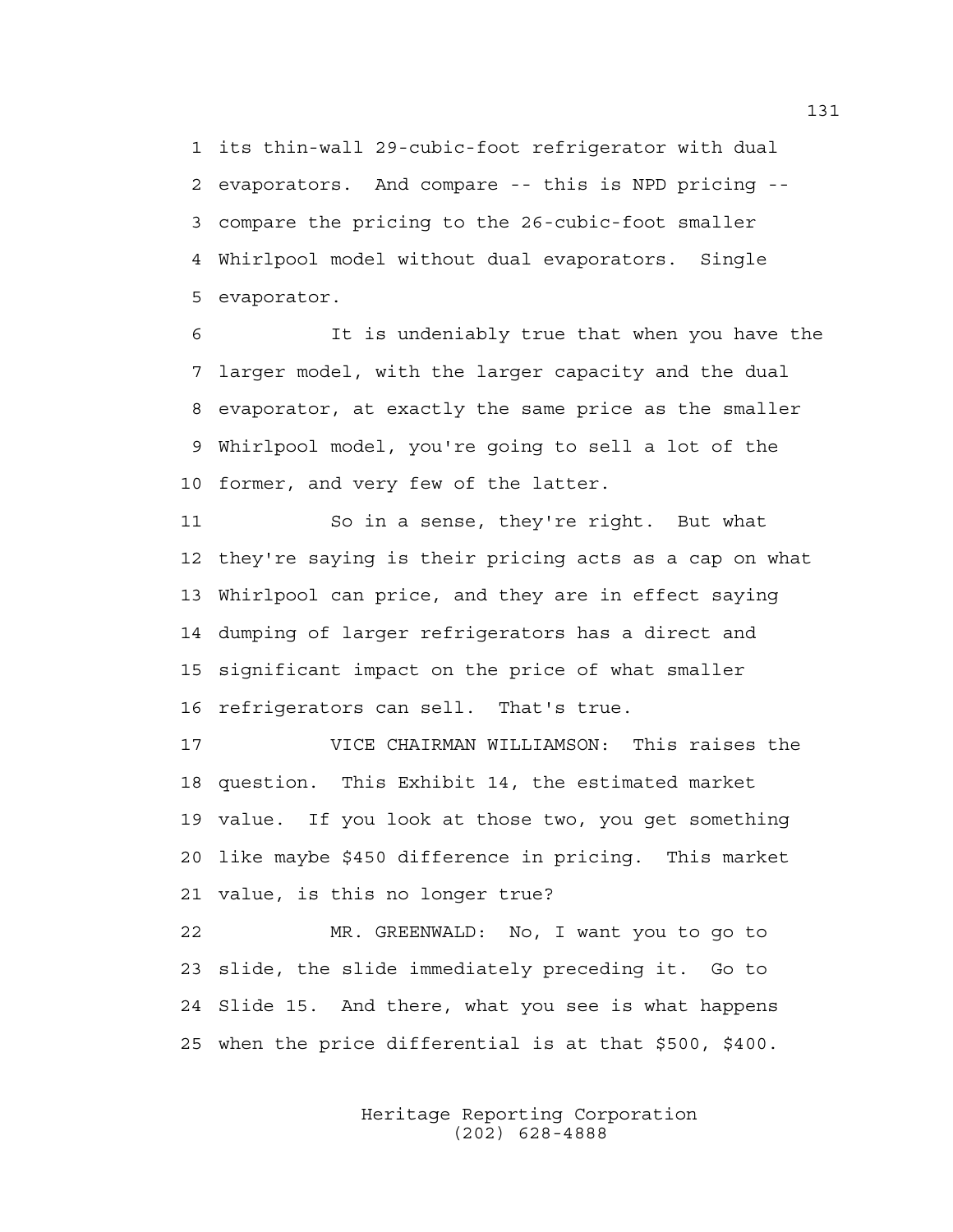1 So if you look at the middle column, you see 2 a Whirlpool four-door French-door priced at \$1263, and 3 a Samsung much larger, again, dual-evaporator four-4 door French-door, 28 cubic feet versus 25, priced at 5 \$1800. The differential there is in fact the four or 6 five hundred dollars, and both of them sell.

7 The point we're trying to make is that 8 relative pricing, or pricing relative to features, 9 drives volume of sales.

10 VICE CHAIRMAN WILLIAMSON: Okay. Thank you, 11 and my time has expired. Let's see. Commissioner 12 Pearson.

13 COMMISSIONER PEARSON: Thank you, Mr. 14 Chairman. I believe I have just one additional issue 15 to discuss.

16 Other Commissioners have raised the like-17 product question. We recently made a preliminary 18 determination that various types of large residential 19 washing machines constituted a single like product. 20 What's different about refrigerators that should cause 21 us to find bottom-mount refrigerators are a like 22 product that is distinct from other types of 23 refrigerators? In other words, did I get the issue 24 wrong on washing machines?

25 MR. GREENWALD: Well, certainly we would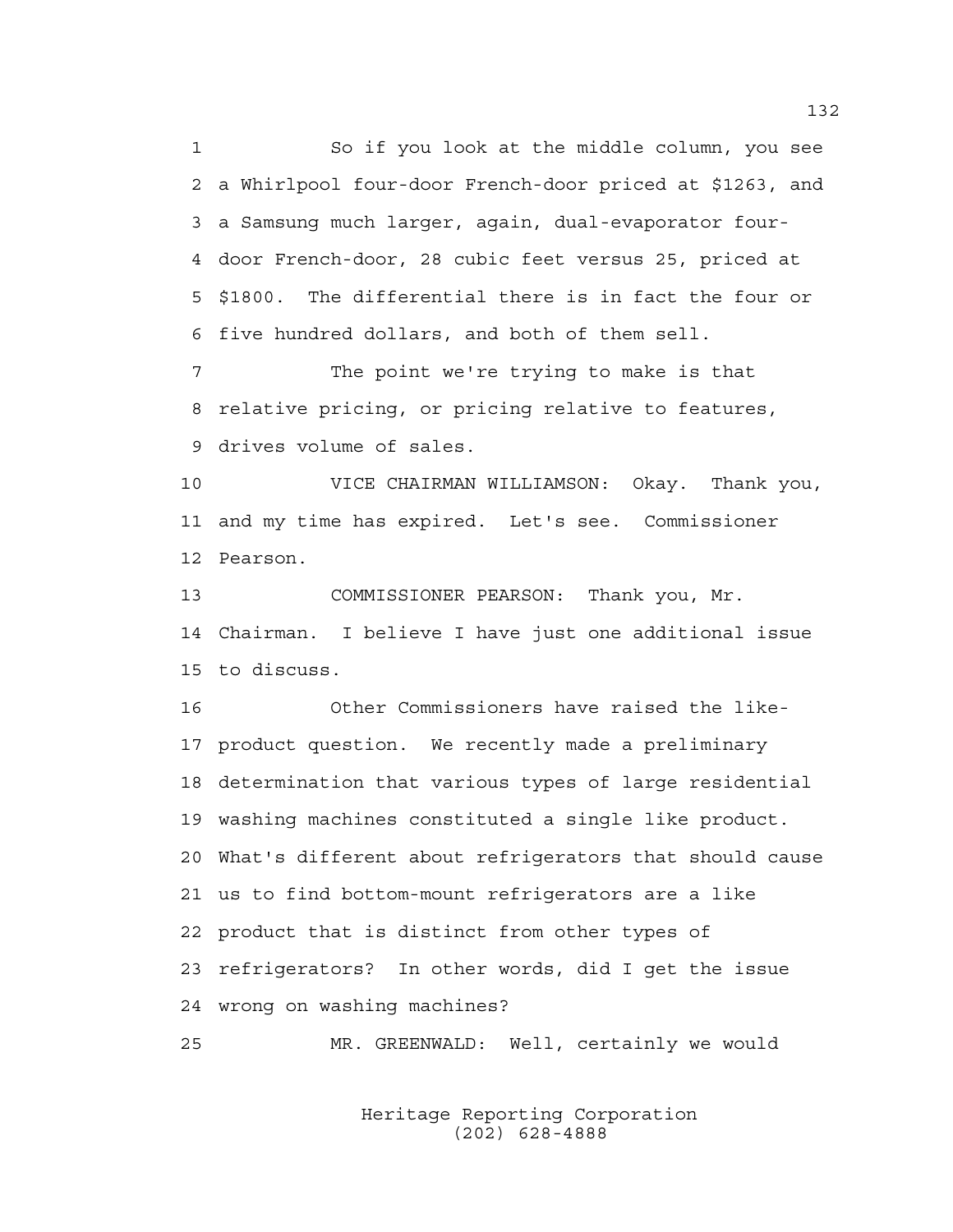1 differ with your decision in preliminary washing 2 machines determination in that sense.

3 COMMISSIONER PEARSON: Just talk about the 4 like-product determination, please.

5 MR. GREENWALD: You did indeed get it wrong. 6 But let's talk about the like-product issue.

7 Let's again start with the product under 8 investigation, and the statutory language that looks 9 for co-determinants, unless there is a reason not to 10 be, okay?

11 The product under investigation is bottom-12 mount refrigerators. All other things being equal, 13 bottom-mount refrigerators should be the domestic like 14 product. There are these other sorts of 15 refrigerators, and it seems to me the legitimate 16 question is why didn't Whirlpool bring a case against 17 all refrigerators.

18 And the answer is, in both cases, if you're 19 looking for the neutral principle that governs the 20 decision making, it's that in both cases Whirlpool did 21 not structure its petition beyond its domestic 22 production.

23 What the anti-dumping and countervailing 24 statutes are about is domestic production. Whirlpool 25 had no business broadening its complaint to side-by-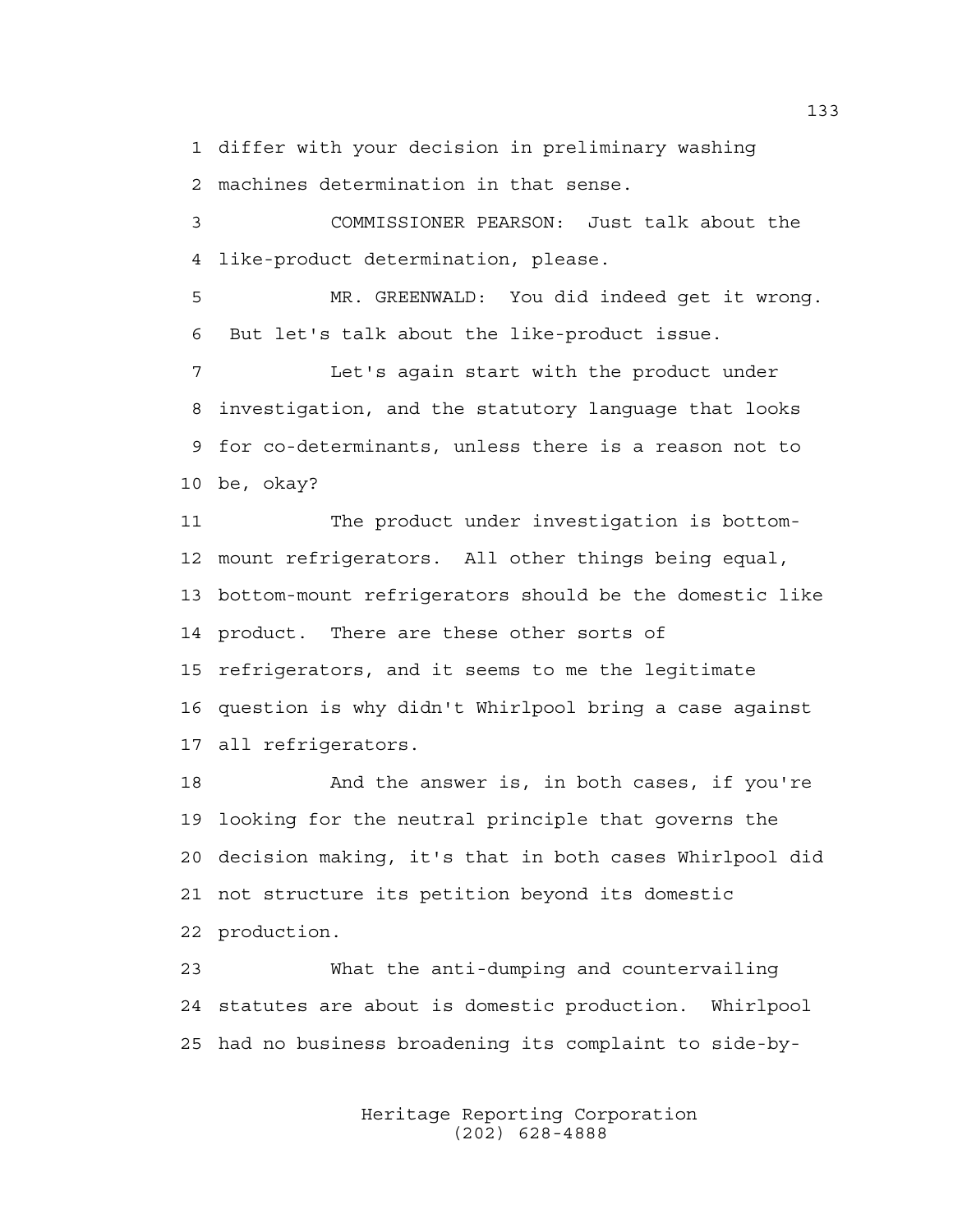1 sides, which it no longer produces in the United 2 States, and top-mounts I think are essentially 3 produced offshore, as well.

4 The bottom-mount category is a distinct 5 category. And under sort of well-established like-6 product criteria, and frankly Commission precedent, 7 there are clear distinguishing lines between that, 8 between top-mounts and side-by-sides.

9 We can argue about the appropriateness of 10 the like-product distinction in washers when it comes 11 to that. But there is, believe me, a neutral 12 principle that governs what this company does. It is 13 not interested in bringing cases that are essentially 14 directed at products not made in the United States.

15 COMMISSIONER PEARSON: Okay, thank you for 16 that clarification. I would have to say, though, 17 being an owner not only of a refrigerator, but also a 18 washing machine, and having had to replace it somewhat 19 recently, and having gone to a front-loading high-20 efficiency washer, so, from a conventional top-loader, 21 I am familiar with the differences there.

22 And to me, frankly, the differences in 23 washing machines seem greater than the differences in 24 refrigerators. And so this may not be obvious, but I 25 do try to avoid against internal conflicts in my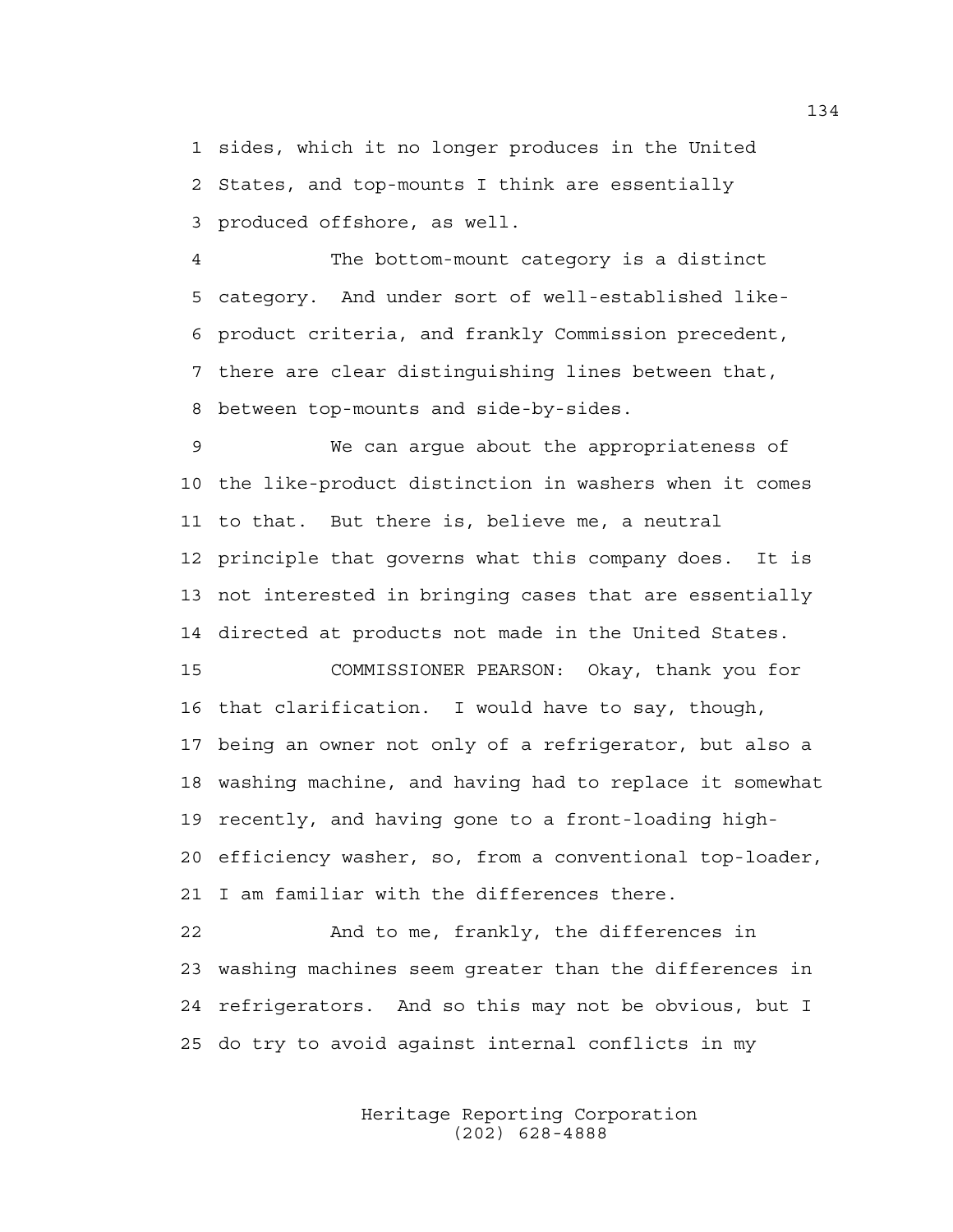1 thinking on these things, and that's what I'm 2 wrestling with now.

3 So for the purposes of post-hearing, if you 4 have more to say about the direct issue here of how we 5 handle like product, vis-a-vis washing machines, I'd 6 be interested in reading it.

7 MR. REINKE: Let me just make a quick 8 comment. And I know about refrigerators. I only know 9 about washing machines from my own home, like you, 10 right.

11 One of the reasons, though -- but what I do 12 know is I've been in refrigeration long enough to see 13 the bottom-mounts grow, and the side-by-sides go down 14 as we've mentioned before.

15 For a while, these same type of trends were 16 happening in laundry, where front-loaders were 17 growing, and top-loaders were going down or flat.

18 You mentioned a minute ago why you were 19 considering, one of the reasons why you were 20 considering a front-loader; high efficiency, right? 21 Well, there's now high-efficiency top-loaders as well, 22 and I think you've seen those industries kind of start 23 to move in the same direction, right?

24 The fundamental benefit, which we mentioned 25 before, of a bottom-mount is the way that you access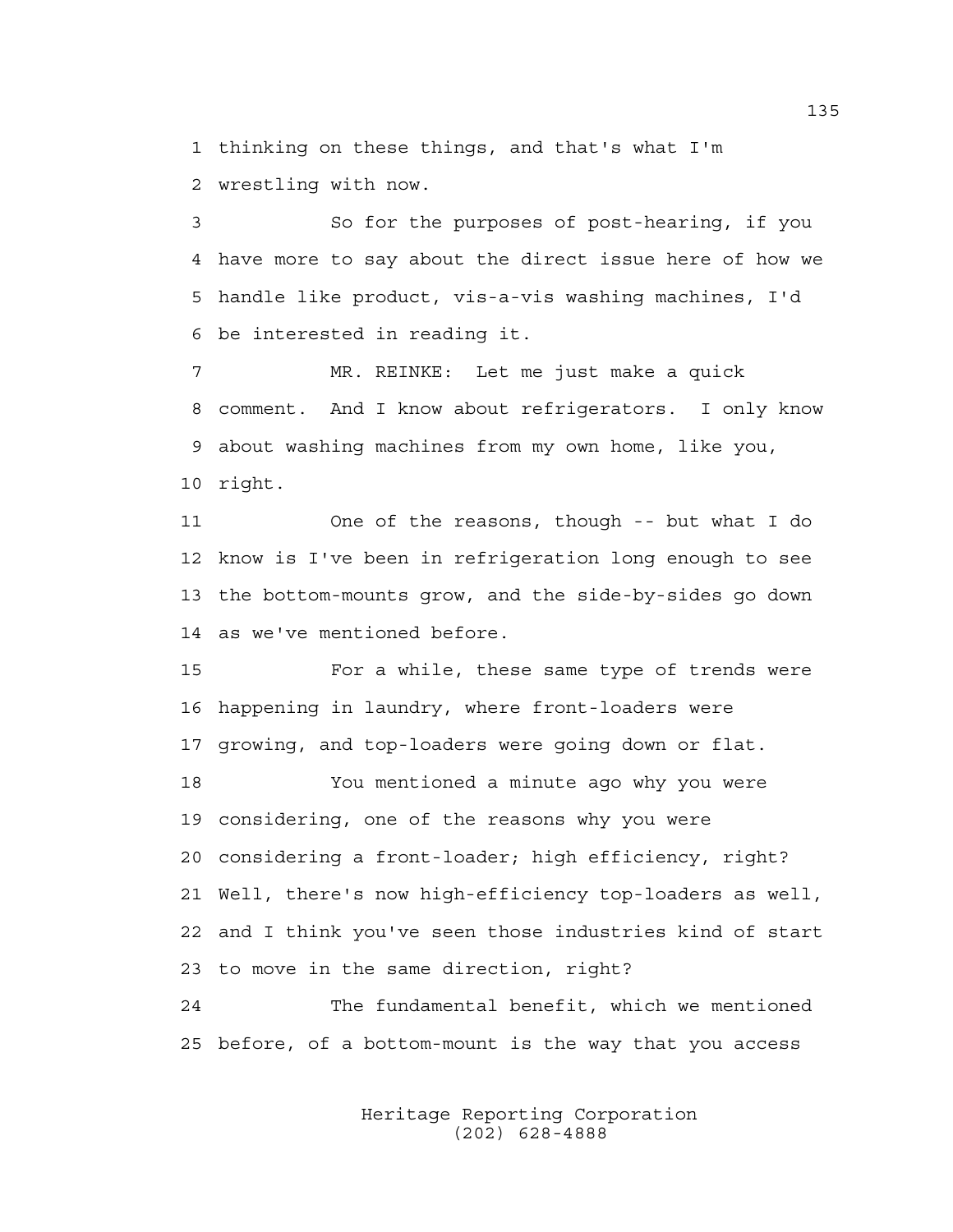1 the food, right? Well, you can't change that in a 2 side-by-side, you can't change that in a top-mount. 3 So they're going to continue to be distinctly 4 different.

5 COMMISSIONER PEARSON: Thanks.

6 MR. GREENWALD: We will address it in the 7 post-conference brief.

8 COMMISSIONER PEARSON: Okay. And I would 9 note, in this current case that we're dealing with, I 10 doubt that the issue is dispositive. I really have 11 some genuine interest in trying to get the like-12 product question correct. So I'm showing my --

13 MR. GREENWALD: We certainly have a genuine 14 interest in trying to change your mind in the other 15 case.

16 COMMISSIONER PEARSON: I may have been on 17 the Commission too long now, that I'm taking such a 18 keen interest in like product. But thank you very 19 much for all your responses. Mr. Chairman, I think 20 that concludes my questioning.

21 VICE CHAIRMAN WILLIAMSON: Okay. 22 Commissioner Aranoff.

23 COMMISSIONER ARANOFF: One thing that hasn't 24 come up yet this morning, that I did want to ask 25 about, is the extent to which consumers shop based on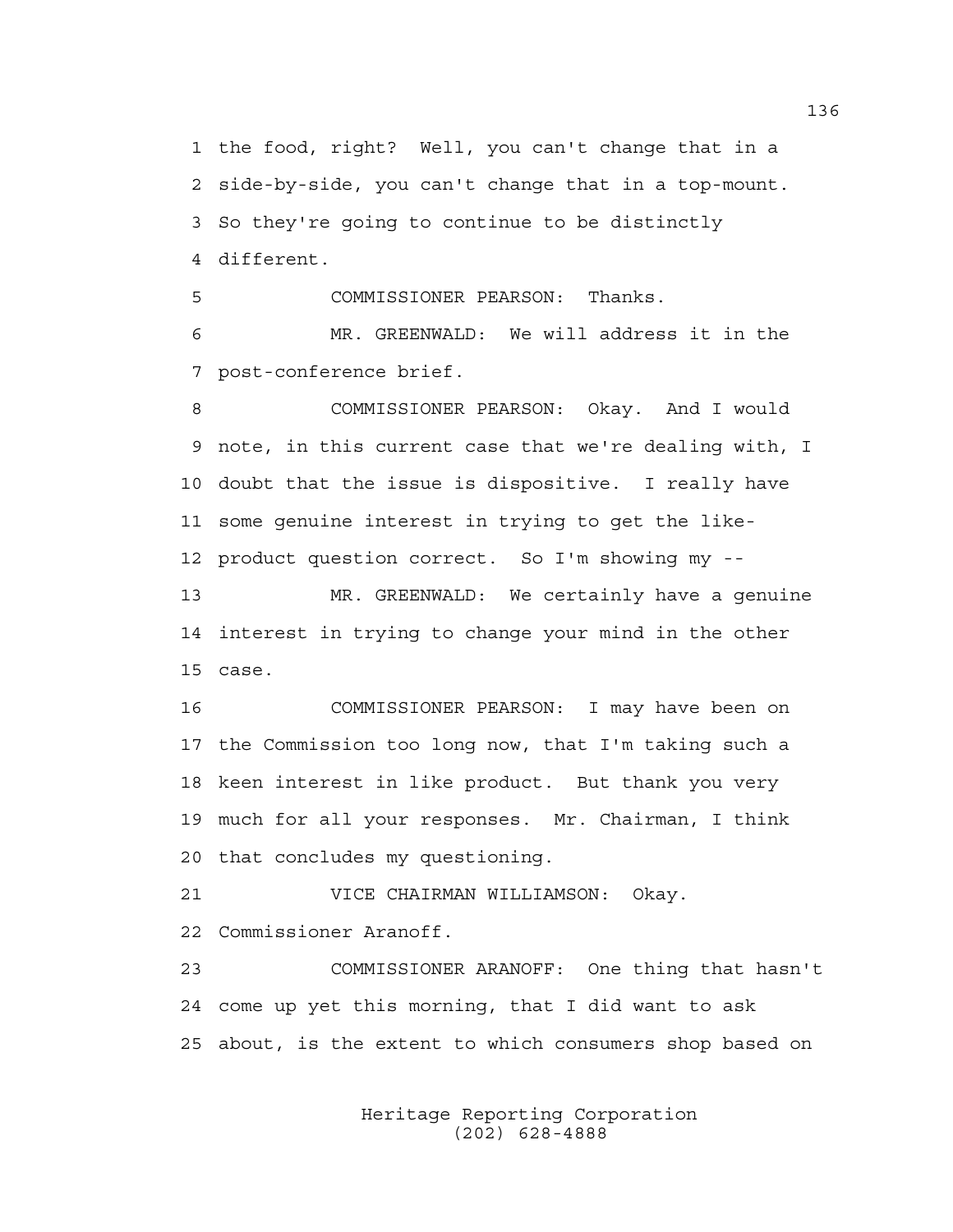1 brand. To what extent, well, to what extent do 2 consumers shop based on brand? And if they do, is it 3 because they associate brand with a certain level of 4 reliability or some other familiarity? Or as another 5 person that's gone through a kitchen renovation, do 6 you care that the handle on the door matches the 7 handle on your oven or your dishwasher, and so you're 8 going to buy the same brand to have that consistent 9 look? And how important is that in the marketplace? 10 MR. BITZER: Let me try to answer it. And 11 first of all, starting point is again, every consumer 12 is different. And there is a big difference if you're 13 a replacement purchaser or if you buy a complete new 14 kitchen. It's just a fundamental difference in how 15 you go through a purchase process, and typically also 16 how long the purchase window is.

17 Yes, there are certain consumer segments 18 which come predisposed to a certain brand preference. 19 We measure brand preference as every other 20 competitor. We pride ourselves that for our brands, 21 we're, you know, in terms of top-rank preference, more 22 than 40 percent of the market.

23 Having said that, typical consumers call it 24 almost like an accepted circle of brands, brands which 25 they would take into consideration. The shop floor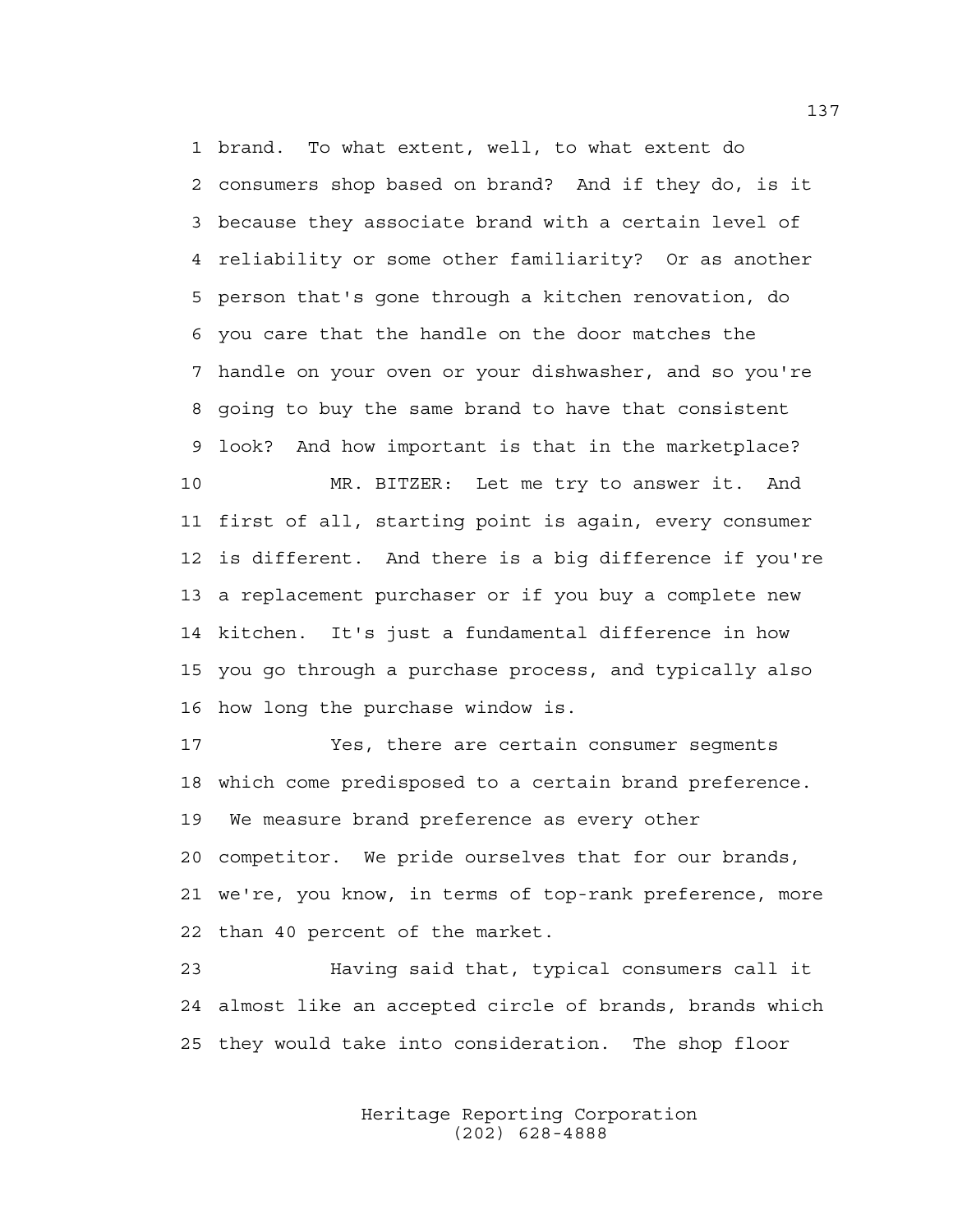1 influence on brand choice is not insignificant, or in 2 many cases is very strong.

3 If you ask more, put it in brand context, 4 more in context with other things, again, if you would 5 go for the Traqline data, which apart from sample size 6 is still the biggest consumer survey, they will show 7 you that first feature and price come long before 8 quality and questions around quality. And then at one 9 point comes appearance and brand.

10 So as much as we would like to have 11 everybody predisposed to Whirlpool, it comes in the 12 actual purchase decision after feature, price, and 13 quality reputation.

14 COMMISSIONER ARANOFF: Okay, that's helpful. 15 I just want to go back, and we've had a lot of 16 discussions about how manufacturers and retailers talk 17 to each other about prices, and what to look at in 18 that relationship.

19 But looking at that more broadly, do you 20 have something that would look like an annual contract 21 negotiation? Or how do you describe this process? 22 Are you constantly talking about what prices and what 23 models with a retailer? Are you doing it once a year 24 in a line review? Does that look like a contract 25 negotiation? Do you have a contract?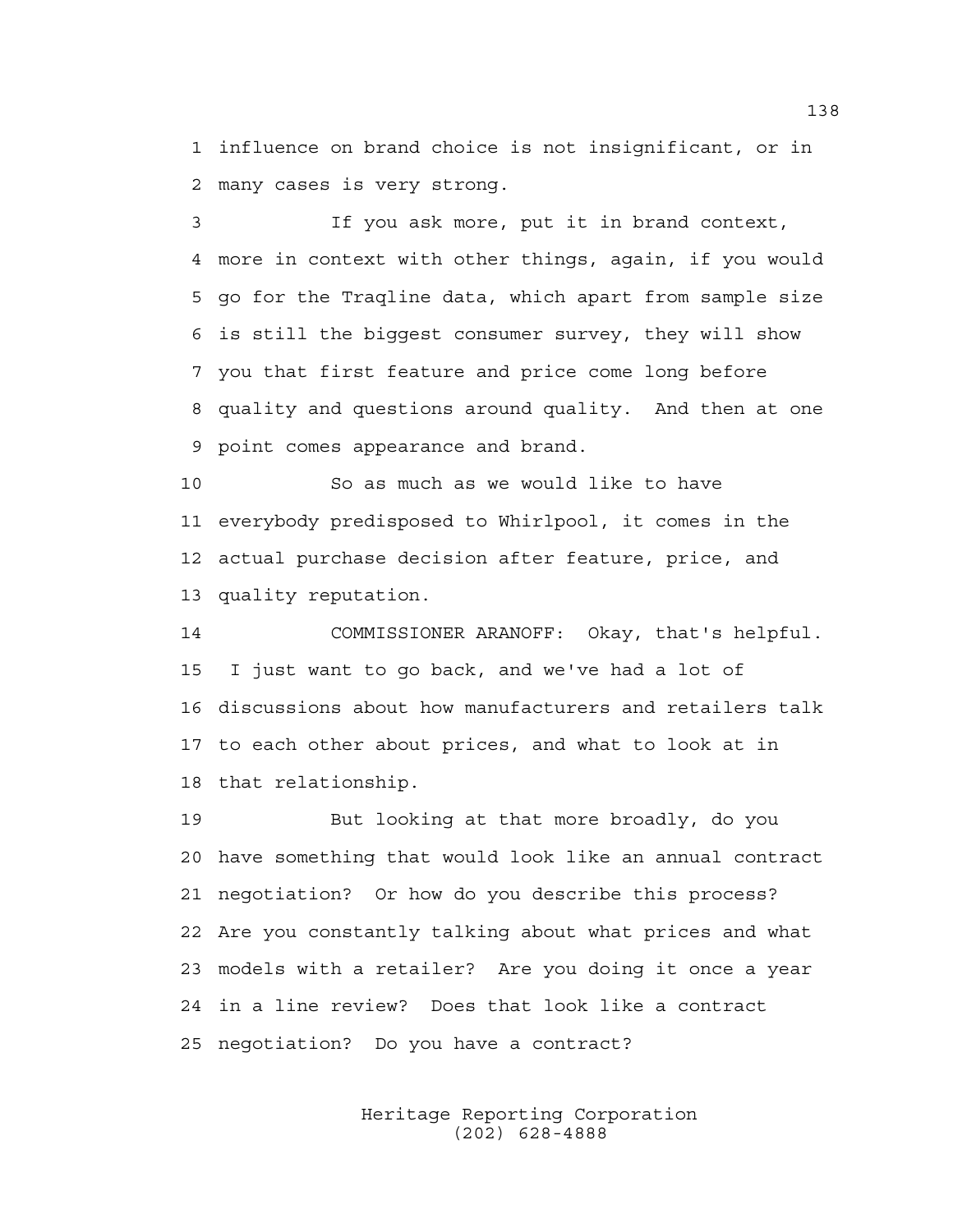1 MR. BITZER: First of all, there are clear 2 laws which govern how much and how specifically we can 3 talk about pricing. So we can suggest, we can 4 incentivize MAP through our advertising. That's 5 pretty much what you can, by law, do.

6 Every retailer differs pretty strongly in 7 terms of how they look and what kind of discussions 8 there are. There are some retailers who are maybe 9 more on an annual or semi-annual line review, and 10 that's where you have a fundamental discussions. We 11 have other retailers who are quite a bit more 12 transactional, who will respond immediately to some 13 other competitive retailer fad and may want to have 14 immediate discussions.

15 So it differs a little bit by retailer. But 16 again, we are, what we technically can respond to is 17 by adjusting the MAP or a promo MAP. But there are 18 very clear limits in terms of what you can exactly do 19 on pricing.

20 MR. GREENWALD: If it would help, 21 Commissioner Aranoff, we have, the only contract that 22 I am aware of that is long term is the OEM. And you 23 have data on that.

24 There was a lot of questioning I think from 25 all of you on how are prices done. And you're going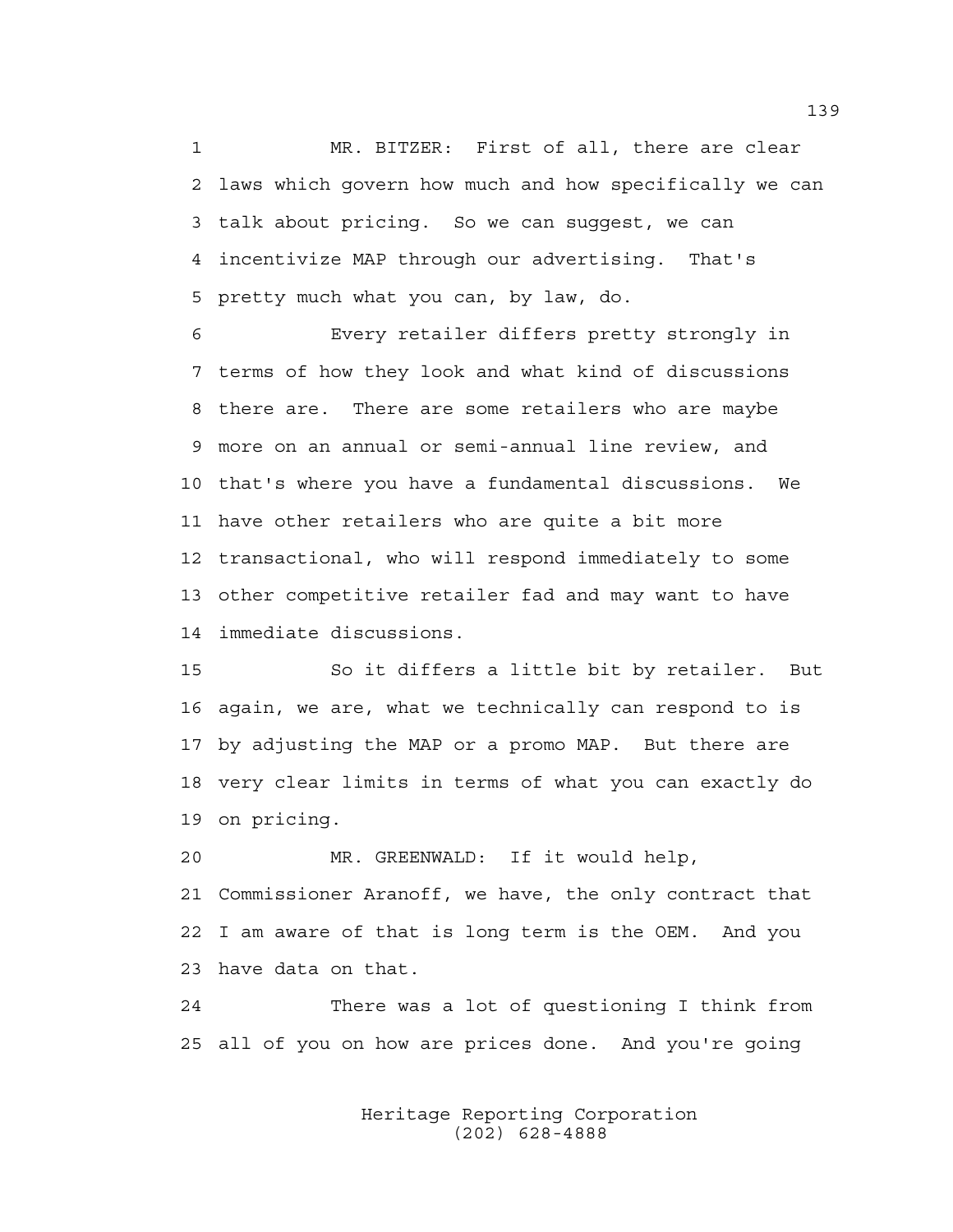1 to hear this afternoon from Mr. Baird at Home Depot. 2 He is a compulsive e-mailer, so we have e-mail chains 3 that describe how various promotions evolve, and what 4 happens, and what Whirlpool says, Whirlpool's 5 response.

6 If you're interested, we could put that sort 7 of chain in the record, which would give you a much 8 better notion of how pricing and sales evolve.

9 COMMISSIONER ARANOFF: Well, I mean, I guess 10 I would say I invite you to do that if you think it 11 helps your case. I'm just, I'm trying to understand 12 in a broad sense, you know, what we call this animal 13 that is the negotiation between the manufacturer and 14 the retailer. It's not a contract. You could argue 15 you aren't really even selling them anything, because 16 it's sort of a pass-through with some kind of a 17 margin. So I'm trying to characterize that in my 18 mind.

19 MR. GREENWALD: You can argue that you're 20 not really selling anything. The other side is try to 21 create the image that you don't really sell them. 22 Many retailers carry inventory; they take the 23 responsibility. Once the sale is made, it may be 24 delivered to let's say a GE Services, which 25 redelivers. But at that point, it is the retailer's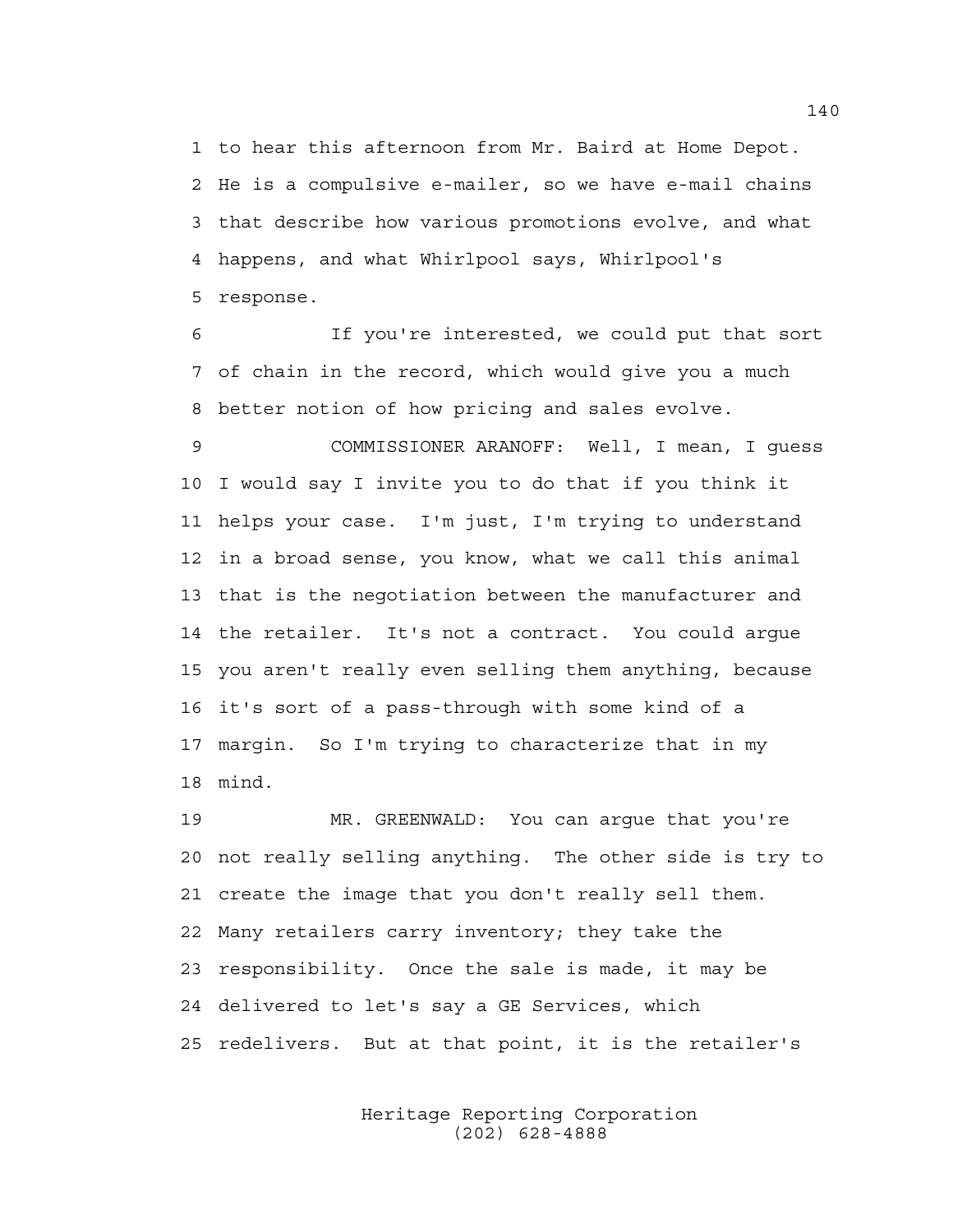1 product. The retailer is the one that has complete 2 control over whatever price it wants to sell at, not 3 the manufacturer.

4 So again, there has been an effort to create 5 an impression of essentially agency, but that just is 6 factually incorrect.

7 MR. LEVY: Commissioner Aranoff, on this 8 point I would simply direct your attention back to 9 Exhibit 13 of Petitioner's Exhibits. And what you see 10 on the right side is a Whirlpool SKU with a 11 promotional MAP, during Black Friday of 2011, of \$1799 12 for this unit. So the MAP delineated by Whirlpool is 13 \$1799.

14 If a retailer chooses to sell this product 15 to consumers at a price below \$1799, it must forgo the 16 co-op advertising support. In this case, a very large 17 retailer made a decision to heavily promote this 18 product, again, not with the consent of Whirlpool -- 19 much to the contrary -- at an average retail price of 20 \$1,253, substantially below \$1799.

21 I don't think it's -- and of course, the 22 product sold like hotcakes, compared to the almost-23 identical Maytag brand, in the same month at a much 24 higher price.

25 The assertion that the retailer is simply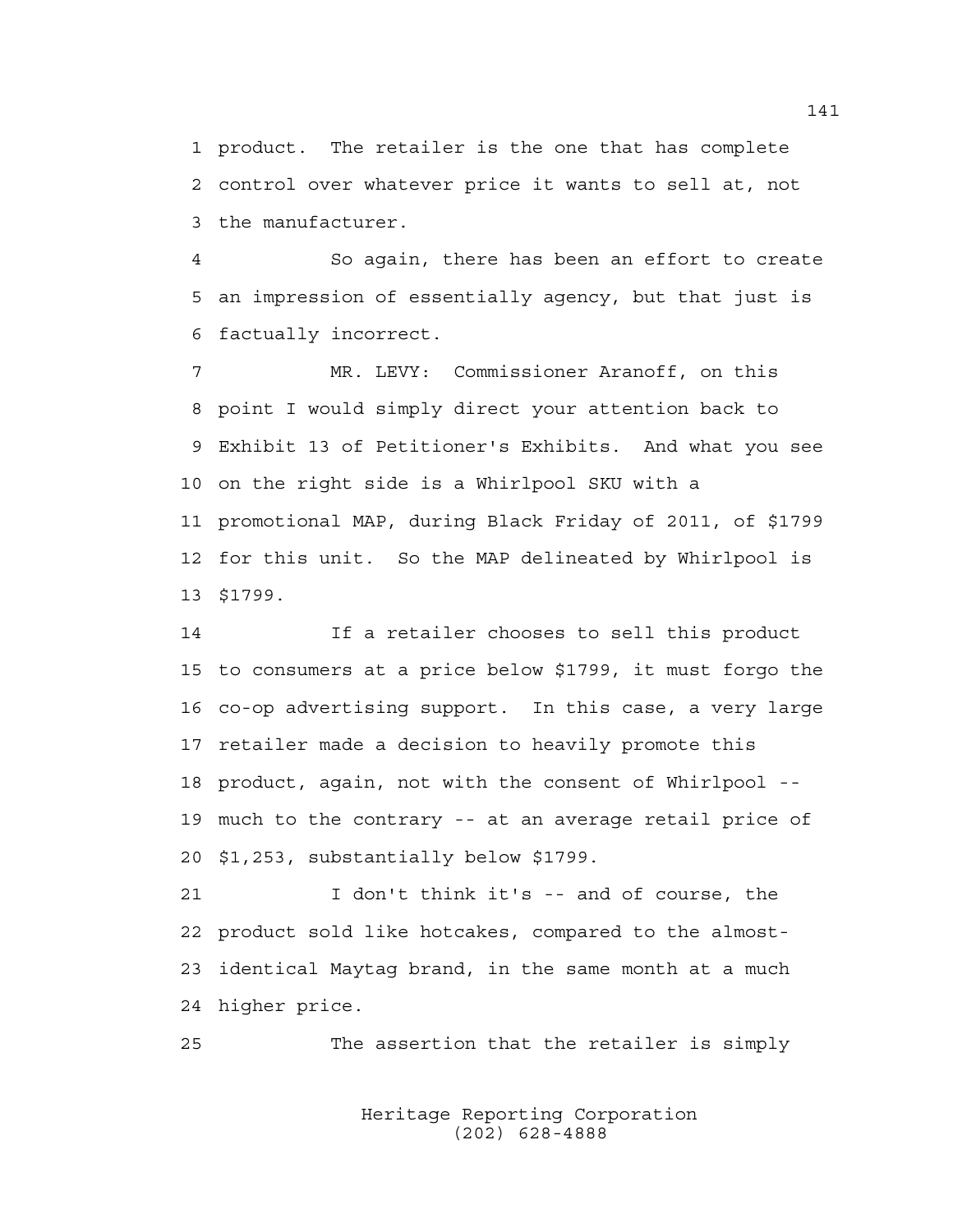1 passing through to the consumer with a built-in profit 2 margin is simply false, as seen in this context. For 3 all I know, it may very well be that this retailer 4 lost money on these sales, and was engaged in much 5 more aggressive competition with other retailers for 6 market share on Black Friday.

7 COMMISSIONER ARANOFF: It all strikes me as 8 a level of math that apparently I never reached in 9 school, to try and do the algorithm that puts all 10 those pieces in and gets you to whether or not a 11 retailer is actually making money on something, and 12 why. So I'll leave it at that for now.

13 With that, I don't think I have any further 14 questions, but I do want to thank this panel for your 15 answers.

16 VICE CHAIRMAN WILLIAMSON: Commissioner 17 Pinkert.

18 COMMISSIONER PINKERT: Thank you. I just 19 have one additional question. Looking at your brief, 20 and then also hearing you testify today, there hasn't 21 been a lot of discussion about Mexico. The focus has 22 been on the subject imports from Korea.

23 How does Mexico fit into this case? 24 MR. GREENWALD: If that's the impression we 25 gave, it's a misimpression. We speak of Samsung and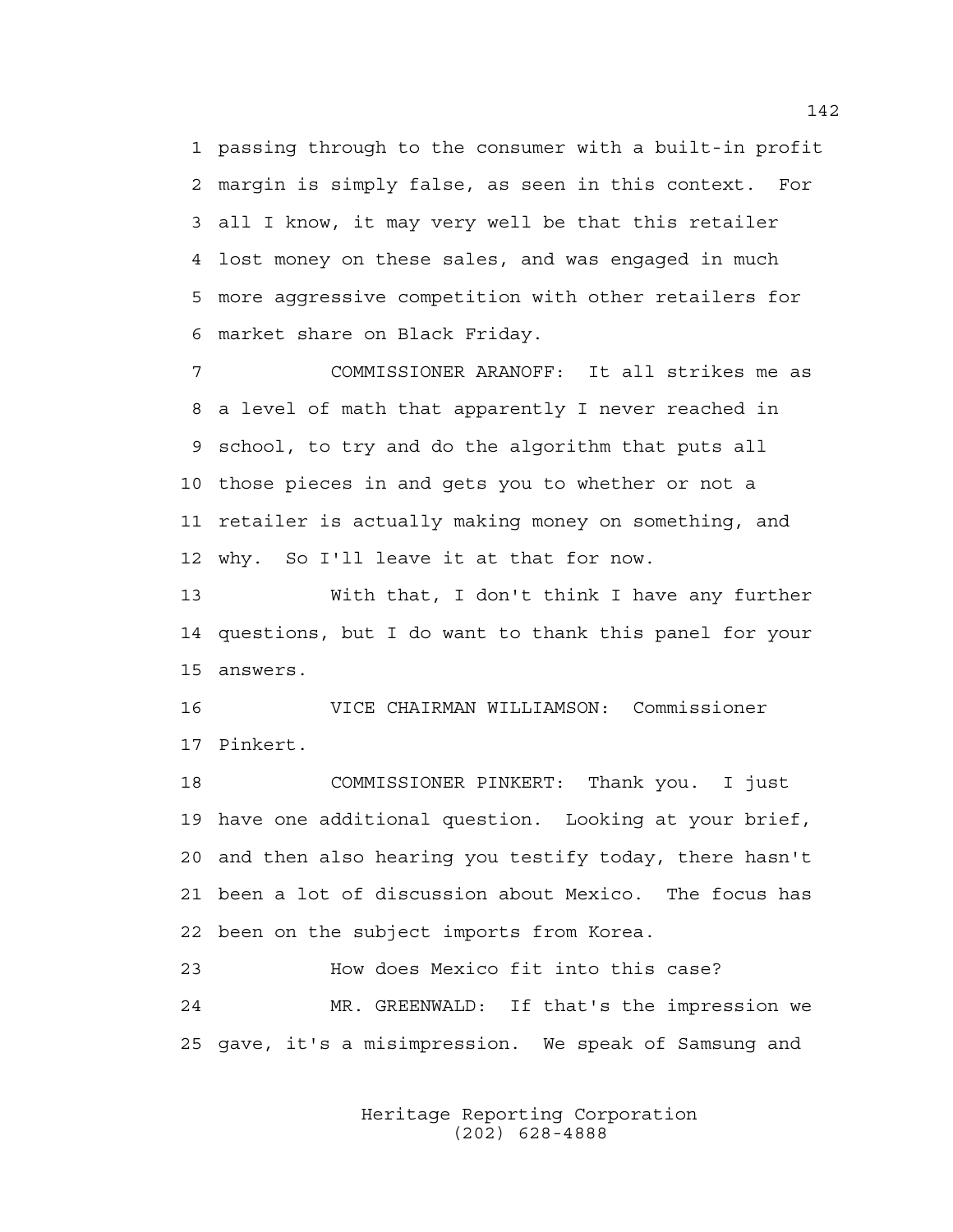1 LG rather than Korea, because both of them are major 2 exporters from Mexico. So anything we say about 3 Samsung and LG in fact is a reference both to their 4 production in Korea and in Mexico, and I want to make 5 that perfectly clear.

6 There are two other producers in Mexico, one 7 is Mabe, the other is Electrolux. They are part of 8 this case. If it were only for them, this case 9 probably wouldn't have been brought. That simple. 10 This is, at heart, a case about what Samsung and LG 11 have done to the U.S. market, not what GE, Mabe, or 12 Electrolux have done.

13 COMMISSIONER PINKERT: Thank you. If the 14 panel doesn't have any further comments on that issue, 15 I will thank the panel, and I look forward to the 16 post-hearing submission.

17 VICE CHAIRMAN WILLIAMSON: Commissioner 18 Johanson.

19 COMMISSIONER JOHANSON: Thank you. What do 20 Petitioners make of the responses from purchasers 21 regarding price leadership? As elicited in the staff 22 report, eight named Whirlpool, six named LG, five 23 named Samsung, one named GE, and one named Electrolux. 24 Most purchasers named multiple suppliers.

25 Does this indicate that price leadership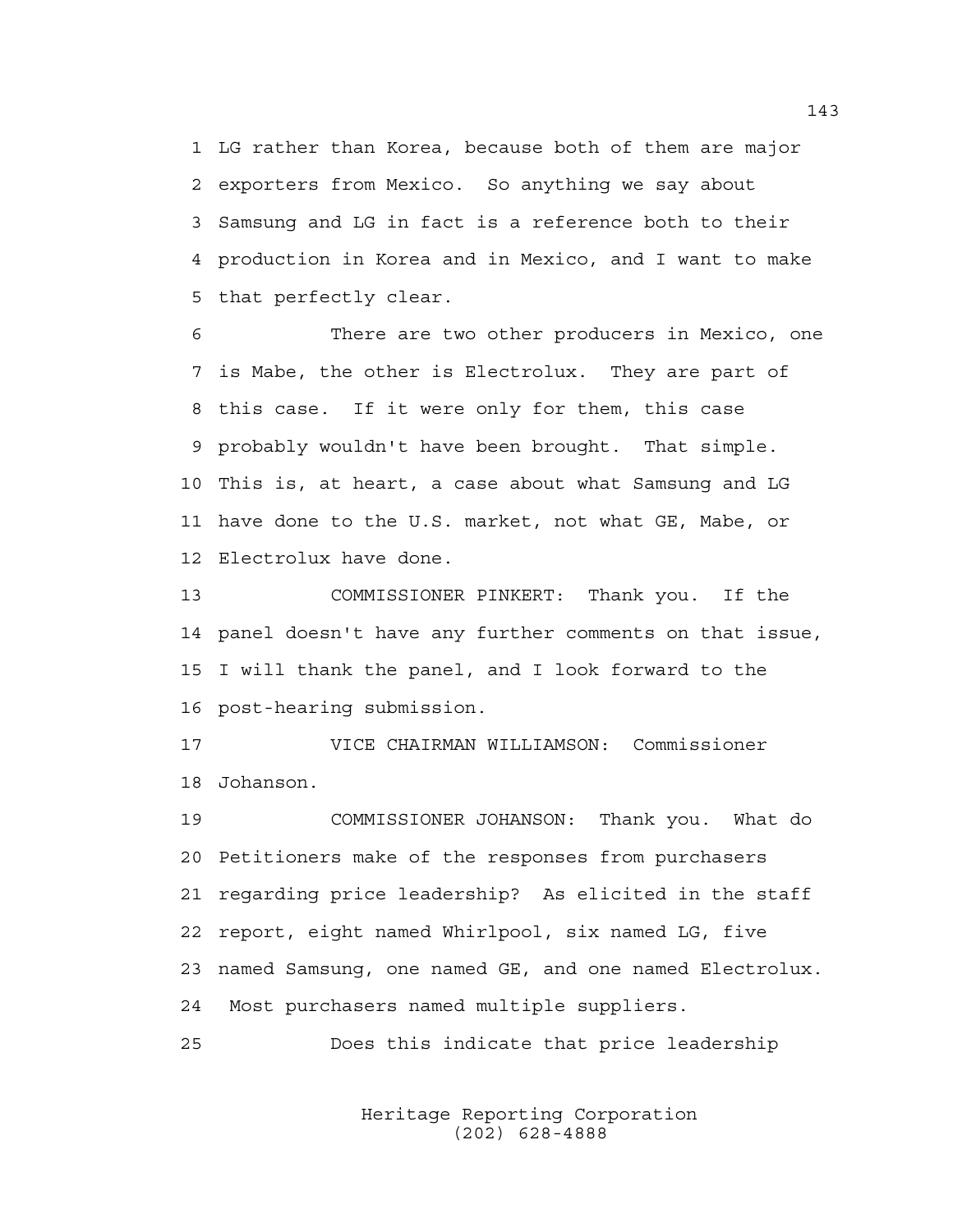1 shifts between suppliers?

2 MR. BITZER: Mr. Johanson, I would just read 3 this is a highly, highly competitive marketplace where 4 prices matter a lot. And sometimes depending on who 5 drives what promotion, that's what was probably behind 6 these questions.

7 I would also read there is no clear price 8 leader in the segment, and whereas sometimes somebody 9 does something, somebody else responds to it. That's 10 what we typically see.

11 MR. GREENWALD: I think that the responses 12 you got are a fair indication of how dynamic the 13 pricing interaction among the various players is, and 14 how it shifts, depending on who you're talking to and 15 what prices are stuck in their mind.

16 It is true that price matters, it is true 17 that all major producers discount, in Whirlpool's case 18 I would say defensively. But the discounts are across 19 the board.

20 COMMISSIONER JOHANSON: Thank you, and that 21 concludes my questions for today. And I'd like to 22 thank you all for appearing today.

23 VICE CHAIRMAN WILLIAMSON: Thank you. Does 24 any other Commissioner have any additional questions? 25 Does staff have any questions for this panel?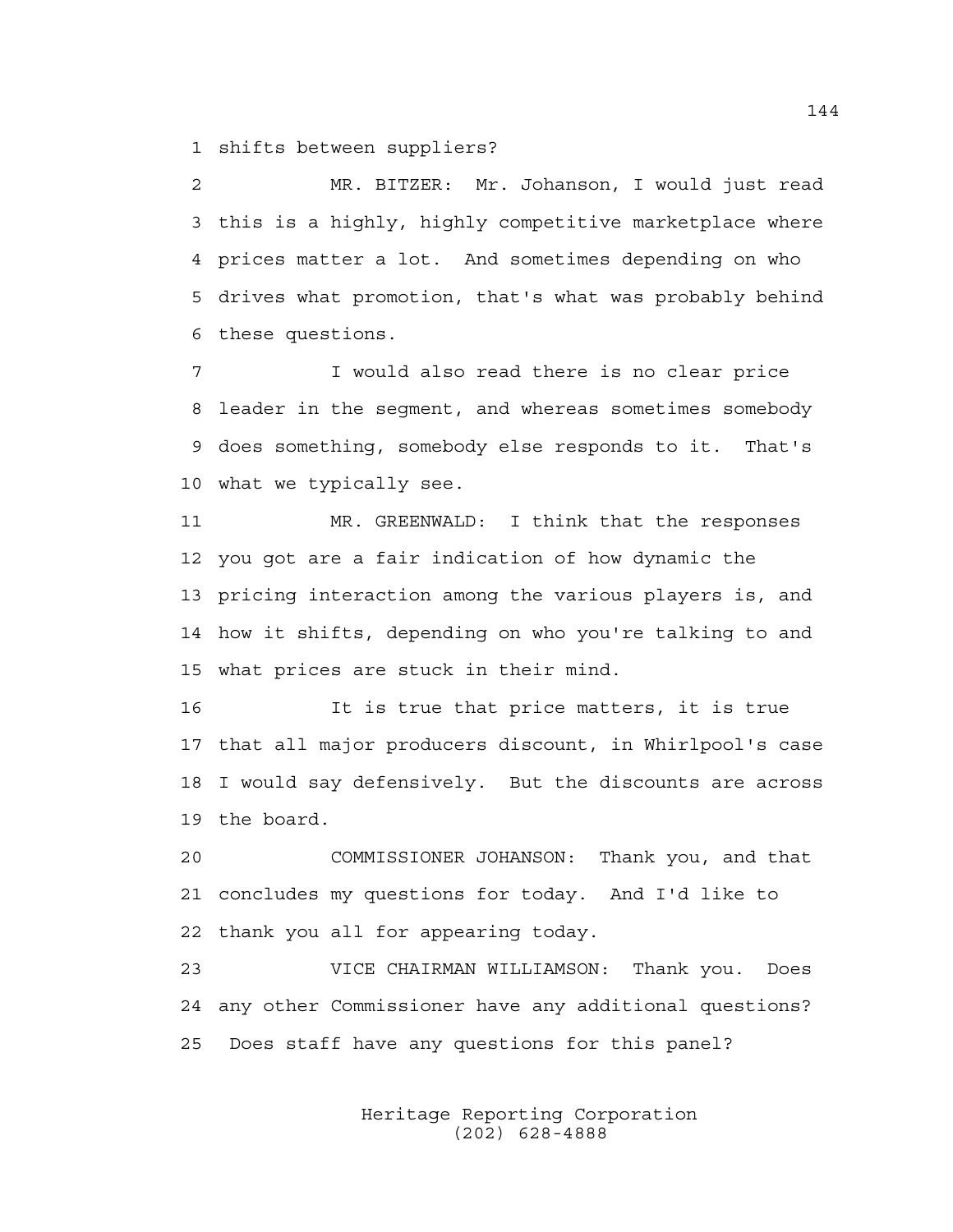1 MR. McCLURE: Tim McClure, Office of 2 Investigations. Mr. Chairman, staff has no questions. 3 VICE CHAIRMAN WILLIAMSON: Thank you. Do 4 Respondents have any questions for this panel? 5 MR. CUNNINGHAM: No, Your Honor. 6 (Laughter.) 7 VICE CHAIRMAN WILLIAMSON: Okay. I'll 8 answer to that, too. Thank you. 9 MR. CUNNINGHAM: Your Highness, whatever. 10 VICE CHAIRMAN WILLIAMSON: Okay, thank you. 11 Seeing there are no further questions, we'll take a 12 lunch break of about 63 minutes, so we'll reconvene at 13 1:40. I just want to remind everyone that this room 14 is not secure, and that you should not leave 15 confidential business information in the room. So 16 we'll break until 1:40. Thank you. 17 (Whereupon, at 12:37 p.m., the hearing in 18 the above-entitled matter recessed, to reconvene at 19 1:40 p.m. this same day, Tuesday, March 13, 2012.) 20 // 21 // 22 // 23 // 24 // 25 // 26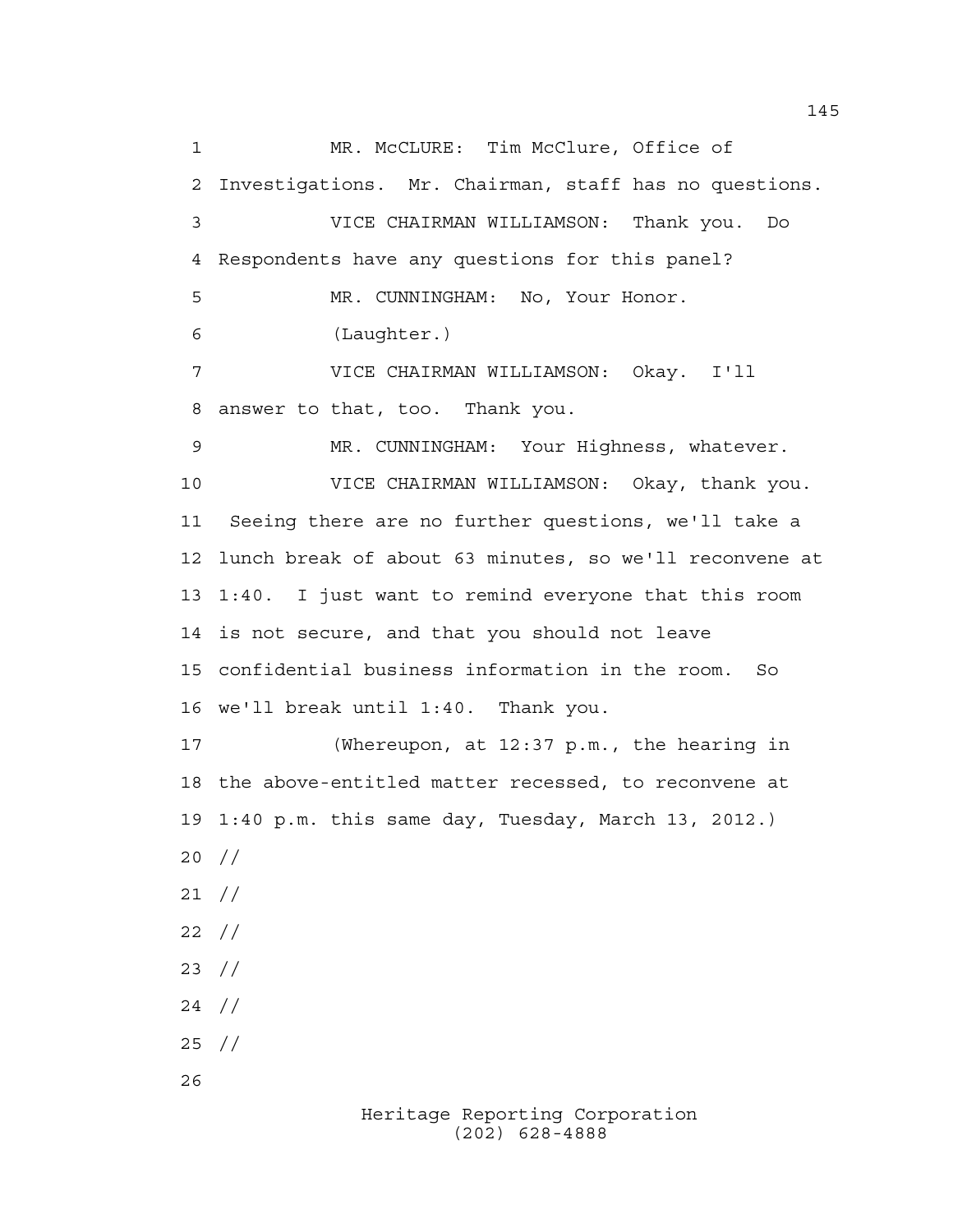1 A F T E R N O O N S E S S I O N 2 (1:52 p.m.) 3 VICE CHAIRMAN WILLIAMSON: Good afternoon. 4 We can proceed at this time. 5 MR. BISHOP: Mr. Chairman? Excuse me, 6 Warren. I'm sorry. Mr. Chairman, I would note that 7 the panel in opposition to the imposition of 8 antidumping and counter-veiling duty orders has been 9 seated and all witnesses have been sworn. 10 VICE CHAIRMAN WILLIAMSON: Thank you. Okay. 11 Mr. Connelly, you may proceed. 12 MR. CONNELLY: Thank you. Good afternoon. 13 For the record, my name is Warren Connelly, and I'm 14 counsel for Samsung. We greatly appreciate the 15 opportunity to appear before you this afternoon in 16 order to present a very different picture of the 17 industry from what you heard this morning. Our 18 witnesses in order will be Kevin Dexter and then 19 Eugene Seagriff from Samsung, John Herring from LG, 20 Bob Baird from The Home Depot and Dan Klett, our 21 economist, and Matt Jaffe on behalf of Electrolux. 22 Dick Cunningham may also have a few remarks if we have 23 any time left at the end. 24 As you know, we brought these two

> Heritage Reporting Corporation (202) 628-4888

25 refrigerators, one a Samsung refrigerator to you to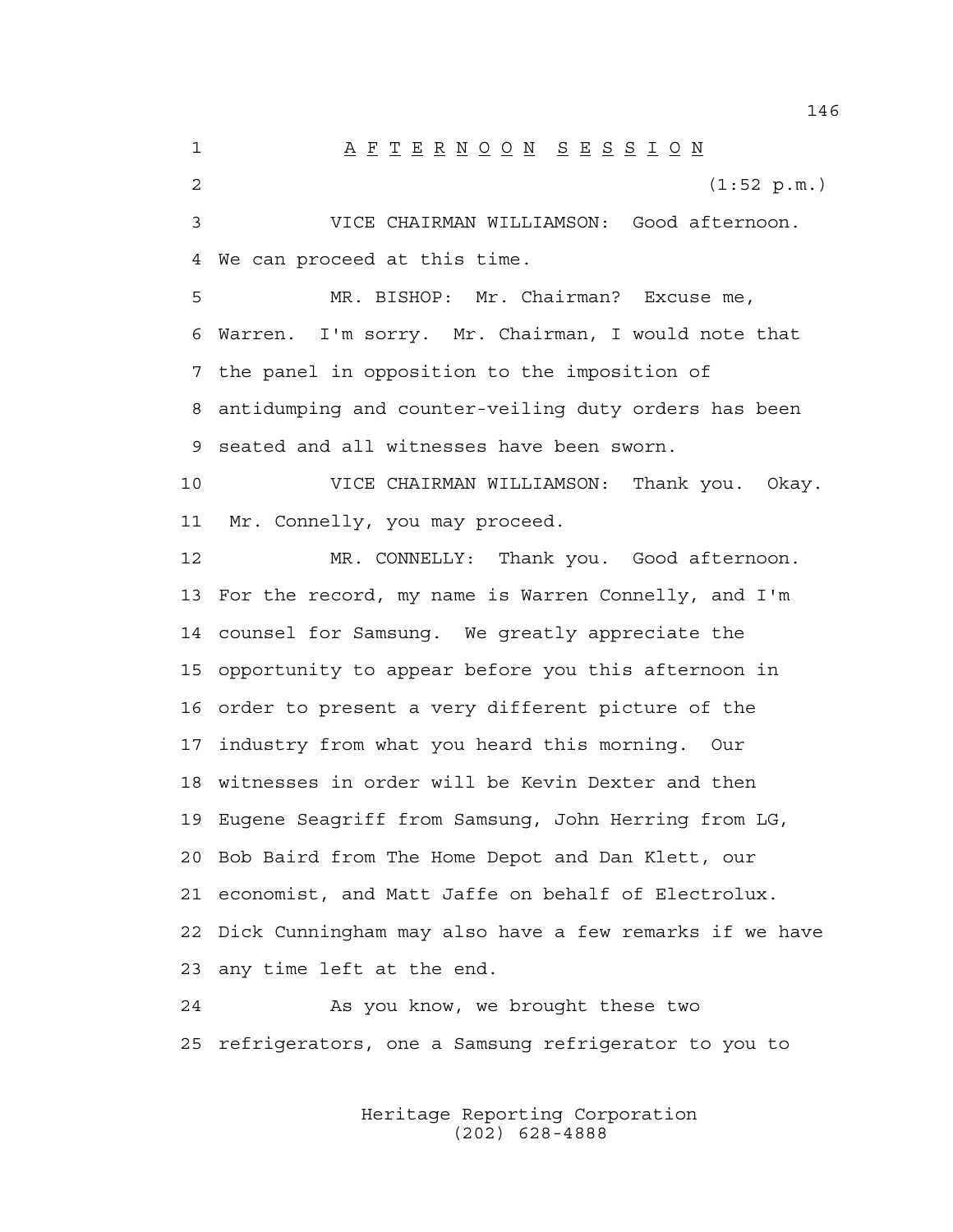1 examine today. These refrigerators are going to be 2 used to answer a number of the Commissions questions 3 this morning about how do you differentiate your 4 products from those of the competitors, and Eugene 5 Seagriff, after Kevin Dexter testifies, Eugene 6 Seagriff is going to go through exactly the kind of 7 thing he talks to his customers about.

8 If you look at these refrigerators, they 9 merely look the same. Believe me, they're very 10 different, and that's one reason why Samsung is 11 succeeding, so we're going to invite the Commission 12 down. Instead of taking you to Iowa, we've brought 13 Gwangju, Korea, here, but before we get to our 14 witnesses, I'd like to provide an overview of our 15 presentation.

16 As Dick Cunningham said this morning, it is 17 Whirlpool, not the Respondents, that engaged in 18 substantial underselling during the POI. No matter 19 which data you examine, Whirlpool has consistently 20 been the aggressive low-price leader. The reason is 21 that Whirlpool has had to play catchup, which they're 22 still doing . Samsung and LG on the other hand have 23 greatly expanded their French-door sales, especially 24 for the largest-capacity models that Whirlpool does 25 not make. They have also emphasized quality, design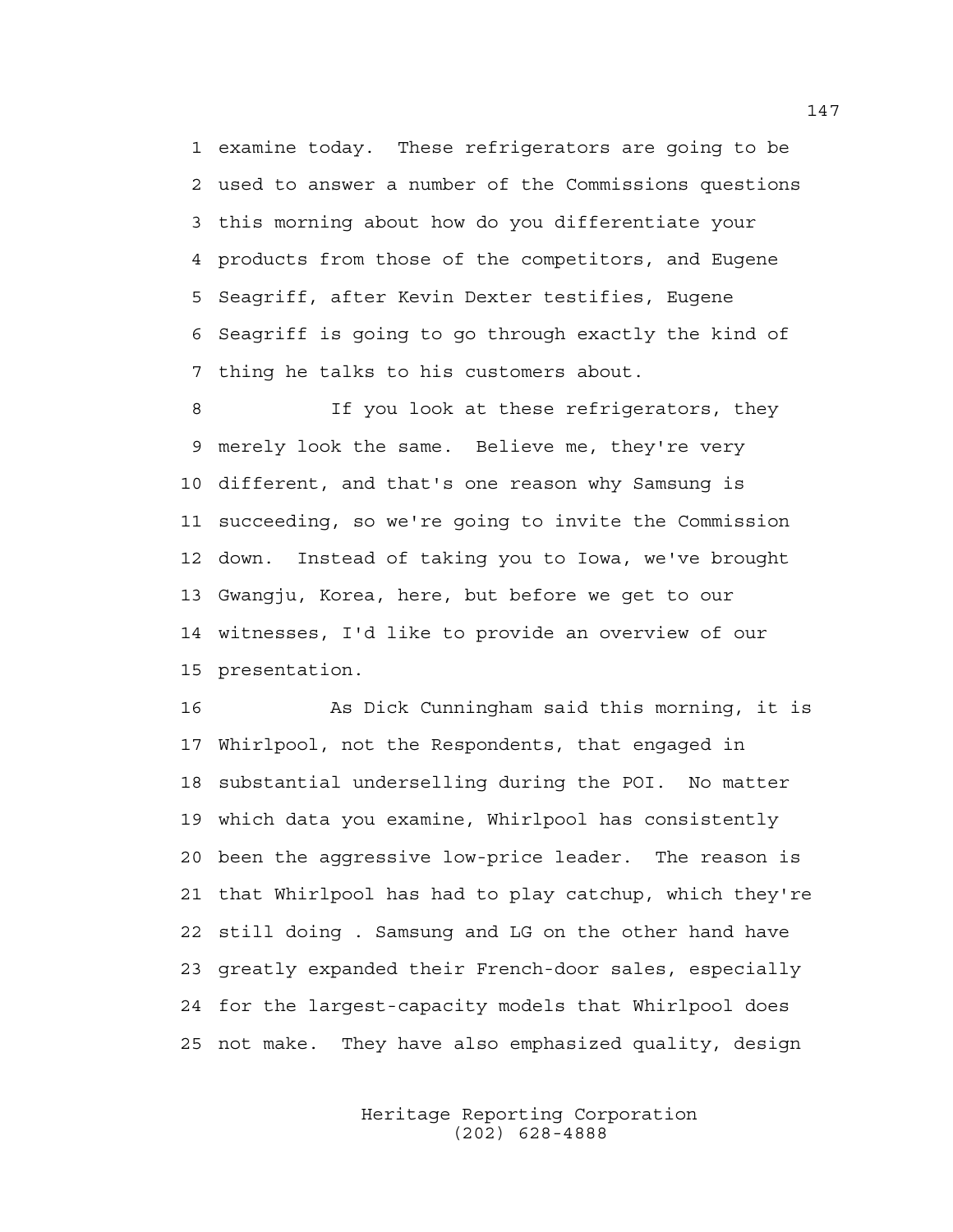1 and those characteristics known as fit, feel and 2 finish to a much greater extent.

3 For these reasons, it is quite 4 understandable why Mr. Bitzer tries to frame dumped 5 imports as the culprit. After all, who wants to take 6 responsibility for failing to take the steps needed to 7 keep pace with your competitors, but Whirlpool knows 8 better. Consider the fact that the world's largest 9 home appliance manufacturer knows exactly why 10 retailers and consumers either buy or don't buy its 11 bottom-mount refrigerators. They possess numerous 12 studies that they've chosen to withhold that explain 13 purchaser motivations in detail despite an explicit 14 request for them.

15 This morning we heard the explanation that 16 they just didn't have enough time to submit these 17 studies. The questionnaire response was due on 18 January 18. The notion that they didn't have enough 19 time, when we raised this very same issue in the 20 preliminary determination, is simply not believable. 21 In contract, we've given you a substantial number of 22 independent studies that explain what motivates 23 consumers to buy Samsung and LG products as well as 24 why retail sales people recommend them.

25 Whirlpool has mischaracterized what they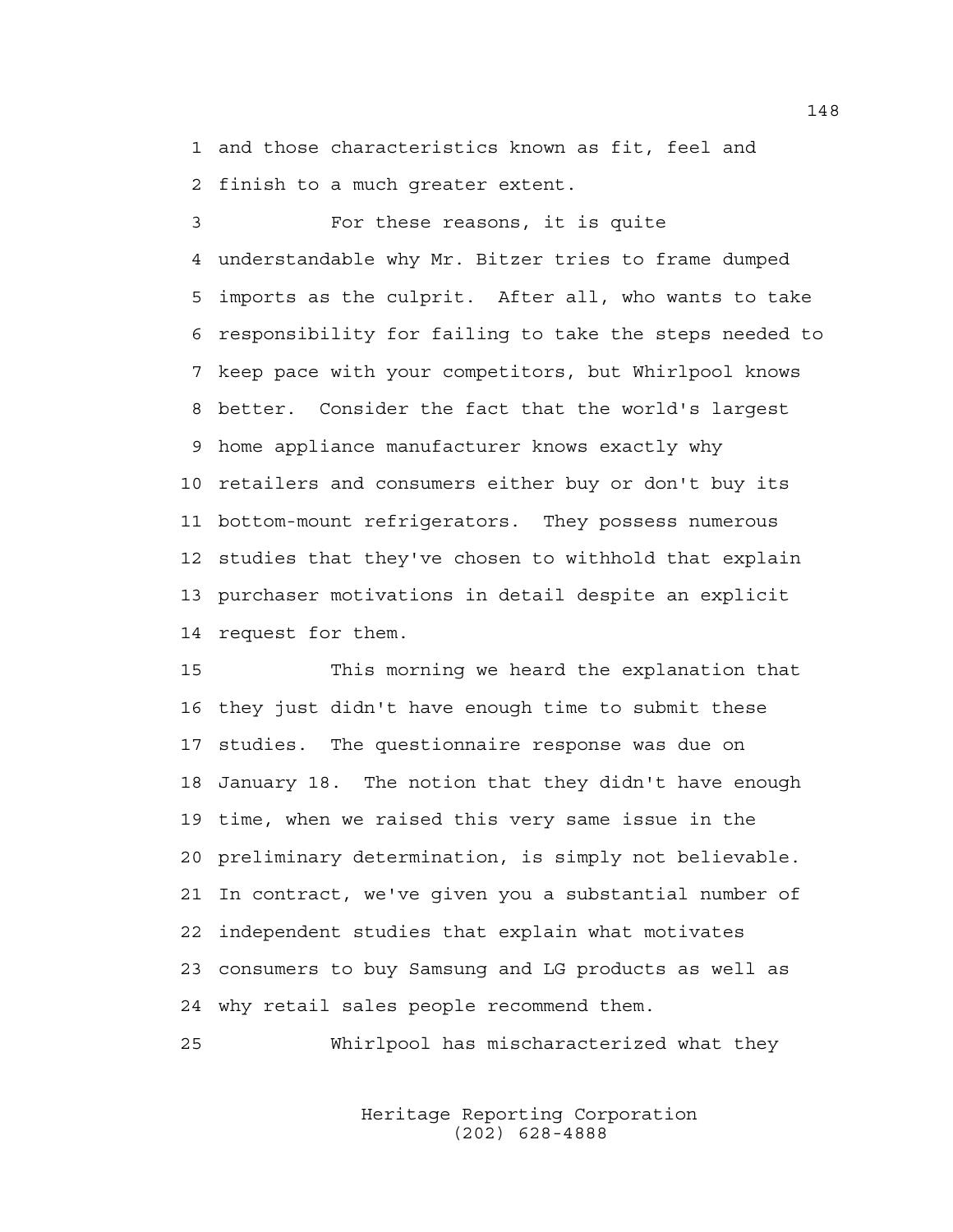1 show, which is that price is just one of many purchase 2 motivators when a consumer decides what brand to buy. 3 This does not mean that price does not matter to 4 consumers, and Whirlpool has mischaracterized our 5 position on this issue as well, but if Samsung and LG 6 models don't undersell the Whirlpool brands, and 7 consumers still decide to buy the imports, then they 8 must have done so for non-price reasons.

9 The weaken of whirlpool's pricing arguments 10 has cause the Petitioner to resurrect its legally 11 dubious and entirely subjective theory of feature 12 dumping. We heard a lot about feature dumping this 13 morning. You did not buy that theory last May, and 14 you shouldn't buy it now. Our witnesses are going to 15 touch on each of these issues, and they will also 16 address the overriding issue, which is whether 17 Whirlpool has fallen behind Samsung and LG because it 18 cannot compete on price or whether it has fallen 19 behind because retailers and consumers strongly prefer 20 the Respondents' models largely for non-price reasons. 21 When price is an issue, holiday promotions 22 do need to be considered. Do these promotions lead to 23 increased sales volumes? Absolutely, but did they 24 cause declines in Whirlpool sales volumes? They did

> Heritage Reporting Corporation (202) 628-4888

25 not. That is what the record shows. Does Whirlpool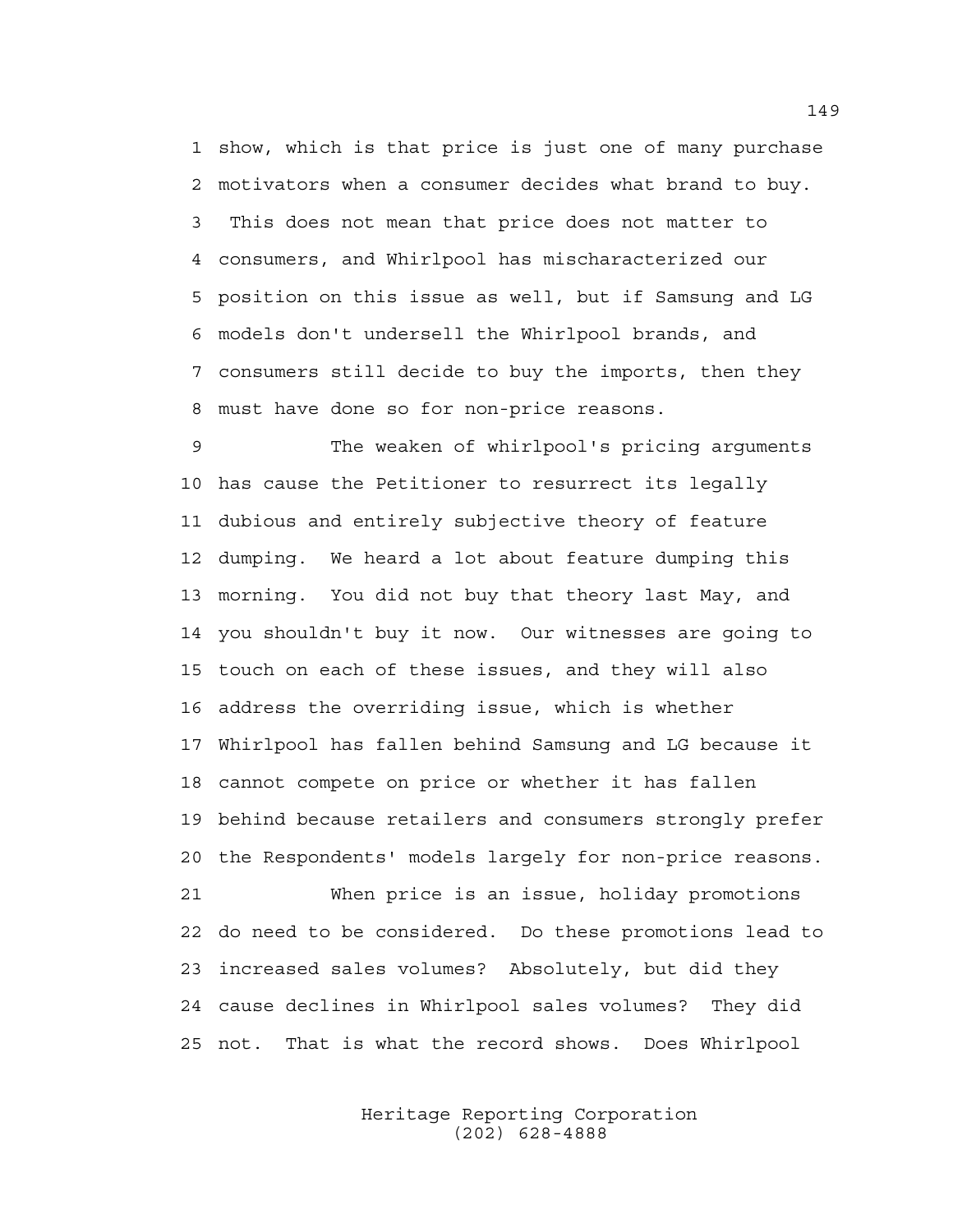1 itself use holiday promotions as a corporate strategy? 2 There is no question that it does. In fact, Whirlpool 3 engages in more frequent promotional activity than the 4 Respondents, and you did not get a straight answer to 5 your questions about that subject this morning.

6 In addition, Whirlpool offers promotional 7 MAPs that are discounted from the regular MAP by at 8 least as much as the discounts offered by the 9 Respondents. In addition, in our view, Whirlpool has 10 grossly under-reported the extent of its holiday 11 promotional activity. Please take a look at the 12 analyses in our prehearing briefs as well as 13 additional analyses on this subject will provide in 14 our post-hearing briefs.

15 These analyses show that Whirlpool, in 16 essence, regards the entire calendar year as one big 17 holiday given how extensive and pervasive its 18 discounting practices are, especially its indirect 19 discounts, which are considerable. The issue here is 20 not whether a lower holiday price drives volume. This 21 is a home-industry appliance commonplace. Rather, the 22 issue is why do customers frequently prefer the 23 Respondent's products over Whirlpools?

24 Whirlpool has failed in its effort to show 25 that lower prices drive the decision in a significant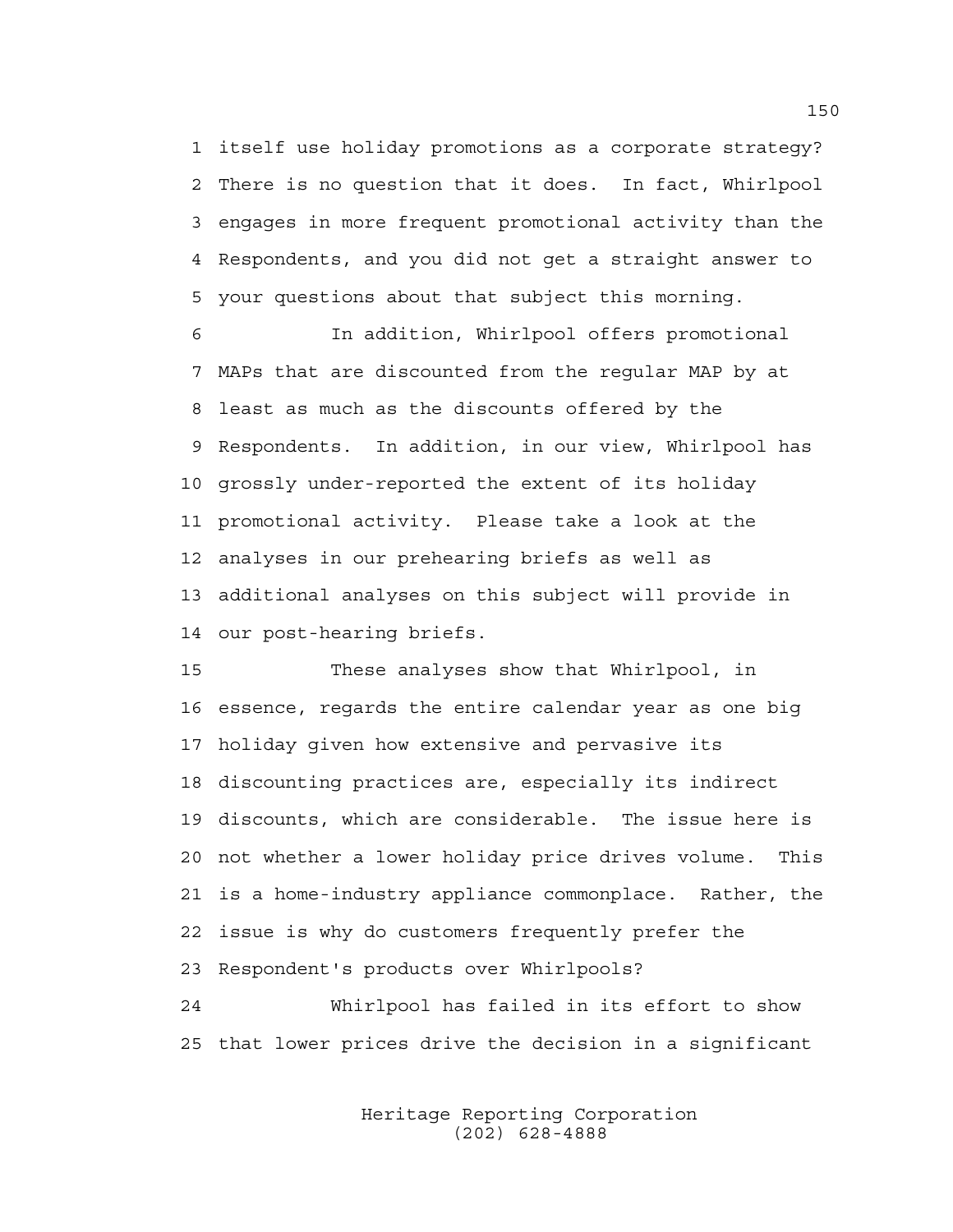1 number of instances. They do in some to be sure but 2 not to a level that constitutes significant adverse 3 price effects, and with that, I will turn it over to 4 Kevin Dexter.

5 MR. DEXTER: Good afternoon. My name is 6 Kevin Dexter, and I'm the Senior Vice President for 7 the Home Appliance Division of Samsung Electronics 8 America. In this capacity, I have overall 9 responsibility for sales and marketing for Samsung's 10 home appliances in the United States. Before joining 11 Samsung, I was with Electrolux for 15 years.

12 My testimony today will focus on three 13 subjects, (1) why Samsung has been successful in the 14 French-door segment of the market and why Whirlpool 15 has not been nearly as successful; (2) how the 16 negotiation process works with our retail customers 17 and the role of pricing in our negotiations, and (3) 18 the role that holiday promotions play in our overall 19 business strategy. My goal is to show you that 20 Samsung has not undercut Whirlpool's prices. We 21 simply haven't needed to do that to succeed.

22 First, why Samsung has been successful in 23 the French-door segment. Samsung is a world-class 24 producer of TVs, smart phones, tablets, semi-25 conductors, home appliances and a wide variety of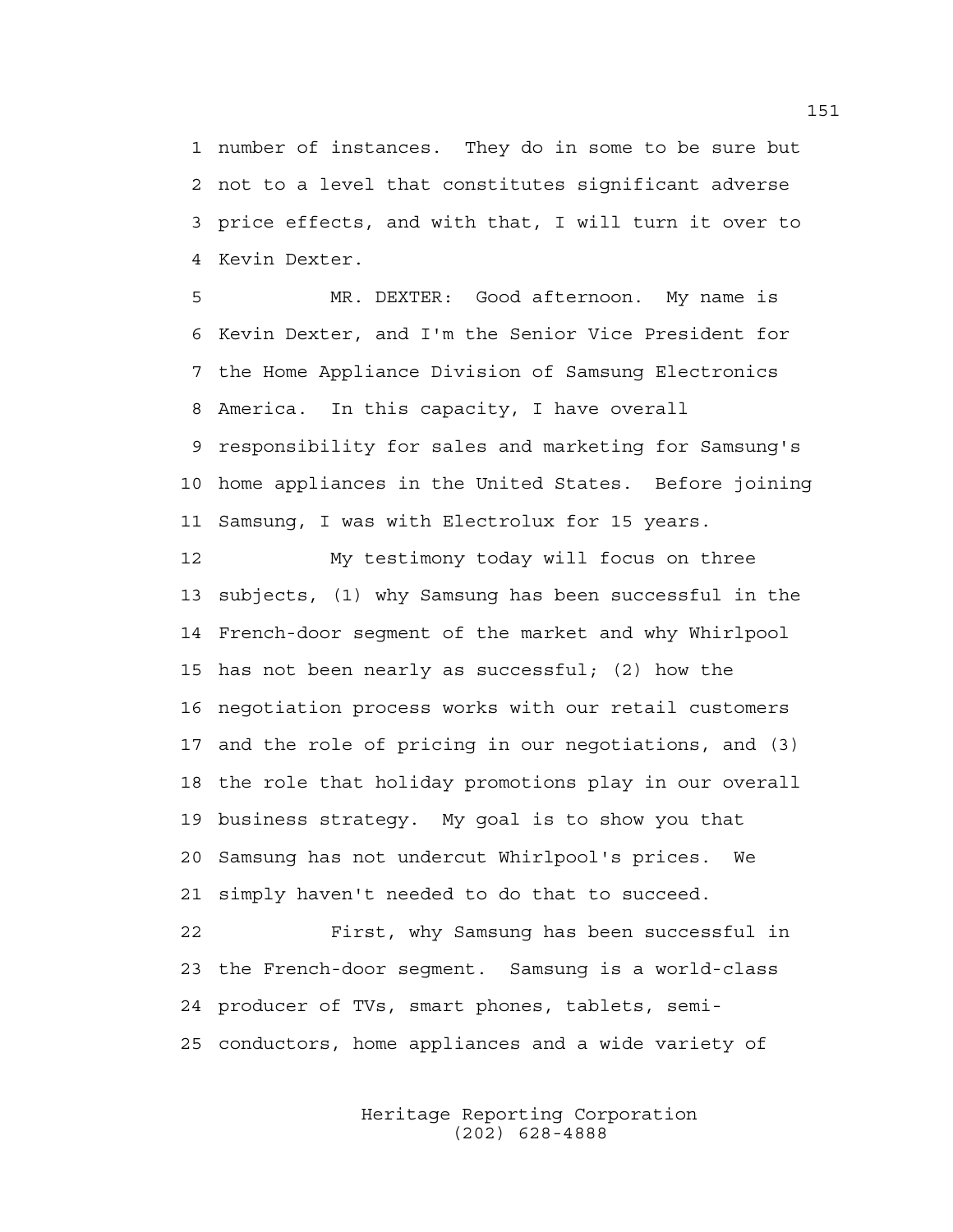1 other products. We have design, R&D and manufacturing 2 capabilities around the world and in the U.S. In the 3 mid-2000s, when we studied the bottom mount products 4 that were being offered in the U.S. market, we 5 concluded that an opportunity existed to use our 6 capabilities to produce well-designed and featured 7 models that consumers would prefer over the existing 8 offerings.

9 Samsung saw that its best opportunity by far 10 was in the French-door segment. This is the high-end, 11 high-price, high-profit segment where consumers are 12 not nearly as price conscious. Moreover, we saw unmet 13 needs in the market. Our judgment proved to be 14 correct as we have been extremely successful in this 15 segment. There were offerings available when we first 16 entered the French-door market in mid-2007, but our 17 models, quite frankly, were better than Whirlpool's at 18 the time, and they remain better five years later. 19 Whirlpool has been playing catchup on

20 design, quality and features. This is not a 21 subjective viewpoint, and it is not just my personal 22 opinion or Samsung's corporate opinion. Our 23 refrigerators were ranked No. 1 in customer 24 satisfaction by J.D. Power & Associates for six 25 consecutive years. Our own dealer attitude surveys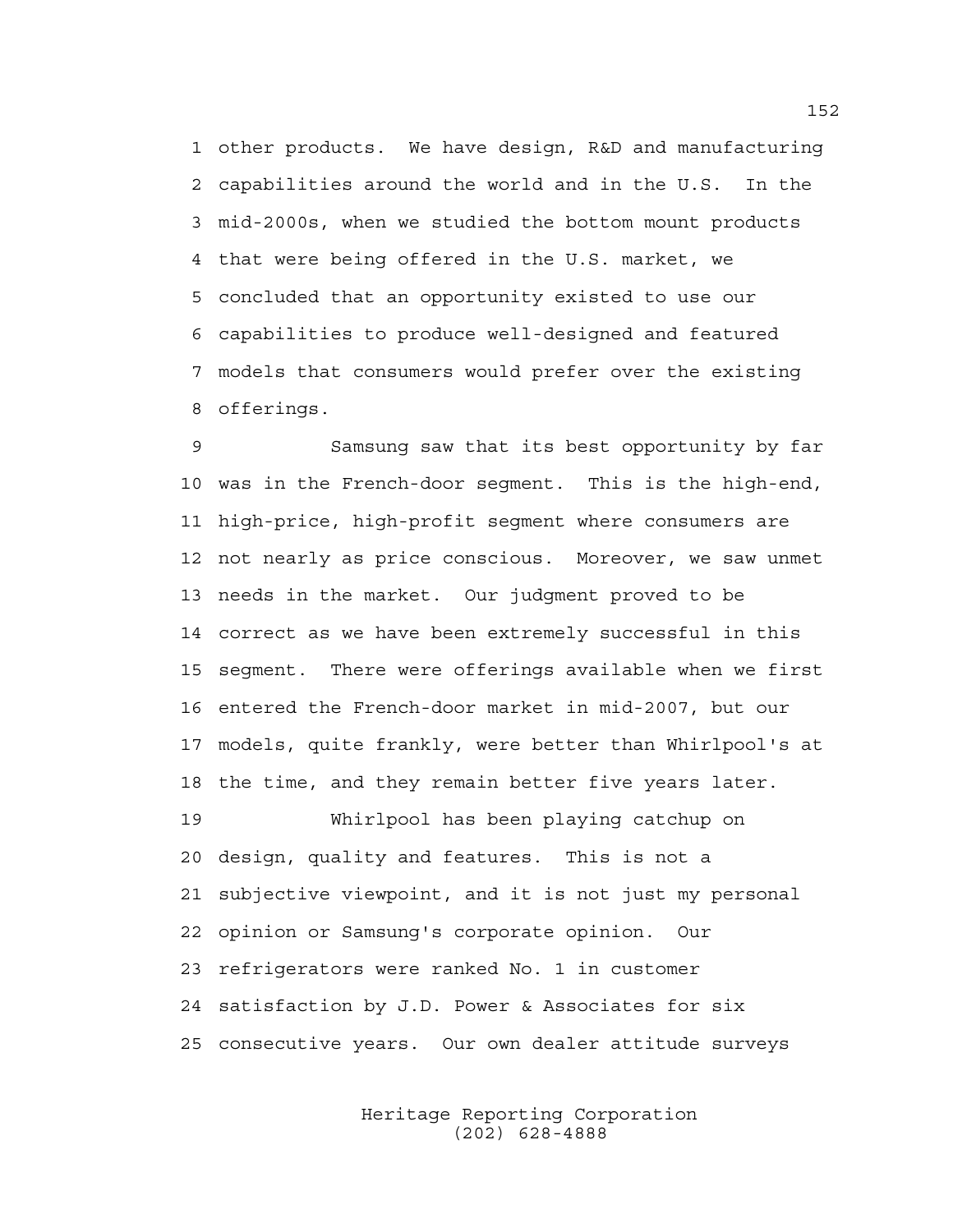1 show that retail salespersons are twice as likely to 2 recommend our product than Whirlpool's. Our products 3 are just easier to sell, even at higher prices.

4 We've heard Whirlpool say over and over that 5 our holiday promotion prices drive our sales and that 6 their own sales have suffered as a result. Yet, 7 holiday promotion sales accounted for only 26 percent 8 of our business in 2011 and 20 percent in 2010, so 9 Whirlpool's assertion here, as in many other areas, is 10 simply not accurate. Price is certainly a factor, but 11 it is not the important factor in our consumers' 12 minds, especially in mass-premium segment on which 13 Samsung focuses.

14 In a few minutes, Eugene Seagriff, our 15 Marketing Director for Refrigeration, is going to 16 identify a significant number of differences between a 17 Samsung model and the comparable Whirlpool model that 18 we brought today. These are design differences, not 19 cost differences, but they still make a distinct 20 impression on consumers. These differences allow us 21 to price our products higher than Whirlpool is able 22 to. Bear in mind that ultimately consumers drive the 23 purchasing decisions of retailers, not vice versa. 24 The models that we brought are both 25.5- 25 cubic-foot models. To compete against our model,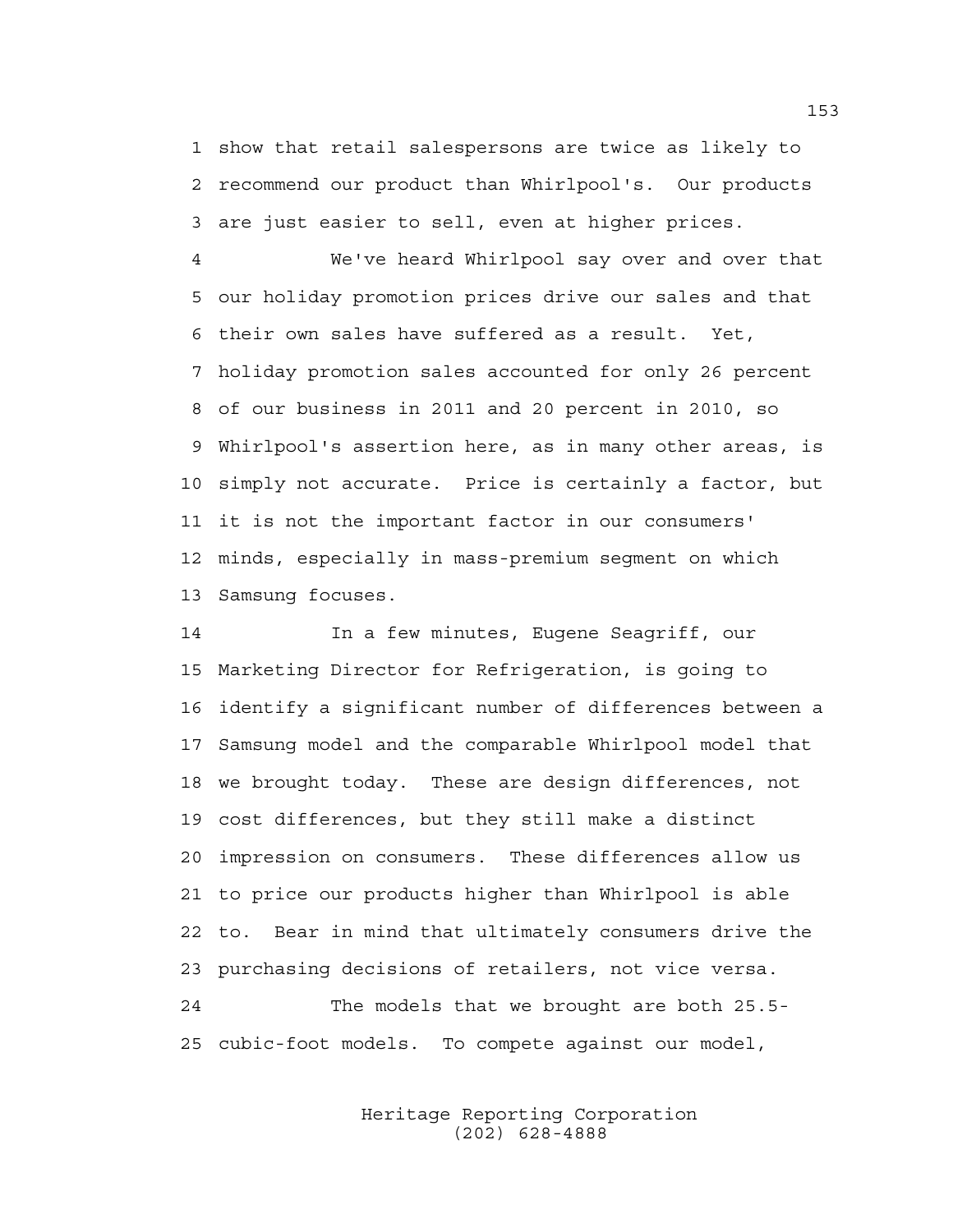1 Whirlpool has had to promote very frequently and offer 2 deep discounts when it does. Both of these models 3 fall within the definition of the Commission's Product 4 6, but our product is superior because of what the 5 industry calls fit, fill and finish. When we approach 6 retailers in an effort to convince them to buy our 7 products, this is what we emphasis, and this is why we 8 succeed.

9 We also show the retailer the most important 10 findings that have led J.D. Power to consistently rank 11 us No. 1. We emphasize the ratings that we receive 12 from consumers on performance and reliability, styling 13 and feel, ease of use and features. These are the 14 factors that matter most to retailers and consumers, 15 and Whirlpool's models will always trail our models on 16 each of these factors, and they frequently trail by a 17 wide margin. In proof of this point, consider the 18 MAPs on the two models that are here today.

19 Our MAP on the RF267 at the end of 2011 was 20 \$2,399, while Whirlpool's MAP on its GI6 was \$200 21 lowers. If our product was not superior, we cannot 22 justify to the retailer the much higher MAP. Next, 23 I'd like to talk about how the negotiation process 24 with our retail customers work. After we demonstrate 25 to the retailer why our products are superior to those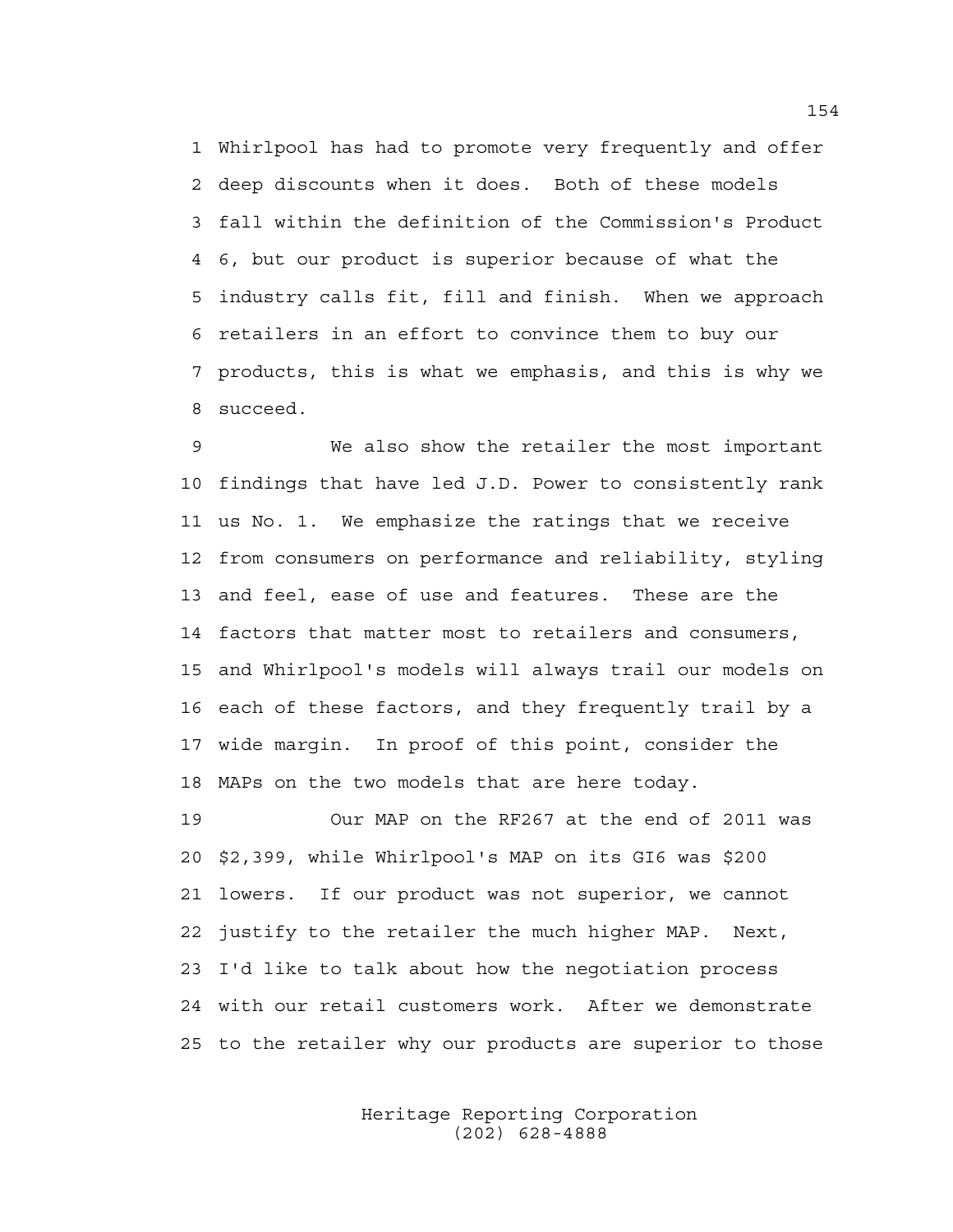1 of our competitors, we begin the discussion of minimum 2 advertised price and invoice pricing, and you've heard 3 quite a bit about that this morning. To the retailer, 4 the margin matters just as much if not more than the 5 invoice price that it pays.

6 This is a unique aspect of pricing in the 7 home appliance business. This typically leads to a 8 give and take in the negotiation process in which we 9 try to achieve a balance that will generate 10 significant sales and profits for each SKU that we 11 offer. There's no question that retailers attempt to 12 get us to lower our invoice prices in order to 13 generate a greater margin compared to the MAP, but 14 because we are offering superior products, we don't 15 have to lower our MAPs to the level of Whirlpool in 16 order to make a sale.

17 However, when we do get pressure from the 18 retailer, it is frequently because Whirlpool has been 19 offering a greater discount off their MAP, and we're 20 being asked to match it. Your underselling analysis 21 compares the prices that Samsung and Whirlpool charge 22 on comparable models. When you perform your 23 underselling analysis, it is critical that you 24 consider both direct and indirect discounts offered to 25 retailers because of the differing discount approaches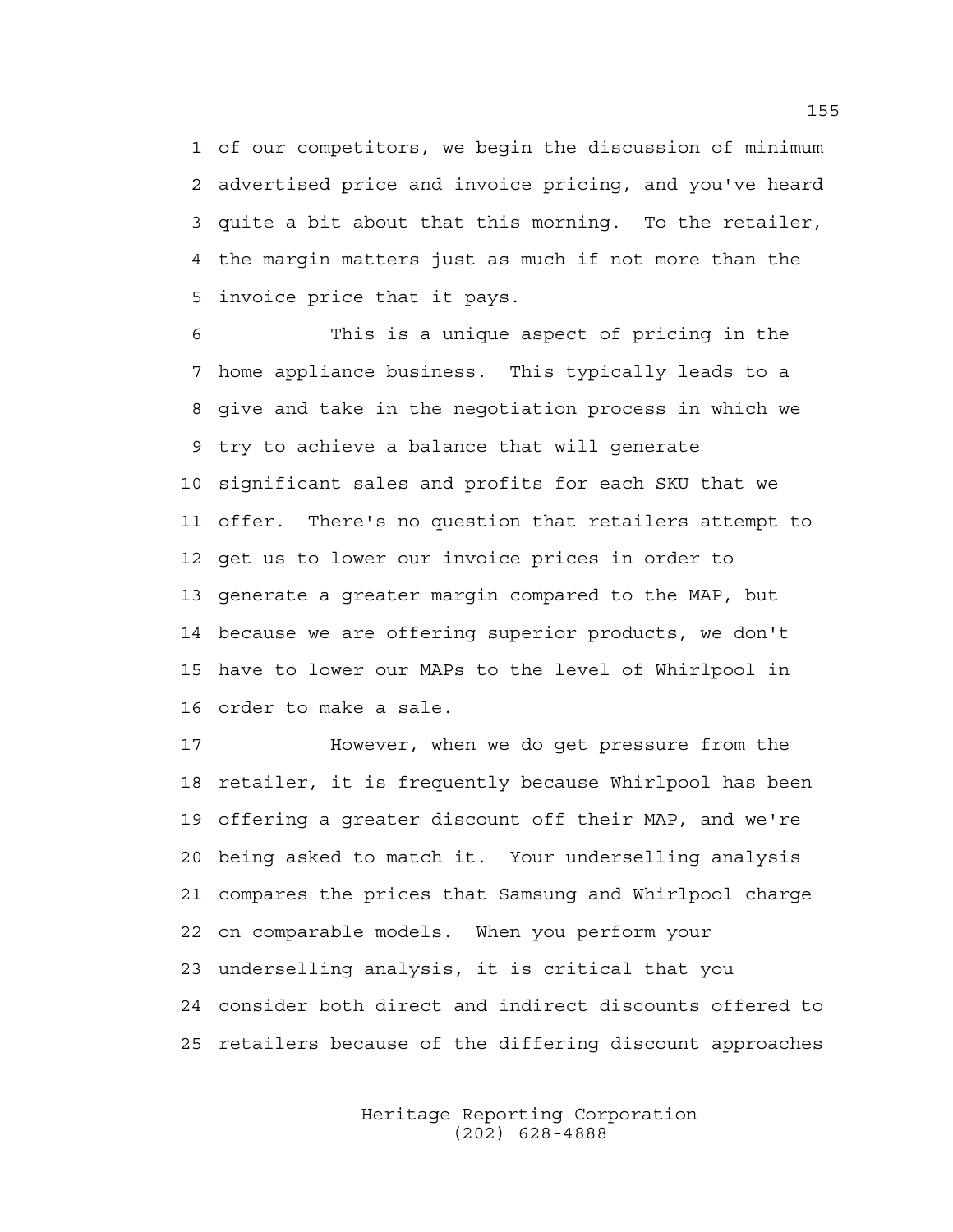1 that we in Whirlpool employ.

2 To the best of our knowledge, Whirlpool 3 grants much greater volume rebates than Samsung does. 4 These are indirect discounts that have a huge 5 influence on what the retailer pays. We know, for 6 example, that Whirlpool regularly back-end volume 7 rebates of at least 10 percent. As I mentioned at the 8 start, Samsung's strategy is to concentrate on the 9 high end where Whirlpool has chosen not to compete.

10 For example, our four-door model has a much 11 greater capacity than Whirlpool's four-dour model, and 12 it is far mar popular even though our MAP is \$400 13 higher. Whirlpool also offers no competition for our 14 29-cubic-foot three-door model. Whirlpool has chosen 15 not to develop thin-wall technology like we did and LG 16 did and reportedly GE has recently done, so they have 17 not been able to expand the amount of interior space 18 inside the cabinet.

19 We make a counter-depth in the 23-cubic-foot 20 capacity range that has no competition from Whirlpool. 21 We also make a 26-cubic-foot 33-inch-wide product 22 that Whirlpool chooses not to compete with as well. 23 Whirlpool doesn't offer dual ice makers, and it didn't 24 offer dual evaporators or LED lighting until 2010. 25 We've been doing this all along, so we may well be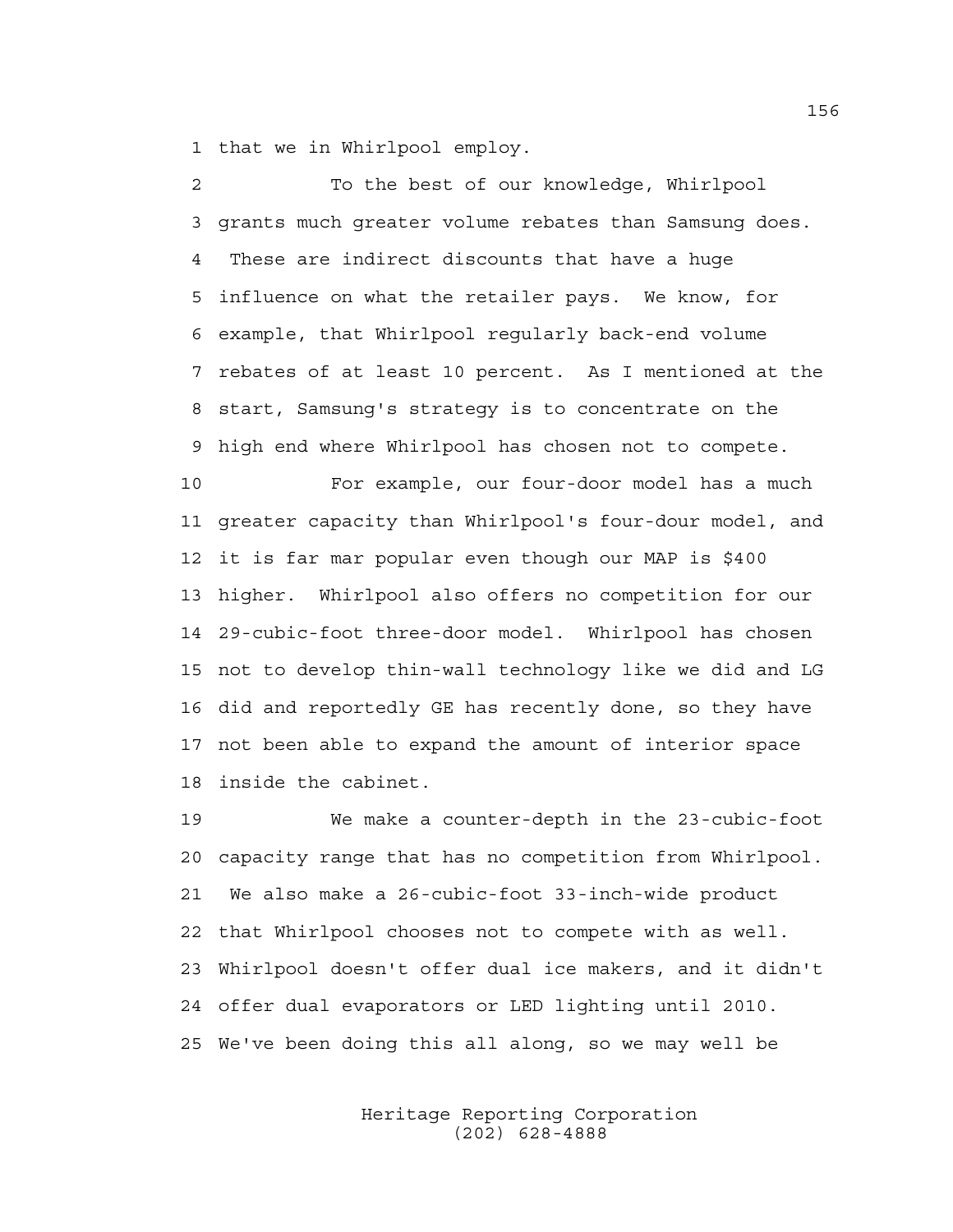1 replacing Whirlpool units, but that is because 2 Whirlpool does not offer consumers what they value 3 most, and we do.

4 Finally, let's discuss the role that holiday 5 promotions play in Samsung's business strategy. 6 Retailers use holiday promotions to drive foot traffic 7 because that's when people shop. We have to respond 8 to what retailers want, and everyone does. Whirlpool 9 makes a big deal about this, but it's an unremarkable 10 aspect of the entire home-appliance business. 11 Whirlpool has attempted to spin the increases in 12 volume that we generate using a holiday weekend 13 promotion into a claim that we have injured them, but 14 please remember that we generate less than 30 percent 15 of our annual sales through holiday promotions.

16 In addition, the recession has increased the 17 pressure on all manufacturers and retailers to engage 18 in greater promotional activity. This is not unique 19 to Samsung or to bottom-mount refrigerators. Instead, 20 it's today's economic reality in every consumer-21 products business from appliances to cars to TV. In 22 addition, we ask that you examine the holiday 23 promotion advertisements that retailers publish for 24 Black Friday and other holiday periods in 2011. The 25 first thing to notice is that Whirlpool engages in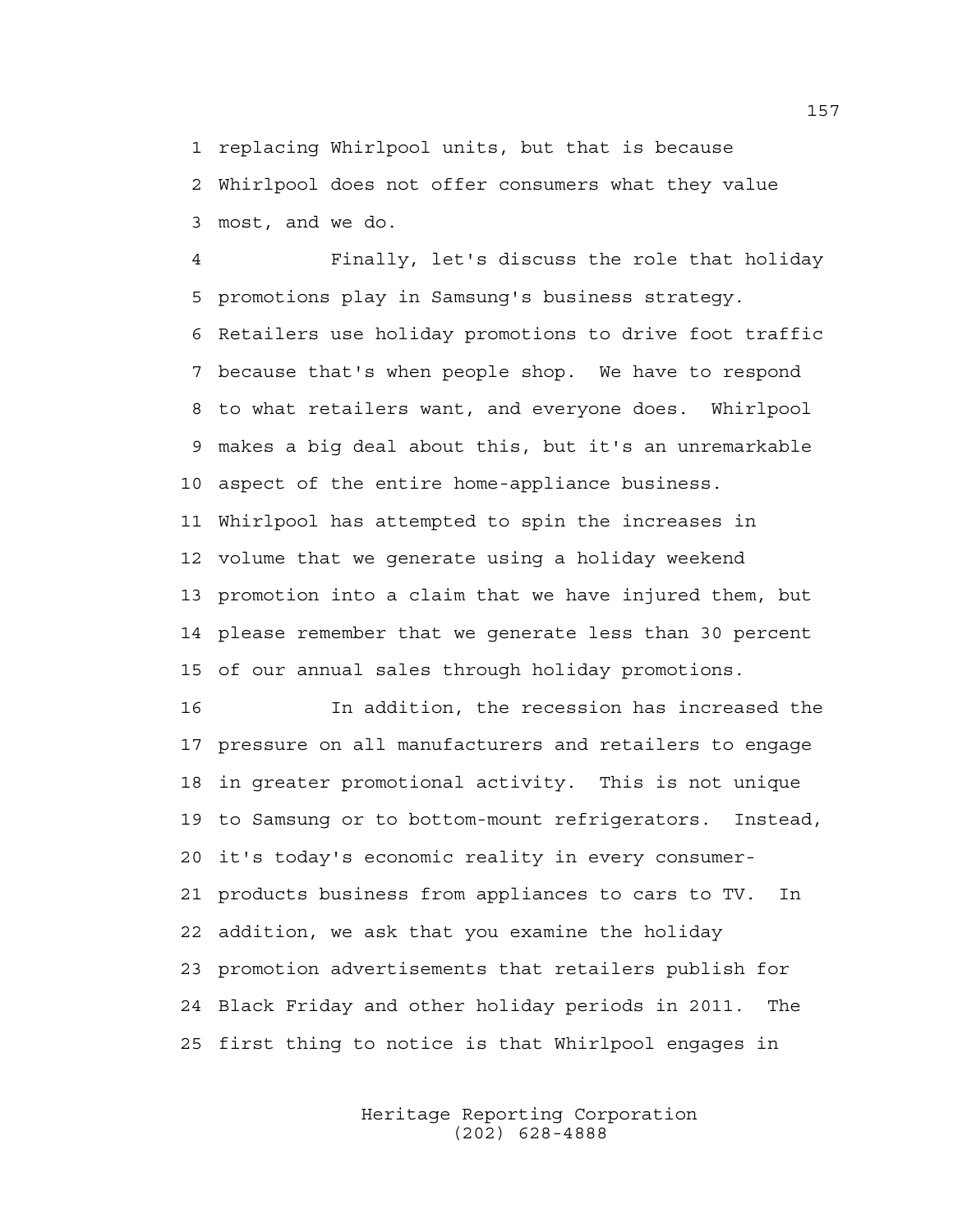1 holiday promotions every bit as frequently if not more 2 so than we do.

3 The second thing you'll notice is that 4 Whirlpool frequently promotes lower-priced "door 5 buster"-type models that are priced to generate in-6 store traffic, but which have smaller capacities and 7 fewer features. A good example is the Black Friday 8 2011 ad for Lowe's, and you heard some about that this 9 morning already. In that ad, Lowe's promotes 10 Whirlpool's 25-cubic-foot four-door model at \$1,299, 11 which is a discount of \$1,200 off the regular MAP. 12 This was a drop in SKU for Lowe's. In other words, 13 Lowe's had not sold this SKU before.

14 In contrast, Lowe's promoted Samsung's 28- 15 cubic-foot four-door model at \$1,799, which is also a 16 discount of \$1,200 off regular MAP, so our regular MAP 17 was \$500 than Whirlpool's and Lowe's promotional price 18 was also \$500 higher on Samsung than on Whirlpool. In 19 other words, our models start at \$500 higher than 20 Whirlpool, and our models end at \$500 higher than 21 Whirlpool because Lowe's offered both at the same 22 discount.

23 The result of the promotional efforts on 24 these two models was that Samsung sold 20,000 units 25 between October and November 2011. Whirlpool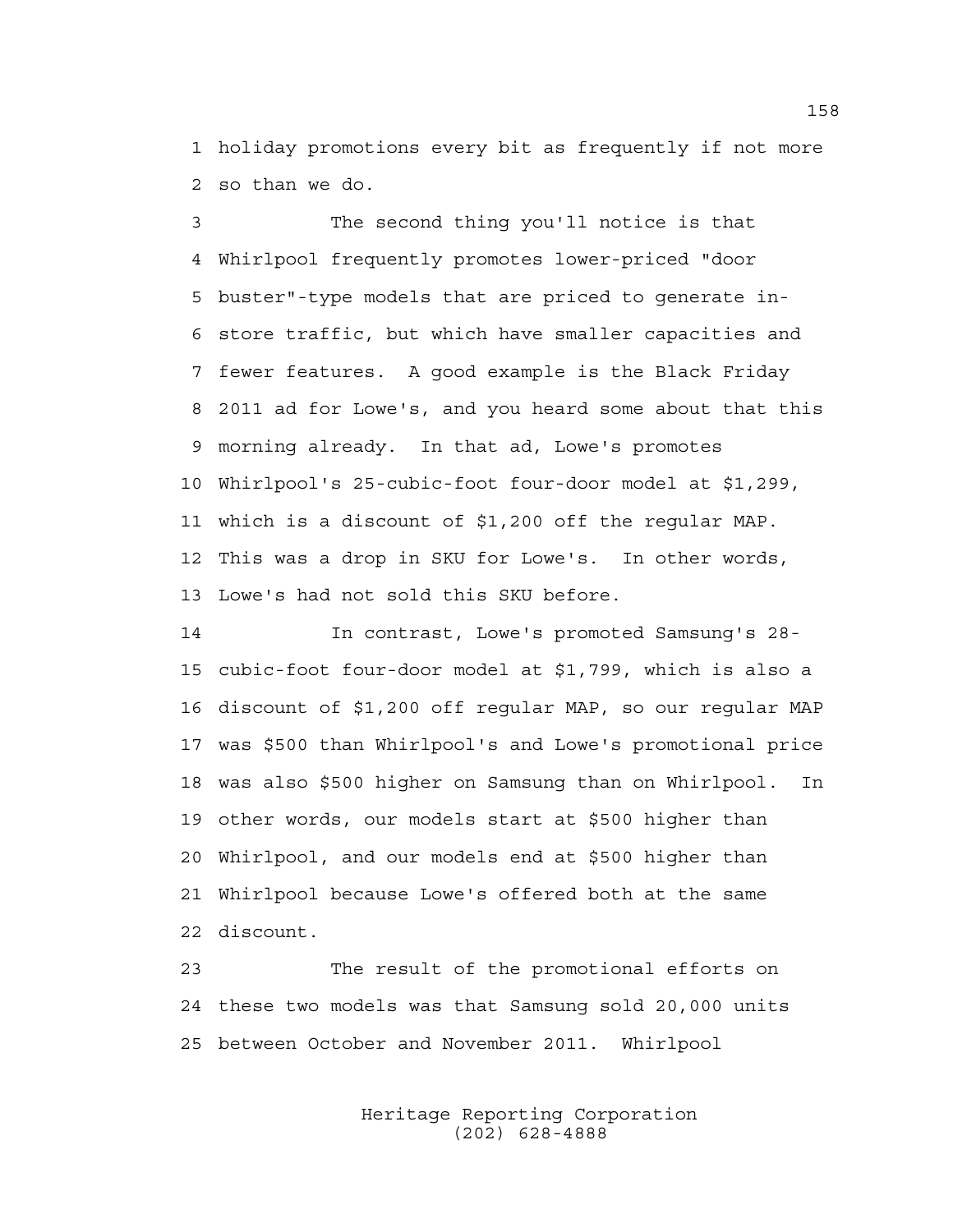1 generated over 18,000 units and sales for its SKU for 2 that same time period, so we engaged in the same 3 amount of discounting, and we generated nearly the 4 same unit sales, so this type of holiday activity in 5 which Whirlpool consistently engages did not cause 6 injury to Whirlpool. They enjoyed phenomenal sales 7 volume far beyond the roughly 500 units per month they 8 had previously been selling with the Kitchenaid and 9 Maytag versions of that model.

10 Whirlpool has proven that promotions can 11 drive sales during holiday periods, but that is 12 elementary retail economics and nothing more. Any 13 objective examination of the industry data clearly 14 shows that Whirlpool, under their many brands 15 including Whirlpool, Kitchenaid, Maytag, Amana and 16 Jenn-Air, plays as aggressively as anyone else during 17 holiday promotional periods.

18 In conclusion, we urge the Commission not to 19 allow Whirlpool to distract it by insisting over and 20 over that price is the most important factor in every 21 single sales. The J.D. Power surveys indicate 22 precisely the opposite for the vast majority of sales, 23 but when the issue does come down to price, in the 24 consumer's mind it is far more often the case that 25 lower Whirlpool prices will influence the consumer's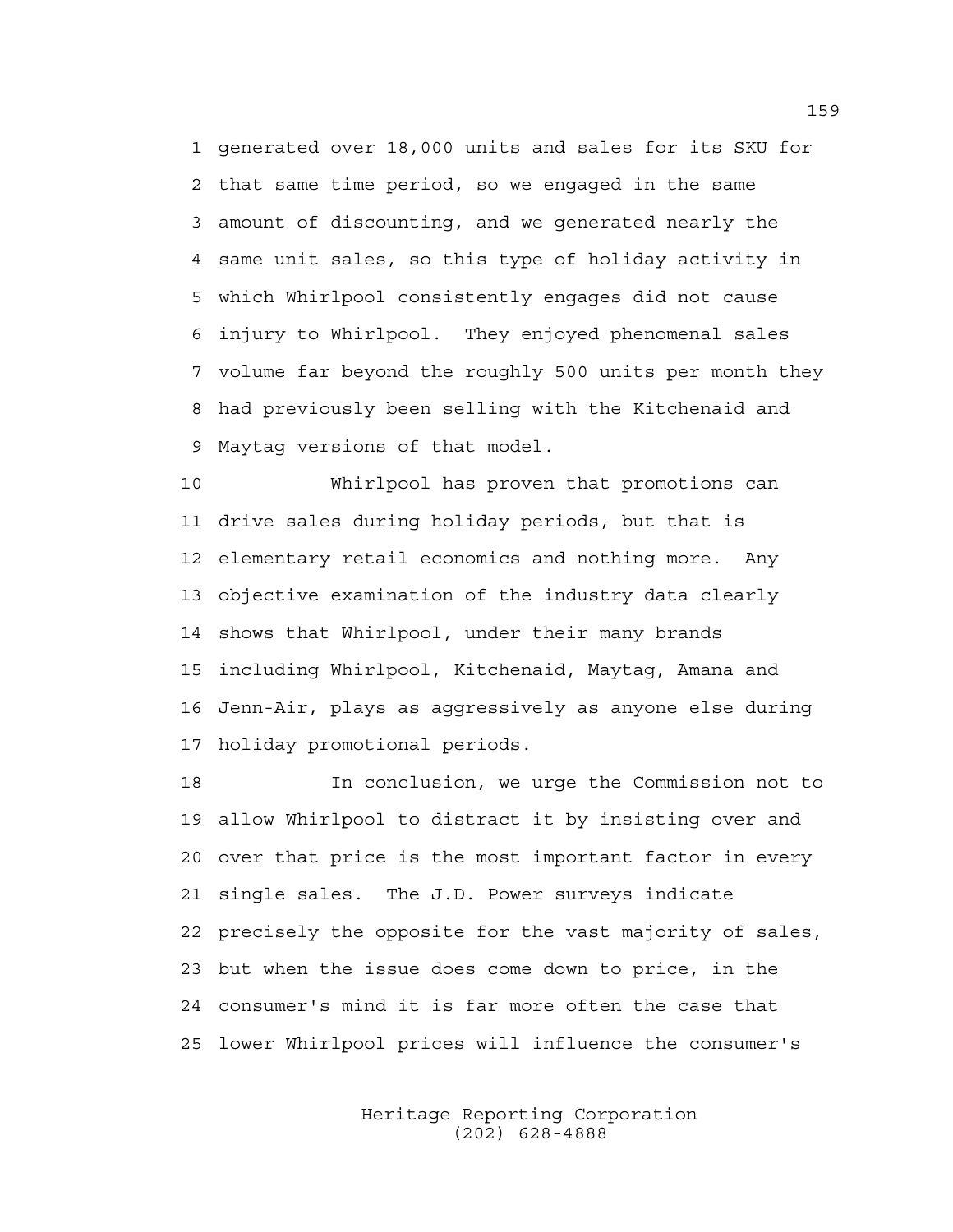1 decision.

2 Now I'd like to ask Eugene Seagriff to give 3 you a brief demonstration of the differences between 4 the Samsung and Whirlpool refrigerators that we 5 brought here for your inspection. Thank you.

6 MR. SEAGRIFF: So now we'd like to invite 7 the Commission to come down. This won't take very 8 long.

9 (Pause.)

10 MR. SEAGRIFF: Good afternoon. Thanks for 11 joining me here. I'm Eugene Seagriff. I'm 12 responsible for product in the U.S. for Samsung, 13 refrigerator products specifically. There's two 14 reasons why we're winning the market. First and 15 foremost is we focus on mainly on creating new 16 segments, high-value segments, for example, in the 17 same size box, we add three more cubic feet. All 18 right. That's big to customers, big on the inside. 19 The second reason is what you've been 20 hearing a lot about, this fit, feel and finish 21 business, and that's what I want to explain. What 22 does that even mean? So we took very similar products 23 to go through that, and customers when they're 24 comparing products, as you know, go through the same 25 set of procedures that you guys went through when you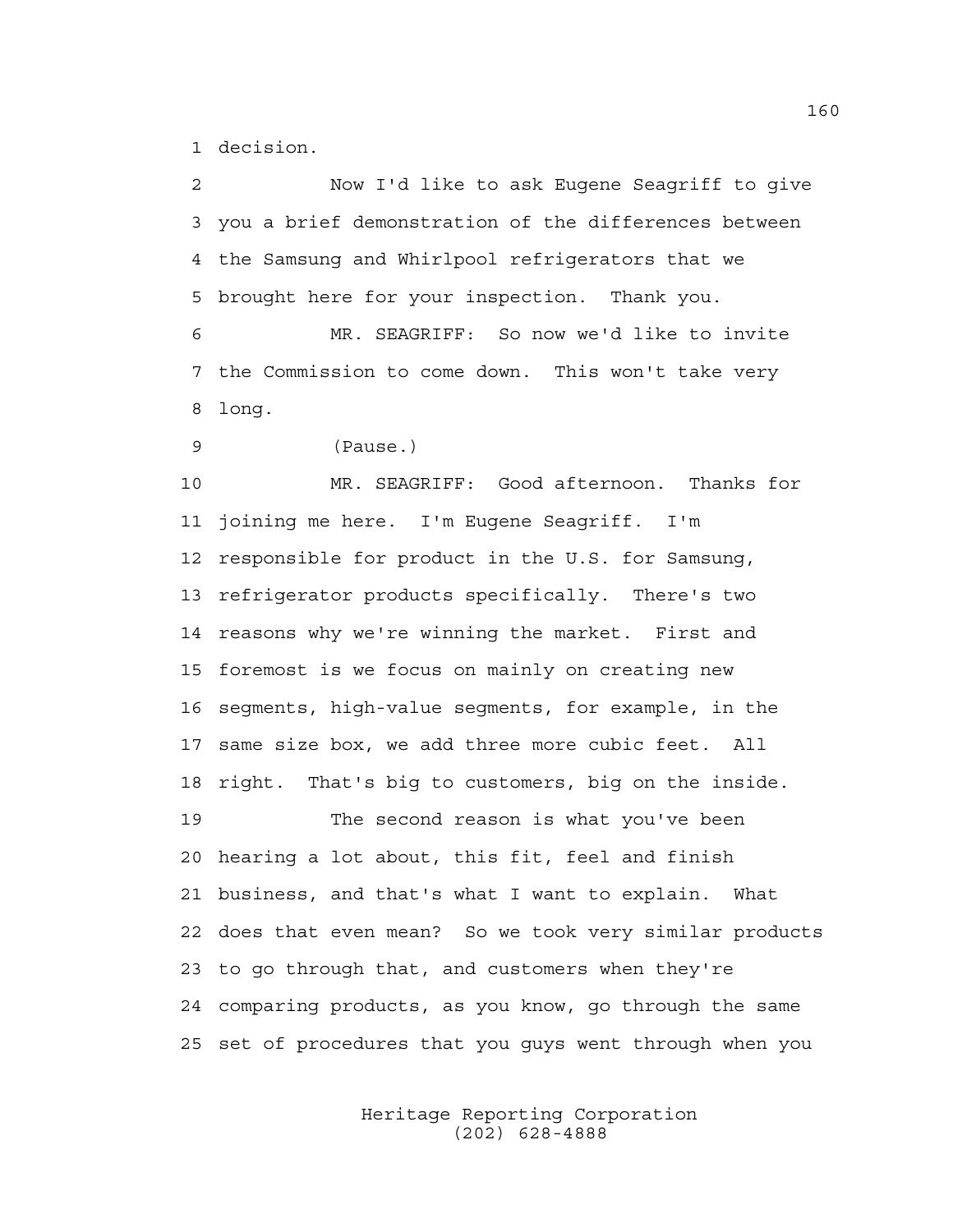1 were shopping, right? I outlined them here. If you 2 observe people in retail, they do the same things. 3 The first thing they do is sell it, right? 4 VOICE: Eugene, can you speak up a little 5 bit?

6 MR. SEAGRIFF: Yes. Sorry. They're so 7 close to me, I didn't want to yell at them, but 8 anyway, while they're doing that, they're making value 9 judgments, right? They're getting impressions about 10 the quality, how things look, how they operate, how 11 easy they are to use, right? So we'll start from the 12 beginning just like a customer.

13 The first thing they're going to do is 14 they're going to look at the outside, and when they 15 look at the outside, they're going to say gosh, this 16 is a really nice looking display, and that's going to 17 make them want to touch it, and when they touch is, 18 what they're going to see is it moves, and the same 19 thing with this nice expensive two-paddle design. It 20 moves. It's not strong and stable, right? It's not 21 crisp. That's big. That gives impressions about 22 quality.

23 Similarly with the handles, right? We have 24 a very expensive three-piece design there. We went 25 with the less-expensive one piece with a couple of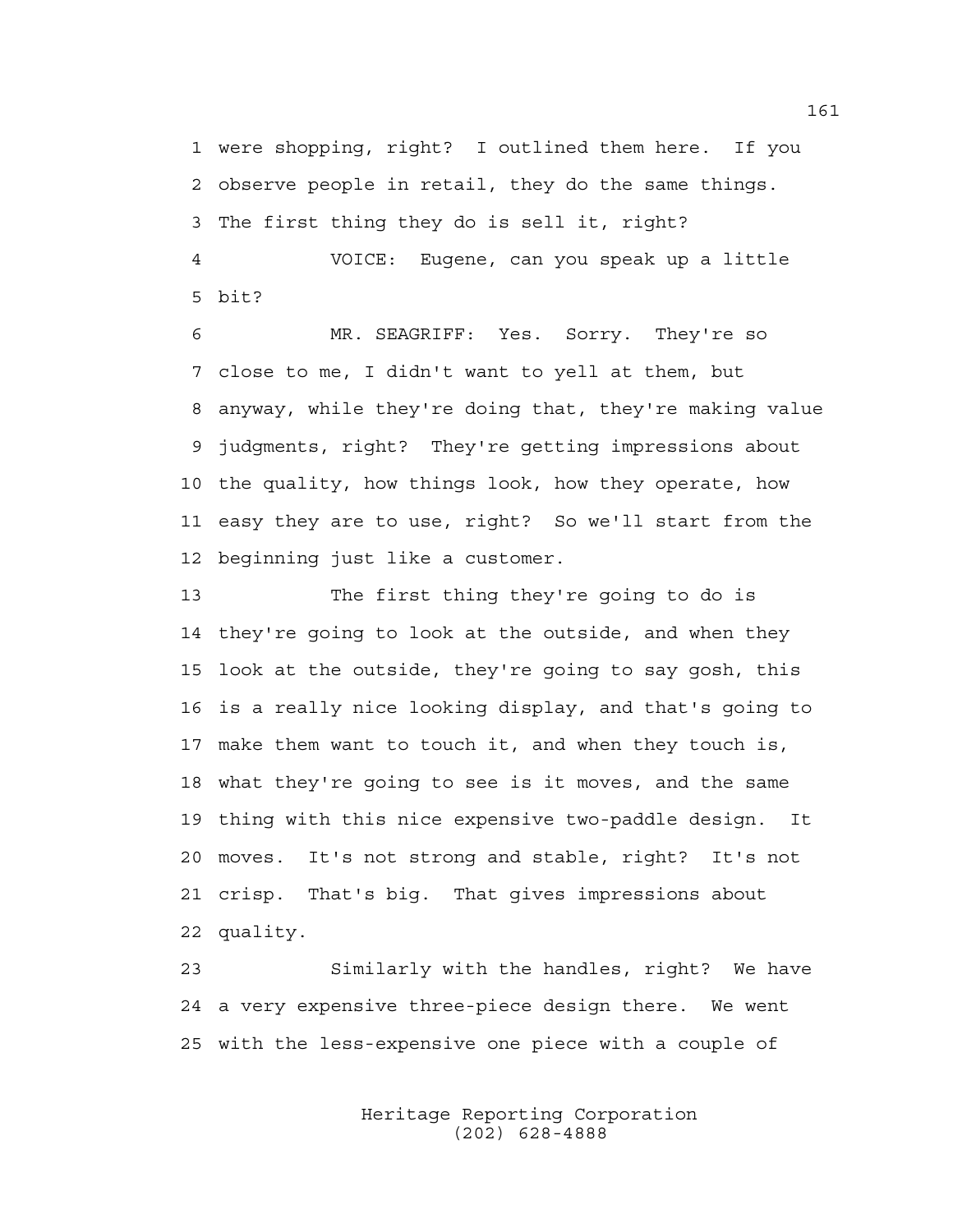1 caps on it, but the difference in style is striking, 2 and more importantly the difference in feel is very 3 important. How it feels in your hand when you're 4 opening the door is vastly different, and I urge you 5 to try it. That's why we put the little hand-tags on 6 there with what customers do, right? They look at the 7 outside. They touch it.

8 They open the doors, and when you get 9 inside, the differences are even more striking, so you 10 see we have LED lighting. We have LED lighting on 11 every product we make. We've had it that way for 12 years, okay? Whirlpool still has light bulbs in some 13 of their products. This one happens to have LED 14 lighting in the refrigerator, has a lightbulb in the 15 freezer, but you can see the LED lighting was put into 16 a box designed to hold a lightbulb, okay? Because we 17 put it in every product and we design it that way from 18 the start, we have this nice recessed look, and the 19 cost is minimal. We do it on every product.

20 It's not a cost adder, is the cost. It's 21 not additional cost. In fact, it's less because it's 22 on every product. The same thing if you look at the 23 back wall. It looks like they added the cooling 24 system here, the shelf bracket is kind of in the 25 middle of nowhere. Here, we have symmetry and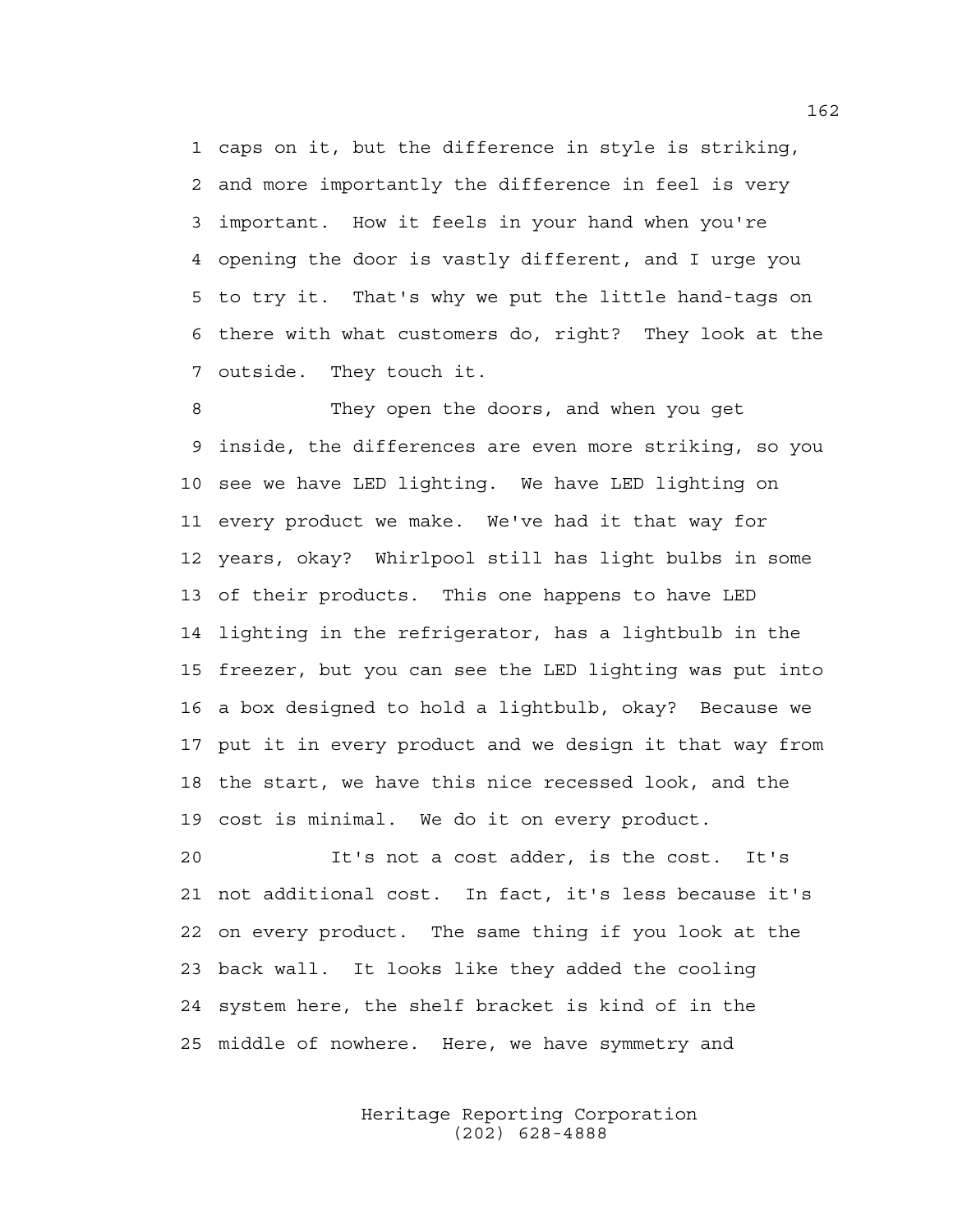1 elegance in the back wall, okay? It's a very 2 different design approach, and these things keep 3 adding up in the customer's mind, the fit, the feel of 4 the door bins, the crispers. It matters.

5 The controls, we actually use the less-6 expensive control. We plated it. It looks a lot 7 better. It feels a lot better. The screen printing, 8 a more elegant font. This doesn't add cost, but it 9 makes a big difference to the customer. Another key 10 feature is this pantry with built-in temperature 11 controls. We both have them. It's a much sought-12 after feature in the marketplace, but part of the 13 issue here is a customer can't tell that this is a 14 temperature-controlled pantry when they look at it.

15 To know there's temperature controls there, 16 they got to put their hand in this sort of 17 uncomfortable hole, open it and peak around to the 18 side there and say gosh, what's that? Maybe it's the 19 temperature control, right? On the Samsung, on the 20 other hand, the controls are right on the outside. 21 You can't miss them, easy to see, easy to get credit 22 for at retail, easy to use for the customer, right? 23 These differences keep adding up. Basically, the same 24 parts and materials, vastly different apparent value 25 to the customer.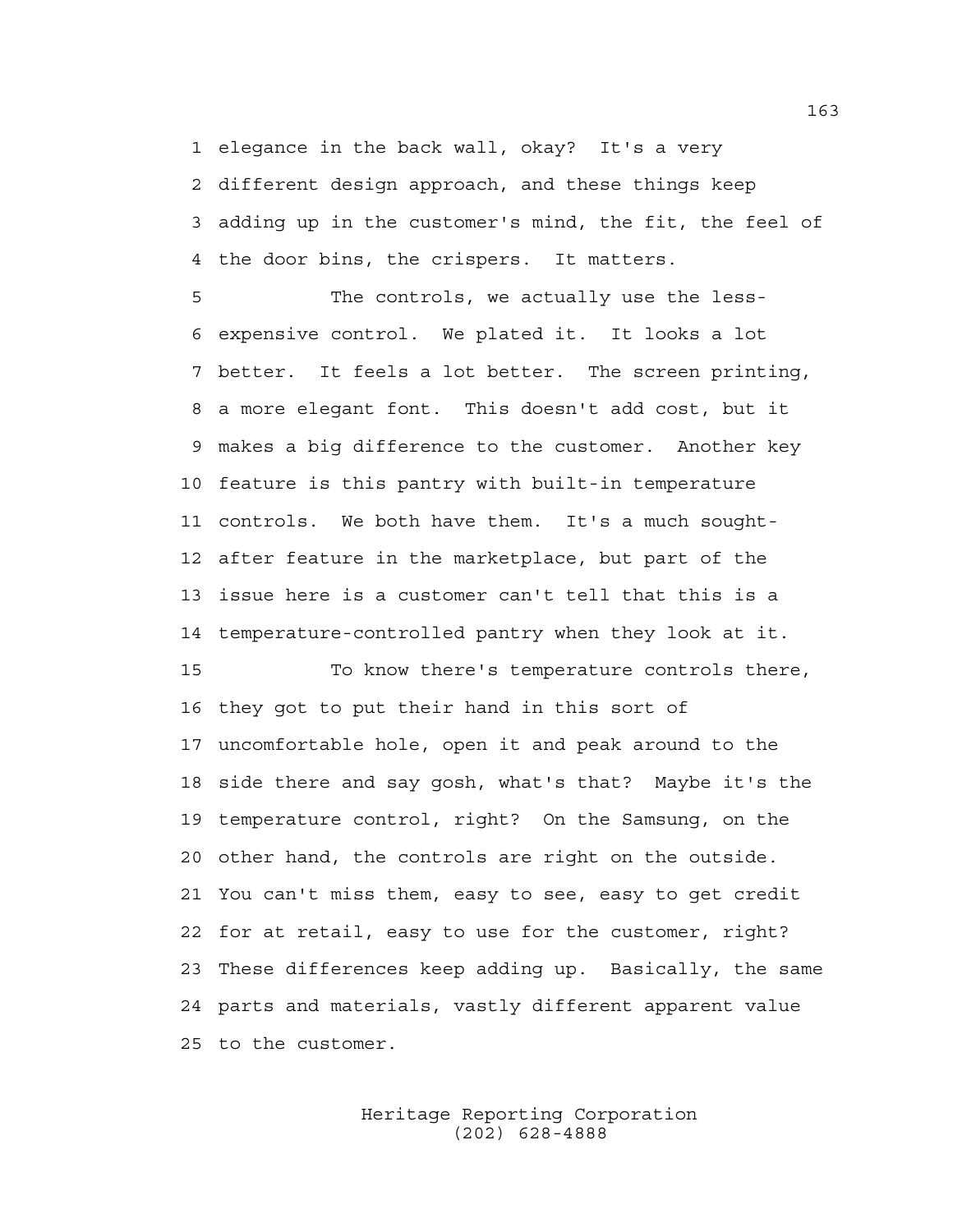1 Moving on to the freezer, you can see in the 2 Samsung we have what we call the easy-open handle, and 3 yes, we have dual evaporator, and you know what? We 4 have that in every single model, so the cost adder is 5 negligible. You open the drawer, there's a little 6 bump in the rail that helps pull this drawer out. We 7 have a single molded plastic piece. We have another 8 little plastic piece there to add more stuff. This 9 side, you open the drawer, you got to reach back under 10 here, and you drag out this wire rack.

11 This actually would cost us more to do that 12 an. I don't know about Whirlpool's cost, but for us, 13 that's cheaper. There's a lightbulb in there. We're 14 still using LED. It gives you better energy 15 efficiency, and for us, it's a lot more cost 16 effective. Okay. So this is what we're talking about 17 when we talk about fit and finish. Whirlpool 18 understands this, right? They see the data trends 19 just like we do. They buy our competitive products, 20 and they tear them down to the component level. 21 They understand. They told you today 22 already they're developing the high capacity. 23 They've already launched dual evaporator. They've 24 already launched much-enhanced LED lighting on some of 25 their products, so this is not new to them. GE's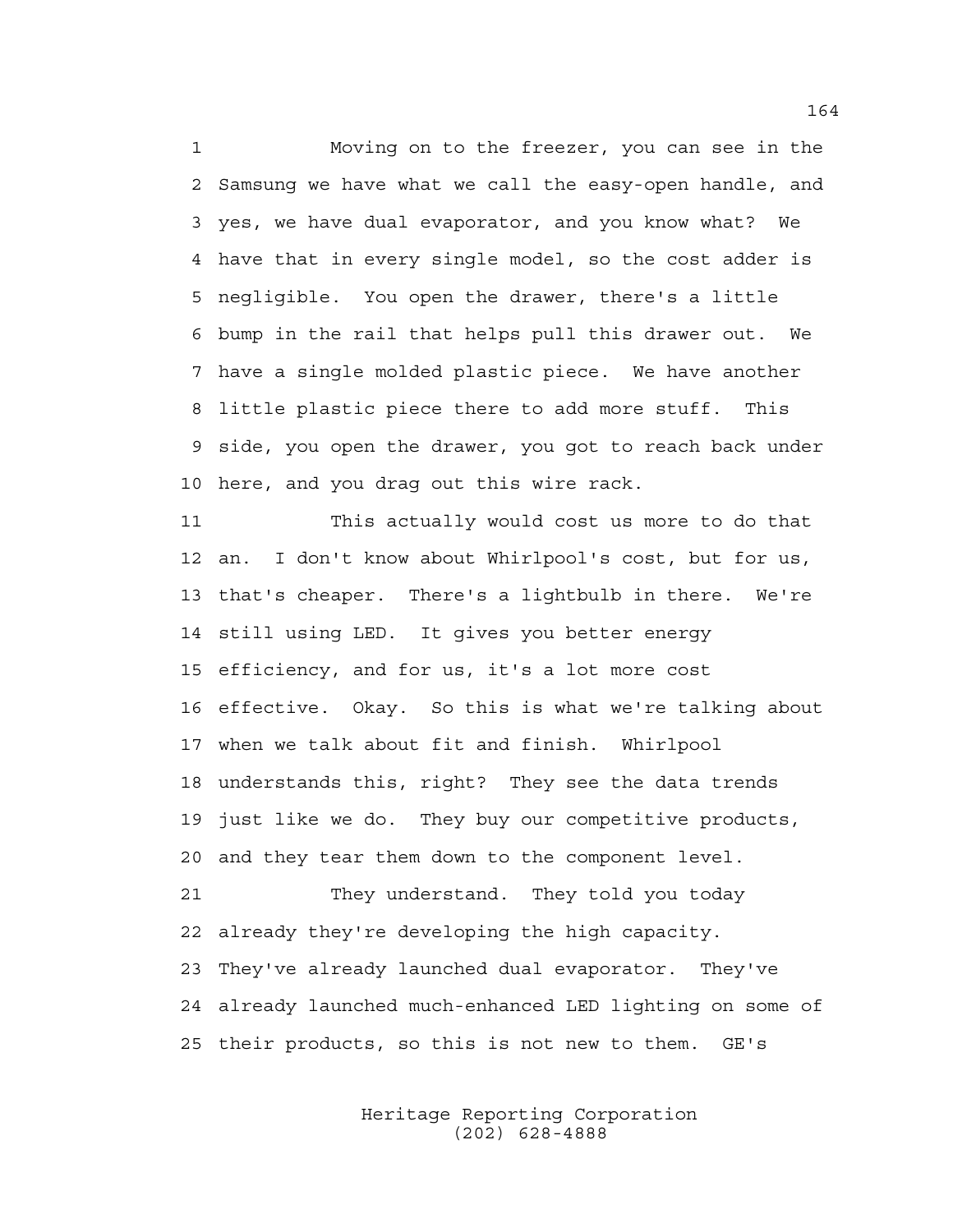1 already doing it, right? I can't wait to see their 2 new products. They're coming in June, making them in 3 Louisville, okay? So if you design it in, this fit, 4 feel and finish business is not a tremendous cost 5 adder, okay? So I appreciate your time and attention, 6 and thank you very much.

7 MR. CUNNINGHAM: Members of the Commission, 8 our next witness is John Herring of LG Electronics. 9 MR. HERRING: Good afternoon. My name is 10 John Herring. I'm with LG Electronics. I'm the Vice 11 President of National Account Sales within our Home 12 Appliance Division. I've been in the appliance 13 industry almost 18 years, and almost the last six at 14 LG Electronics.

15 During the next few minutes, I just want to 16 share with you briefly an overview of French door, 17 specifically how it differentiates from the two door, 18 which you talked about earlier and had lots of 19 conversation and questions around, a little bit about 20 the expansion of the French-door market and why it's 21 taken off in the way that it has and then touch a 22 little briefly on the promotional dynamics.

23 First off, I just want to talk about the 24 two-door bottom mount and French door. There's been 25 some discussion over it being similar, yet they're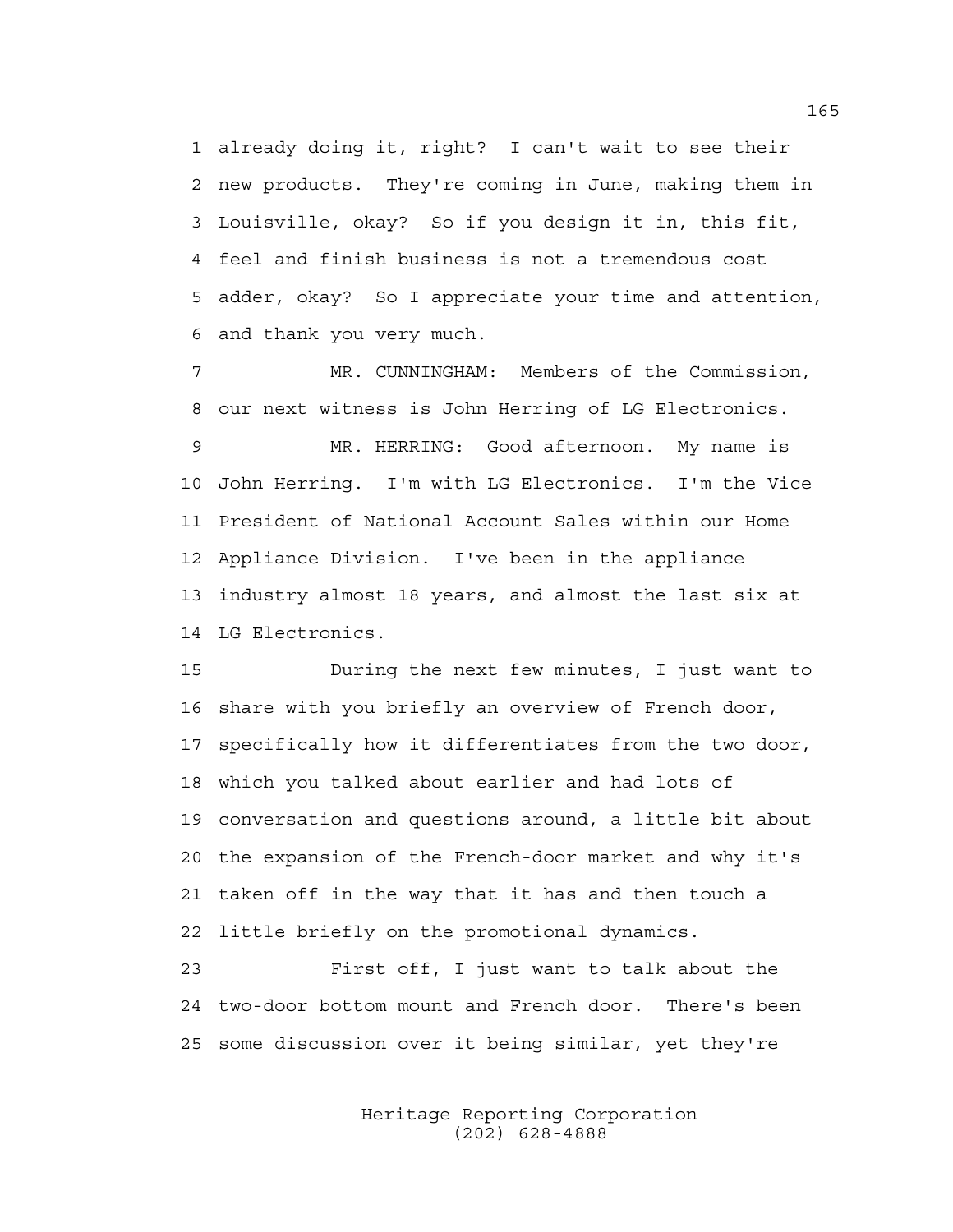1 vastly different. Yes, they both cool. They both 2 have a refrigerator and a freezer section, but how 3 they're segmented in the market is much different. 4 Consumers are constrained by space. In fact, some 5 conversation earlier around I don't have enough room 6 in my home to fit a certain-sized refrigerator.

7 That's actually one of the first qualifying 8 questions a customer should be asked or they should be 9 looking at is what's my physical width that I have and 10 what refrigerator can I fit within that, so they come 11 in 30, 33 and 36 inches. Two-door refrigerators are 12 typically 30 and 33 inch. In fact, we don't even make 13 a 36-inch, two-door refrigerator, so that's one key 14 differentiator between those two segments. The other 15 segment is typically you don't get an ice and water 16 dispenser on a two-door refrigerator. In fact, I'm 17 not even aware of anyone making a two-door model with 18 ice and water, so again dramatically different 19 segment.

20 Manufacturers are investing in the three-21 door, which is the faster-growing segment. That's 22 dominantly more 36 inches where the major focus is. 23 That's where they're launching their newer 24 technologies, newer features, thin-wall capabilities, 25 so yes, two door and three door are both bottom mount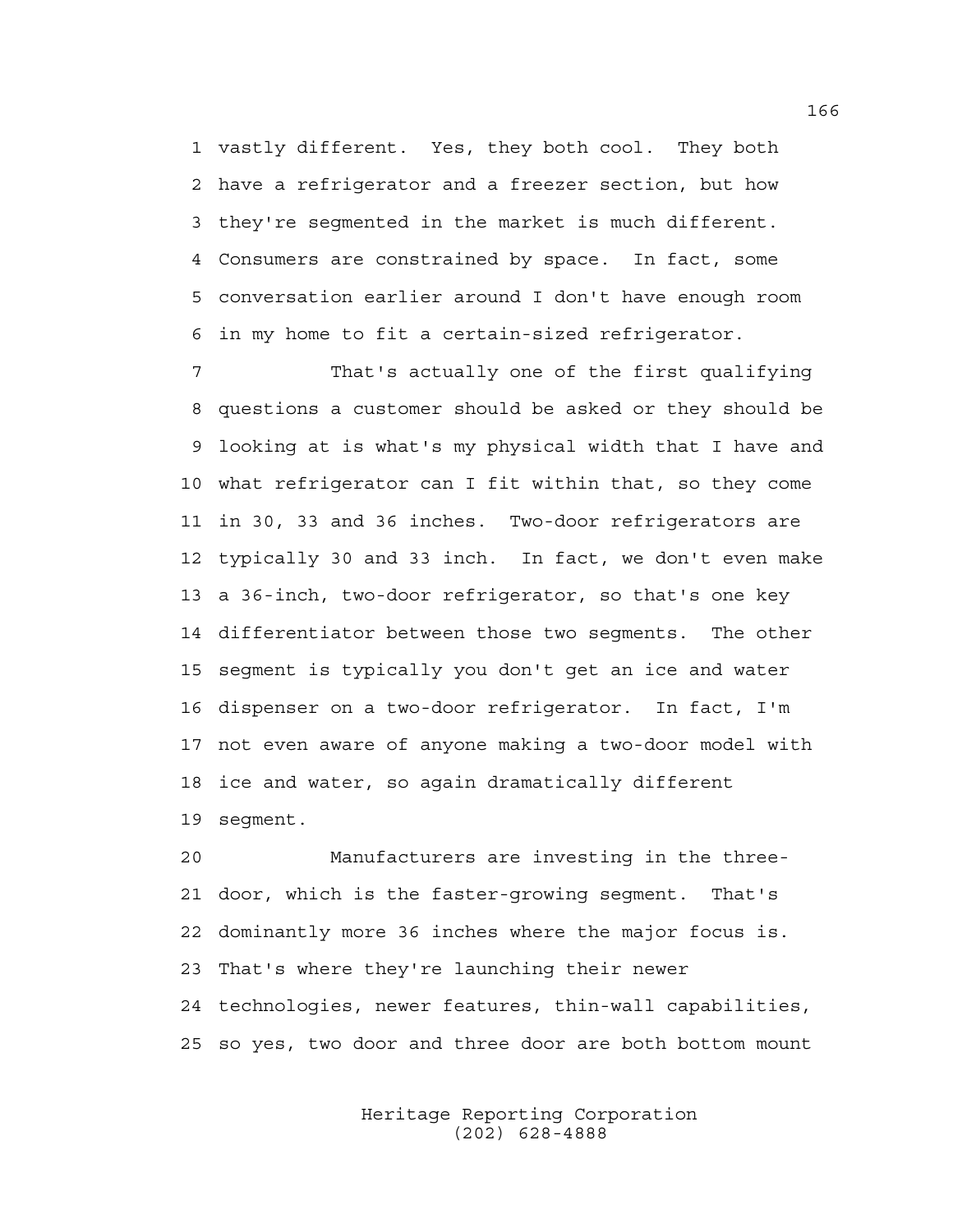1 platforms, but they're dramatically different in how 2 they're marketed, how they're segmented, how they're 3 researched and how retailers sort them and present 4 them and how you ever research them online. They're 5 differentiated.

6 Briefly on the trend, French door has 7 clearly been the bright spot inside the refrigeration 8 business. In fact, just as an example, in 2011, 9 French-door business was up 11 percent. Yet, the 10 industry was down four. In fact, all other 11 configurations, top mount, side by side and two door 12 were all down last year in 2011. French door was the 13 only one that had shown an increase, and that's a 14 typical trend. Over the last few years, French door 15 has outpaced the other categories over that timeframe. 16 Next what I want to touch on is why has

17 French-door refrigeration grown so rapidly? This was 18 touched on earlier. The first is really kind of the 19 natural consumer acceptance. The fact that it is eye 20 level. The fresh food section is at eye level. 21 Consumers are accessing it more frequently. They can 22 easily see their entire fresh-food compartment without 23 bending over or crouching over, so that's one major 24 driver.

25 The other drivers, in addition to that, are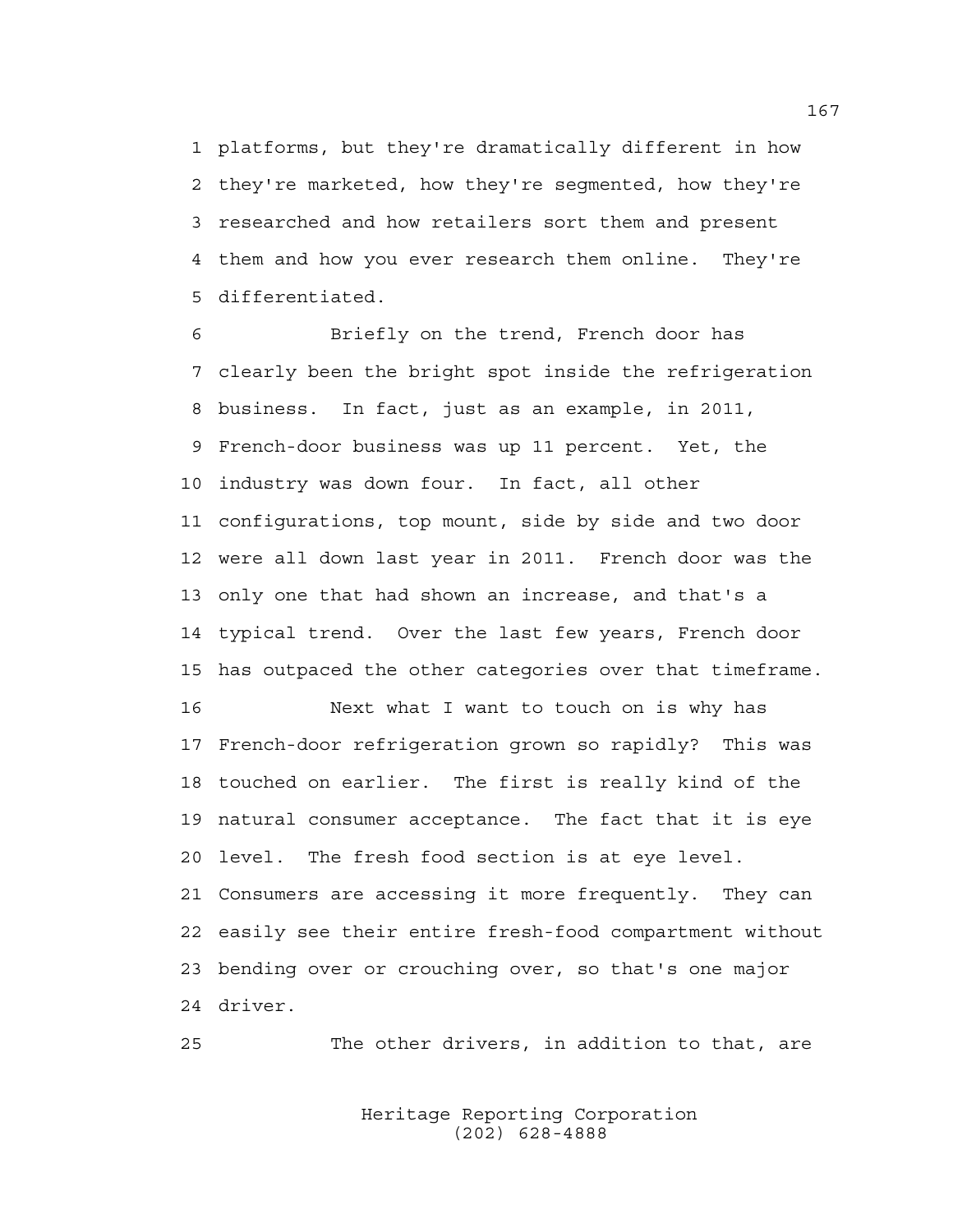1 how manufacturers such as LG and Samsung are investing 2 in that platform for style and design, and LG has been 3 a leader in style design in the fit, feel and finish, 4 things such as stylish handles, contoured doors, 5 hidden hinges, LED displays or digital displays and 6 LED lighting just to name a few are how manufacturers 7 are differentiating that platform, so fit, feel and 8 finish, style and design are important.

9 The reason why it's so important is 10 consumers are entertaining in their home. The kitchen 11 is very much an area where they congregate, and their 12 refrigerator is somewhat of a centerpiece into that 13 kitchen, and so style, design is a major driver to 14 consumers when they purchase refrigerators in that 15 category. I'll point you to slide one. You should 16 have these slides that were passed out.

17 Slide one just highlights the distinct brand 18 attributes of all the brands or the majority of the 19 large brands that are available on the market today. 20 The thick red line is LG's brand, and this is a 21 consumer research that asked on a variety of different 22 attributes how they viewed those brands, and farther 23 to the outside would signify a greater significance or 24 correlation between that attribute and that brand. 25 LG is highly differentiated between style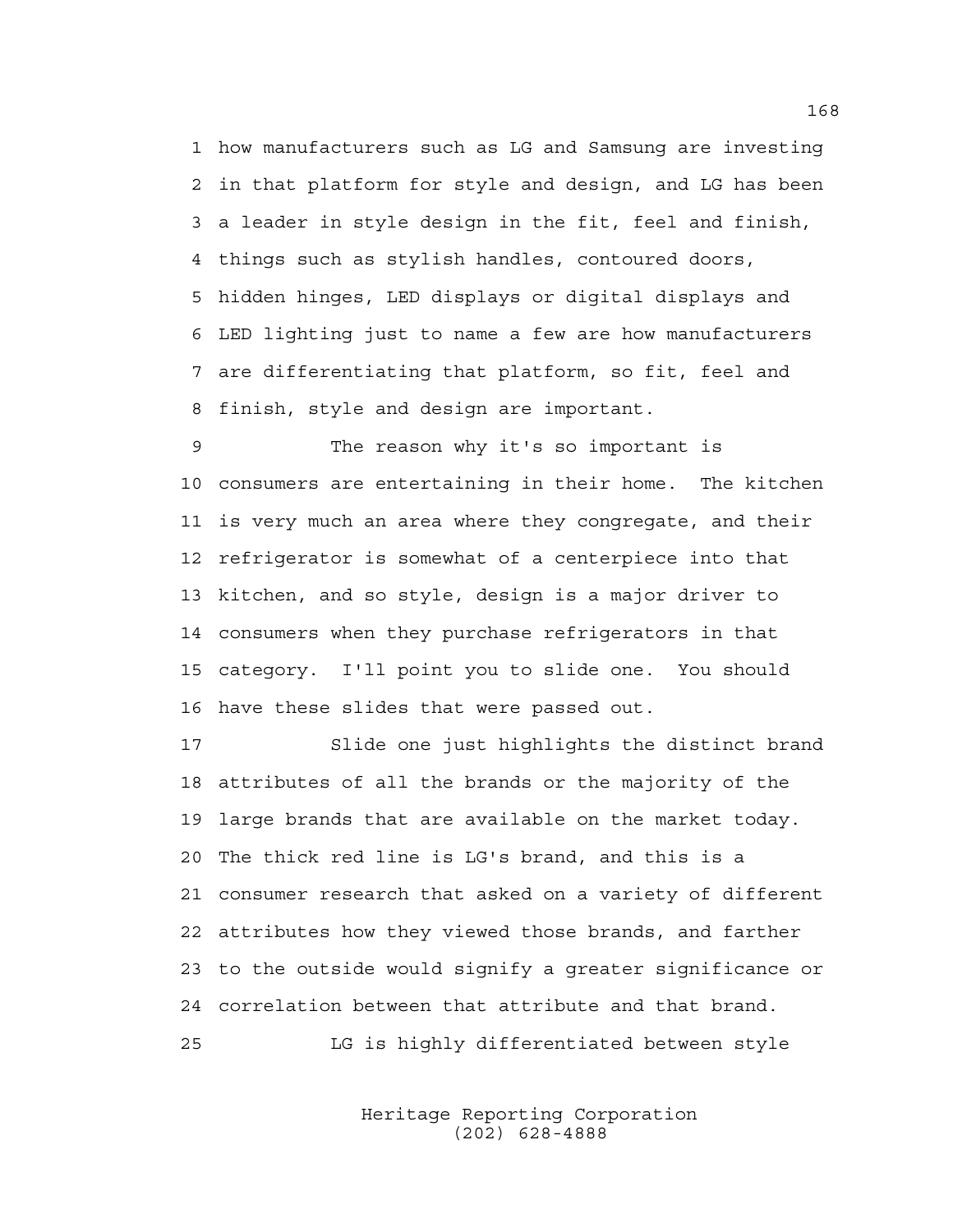1 and design, innovation, technology, trend setting, et 2 cetera. I think that just goes to the point that the 3 brands are different, consumers do view them 4 differently, and that's one of the drivers behind LG's 5 success in terms of its style and design and how 6 that's translating to consumers.

7 Next, I want to talk about another reason 8 why LG and Samsung are driving incremental demand 9 inside the French-door segment is through innovation. 10 I'll point you to Slide 2, and this is just an 11 example of the type of innovation that LG is bringing 12 to market that consumers are gravitating towards, 13 innovation we call slim-space plus, which really 14 signifies that the ice maker has been slimmed down or 15 virtually disappeared from the product.

16 If you look on the left slide of the slide, 17 you'll see the interior shot of an LG refrigerator. 18 You'll notice a somewhat of an absence of the ice 19 maker. The ice maker is on the door, and it's behind 20 those top two roads of condiments and liquids. On the 21 right side is what Whirlpool and Maytag have where you 22 can visibly see the ice maker and the dispenser into 23 the door.

24 We spent the time and the resources to 25 innovate in terms of ice makers to make the ice maker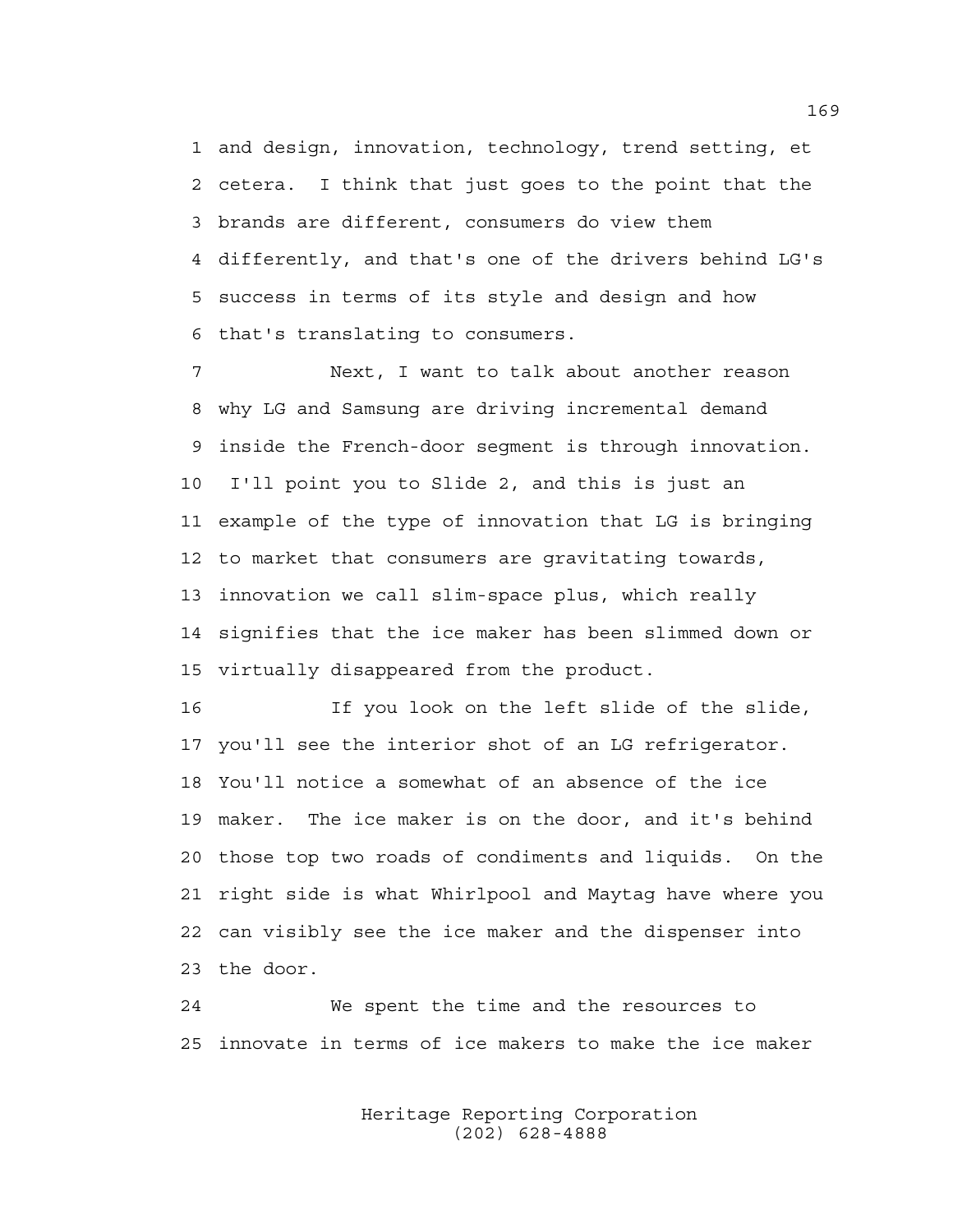1 virtually disappear which gives the consumer greater 2 visibility, sight lines and more usable space inside 3 the refrigerator, and that's what we're talking about 4 when we mention innovation and being a driver in that 5 segment and creating incremental demand.

6 Next, I'd like to take you to the third 7 slide, a product innovation overview, and this is 8 specifically in the ice and water segment of French 9 door. Across the top are the years '08, '09, 2010 and 10 2001. On the left side are the brands that we've 11 highlighted, LG, Samsung and Whirlpool. I'd like to 12 point you to the top left corner. LG launched a four-13 door ice and water refrigerator in 2008.

14 It was the first one of its kind to have an 15 ice and water dispenser in a four-door refrigerator 16 platform. It immediately became of the industry's 17 best-selling refrigerators, and LG didn't offer it at 18 the same price. LG didn't offer it at a lower price. 19 We launched it at a higher price. The MAP price was 20 \$2,999. It was a premium-priced refrigerator in that 21 segment.

22 The question is what happened with 23 Whirlpool, and when did they launch a four-door 24 refrigerator? They launched almost two years or just 25 over two years later in October 2010, so eventually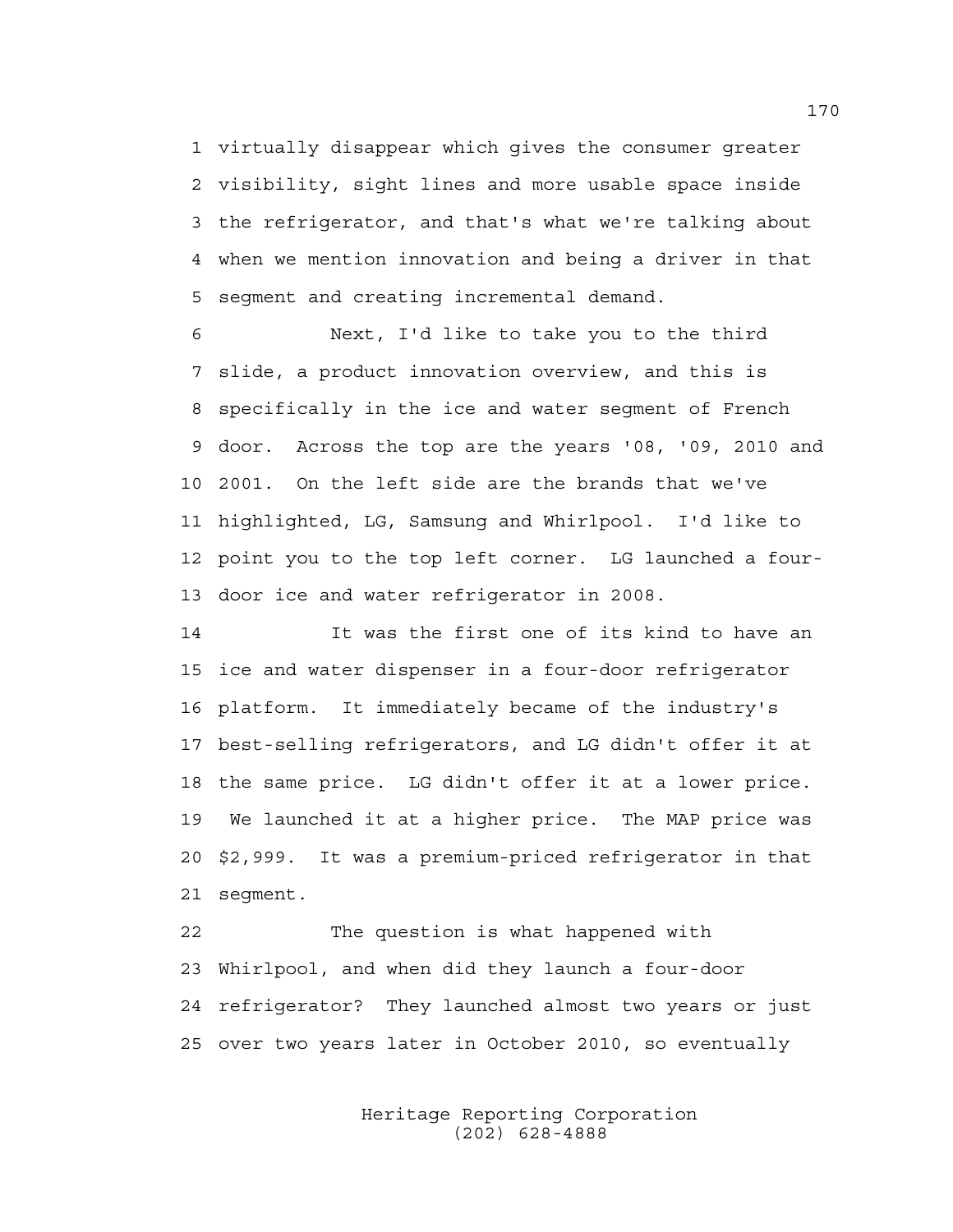1 they came to market with a four door, but in terms of 2 being there with the consumer and met them with 3 innovation that they desired, they were behind the 4 curve with respect to LG.

5 The second major innovation you heard a 6 little bit earlier is thin-wall construction, and I 7 point you to 2008 as well on the bottom. Samsung 8 launched a thin-wall construction product in 2008 in 9 their 29-cubic-foot platform. That was innovation in 10 terms of the marketplace in French door and bringing 11 that technology to market. LG followed in 2009, and 12 Whirlpool has yet to launch a thin-wall construction 13 product, and we're going to talk a little bit more why 14 that's important.

15 I also want to point out, during 2009, 16 Samsung's 29-cubic foot was one of the industry's 17 best-selling refrigerators. Again, they didn't launch 18 it at the same price. They launched it at a higher 19 price and collected a value for that thin-wall 20 technology. In 2010, LG launched that same type of 21 technology in thin-wall construction in different 22 versions, in 33-inch versions, and that's what you see 23 under the 2010, so launching that same technology in 24 not just a 36-inch platform, but in a 33-inch 25 platform.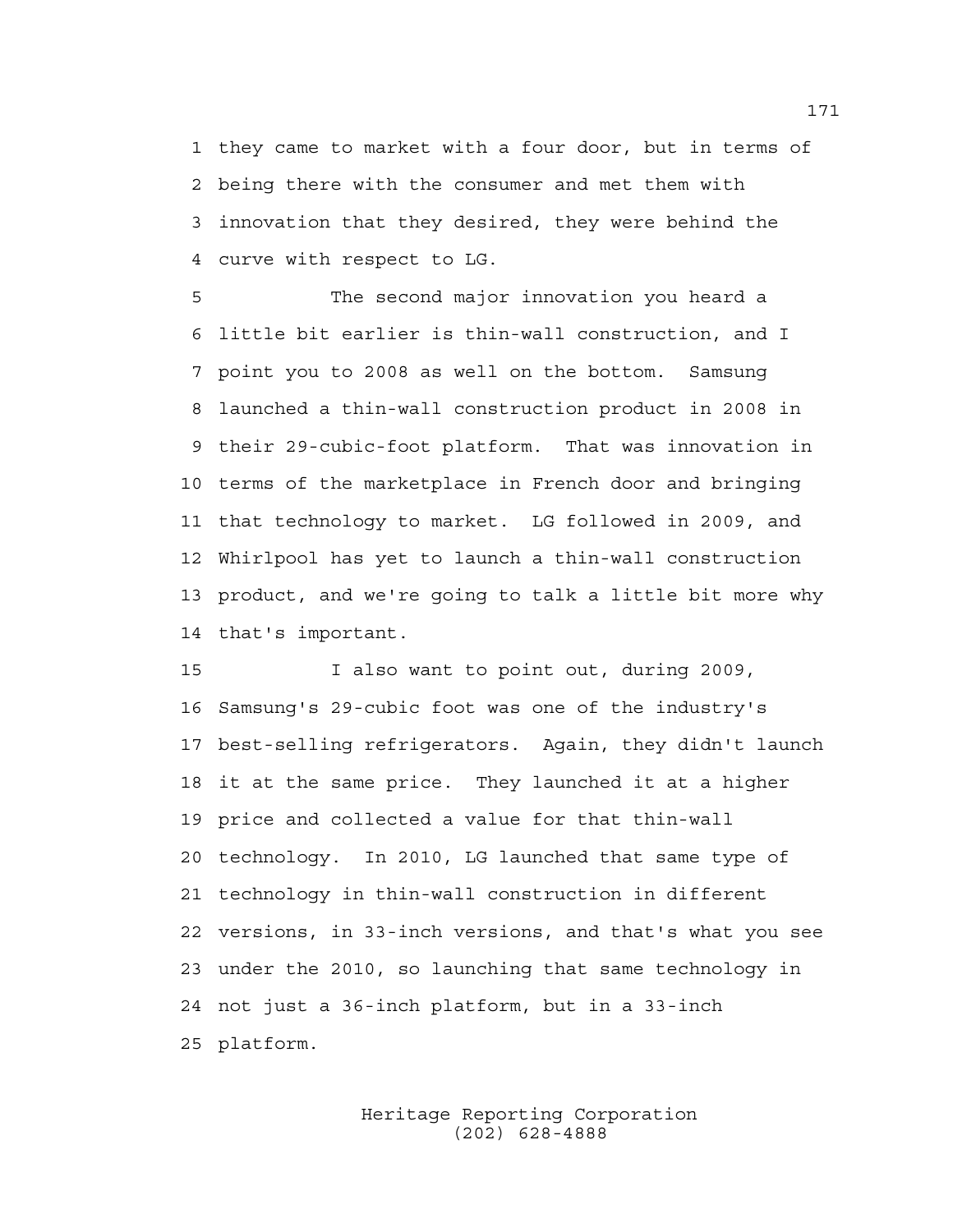1 In 2010, Samsung also launched a four-door 2 refrigerator, and in 2010, again one of the industry's 3 best-selling refrigerators in 2010, again not at a 4 lower price but at a higher price. In 2011, last 5 year, LG launched a 31-cubic foot, the industry's 6 largest capacity refrigerator, and it overnight became 7 one of the industry's best-selling refrigerators. 8 You'll see a trend here, 2008, 2009, 2010 and 2011.

9 Each time LG or Samsung launched innovation, 10 whether it be a four-door, larger capacity 11 refrigerator, each time at the premium end of the 12 spectrum, in each time, it became of the industry's 13 best-selling refrigerators. I want to turn to Slide 14 4. This is focused on the importance of thin-wall 15 construction and how consumers are voting for a 16 larger-capacity refrigerator.

17 What we have here is the three years 2009, 18 2010 and 2011, and the number, the 23, 34 and 44 is 19 the percentage of units sold in that year that were 20 termed "large capacity," which is 271/2 cubic foot and 21 larger, and what you see here is a tremendous trend 22 for consumers purchasing larger-capacity refrigerators 23 and paying a premium price for that. LG and Samsung 24 have been effectively meeting the consumer demand for 25 a larger capacity in the same footprint, and again, as

> Heritage Reporting Corporation (202) 628-4888

172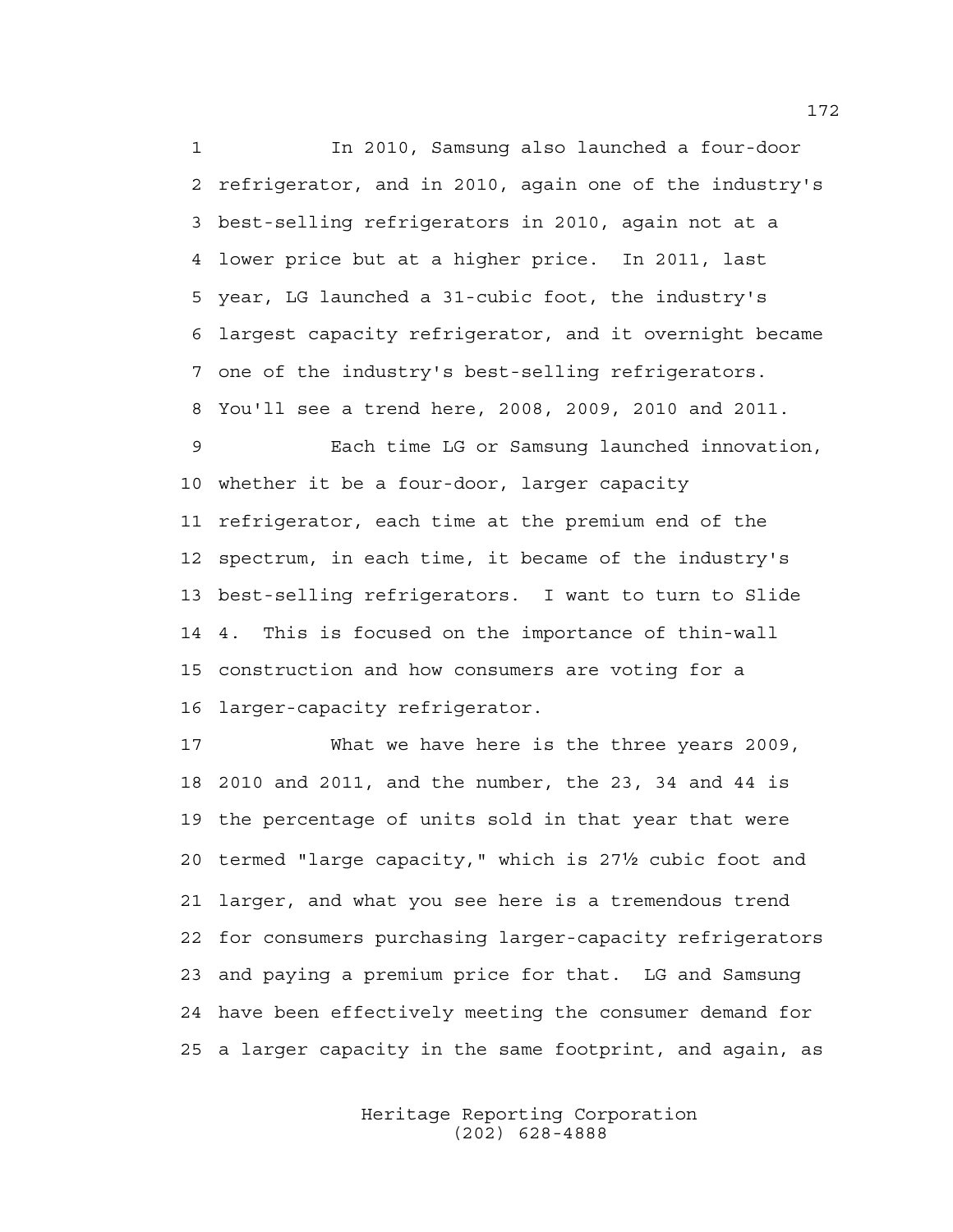1 I pointed out earlier, Whirlpool has yet to launch 2 their technology in that platform.

3 The last item I just want to briefly touch 4 on is promotional dynamics. The appliance industry, 5 approximately 60 percent of purchases are done in a 6 distressed mode, meaning my refrigerator failed, or I 7 need a service call, and the cost of that service call 8 is considered in saying I don't really want to repair 9 my old one. It's eight or 10 years old. I'm going to 10 go ahead and replace. That's what we call distressed 11 purchases, and it's approximately 60 percent of the 12 industry is done in that segment.

13 The other 40 percent is more discretionary. 14 Consumers either are remodeling or it can be 15 stimulated in terms of demand to upgrade their 16 refrigerator that's existing or working properly today 17 or maybe remodeling their kitchen and driving a whole 18 package. Retailers or manufacturers alike are wanting 19 to capture a larger share of that business. That's 20 what drives activity.

21 A lot of the promotion activity is around 22 stimulating and creating extra demand, and that's 23 where a lot of our focus has been in terms of bringing 24 consumers into the marketplace based on the exciting 25 new innovation and technology that we offer. Those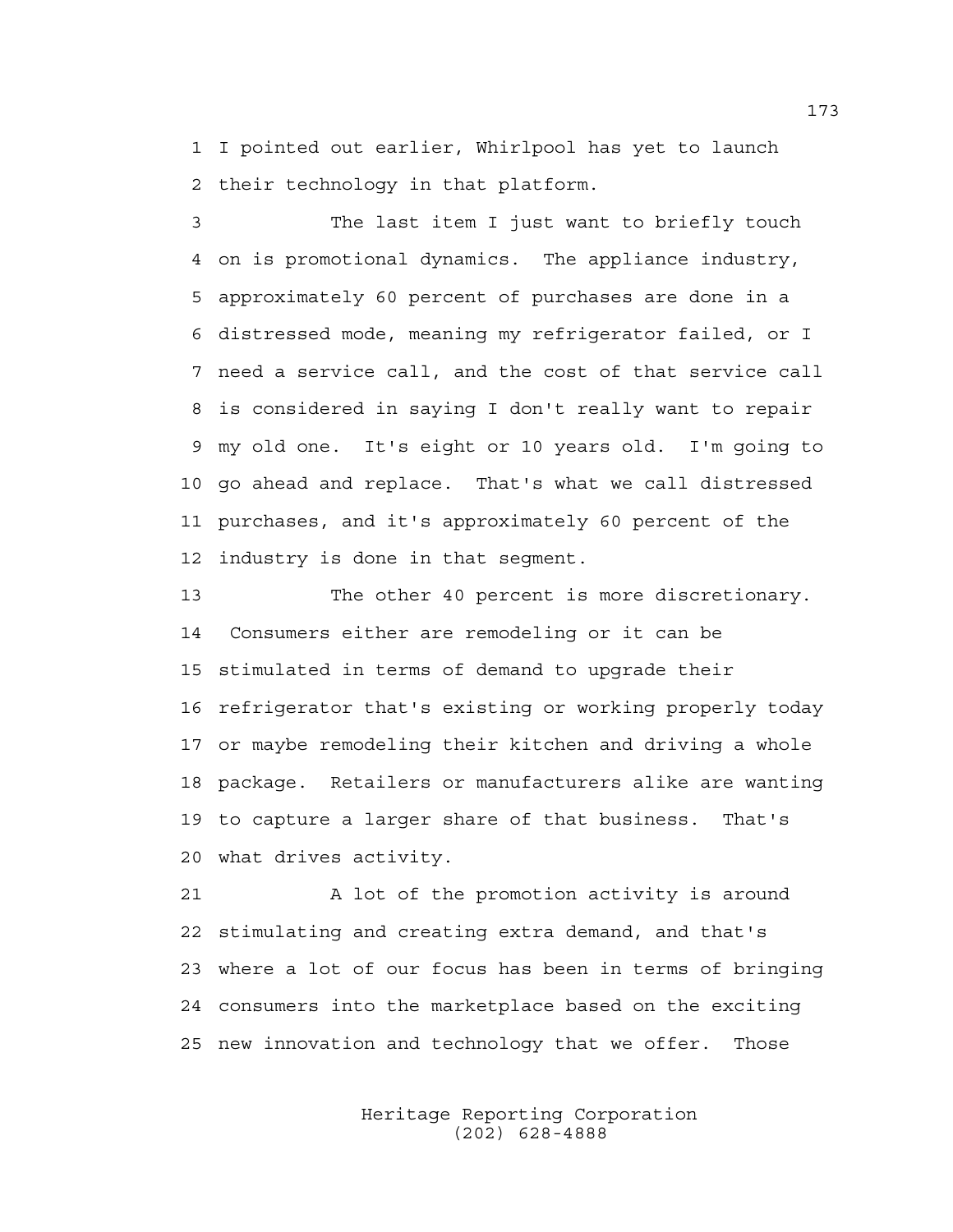1 are the major events we talked about, Memorial Day, 2 Labor Day, Black Friday and July 4th. One last point 3 on the promotional strategies before we move on is 4 you'll want to be careful when you compare promotional 5 models.

6 Don't compare promotional models to non-7 promotional models, and the reason being is 8 manufacturers and retailers determine their strategies 9 of how they're going to go to market. If everybody 10 came with the exact same offering, the retailer has 11 the same offering under all their brands. It wouldn't 12 be a very attractive offer. They want to show choices 13 to consumers, so one manufacturer may say I want to 14 get behind three-door refrigerators, French door. 15 Next, the manufacturer and the retailer work together 16 and say I want to launch the large capacity as part of 17 my major campaign during this promotional event.

18 Another manufacturer may say I want to 19 partner and launch the four-door during that even, so 20 they're tackling different segments of the marketplace 21 and showing an offering to the consumer during that 22 timeframe, so just important when you look at your 23 evaluation not to single out a model but look at the 24 industry as a whole or the French-door segment as a 25 hole.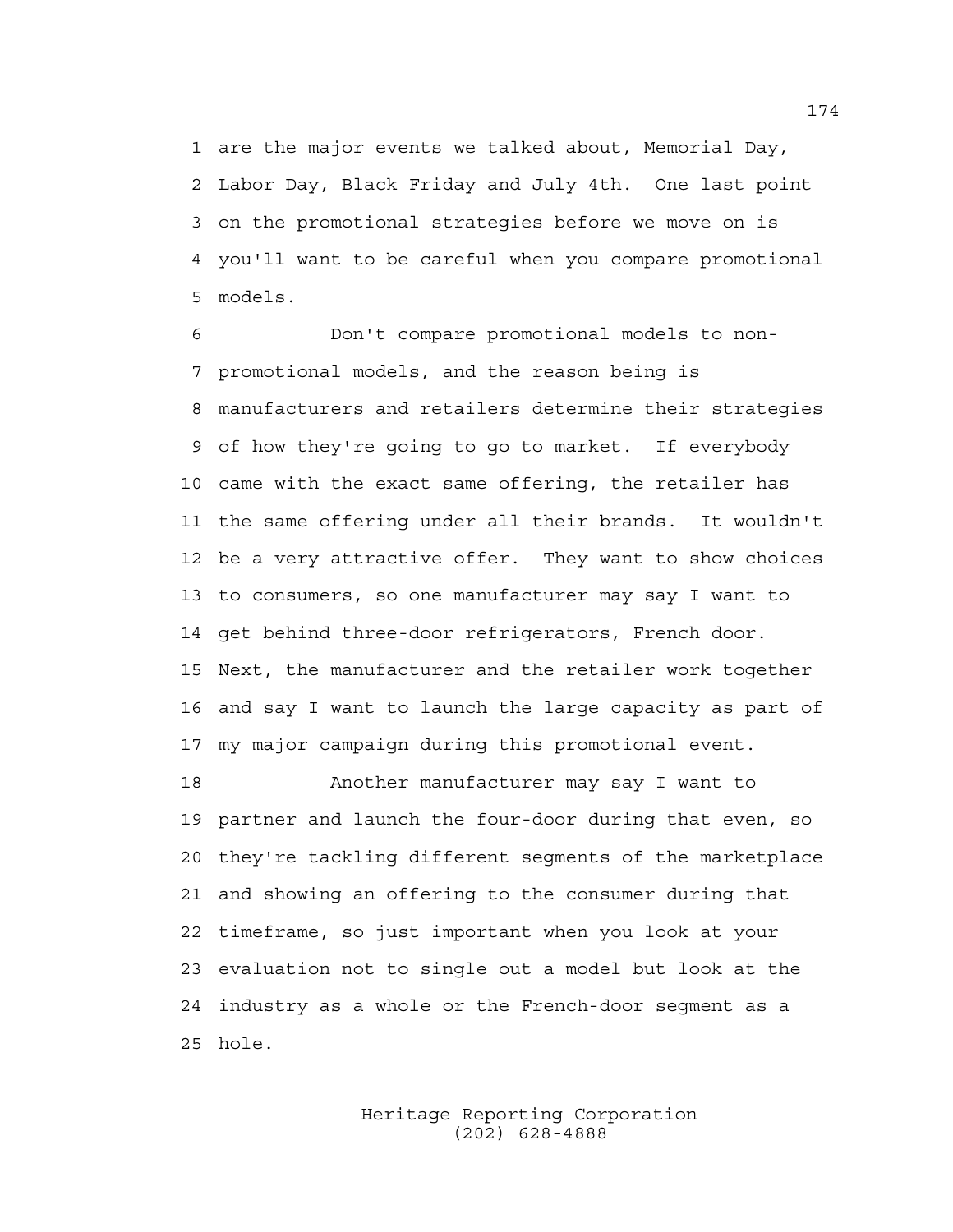1 In summary, I just want to touch on two door 2 and three door are dramatically different segments 3 based upon the size, the configuration, the constraint 4 that the consumer is under, under the type of 5 innovation such as ice and water and larger capacity 6 and four door that's available on the French-door 7 platform. French door's the rapidly fastest-growing 8 segment.

9 Incremental demand has been created in that 10 segment, driven dominantly by LG and Samsung focusing 11 in on what the consumer costs at the high end of the 12 spectrum collecting a premium price, not a lower 13 price, for all those innovations and features. That 14 concludes my remarks.

15 MR. BAIRD: Hello. My name if Bob Baird, 16 and I'm a serial emailer. As a little background, I'm 17 actually the Vice President of Appliances, Kitchen and 18 Bath with Home Depot, so I hope the two people up 19 there who bought kitchens bought a kitchen from Home 20 Depot. I started in the appliance business in the 21 fall of 1966, so I've done it about 46 years, so I'm 22 not sure there's anybody that probably has done it as 23 long as I have. I'm not sure if that's good or bad, 24 but I've done it a long time.

25 I'm here because Home Depot wants me here,

 Heritage Reporting Corporation (202) 628-4888

175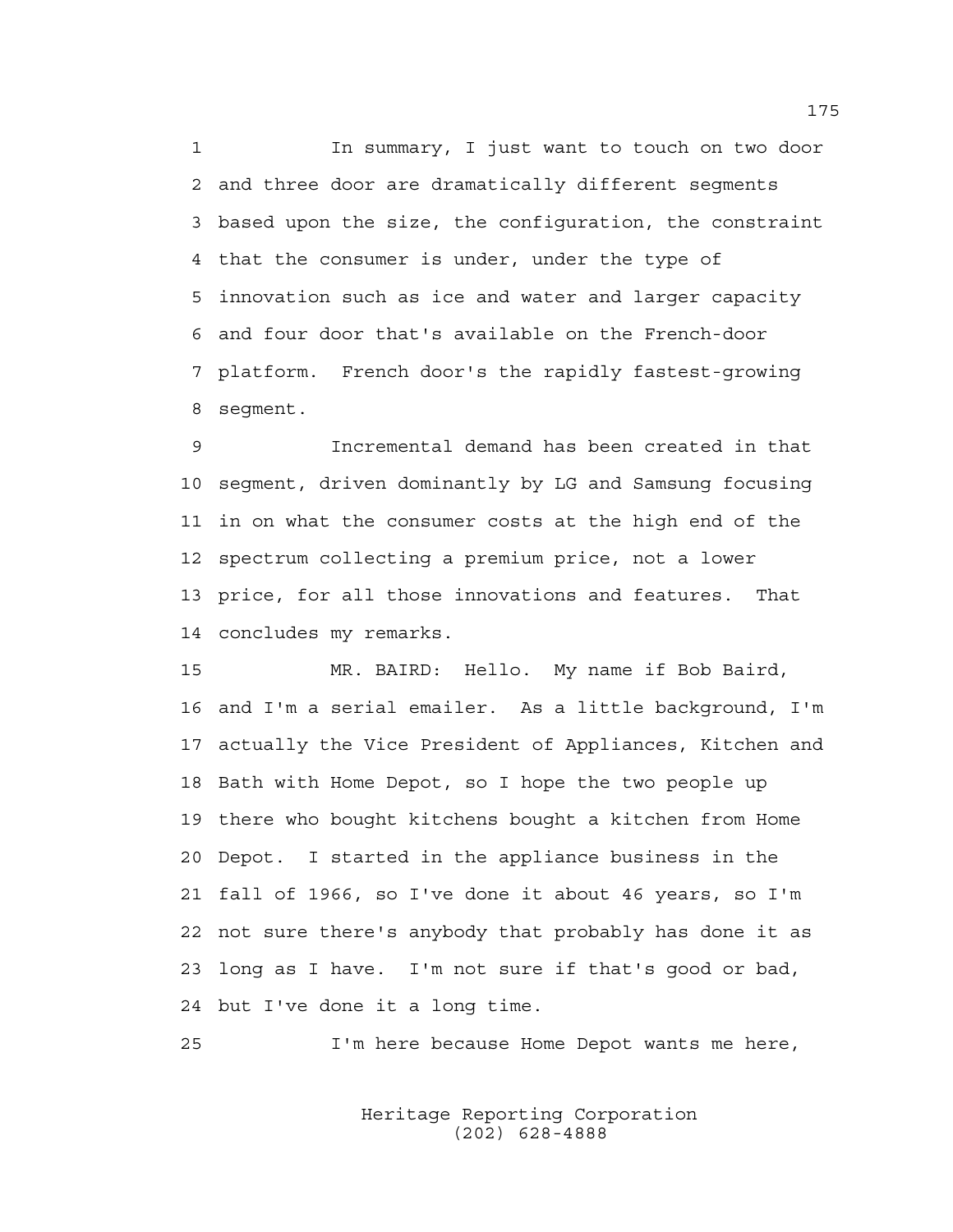1 and I'm here because we're a value retailer, and we're 2 concerned about how it will affect our customer. One 3 of the possible outcomes of this hearing would be that 4 our customers have to pay a large price increase and 5 get absolutely no value for that price increase, and 6 that's why I'm here is because we kind of feel that we 7 need to be the advocate for the consumer, which 8 doesn't seem to be a lot of concern about the consumer 9 in all of this.

10 We are the largest Maytag retailer in the 11 world. We're the largest GE appliance retailer in the 12 world, and we're the largest LG appliance retailer in 13 the world. We don't sell a Samsung, and it's kind of 14 weird to be on this side of the bench because as far 15 as I'm concerned Samsung would be the enemy at this 16 point, but I did work for Maytag a long time, so I'm 17 actually a pensioner.

18 The people on the left side of the room 19 actually send me money every month, so it's a little 20 bit strange to be here, but there's no option to be in 21 the middle of the room. I had to either pick the 22 right or the left, so this is why I'm here where I am. 23 I will tell you one thing that's interesting about 24 Home Depot is we're what we call a fair floor. It 25 means we put the products out there.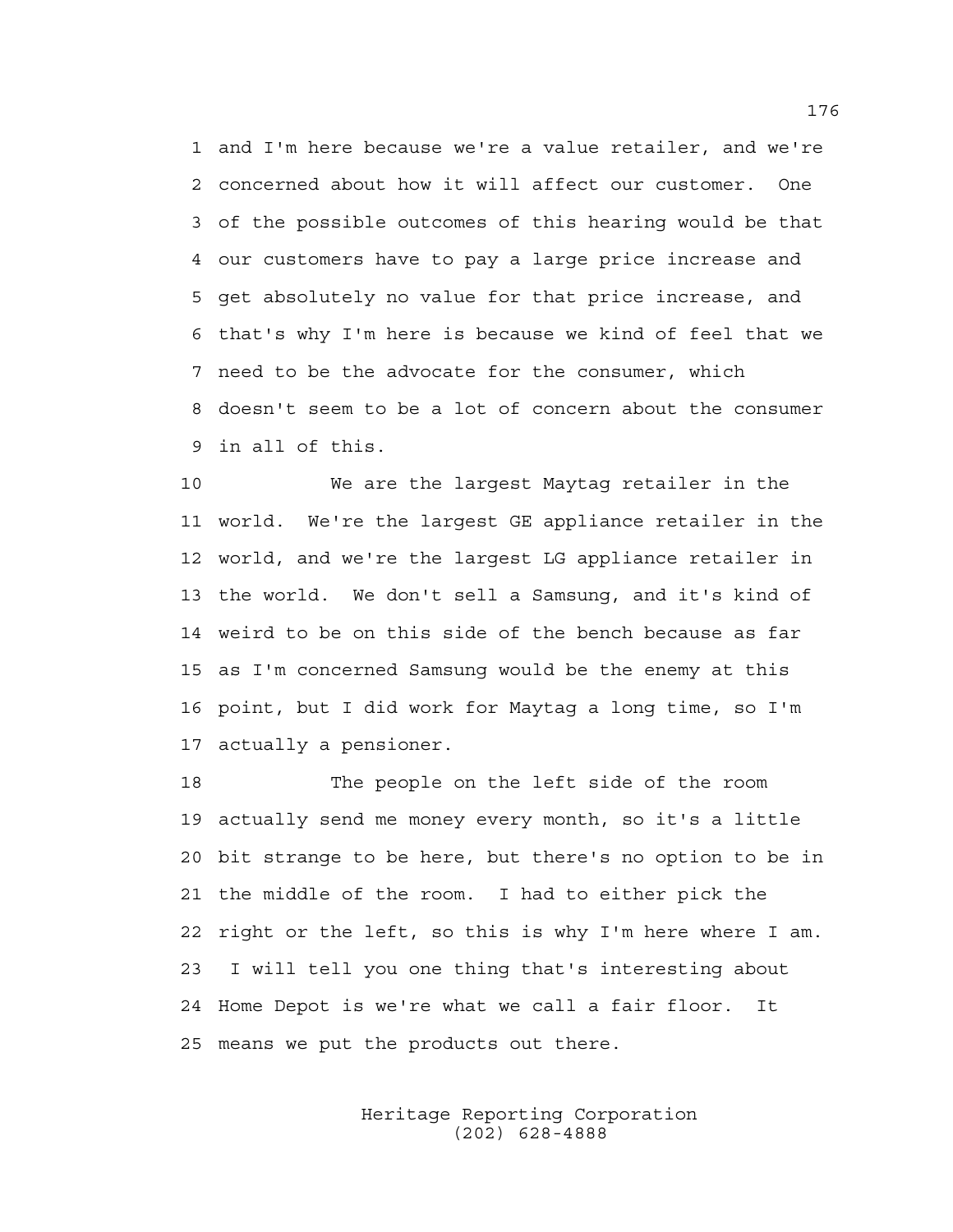1 We don't spiff our people to sell them. We 2 don't have any inventory pressure, because quite 3 frankly, as Marc talked about it, we don't have a lot 4 of inventory, so all we want to do is fulfill the 5 wants and needs of the customer, so whatever happens 6 on our floor is what happens nationally. We don't 7 force anything to happen that wouldn't happen 8 normally.

9 Another point I want to make, and this goes 10 back to Mr. Pearson's thing, but quite frankly, in my 11 opinion, and I'm not sure if this helps or hurts our 12 case, in my opinion a refrigerator is a refrigerator. 13 a washer is washer, a dryer is a dryer and a 14 dishwasher is a dishwasher. I'm not quite sure why 15 they decided to call ranges ranges, but ranges cook. 16 They all do basic functions, and I don't know why you 17 can pick out one particular group of a product and 18 make it unique.

19 I think it's probably because in this case, 20 Whirlpool has expatriated all their workers that made 21 top mounts and side-by-sides in Mexico, and they chose 22 to focus, as they said earlier, on a category they 23 still make in America, but to me it's all one 24 category.

25 Whirlpool did launch, I guess if you want to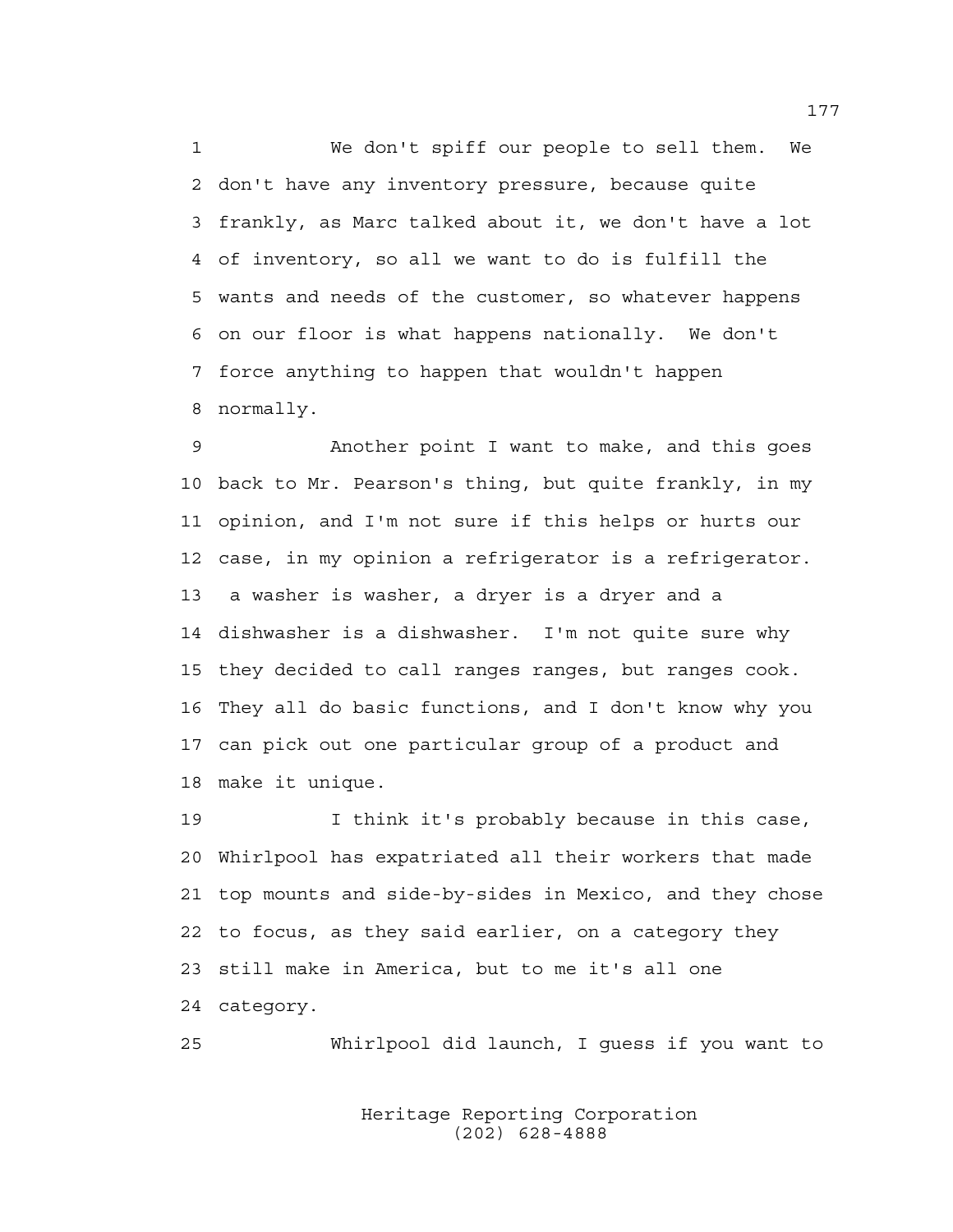1 call it they invented the category, they did launch 2 the French door with dispenser in March 2006. It was 3 actually a Maytag brand, and the ad that Marc showed 4 you earlier was the ad that I ran because we were 5 allowed to introduce that product, so it was pretty 6 exciting. As John said, the key thing about a French 7 door is probably the ideal configuration to a customer 8 with the freezer on the bottom, this access at least, 9 plus cold air goes to the bottom, and you have full 10 access to the fresh food.

11 What those units did not have up until March 12 of 2006 was an ice and water dispenser which is very 13 important for consumers, so that was launched by Home 14 Depot and Maytag in March of 2006. They were the 15 absolute leader. They owned the category. However, 16 60 days later, LG also introduced a piece for Memorial 17 Day of that year. Essentially, where the Maytag was 18 \$2,449, the LG was \$2,499, but the LG right off the 19 bat offered a couple of big innovations or plus 20 features, whatever you want to call them.

21 They had the crushed ice dispenser, which 22 the Maytag did not have, and a flush dispenser, so 23 right off the bat, they were in fact \$50 higher, but 24 they offered a product that customers preferred. As 25 John said, I think LG, and I'll give some credit to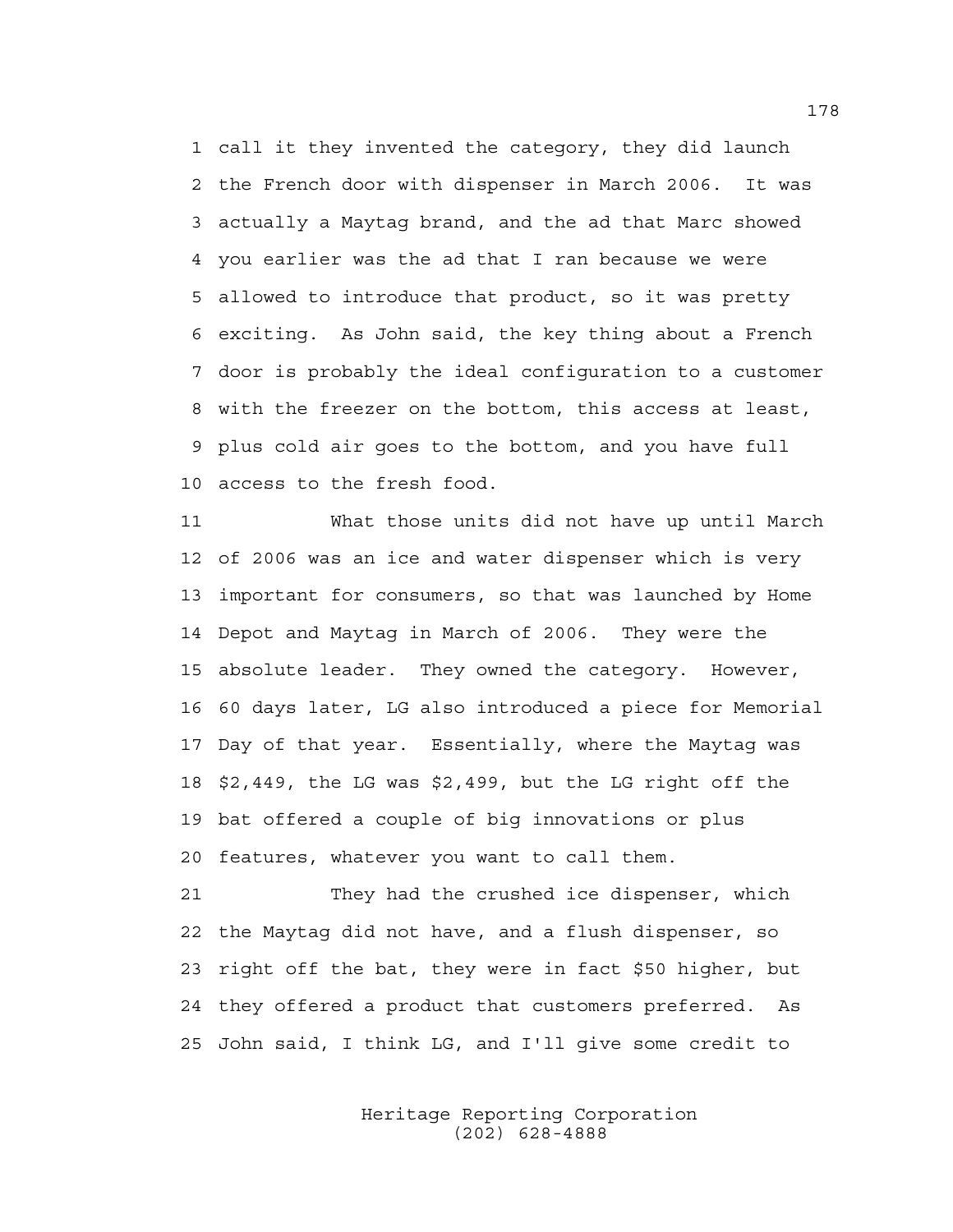1 Samsung, I guess, but they've actually led the market, 2 and if you want to call it innovation, that's okay. 3 If you want to call it new stuff, but if you look at 4 those first two models that we introduced in March and 5 May of 2006, and you look at all the offerings today, 6 all the new stuff the new stuff has came from LG and 7 Samsung.

8 Whether you want to call it innovation or 9 just new stuff, that's irrelevant, but any meaningful 10 addition to that category, any improvement that's been 11 made in the last six years has been made by LG and 12 Samsung. In fact, today, we sell a 31-cubic-foot LG. 13 The MAP on that piece is \$3,199. Twelve of the last 14 13 weeks in Home Depot that's been our absolute No. 1 15 best seller, so it pulls retails up. It doesn't drag 16 them down, and as a matter of fact, LG just introduced 17 a Kenmore product at Sears that's called Magic Door 18 and actually Sears has it on the floor for \$4,200, so 19 they've introduced a lot of higher-priced things.

20 In terms of the category of French doors and 21 bottom mounts, I guess my opinion would be one and two 22 doors probably don't count. If I were you guys, I 23 wouldn't spend a lot of time on two doors. I don't 24 think that's really at odds here. It's not a growing 25 business. It's a small part of the business. Quite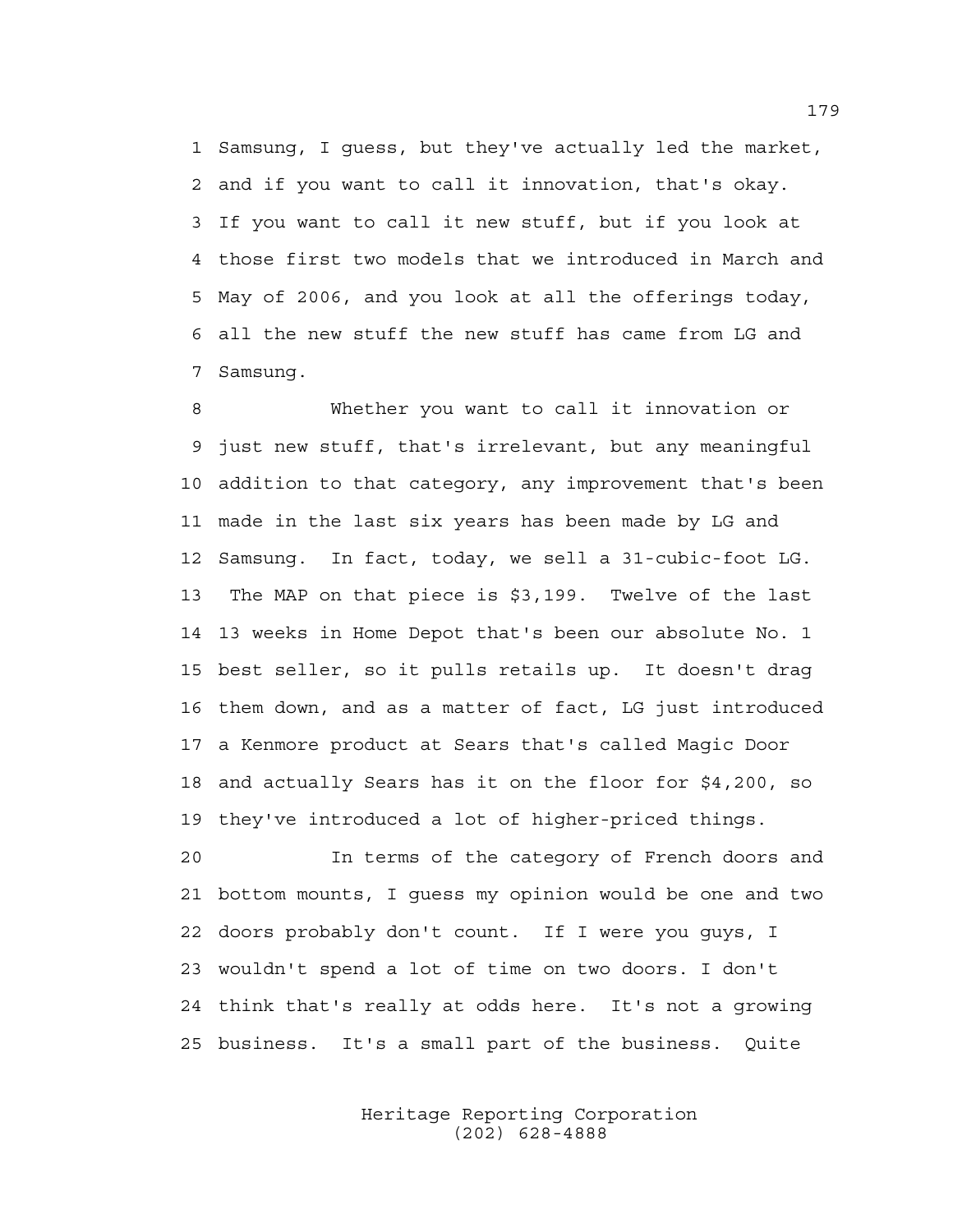1 frankly, I don't think the French doors without 2 dispensers are too meaningful. I think what this gets 3 down to quite frankly is French-door refrigerators 4 with three or four doors that have dispensers.

5 In the case of what is out there now, you 6 probably just need to look at 25s and 26s, which is 7 what these two models are back here because quite 8 frankly Whirlpool doesn't offer any of the larger-9 capacity models, so you could almost look at this as 10 it really comes down to those two pieces right there, 11 and there's an LG piece that would fit there very 12 well.

13 I'll talk a little quick about GE. When we 14 were here 11 months ago, one of the staff asked Marc 15 Bitzer if he was aware, because Marc's making the 16 point that it's impossible to make money, make French 17 doors in America, and they were going to have to close 18 the plant and ship all the people out, and he was 19 asked point blank was he aware of anybody else that 20 was going to make French-door refrigerators in 21 America, and he answered that question no.

22 I respect the fact that he was telling the 23 truth, but at that time, GE had already announced the 24 fact they were going to make a plant in Louisville and 25 make French door. The total expenditure was \$342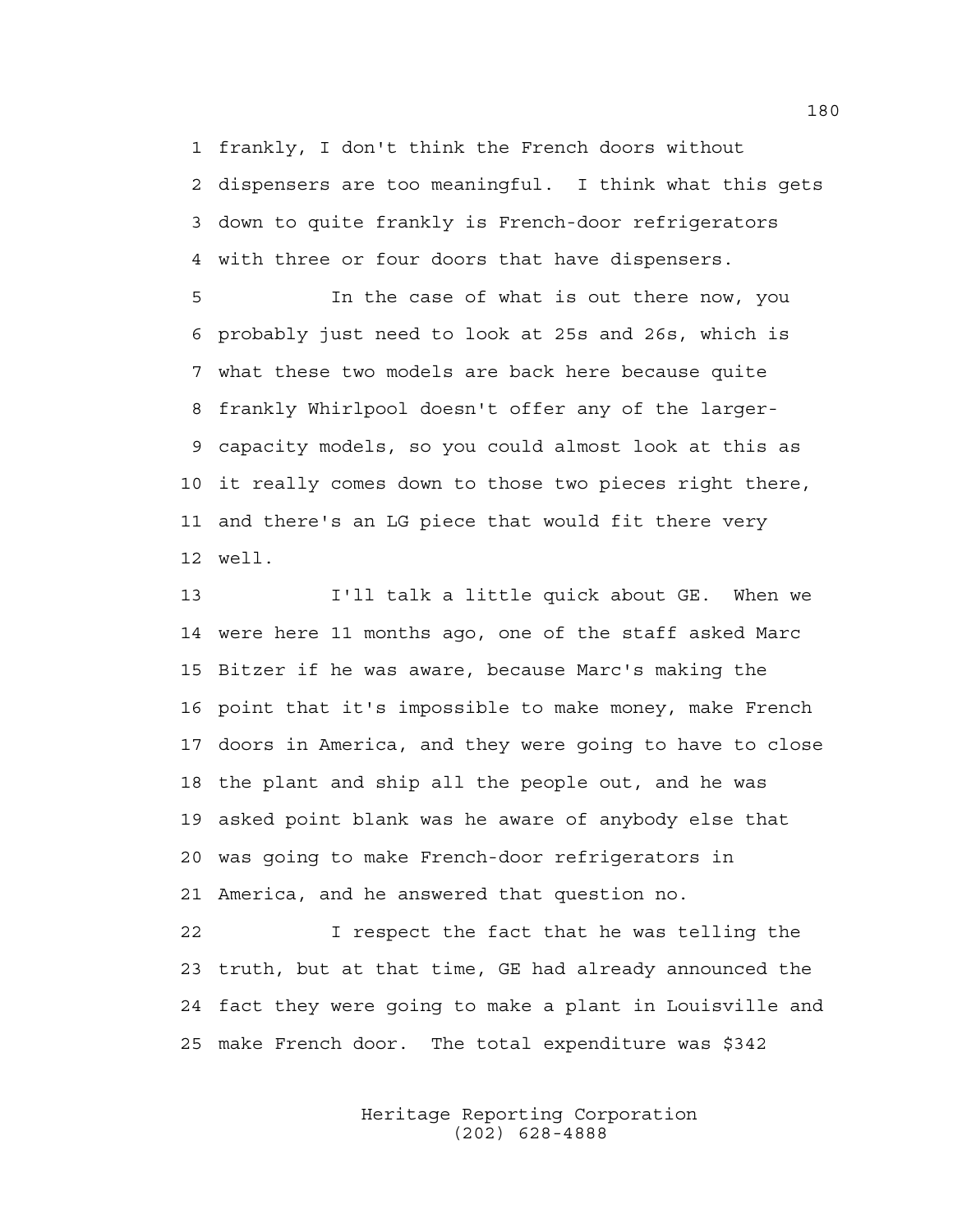1 million, which about \$190 went to French door. They 2 actually had Joe Biden down in the plant to make the 3 announcement, so it's pretty well known, and I would 4 tell you that I had the privilege of going to GE last 5 month and seeing all these new models.

6 I mean, the production actually starts not 7 in 2014, the production actually starts next month, 8 and we'll launch that product in May, and to quote 9 Clint Eastwood on the Super Bowl commercial, it's 10 going to be a new game. The second half has started, 11 and I can tell you the models that I saw from GE are 12 dramatic, quite frankly, and I've already told LG and 13 Samsung that it is a new day. In fact, we're going to 14 remove probably one or two LG's from our floor to make 15 room for the GEs because they came out with a product 16 that is absolutely drop-dead gorgeous, thin-wall 17 construction, everything you want.

18 I think it is possible to make money, and 19 I'm sure that it would be hard to argue that GE's not 20 a rational company. I mean, they're probably more 21 concerned how they spend money than about anybody, and 22 they looked at this market and decided that instead of 23 making \$500 top mounts or \$1,000 side by sides, the 24 play was to making French doors over \$2,000, and what 25 they did is they've priced the goods quite frankly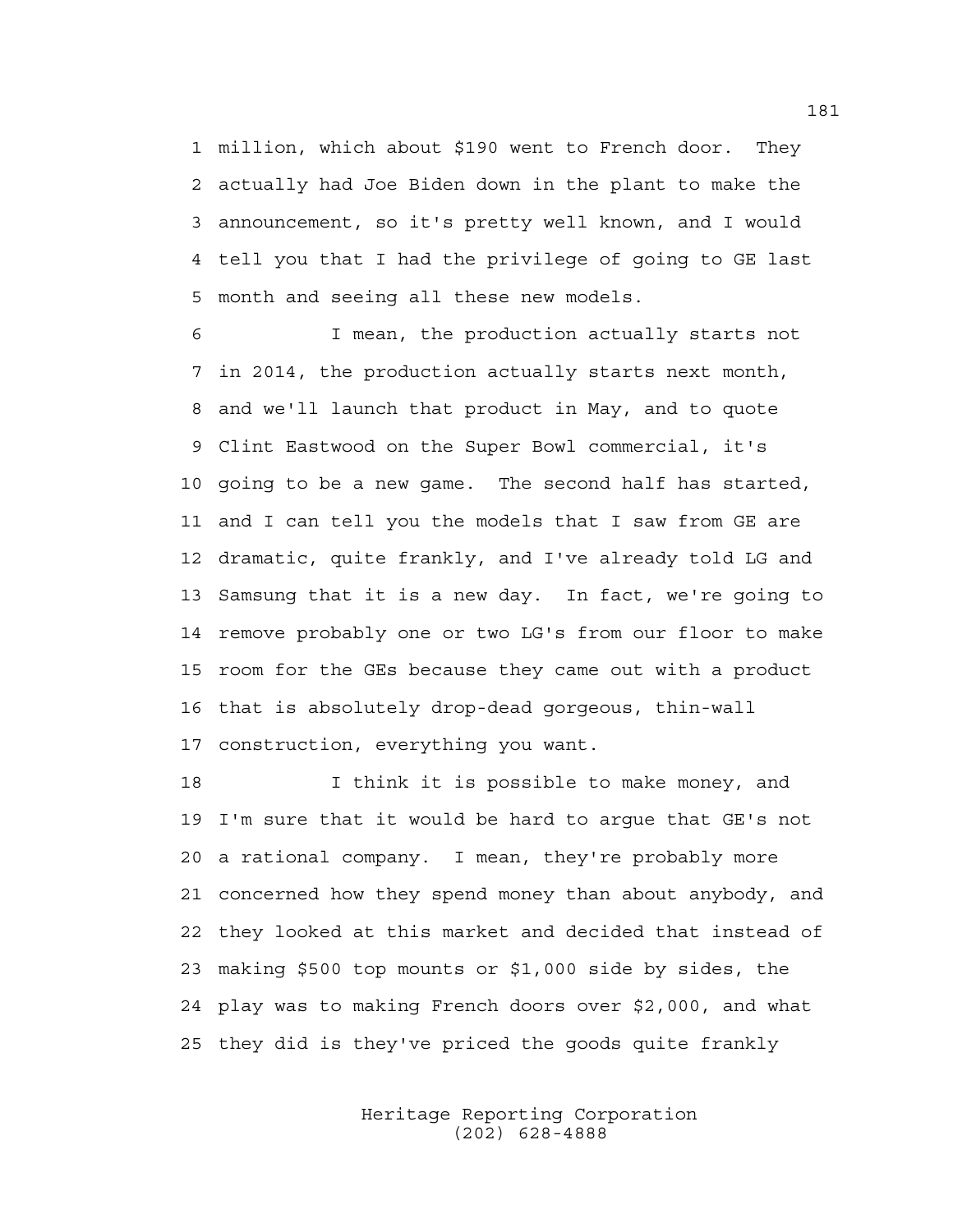1 with LG and Samsung.

2 I don't want to give too much away here 3 because Kevin's looking at me, but it's priced 4 certainly in parity with LG and Samsung, and I think 5 the real question is if you look at these two 6 refrigerators here, and Kevin's point was if the 7 Samsung is \$200 more, it has to have \$200 more fit, 8 feel and finish, that's not the real question in my 9 mind. The real question is if you're Whirlpool, and 10 you're worried about making money, why would you price 11 yours \$200 less than the Samsung. That's the real 12 question here.

13 It was the same question 11 months when we 14 had an LG up there that was \$2,399, and the Maytag was 15 \$2,199. The question's got to be why would you price 16 it less if your products are good? I can tell you 17 it's certainly not about quality. In my opinion the 18 Maytag and Whirlpool is equally as good a quality of 19 LG and Samsung, if not better. I can tell you it's not 20 about brand. The fact is, and I think Mark would 21 confirm that the brand preference for Maytag and 22 Whirlpool is probably larger than LG and Maytag, so 23 it's not about brand. It's about the actual product 24 itself, and that's what you got to focus on.

25 Let me talk a little bit about promotional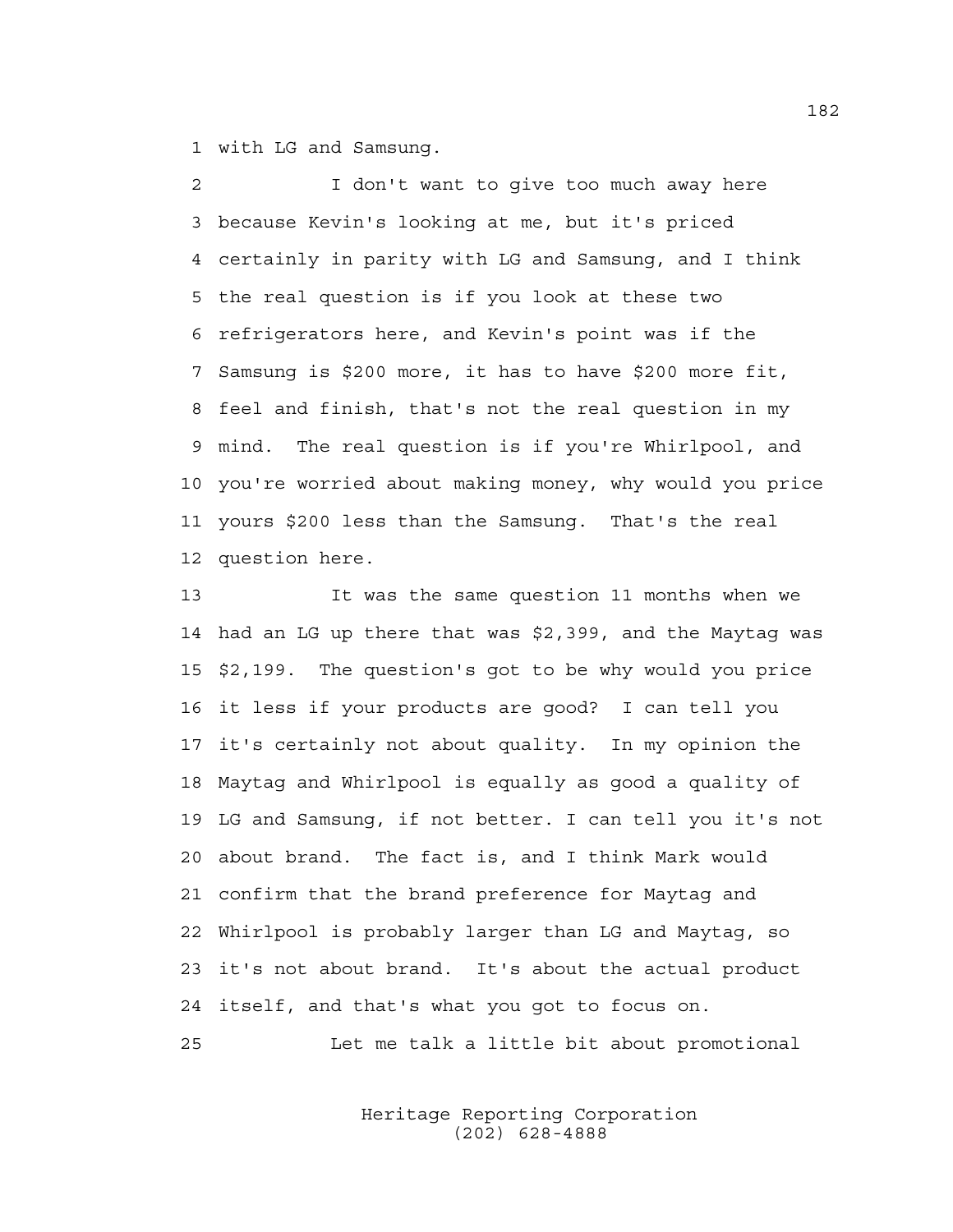1 activity. My guess is I'm going to get a lot of 2 questions about this later, but there's a lot of 3 offers, and you have to understand how they all work, 4 and it gets a little bit confusing, but what we call 5 from a retailer's perspective a house offer, and when 6 we offer 10 percent off on all appliances, that's 7 what's called a house offer. Typically, we wouldn't 8 obtain any support from a supplier to run 10 percent 9 off,

10 When you're talking about in-store specials 11 is when a manufacturer decides to have a product run 12 at below MAP, and I would tell you in this category 13 MAP is a critical number. When somebody asks me how 14 we choose to sort what we do, the answer is going to 15 be we look at the MAP because the MAP tells you what 16 the manufacturer thinks it will sell for, but the fact 17 is, if you look at how promo MAPs work, we have a MAP 18 that we've looked at, and we select.

19 We look at the MAP, and we base our margin 20 on the MAP price, and then a manufacturer may have a 21 promo MAP for Black Friday, for example, and they 22 reduce that MAP to a lower MAP, it's called a promo 23 MAP, and probably supply funding to help the margin. 24 That's how kind of that works. Then, the other you 25 have is when a manufacturer will reduce a piece in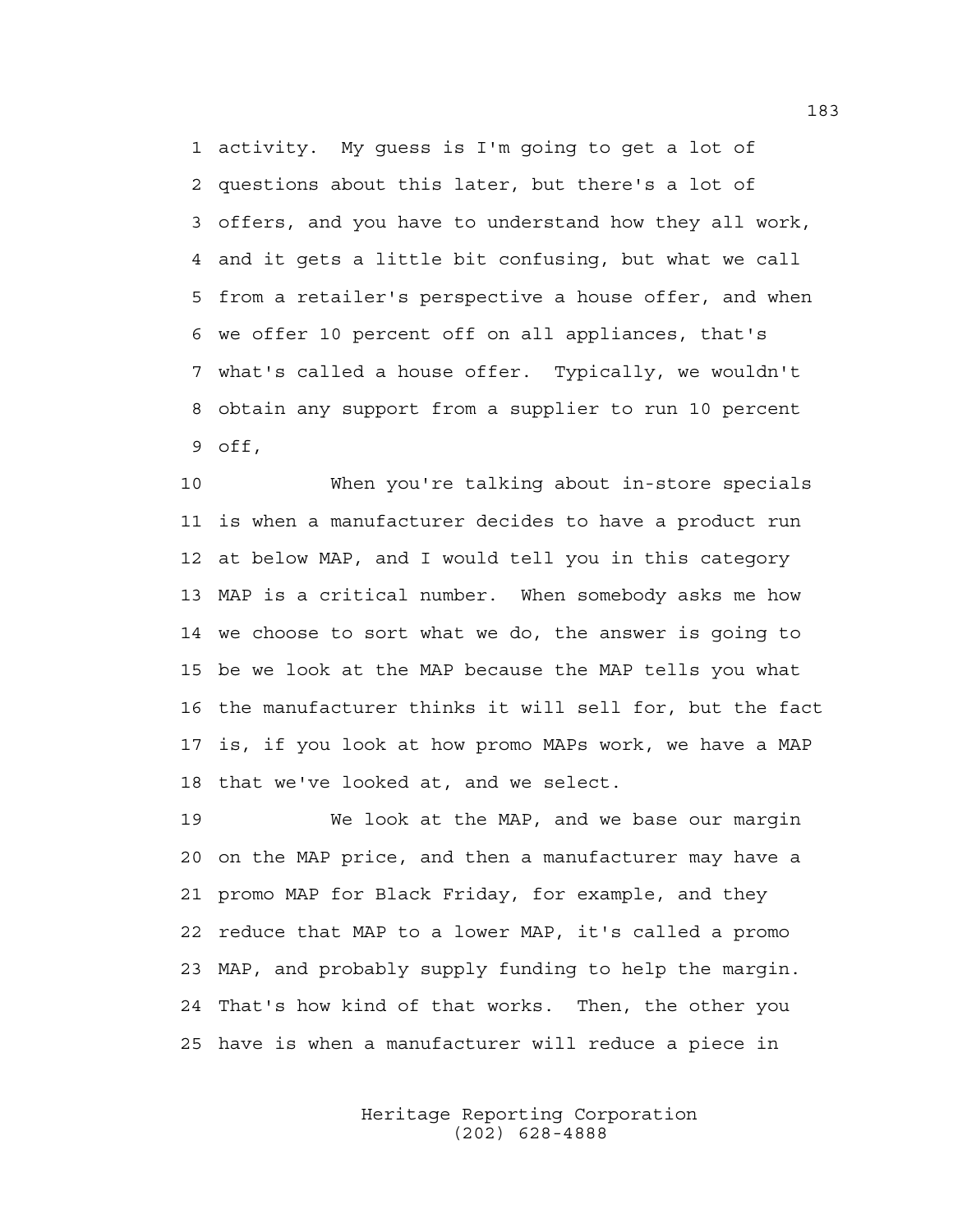1 your store, and this is probably a single piece or 2 maybe two pieces, but they won't MAP it or promo MAP 3 it.

4 They'll just tell you you can run it in your 5 store, and you can have it less, but it won't be any 6 kind of MAP. You cannot run it in any kind of ads, 7 okay? And you'll see a lot of that from Whirlpool and 8 Maytag were they actually fund reductions of prices, 9 but it's not part of MAP or promo MAP, so it probably 10 wouldn't show up on any kind of chart that you're 11 tracking if Whirlpool's tracking, but the fact is on 12 our two Maytag French doors, we've had them on 13 promotion below MAP 52 out of the last 52 weeks, and 14 those reductions have been supported by Whirlpool.

15 It's 100 percent of the time. It's never 16 been a full MAP yet since we've them. Two minutes. 17 Let me talk about Black Friday. One, I got to tell 18 you, I'm kind of surprised that Black Friday is so 19 important here, if you want my opinion. I mean, Black 20 Friday by definition is an irrational event. If 21 anybody's ever gone out on Friday morning and seen 22 what's happening, or this year, if you've gone on 23 Thursday night, I mean, the very essence of the event 24 is it doesn't make sense.

25 The fact is, if my Board or Directors or my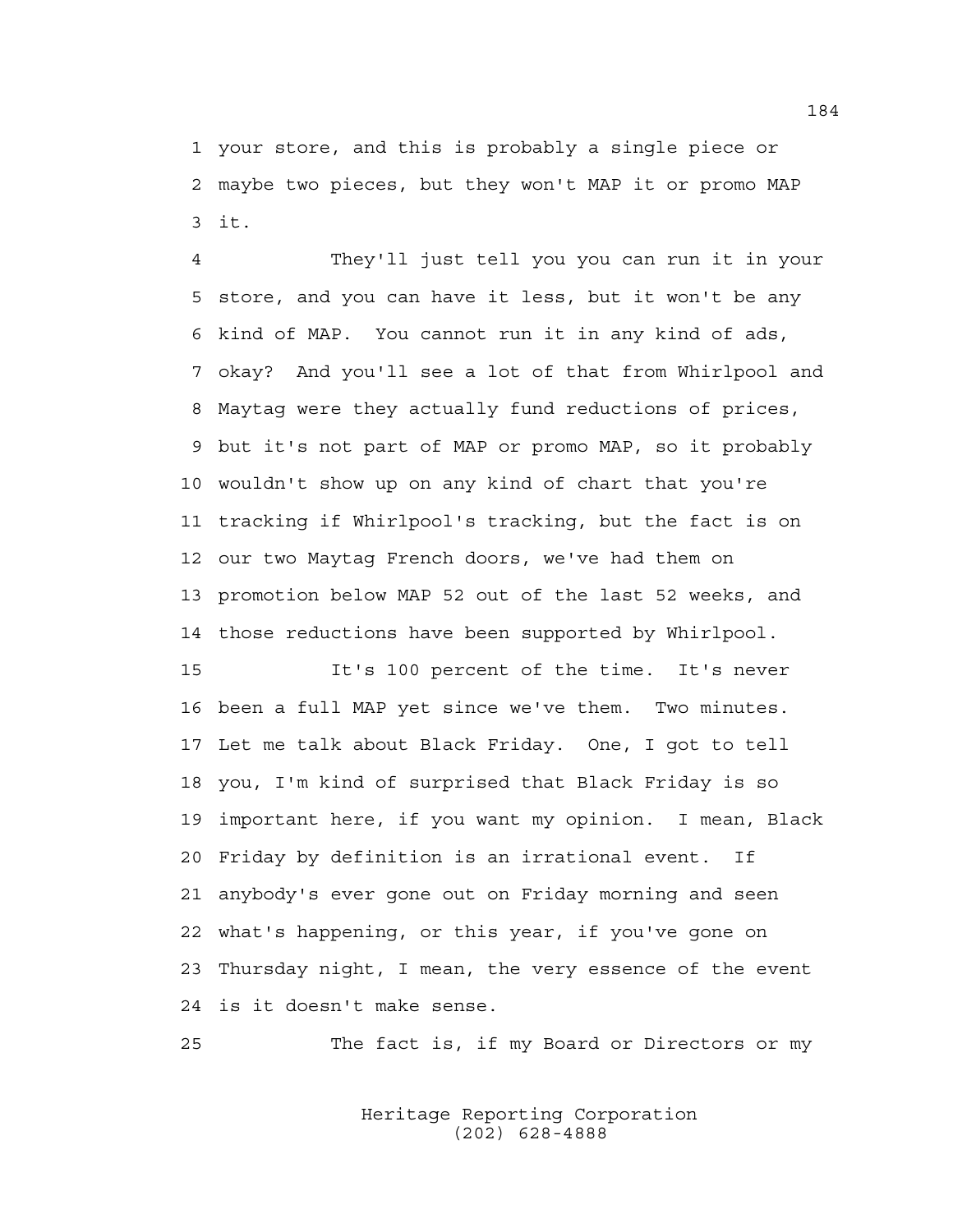1 leadership team rated me based on the profitability I 2 generate on Black Friday, I wouldn't be here today, so 3 I think it's way too important for you to base duties 4 on something that's going to be 365 days a year on one 5 little event, and I understand Black Friday's 6 important, but I think it's not nearly important as 7 it's being made here.

8 I also got to talk a little bit about Black 9 Friday this year because we were here 11 months ago. 10 There was a lot of conversation, about preliminary 11 duties, and quite frankly what I thought would happen 12 didn't happen, and if you listen to the Whirlpool 13 earnings call in February of last year, they made a 14 big point of the fact they participated way too much 15 in Black Friday 2010.

16 The fact is it hurt their financials for the 17 quarter, and they were going to fix all that, and this 18 year they were going to promote fewer models in a 19 shorter amount of time with smaller discounts, and I 20 will tell you in real life, just the exact opposite 21 happened. They had more models in promotion with 22 larger discounts for a longer period of time. As a 23 matter of fact, they started their Black Friday 24 pricing at Home Depot in October, so it was even 25 longer than last year, and I guess the real surprise,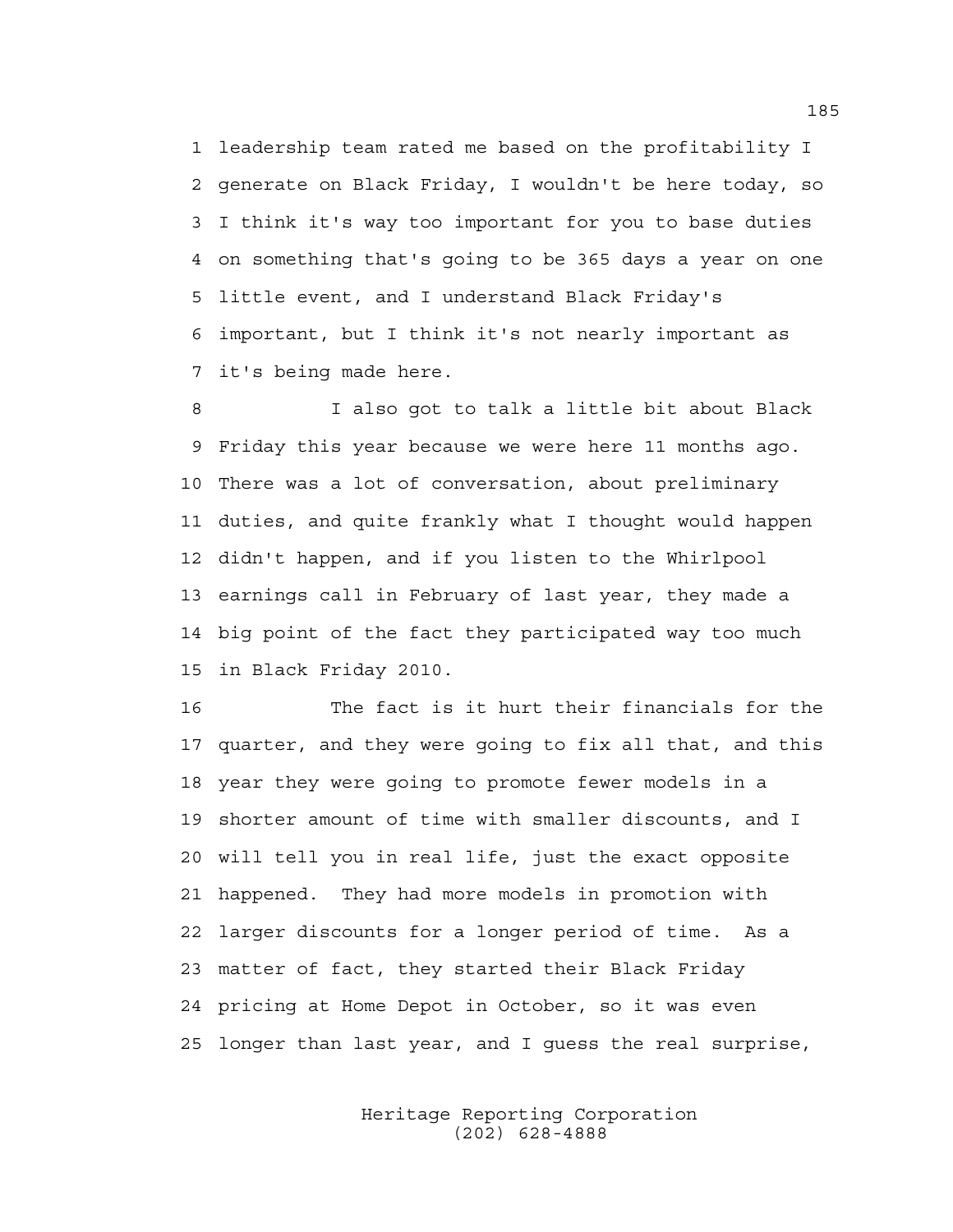1 and if you look at the one sheet on what is this 2 called?

3 (Discussion held off the record.)

4 MR. BAIRD: Do you have a 13? I've got no 5 time. Just real quick, just to show you how this 6 graph really looks. On the Maytag on the left where 7 you've got sales of 193 pieces, that would be me. On 8 the right where you got the Whirlpool that sold 20,000 9 pieces at \$1,299, that would be Lowe's, so to think I 10 knew that was going to happen or anticipated it is not 11 true, and the fact is, probably in 46 years in the 12 business, I don't think I've ever seen anything quite 13 as aggressive as that pricing.

14 My guess is in fact that it was below cost, 15 and I'm not saying Whirlpool condoned that price, but 16 they certainly helped get that price to where it was, 17 but I tell you, Black Friday 2011 was a real shock to 18 us based on what had happened 11 months ago. Okay. 19 The last thing I just want to say, and then I'll be 20 done, is I think the message you got to convey here is 21 I don't think you can penalize LG and Samsung and to 22 some extent Electrolux, and Mabe, for making a better 23 product.

24 I think that can't be the message. I don't 25 think you can go to GE and say guys, you really didn't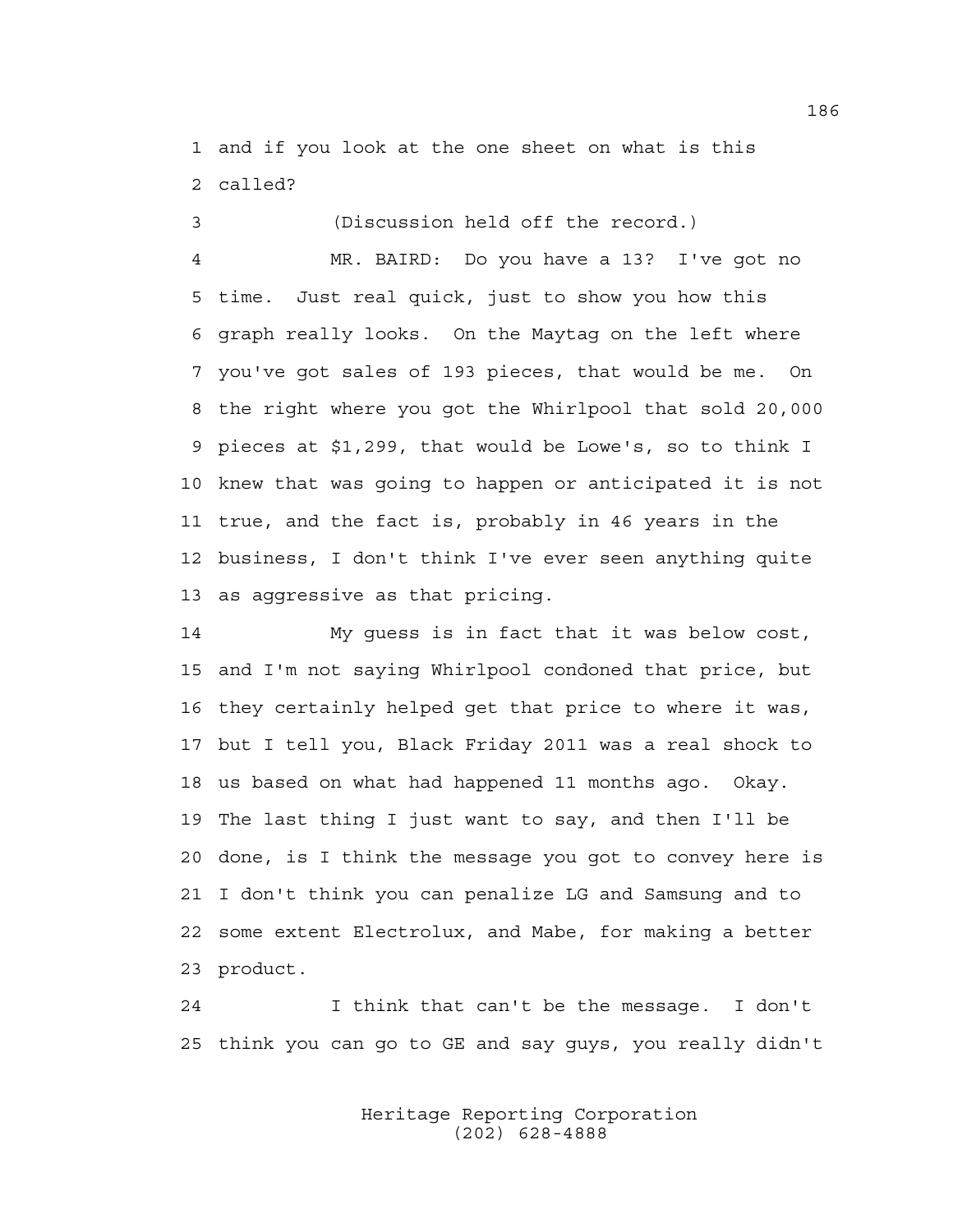1 have to spend \$342 million to build a better product 2 and build the product in America. The fact is we were 3 going to fix the game so you didn't have to do that. 4 I think the message that has to come out of this 5 hearing is you have to tell the guys on the left side 6 of the room they got to go back and make better 7 product. Quite frankly, I've been telling them that 8 exact message since 2006, every month. You can ask 9 Mr. Bitzer that. It's all about the product.

10 They can make better product. If GE can 11 come out from a dead start and make product that's 12 drop-dead gorgeous and very competitive with LG and 13 Samsung in six months, Whirlpool can do it too. 14 They've been after it for six years now. There's no 15 reason they would be behind, and that's pretty much 16 all I got to say about that.

17 MR. KLETT: Good afternoon. My name is Dan 18 Klett. I'm an economist with Capital Trade. I will 19 address two issues, why the record does not support a 20 finding of price depression and flaws in the analysis 21 presented by Petitioners' economic expert. On price 22 suppression, Petitioners pointed to declines in prices 23 of specific refrigerator models. However, it is 24 normal to see prices for bottom-mount refrigerators to 25 decline for at least two reasons. First, all big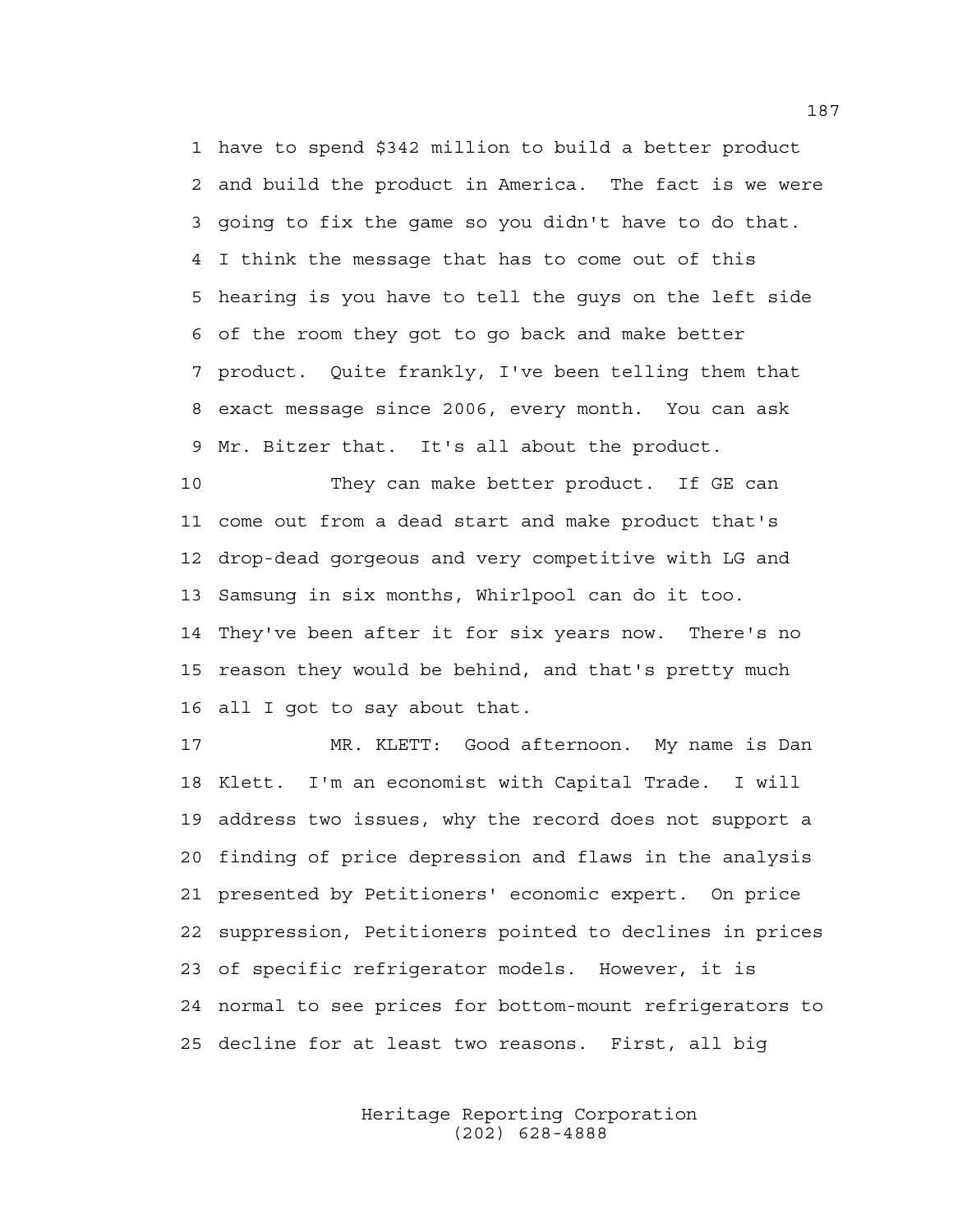1 ticket consumer durables, especially those

2 characterized by rapid advances in quality, features 3 and design show price declines over time.

4 Second, the recession necessarily put 5 downward pressure on bottom-mount refrigerators just 6 as it did for all big-ticket appliance prices. All 7 parties agree that the product life of a bottom-mount 8 model is two to three years. Volume starts small at 9 relatively high prices. Prices then decline as the 10 per-unit costs drop and volumes increase when the 11 model becomes establish and because competitors start 12 to catch up. At the end of the cycle, both the price 13 and the volumes for the older model decline sharply as 14 volume for the newer model increases and at a higher 15 price.

16 Slide 1 shows this phenomenon for Samsung's 17 French-door models with 28.5- to 29-cubic-foot 18 capacity, which corresponds to your Product 5 pricing. 19 For the earlier generation Samsung models, retail 20 prices started at over \$2,600 in April 2008 and stayed 21 above \$2,300 through May 2009 as volumes climbed. The 22 largest Whirlpool model at this time was the smaller 23 25-cubic-foot model priced at retail at \$1,700 when 24 first introduced in April 2008. It's price was 25 reduced to \$1,365 by the end of 2008, far below the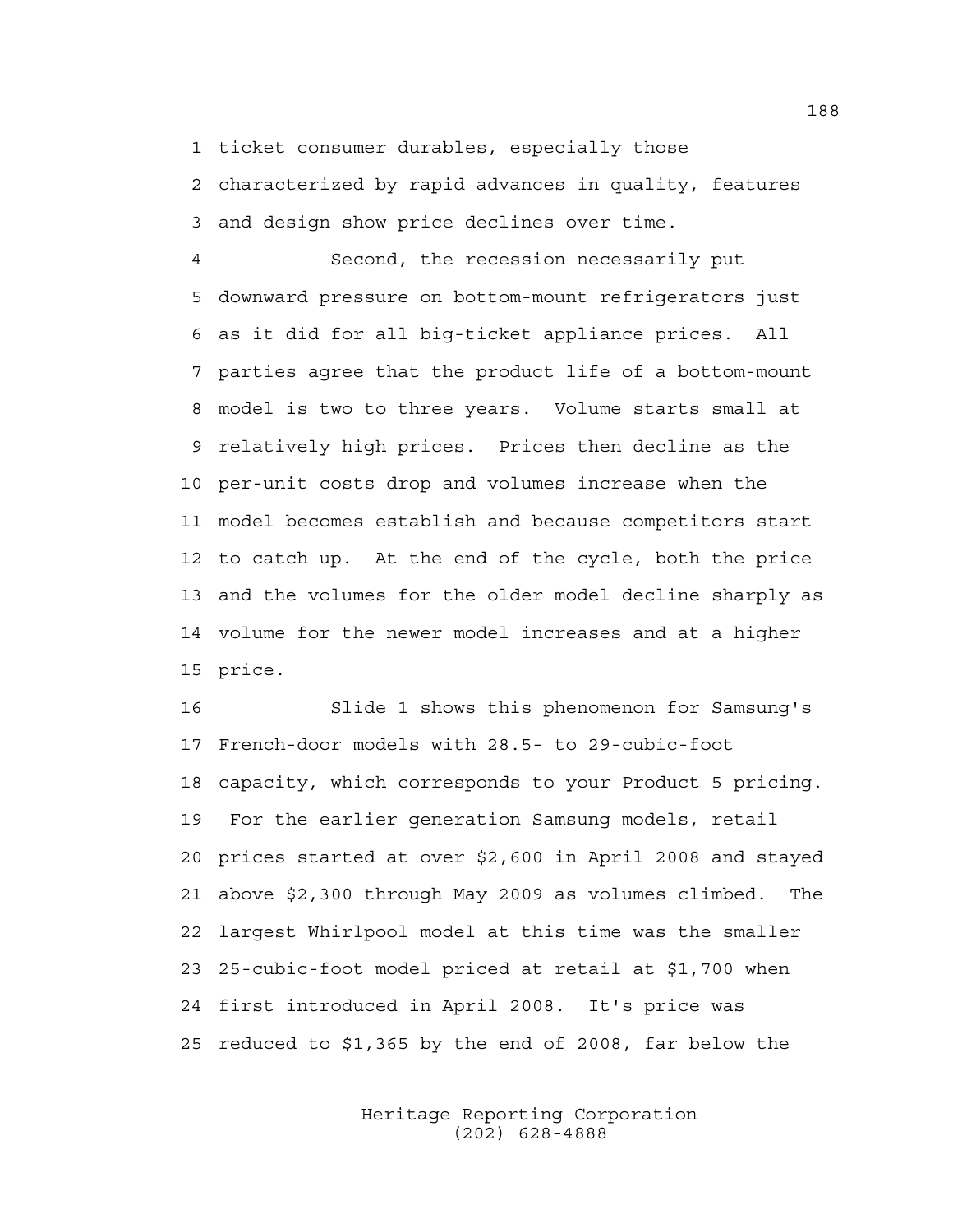1 Samsung model price.

2 In June 2009, the Samsung price dropped to 3 below \$2,200, but with few exceptions remained above 4 \$2,000 through February 2011 as volumes continued to 5 increase. In March 2011, newer Samsung models were 6 introduced at a high price point and through Black 7 Friday 2011 were generally priced above \$1,900 at 8 retail. This model was promoted during Black Friday 9 2011 generating a significant increase in volume, and 10 this promotion is highlighted in the expert report of 11 Petitioner's economist.

12 However, this volume increase was not at the 13 expense of Whirlpool as these are capacities that 14 Whirlpool does not offer. Rather, this increase 15 reflects discretionary purchasing that naturally takes 16 place during Black Friday and also was at the expense 17 of Samsung's sales of this model in future periods. 18 Moreover, in the aggregate import market share for 19 imports, did not increase in 2011, which highlights 20 the danger of a myopic focus on individual model 21 promotions out of context.

22 Given time constraints, I won't present a 23 full discussion here, but you can see a similar life 24 cycle pattern for Whirlpool models in Slide 2. I do 25 want to point out though as shown in Slide 3 that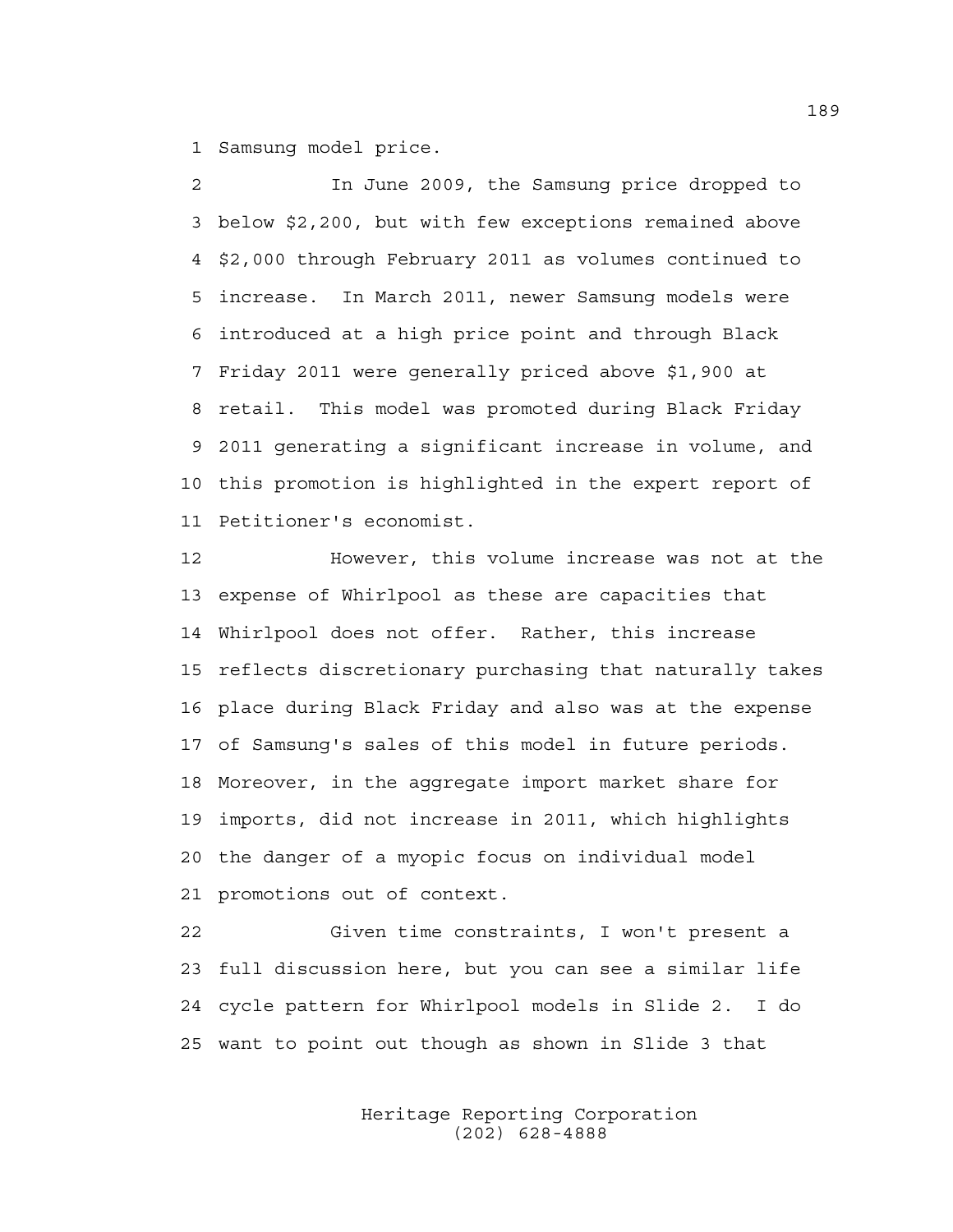1 prices for all home appliances generally feel by about 2 the same percentage from 2008 to 2011 as did prices 3 for these Whirlpool models.

4 Regarding the recession, Whirlpool asserts 5 that because U.S. apparent consumption for bottom-6 mount refrigerators increased, any demand declines 7 from the recession did not injure the domestic 8 industry. It is ludicrous to contend that the 9 recession did not affect supplier's pricing decisions 10 and strategies for bottom-mount refrigerators. The 11 recession affected bottom-mount refrigerator prices 12 just as it affected for large appliances generally.

13 The price index for home appliances shown in 14 Slide 3 shows a continuous decrease since the first 15 quarter of 2009 through the first quarter of 2011. 16 The LG brief includes information for various factors 17 that affected demand for bottom-mount refrigerators 18 such as new home completions and homeowner 19 improvements, all of which show declines from 2008 to 20 2011.

21 Regarding Whirlpool's economic report, I 22 don't disagree with certain of the obvious and 23 uncontroversial findings such that lower prices 24 generate higher sales volumes. These findings do not 25 undermine any position we are taking in this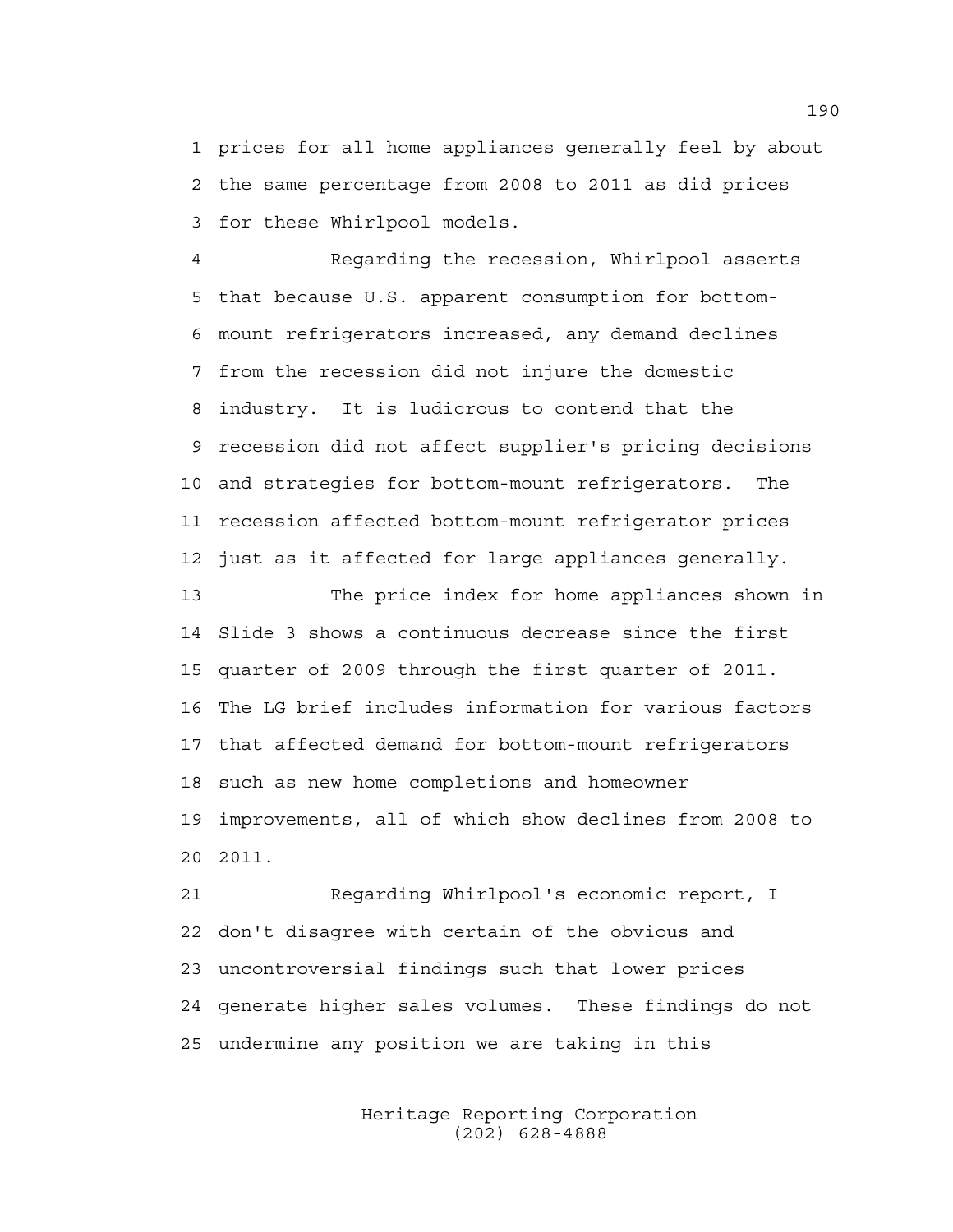1 investigation, nor do they support an affirmative 2 determination. I disagree however with other analyses 3 and findings.

4 Two of the Samsung models illustrated as 5 being promoted in the report were 28-cubic foot and 6 over capacity where Whirlpool does not compete. 7 Increased volumes for the higher-priced large-capacity 8 models reflects additional discretionary sales. The 9 other Samsung model is the one you see before you 10 today, and it's a higher-price than Whirlpool's 11 comparable model. This model is in your product 12 pricing category 6, which shows consistent over 13 selling. None of the Samsung promotional examples 14 support a conclusion that Whirlpool lost volume to 15 import pricing.

16 The one LG model shown in Petitioners' 17 expert report is what has been referred to as the 18 four-door drop-in model promoted by LG during Black 19 Friday 2010. However, this presents a particularly 20 clear example of the dangers of comparing an import 21 promotional price with a domestic non-promotional 22 price. We also urge the Commission to look closely at 23 the U.S. Industry's volume trends for the comparable 24 model in this pricing table.

25 Imports are not the only models offered in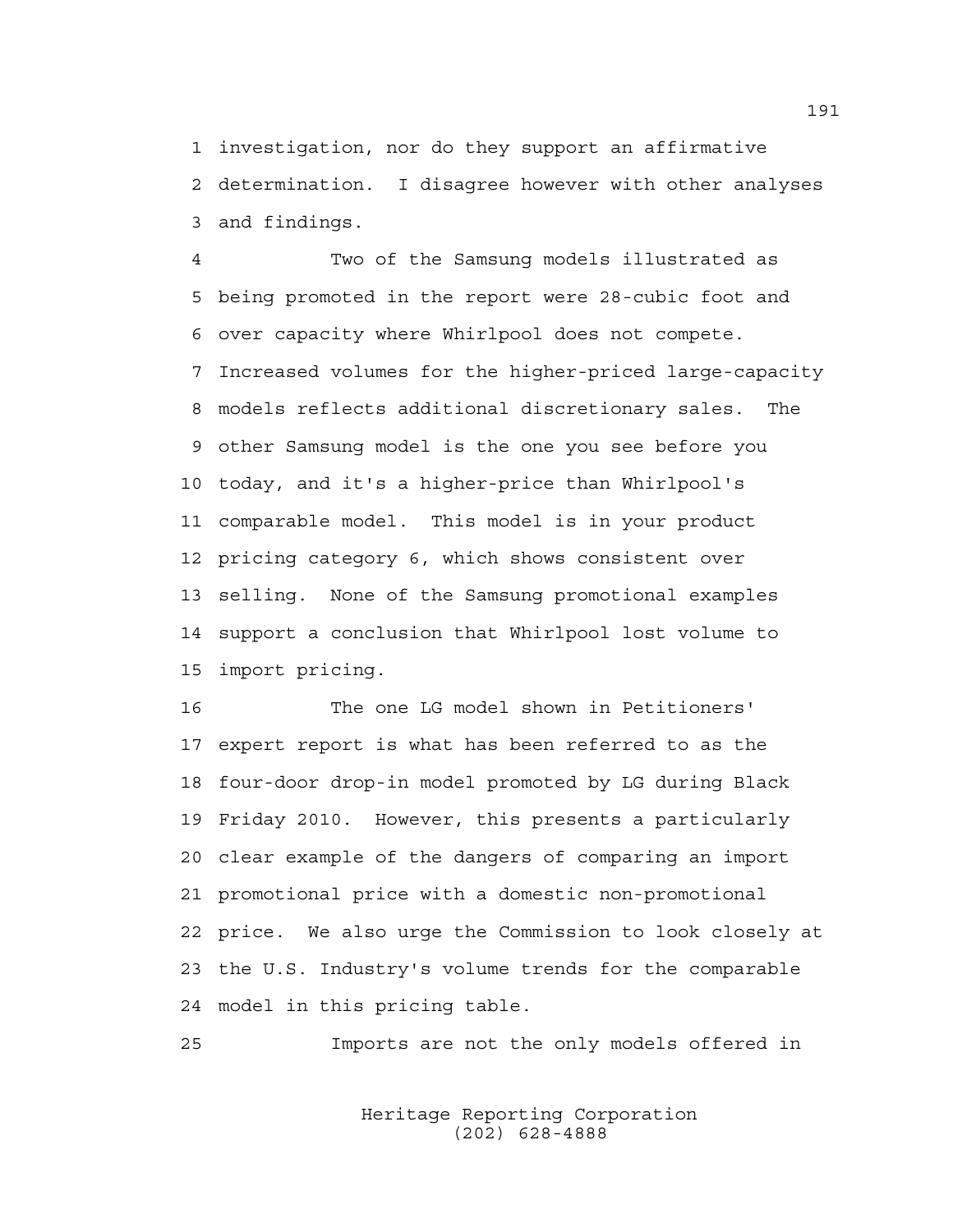1 sales promotions. Slide 4 shows that Whirlpool has 2 promoted numerous models over the last two years 3 generating a significant increase in sales volume at 4 retail. Slide 5 shows Whirlpool brand promotions for 5 bottom-mount refrigerators from a different source at 6 a variety of other retailers. However, advertised 7 prices will have even larger discounts when compared 8 to MAP rather than the last advertised price.

9 These examples do not include Whirlpool 10 promotions at the Home Depot, confidential details of 11 which are included in the prehearing brief of LG. I 12 won't spend too much time on the statistical analysis 13 summarized in Appendix Table 1 other than to say that 14 the results, although impossible to replicate, are 15 used to argue that prices charges by LG and Samsung 16 should have been higher given their features. The 17 Commission explicitly rejected in the preliminary 18 phase any feature-adjusted price comparison analysis. 19 That concludes my remarks, and I'd be happy to answer 20 any questions. Thank you.

21 MR. JAFFE: Matthew Jaffe with Neville 22 Peterson on behalf of Electrolux. It's kind of odd 23 being here in the back addressing the first topic that 24 you are going to address, like product, but it has the 25 advantage of actually seeing what other people have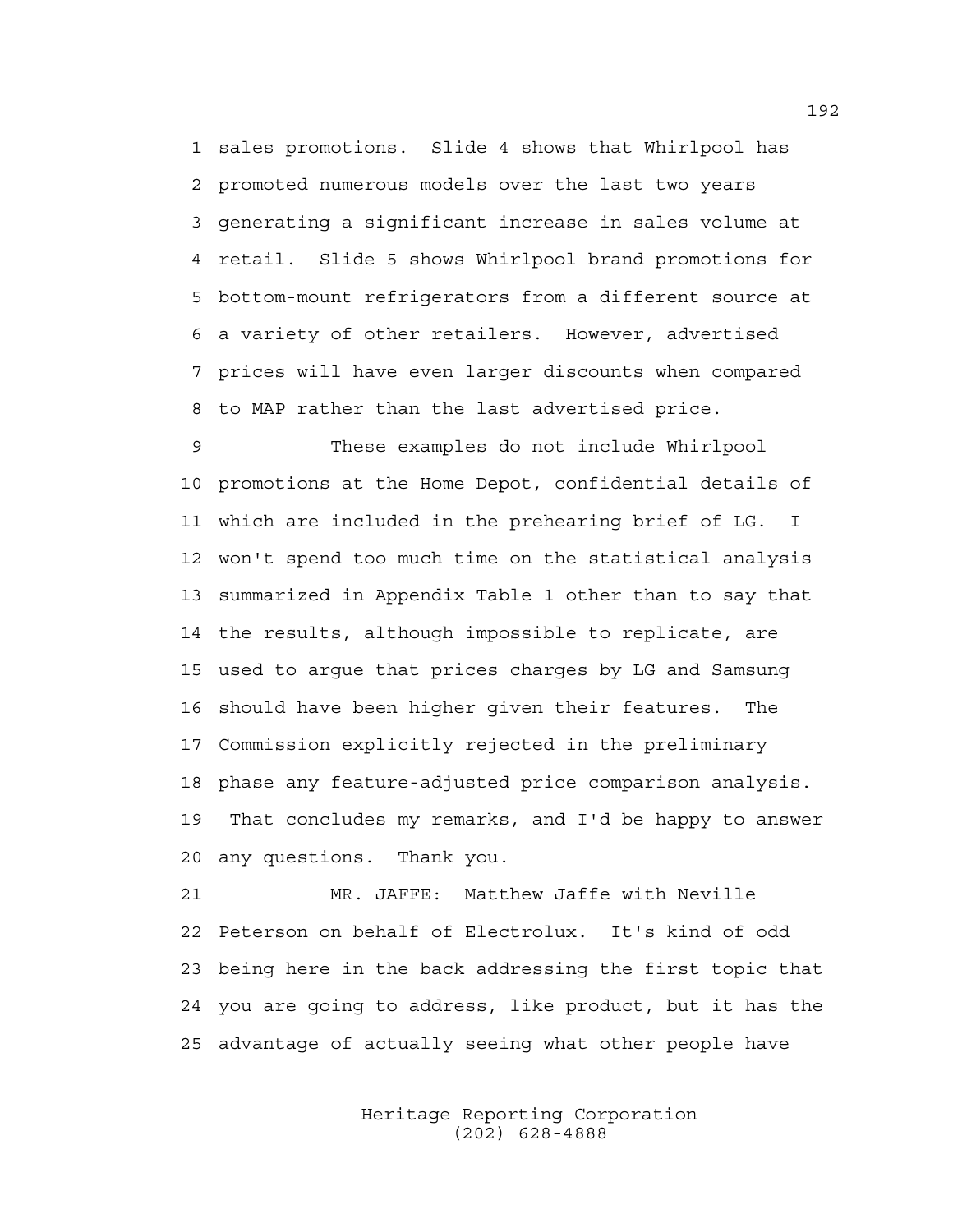1 testified already, and the one thing that all the 2 parties agree on is that demand for the French-door 3 refrigerator is going up whereas others are going 4 down, and the question is why? What is driving that 5 demand?

6 You saw in Exhibit 2 of Whirlpool's exhibit 7 that the bottom freezer has been in existence since 8 1950, so you know it's not the freezer at the bottom 9 that suddenly drove demand up 50 years later. Now, 10 someone at Whirlpool again explained it's 11 configuration. Seventy percent of the time is spent 12 on the top, so it's something in the refrigeration 13 area that's important. They explained that it was 14 ergonomics, that it was at eye level, but again, that 15 eye level has been there for 50 years. That's not 16 what drove demand up. It's something different.

17 They are called French-door refrigerators 18 for a reason. It is the door. Remember Exhibit 4 of 19 Petitioners' hearing when they showed the side by 20 side? A side by side is a French-door refrigerator. 21 That's what a French door is defined as. It is 22 showing that there has been drive that the side by 23 sides lost about the same demand, again this is 24 Whirlpool talking here, as the French-door 25 refrigerator gained, so again, what we're seeing here,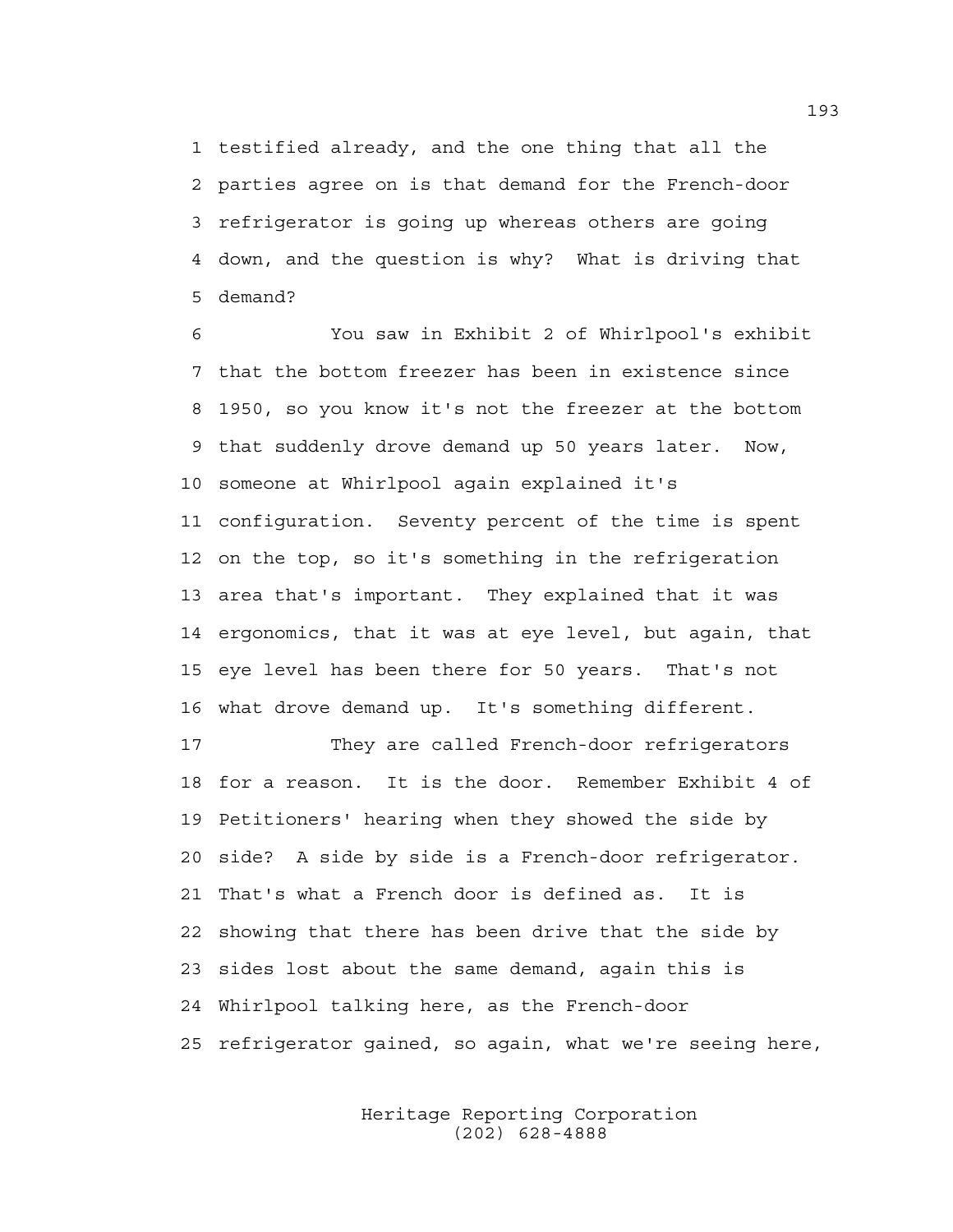1 it's not the similarities between the conventional 2 two-door bottom freezer refrigerator and the French 3 door that is driving the demand. It's the 4 differences.

5 We've provided exhibits again demonstrating 6 what Maytag has said. It's a combination. That's 7 what the French door is. It's a combination of the 8 side by side. It's what GE also says, and remember 9 Whirlpool said every customer is different. We're not 10 too sure what drives them, but what drives if you look 11 at perceptions, if you look at every producer website, 12 every major retailer, Best Buy, Home Depot, Lowe's, 13 Sears, they distinguish refrigerators and make the 14 French door a separate.

15 It is a hybrid. It is a separate like 16 product, and this goes to everything, physical 17 characteristics, again, Whirlpool Exhibit 14, \$700, 18 ice/water dispenser. You heard today that's not with 19 the two-door conventional, it's only, so there is 20 another very important, very expensive physical 21 difference between them. Four doors, thin walls, 22 increased capacity, all French door.

23 Production process, maybe they're 24 manufactured under the same roof, but the similarities 25 end there. You're talking totally different tooling,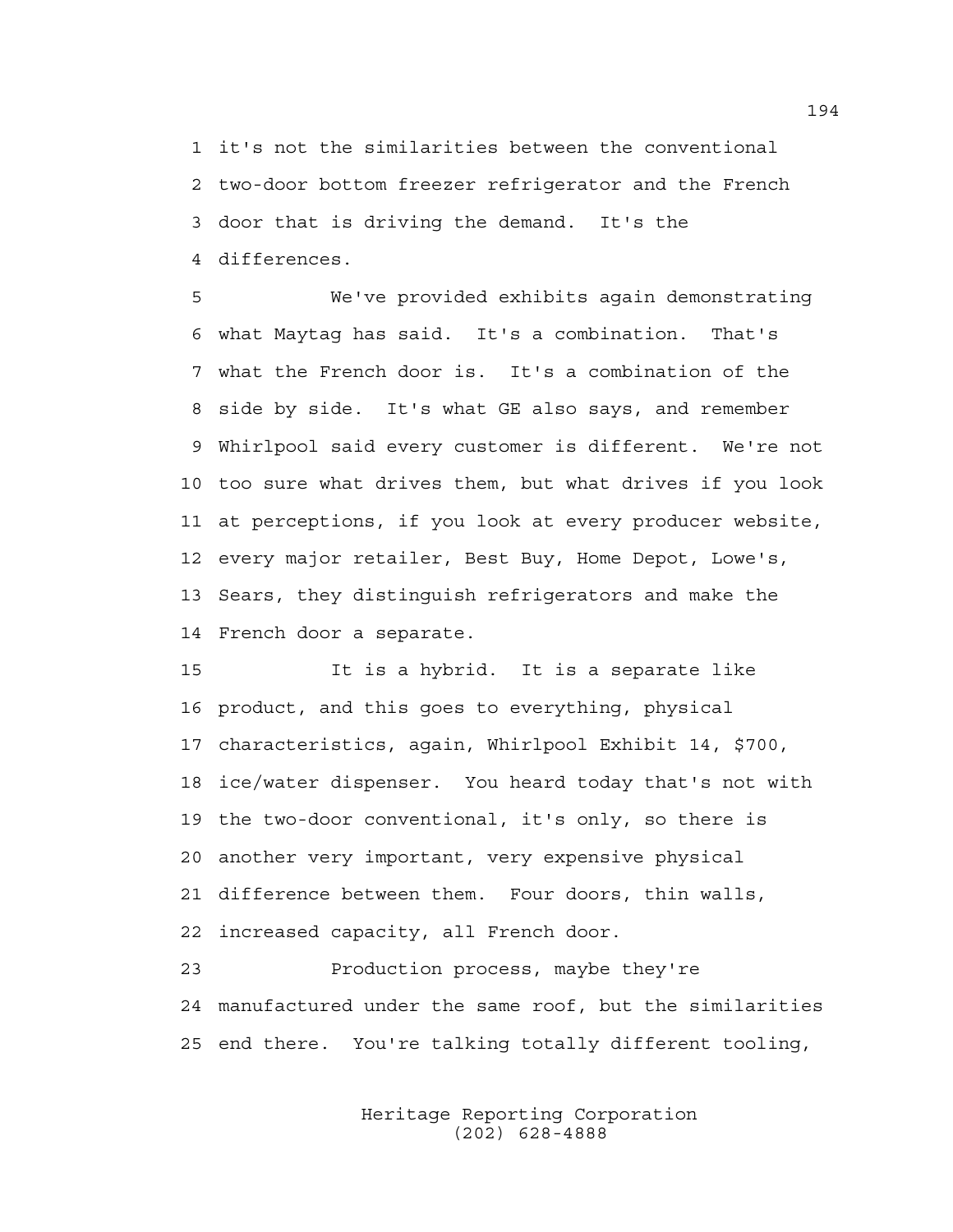1 totally different components, most likely different 2 production lines as well, and then finally, premium 3 price, very different, so if you're looking at 4 something here, and you're looking at like product, I 5 invite you to actually split and make the French door 6 a separate like product than the two-door conventional 7 bottom mount. Thank you.

8 MR. CUNNINGHAM: Mr. Connelly said at the 9 outset that I'd get to speak if we have time. As you 10 can see, we don't. What he told me was nobody gets to 11 speak on my panel that refers to the Chairman as Your 12 Honor, so I will not have time to tell you how 13 Petitioners' Exhibit 7 proves conclusively every 14 single aspect of our case. Thank you.

15 VICE CHAIRMAN WILLIAMSON: All the years 16 I've known you, this is the first time you haven't had 17 a chance to speak, but we'll give it to you later. I 18 want to thank everybody for their testimony, and we'll 19 begin the afternoon questioning with Commissioner 20 Pearson.

21 COMMISSIONER PEARSON: Thank you, Mr. 22 Chairman. Permit me to extend my greetings to all 23 members of this panel. It's been very interesting 24 listening to you. This morning, I was addressing the 25 question of the relationship between the manufacturers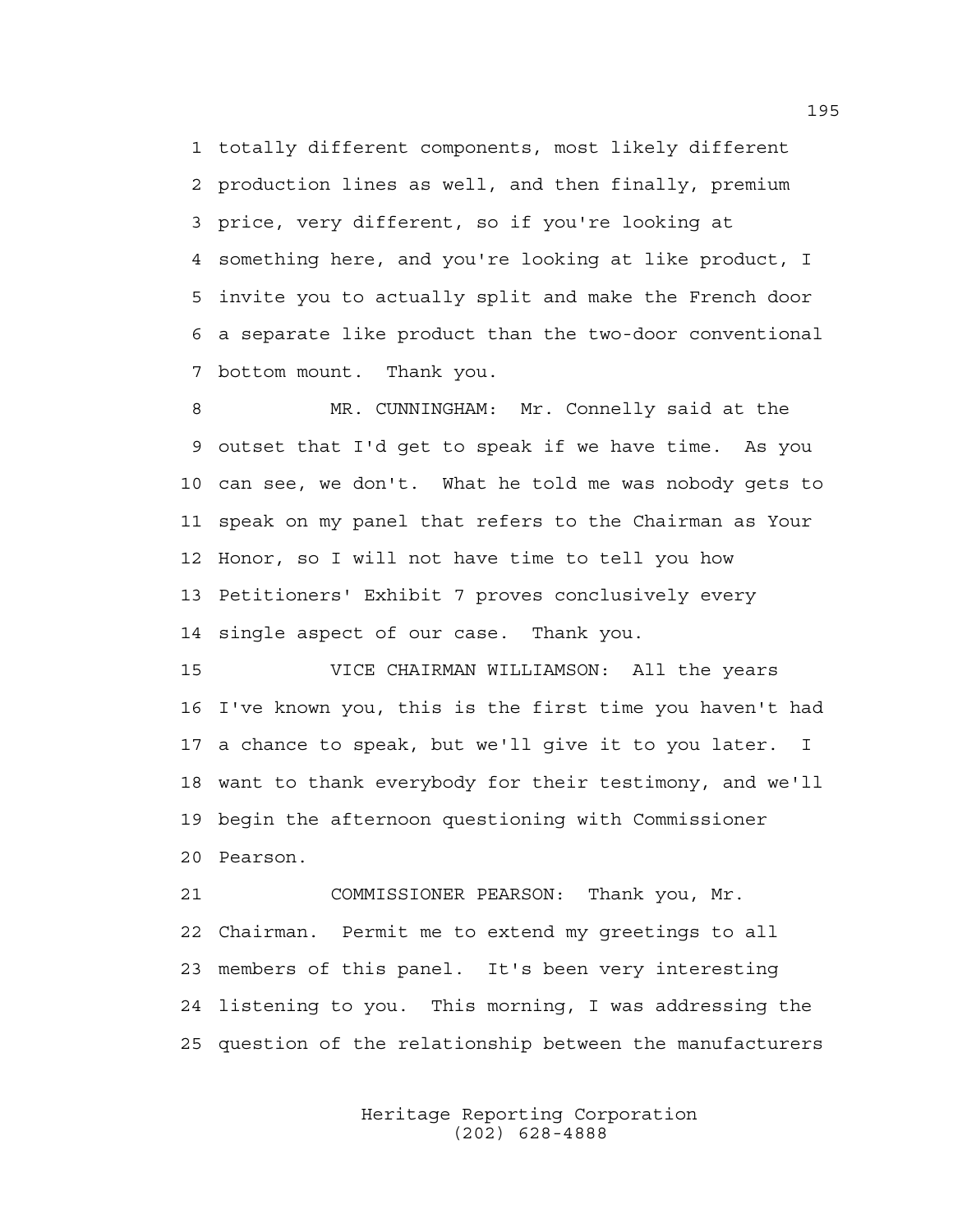1 and the retailers and how the discussions unfold 2 regarding pricing and the margin, and I wouldn't ask 3 you to say anything here that's confidential, but I 4 really am curious to know more about that discussion, 5 particularly does the manufacturer have great control 6 over the price at which the product is actually sold, 7 or is that controlled almost exclusively by the 8 retailer?

9 MR. HERRING: This is John Herring from LG 10 Electronics. The retailer exclusively determines 11 their own selling price. However, obviously their 12 cost or their margin has influence, and the MAP price 13 at which they start at also has influence, so margin 14 is a critical factor in the retailer's decision, but 15 also the MAP price is also part of that equation, so 16 you may be going there later, but the MAP price 17 determines how it's positioned in the marketplace.

18 If you have too high of a MAP price to 19 inflate a margin, that's not really credible, and the 20 retailer's not going to give you credit for that, so 21 it's a combination of the MAP price as well as the 22 margin that you're delivering, but ultimately the 23 retailer determines their own selling price day in and 24 day out.

25 MR. CUNNINGHAM: I would just like to add

 Heritage Reporting Corporation (202) 628-4888

196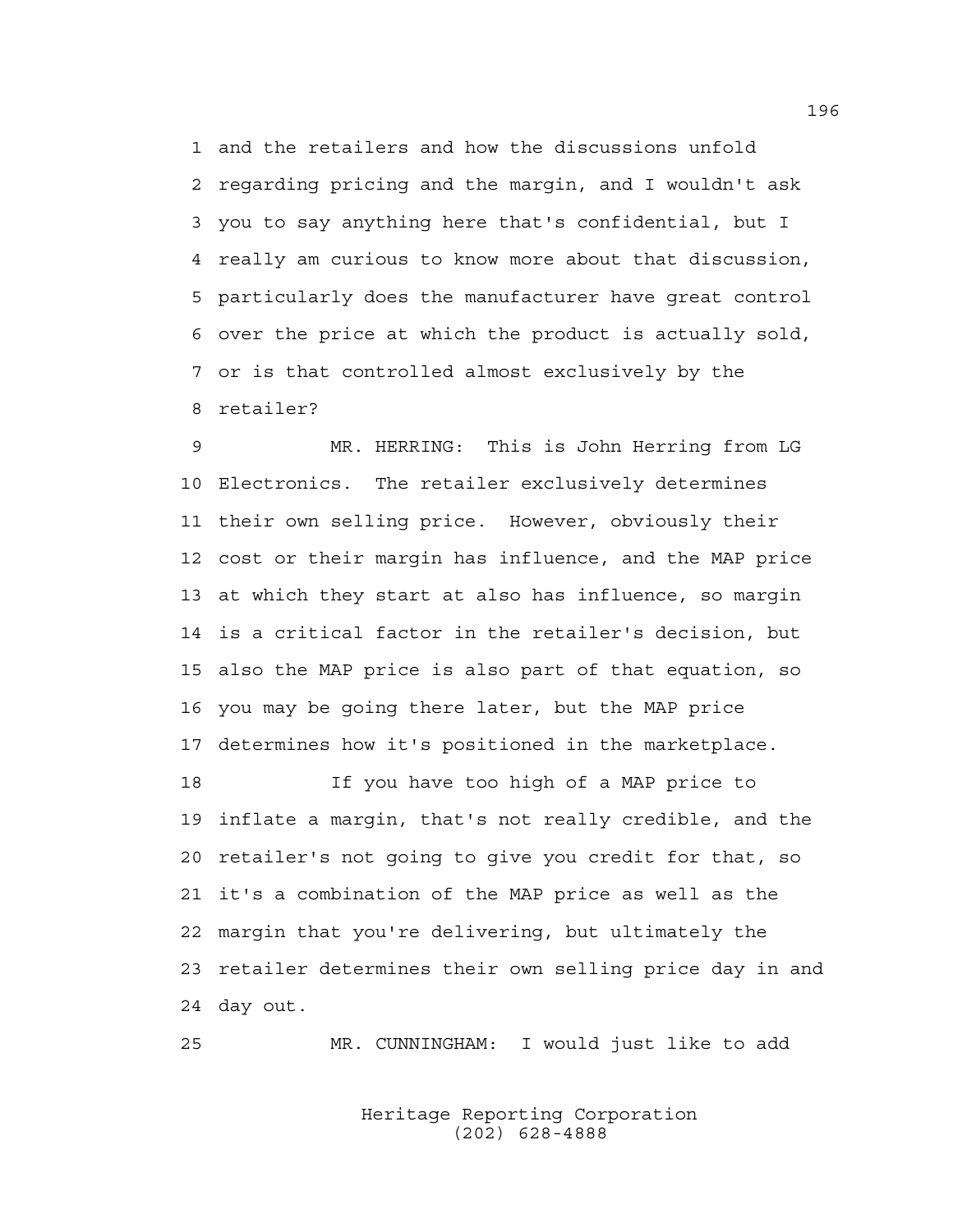1 one thing about the margin. Mr. Greenwald was quite 2 intense today when you said that the margin is not the 3 issue here. That's rather different from his brief at 4 page 42, which says that that is, and I quote, "One of 5 the key reasons for Samsung's and LG's market share 6 gains at major retailer accounts," is the margins that 7 they offer. I think he backed away from that because 8 at page 42 of our brief, we did a tabulation based on 9 your pricing data of the margins between MAP and 10 invoice price with discounts thrown in, and that 11 didn't work too well for Mr. Greenwald at all.

12 I think Mr. Baird probably would have 13 something to say about this whole thing too 14 mechanically because I think he's the guy who beats 15 people over the head and gets the margins and the 16 prices and things like that.

17 MR. BAIRD: Despite what Jack said earlier 18 when he said retailers are the bad guys that make 19 manufacturers do things they don't want to do, I don't 20 think I'm that good, but the fact is what is really 21 critical in this business is the MAP. This is one of 22 the few businesses I know where they give you the 23 retail. The manufacturer says this is the retail 24 price, and MAP actually stands for Minimum Advertised 25 Price, but in real life what it means it means maximum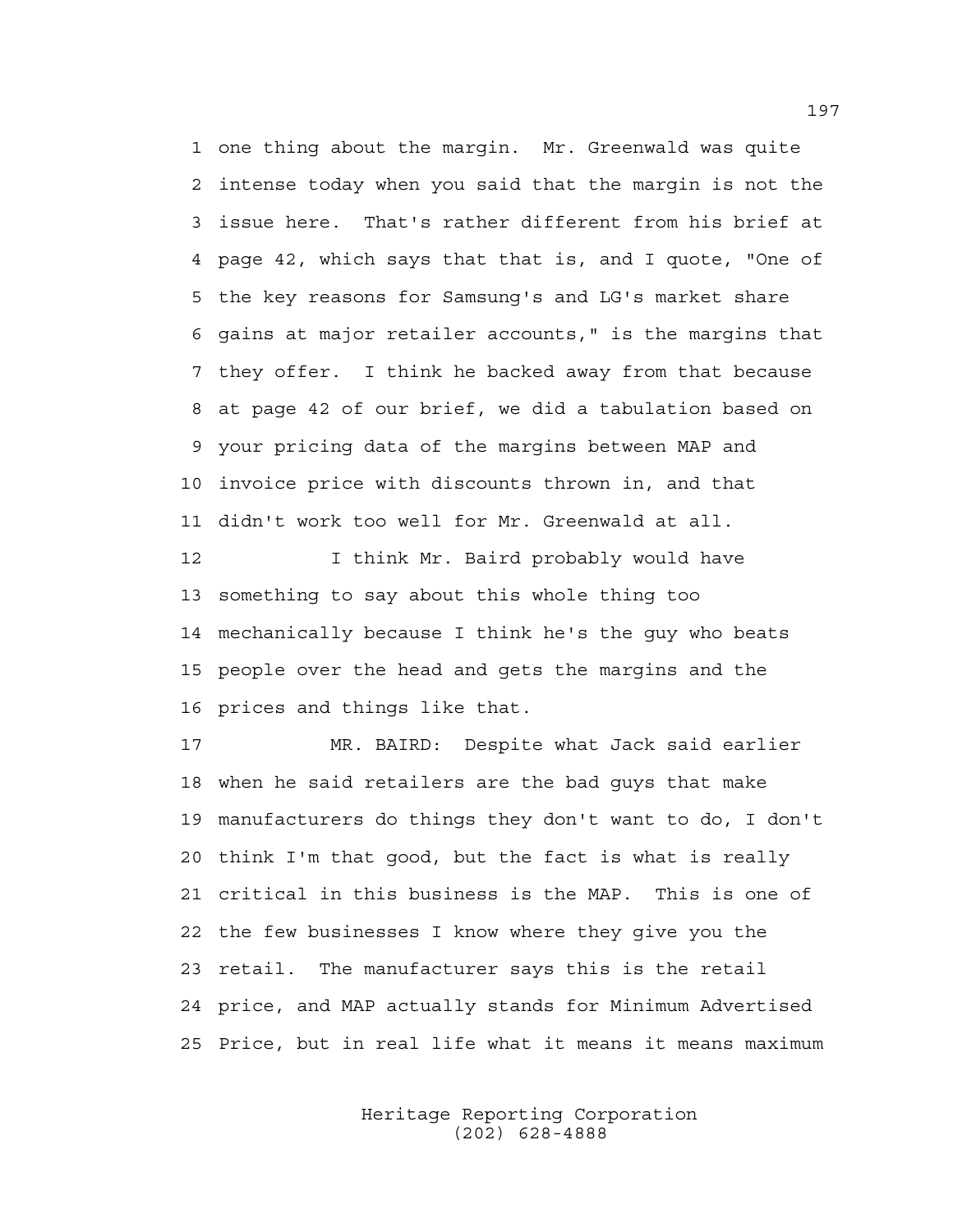1 price you could ever sell something for.

2 In real life, that's what that means, and 3 when they come to us with the MAP, we can tell them we 4 think your MAP's too high, and we don't think it will 5 sell at that price, but our margins are based on the 6 MAP, and quite frankly in this category of goods, the 7 margins are pretty similar among all ours. I have 8 three suppliers, and the margins on a French door like 9 this that's going to sell for \$2,500, the margins of 10 the MAP are somewhere real close to \$2,500 versus 11 invoice, so it doesn't vary a lot by supplier, and 12 that's kind of how we negotiate lineups is we start 13 with the MAP price.

14 COMMISSIONER PEARSON: Okay. Mr. Dexter? 15 MR. DEXTER: Yes. I just wanted to add part 16 of what you heard here this afternoon is we spent a 17 fair amount of time thinking about the competitive 18 landscape when we set those MAPs and where our product 19 should be placed versus the things that again we've 20 discussed, fit, feel and finish, perceived value, all 21 those kinds of things, so there's a fair amount when 22 you walk in to see somebody like Mr. Baird that you're 23 not off the mark when you come in or you hope you're 24 not too far off the mark on how you've discussed your 25 MAP pricing, for example.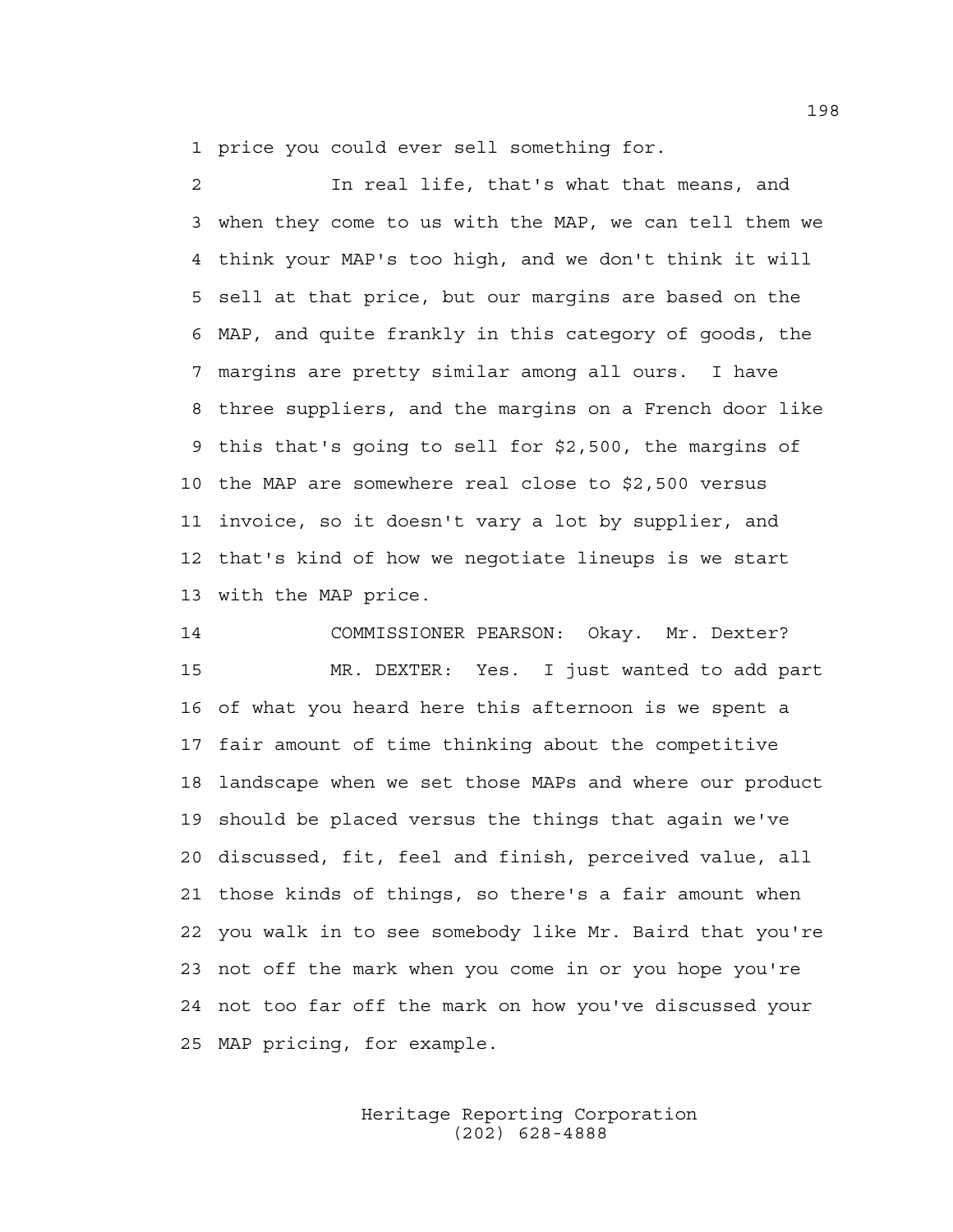1 COMMISSIONER PEARSON: So how might the 2 discussion unfold. You've got a new product. It's 3 got \$200 worth of fit, feel and finish that you think 4 makes it worth that much more than your competitors 5 product, and so do you go to Mr. Baird with a MAP 6 suggestion of \$200 higher than this other guy? I 7 mean, comparing directly to something that's already 8 there in the marketplace?

9 MR. DEXTER: Well, you could look at where 10 models have been sold predominantly out there and 11 understand what MAP pricing is. Many times, you're 12 comparing it to products that you've had success with 13 in the past, so it's a common language that you're 14 already speaking based on the fact that we had this 15 success at this MAP before, but we've added \$200 worth 16 of features, here's the new MAP. Then, you start the 17 margin discussion, and you go from there.

18 COMMISSIONER PEARSON: Okay. So you would 19 be thinking about MAP both in terms of in comparison 20 to your own previous offerings as well as your 21 competitors offerings?

22 MR. DEXTER: Yes.

23 COMMISSIONER PEARSON: Mr. Baird, how does 24 it look from your perspective?

25 MR. BAIRD: Well, we really don't negotiate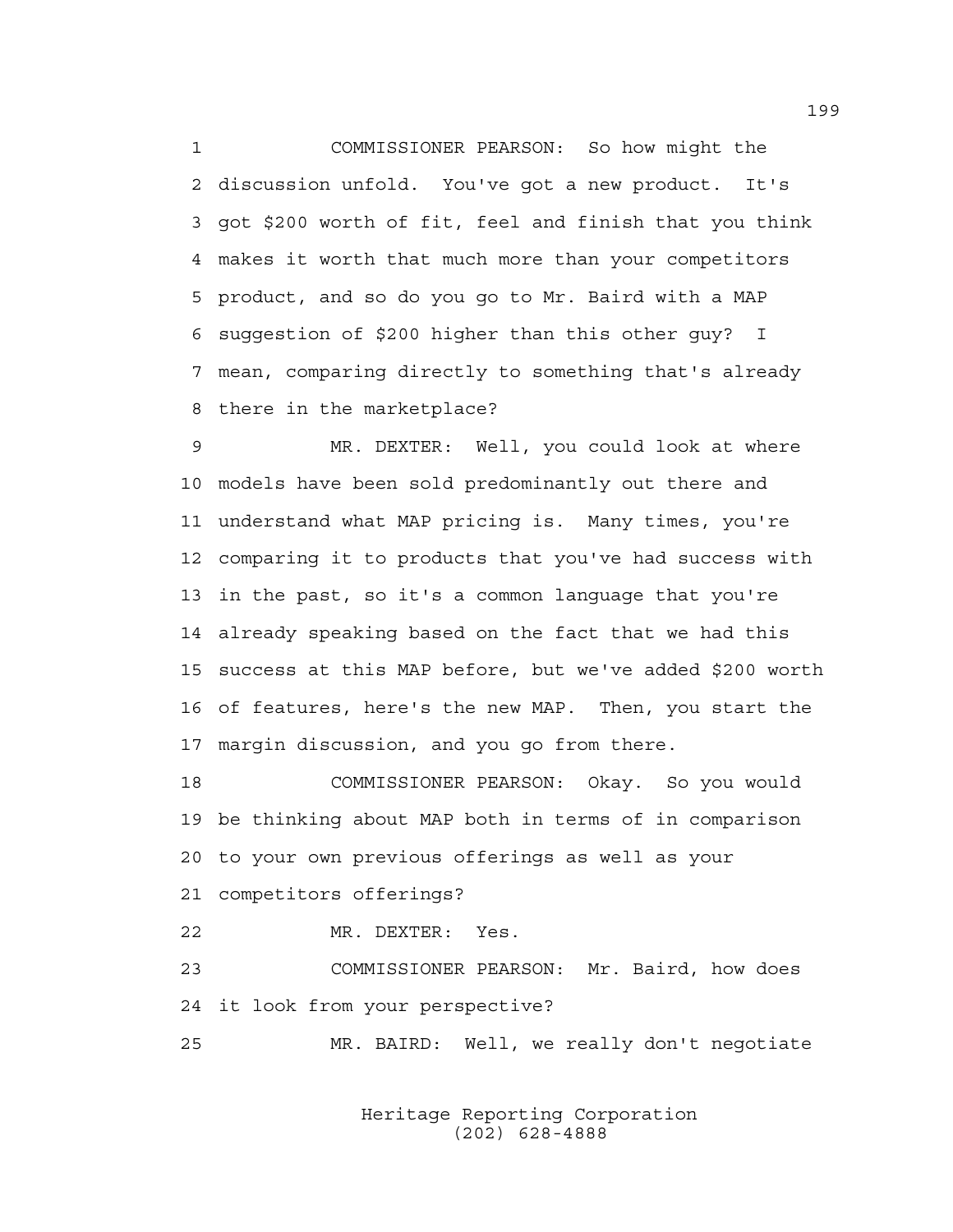1 MAPs. I can't think of an instance where I've ever 2 convinced a manufacturer to change MAP. I mean, they 3 come to us with the MAP. That's what starts the 4 procedure, and we may think that's the wrong MAP, but 5 that's the MAP, that's what our margin's based on, and 6 our choice would be if we don't like that MAP, and we 7 don't think it will sell at that MAP, then we just 8 don't buy it. On our floors, we wouldn't display it 9 is what that means.

10 COMMISSIONER PEARSON: Does that happen 11 fairly often that you just don't bring it in the 12 store?

13 MR. BAIRD: Well, in my case, it probably 14 does because I have the smallest floor. I only have 15 25 refrigerators in my store, so I have to get real 16 picky. I can't afford to carry things that don't 17 sell. For example, that Whirlpool back there. We 18 have a Maytag version of that. It's called a 2670 19 model. The MAP is about \$2,299. The fact is we had 20 it for a while, and if we sold 100 of them, we would 21 sell one of those and 99 of the LG's, so we stopped 22 carrying that one because I would tell you the MAP of 23 that price wasn't right.

24 Whatever the MAP was, it quite frankly it 25 needed to be lower, and Whirlpool knows that, and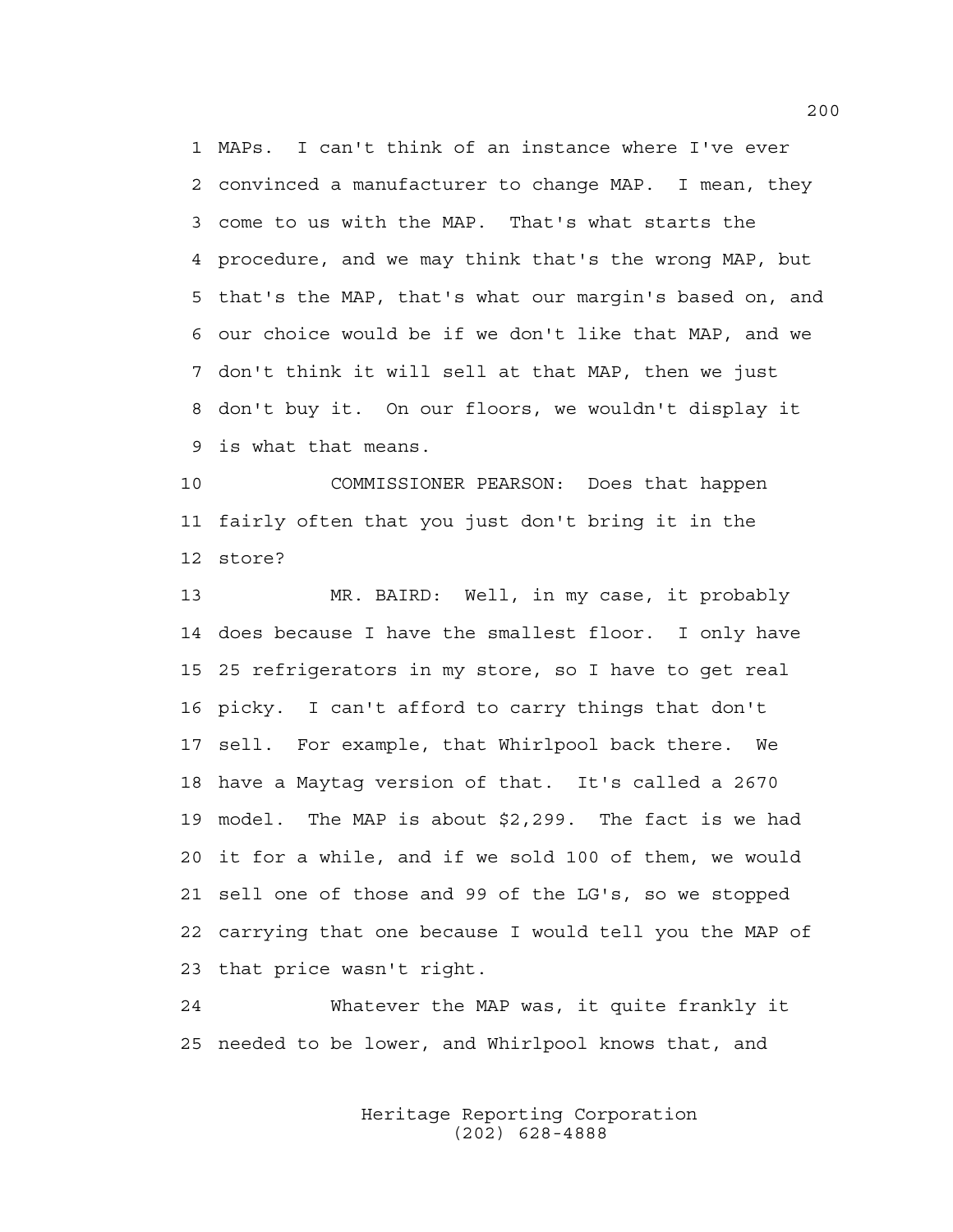1 that's why they tend to promote it below that because 2 they know between the current models they have, they 3 probably need something like a 15- to 20-percent 4 differential between LG and Samsung to get the market 5 share they would like to have.

6 COMMISSIONER PEARSON: Okay.

7 MR. BAIRD: But it's more about sorting 8 something or displaying something or not. I mean, the 9 only vote I really get, I don't get to vote on MAP. I 10 get to vote on whether I want to display at my store 11 or not.

12 MR. CUNNINGHAM: I might just note that the 13 LG version was at a significantly higher price than 14 the Whirlpool version, yet still the LG was selling 99 15 to Whirlpool's one.

16 COMMISSIONER PEARSON: Okay. So as you 17 address the marketplace, Mr. Baird, you're trying to 18 allocate your floor space directly based on what you 19 believe the consumers will respond to?

20 MR. BAIRD: That's correct. In real life, 21 I'm trying to maximize how much sales they generate 22 from 25 models in this case, and of the 25 models, as 23 Marc said, we have to figure out how many of those 24 will be French doors. In our case, it's about 25 25 percent of the units as he said. It's about 50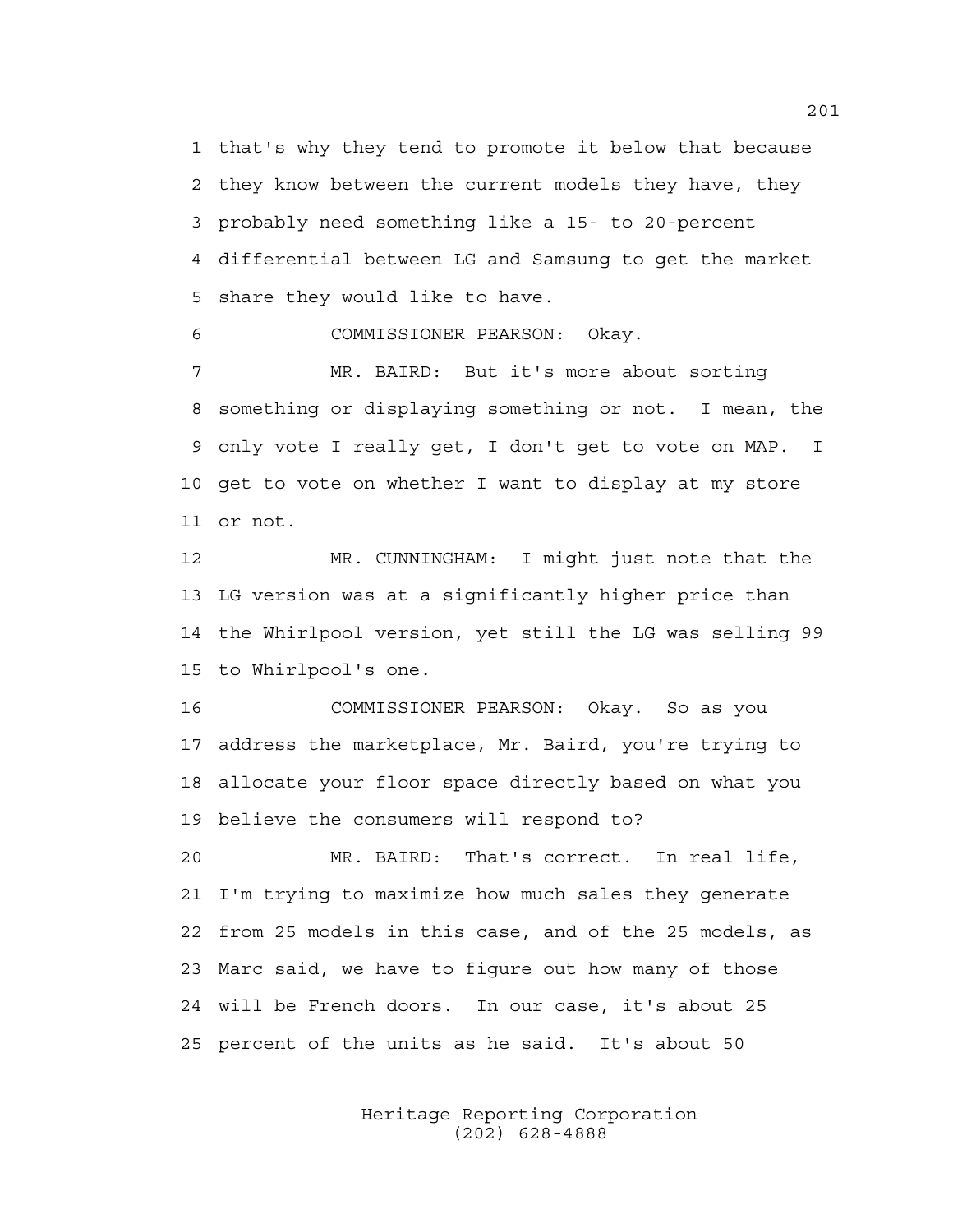1 percent of the dollars, so we kind of arbitrate those 2 two numbers, and we carry about 40 percent or 10 of 3 the 25 will be french doors, and then once I get the 4 10, then I want to have a vendor split. I've got 5 three suppliers, and I'll probably try to support all 6 three suppliers with some models somewhere, and you 7 want some kind of a range of prices and features 8 within that 10 to show customers.

9 COMMISSIONER PEARSON: Okay. So you have 25 10 models on your floor, all of which have their MAPs, 11 and is your advertised price then going to be that 12 MAP, or will you sometimes be selling for less than 13 that?

14 MR. BAIRD: Unlike Lowe's, we would have 15 actually followed MAP in the paper, so you would not 16 see us violate MAP like you saw Black Friday at 17 Lowe's.

18 COMMISSIONER PEARSON: I'm glad to hear 19 that, so you're honoring the MAP pricing.

20 MR. BAIRD: We're honoring MAP pricing in 21 the newspaper, and in real life, the newspaper isn't 22 so critical anymore. Quite frankly, it's online, and 23 each manufacturer has different online policies, and 24 I'm not sure you want to get took involved in that, 25 but some people regard online as a store function, and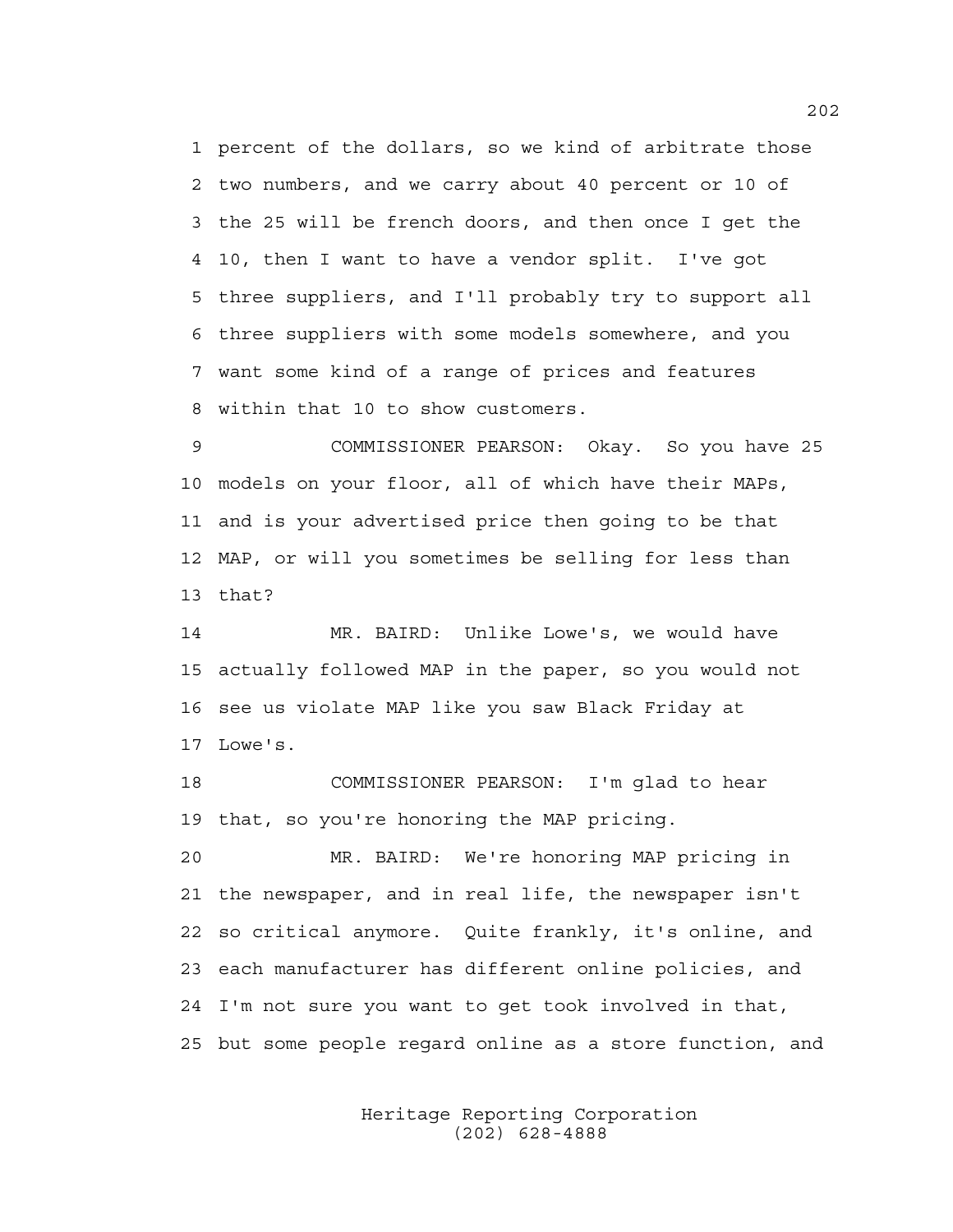1 some people regard online as an advertising function. 2 For example, GE says online is the same as the store. 3 There are no MAPs online, okay? LG would view online 4 as advertising, and they would in fact try to MAP 5 online prices.

6 COMMISSIONER PEARSON: Okay. Mr. Herring? 7 MR. HERRING: Just to help clarify that. I 8 think one way to look at it is what happens in the 9 store is the retailer's responsibility. That's their 10 turf, so they determine their own pricing in the 11 store. What happens in an advertise vehicle, which is 12 Sunday or Thursday circular, that's where minimum 13 advertised price comes into play in terms of what they 14 can advertise to the public in terms of viewership, 15 and then to this point online whether it's an 16 advertised vehicle or a store is kind of a gray area 17 that's still open for debate.

18 COMMISSIONER PEARSON: Okay.

19 MR. BAIRD: But we'll advertise what's 20 called a house offer like I talked about earlier, like 21 10 percent off, but the prices in the ad and the 22 actual pieces in the add would be at MAP, and you 23 would have like before discount, so we wouldn't net 24 the 10 percent off of the price, because that's a MAP 25 violation, but we would advertise the MAP, but we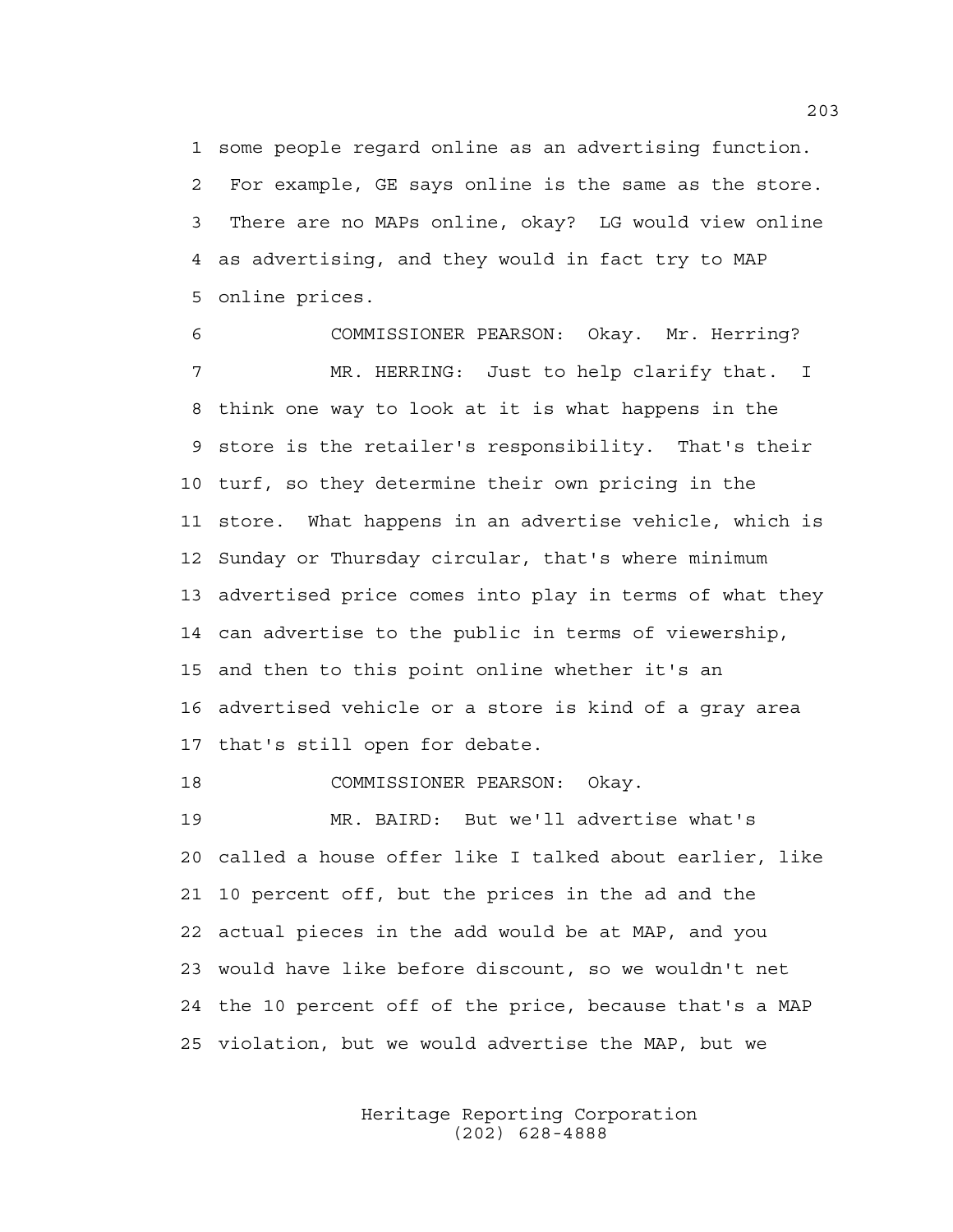1 would have the banner on the top that said 10 percent 2 off of whatever price you see here.

3 COMMISSIONER PEARSON: Okay. And generally, 4 would the manufacturer be compensating Home Depot in 5 some way so that the Home Depot margin would be 6 basically protected?

7 MR. BAIRD: No, but that's a really good 8 idea.

9 COMMISSIONER PEARSON: Did I get the 10 impression incorrectly from the earlier panel that 11 there was often compensation provided by the 12 manufacturers?

13 MR. BAIRD: What's compensated for is they 14 take a model. Pick a French door, and they say you're 15 going to run 10 percent off, but instead of being 16 \$1,899 if that's the MAP, we want you to run it, and I 17 don't want to get too into pricing here, but we'll 18 hold your margin to \$1,699 for two weeks, and they 19 support that, so they would support a reduction in 20 price off of MAP, and it could be a promo MAP, which 21 means you could advertise the reduced price or not. 22 Frequently, with Maytag and Whirlpool, they don't do 23 promo MAPs.

24 You're just allowed to reduce their price in 25 the store, but you can't advertise it because they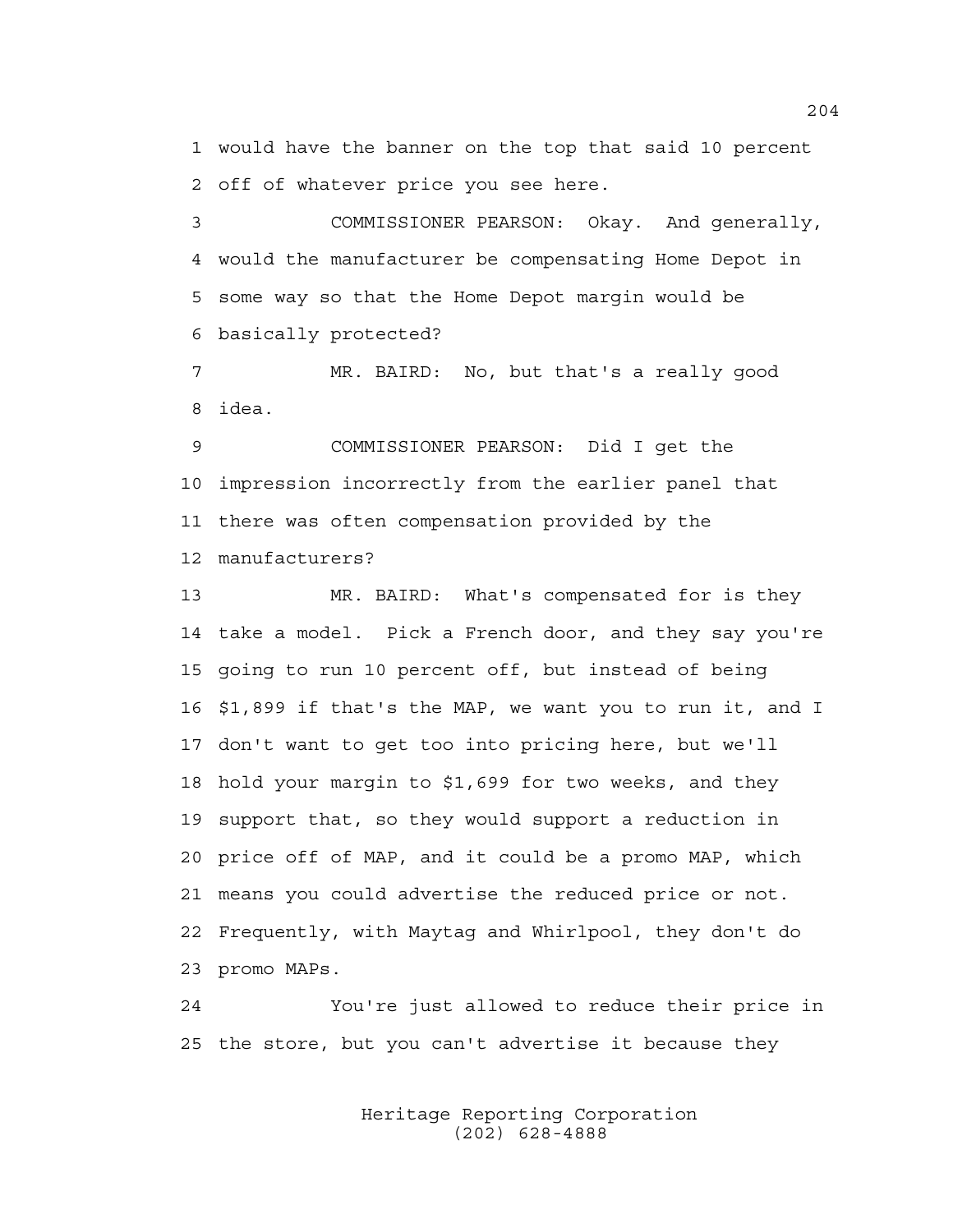1 typically do it by retailer. To the extent we would 2 advertise, they would have to give that same support 3 to all retailers, and they choose not to do that.

4 COMMISSIONER PEARSON: Okay. Well, thank 5 you very much. My time has expired.

6 VICE CHAIRMAN WILLIAMSON: Thank you. 7 Commissioner Aranoff?

8 COMMISSIONER ARANOFF: Thank you. First, I 9 just want to ask a couple of questions to clarify 10 about the two models that we were looking at on the 11 side of the floor. Were both of those models 12 available for sale during the entire period of 13 investigation that we're looking at?

14 MR. SEAGRIFF: Virtually, and we took these 15 models because they're both actually discontinuing and 16 being replaced with new ones soon, but we made sure we 17 bought the older ones so that they would be models 18 that were during the period of inquiry. I can't speak 19 purely for Maytag's, but ours was at least two of the 20 three years in the period of inquiry.

21 COMMISSIONER ARANOFF: Okay. So these are 22 not the most up-to-date models that would fit the 23 definition for that pricing product. I think you said 24 it was Product 6?

25 MR. SEAGRIFF: Samsung's new product is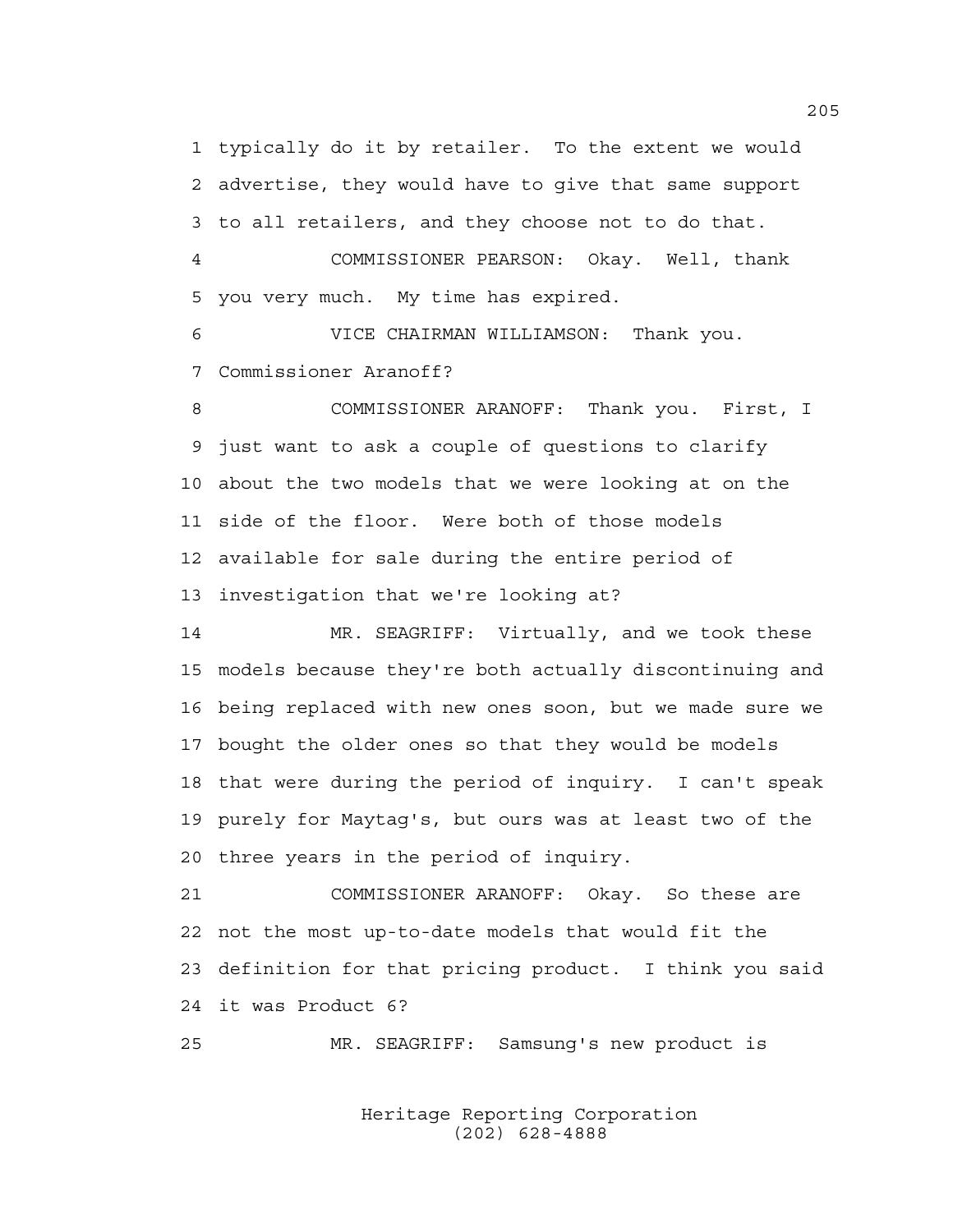1 coming. It's launching in a couple of months, the 2 replacement for that SKU. Right now, it's still 3 available in the market.

4 COMMISSIONER ARANOFF: Okay. So right now 5 you would say at least for Samsung's product that is 6 the most up-to-date product that matches the pricing 7 product description?

8 MR. SEAGRIFF: Yes.

9 COMMISSIONER ARANOFF: Okay. A question 10 about promotions. Mr. Baird, you opined that Black 11 Friday is a crazy construct, but Black Friday really 12 isn't just the people waiting online and trampling 13 each other at midnight anymore that it can extend for 14 days and even weeks as part of a promotion, and so I 15 did want to ask you and then also the two 16 manufacturers or Electrolux too if they're prepared to 17 answer, about what proportion of bottom-mount 18 refrigerators are sold during promotional periods as 19 opposed to non-promotional periods, and has that 20 changed over the period of investigation? 21 MR. BAIRD: Well, let me take a first stab. 22 I will tell you that Black Friday in total has gotten 23 a lot larger over the last few years. I mean, if you 24 look at our last five years, our volume has gone from

25 on the Black Friday event as we would define it from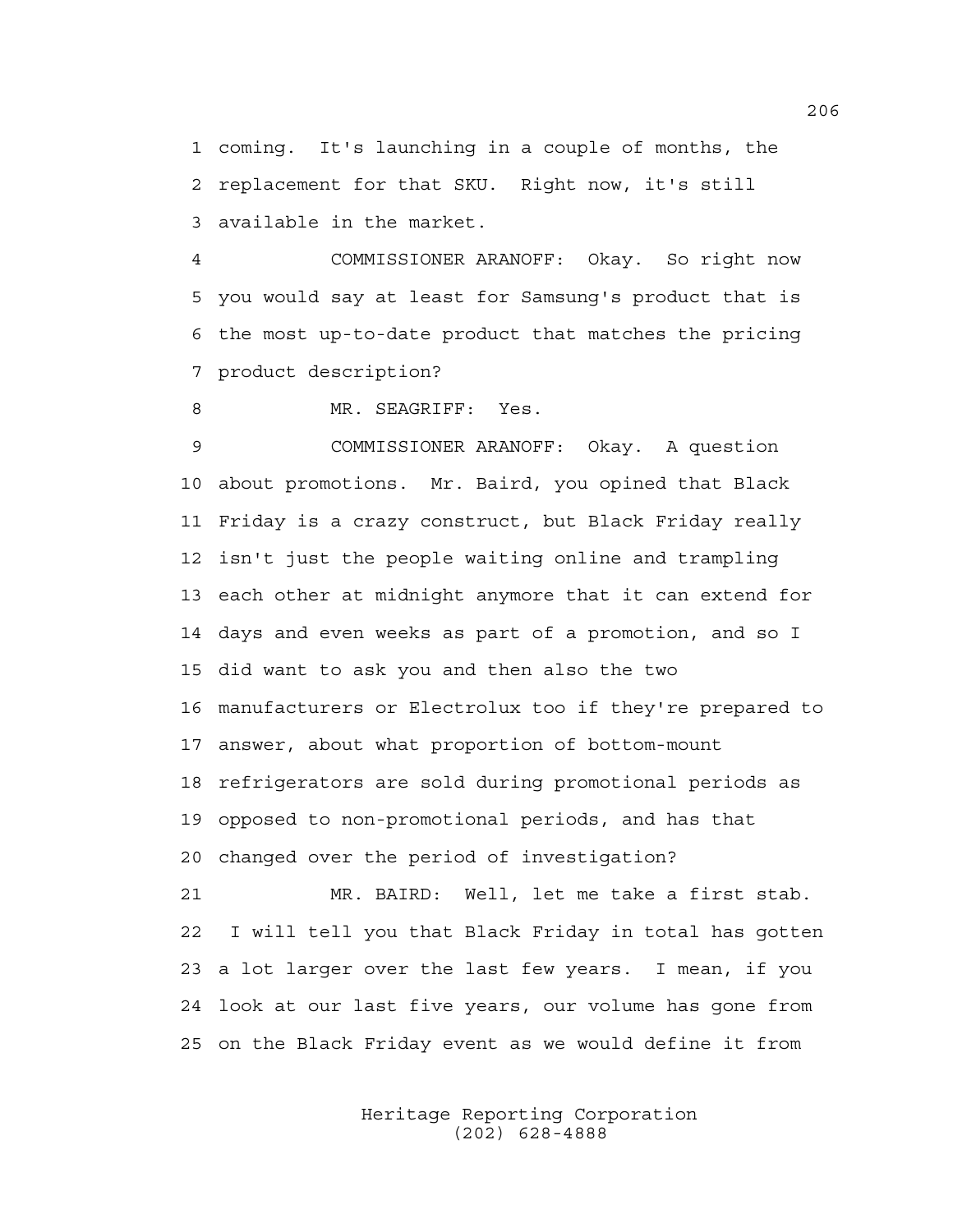1 \$36 million to \$42 to \$165 to \$450 to \$535 million, so 2 this last year, because of what you saw from Lowe's, I 3 did \$450 million, which would be 15 percent of my core 4 appliance business for the entire year, so it is an 5 impactful holiday.

6 COMMISSIONER ARANOFF: Okay. And that's 7 just Black Friday, so that doesn't include the Fourth 8 of July and Memorial Day and Labor Day, and I don't 9 know what, Arbor Day, I mean, whatever else people are 10 promoting things for.

11 MR. BAIRD: Arbor Day is good. I like that, 12 but the holidays have become big events because one 13 everybody runs promotions and we just kind of force 14 that to happen, plus it's a time when both the husband 15 and wife or the spouses can shop together, which tends 16 to be appliances. That's kind of how you buy 17 appliances because it's a major purchase, so any time 18 you have a holiday, you're going to see accelerated 19 retail activity in big ticket kind of merchandise.

20 MR. JOVAIS: This is Kurt Jovais for 21 Samsung. We sold 26 percent of our total annual 22 volume over holiday periods in 2011 and about 20 23 percent in 2010.

24 COMMISSIONER ARANOFF: Okay. If anyone 25 wants to supply additional detail on that post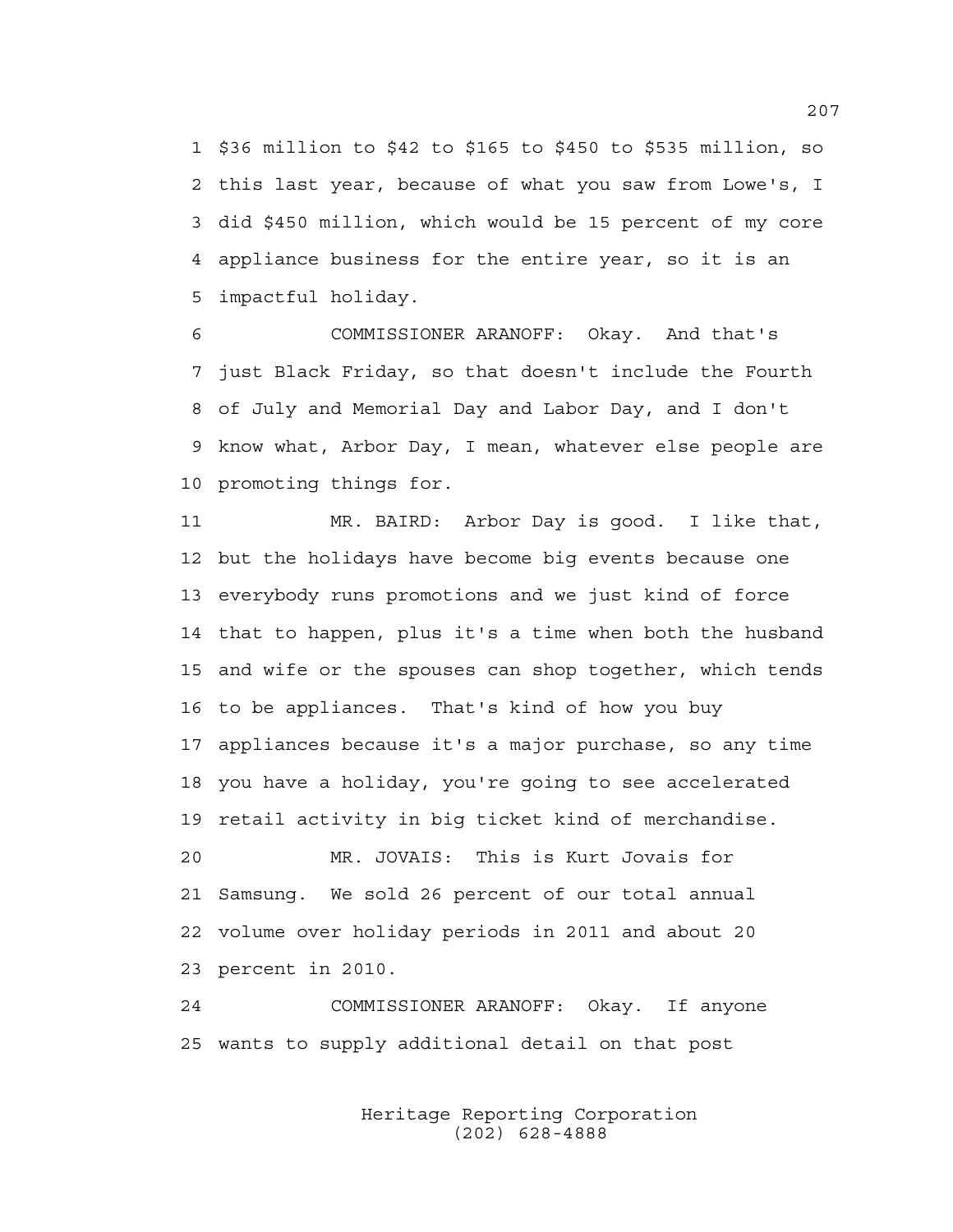1 hearing, I'd be happy to look at that. As between the 2 purchase, who has to replace their refrigerator, and 3 the one who's more discretionary, of those promotional 4 sales, are those going to be mostly the discretionary, 5 or are the people who have to buy more evenly 6 distributed throughout the year?

7 MR. BAIRD: Sure. Yes, if you have the 8 Black Friday event where you've got great prices, the 9 people who don't really need it tomorrow, but they're 10 going to need it in the next month, two or three, or 11 they're going to buy one piece, and instead of buying 12 one piece, they buy the whole kitchenful. Yes, I 13 mean, you pull in, as John was talking about, the 40 14 percent of the market is discretionary.

15 That's what you're getting because the 16 distressed buyers are what the distressed buyers are, 17 and it's not like everybody's refrigerator is going to 18 fail on Black Friday morning. It just doesn't happen 19 that way, so you do in fact pull in a good chunk of 20 the discretionary buyers for a big event.

21 COMMISSIONER ARANOFF: Let me just hit this 22 one off the top. Obviously, there's a great deal of 23 time devoted in Petitioners' brief to the argument 24 that LG and Samsung couldn't possibly have reported 25 their direct and indirect discounts accurately because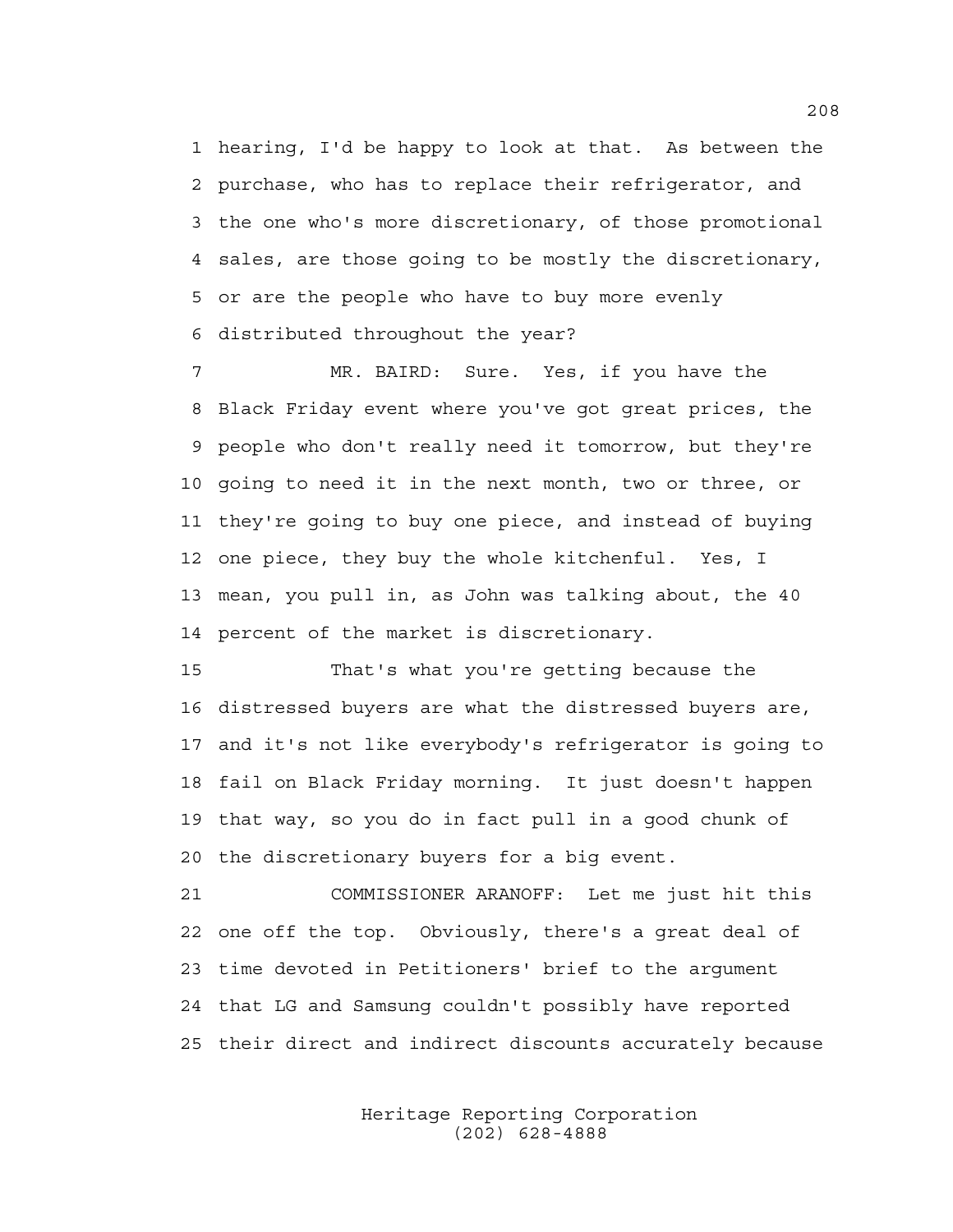1 of the way that the discounts are distributed across 2 the products. Is there anything that anyone would 3 like to say in a public forum to respond to that? 4 MR. CONNELLY: Yes. Our rebates and 5 discounts are completely accurately reported. We 6 heard a long discussion about the Commerce Department, 7 a very strange and I think irrelevant discussion 8 because it dealt with the preliminary determination. 9 Well, there's a verification report out, and we'll 10 have a final determination next Monday, I think we'll 11 learn the results. I would submit that the Commission 12 ought to wait and see what the Commerce Department has 13 to say at that time.

14 We have had discussions with the staff about 15 our rebate reporting. I believe that the staff is 16 completely satisfied. I will let them speak for 17 themselves on that, but I believe that they are 18 satisfied that we have accurately and correctly 19 reported our rebates. Frankly, I think that the 20 allegation is a sign of desperation.

21 MR. TRENDL: This is Tom Trendl for LG. 22 Yes, LG absolutely correctly reported its direct and 23 indirect discounts. We appreciated the efforts of the 24 Commission staff to make sure of that because they 25 were certainly not shy about asking us further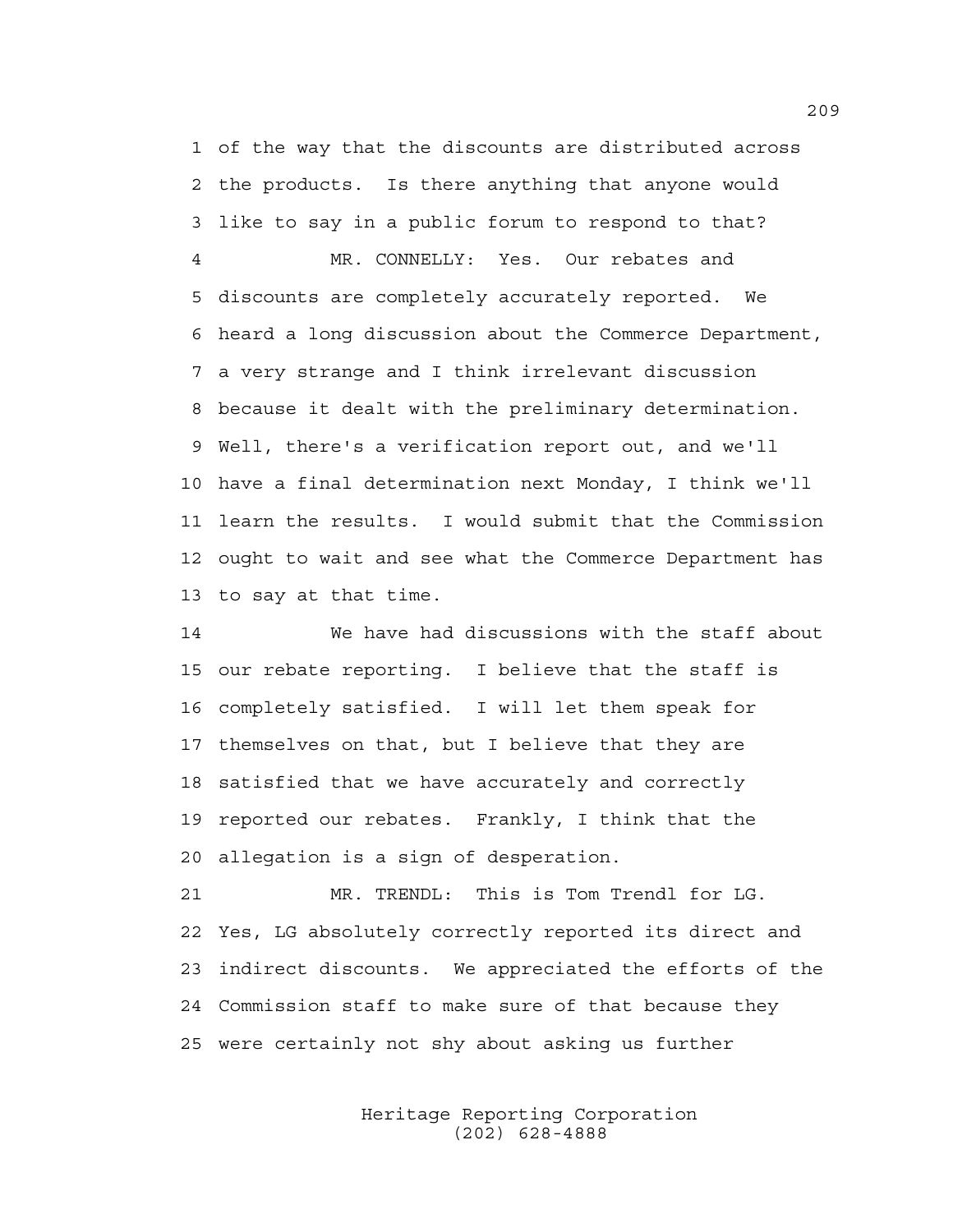1 questions, and we were not unhappy about answering 2 those questions, and I think what you'll see is a lot 3 of the discounts in fact are built into the invoice 4 price.

5 I'll leave it at that from my APO point of 6 view. I'll let Dan Klett add to that if he wants to 7 on a more macro level, but the discounts are reflected 8 without question. You asked us. We answered it. We 9 worked hard at it. Your staff asked us further 10 questions, and we confirmed it.

11 MR. CUNNINGHAM: Before Dan goes, I would 12 just like to say one thing. There was some stuff in 13 Whirlpool's brief quoting the verification reports at 14 the Commerce Department, which contained the word 15 "unrealistic" about some of our allocations. That was 16 the Commerce department quoting us, and what that 17 meant was you have to do allocations here because you 18 have end-of-the-year lump-sum payments for total sales 19 by the retailer covering not just bottom-mount 20 refrigerators, not just refrigerators, but all 21 appliances.

22 You have to have an allocation, and we had 23 done a set of allocations on an methodology agreed in 24 advance with the Department, and we went to the 25 Department and said some of these look like they're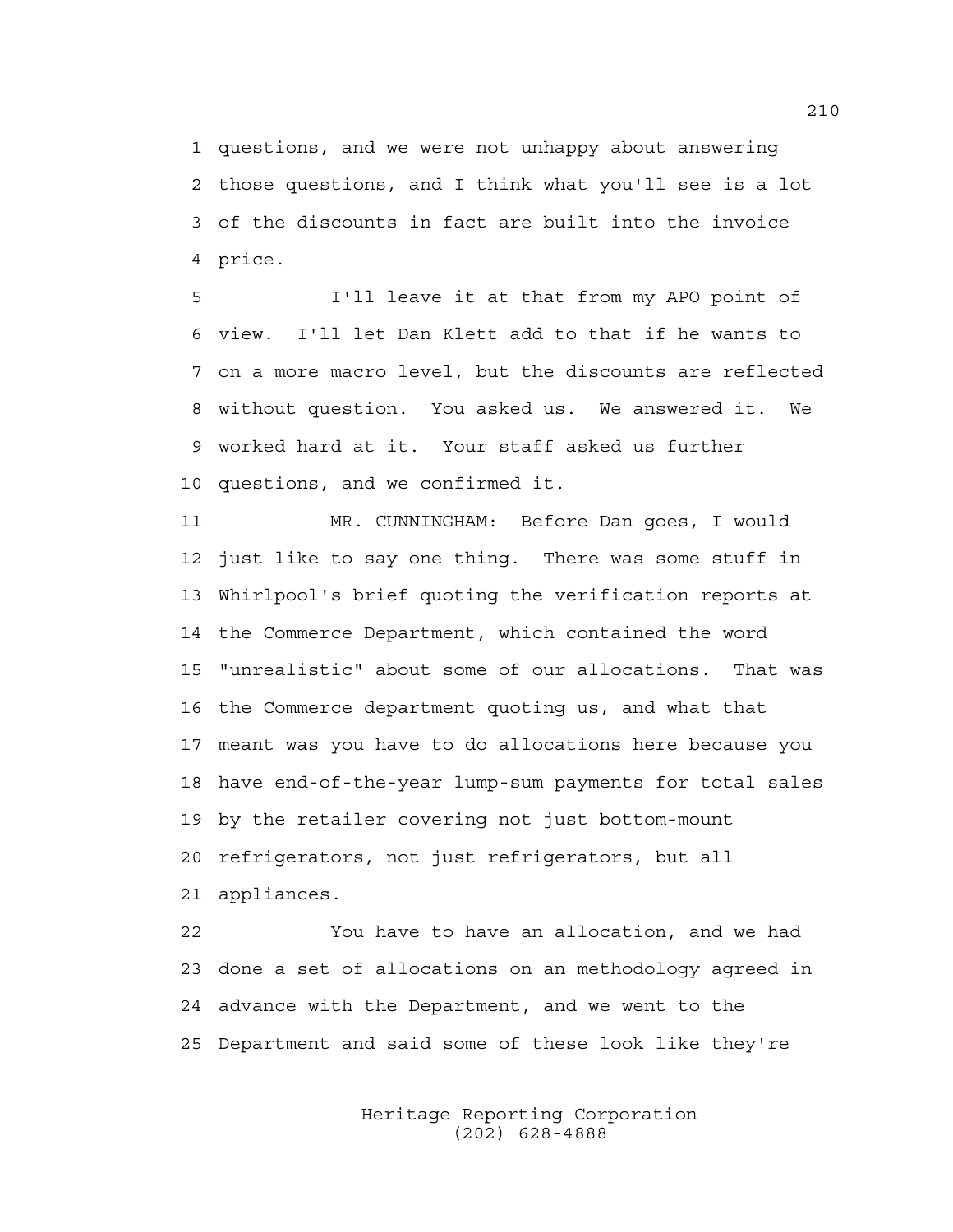1 producing unrealistic figures, and we want to make 2 some modifications of them, so we were the ones who 3 used the word unrealistic and corrected them to make 4 them realistic. That's what you get when you have 5 quotations, and they have three or four dots. Then, 6 you know something's left out there, so that's what 7 was left out.

8 MR. BAIRD: We reported all discounts we got 9 from both LG and Maytag, and I would tell you there's 10 a difference. When LG does a discount, it tends to be 11 across all retailers, and it's pretty trackable. It's 12 pretty easy for us, and what Whirlpool does or Maytag, 13 they have what they call co-marketing funds, which 14 means the local people that call a Home Depot have 15 basically a P&L, a pot of money, that they can use how 16 they want to use it.

17 I don't know how it works, but my quess 18 there's a lot of discounts we get that he wouldn't 19 even know about because it's done at the local level 20 with co-marketing funds, and it's based on a P&L. 21 They have to run our account.

22 COMMISSIONER ARANOFF: Okay. I'm going to 23 have to talk to staff after this and see what their 24 take on this is. I talked a little bit with the panel 25 this morning about how and when prices would ever go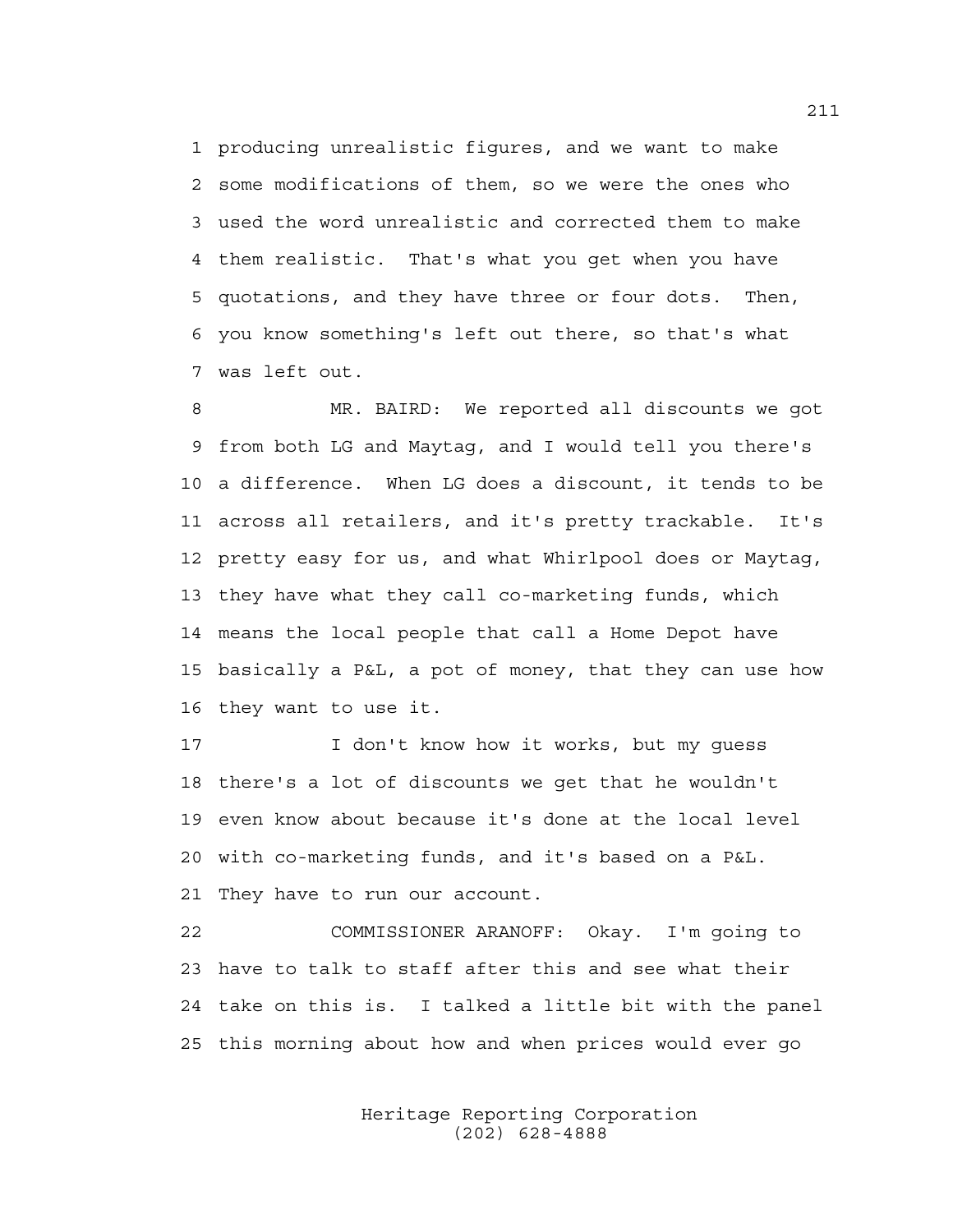1 up for an existing model, and Petitioners' view was 2 well, all things being equal, if your costs went up, 3 you would raise the MAP for your model. Is that the 4 same way that it would work for LG and Samsung? Do 5 you raise prices or raise MAP for your models when 6 your costs go up, or are there other circumstances 7 under which you would raise prices, and has that 8 actually happened during this period?

9 MR. DEXTER: Yes, so the considerations 10 would be the same as durable goods manufacturers when 11 you have significant material cost increase than in 12 some cases. The costs will go up, for example, and we 13 have actually had examples of that occurring.

14 MR. HERRING: The same for LG. I think one 15 other way of raising costs is bring out a new model 16 and trying to increase the retail positioning at that 17 time other than the existing models where you see 18 their price increase based upon materials and 19 transportation increases, et cetera.

20 COMMISSIONER ARANOFF: So when you say bring 21 out a new model, are you saying you would bring out a 22 new model with more or less the same features so that 23 you could charge a higher price for it or that you 24 would bring out a new model with new features and then 25 charge a higher price for it?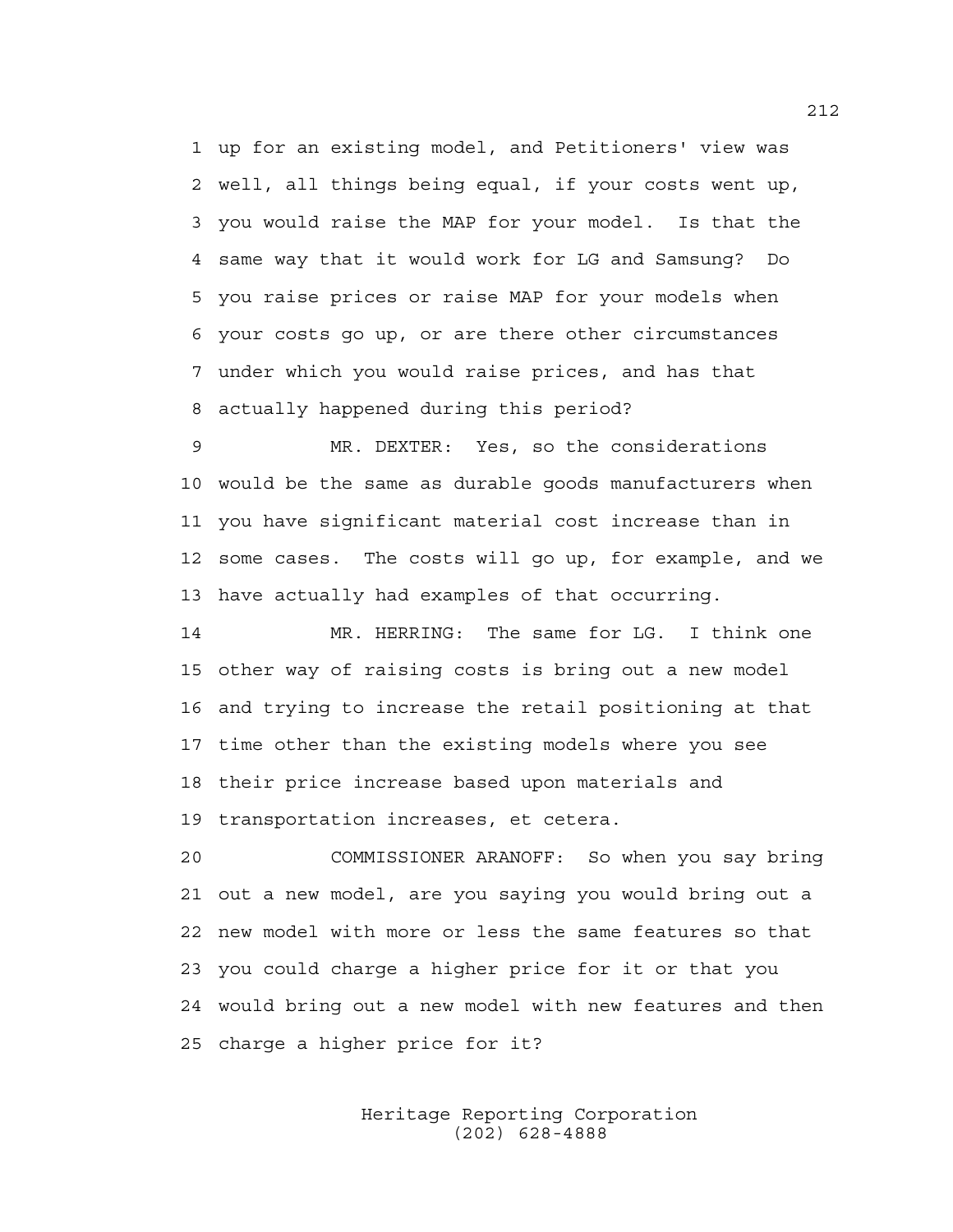1 MR. HERRING: The latter.

2 COMMISSIONER ARANOFF: Okay. Well, because 3 my time is up, if there's anyway that you can show us 4 post hearing how in our data a price increase on an 5 existing model would be reflected, if there's any way 6 that we've captured that, that would be helpful.

7 MR. KLETT: Commissioner Aranoff, this is 8 Dan Klett. My Slides 1 and 2 in my presentation tried 9 to get at that point through the NPD data just to show 10 that as you can see from product Slide 1 for a Samsung 11 model and Slide 2 for some Whirlpool models that over 12 the life cycle as one model gets older and prices 13 really drop and volumes drop at the end of the life 14 cycle that you essentially have the introduction of a 15 newer model at a higher price with very similar 16 features, so at least at retail, the NPD data pretty 17 much support what Mr. Herring --

18 COMMISSIONER ARANOFF: Okay. I mean, you 19 know the Commission was wary in the prelim of the 20 retail data, so if there's something we can do with it 21 at the first level of trade, that would be even more 22 helpful.

23 MR. KLETT: I understand. Thank you. 24 COMMISSIONER ARANOFF: Thank you very much. 25 Thank you, Mr. Chairman.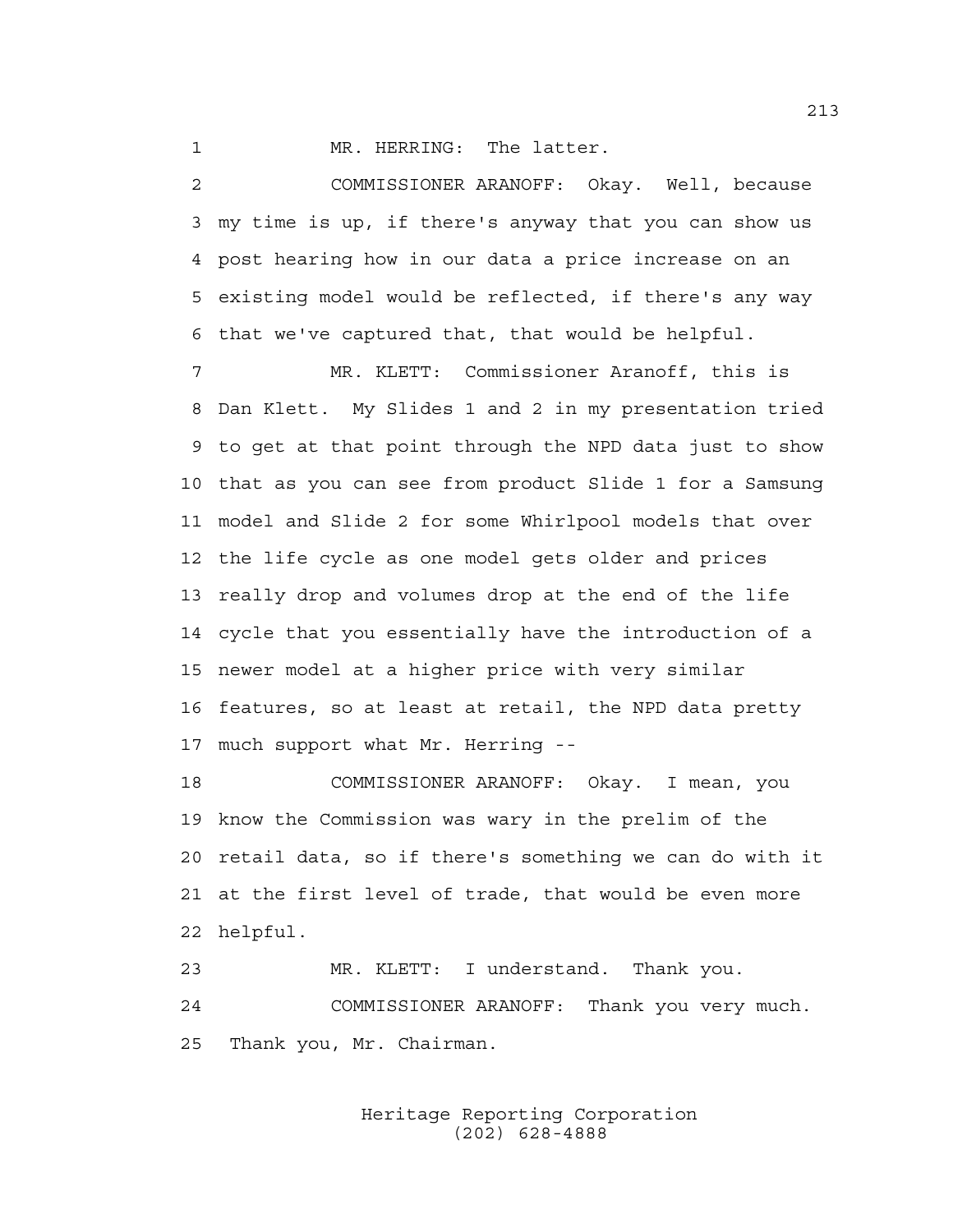1 VICE CHAIRMAN WILLIAMSON: Thank you.

2 Commissioner Pinkert?

3 COMMISSIONER PINKERT: Thank you, Mr. 4 Chairman, and I thank all of you for being here today, 5 to help us understand these issues. Commissioner 6 Aranoff asked about the indirect discounts and whether 7 they've been accurately report; but that prompted me 8 to remember that I had asked earlier about whether the 9 indirect discounts can be taken into account by the 10 purchaser at the time that you're making the 11 purchasing decision or is it the kind of thing where 12 you can only determine at the end of the year what the 13 indirect discounts were with respect to the particular 14 purchases that you made. And perhaps Mr. Baird or 15 somebody else on the panel could help me with that.

16 MR. BAIRD: In terms of indirect discounts, 17 I guess the two big ones you want to talk about is 18 coop advertising, which is basically -- typically, an 19 accrual of purchases in some kind of a volume rebate 20 schedule, based on you get a volume rebate; the more 21 you buy, the higher the rebate gets. But, I would say 22 in the course of things, those are kind of just taken 23 for granted. We sit down once a year, we sign those 24 agreements, and they're done. And, quite frankly, 25 after that, it doesn't really come into decision-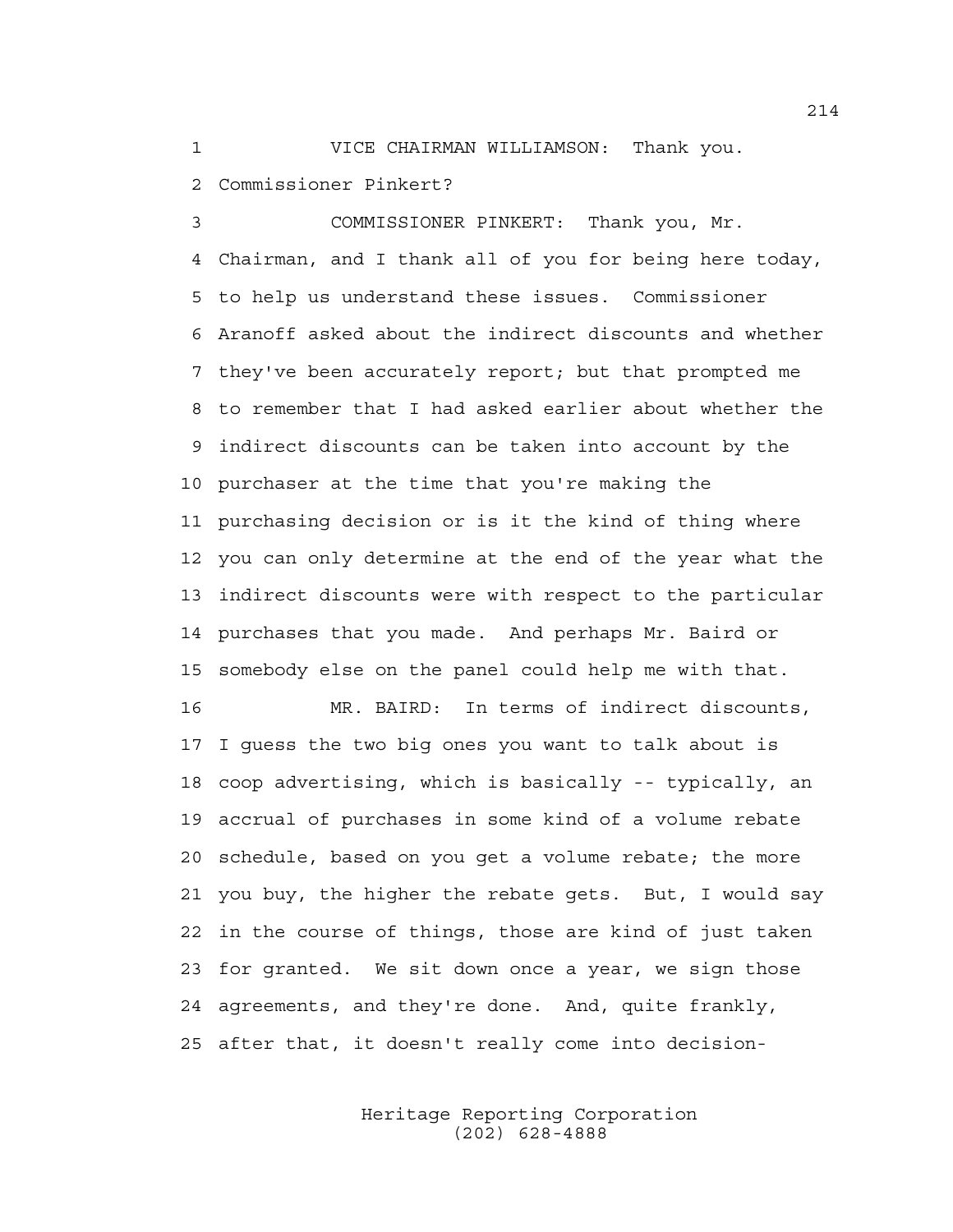1 making. The fact is we get two percent coop from all 2 of our supplies. We get a VR that is somewhere around 3 two percent and that's just kind of a -- it's just 4 kind of in the mix and all you worry about from that 5 point on is invoice and map. You don't really worry 6 about the ongoing programs because they don't change. 7 They are what they are for the year. In fact, they 8 are what they are probably for -- they probably don't 9 ever change in real life.

10 MR. HERRING: Just to add to that, he's 11 right -- not that he's not right, it's an annual 12 basis, but it's certainly part of a purchaser's 13 decision process. They're going to look at the total 14 financials, indirect and direct, when they make a 15 purchase decision. But some of those indirect costs 16 are not rapidly changing. They're done on an annual 17 basis.

18 MR. CUNNINGHAM: I'd like to add one thing 19 and that is while Mr. Baird's experience is that the 20 discounts are relatively the same, the staff data 21 quite clearly show that different manufacturers have 22 different balance between direct and indirect 23 discounts, and we've done some analysis on that. 24 You've seen it in our exhibits to our briefs. It's 25 one of the reasons that the underselling issue change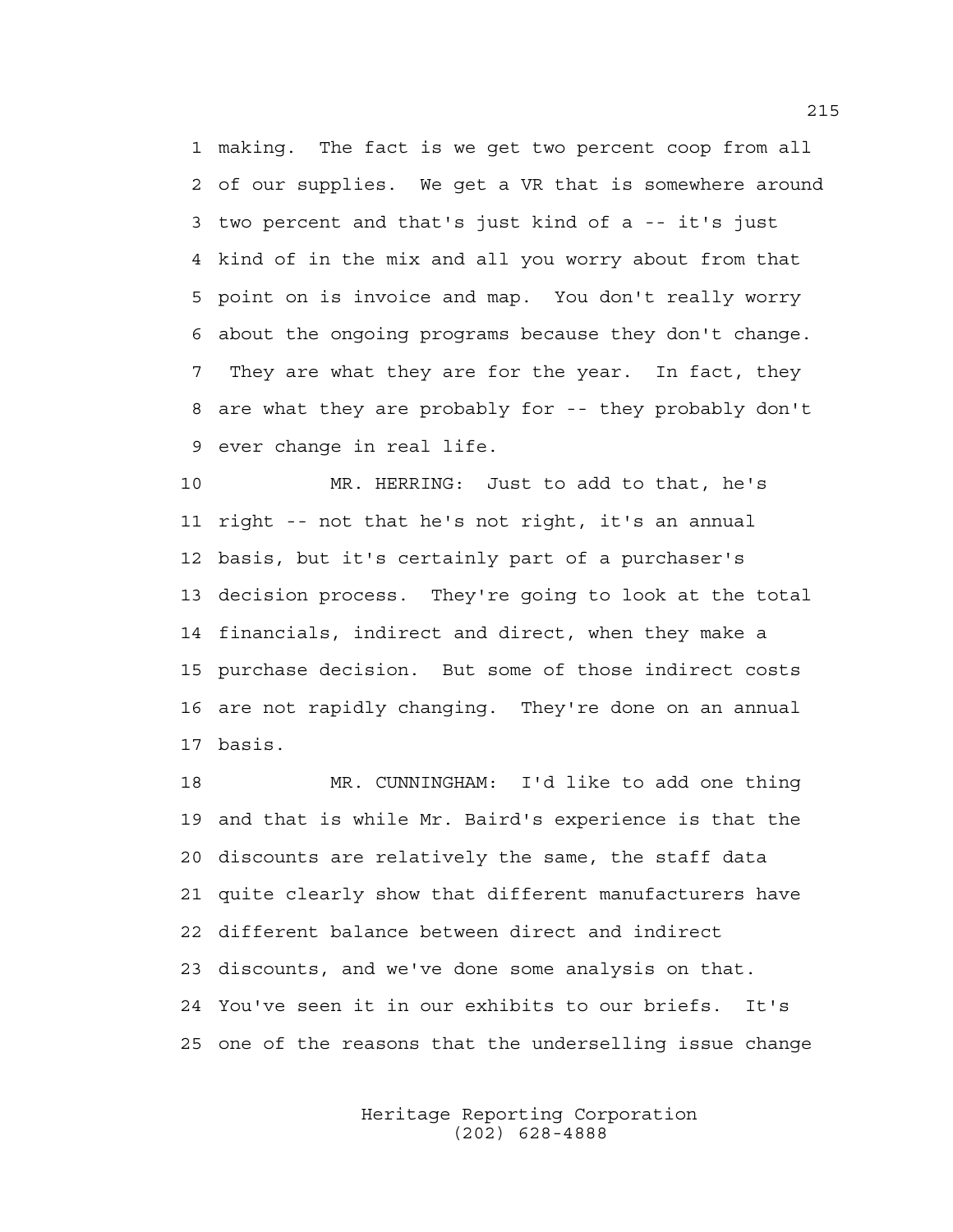1 so dramatically between the preliminary, where you 2 only looked at direct discounts, and the staff report 3 today, where you included indirect discounts. And 4 that change must be and does mean that different -- 5 well, that Whirlpool does a lot more by indirect 6 discounts and rebates than do LG and Samsung.

7 MR. DEXTER: I would say also by the -- 8 depending on the retailer, they will consider the 9 indirect discounts not differently, but they will have 10 a higher priority of consideration as they look at 11 their pricing and their programs.

12 COMMISSIONER PINKERT: Thank you. Now this 13 next question does not go to the accuracy of the 14 reporting of the indirect discounts, but it goes more 15 to the question of whether there's a kind of a 16 subjective allocation that goes into the reporting of 17 the discounts. And the reason I ask that is you heard 18 earlier today that you may be selling lots of 19 different products to a particular retailer and the 20 indirect discounts may be calculated on a broader 21 basis than just the product that we have in front of 22 us today. And so, what goes into determining how you 23 allocate those indirect discounts?

24 MR. CONNELLY: Well, let me give it a shot. 25 First of all, the absolute fundamental requirement is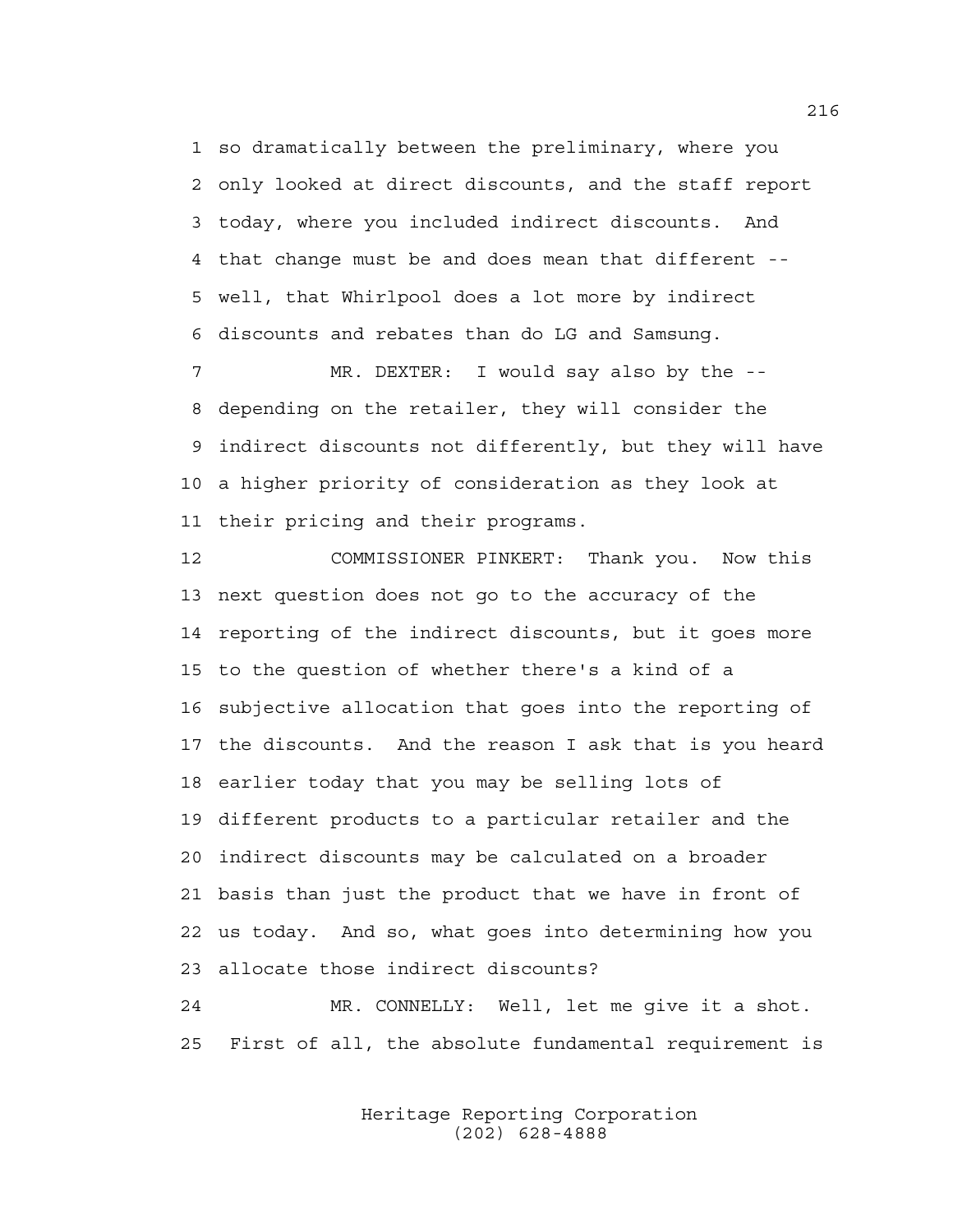1 generally accepted accounting practices. It has to be 2 done in accordance with GAAP, which is to say that our 3 discount information comes straight from the company's 4 financial records.

5 Let's talk about the difference between a 6 direct discount and in indirect discount, as defined 7 by the Commission, which might be different, by the 8 way, from how a company would do it. The way the 9 Commission defined a direct discount is it is a 10 product specific discount, meaning you granted a 11 discount on a particular SKU. Now, for those 12 discounts that's exactly what we did. We went into 13 our records and we got the SKU specific discounts. 14 Now, obviously, there can be more than one SKU in a 15 product one through seven. So, then, we have to 16 aggregate those direct discounts to add them up and 17 then we allocate them.

18 Now, so indirect discounts are everything 19 else. So, these are discounts that could be granted 20 on all bottom-mount refrigerators, all refrigerators, 21 all home appliances. For those discounts, therefore, 22 they have to be aggregated and then they have to be 23 allocated. That's what the Commission wanted, that's 24 what we did, straight from the company's accounting 25 records.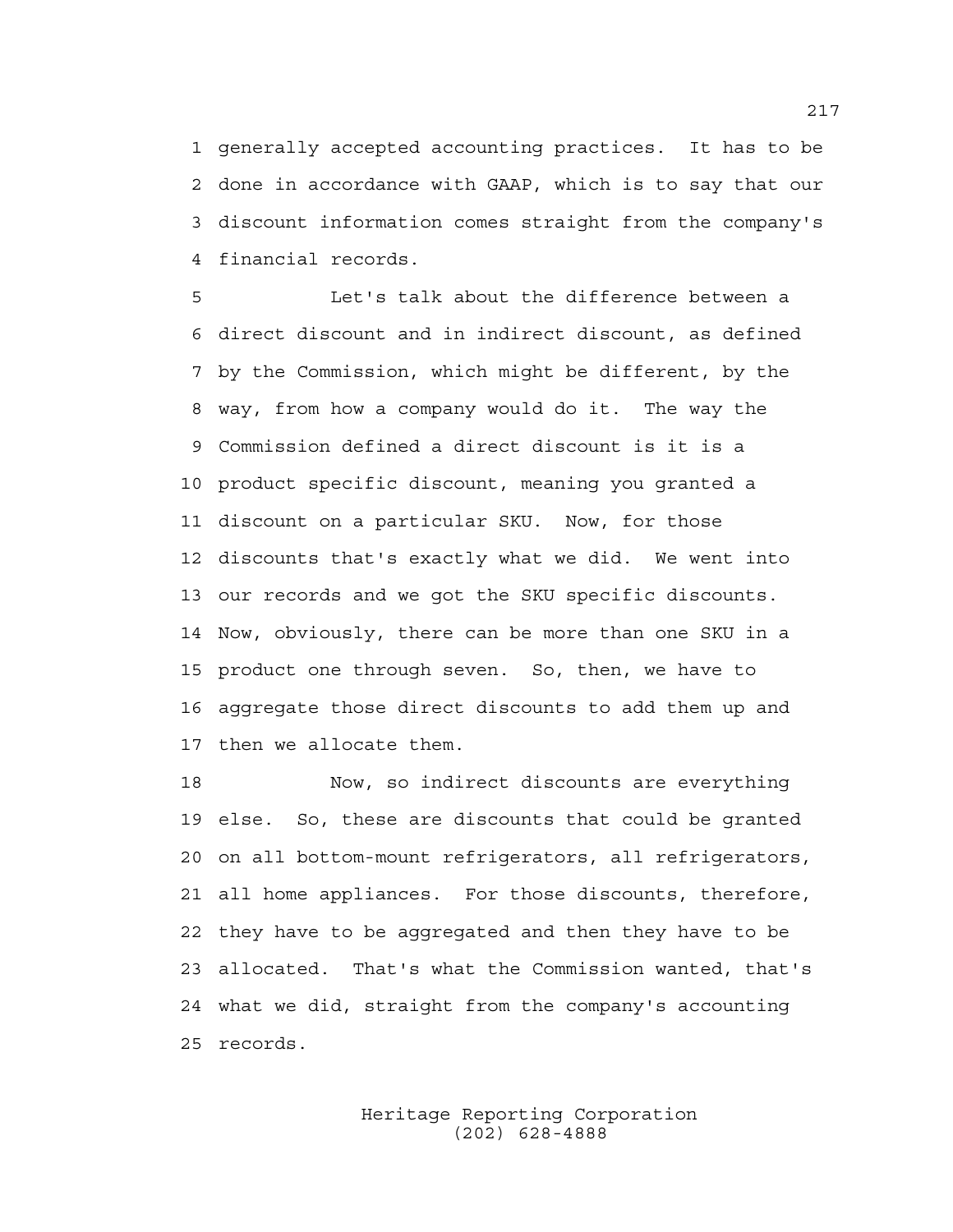1 MR. TRENDL: This is Tom Trendl. That's 2 essentially the same thing that occurred for LG. We 3 followed the Commission's instructions and, yes, 4 there's an allocation. And I think when you look at 5 the confidential data, you'll see what those 6 percentages are. But, you allocate it on the basis 7 that it occurred. So, if it's overall refrigerators, 8 all appliances, you know, that's the allocation basis.

9 MR. BAIRD: Our case, and again I've only 10 got -- we only have three suppliers, but the indirect 11 discounts are absolutely flat across the board. They 12 don't vary for one product category versus another. 13 The only exception to that, quite frankly, is in GE. 14 We carry a GE Café line, which is a higher-priced 15 line, and we get a VR bonus on that. But, otherwise, 16 all the products count, in terms of coop, in terms of 17 volume rebate; everything you buy counts. It doesn't 18 count differently.

19 COMMISSIONER PINKERT: Thank you. Now, I'd 20 like to turn to this issue of feature dumping or 21 alleged feature dumping and, as you'll see, a lot of 22 my questions seem to have to do with valuation and 23 allocation and whether things are being reported 24 subjectively. But, my question is whether you can 25 attribute some value to the feature that's independent

> Heritage Reporting Corporation (202) 628-4888

218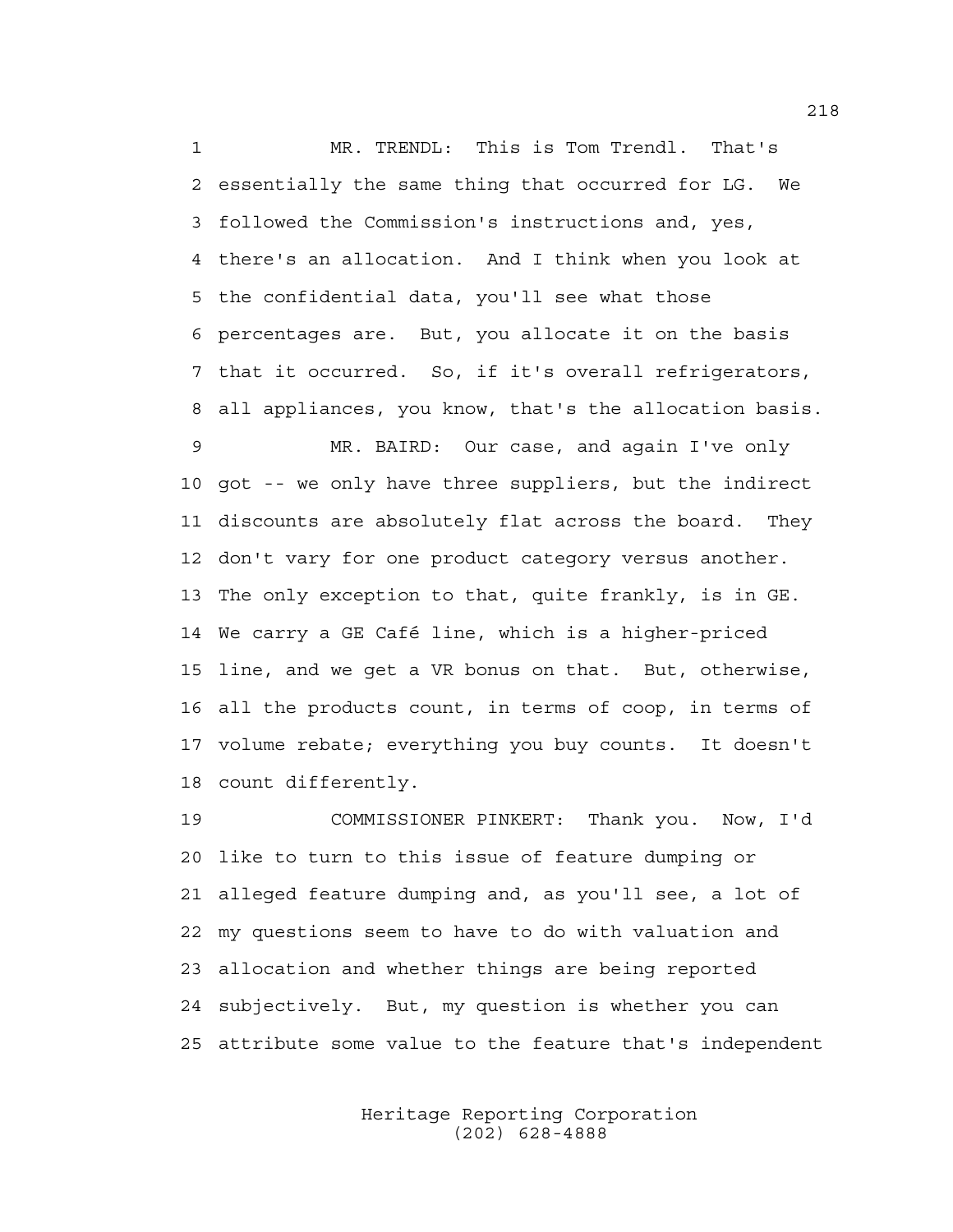1 of the value of the entire product and then look to 2 see whether that value is reflected in the prices that 3 are being charged, or is that an inherently subjective 4 or impossible enterprise to engage in? And if you can 5 attribute a value to the feature, then how should we 6 be doing that; how should we be looking at that?

7 MR. KLETT: Commissioner Pinkert, this is 8 Dan Klett. I guess I'll start with saying, I don't 9 think you should put a value -- or a value to any 10 feature differences, kind of starting at the last part 11 of your question, and the reason is that the 12 Commission has a way of collecting pricing data where 13 you inherently take the features into account in your 14 specifications. And you have an LG price and a 15 Samsung price and a Whirlpool price and if the LG 16 price and the Samsung price are higher than a 17 Whirlpool price and someone still buys the LG and the 18 Samsung, then, obviously, they're buying it due to a 19 non-price reason, whether it be fit, finish, feel, a 20 better feature, whatever. I mean, from the 21 demonstration given by Mr. Seagriff earlier, it's not 22 so much the specific features, which maybe you could 23 put a value on, but I'm not even sure that's a real 24 precise science. But, I definitely don't think you 25 can put a value on things such as fit, finish, feel,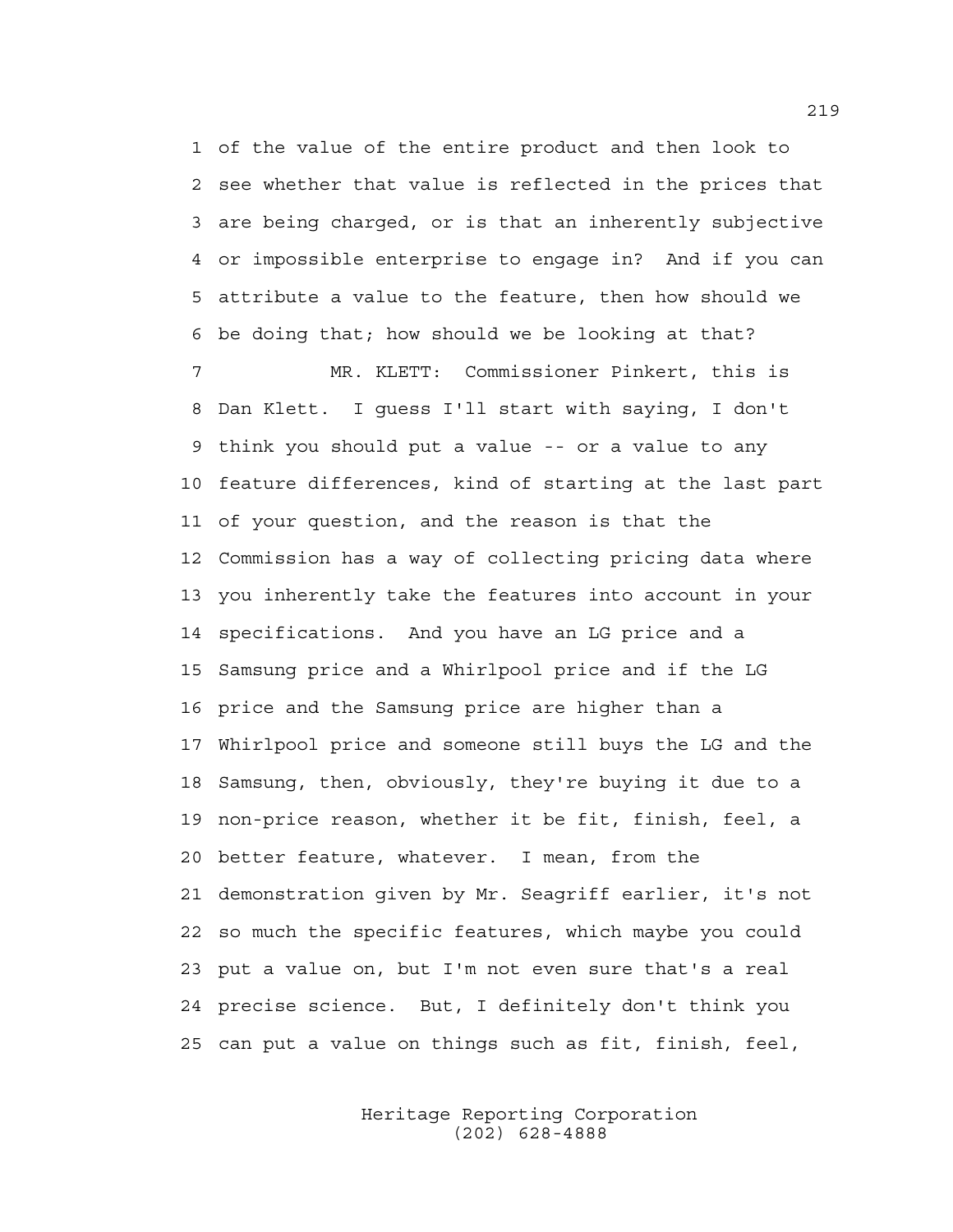1 or at least a -- I mean, the value actually is 2 implicit in the fact that a consumer is willing to pay 3 \$200 more for an LG or a Samsung refrigerator. And if 4 that's the case, they're buying it for a non-price 5 reason. There's no underselling.

6 I think -- we're not saying that features 7 don't -- we're not saying that price doesn't matter 8 and we never said that. What we're saying -- I mean, 9 obviously, consumers do price featured tradeoffs when 10 they're trying to buy two things. But if they buy at 11 a higher price, obviously, it's the better feature or 12 some non-price factor that's driving that decision, 13 not lower price, and I think that's the key issue.

14 COMMISSIONER PINKERT: For purposes of this 15 question, I'm not referring to fit, finish, and feel 16 as being features. They are features in a broad sense 17 of the term; but for purposes of this question of 18 feature dumping, I'm talking about specific features 19 on the product that somebody can point to and say, 20 this feature is on this product, but not on this other 21 product.

22 MR. BAIRD: Let me take it real quick. I 23 mean, if you look at somebody's exhibit, I think it 24 was either Kevin's or somebody, they talked about the 25 value of a dual evaporator. Remember that one?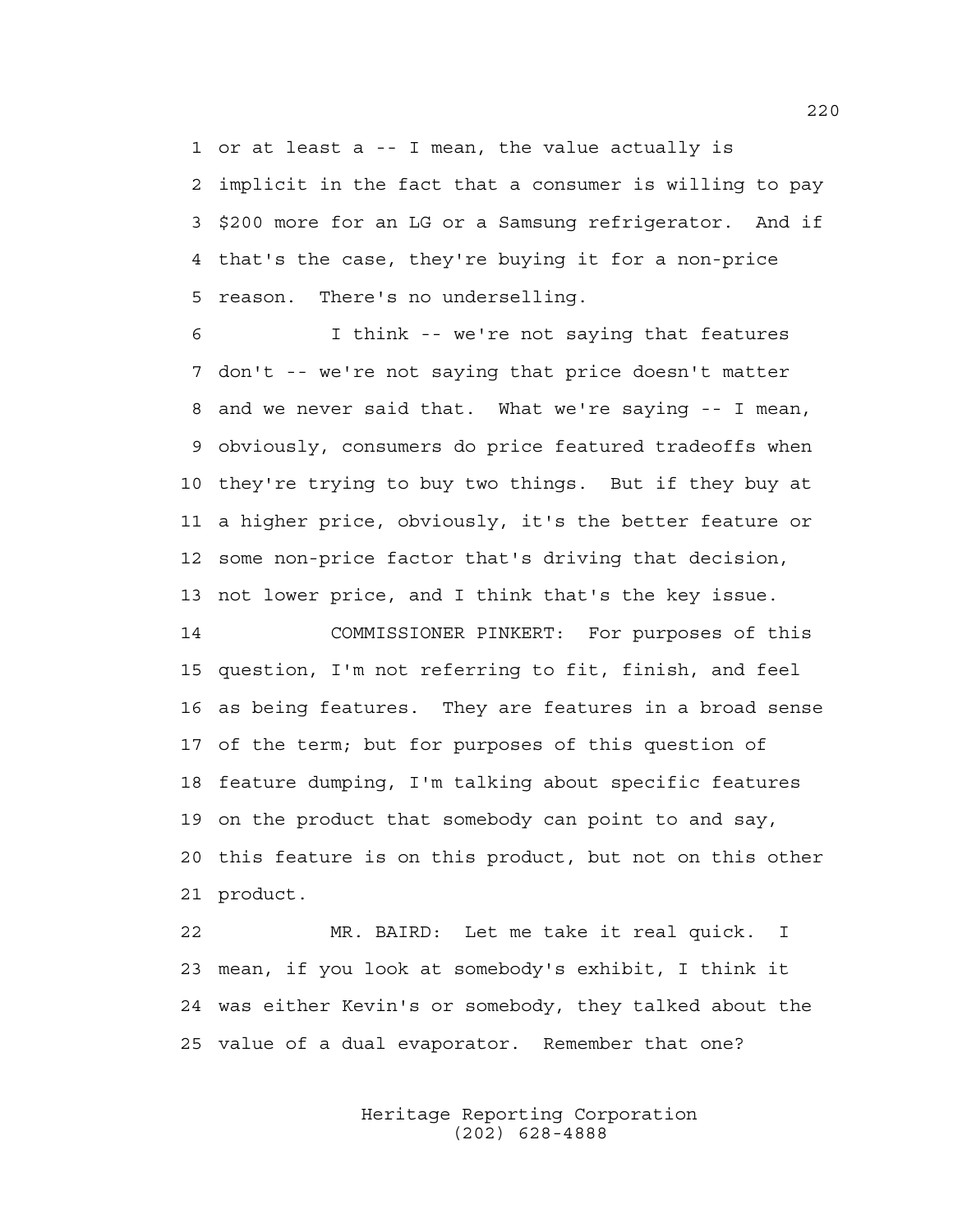1 Somebody said it was worth \$150. The fact is, we even 2 sell an LG to the same price as Samsung for the last 3 six years and the LG doesn't have a dual evaporator. 4 So, I mean, if it was that important, we would have 5 had a hard time. And I think it's probably nice to 6 have and Marc told everybody last time that it cost 7 him 30 bucks, but he chose not to put it on there. 8 But the fact is, I don't think it is particular 9 features with value. I think it's the total package 10 and I think -- I think it's just how the customer 11 approaches the whole product in terms of how it 12 appeals to him.

13 There are certain defaults. You've got to 14 have glass shelves. You've got to have -- most of 15 them have stainless steel. So, there are certain non-16 negotiables. But, overall, it's hard to actually get 17 dollar values per feature.

18 MR. CONNELLY: Can I just add to that? 19 COMMISSIONER PINKERT: Certainly.

20 MR. CONNELLY: This one really gets me, this 21 argument, so I've got to say something about it. It's 22 impossible to assign an objective value to a feature. 23 Why? Because, everyone evaluates the importance of a 24 feature differently. When you go to look at a 25 refrigerator, one feature may mean more to you,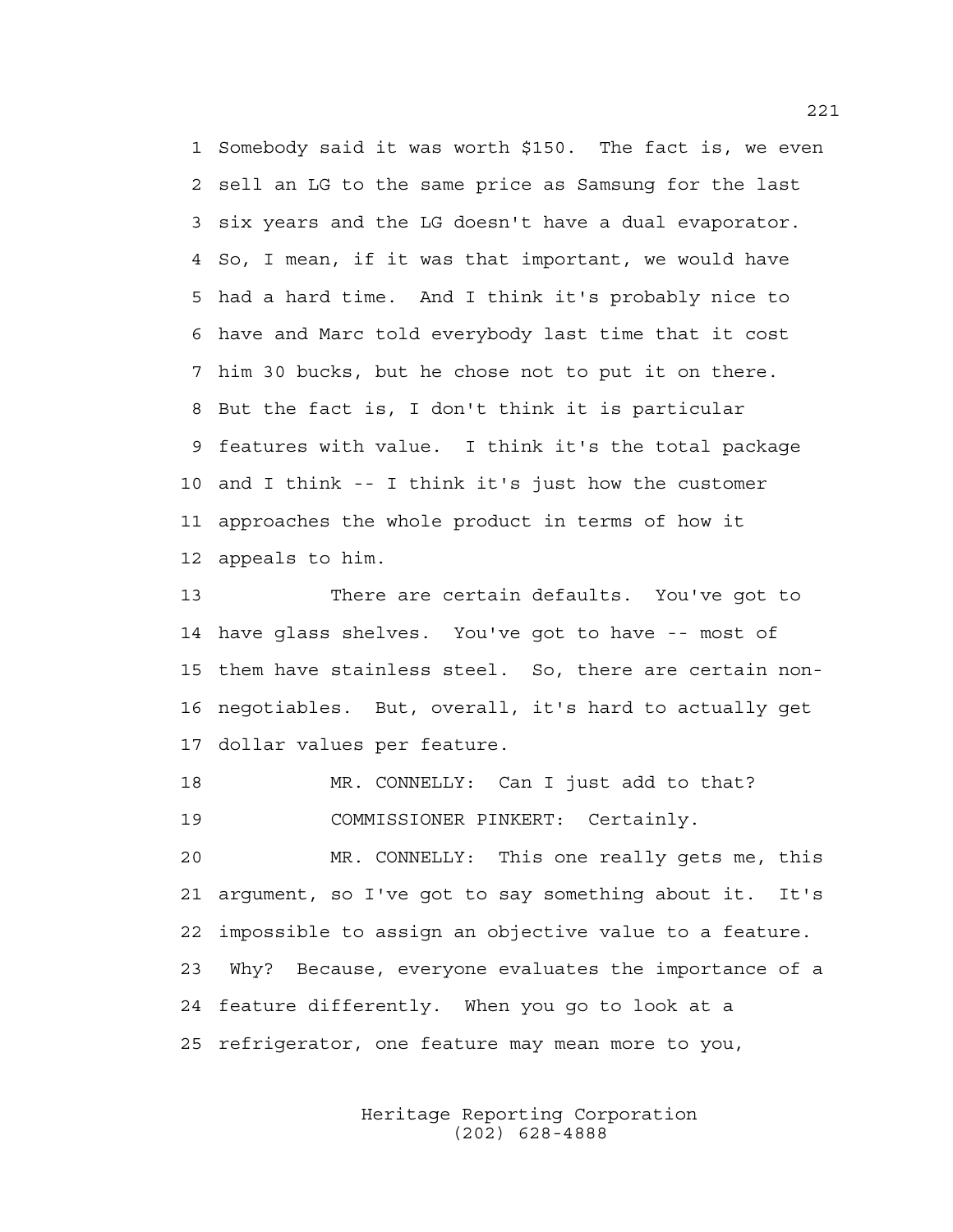1 another may mean less to you. It's an entirely 2 subjective decision as to how you make your decision. 3 And as I think about how the Commission would write 4 an opinion that would say, okay, the price should have 5 been \$100 higher because it had this feature, I don't 6 believe it is possible for you to reach that 7 conclusion, because there's no evidence that would 8 support it, as to how a consumer makes his or her 9 decision.

10 COMMISSIONER PINKERT: Thank you. Thank 11 you, Mr. Chairman. I know I went over my time 12 allotment there -- allocation, that is.

13 VICE CHAIRMAN WILLIAMSON: Okay, thank you. 14 Commissioner Johanson?

15 COMMISSIONER JOHANSON: Yes, thank you, 16 Chairman. Mr. Cunningham, you stated a minute ago 17 that Petitioners' Exhibit 7 proves Respondents' case. 18 Would you mind walking through that just to 19 demonstrate your point?

20 MR. CUNNINGHAM: Very reluctantly. We told 21 you at the outset that our view of this market is that 22 the Respondents, LG and Samsung, has bought 23 sophisticated larger refrigerators and created a new 24 market here; not that they have taken the market away 25 from Whirlpool. If you look at Whirlpool's chart,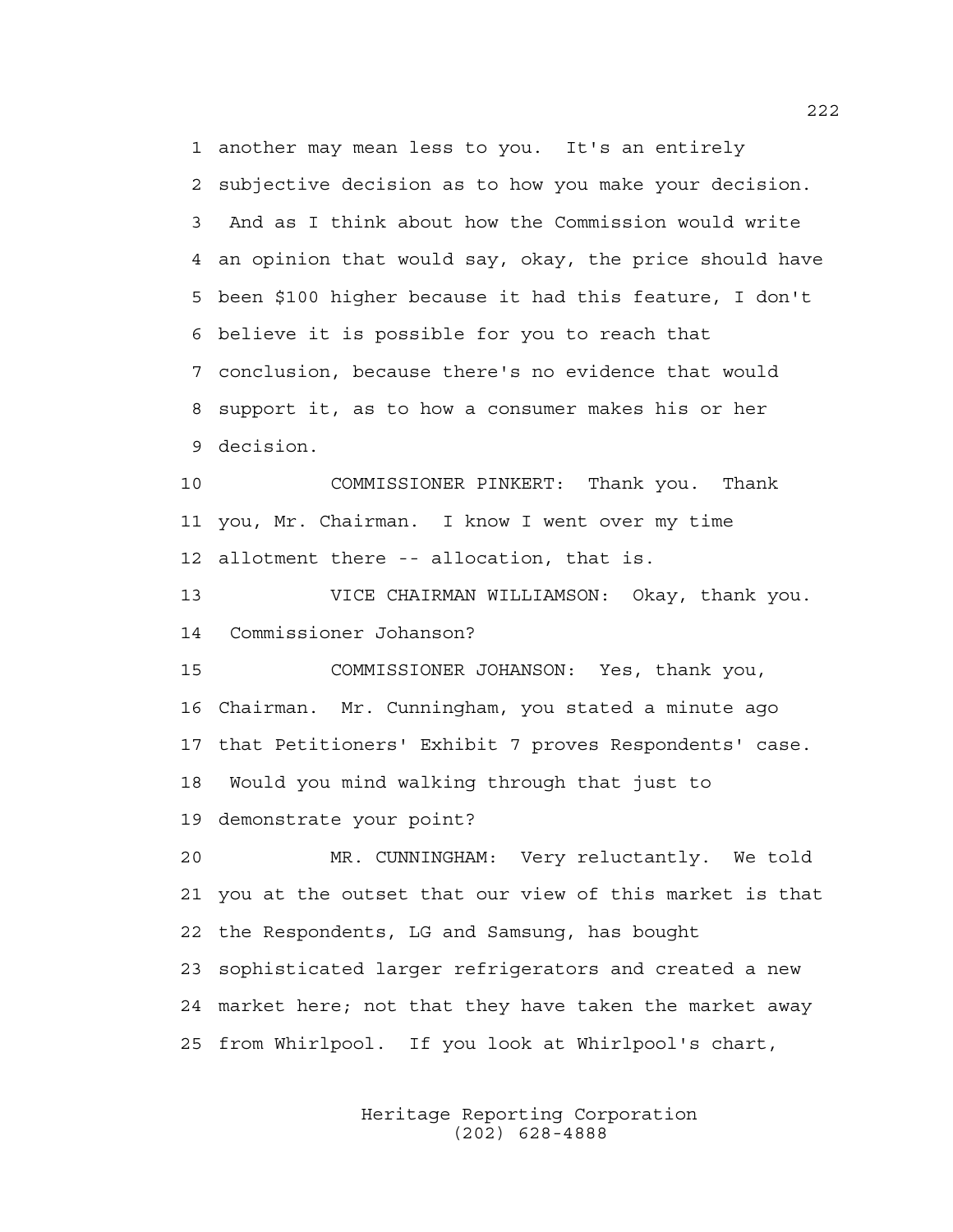1 you'll look at the squared area in red, which they 2 call the heart of the market. There's a little self-3 serving in that because that's what Whirlpool makes. 4 They don't have anything larger than 27 cubic feet. 5 So, that's the heart of the market for them.

6 If you look down at the bottom, you'll see 7 that over the period, that heart of the market has 8 declined as a share of the market during this period. 9 What has grown during the period is 27-1/2 cubic feet 10 above. Only Samsung and Whirlpool have been in that - 11 - Samsung and LG have been in that market and they 12 brought that to us.

13 They testified here that capacity is very 14 important. Mr. Reinke, in response to questions from 15 you, Commissioner Johanson, said that when a consumer 16 walks into a store, size is the first issue for her in 17 distinguishing among refrigerators. And Mr. Bitzer, 18 responding to a question from you about what future 19 developments he sees in the market, he sees a trend 20 toward what? Toward even larger refrigerators. And 21 that's the area that they haven't been in. They have 22 -- and that's the area where Samsung and LG have 23 created, the one area of the market that's been 24 growing.

25 Now, Whirlpool argues that it has lost 10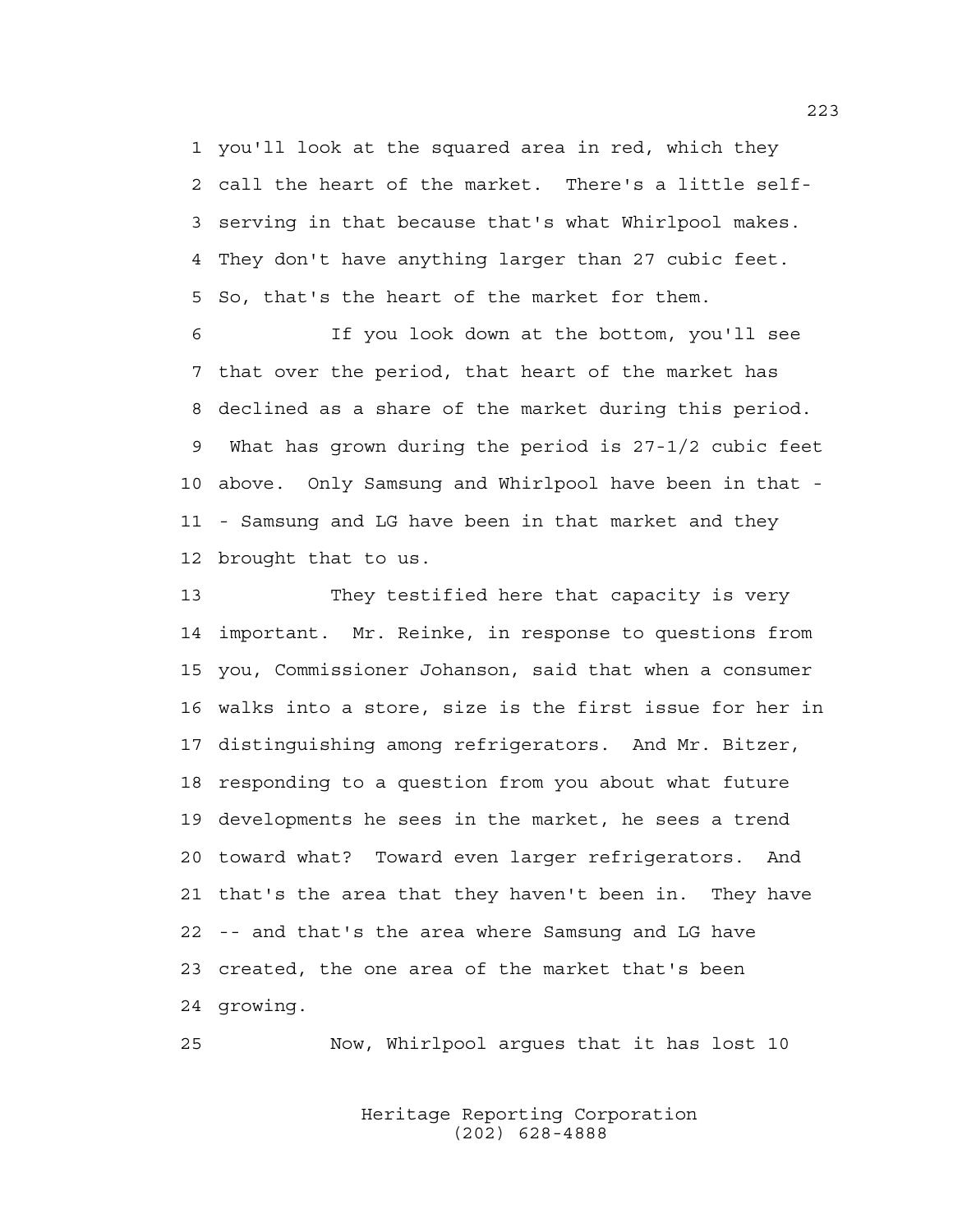1 percentage points of market share. Look down at the 2 bottom there. The growth area of the market by 10 3 percentage points -- 10 percentages points of growth 4 has occurred in the bottom line there, that they 5 haven't been in. That's why they've lost 10 percent 6 market share. They haven't been in the market share 7 that's grown 10 percent.

8 And, finally, Whirlpool claims that prices 9 didn't keep pace with its costs. Well, Mr. Greenwald 10 answered that in this context: he said that one of 11 the ways to compete against a rival that has superior 12 features is to reduce your prices. And then he said, 13 and I took this down very carefully, Whirlpool reduced 14 its prices to build market share and that it did so 15 deliberately and this is what he -- produced what he 16 called horrendous effects on the bottom line. In 17 other words, this is just what we've been telling you. 18 Whirlpool missed out on largely the growth in this 19 market, which occurred in the market that Samsung and 20 LG had created. Now, they have begun cutting prices 21 to try to get back market share, not because their 22 prices are forced down by imports, and that's what had 23 cost -- brought about the cost-price squeeze. That is 24 the only symptom of injury that I submit that they 25 have here, a cog squeeze.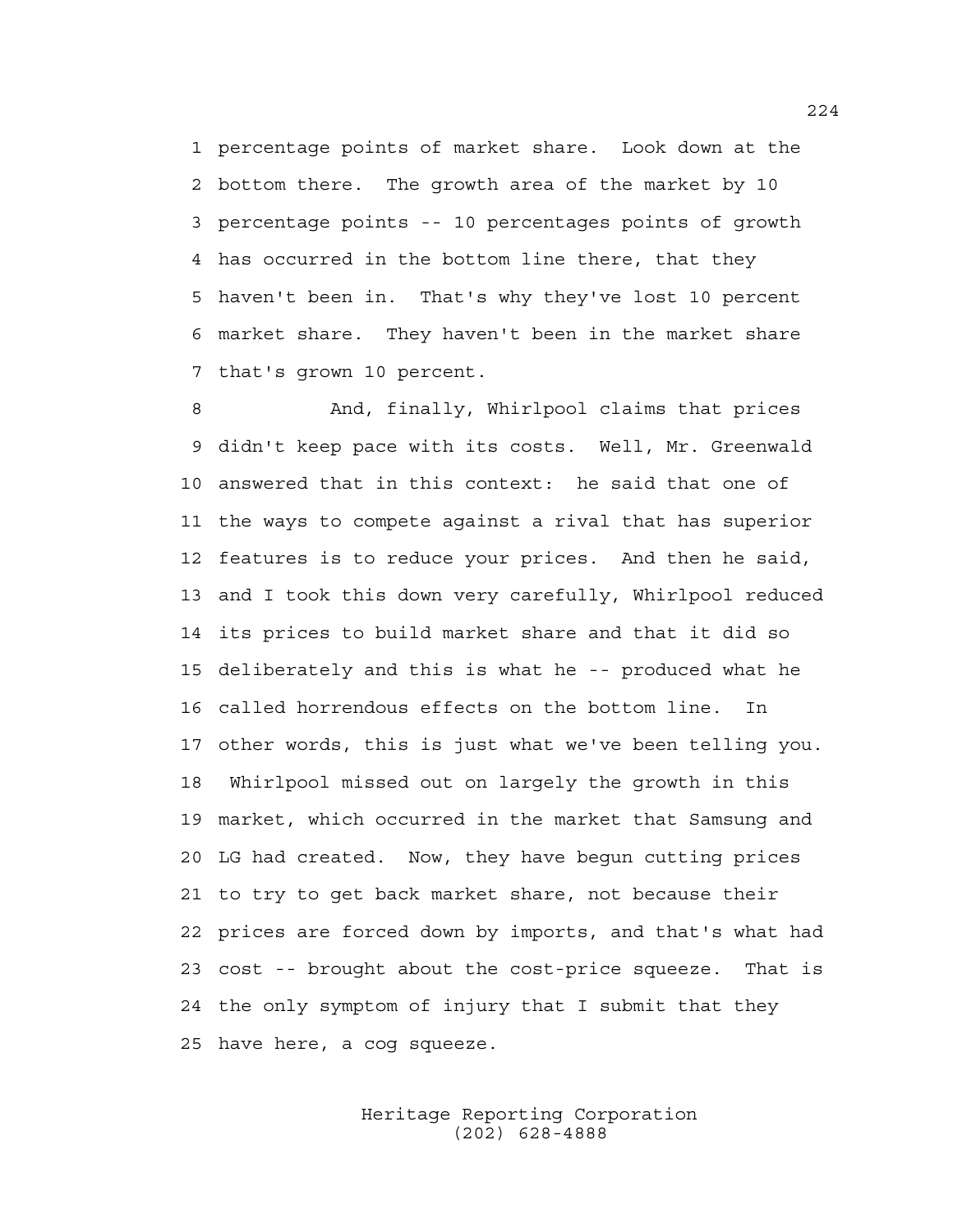1 So, this chart, and I've asked my client to 2 take a certain percentage of fees that would otherwise 3 be paid to Steptoe & Johnson, and send them to Mr. 4 Greenwald for his help in make our case here. But 5 that chart really does show exactly what we've been 6 trying to tell you here.

7 MR. JOVAIS: And furthermore, there's been a 8 lot of talk about the OEM bid that Whirlpool lost to 9 LG here. The director of merchandising for that 10 retailer has been very, very clear in saying that they 11 are very interested in driving capacity as a story. 12 Large capacity is the story for them, for going 13 forward.

14 We were participating in that bid, as well. 15 We did not win that bid because we chose not to give 16 our high capacity piece as an OEM product. LG was. 17 They were able to win. Whirlpool did not have a high 18 capacity product to give. And I would submit that 19 that's why Whirlpool lost that bid, not anything other 20 than that.

21 MR. BAIRD: Just one quick thing on the new 22 GE line that I talked about. They're only going make 23 27s and 29s. They're not going to make any 25s and 6s 24 at all, because they understand at this point and 25 time, that's kind of the yucky part of the market.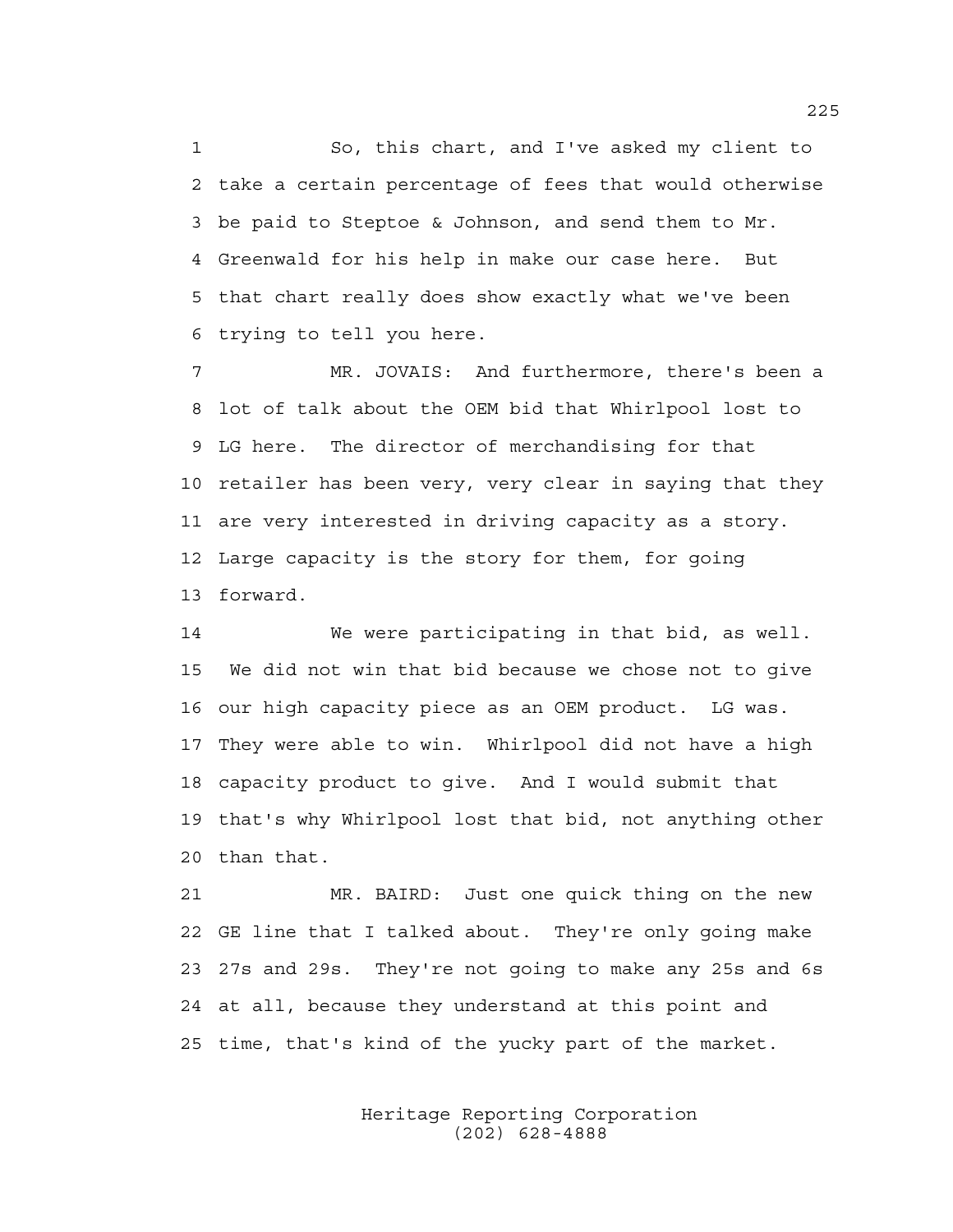1 So, they're going to skip that part. All they will do 2 is going to make 27 and most of their focus will be on 3 29 cubic feet.

4 MR. CUNNINGHAM: But could I add this one 5 last point here? There's good news coming for 6 Whirlpool here, because Whirlpool has announced today, 7 and I think they've announced it probably before, that 8 they're going to be producing quite soon a jumbo size 9 refrigerator in this growing market category. And the 10 record in this case has evidence that when Whirlpool 11 comes belatedly to a sector of the market, they are 12 quite successful when they enter. There's one of your 13 pricing products where you see Whirlpool coming in 14 late in the period where they didn't have a model 15 before and they came in at a time when one of the most 16 severe, in their view, price cutting promotional 17 endeavors by the Respondents was going on in that 18 particular sector. And, yet, if you look at what 19 happened to their volume, their volume succeeded 20 substantially; indeed, rose 775 percent in five 21 quarters in that sector.

22 So, look at your tables. You'll see this. 23 There's good news coming for Whirlpool. They're doing 24 the things now that they hadn't done before, that they 25 needed to do, to get into this market, and there's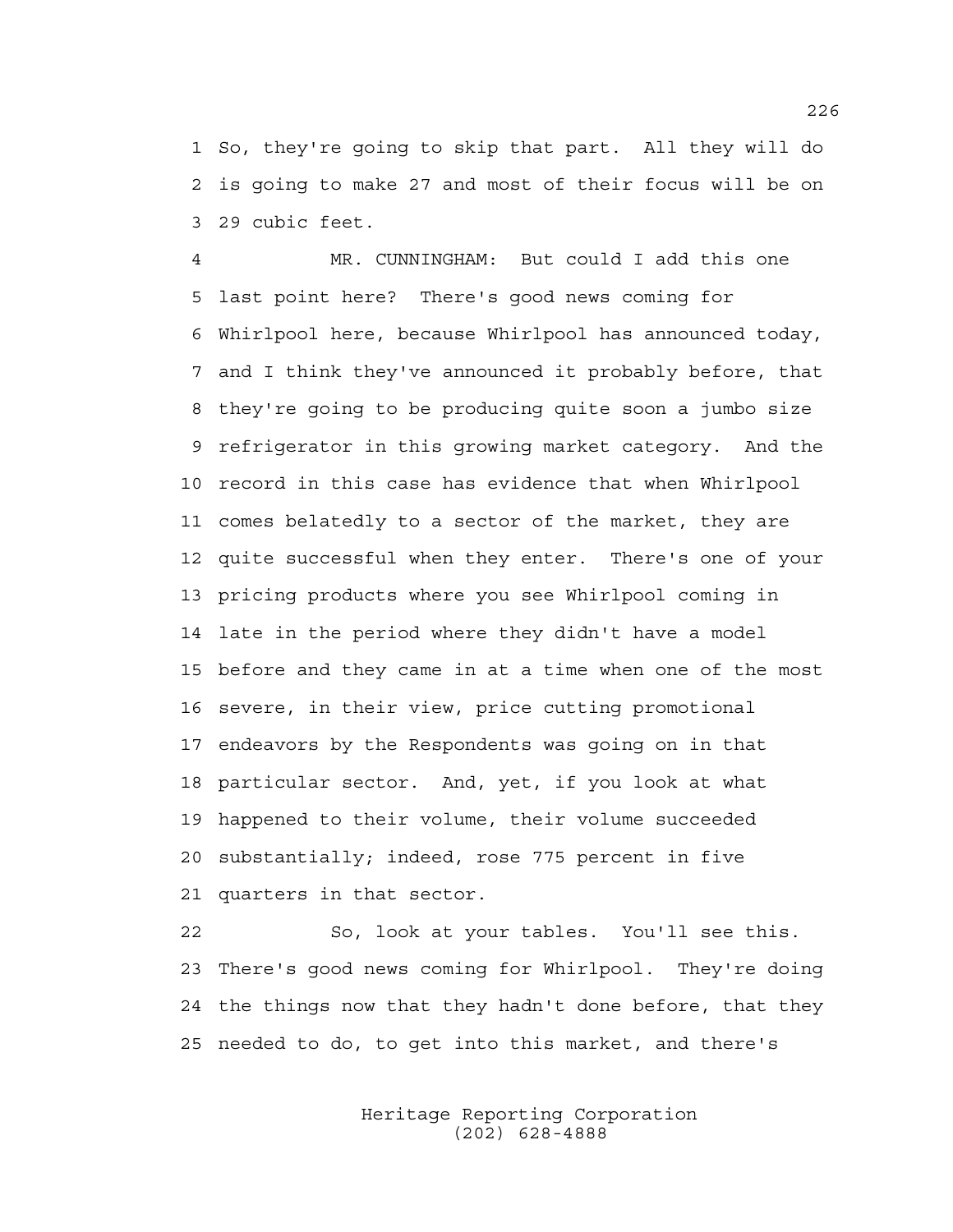1 every reason to believe they'll be successful. And I 2 apologize for saying that to my clients -- apologize 3 to my client for saying that, but that's what the 4 record here shows.

5 MR. DEXTER: I think just one more thing to 6 add and I mentioned it in my testimony; but, 7 ultimately, the consumer is going to drive the retail 8 activity. And you heard Mr. Baird talk about, you 9 know, introduction of larger capacity, the French Door 10 in the category, and how they immediately become the 11 most successful model that he has in his lineup. You 12 heard Mr. Herring talk about the same thing during 13 those introductions; same with us. And it wasn't 14 about price; it was about consumers perceiving and 15 actually buying those products based on the fact that 16 it added value to them.

17 MR. BAIRD: And just one point of 18 clarification, because somebody asked the question, 19 and LG has a 31 cubic foot. It essentially is the 20 same footprint at the other ones. They're all 35-3/4 21 wide. The 31 may be about an inch deeper. But, it's 22 not like you have to had double the space for these 23 refrigerators. They're bigger on the inside. The 24 footprint is very similar. It may be an inch deeper 25 at most, but the width on all of these are going to be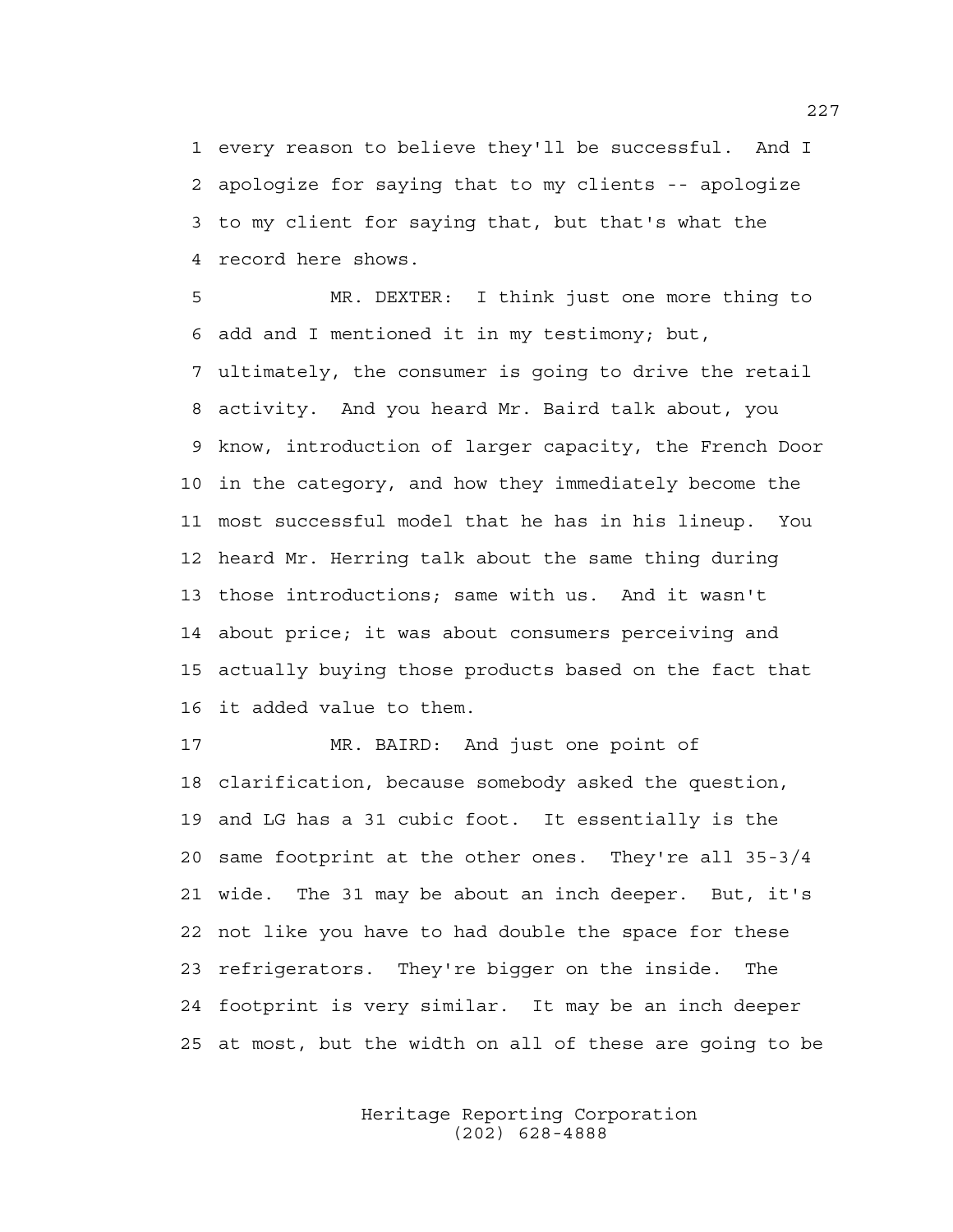1 35-3/4s.

2 MR. DEXTER: So, as long as you can get a 3 piano in there, we've got it.

4 (Laughter.)

5 COMMISSIONER JOHANSON: Okay. I won't 6 comment on my purchasing decisions in the areas of 7 refrigerators, at least. Many of the Petitioners' 8 arguments center on the claimed superior fit, feel, 9 and finish of subject imports. Can you explain then 10 or reconcile the fact that a majority of purchasers 11 reported that U.S. in subject product were comparable 12 on the 18 factors listed in the questionnaire?

13 MR. CONNELLY: Well, of course -- I'm not 14 sure -- well, let me answer it this way. I don't 15 believe that question in which you check a box gets at 16 what is going on in this industry with consumers. 17 Now, you asked retailers and they checked comparable. 18 Well, that is not inconsistent with all the testimony 19 we've provided today and we would certainly commend to 20 you the JD Power studies, six of them, along with the 21 two we submitted during the preliminary determination, 22 and along with whatever Whirlpool chooses to submit. 23 But, I would submit to you that if consumers drive 24 demand, which I don't think there's any debate about, 25 with Whirlpool, if consumers drive demand and what's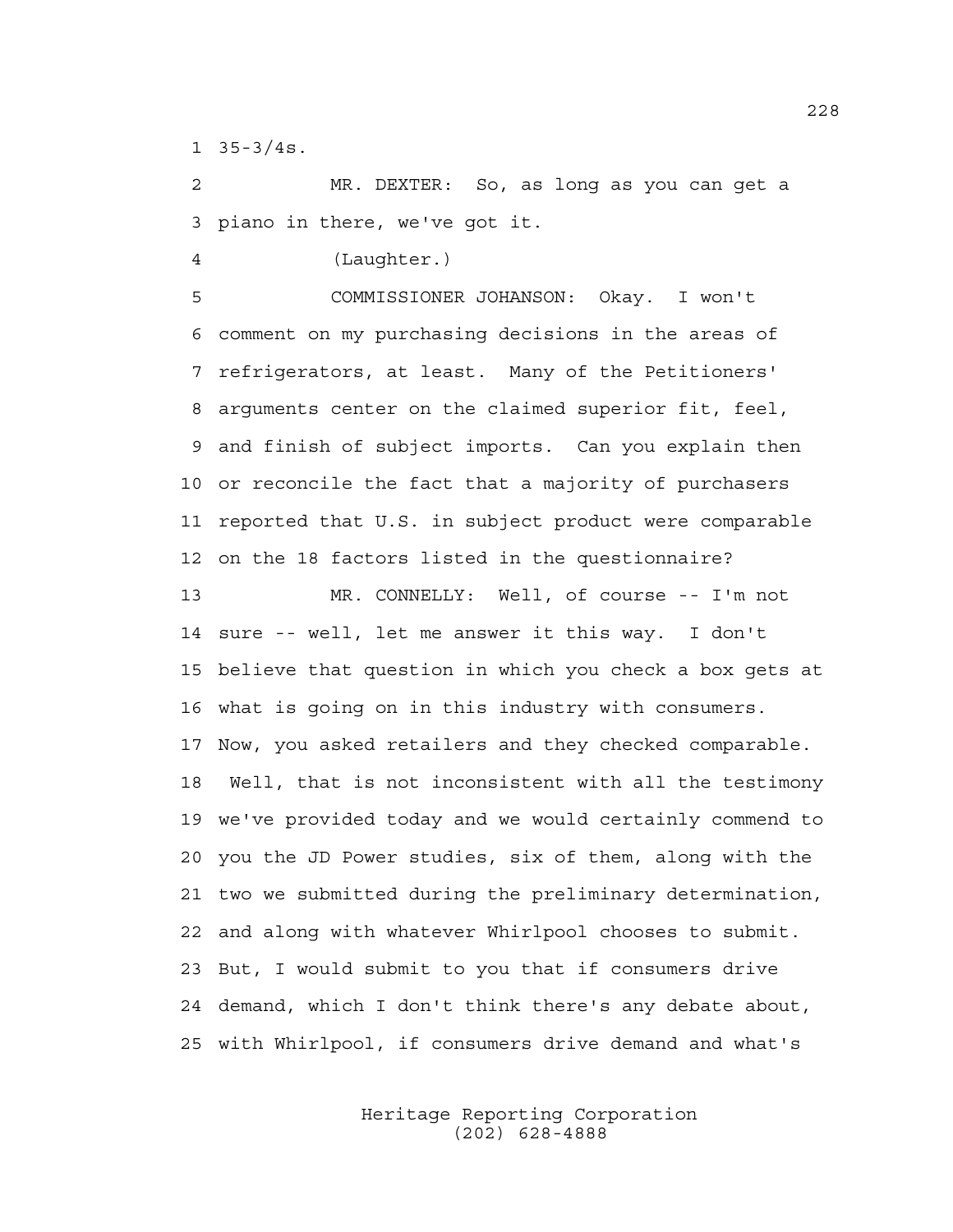1 going on is definitely not that these competing models 2 are seen as comparable.

3 Just think about that demonstration that 4 Eugene Seagriff did a little while ago, that leads to 5 a \$200 difference. You could check the box that says 6 they're comparable, but they're not in the mind of a 7 consumer. So, we put these out, so we have much -- a 8 very fair floor. We have price signs. We tab all the 9 bullets, all the features on it. And nowhere on any 10 LG does it say, superior fit, feel, and finish on any 11 of them. We don't say that. The customer just sees 12 it there and does what they do. But, there's a reason 13 why they pay \$200 more for what you see there and it's 14 because we tell them. It's because they see -- they 15 look at the products on our floor. We could care less 16 which piece they buy. And, again, it's not about 17 quality. It's not about brand. It's about how the 18 product looks to the customer.

19 MR. CUNNINGHAM: Yeah. I think that 20 question leads more to an answer of, are these two 21 that I would compare together. It's not quite as an 22 evaluative question, as which one is clearly superior 23 to me over the other. And so, I think I tend to agree 24 with Mr. Connelly, that the question doesn't drive you 25 to as fine an evaluation as you might want, in terms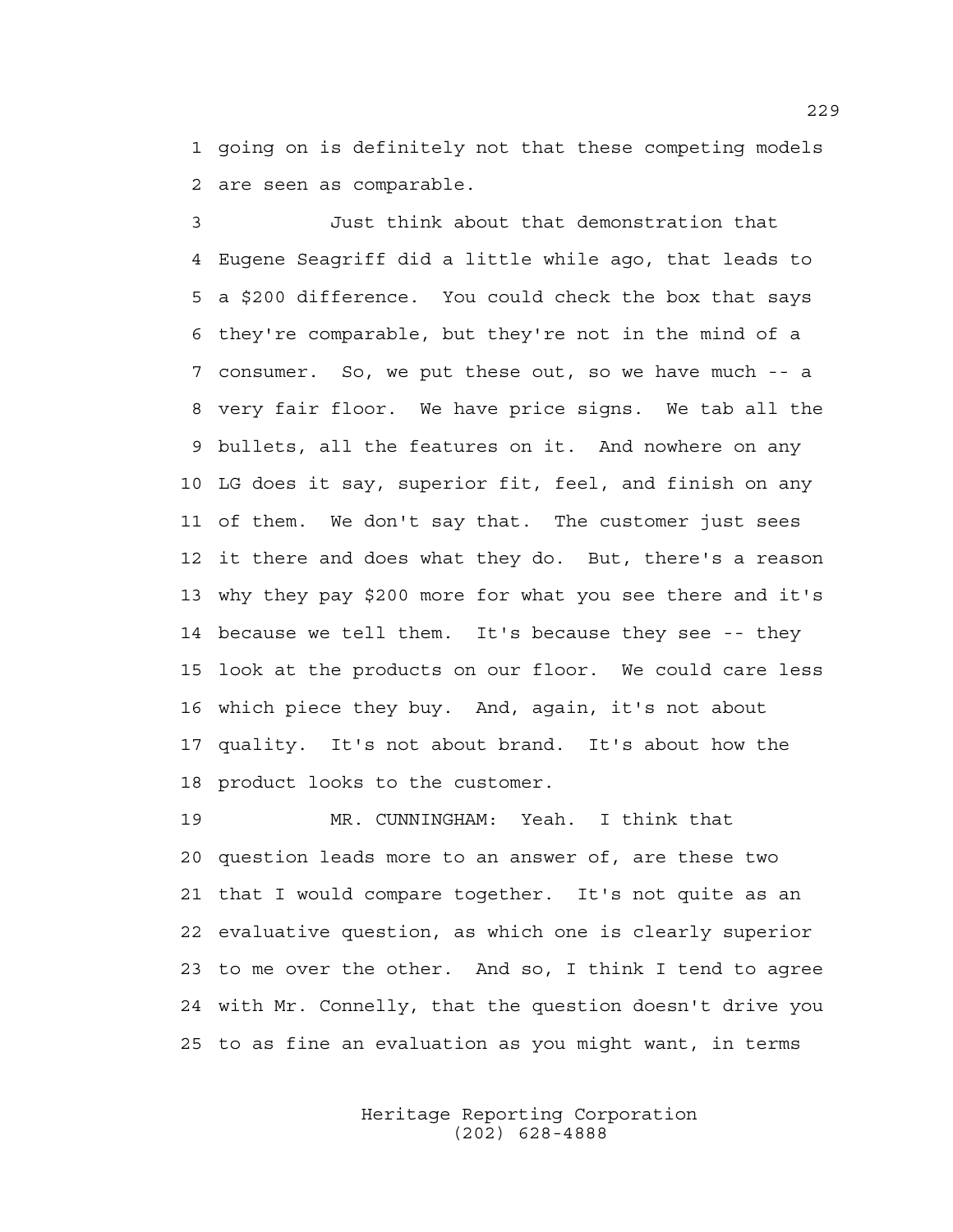1 of who is superior. But, they would be comparable, 2 but I look at them, I compare them, I like one better 3 than the other. It's that kind of thing.

4 COMMISSIONER JOHANSON: Yeah, I'm out of 5 town. It thank you for offering to answer that 6 question. Maybe we can come back to this. You can go 7 on and finish.

8 MR. TRENDL: Sure. I'll just quickly 9 answer. Those 18 factors that you listed really don't 10 go to fit, feel, and finish, as we described them. 11 And when you look to fit, feel, and finish, you'll 12 see, you know, it's not things like packaging and the 13 other items that are listed here. And I would 14 encourage you to read footnote three to that Table 2- 15 5, I believe it's Table 2-5, which in APO brackets, 16 lists a number of customers who describe it one way 17 versus another way and the percentage of the market 18 that those customers are involved in is significant. 19 COMMISSIONER JOHANSON: All right. Thank 20 you for your response. My time is up.

21 VICE CHAIRMAN WILLIAMSON: Okay. Thank you. 22 I'm just not sure where to start here. Mr. Connelly, 23 you had mentioned that it really wasn't possible to 24 assign value to features. And I was just curious, I 25 mean, there is something -- you know, features may add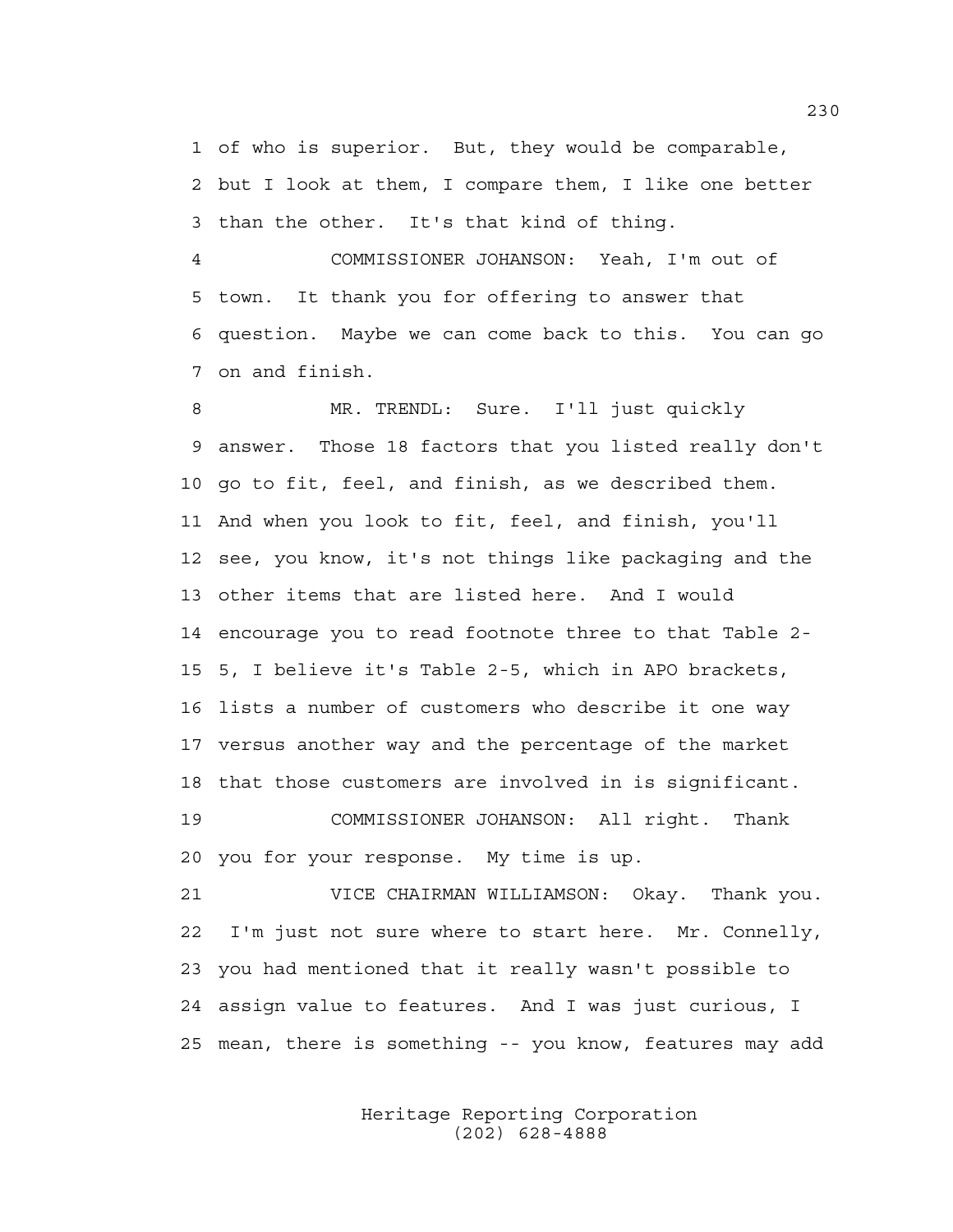1 -- be more costly to include. Isn't that some kind of 2 value because it tells you how much the manufacturer 3 has to spend on it?

4 MR. CONNELLY: Oh, yeah. We can tell you 5 exactly how much it cost. Now, I'll tell you in 6 public, because I don't think it's a hugely sensitive 7 issue, how much a dual evaporator cost; in other 8 words, how much does it cost to add one evaporator. 9 It cost \$10. That's what it cost Samsung, \$10.

10 VICE CHAIRMAN WILLIAMSON: Okay. So, you're 11 saying -- are you saying these estimated market values 12 don't reflect the actual cost it cost --

13 MR. CONNELLY: Not even -- no, no, no.

14 VICE CHAIRMAN WILLIAMSON: Okay.

15 MR. CONNELLY: Eugene testified earlier that 16 it cost nothing to do the LED lighting the way they do 17 it, which is distinctly different. There's no premium 18 for --

19 VICE CHAIRMAN WILLIAMSON: Okay.

20 MR. CONNELLY: -- LED lighting. So, yeah, I 21 stick by that statement. Frankly, I just don't see 22 how you can say a feature is worth something. If I go  $23 - -$ 

24 VICE CHAIRMAN WILLIAMSON: Okay, well, you 25 made the point.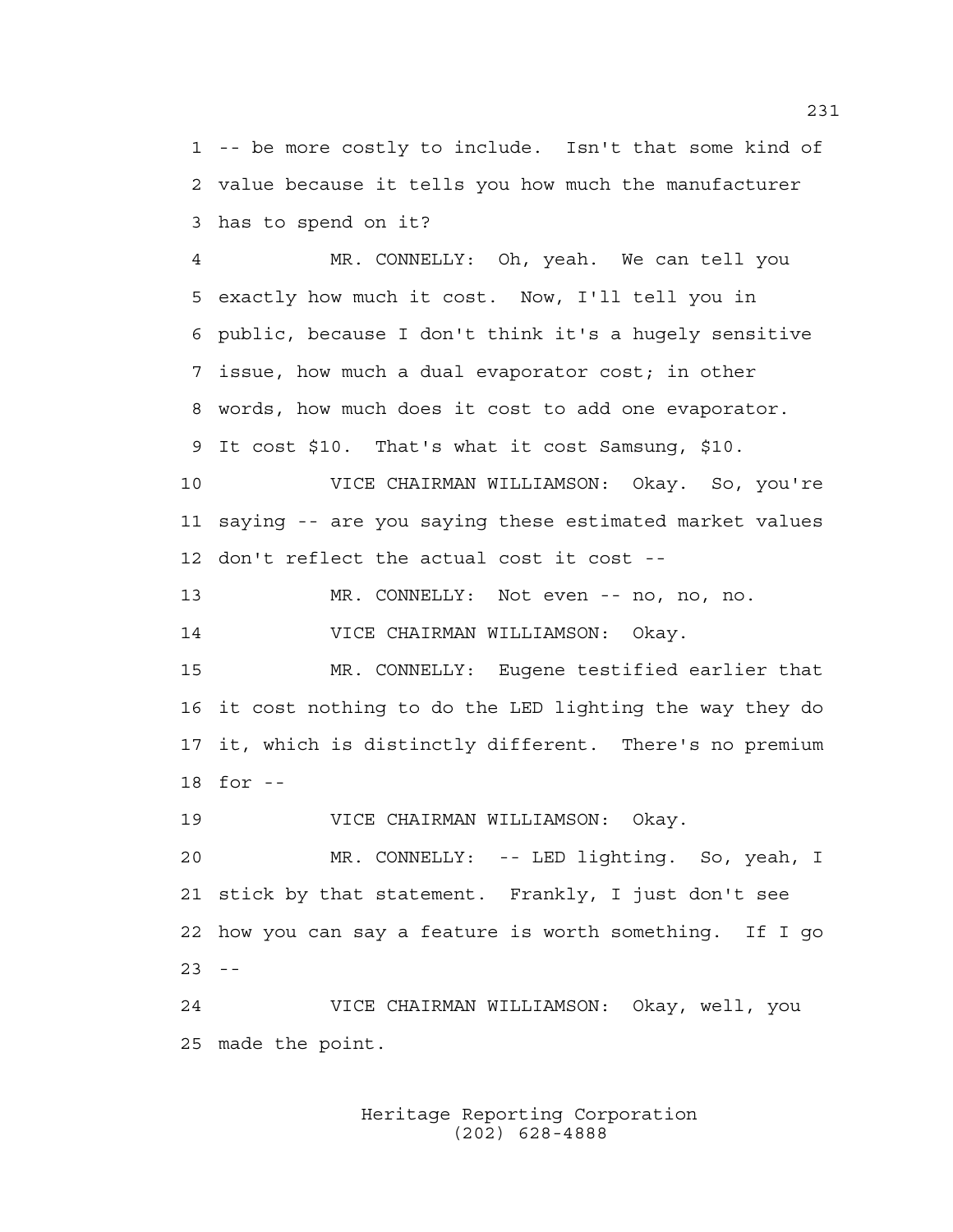1 MR. CONNELLY: Okay.

2 VICE CHAIRMAN WILLIAMSON: Okay. But what 3 about -- the marketing of used refrigerators is not 4 that great. But if you had a Blue Book for used 5 refrigerators, I assume that someone would say, yeah, 6 you've got to have an ice maker; otherwise, it's worth 7 x.

8 MR. CONNELLY: Yeah. I'm leery of 9 testifying on factual issues as a lawyer. I'd rather 10 have my company people talk about this.

11 VICE CHAIRMAN WILLIAMSON: Okay.

12 MR. DEXTER: So, I think, you know, we're 13 right at the heart of when you think about the 14 marketing of the products out there. You know, 15 certainly, we have costs that we know that are put 16 into the product and we have -- make assumptions on 17 what we think that perceived value is going to be in 18 the marketplace and then we talked about how we set 19 our maps, as we go forward. I mean, the real proof in 20 the pudding, as we described earlier in several 21 examples, is what actually then happens on the retail 22 floor and that's where you start to see -- and there's 23 a host of things that factor into it. Warren 24 mentioned it earlier and others, you know, it's not 25 the same consideration for every consumer. So, as you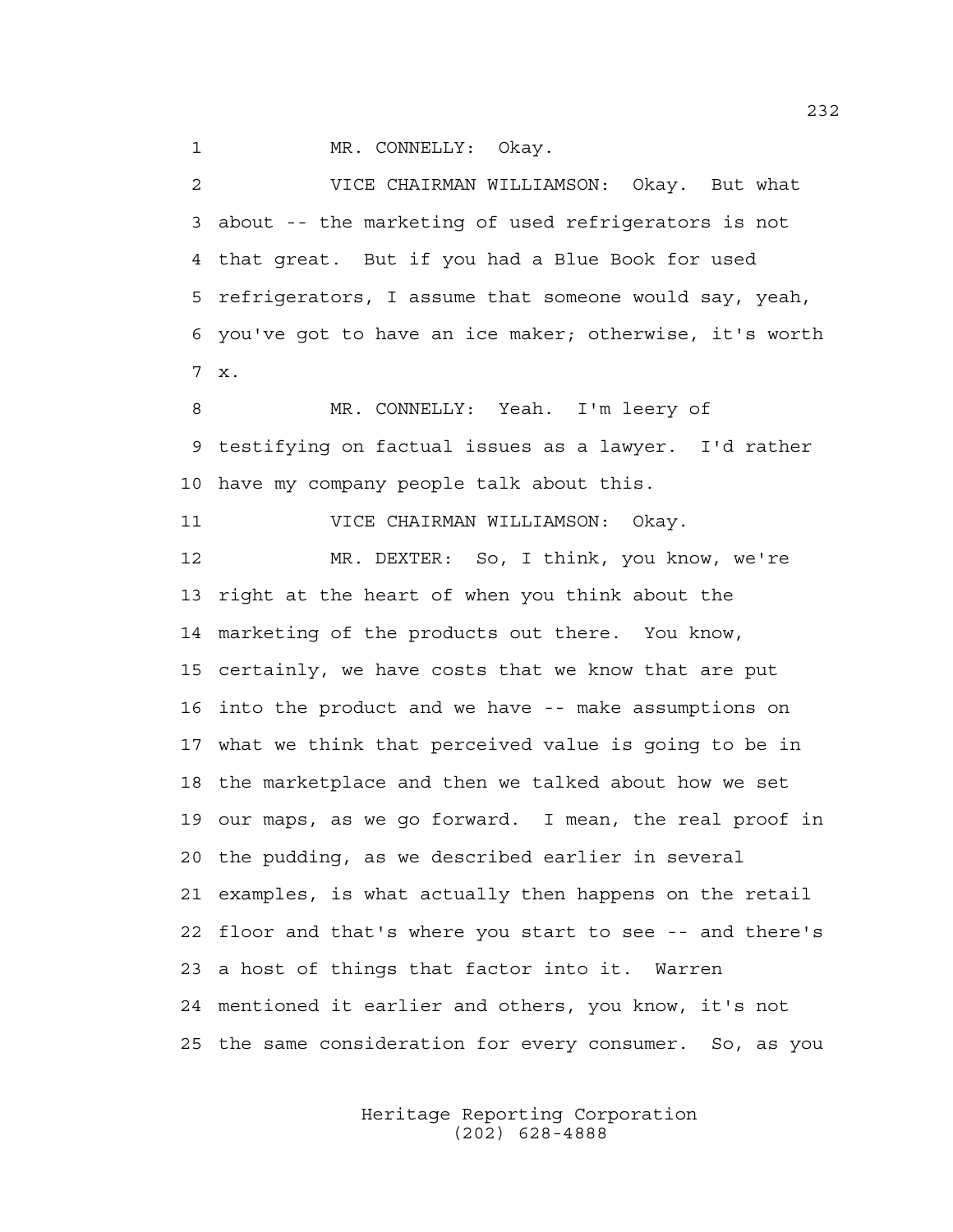1 put these menu of items together on a single model, 2 you know, you know that it's going to trigger 3 different people and then some combination there's 4 going to be more perceived value and you're balancing 5 that against what the cost that you actually know that 6 you're putting into it, as you go to retail out there. 7 So, again, I wish it were an exact science

8 to say, well, we know it cost us exactly and were the 9 Blue Book example, that then it's \$50 and, you know, 10 it was just a menu of goods. But, I think what you 11 heard Bob say back there is, you know, then when they 12 get placed on the floor and he doesn't put on his 13 sign, fit, feel, and finish, but when consumers go 14 choose, there's a combinations of things that cause 15 them overwhelmingly to choose not only the product, 16 but at the price that they are willing to pay for it.

17 MR. BAIRD: But there's some -- if you 18 bought a --

19 VICE CHAIRMAN WILLIAMSON: Okay.

20 MR. BAIRD: -- a top-mount refrigerator, 21 which we're not talking about here, for \$500 and you 22 wanted to add an ice maker, we would charge you \$50. 23 If you wanted one of those French doors and took the 24 ice maker off, it would be worth about nothing. So, I 25 think it's very difficult, I'll agree with Mr.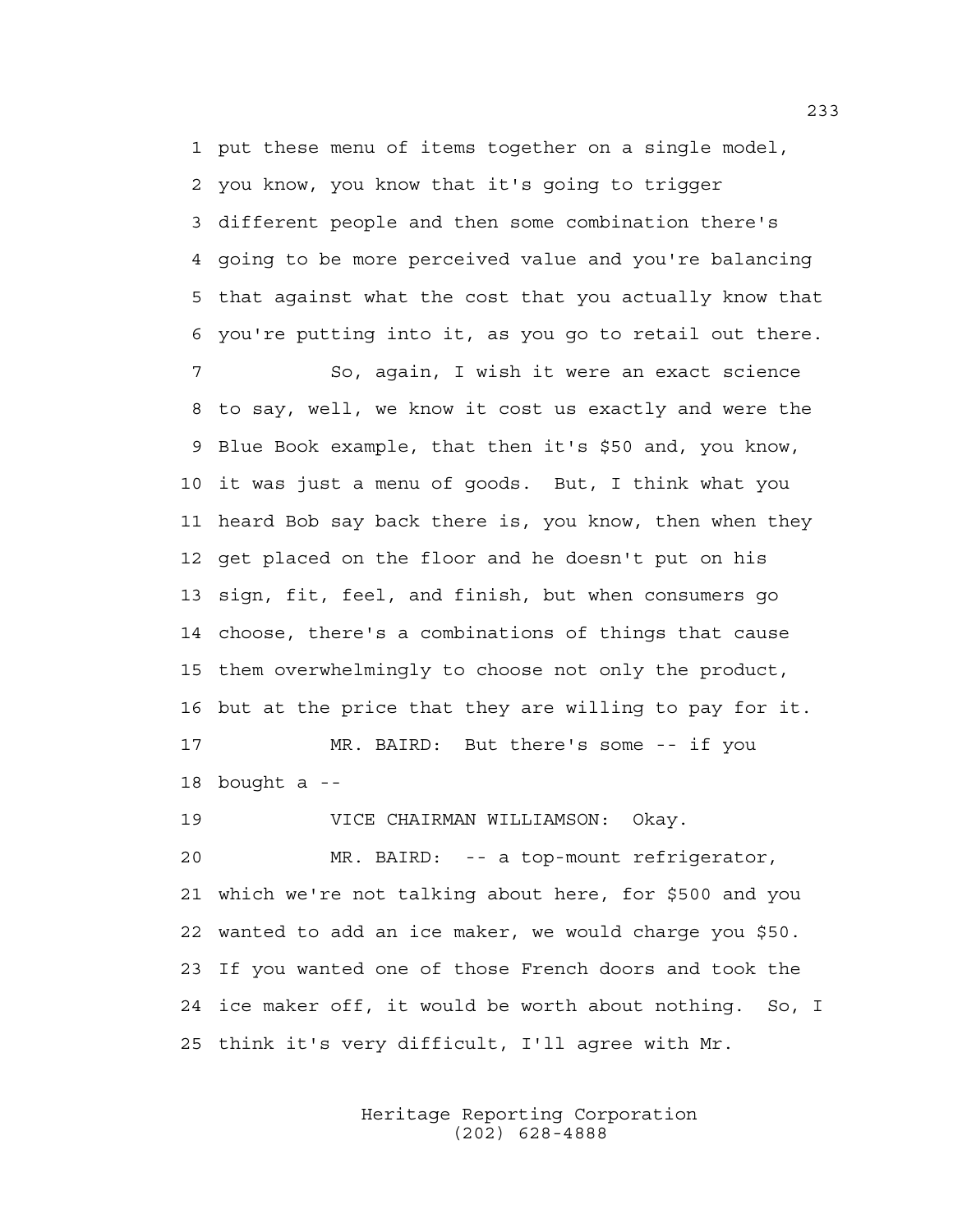1 Connelly, to try to do what you're trying to do. It 2 just doesn't work out well.

3 VICE CHAIRMAN WILLIAMSON: Okay.

4 MR. TRENDL: And I'll add also that -- I 5 mean, how do you define the features. Is the feature 6 going to be an ice and water maker? As Mr. Herring 7 testified, we have an ice and water maker in a number 8 of LG models that's basically built into the wall and 9 doesn't take up a lot of space inside the 10 refrigerator. If you want to check a box, does it 11 have that; yeah, it's got that. But some people 12 might, we think wisely, prefer the LG model that 13 doesn't take up a lot of interior space with that. 14 And you heard and you saw in the demonstration with 15 Samsung, some of the better handles that they use 16 actually cost less. How do you measure the value of 17 that?

18 VICE CHAIRMAN WILLIAMSON: Okay.

19 MR. TRENDL: Is it based on cost? Is it 20 based on what in a big package of things, somebody is 21 willing to pay more for a thing? We think it's the 22 latter.

23 MR. BAIRD: Real quick. If you go back to 24 2006, and we introduced those two French doors -- 25 VICE CHAIRMAN WILLIAMSON: Yeah.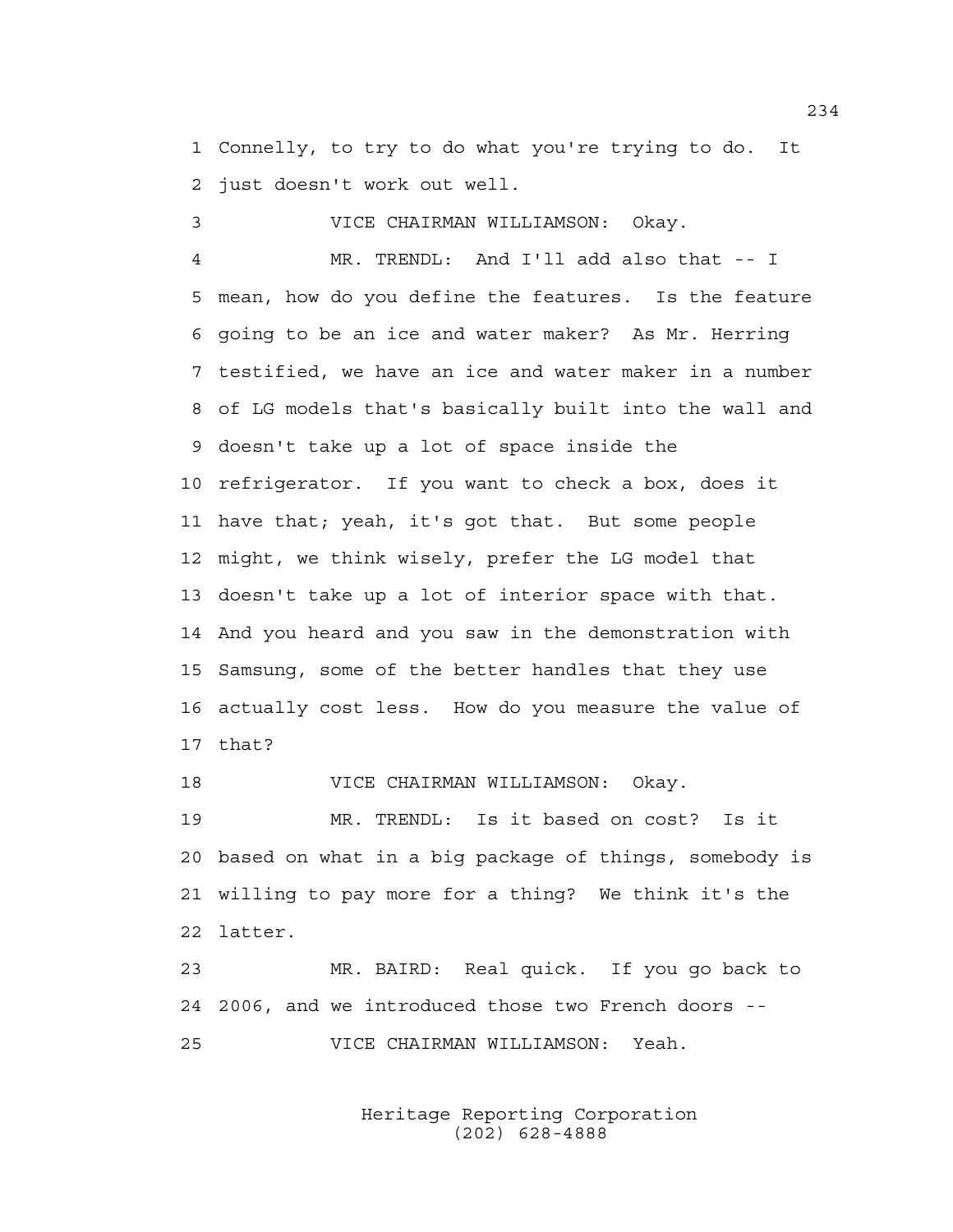1 MR. BAIRD: -- at 2449, 2499, if you had 2 asked me what that same refrigerator is going to sell 3 for today, six years later, I would have probably said 4 \$1,499, because that's the way it goes. Things get 5 cheaper. And the fact is, you look at the one thing - 6 - the one Whirlpool feature thing, they say a 7 dispenser is worth \$700, we would say, there's no way 8 that a dispenser costs you \$700. So through time, as 9 this probably gets more popular, you're going to see a 10 huge depression in the French door prices because of 11 that. The fact is, our average retail on French doors 12 is exactly the same as it was six years ago, which I 13 find incredibly amazing, and it's not because these 14 two now are less. They're not 2499; they're 2299 and 15 2199. But, you have all these 28s and 29s and 31s 16 that are keeping the retail price the same. In the 17 average retail today, price for us is exactly the same 18 number as it was six years ago.

19 VICE CHAIRMAN WILLIAMSON: Okay. So what 20 you're saying, then, is the products don't -- I guess 21 certain packages don't decline in value, in terms of 22 when you sell a new one.

23 MR. BAIRD: Well, I think what you've seen 24 is an introduction of whether you want to call it 25 innovation or just new stuff, you're seeing stuff that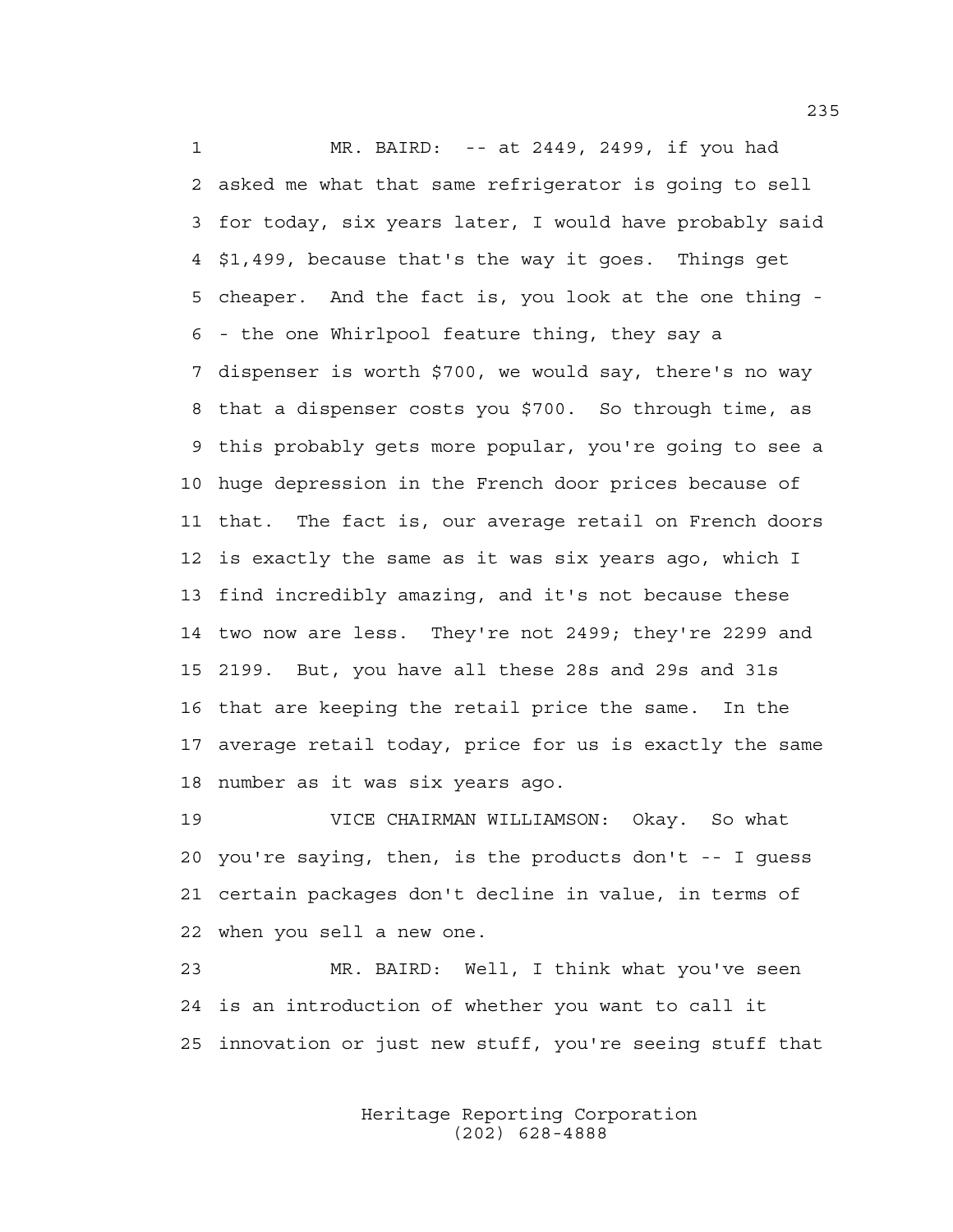1 all of a sudden is going to be \$3,000 is holding it 2 up. I mean, if we never had any changes from where it 3 was six years ago, I think we'd probably be below 4 where the prices are today. But, I think what's 5 holding the home market up is all these new products. 6 And I think when Whirlpool -- I'm very excited to 7 hear that Whirlpool is going to do a 29, that's the 8 kind of stuff that customers want to buy. That's what 9 they need.

10 VICE CHAIRMAN WILLIAMSON: Okay. Let me ask 11 you this about -- because not only one thinks of 12 premium products -- premium features maybe being 13 advertised in top in-line stores or like the Kitchen 14 Stores; but, it seems like this hasn't happened here. 15 Now, Mr. Baird, I particularly think of you because I 16 used to love Expo design, which your company used to 17 own. And so the question I'm asking, I guess, is -- 18 and it was addressed this morning that they said that 19 LG and Samsung aren't in the -- not in the Kitchen 20 Stores and places like that. Does that tell us 21 anything?

22 MR. BAIRD: Well, I think what you're 23 talking about, you're talking about an ultra premium 24 product, you know, and KitchenAid had got part of 25 that. You're talking about typically refrigerators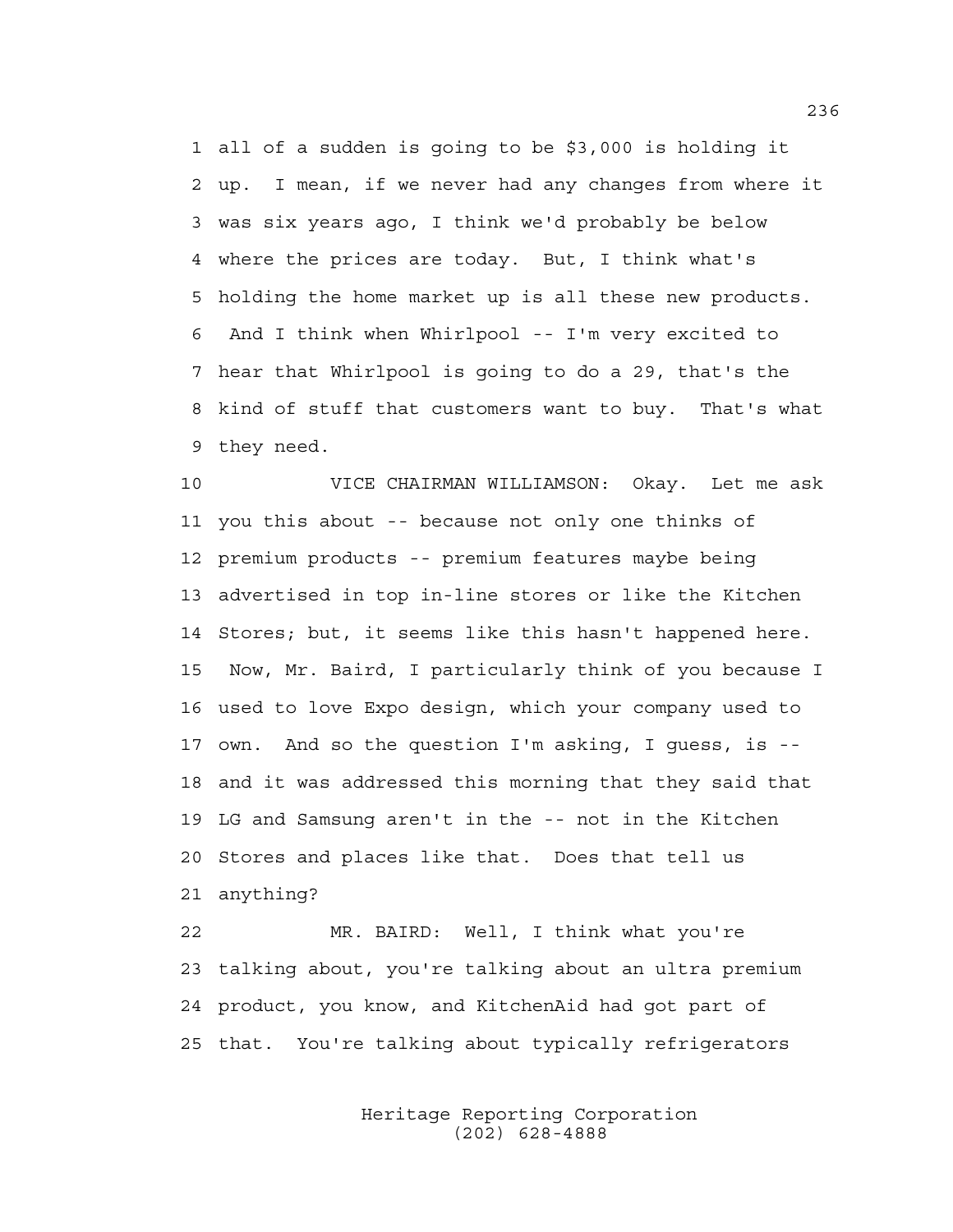1 that are 42 and 48 inches wide and they're built-in 2 refrigerators. I think Whirlpool does have a 42-inch 3 front door. But, quite frankly, if you have a 48 inch 4 and I have a 48 inch KitchenAid at home, you really 5 couldn't have a French door version of that because 6 the bottom drawer would be too big. So, I mean, 7 that's a different market. That's built-in 8 refrigerators -- 9 VICE CHAIRMAN WILLIAMSON: Okay. 10 MR. BAIRD: -- and it's different stuff. 11 VICE CHAIRMAN WILLIAMSON: Okay. So, 12 actually, what we're talking about is innovation in, 13 shall we say more mass market or -- 14 MR. BAIRD: Yeah. 15 VICE CHAIRMAN WILLIAMSON: -- middle market 16 level. 17 MR. BAIRD: And the sub-zero kind of 18 business you're talking about is, you know, you're 19 talking probably five percent of the business, 20 certainly less than 10 percent of the total business. 21 VICE CHAIRMAN WILLIAMSON: Okay. Okay, 22 thank you for clarifying that. This morning, 23 Petitioners point out that product six from the staff 24 report might contain a mix of products because of the 25 capacity range for this category is larger than other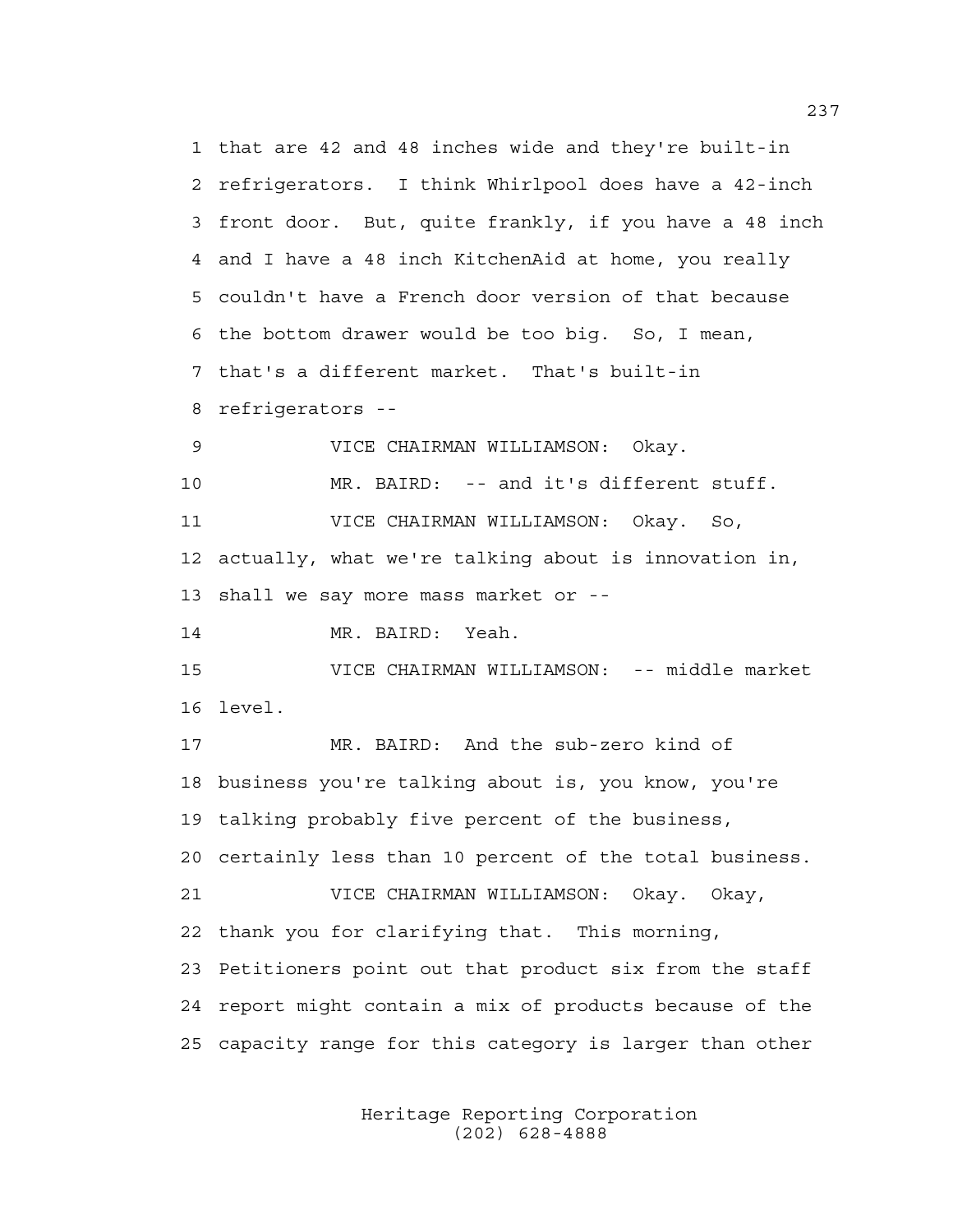1 product categories. And I was wondering, does this 2 product range limit the usefulness of the product 3 category and does product 6(b) contain a mix of 4 products?

5 MR. KLETT: Commissioner Williamson, this is 6 Dan Klett. The point they're making is because 7 there's a two cubic foot delta between the low end and 8 the high end of the range in product six and a one 9 cubic foot delta in some of the other products, that 10 there may be a distortion. Theoretically, that may be 11 the case, but it would only be to the disadvantage of 12 Whirlpool if the Whirlpool products were toward the, 13 you know, the top -- toward the bottom end of that 14 range and the LG and the Samsung products were at the 15 top end of that range, so the distortion would 16 potentially create margins of underselling.

17 I look at the specification and models in 18 product six for Whirlpool, Samsung, and LG and, in 19 fact, just the opposite is the case. The Whirlpool 20 models tend to be more heavily weighted toward the 21 upper end of that product category range and the LG 22 toward the bottom end of that category range and 23 Samsung probably more in the middle. So, 24 theoretically, any time you have a broader product 25 range, you may have product mix distortions. But, you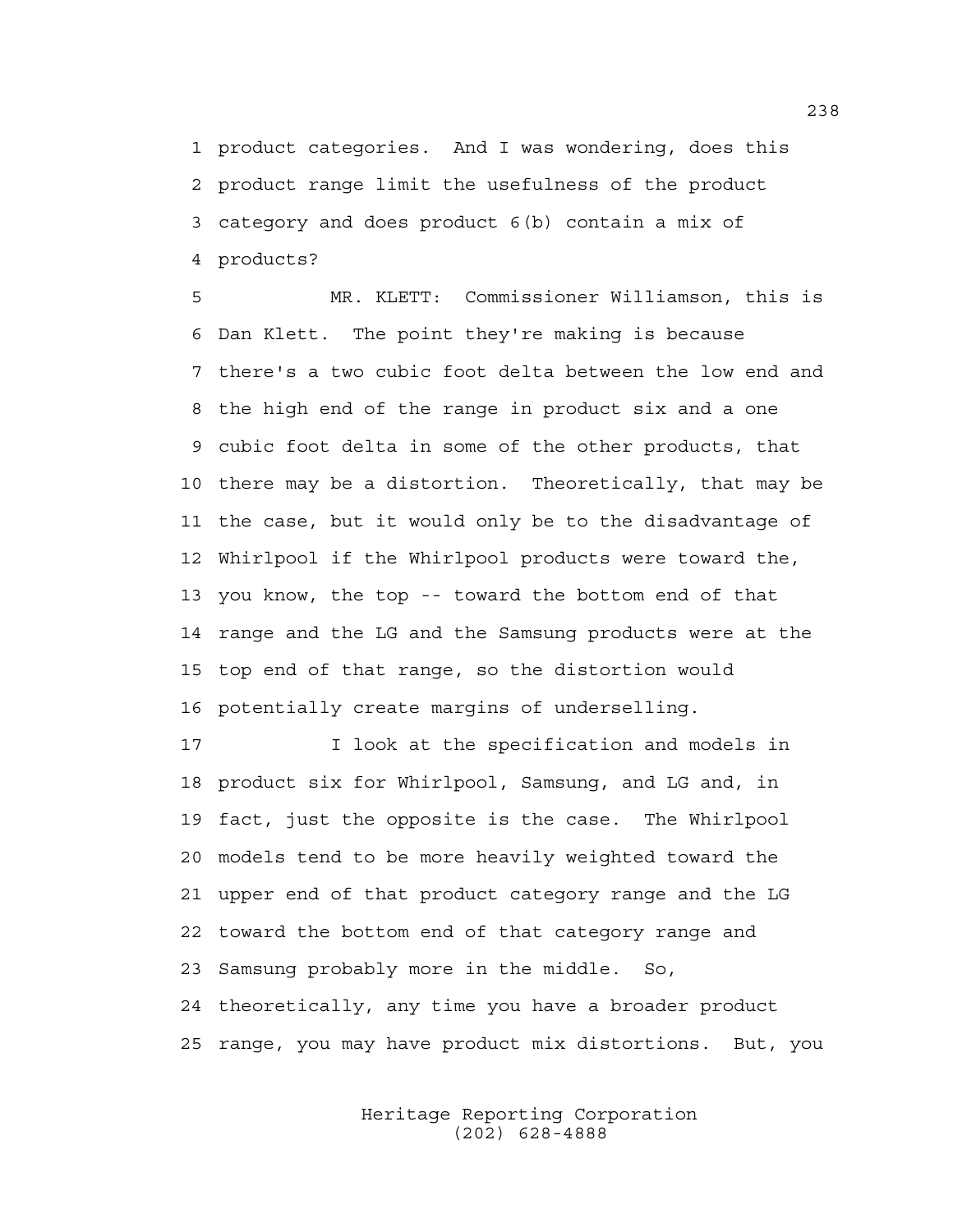1 run -- you have that in almost all cases when you have 2 product comparisons. But, factually, if there is a 3 distortion, it wouldn't be to the disadvantage of 4 Whirlpool, given the specifications that are actually 5 reported.

6 VICE CHAIRMAN WILLIAMSON: Okay. 7 MR. TRENDL: Aside from the lack of 8 distortion, as Dan just described it, a little bit of 9 factual background. The ranges on those products were 10 much larger in the preliminary phase, I think frankly 11 due to typos or miscommunication; but, it was narrowed 12 for the purposes of this final. So, I mean, in fact, 13 it shrunk down from where it used to be in the prelim. 14 And as Dan explained, you don't really have a risk 15 of, you know, skewed data, if you will, by just having 16 a two cubic foot range there.

17 VICE CHAIRMAN WILLIAMSON: Okay.

18 MR. CONNELLY: And I'd just add that I 19 really don't think that Whirlpool would be complaining 20 about product six if the underselling analysis had 21 worked out in its favor.

22 VICE CHAIRMAN WILLIAMSON: Okay, thank you. 23 And so what are Respondent's proposed product seven, 24 where there's no U.S. production, and how should we 25 interpret this pricing data? If you don't know now,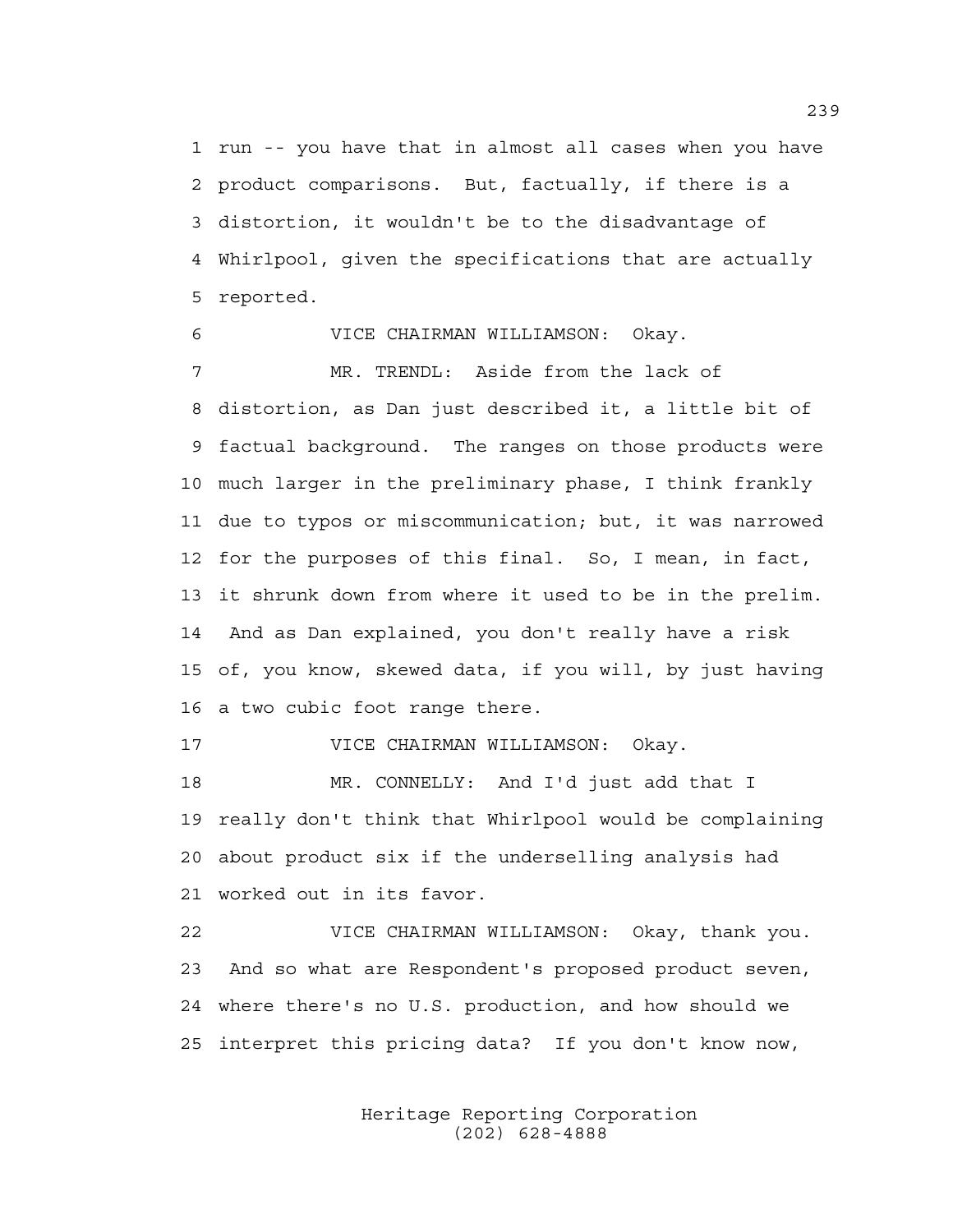1 can you maybe address it post-hearing?

2 MR. KLETT: No, I think that the original 3 product seven, I think, also was a wider product range 4 and I think the attempt was to make it more precise. 5 One thing I will say about the fact that Whirlpool did 6 not report for that because the top end of that range 7 was, I think, 24.5 cubic foot and Whirlpool produces a 8 24.8 cubic foot, there is a note at the bottom of 9 those pricing tables, that if you produce a 10 competitive product, you can report pricing data. So, 11 by not reporting pricing data, I presume that -- I 12 mean, the inference is that Whirlpool is saying it 13 doesn't -- it doesn't produce or sell a product that 14 competes with product seven products for which pricing 15 was reported by LG and Samsung; otherwise, it would 16 have reported pricing because it had the opportunity 17 to do so.

18 VICE CHAIRMAN WILLIAMSON: Okay. Okay, 19 thank you. If Petitioners want to add anything on 20 this point post-hearing, it's welcome.

21 MR. CONNELLY: Can I just add? The answer 22 this morning was that the data for -- from Whirlpool 23 was that the data for products three, five, and seven, 24 you should just disregard that because they didn't 25 report a product in that category. Our position is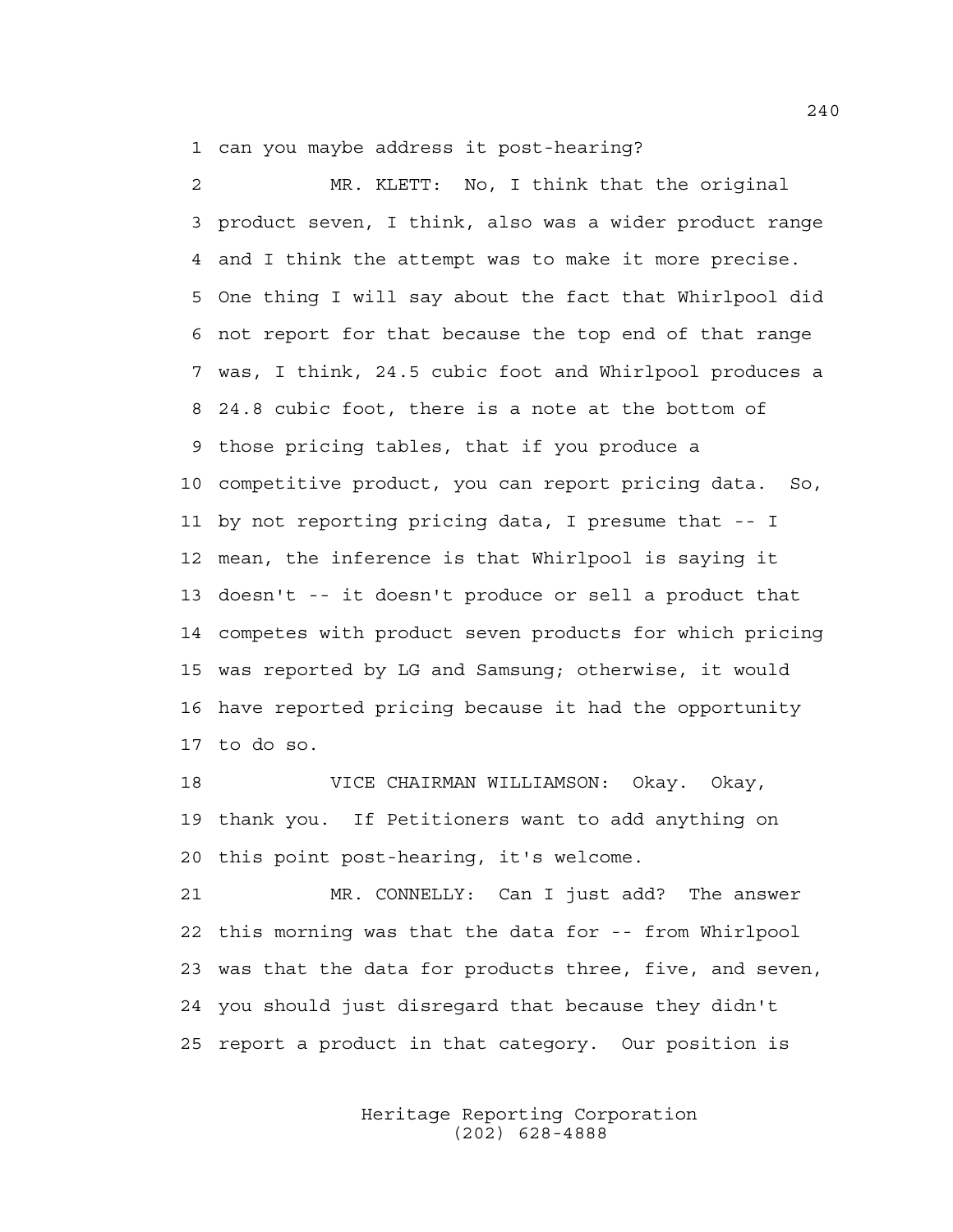1 actually just the opposite. That is legally

2 significant precisely because they have the

3 opportunity to identify a competitive product and they 4 did not.

5 VICE CHAIRMAN WILLIAMSON: Okay.

6 MR. CONNELLY: That means they don't make a 7 competitive product.

8 VICE CHAIRMAN WILLIAMSON: Okay, fine. 9 Okay, I'm going way over my time. If Petitioners have 10 any response to this post-hearing, that will be fine. 11 Thank you. Commissioner Pearson?

12 COMMISSIONER PEARSON: Thank you, Mr. 13 Chairman. I actually wouldn't worry too much about 14 the time overage, if I were you, because I'm recalling 15 the hearing we had two or three years ago, in which I 16 think Commissioner Okun, also, was not present and we 17 charged all the overages to her, and it worked great, 18 because no one objects.

19 VICE CHAIRMAN WILLIAMSON: No one was here 20 to object.

21 COMMISSIONER PEARSON: Although, I think she 22 was not recused at that hearing. She is at this one, 23 so it might not be quite the same. We could consider 24 that. It's fun being a Commissioner.

25 (Laughter.)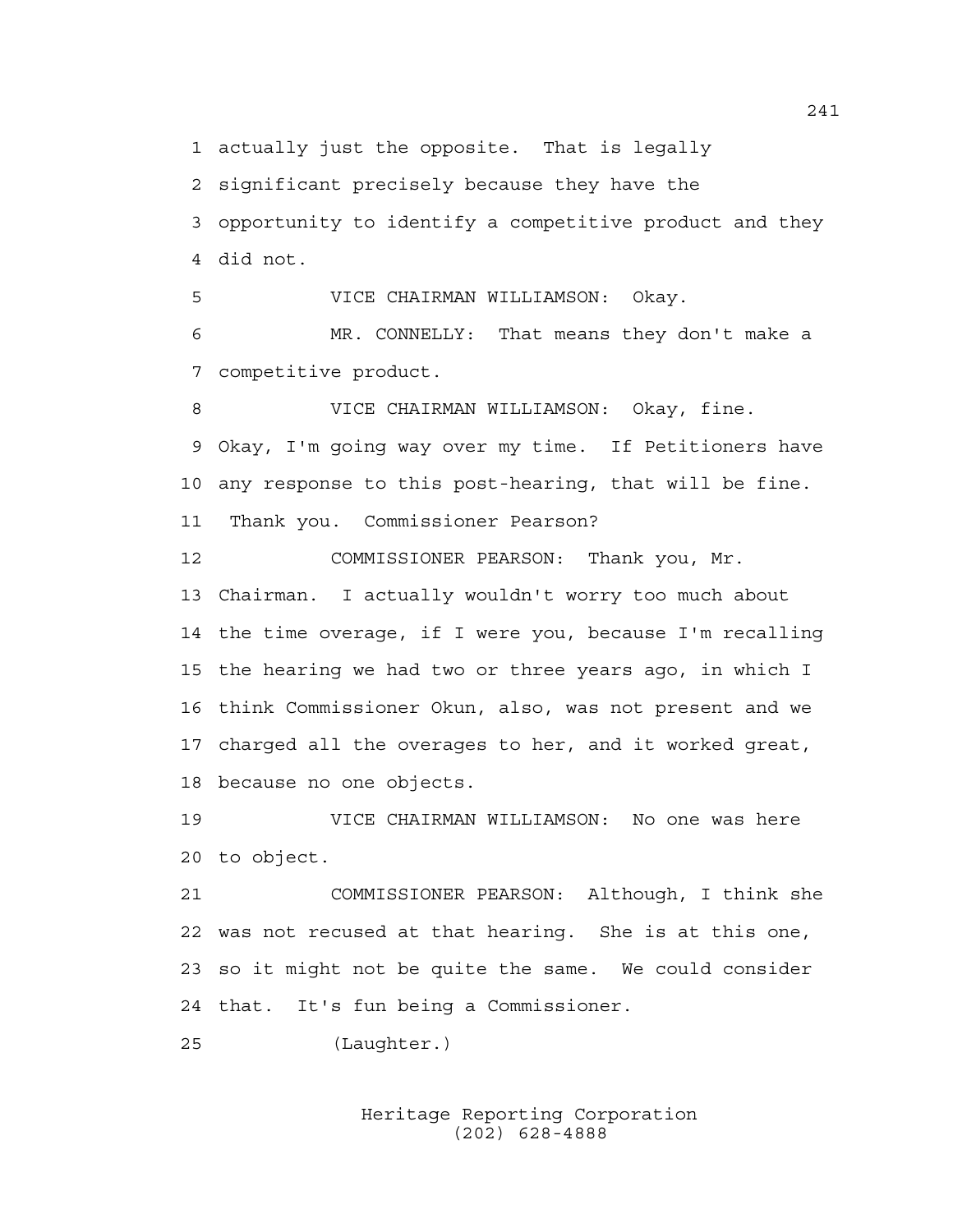1 COMMISSIONER PEARSON: Mr. Baird, you only 2 have one of each refrigerator on the floor, if I 3 understand correctly, and so you have some substantial 4 quantities in inventory that can be delivered on 5 relatively short order?

6 MR. BAIRD: The way our model works is we 7 have a display in 2,000 stores and then the 8 manufacturer, whether it be LG, Maytag, or GE, 9 actually deliver that to one of 120 delivery agents 10 and the delivery agent delivers the product to the 11 customer. So, we don't have warehouses, no.

12 COMMISSIONER PEARSON: Okay. And so if I go 13 to a Home Depot out here on Ox Road in Fairfax County, 14 which I do fairly often, but never on Black Friday, 15 and having heard what you said, I'm going to keep that 16 up --

17 MR. BAIRD: No, actually buying an 18 appliance, Black Friday would be a great time to buy 19 it.

20 COMMISSIONER PEARSON: If I go and buy a 21 refrigerator there to add to my collection, how would 22 that be handled? I would look at the one on the 23 floor; I would say, I want this one; I'd pay for it; 24 and then the order would go to whichever manufacturer 25 that was and they would arrange to have it delivered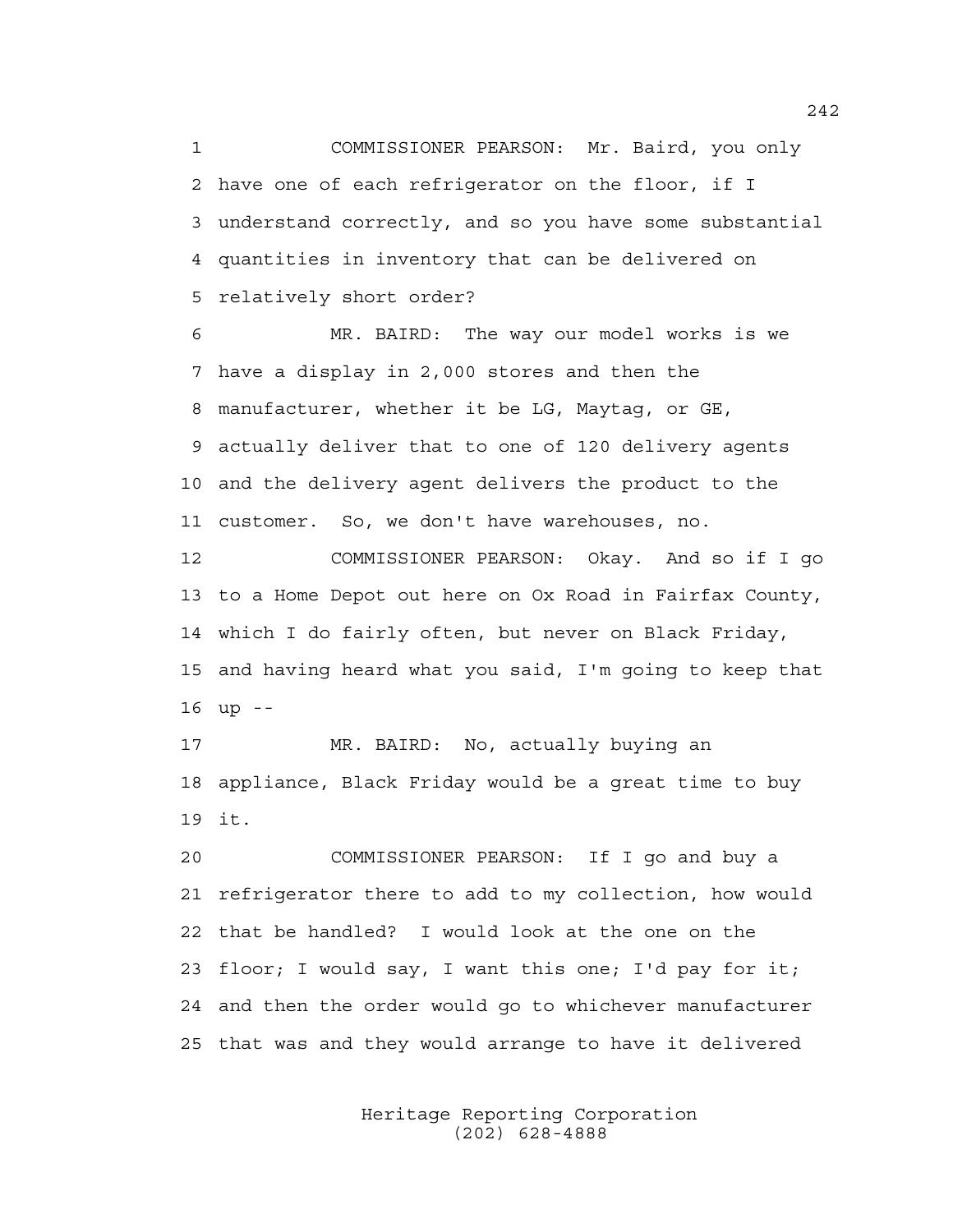1 to my house 48 or 72 hours later, something like that? 2 MR. BAIRD: The answer to the question is 3 it's totally transparent to you. You have no clue 4 where the refrigerator comes from. As far as you 5 know, it could come from D.C. we have; we just don't 6 happen to have those. It actually comes from a 7 Whirlpool or Maytag or LG or GE distribution center to 8 an agent directly.

9 And by the way, speaking of Home Depot, I'd 10 love to have you guys come out and take a tour of a 11 Home Depot.

12 COMMISSIONER PEARSON: I think it would be 13 fun. That would be a good field trip to arrange. We 14 have lots of products that you can find at Home Depot, 15 not just bottom-mount refrigerators.

16 MR. BAIRD: Our model is unique. I think 17 Marc talked about that. We're probably -- there's not 18 many retailers that don't have inventory, but we don't 19 have boxes of inventory in buildings.

20 COMMISSIONER PEARSON: Okay. So, in that 21 case, when do you take ownership of the refrigerator 22 that I am coming and buying? You never physically 23 have it, okay, and so when does ownership pass from 24 the manufacturer to you?

25 MR. BAIRD: We deliver the product to the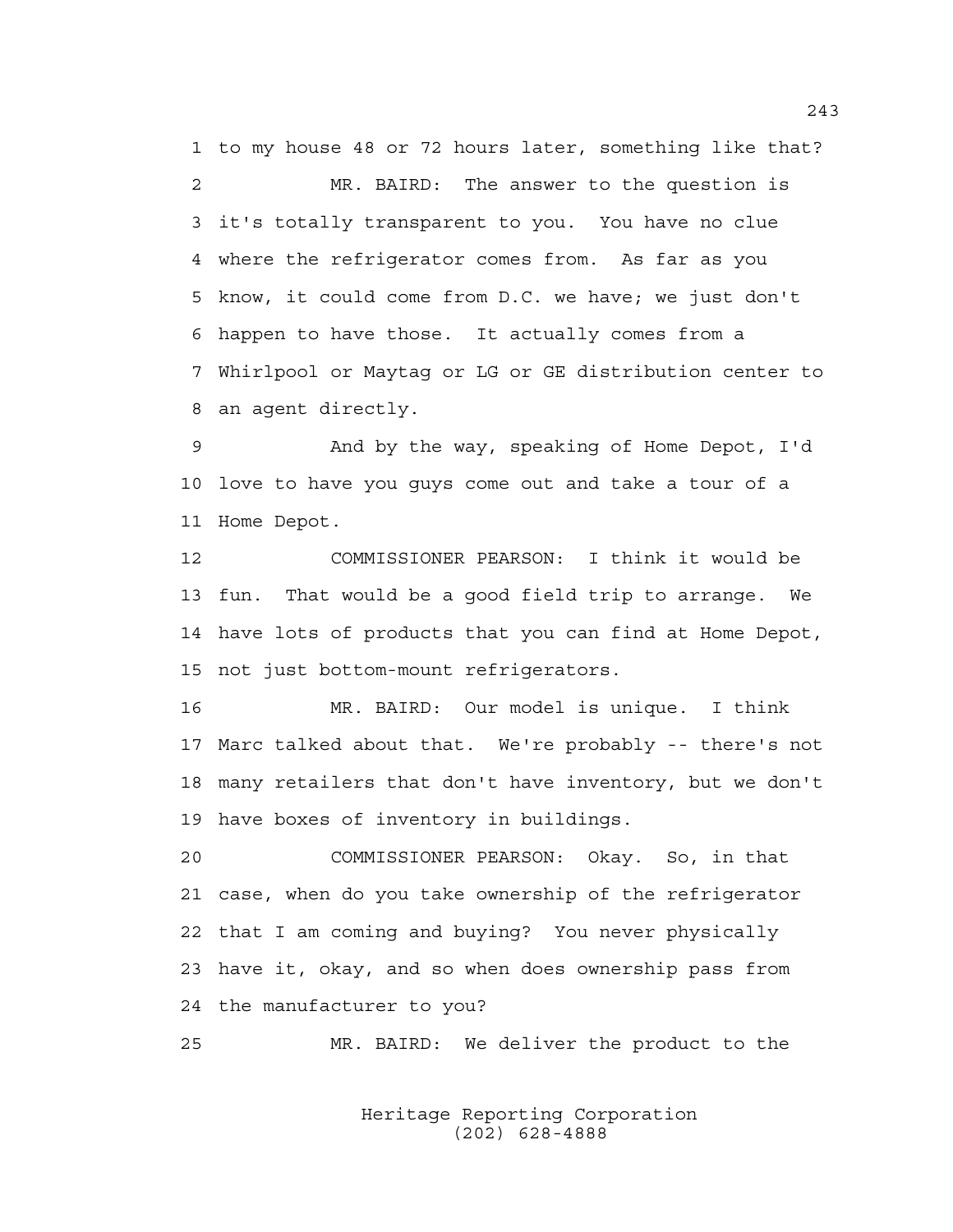1 customer. If the customer has a successful delivery, 2 it's been installed, they sign off on a sheet in their 3 house. When they sign off on that sheet, that's when 4 title passes.

5 COMMISSIONER PEARSON: And is it passing 6 from Home Depot to me or is it passing from 7 potentially Whirlpool to me at that point?

8 MR. BAIRD: Home Depot. So, we would own it 9 for a second.

10 COMMISSIONER PEARSON: Okay.

11 MR. BAIRD: Which is long enough, you know. 12 COMMISSIONER PEARSON: Okay. So, your 13 inventory costs are not high then, one second 14 ownership.

15 MR. BAIRD: Well, somebody talked about 16 earlier that most people who have inventory have two 17 or three weeks. Just so you know, that's not true. 18 If you go to Lowe's, quite frankly, they will have 19 probably three turns, which means they have four 20 months of inventory on hand. The fact is, yeah, in 21 our case, we have no inventory. It's a pretty good 22 model.

23 COMMISSIONER PEARSON: Okay. If counsel has 24 any guidance for us in post-hearing, in terms of 25 whether this has any implications for how we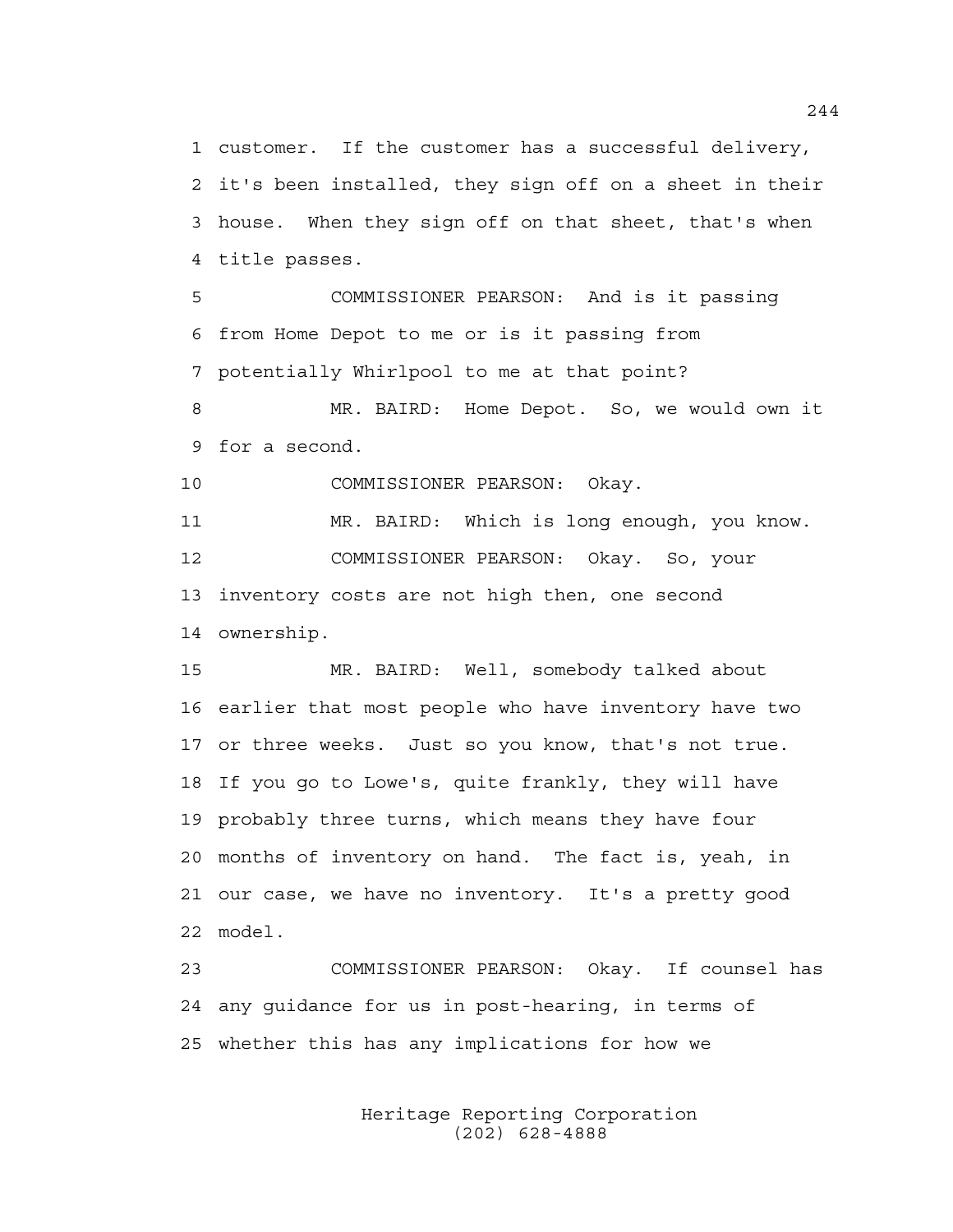1 understand the pricing analysis and whether we're 2 actually measuring sale at the right level of trade, 3 I'd be happy to know that. But, I don't think I'm 4 prepared to dig into right now. Mr. Cunningham, do 5 you have something to say?

6 MR. CUNNINGHAM: One quick word on level of 7 trade. I'm not about to climb the Mount Everest of 8 trying to persuade the Commission to forget about 9 manufacturer to retailer prices and look only at 10 prices to consumers. But, I will say, there is a 11 purpose of looking in addition to prices at the 12 consumer level for a couple of reasons. One is that 13 the manufacturers don't exactly set the prices to 14 consumers, but they substantially influence the price 15 through their setting of the map.

16 Secondly, there's a pretty good amount of 17 information in your staff report that in most cases, 18 with one or two OEM exceptions, the head-to-head 19 competition doesn't really take place in the normal 20 sense at the manufacturer-to-retailer level; that is 21 when LG goes to Bob Baird or to Best Buy or something 22 like that, they're not going to be told what 23 Whirlpool's prices are. They may be told, we think 24 your price might be reduced to be competitive in the 25 marketplace, but that might mean competitive to enable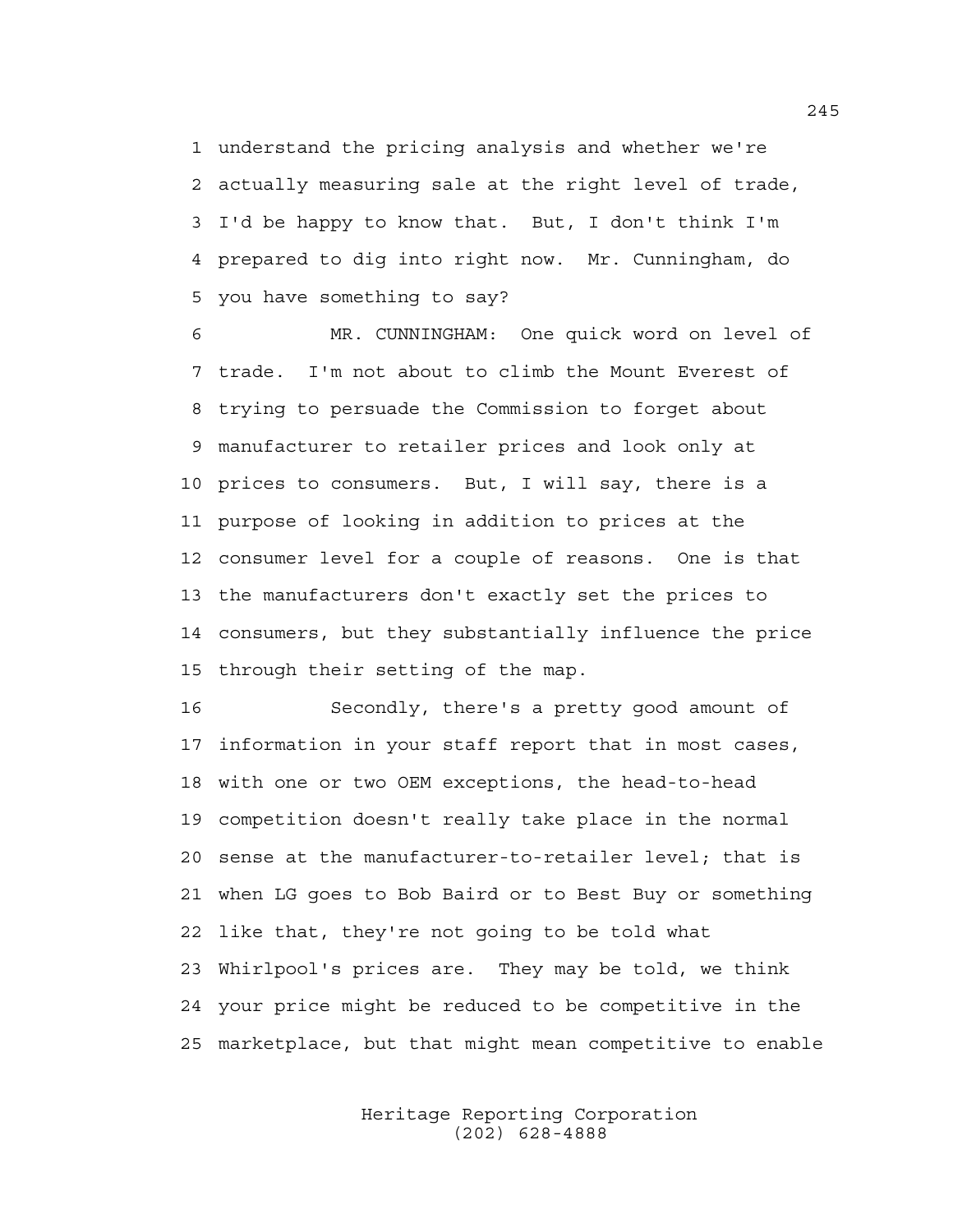1 retail sales. And the real head-to-head competition 2 that determines market shares occurs at the retail 3 level.

4 Now, fortunately for you, there's a lot of 5 price data, public data on retail prices. There are 6 some glitches in it. Home Depot doesn't supply 7 information to NPD. Trackline is a different type of 8 survey. It's an ask-the-consumers survey, rather than 9 an actual point of sale, get the prices survey. But, 10 there's lots of information out there. I don't think 11 you can do precise analysis of it; but one thing you 12 can do, you can see that there is a very substantial 13 consistency in the overselling, underselling question 14 by all of the public sources at the retail level. And 15 it shows that the Samsung and LG prices are quite 16 consistently higher than the Whirlpool prices at the 17 retail level.

18 That may not be as scientific as you want 19 it, but when your staff report comes out and shows a 20 preponderance of overselling by the subject imports at 21 the earlier level of trade, that tends to confirm that 22 conclusion. Indeed, it would be a bit anomalous if 23 you had a substantial, consistent overselling at the 24 retail level and then, for some reason, you had data 25 telling you that, wait a minute, there's underselling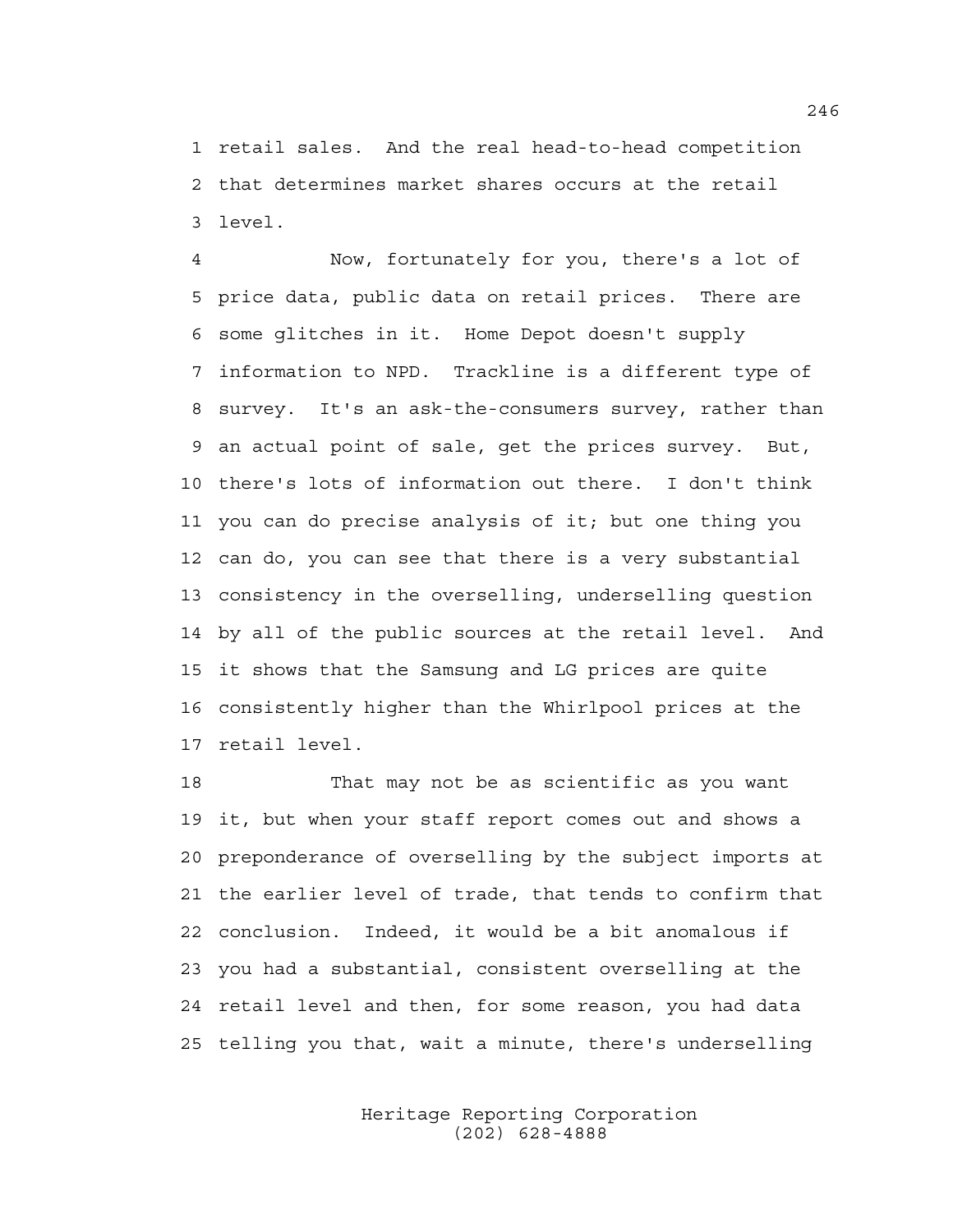1 at the earlier level of trade, that would force you to 2 say, wait a minute, all of the retailers are taking a 3 hit when they deal with one manufacturer, as opposed 4 to the other manufacturer, and that doesn't appear to 5 be rational.

6 So, I guess I'm not telling you science 7 here; but, I'm saying that there is some -- we deal in 8 economics here. We deal in looking at trends, looking 9 at getting the best feel for the market we can, and 10 retail level stuff is relevant for you there and 11 retail level stuff is pretty conclusive as to who is 12 overselling and who is underselling.

13 COMMISSIONER PEARSON: Counsel for the 14 Petitioners, as I understood it, made the case this 15 morning that we should not see the relationship 16 between the refrigerator manufacturers and the 17 retailers as being one of an agency relationship, 18 where the retailers, in essence, serve as -- provide 19 the service of displaying the product and getting the 20 customer to sign the paper and then --

21 MR. CUNNINGHAM: He's probably right as a 22 legal matter, although Bob Baird comes pretty close to 23 that.

24 COMMISSIONER PEARSON: Well, yeah, and 25 that's why -- if there are things about that, that we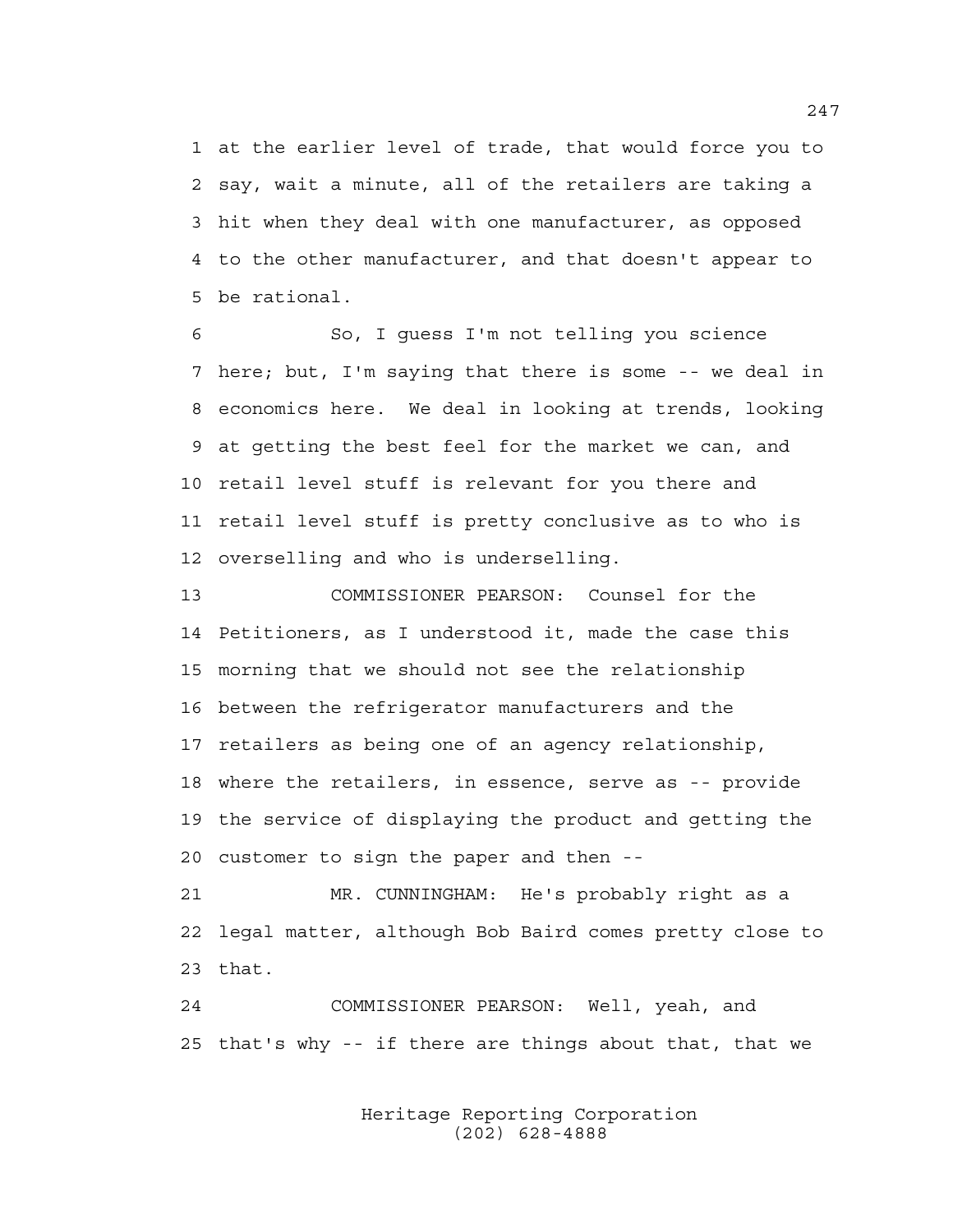1 should understand, that you would care to elaborate in 2 post-hearing, I'd be glad to learn more about it.

3 MR. BAIRD: Just to take a little mystery 4 out of it, it's not like we wait for something to 5 happen. We sit down with all of our suppliers every 6 month, we'll sit down in the middle of this month and 7 say, we think we'll sell this many of this model next 8 month. They make that and put it in D.C. So, the 9 fact that our model is different doesn't really change 10 anything at retail, other than the fact that we don't 11 pay commission, we don't pay spiffs, and we don't have 12 any inventory pressure. So, it is a fair floor for 13 the customer. But, it doesn't change the flow of 14 things.

15 MR. CUNNINGHAM: Bob, you ought to tell him 16 what a "spiff" is.

17 MR. BAIRD: A spiff is when some retailer 18 will pay their people based on typically 19 profitability. So, they'll make more if they sell one 20 model versus another and that can influence, quite 21 frankly, what actually happens on the retail floor. 22 In our case, we don't do that.

23 COMMISSIONER PEARSON: You're not arguing 24 that people respond to incentives, are you? Another 25 question for you, Mr. Baird, to what extent to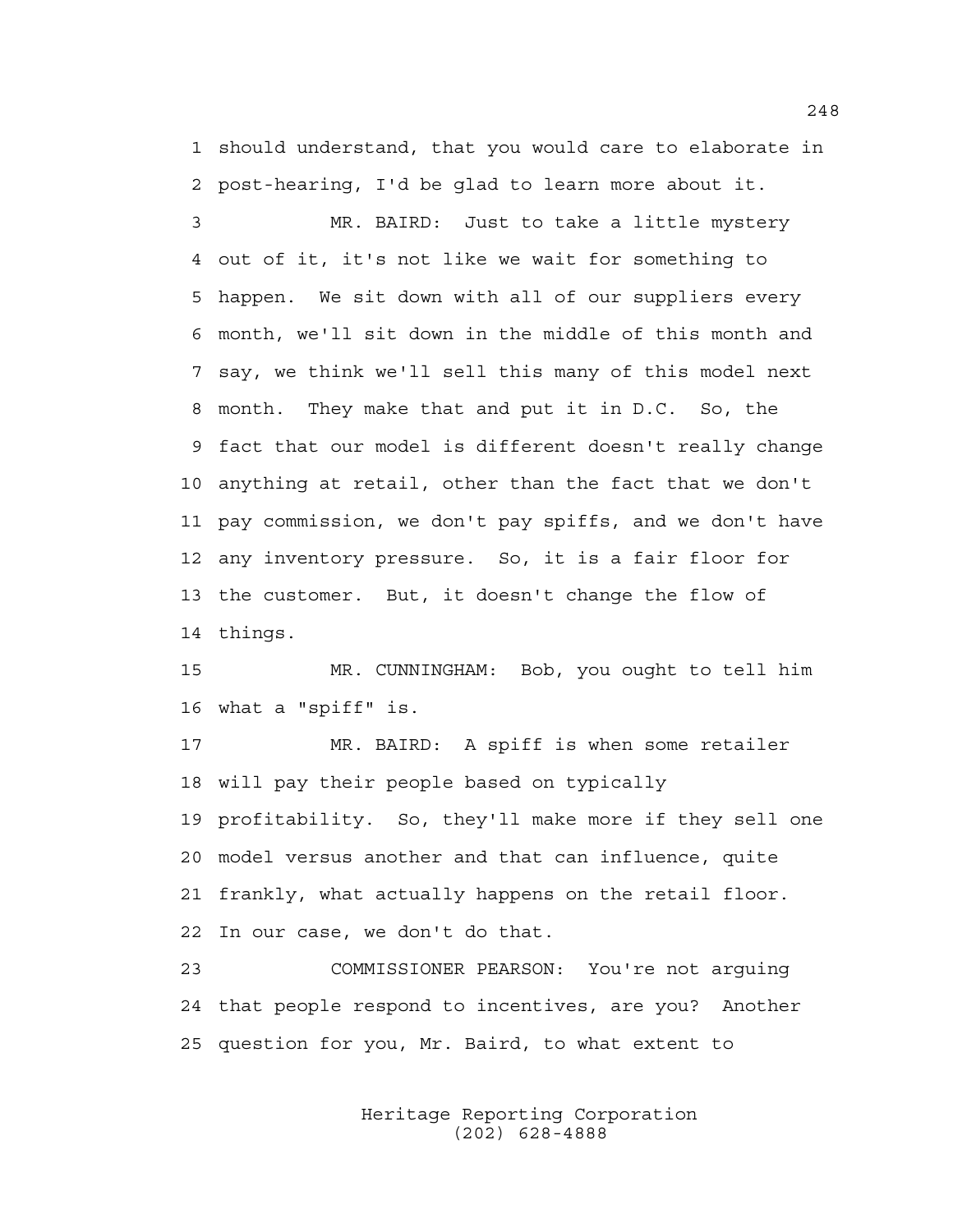1 Whirlpool's various brands compete against each other? 2 Is there a possibility that they create downward 3 pressure against themselves without any particular 4 help from Samsung and LG?

5 MR. BAIRD: Well, I think, we carry Maytag 6 and obviously the bigger line is Whirlpool. So, I 7 mean, we pretty much try to marry it up. So what we 8 have in Maytag, you're going to probably find 9 something in Whirlpool very similar. We just -- we go 10 with the Maytag brand. I would tell you though, that 11 being said, I'm not sure the average consumer out 12 there understands that the product is really the same 13 product. I mean, the average customer comes in, 14 Maytag is something way different than a Whirlpool. 15 In real life, they come from the same plant and they 16 may look a little bit different; but, if you look 17 close, you can tell they're the same product. But, I 18 think because we don't sell Whirlpool, Whirlpool has 19 had to kind of construct a line such that we can 20 compete with Whirlpool, bottom line.

21 COMMISSIONER PEARSON: Okay.

22 MR. BAIRD: Because if we don't compete with 23 Whirlpool, that means there's a big group of the 24 business that's going to go to GE is what that 25 probably means. So, they've been forced to make the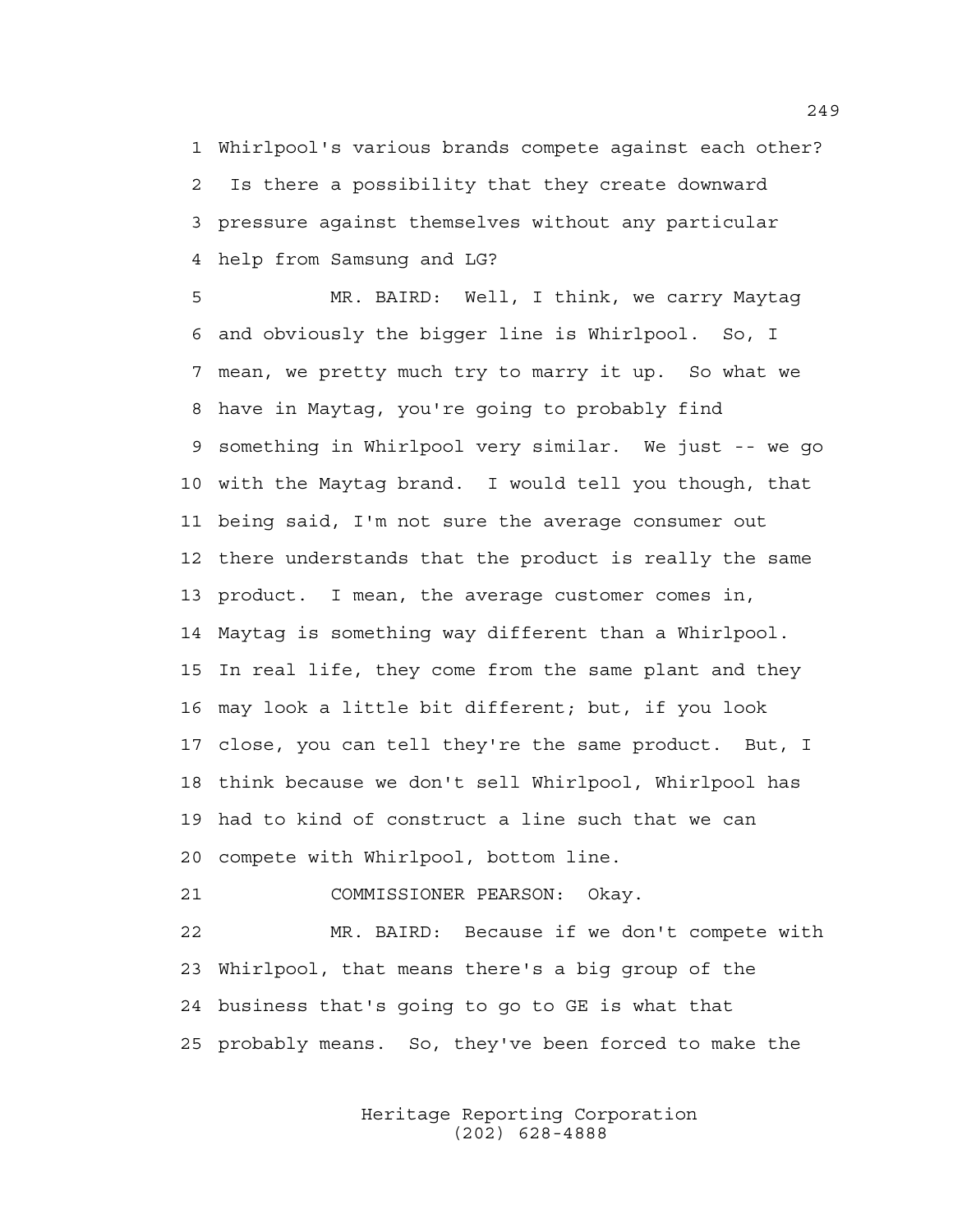1 two lines pretty parallel.

2 COMMISSIONER PEARSON: Okay. Well, thank 3 you for that. Mr. Chairman, my time hasn't quite 4 ended, but I'm going to stop anyway.

5 VICE CHAIRMAN WILLIAMSON: Commissioner 6 Aranoff?

7 COMMISSIONER ARANOFF: Thank you. On the 8 subject of price suppression, as I read both of the 9 main Respondents' briefs, the argument that was being 10 made was that the record doesn't support a claim of 11 price suppression by reason of subject imports because 12 even though there is a cost price squeeze, which seems 13 to be acknowledged, the reason that the costs 14 increased doesn't have anything to do with the subject 15 imports. Now, I was accused this morning of using big 16 words when I said algorithm; otherwise, I would have 17 said that this argument is tautological. But, 18 instead, I'll say, it's circular for the following 19 reason. The statute says that the Commission is 20 supposed to determine whether price increases for the 21 domestic product that otherwise would have occurred 22 are being suppressed to a significant degree. So the 23 issue isn't what caused the cost increases, but why 24 prices can't increase to cover them.

25 So, in some cases, the answer to that might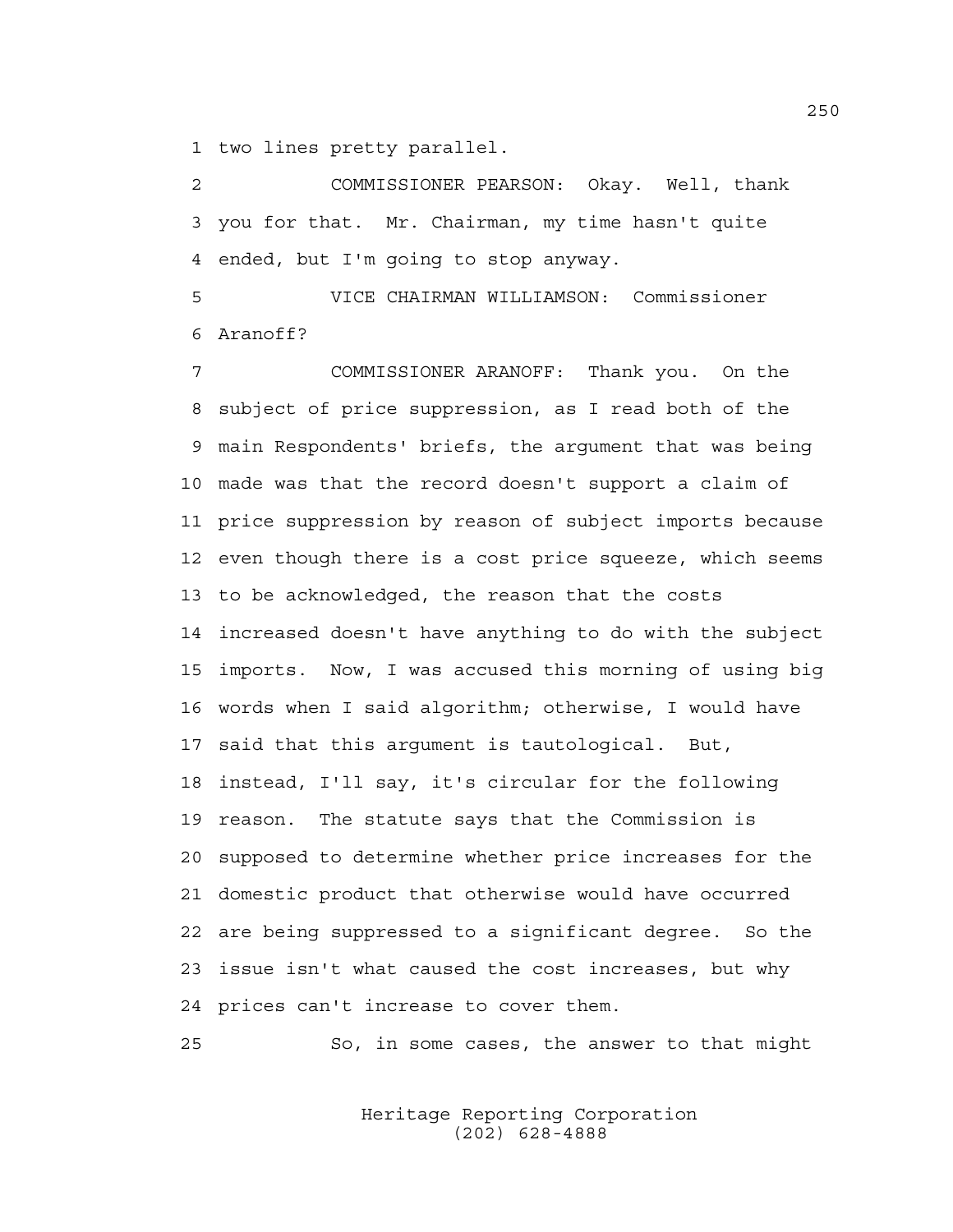1 be, well, especially for the last few years because of 2 demand, because demand is falling and so even though 3 costs are going up, you can't pass along your cost 4 increases in the form of higher prices. Well, I don't 5 think that's the reason here, I think you would agree, 6 because we've said that demand for these particular 7 part of the refrigerator market has been going up and 8 the purchasers who are interested in them are not the 9 most price sensitive people who are out buying 10 refrigerators. So that being the case, do you want to 11 revise your price suppression argument and tell me why 12 prices are not able to go up to cover cost for the 13 domestic industry?

14 MR. KLETT: Commissioner Aranoff, on the 15 cost side, there are certain costs in cost of goods 16 sold that when they go up, you would not expect them 17 to be passed through to price, and those are one time 18 costs or costs associated with, I wouldn't call them 19 extraordinary costs, but basically costs that are 20 being incurred by one manufacturer that are non-21 recurring, not being experienced by other 22 manufacturers. And for those types of cost increases, 23 you would not expect prices to go up. And at least 24 for Whirlpool, and I won't get into the details, 25 there's an element of that in their increase in cost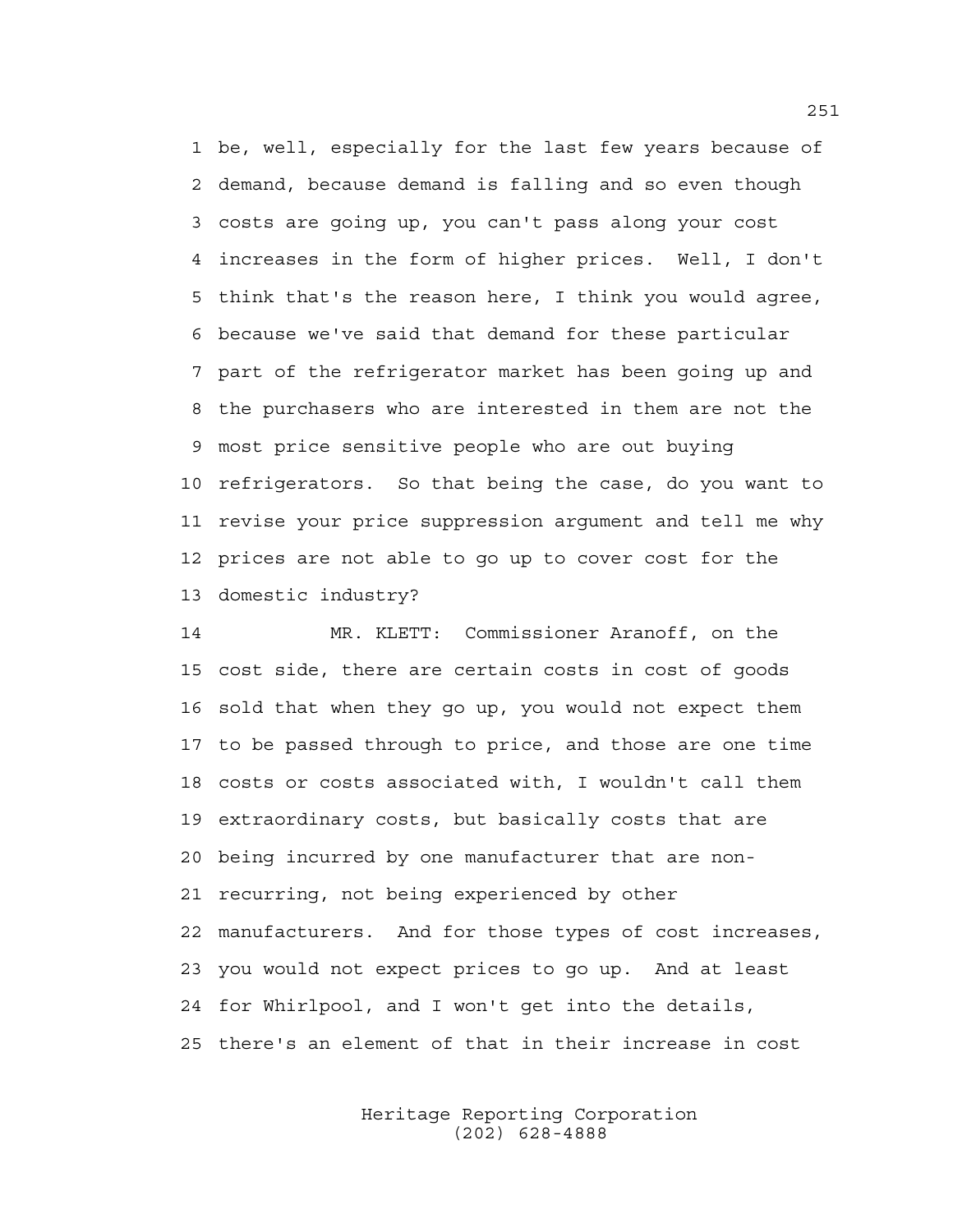1 of goods sold. So, at least for that, I would argue 2 that's not price suppression, even though you do have 3 a nominal cost price squeeze.

4 The other is one of causation and we get 5 back to -- we get back to the price side. And, you 6 know, to the extent that prices didn't rise to cover 7 cost, aside from the cost you wouldn't expect to pass 8 through anyway, is that due to import competition or 9 is that due to price competition from imports. And we 10 kind of get back to the underselling and why people 11 are buying LG and Samsung, rather than Whirlpool 12 product.

13 So, there are two stages to our argument. 14 One is what costs would be expected to be passed 15 through or should be expected to pass through, and the 16 other is if prices don't rise to meet cost increases, 17 why haven't they risen? And if it's not due to 18 imports, there's no price suppression.

19 MR. CUNNINGHAM: Could I sort of put a clink 20 on that? As you say, nobody is going to contest the 21 fact that cost went up, steel went up, that sort of 22 thing. Nobody is going to argue against the fact that 23 the prices Whirlpool charges didn't go up enough -- it 24 didn't go up by the same percentages on bottom mounts. 25 But, also, they didn't go up by the same percentages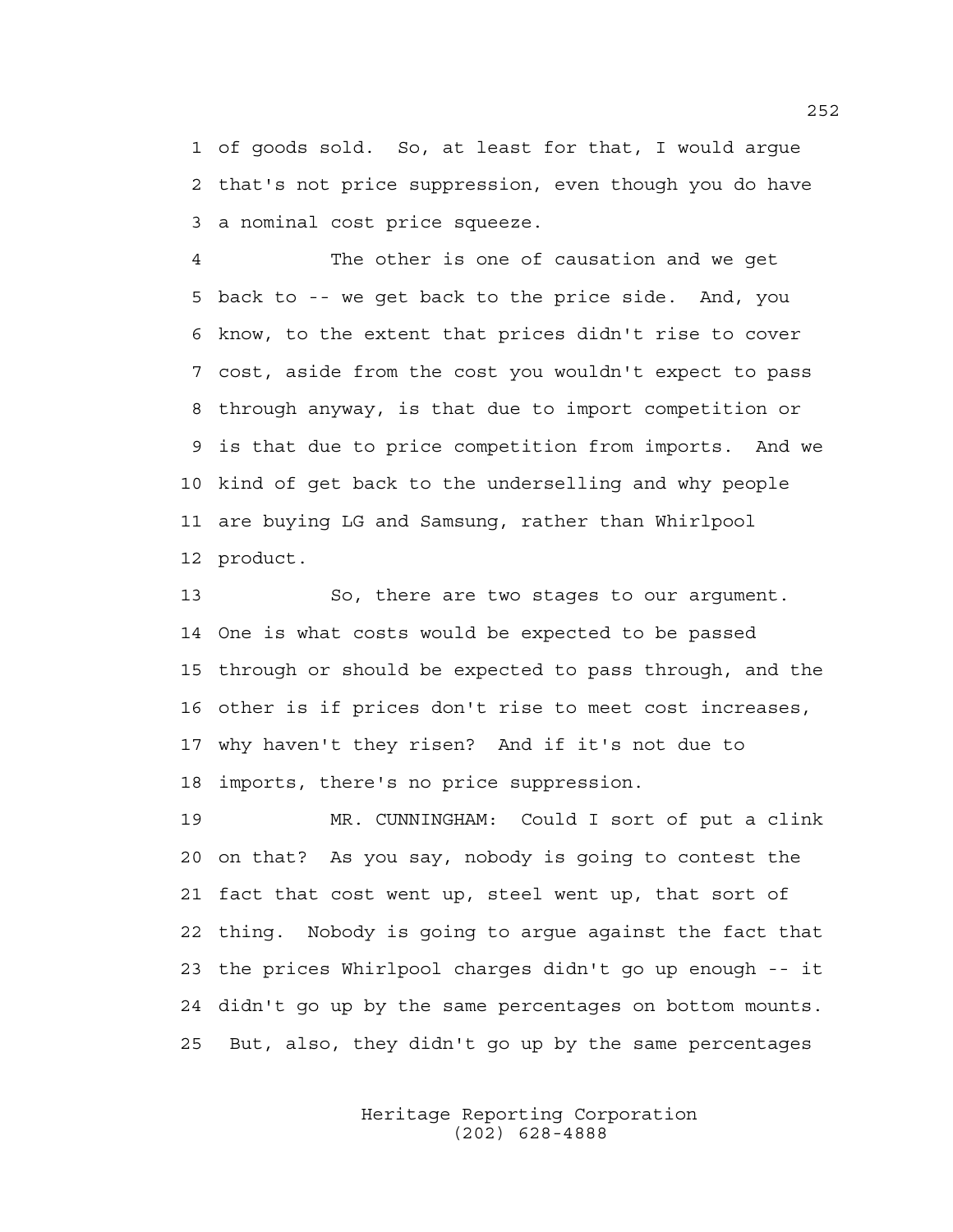1 on their other products that have exactly the same 2 price -- exactly the same cost problem, but aren't 3 subject to competition from subject imports. And I 4 went through three of those: their exports of bottom 5 mounts; their sales of the side-by-side; their sales 6 of top mounts. And that would suggest, wait a minute, 7 maybe it's not imports that is the suppressive factor.

8 It's not always suppression when your prices 9 don't keep pace with your costs. It may be a 10 marketing decision that you make to lower your prices 11 or to keep them low, in order to achieve some 12 marketing objective. And the interesting thing today 13 was that that's what Petitioners said they did. They 14 wanted to expand their market share and they cut their 15 prices. And they said exactly -- said exactly what is 16 the answer to your question, which is, what caused the 17 problem of the bottom line in a cost price squeeze. 18 They said, well, it was our cutting prices to get 19 market share that caused that, as it was a horrendous 20 bottom line consequence.

21 I don't think that's irrational on their 22 part. It is a situation where, as we have explained, 23 they were in large refrigerators and in some others, 24 four doors, they were late to the four-door market, 25 too. They were playing catch up. And as Mr.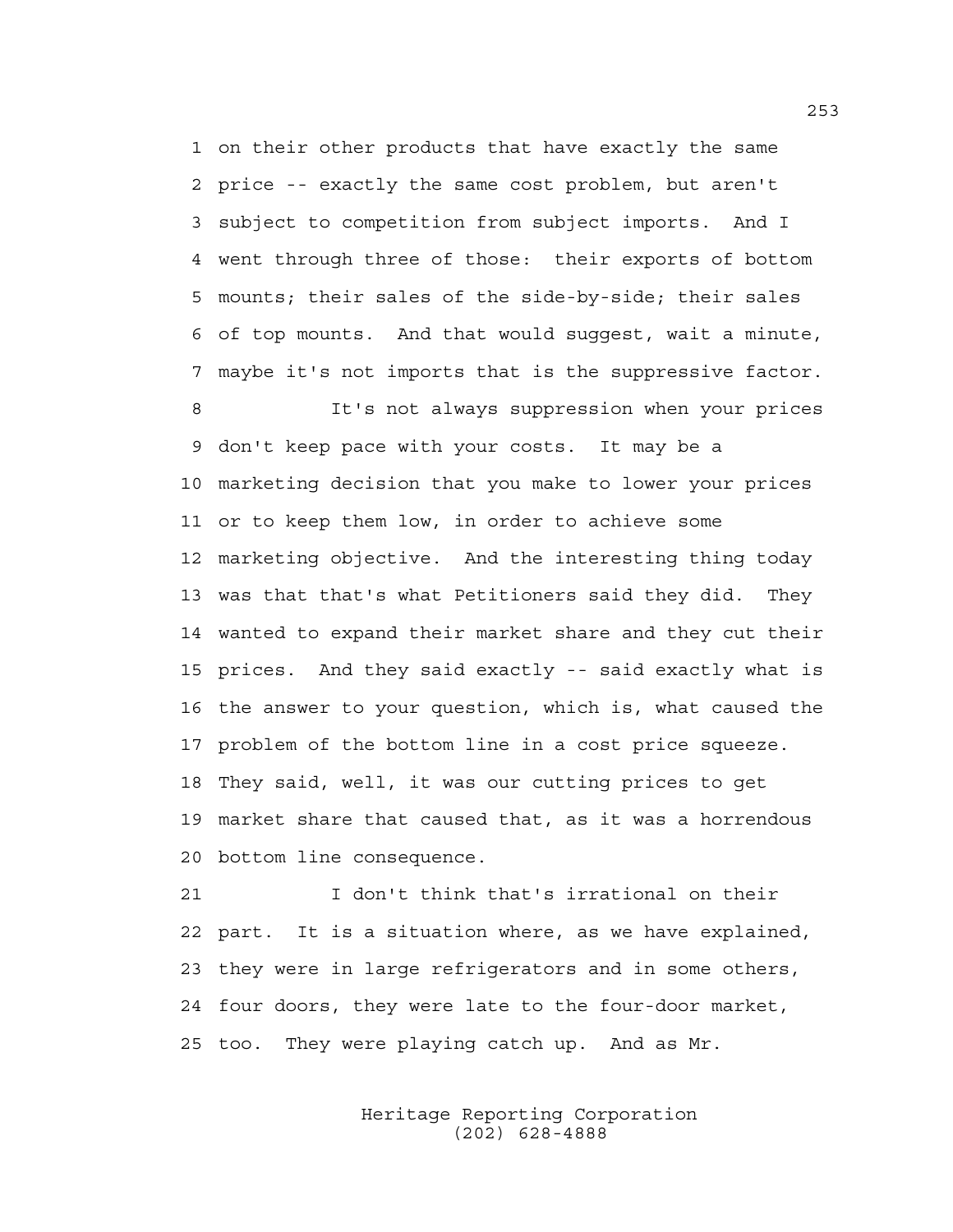1 Greenwald said, one of the things that you do when 2 you're playing catch up, when you've got manufacturers 3 competitive with you who have introduced models 4 perceived by the public to be superior, is you cut 5 your prices. They're also doing the other thing, 6 which is, you bring out better models and they're 7 coming out with a 29-inch model, which will be a good 8 thing for them and is, I think, good news on the way 9 for them.

10 But, I don't think the cost price squeeze is 11 any mystery anymore after looking at that chart, after 12 looking at what the staff report has found about the 13 other similar product categories, similarly situated 14 on cost, but not import competition, and after hearing 15 the testimony today. I don't think there's any 16 mystery about it anymore.

17 COMMISSIONER ARANOFF: Okay. All right, 18 that helps some and I invite, you know, all the 19 parties to think further about the price suppression 20 equation for the purposes of post-hearing.

21 MR. CUNNINGHAM: -- normally even hope for. 22 COMMISSIONER ARANOFF: Well, let me go back 23 to something else that Mr. Cunningham had recently 24 said in response to one of my colleagues. You had 25 said that market share is determined at the retail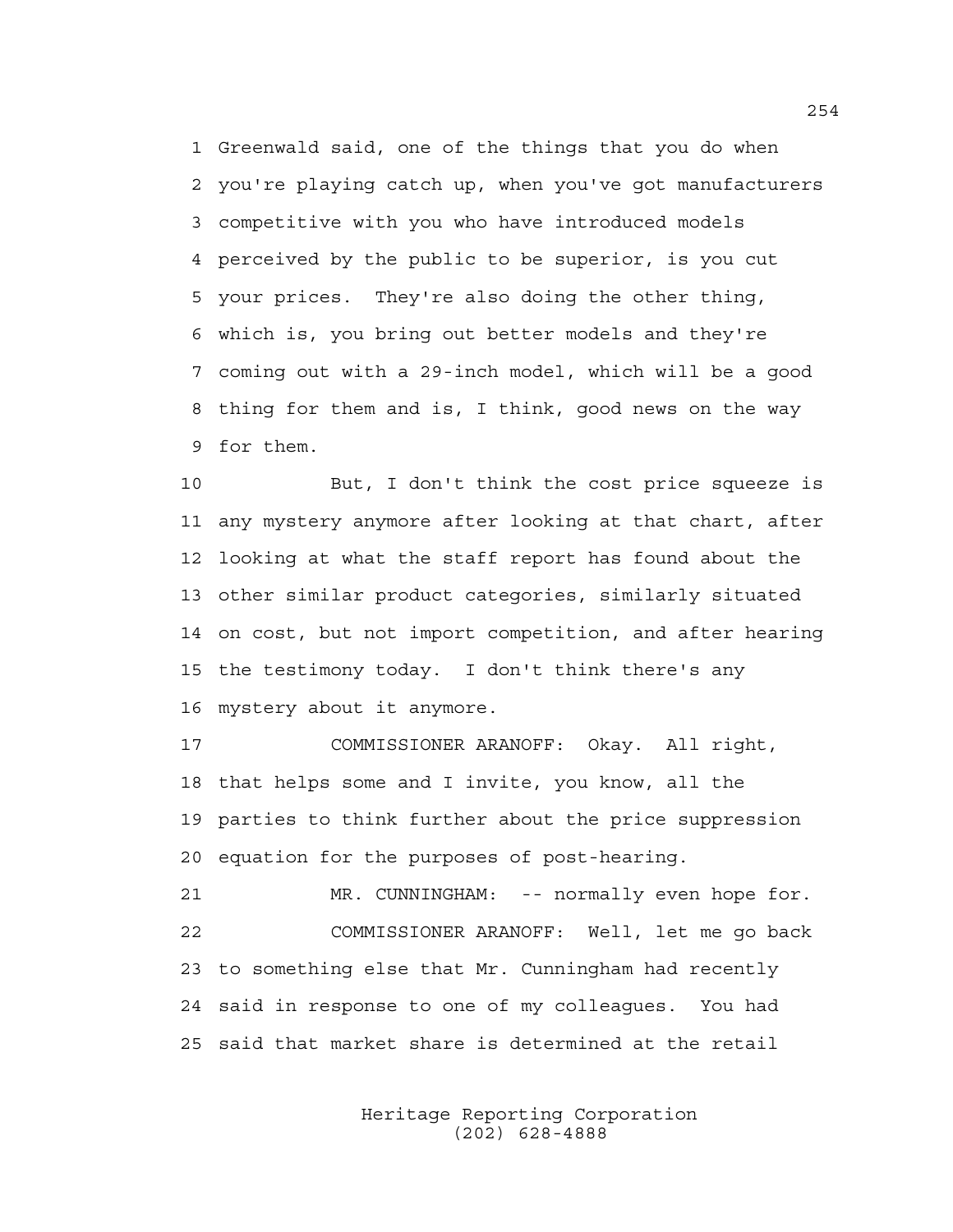1 level and that's one reason why the Commission should 2 maybe be more comfortable at looking at things at the 3 retail level instead of the earlier level between the 4 manufacturer and the retailer. We know, for example, 5 because Home Depot is here and has told us, they don't 6 carry all the major brands and I assume that may be 7 true for other large retailers, as well. So, it seems 8 to me that that diminishes the argument that we should 9 care about the retail level, because if I walk into 10 Home Depot to buy a refrigerator, especially if I'm a 11 replacement buyer, who's got to have a refrigerator, 12 I'm going to buy one of the three brands they have on 13 the floor.

14 MR. CUNNINGHAM: Unless you decide to walk 15 across the street to Best Buy.

16 COMMISSIONER ARANOFF: Yeah, well, for me, 17 it's way up Rockville Pike and there's terrible 18 traffic.

19 (Laughter.)

20 MR. JOVAIS: There is a fair bit of cross 21 shopping across retailers that does occur. So, if you 22 were to go into Home Depot, much to Bob's chagrin, you 23 might not necessarily buy there. There's a high 24 likelihood that you'll visit at least two or three 25 retail stores before you make your final decision,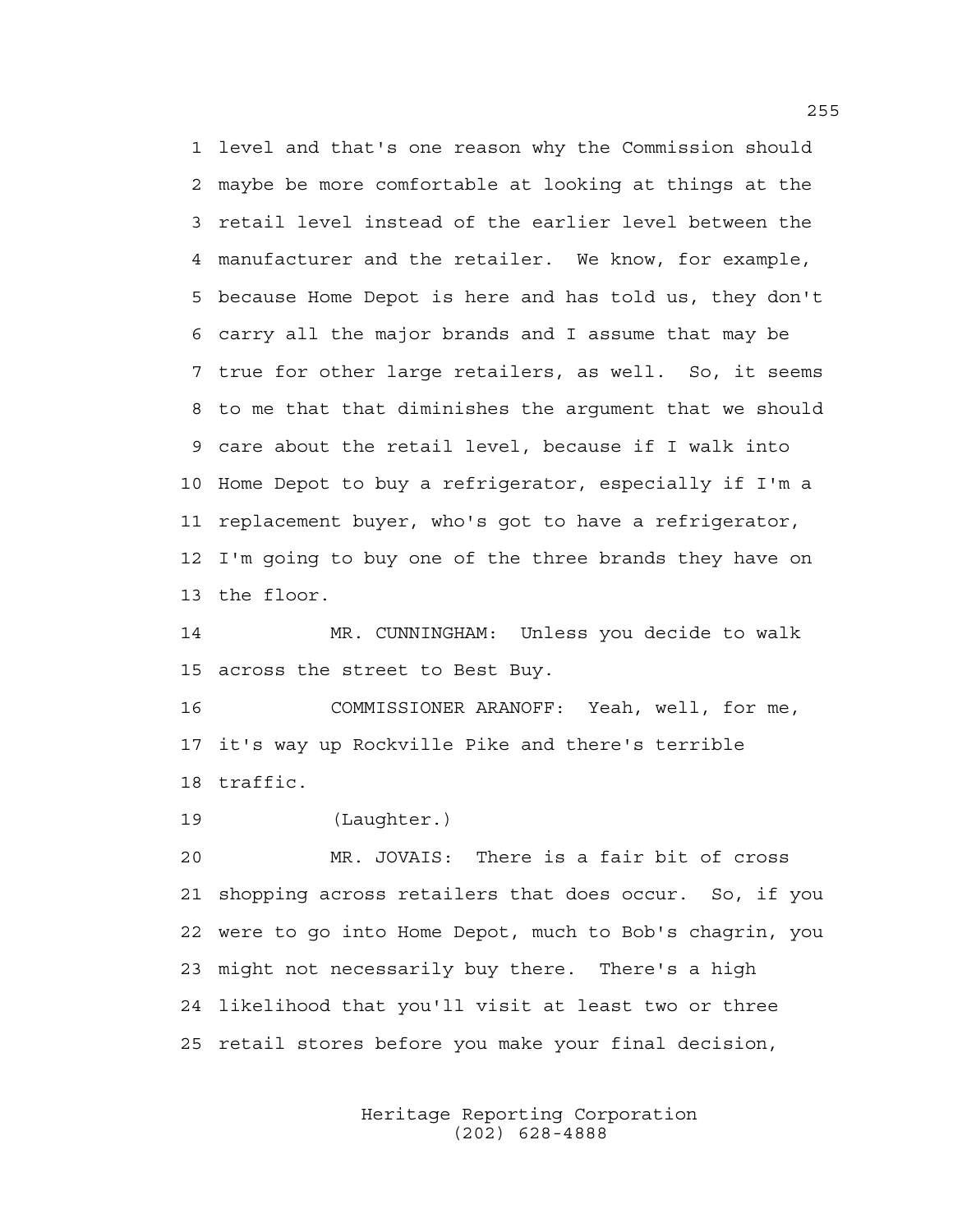1 especially if you're looking at a product that's

2 \$2,500 or above. And there are really only two major 3 retailers that don't carry all brands and those would 4 be Lowe's and Home Depot. Lowe's doesn't carry LG and 5 Home Depot doesn't carry Samsung.

6 MR. CUNNINGHAM: And I would also note that 7 in terms of market share between subject imports and 8 domestics, domestic industry, I mean, Home Depot 9 carries one of the two major importers and carries two 10 of the major U.S. producers. There's also --

11 COMMISSIONER ARANOFF: Well, you're 12 referring to GE as one of the two domestic producers? 13 MR. CUNNINGHAM: Well, I understand the 14 worlds is a complicated place, but it will even more 15 domestic producer pretty soon.

16 COMMISSIONER ARANOFF: This is probably why 17 I drove the salespeople crazy when I was redoing my 18 kitchen, because I asked them where everything was 19 made and they looked at me like I was from Mars. It's 20 an occupational hazard.

21 Can anybody comment, because we haven't 22 heard a lot about Electrolux products. Mr. Jaffe, I 23 don't know if you want to comment on this or someone 24 else does. Which of the major retailers, if any, 25 carry Electrolux products and how would you compare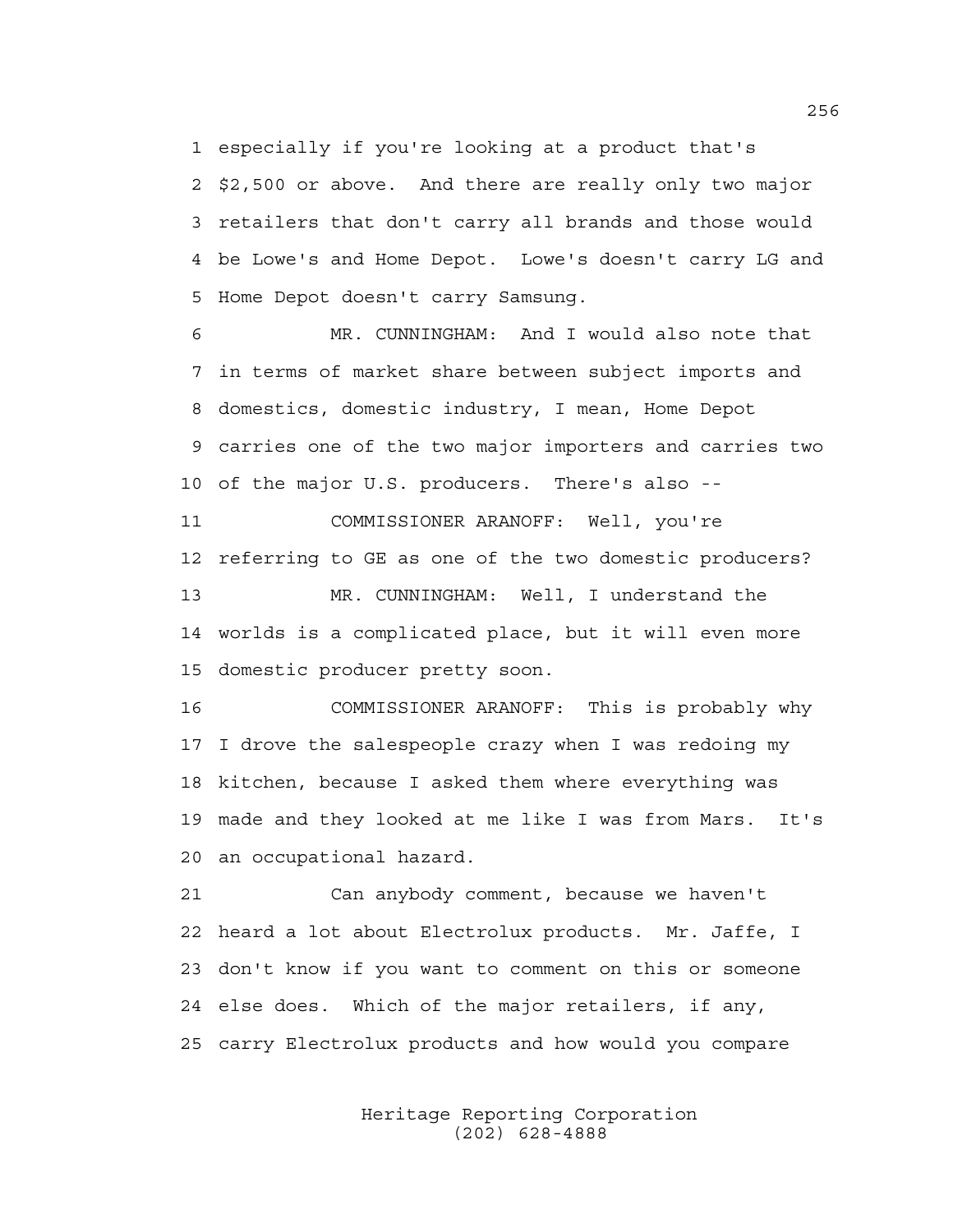1 them, in terms of these fit, feel, and finish issues 2 to the two other brands that we're talking about here?

3 MR. JAFFE: Well, the interesting thing 4 about Electrolux is I must admit that we actually came 5 to the French door refrigerator market later than the 6 other retailer -- excuse me, the other manufacturers 7 in the room. So, we didn't actually start producing 8 them in greater quantities until 2010 and 2011. So, 9 while they are at many of the major retailers and 10 others, it's a much smaller quantity and, again, much 11 later to the market than everybody else that's in the 12 room.

13 COMMISSIONER ARANOFF: But, Electrolux is 14 competing in this same retail space, looking for the 15 same customers who want these sort of upper end, but 16 not built-in French door type models.

17 MR. JAFFE: That's correct. They started 18 basically with what's been known as the Electrolux 19 Icon model and now they're also introducing later the 20 Frigidaire, which is considered as far as branding, 21 one would consider the Electrolux Icon as a more 22 premiere brand, whereas the Frigidaire would be a 23 normal brand. One would be the Acura; the other would 24 be the Honda.

25 COMMISSIONER ARANOFF: Okay. I've gone way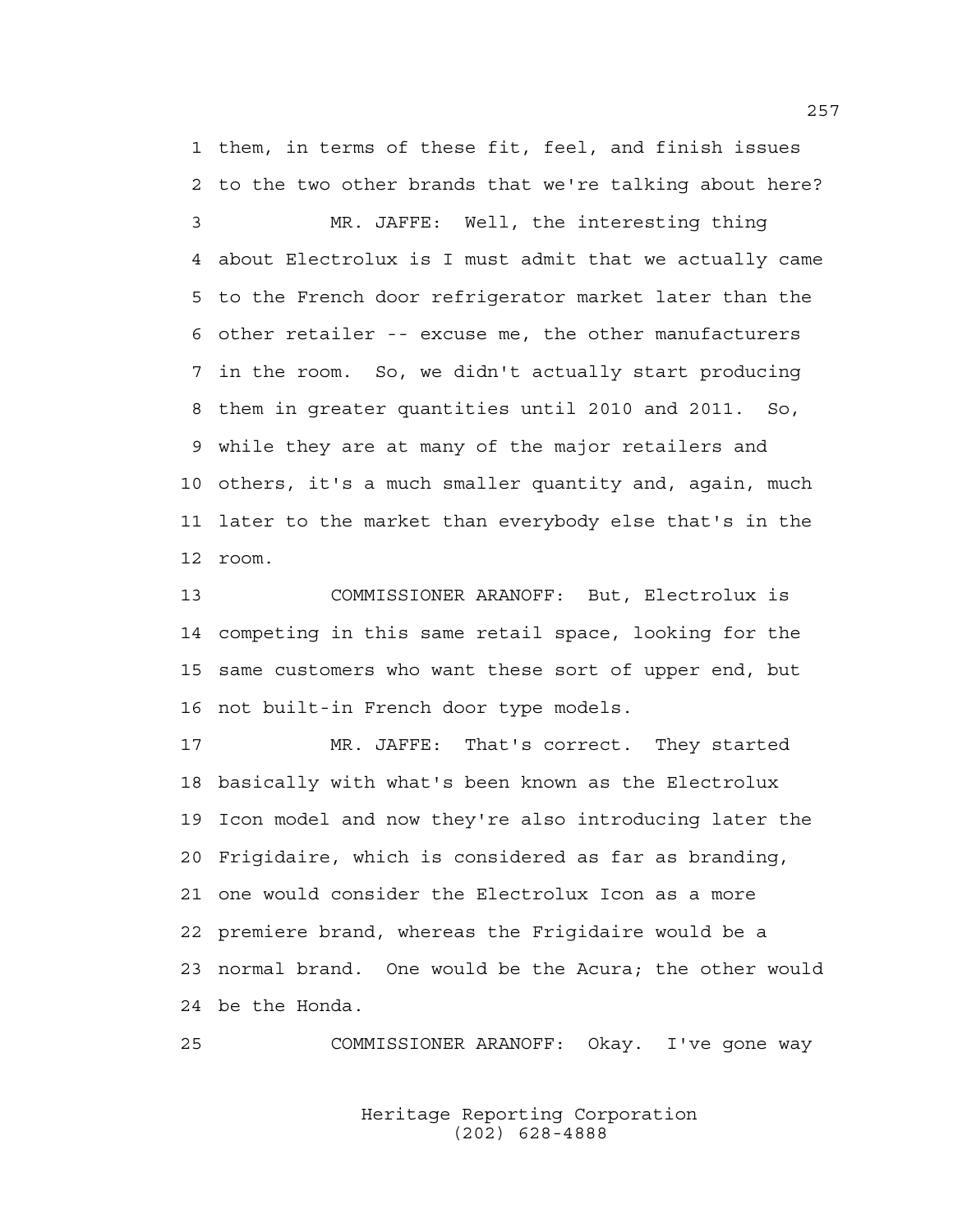1 over my time, but thank you for all your answers.

2 VICE CHAIRMAN WILLIAMSON: Commissioner 3 Pinkert?

4 COMMISSIONER PINKERT: Thank you, Mr. 5 Chairman.

6 Mr. Cunningham, you talked about the 7 decision by the domestic industry to cut prices in 8 order to gain market share or at least to slow the 9 loss of market share. Did cutting prices in fact slow 10 the loss of market share for the domestic industry? 11 MR. CUNNINGHAM: It seems to have based on 12 the 2011 statistics. Import market shares turned down 13 a bit.

14 COMMISSIONER PINKERT: So what I'm trying to 15 understand is what the relationship is between the 16 price competition in this market and the fit, feel and 17 finish factors that we talked about earlier.

18 MR. JOVAIS: It's interesting to note that, 19 yes, they did cut their prices in 2011, and Whirlpool 20 did see some share gains, but even in the testimony 21 from Greenwald, they -- there was not an appreciable 22 increase in market share, which clearly there's some 23 other reason why people are continuing to choose the 24 Samsung and LG product in the midst of price decreases 25 from Whirlpool.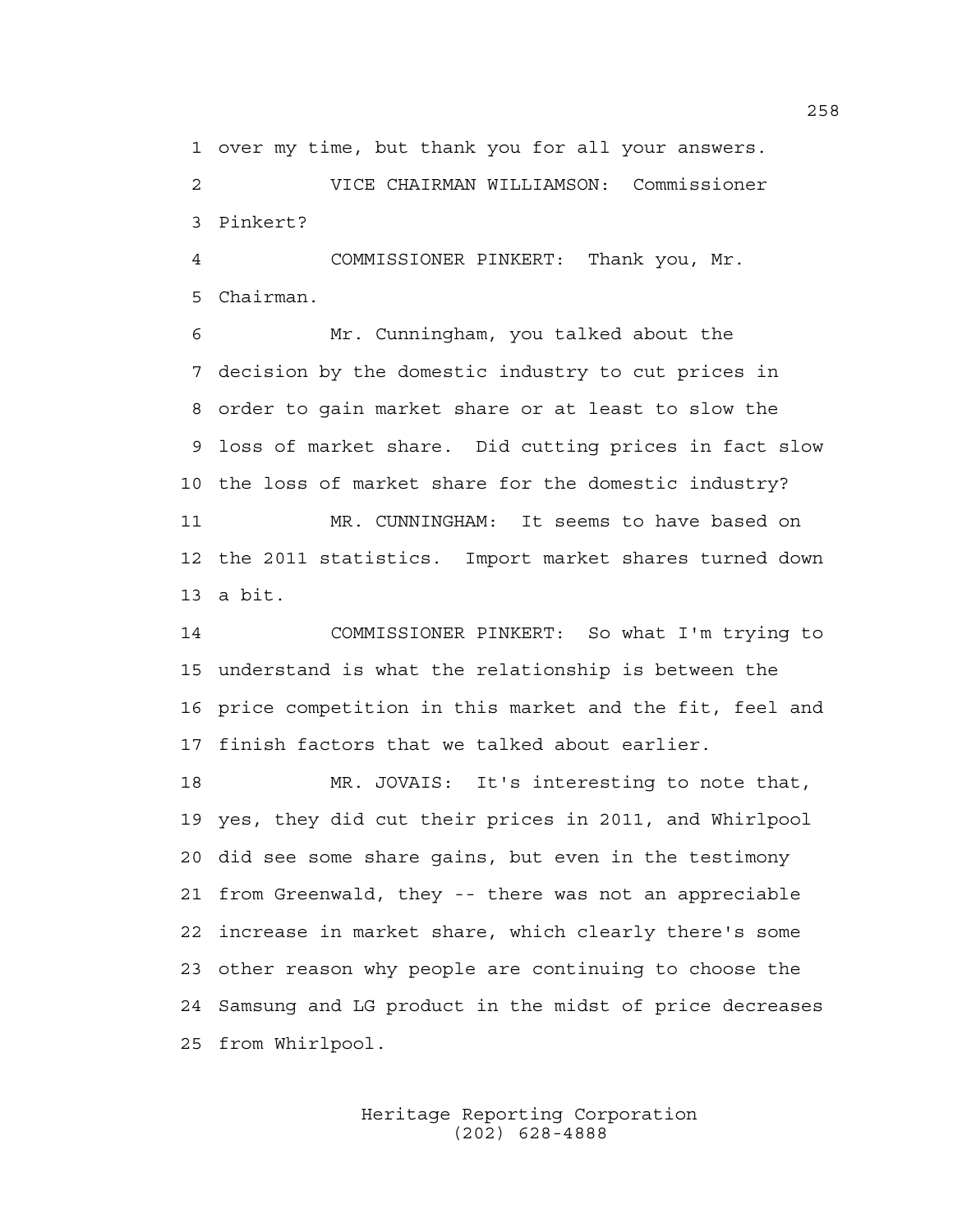1 MR. CUNNINGHAM: I guess I would suggest to 2 you that they've actually -- well, first of all, we -- 3 as we have emphasized over and over again; we don't 4 say that price is irrelevant. When you have a product 5 disadvantage, at some point, you can -- a price 6 reduction will affect the commercial imbalance between 7 you and your competitors. That is true in any 8 product, any case, anywhere, any time.

9 The point here is that their major loss of 10 market share, and the one that they're going to try 11 and get back now, is the area they simply haven't been 12 in. That's what that chart makes so clear here. They 13 talk about ten percent loss of market share. Look at 14 the figures there. They're the share of the market 15 held by the products that they make has fallen ten 16 percent.

17 The share of the market held by the products 18 they don't make has gone up ten percent. Whatever the 19 price problem may be, that's not a price problem. 20 COMMISSIONER PINKERT: Thank you. 21 MR. BAIRD: Can I give you an example? If 22 you look at Petitioner's Exhibit -- look at Exhibit 23 Number -- I think it is 16. Because this is where the 24 share increase came from, if you look at -- if 25 everybody has that, Exhibit 16. If you look at the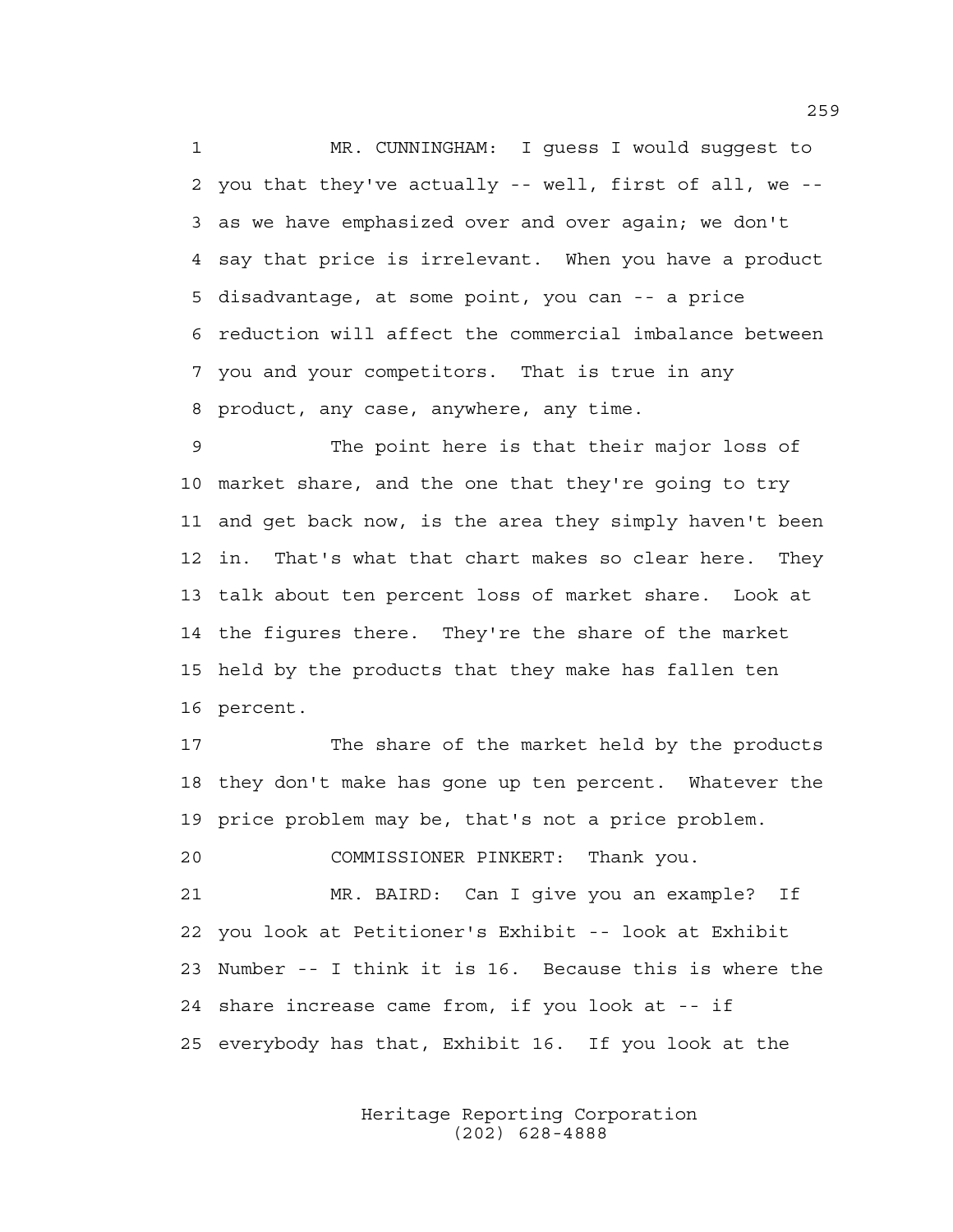1 middle piece on that page, which is a Whirlpool, and 2 it talks about the fact that the price was 1583, does 3 everybody see that?

4 Well, in real life what happened, that 5 wasn't the Black Friday model. In real life, it was a 6 model just like that without LED lighting; in fact, it 7 sold for \$999. Now, I sold 30,000 of them. So, I 8 mean, this doesn't really portray what really happened 9 and where the share gains came from. It came from 10 extreme price cutting on the three-door, basic piece. 11 We were \$999; HH Gregg was \$999.99, and Lowe's was 12 \$1,199 on a similar piece. So, yeah, you sell that 13 kind of volume, you're going to gain share.

14 MR. CUNNINGHAM: And that's a Maytag. 15 MR. BAIRD: Maytag.

16 MR. CUNNINGHAM: Just to be clear.

17 COMMISSIONER PINKERT: Thank you. Now, just 18 looking at 2009/2010, which, of course, is not the 19 period we were just discussing with the decision to 20 cut the prices; but just looking at that period, there 21 appears to be a strong correlation between loss of 22 domestic industry market share and the cost price 23 squeeze that we talked about earlier, as well 24 declining profitability. What happened in that 25 period, 2009 to 2010?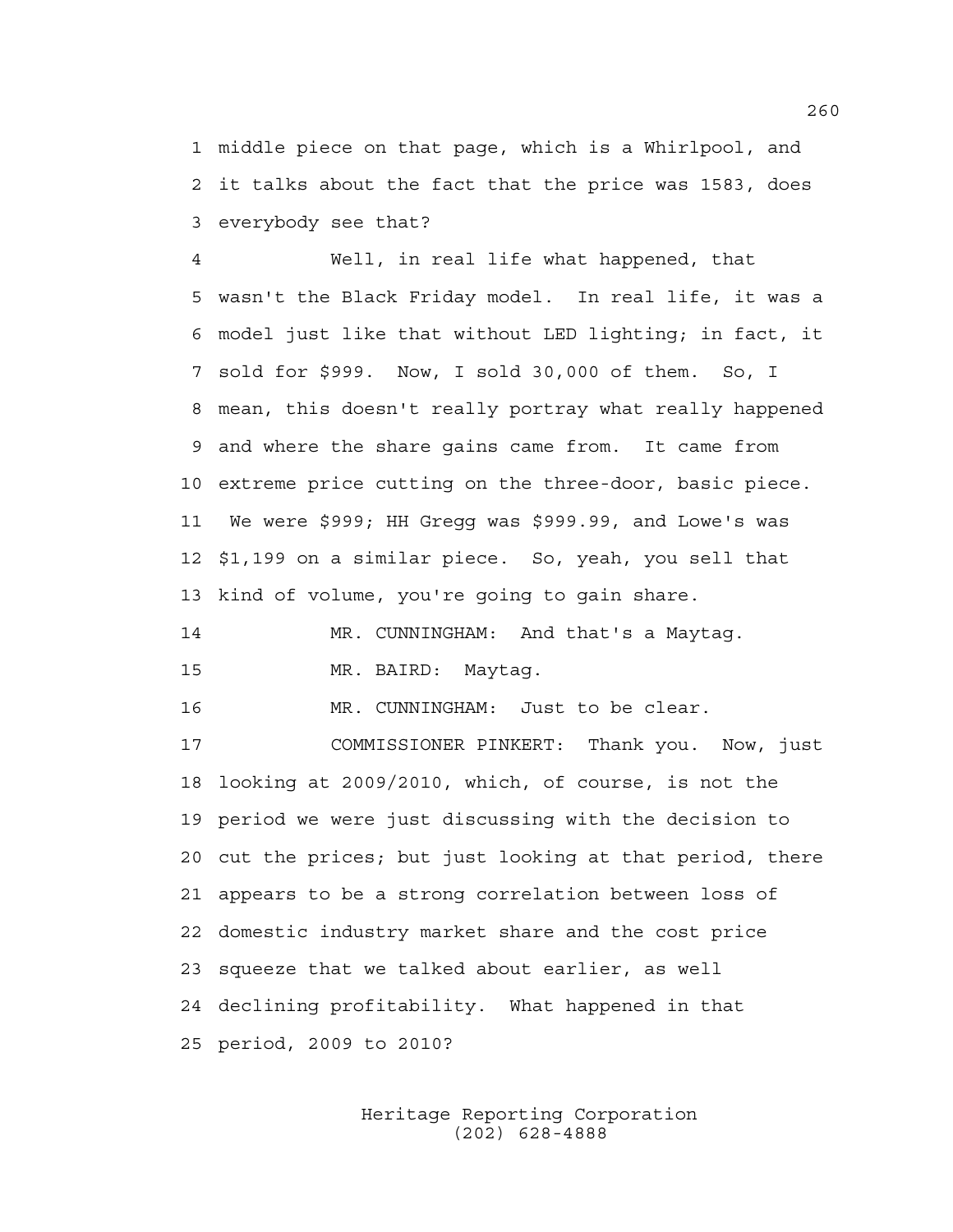1 MR. CUNNINGHAM: I would take a little bit 2 of issue with your strong correlation there, because 3 you need to look at how much of the market share gain 4 by imports was in models and product areas, because 5 remember, in 2009 and most of 2010, the domestic 6 industry not only didn't have the high volume stuff, 7 they didn't have four doors either. But -- but, at 8 any rate, let me turn to -- for one -- let me turn to 9 Mr. Klett.

10 MR. KLETT: From 2009 to 2010, I mean, it is 11 true that there's a nominal -- you know, there's 12 increase in import share, and decline in domestic 13 industry profitability. But, I mean, you have to look 14 at, at least on the import side, where was the 15 increase in imports, and in our brief, we, actually, 16 went through -- based on some information we got from 17 the clients as well as from NPD on where the market 18 share increase was. And, as Mr. Cunningham has said, 19 in large part, it was in the large -- a good chunk of 20 the increase was in the larger -- the larger models. 21 So, in terms of the causal link, I'm not sure it's 22 there.

23 In terms of why the profitability decreased? 24 It wasn't -- It wasn't average price, because, in 25 general, that went up. So, it was a cost side -- it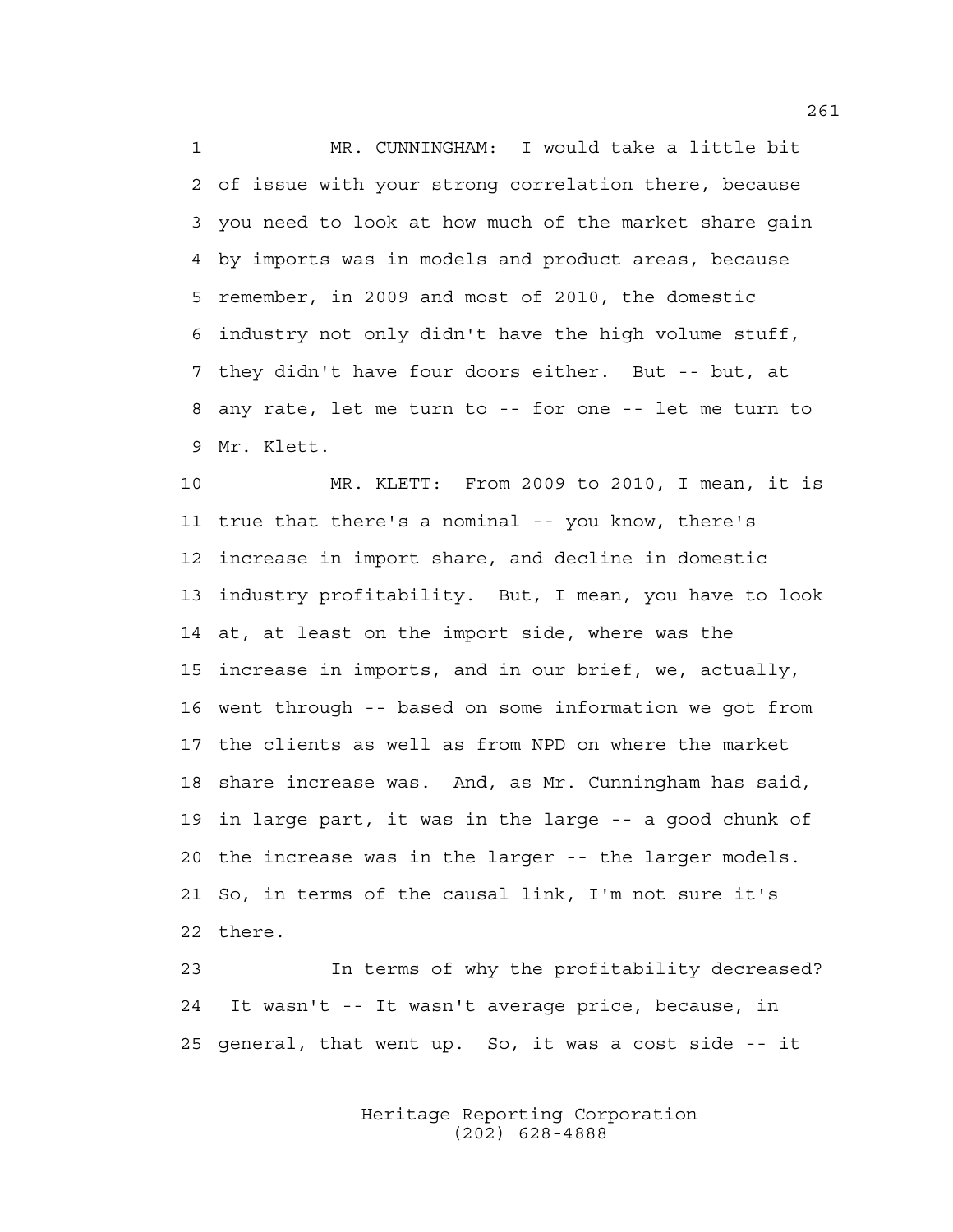1 was a cost side factor, and we can go into that a 2 little bit more detail in the brief if we can.

3 MR. CUNNINGHAM: And I would also ask you to 4 be a little careful about looking at market share. 5 Remember, this is not market share in terms of imports 6 coming in and reducing the domestic industry's volume. 7 This is imports -- this is imports coming in, we 8 would say, creating a market, but whether the imports 9 created it or not, there was a market that grew 10 significantly during the period. And U.S. volume -- 11 Whirlpool's domestic shipments grew in that period. 12 Everybody's domestic shipments grew in that period. 13 And, so, I've always been a little hesitant to look at 14 market share, and say market share loss itself is an 15 indicia of injury. It may be, but its importance is 16 reduced in a circumstance like this, wherein point of 17 fact, your volume has gone up. It's just that 18 somebody else's has gone up quicker.

19 COMMISSIONER PINKERT: Thank you. Now, this 20 next question may be one of those questions where it 21 all depends on what your general theory of the case is 22 as to how you would view this particular issue, but -- 23 but I'm wondering how should we factor in, if at all, 24 into our analysis the impact of the subject imports on 25 the urgency of product innovation and research and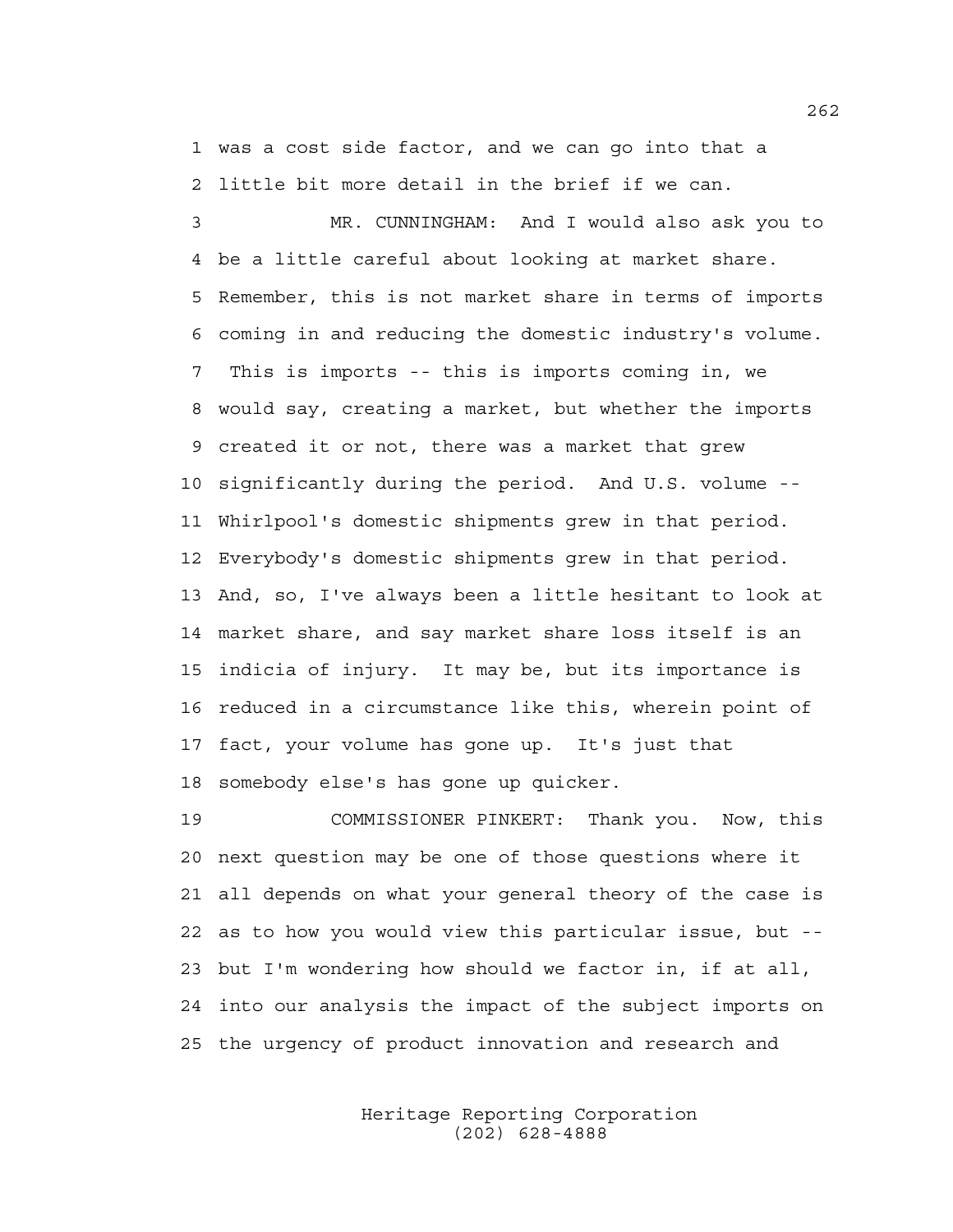1 development by the domestic industry?

2 In other words, you talked earlier about how 3 they're finally starting to do some of the things that 4 they need to do. Could the subject imports in their 5 pricing be forcing a kind of urgency on to the 6 domestic industry that would not be there otherwise? 7 MR. BAIRD. Yes, that's what innovation 8 does.

9 MR. CUNNINGHAM: I guess I would commend you 10 to your underselling analysis on that, too. Because, 11 I mean, it's -- these are hard arguments for the 12 Petitioners to make, it seems to me, when they're not 13 being predominantly undersold by the imports. Yes, 14 they did not make some of the innovations, moving 15 larger sizes, bringing four door as quickly as they 16 could. I'm always reluctant to look at a U.S. 17 industry and say, essentially, you screwed up. But 18 industries react late. Industries that are well 19 entrenched, dominate markets sometimes react late. 20 That doesn't mean that when they do react,

21 they won't be very effective, and there's every reason 22 to believe here that, that will happen, and that one 23 we'll tell you which pricing category it is when the 24 brief -- can't do it right now. But that one category 25 where in the middle of this period, yeah, they did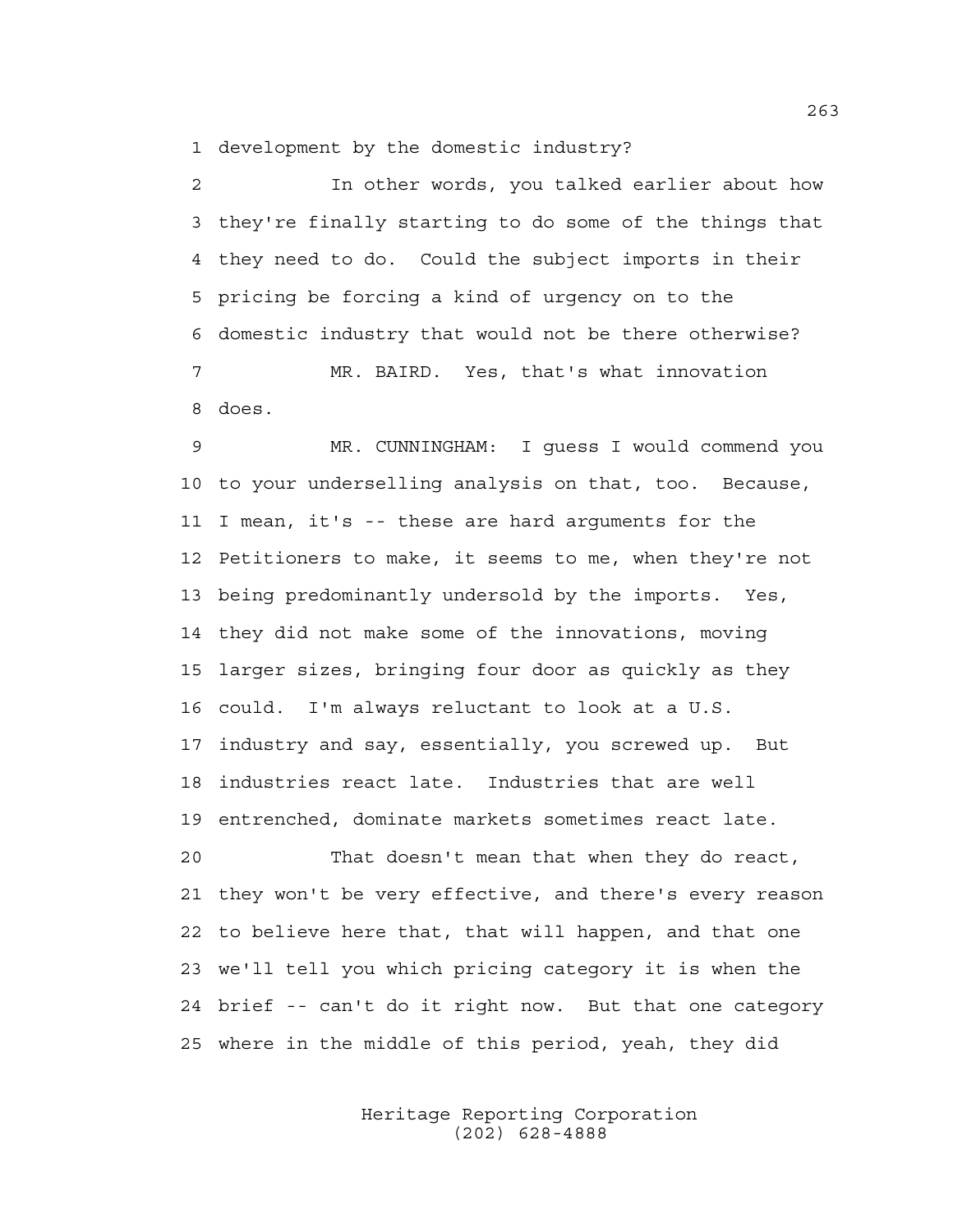1 react. They brought out the product they needed to 2 bring out, and, boy, 700 percent increase in their 3 volume. I mean, yeah, there's every reason to believe 4 they'll be successful, but it's true. They didn't 5 make the investments that they did. They don't seem 6 to be, in some cases, massive investments that were -- 7 for the size of Whirlpool, in a market that they look 8 at that seems as promising as this, in a market where 9 another U.S. company is making equally substantial 10 investment, General Electric, here in the market.

11 It doesn't seem to me there's an import 12 competition situation that explains their decision not 13 to make those investments. It look -- it just sort of 14 looks like they got it a little late.

15 MR. BAIRD: I would say that -- I look back. 16 I've done this a long time. This used to be a 17 business -- that's why they call it white goods. They 18 were all white goods, and the focus was on features. 19 It was a feature game up all the way until about 2000. 20 Once you go to 2000, it becomes a fashion game, and I 21 think what LG and Samsung has introduced fashion into 22 appliances, and, quite frankly, and Marc would tell 23 you this is true. I've been asking them for six years 24 to keep up with fashion, and the fact is they've done 25 that on laundry. They've done that on dishwashers.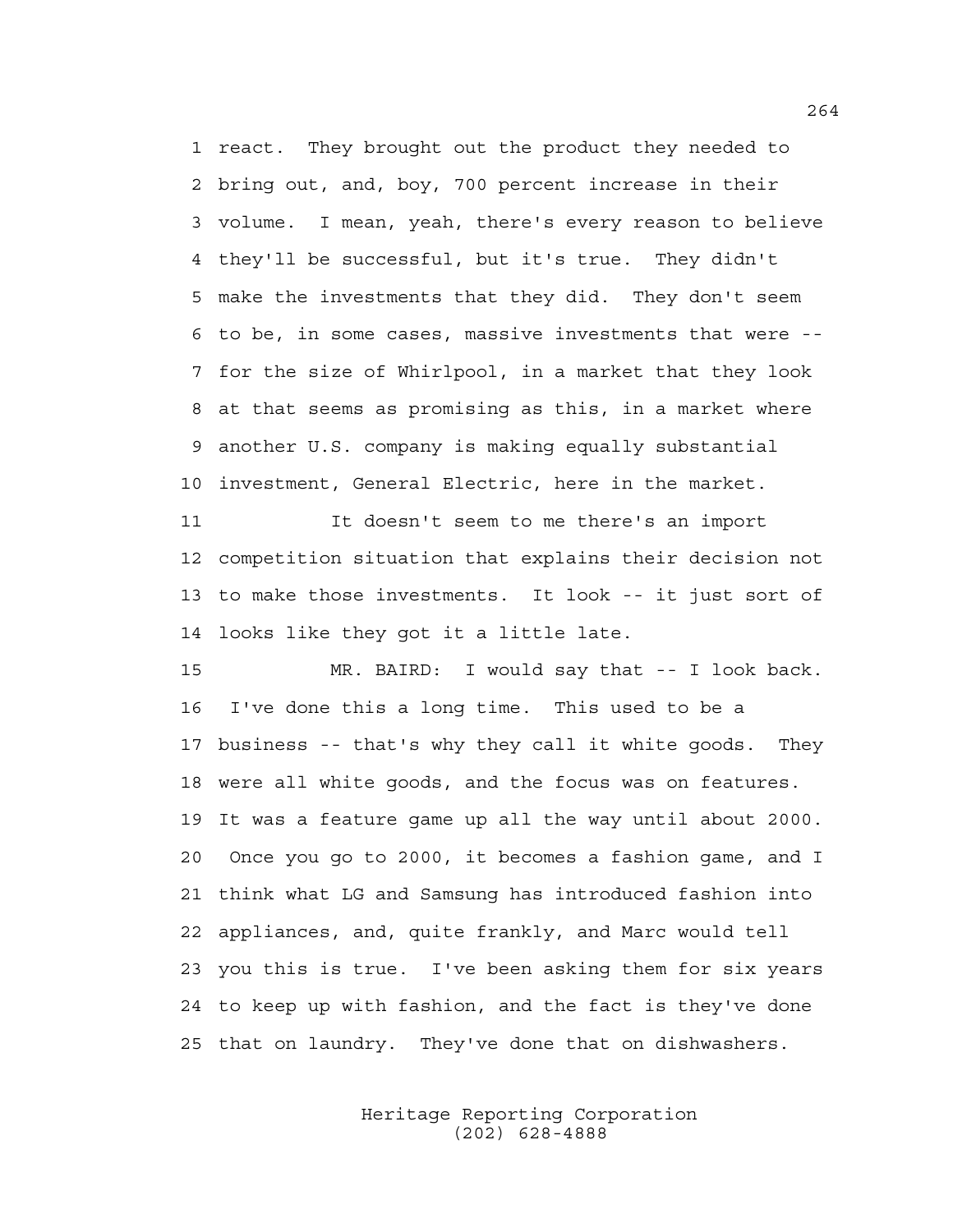1 They've done that on Ranges.

| 2  | The fact is they've got one category that's           |
|----|-------------------------------------------------------|
| 3  | way behind. And I think they know that, bottom line,  |
| 4  | and they're going to fix that, but they're just way   |
| 5  | behind on refrigerators when it's all said and done.  |
| 6  | COMMISSIONER PINKERT: I know this calls for           |
| 7  | speculation on your part, but why do you think that   |
| 8  | they were so slow in this product segment?            |
| 9  | MR. BAIRD: I probably -- I don't know if I            |
| 10 | can answer that. I mean, obviously, laundry is a very |
| 11 | important category to them, so they want to get that  |
| 12 | fixed, I would say, but I don't know. It's a good     |
| 13 | question. I'm somewhat amazed that GE can come out in |
| 14 | six months, whiz right by them. It is a little bit    |
| 15 | startling to me that, that happens, but they need to  |
| 16 | get it fixed.                                         |
| 17 | I mean, this is nothing new. You know, it             |
| 18 | really isn't. I happened -- they were the market      |
| 19 | leader. They had a hundred percent market share for   |
| 20 | sixty days, and it's been downhill since then.        |
| 21 | MR. CUNNINGHAM: And, remember, they still             |
| 22 | dominate this market overall. It is just in the       |
| 23 | growth part of the market. They have not done the     |
| 24 | things necessary yet -- they're going to. But they've |
| 25 | not done the things necessary yet to be where they    |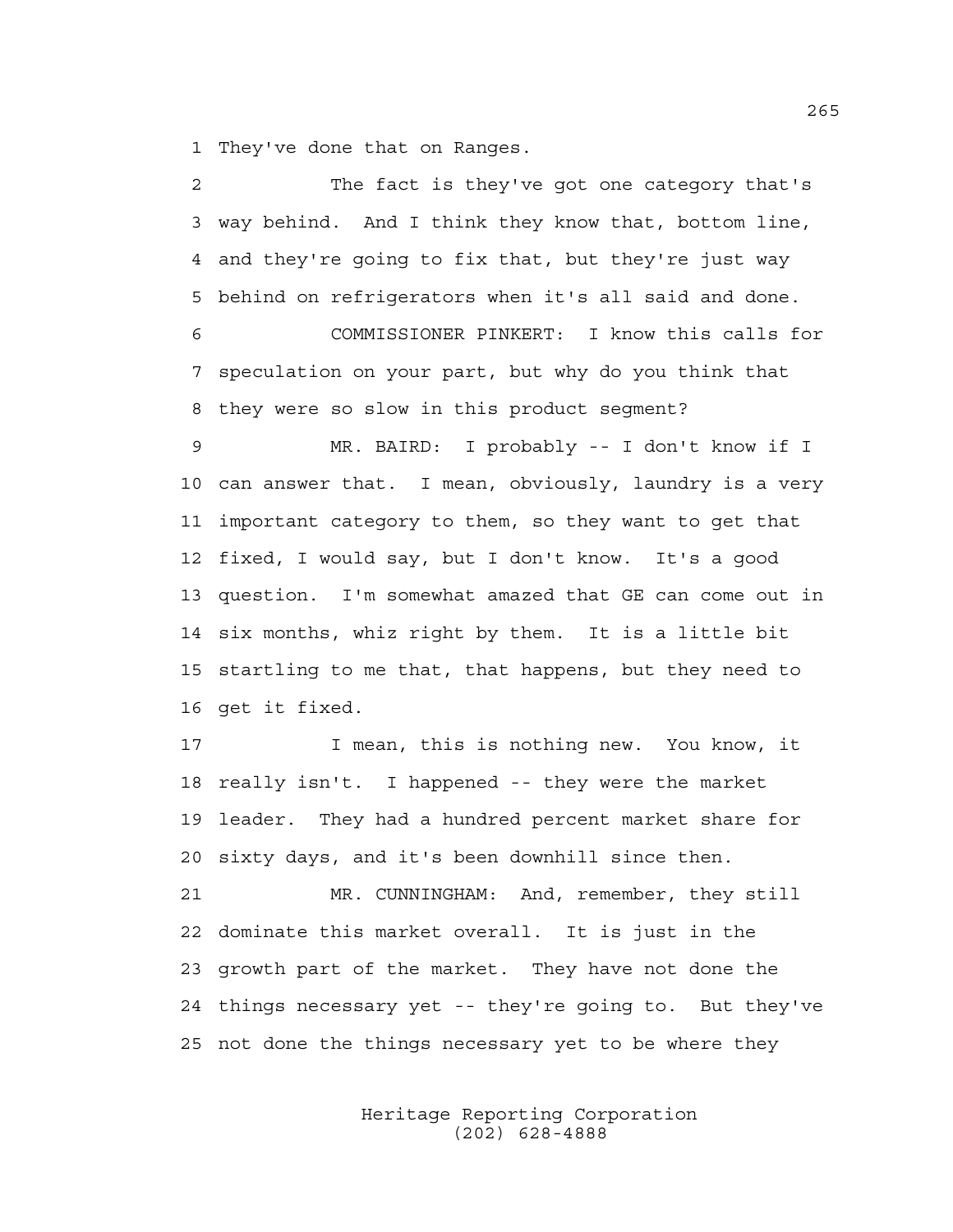1 can -- they have demonstrated they can be in the rest 2 of the market. COMMISSIONER 3 PINKERT: Thank you. Thank you, Mr. Chairman. 4 VICE CHAIRMAN WILLIAMSON: Thank you, 5 Commissioner Johanson.

6 COMMISSIONER JOHANSON: Yes, thank you. In 7 your briefs and testimony, and in particular, I 8 believe the testimony of Mr. Herring, you have argued 9 that the commission should not compare promotional 10 models with non-promotional models. And I was 11 wondering why this is the case. Aren't promotional 12 models competing for sales of non-promotional models?

13 MR. HERRING: Just to expand on that a 14 little bit, one of the examples that was used was the 15 Black Friday model, drop-in model for LG, and there 16 was substantial de-contenting or feature 17 differentiating that was taken into account as we 18 developed that drop-in SKU. So, there was a list of 19 different design characteristics and feature 20 differentiation that was -- that we're taking out of 21 that product to get to a lower cost point threshold. 22 So, it's probably not an accurate -- it's 23 not an accurate analysis to compare to the same 24 feature or the same basic configuration that was 25 already in place. So, it was a drop-in SKU,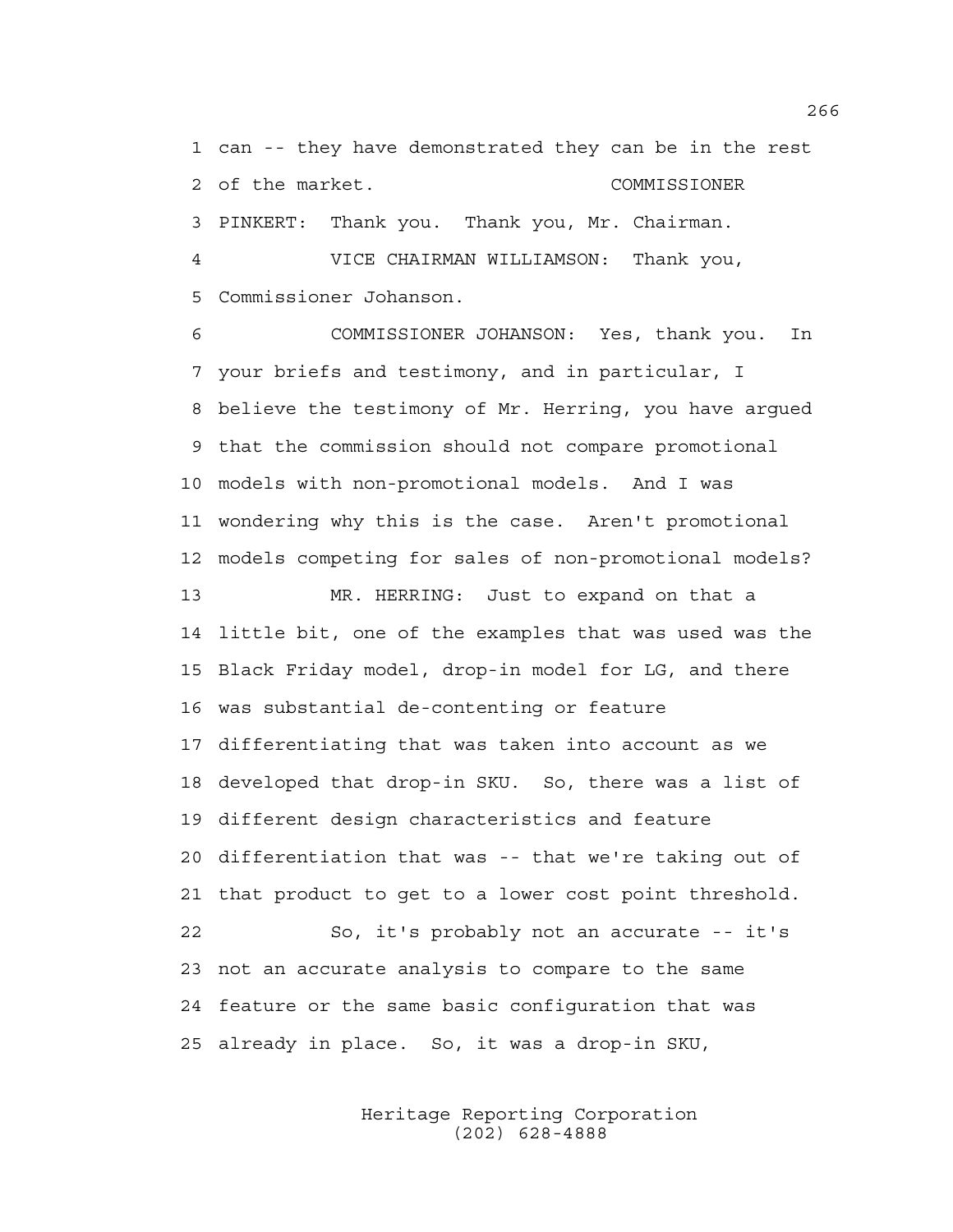1 promotional in nature, designed to hit a lower price 2 point threshold where feature content was pulled out 3 of the product to be able to hit that more attractive 4 offer and stimulate consumer demand.

5 MR. CUNNINGHAM: Mr. Commissioner, there's a 6 particular reason here relating to how the Commission 7 does overselling and underselling analysis, because 8 the question you ask is to what extent have imports 9 oversold? So, how many sales of imports have we got 10 that oversold? How many sales of imports have we got 11 that undersold? Okay? Let's supposed that two 12 different manufacturers have identical Black Friday 13 promotions, except that they choose different models 14 to do it. One has a promotion on a model in your 15 Category 2, the other has a promotion on a model in 16 Category 3. It's the same promotion, each one gives a 17 twenty percent discount. The one that gives the 18 twenty percent discount, sells 20,000 units. The one 19 that gives -- that doesn't give the discount, sells 20 10,000 units.

21 Here's what you get in your analysis. Where 22 the importer gives -- where the subject import has 23 discounted the twenty percent, you will find that 24 20,000 units of the subject import undersold the 25 domestic, you know, the domestic manufacturer. When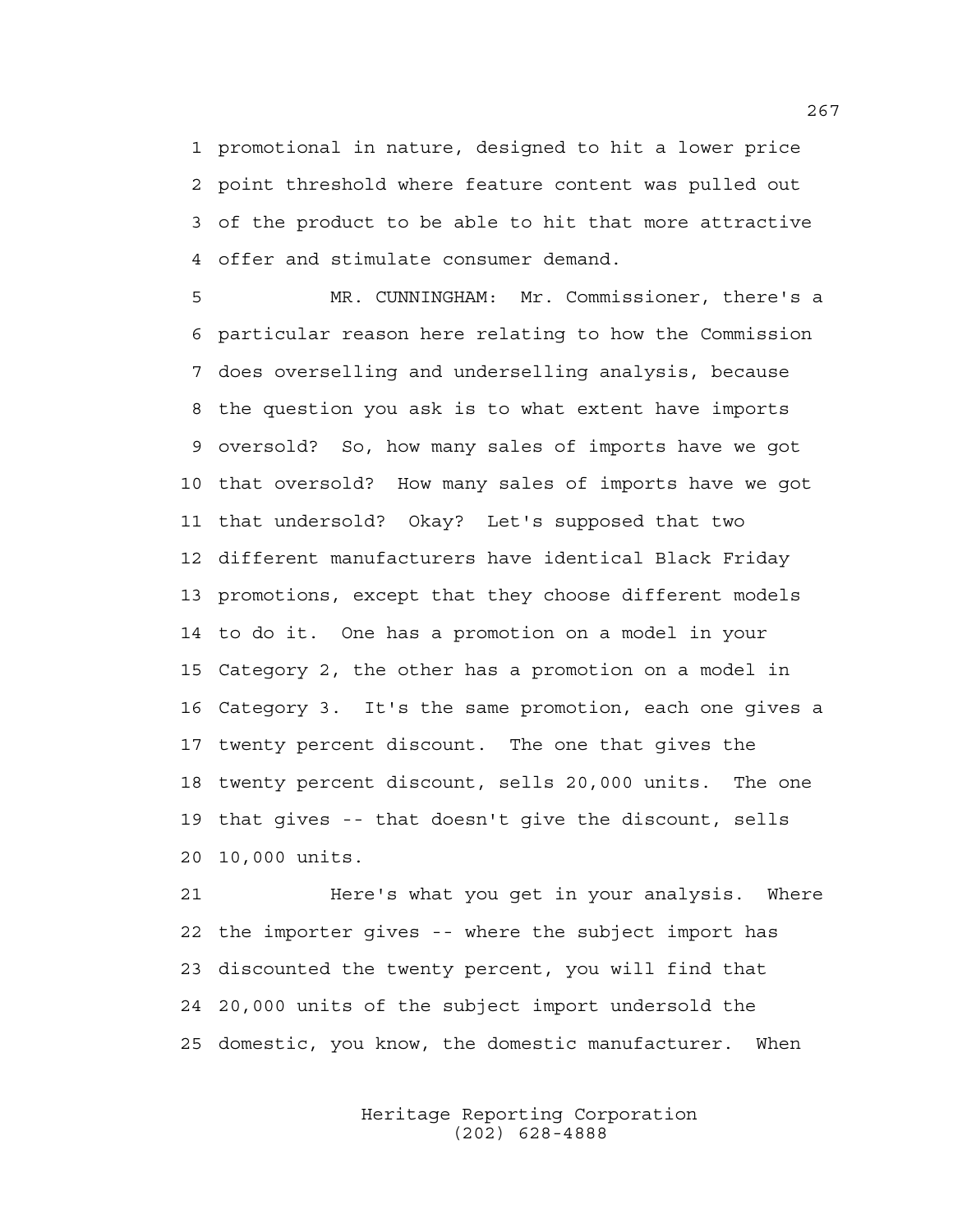1 you do the analysis for the other situation, you will 2 find that 10,000 units of the imports oversold the 3 domestic manufacturer. Both manufacturers did the 4 same thing, both got the same result, but they got it 5 on different models. It's an odd situation. It's one 6 you don't normally have.

7 I'm not sure where we're trying to dictate 8 you exactly how you should do it to correct that. 9 We've said to do it more broadly. Look at it more 10 broadly. But you want to avoid the type of distortion 11 that I just took to you, because what you're then 12 saying is we're finding there was more import 13 underselling, because what we look at is the import 14 sales, and we ask did they undersell or oversell. And 15 there are various ways you go about that. Just be 16 aware of the distortion. That's what we're saying to 17 you. Beware of the possible distortion as you look at 18 this, and so much of what the U.S. industry has -- has 19 argued here today relates to sort of specific model 20 promotional discounting. And, as you heard from Mr. 21 Baird, in one of the -- when he was talking about one 22 of the LG, quite substantial, promotional discounts, 23 he says, "Well, there was this other promotional 24 discount by Whirlpool on another product. Boy, that 25 was, in my view, the really leading discounting in the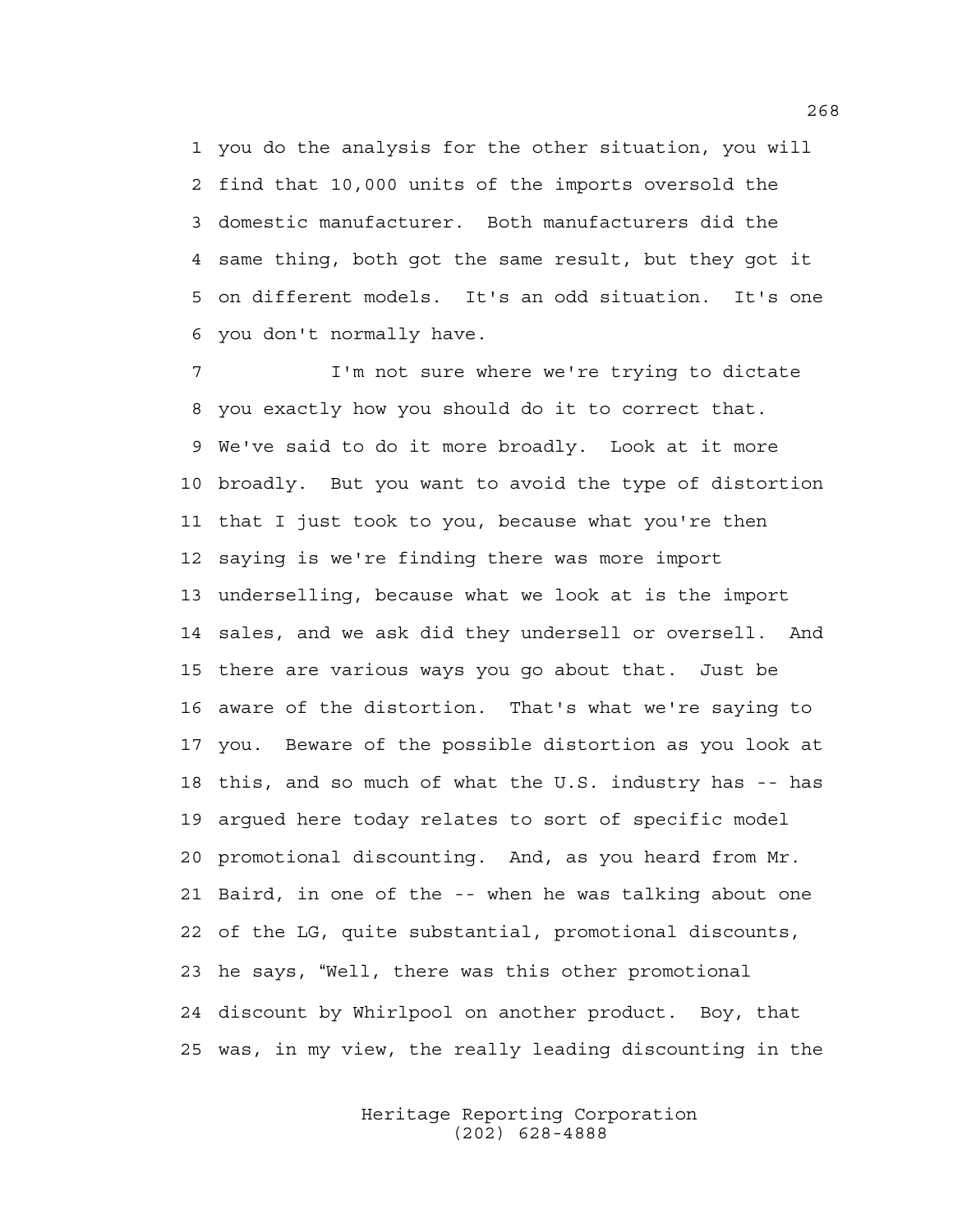1 market place."

2 But it wouldn't show up that way in your 3 statistics. So, that's the kind of thing I want you 4 to take a look at here and avoid the distortion. 5 That's all we're saying. We're not saying to you that 6 promotional discounting doesn't move the market. 7 Promotional discounting doesn't get you more sales. 8 We're saying to you, everybody does it. Be careful 9 how you analyze it so your methodology doesn't give 10 you a distortion. 11 COMMISSIONER JOHANSON: Okay, thank you. 12 Petitioners contend that LG's and Samsung's models are 13 superior to those of Whirlpool. When did LG and 14 Samsung begin production of bottom mount 15 refrigerators, and I'm wondering whether they were 16 able to begin production with a clear sheet design, 17 and whether this gave them a competitive advantage? 18 Was Whirlpool constrained by it's existing production 19 platforms, after all, Whirlpool's been producing 20 bottom mount refrigerators I think since the '50s or 21 so.

22 MR. DEXTER: So, certainly, as we -- as I 23 described, and you've heard others describe as LG and 24 us came into the marketplace, we had the opportunity 25 to look at where we -- where there were unmet consumer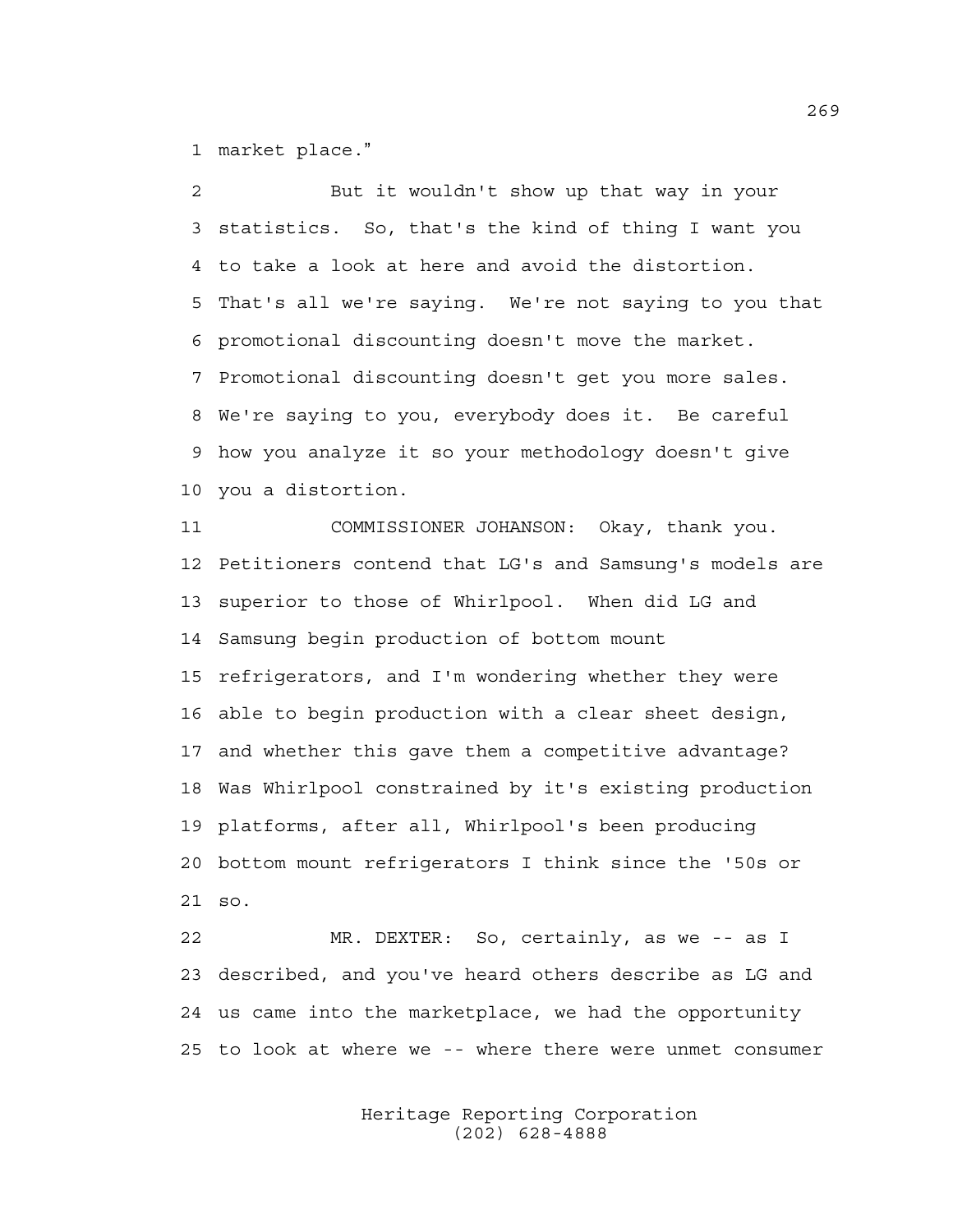1 needs and that could be in terms of configuration. 2 That could be in terms of fit, fill and finish and 3 product, so we did, in essence, in our case, start in 4 2007, and we really did take the time to analyze and 5 say, how can we meet those consumer needs. I think 6 part of your other question on the advantage or 7 disadvantage that Whirlpool has had, certainly, they 8 had some legacy platforms in place, but you've also 9 heard quite a lot about continuous investment over 10 time or lack of it or you hear about the GE case where 11 not they're in the period as Mr. Baird said, of six 12 months going from not being in the marketplace to 13 clearly being in the midst of it. I think those are 14 all just choice that a company has to make in the 15 course of doing business and how you view the 16 marketplace and how to position yourself competitively 17 for it.

18 MR. CUNNINGHAM: And I guess I would say 19 that we're here to deal with injury caused by dumping 20 not by the fact that somebody had an advantage, 21 because they were starting fresh. I mean, there are 22 lots of industries -- one of the problems the steel 23 industry had for year and year was it had an 24 established set of manufacturing problems -- 25 manufacturing technologies, and it was sort of leap-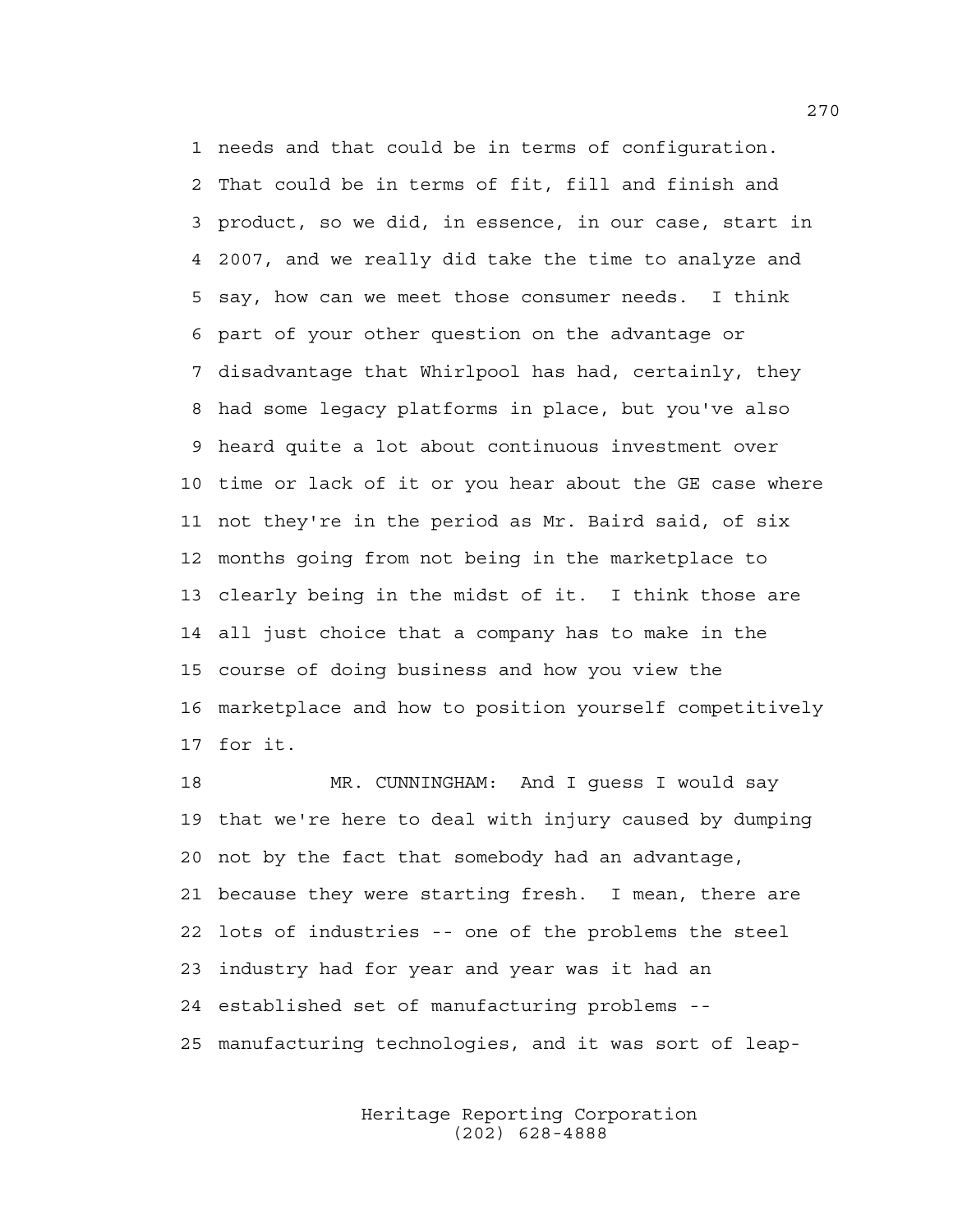1 frogged at one point, this was back in the '70s, by 2 the Japanese, particularly. Unfortunately, the 3 Japanese also dumped substantially, and also undercut 4 U.S. producer prices. So you didn't have the problem, 5 but if you don't have a dumping -- if you don't have a 6 problem caused by pricing, it's not something that 7 you're here to correct. And I think the Petitioner is 8 doing something to correct it. But getting dumping 9 duties isn't part of the statutory cure, isn't a 10 statutory cure for a company that had to redesign in a 11 way that other companies didn't.

12 COMMISSIONER JOHANSON: And, so, when did LG 13 and Samsung enter the bottom mount market? I'm just 14 kind of curious just for a little background.

15 MR. HERRING: In terms of production of 16 bottom mount or french door, we began production in 17 the early '90s in the Korean domestic market. So, I'm 18 not sure of the exact year. I'll have to find out in 19 terms of when we entered the U.S. market with the 20 bottom mount.

21 MR. CUNNINGHAM: We'll give you exact year - 22 -

23 COMMISSIONER JOHANSON: That's fine. I'm 24 just -- for background, that would be helpful. And, 25 Mr. Baird, I have a question for you. You stated that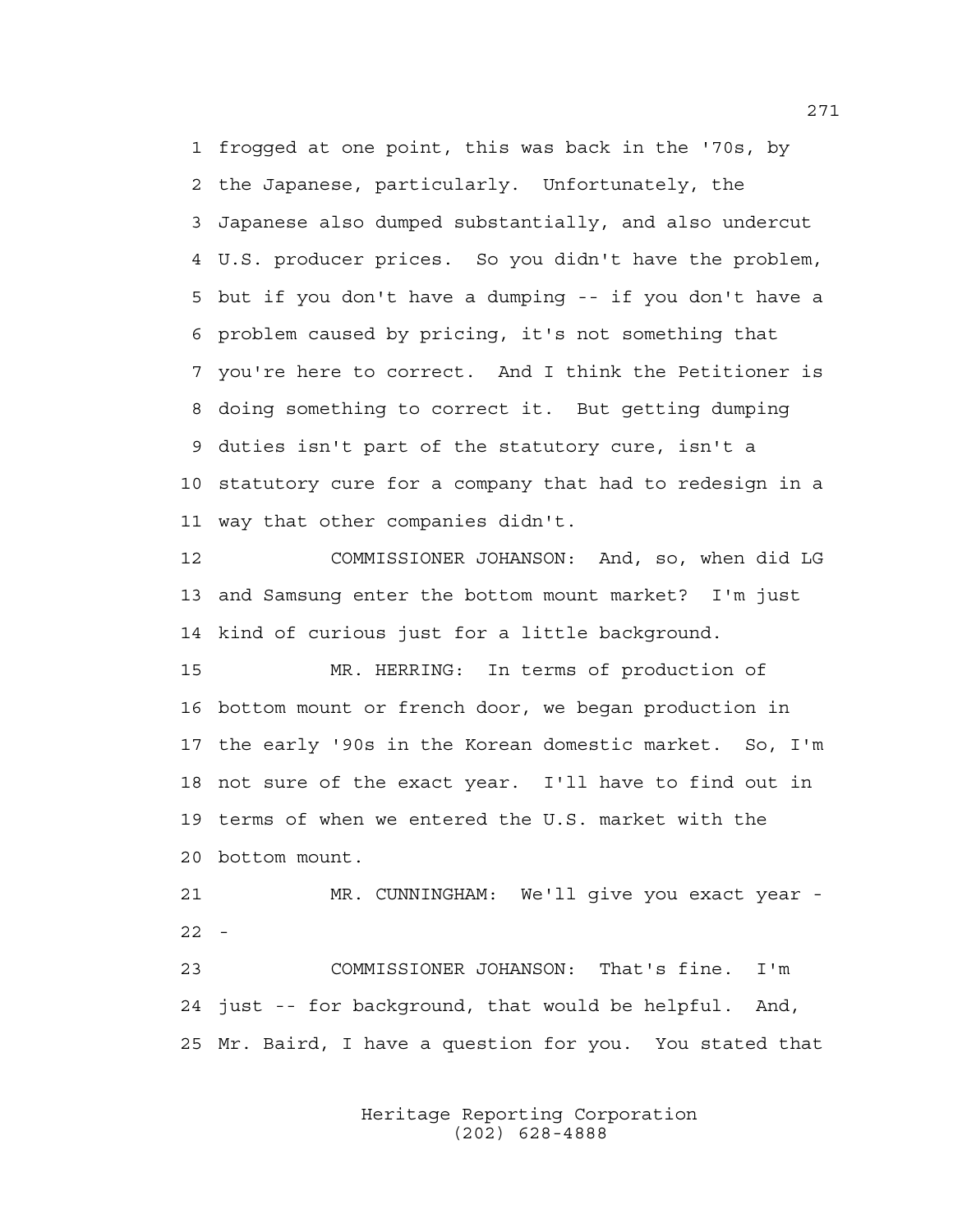1 you have been telling the Petitioners for years that 2 they can make better products and that they should 3 make better products. Do you have any documentation 4 along those lines?

5 MR. BAIRD: Yeah, I'm a serial emailer, so 6 I'm sure if we go back --

7 COMMISSIONER JOHANSON: Okay.

8 MR. BAIRD: No, I don't think they -- they 9 wouldn't -- they would -- you probably just ask Marc, 10 he'll tell you. And it's not better product. Let's 11 make sure we understand. The quality of the Maytag 12 product is fine. That's not what we're talking about. 13 I don't know how you define better. But, in terms of 14 the fit, feel, the fashion look of it, that's what 15 we've been -- that's what we've been harping on them 16 for a long time, and, like I said, they achieved that 17 in most every category. This is just the last one 18 that they have to do.

19 COMMISSIONER JOHANSON: Okay, thank you. 20 And, Mr. Seagriff, you took us over and showed us the 21 two different refrigerators, and I thought that was 22 helpful. And we looked at the different features on 23 those, and I'd just like to step back and hear what 24 you think -- what features you believe are most 25 important in the refrigerator market for consumers.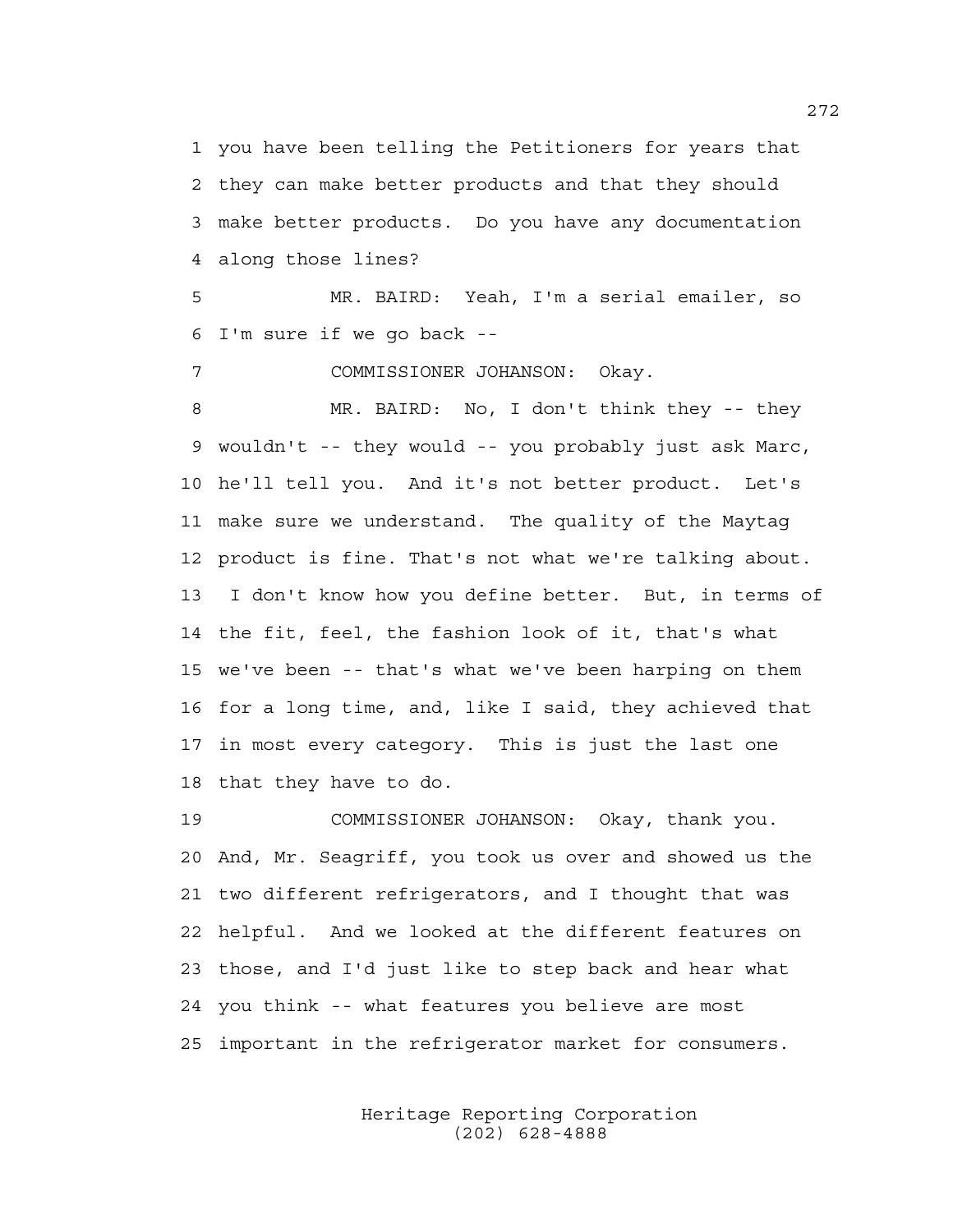1 MR. SEAGRIFF: Again, as people have been 2 saying, I'm not quite sure there's one specific 3 feature or another, but seriously capacity is an 4 overwhelming trend right now. French doors, high 5 capacity, that's where things are going. As Kurt 6 mentioned earlier, last week we met with a rather 7 large retailer, and they said that's the theme of all 8 of their marketing in store and in print and on T.V. 9 for this entire year. It's all about more capacity 10 and the same space, whether that's 36 inch, 33 inch, 11 whatever size. So, it seems like from our research 12 and what the retailers are saying, they're planning to 13 do -- capacity is king. I'm glad to hear Whirlpool is 14 on board. I'm thrilled to see GE is on board. And we 15 look forward to competing with them.

16 COMMISSIONER JOHANSON: Alright. Thank you. 17 My time has expired.

18 VICE CHAIRMAN WILLIAMSON: Okay, thank you. 19 We've covered this subject already, but I just wanted 20 to maybe take one other stab at it. I'm thinking 21 particularly about Petitioner's argument this morning 22 that sort of the prices of some of the products that 23 they don't make are sometimes so low that they feel 24 that is causing hurt -- I'm thinking particularly 25 about Exhibit 16 where you had the 29 cubic foot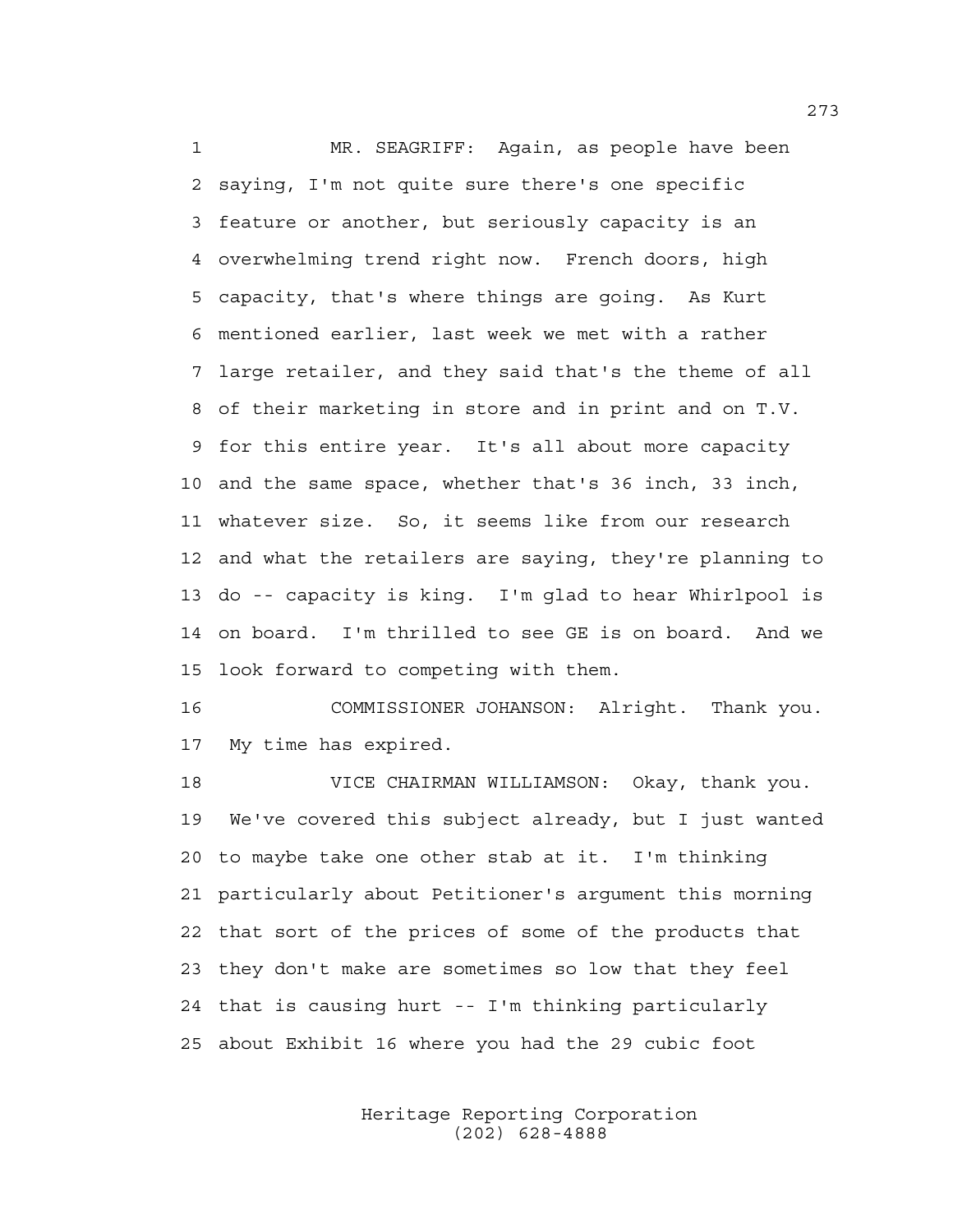1 refrigerator, which was being sold at the same price 2 as the 26 cubic foot. Now, I know if I sort of see an 3 add for something, and I say, okay, that sounds good. 4 And then I go in the store and find out that I can 5 get, say, more space or more features for the same 6 price, I'm going to immediately look at that. So, I'm 7 just wondering whether -- to what extent to you feel 8 this does happen, and --

9 MR. JOVAIS: The example that they've 10 selected here is a very clever selection, because this 11 particular piece, the 29 cube, from Samsung, for Q-4, 12 that was a Black Friday model, which was taken below 13 what the actual mat price was from Samsung. That was 14 one of those times when the retailer basically went 15 deeper than anticipated, basically dipped into their 16 own pockets to do that. Also did it to the Whirlpool 17 piece. So that's why you're seeing that significant 18 dip in the price. Typically speaking, there's about a 19 \$300 delta, and we maintain that against that 20 Whirlpool piece consistently.

21 VICE CHAIRMAN WILLIAMSON: Okay. Given the 22 importance -- well, but is that an issue that even if 23 it wasn't that much of a -- there is a significant 24 difference between the two models in terms of what's 25 available. So, I guess, are there other cases where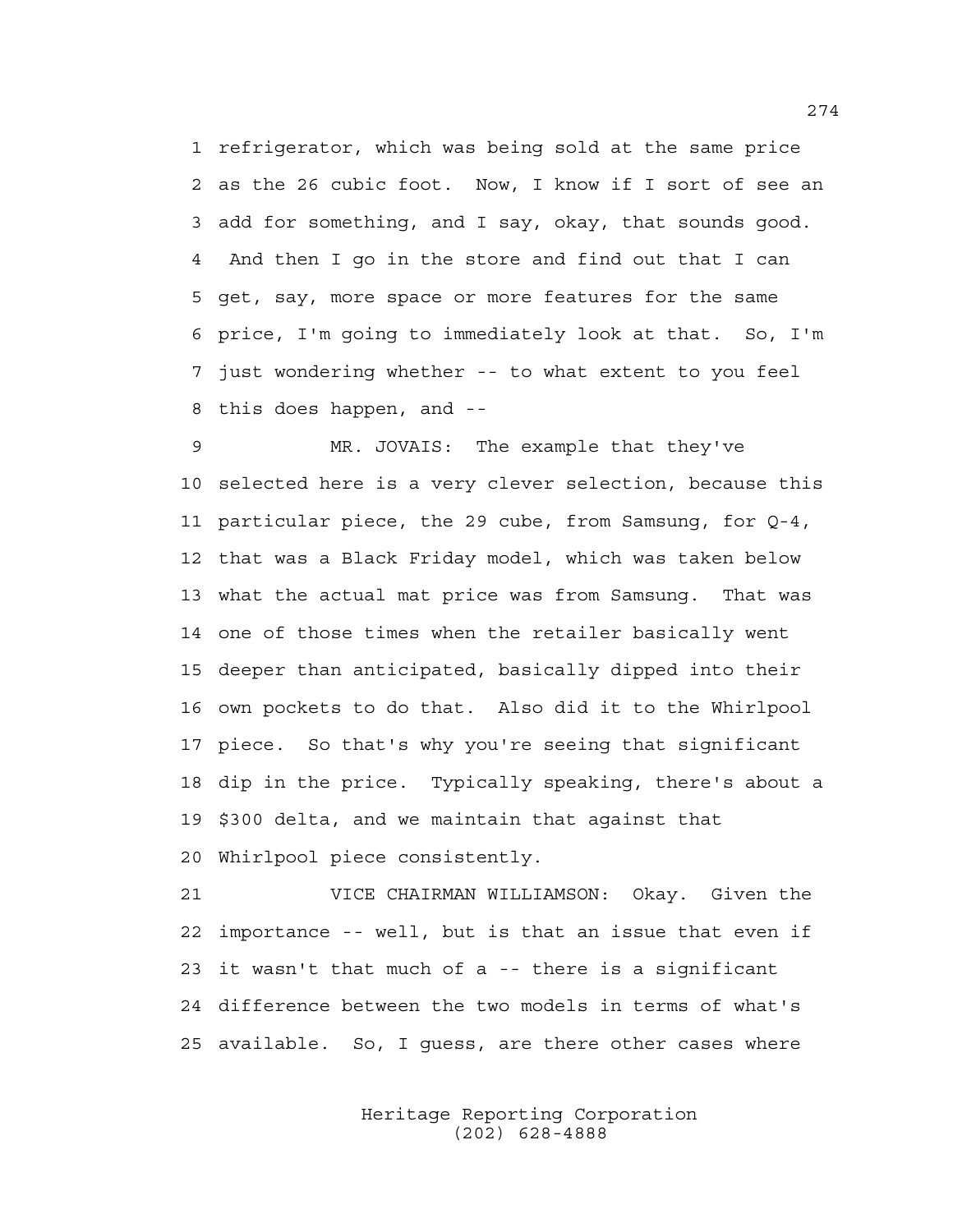1 you are seeing this you really can get a good day on, 2 say, a large -- a large refrigerator?

3 MR. BAIRD: Let me just point out one more 4 time.

5 VICE CHAIRMAN WILLIAMSON: Yes. Yes.

6 MR. BAIRD: The middle piece, sir, wasn't in 7 play on Black Friday, so if you're comparing the 8 middle one with the one on the right, you're -- that 9 is not a valid comparison. The real Whirlpool piece 10 that was out there is, quite frankly, was \$999.

11 VICE CHAIRMAN WILLIAMSON: Okay.

12 MR. BAIRD: That 26 cubic foot in real life 13 wasn't \$1,599 in the market. That wasn't part of the 14 -- that wasn't part of the Black Friday specials. The 15 special you saw on the market --

16 VICE CHAIRMAN WILLIAMSON: Okay.

17 MR. BAIRD: -- that we ran under the Maytag 18 brand; HH Gregg ran another Whirlpool brand was \$999. 19 So, that's a \$600 delta between the 26 and the 29, 20 and, obviously, with the -- if you're -- somebody said 21 earlier, Whirlpool, that you've got a capacity that's 22 worth a hundred bucks a foot, if that's true, than 23 nobody would ever buy the 29 Samsung. They would have 24 bought the \$999 Whirlpool.

25 VICE CHAIRMAN WILLIAMSON: Okay. Well,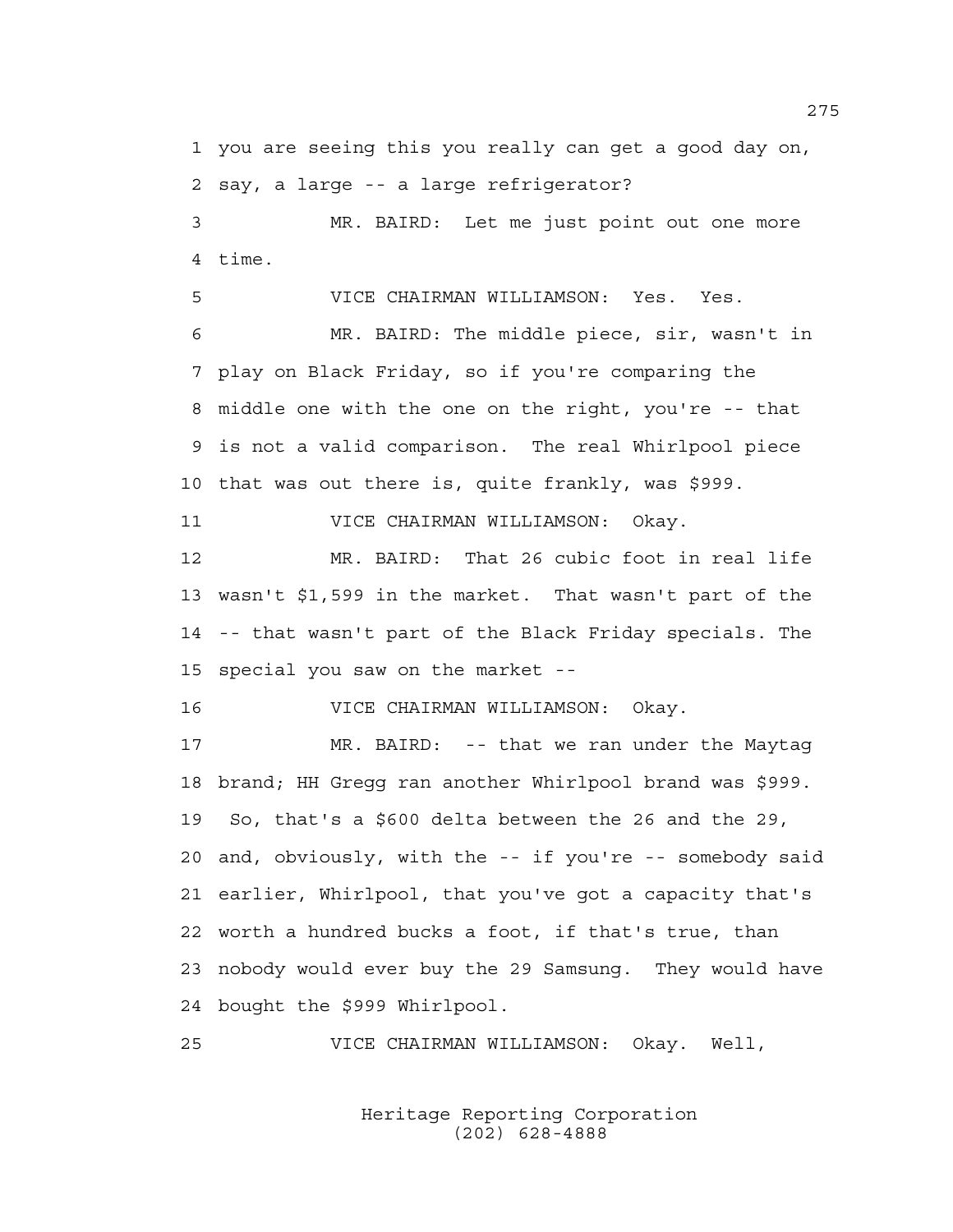1 let's put it this way; at a normal time, would the 2 \$1,800 for 29 cubic foot versus normal price of \$1,500 3 for the 26 be --

4 MR. JOVAIS: Well, it's the same delta to 5 our own product, right? So, the -- I mean, our own 6 26. So, what we're seeing here -- it's just that 7 consumers aren't really very interested in the 8 Whirlpool 26 cube, because there's a compelling 9 product -- there's already a compelling piece there 10 with a better feel and finish. And if you actually 11 want to spend more money, then there's a compelling 12 product up there. It just happens to be that 13 Whirlpool doesn't make either of those compelling 14 products.

15 MR. CUNNINGHAM: But I think, an answer to 16 your question is that the delta -- the difference 17 between \$1,882 and the \$1,500 and some price is, in 18 fact, for Samsung the difference between those two 19 sizes, because you see it between the regular price 20 and the Samsung model on the left column.

21 VICE CHAIRMAN WILLIAMSON: You're saying 22 that's enough to --

23 MR. CUNNINGHAM: Apparently, for Samsung. 24 VICE CHAIRMAN WILLIAMSON: I mean, the 25 difference in the products is enough to attract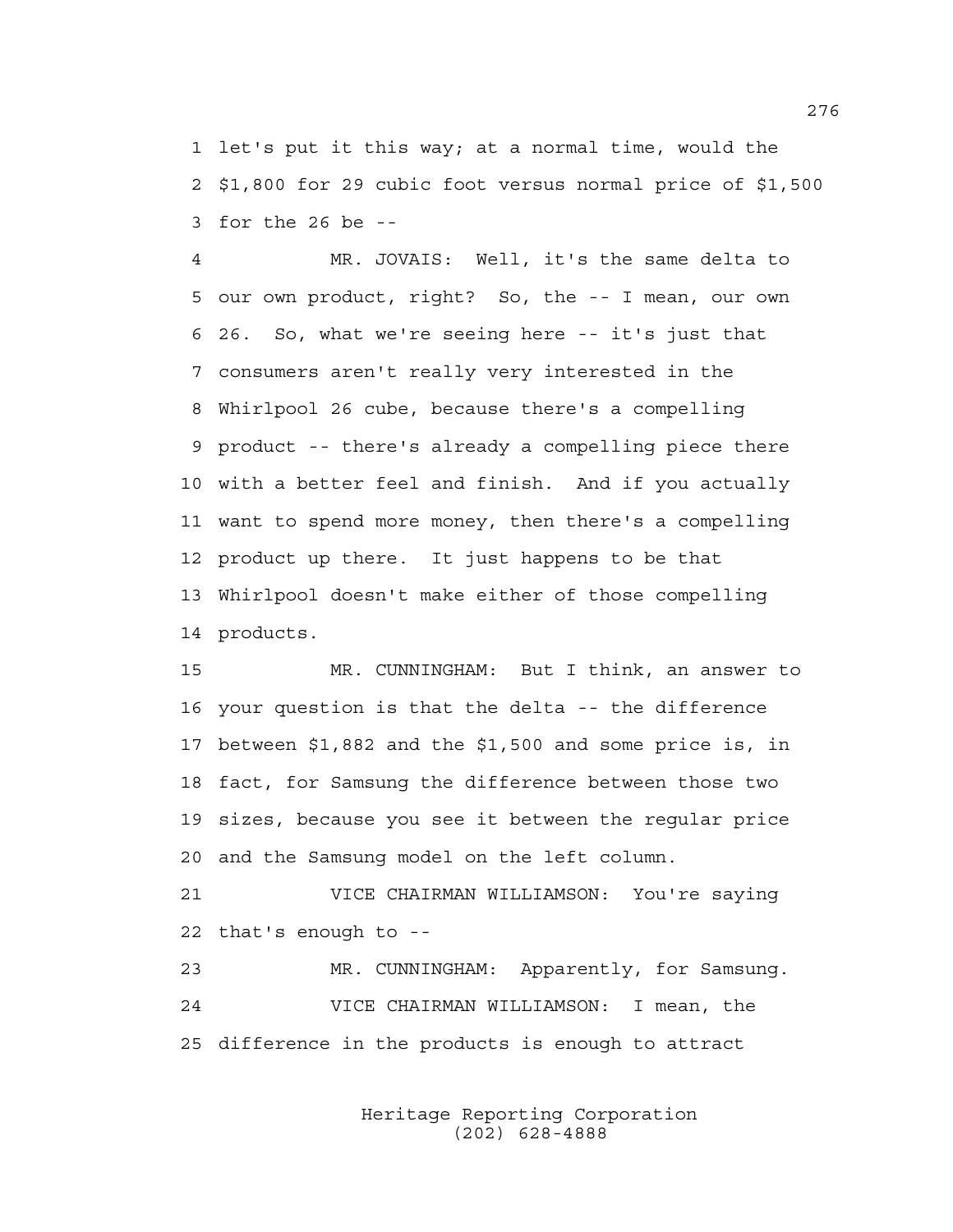1 consumers to the larger --

2 MR. CONNELLY: Yeah, and the point is it was 3 the retailer that created that difference, not Samsung 4 on the 29. That was a sale below the map by the 5 retailer.

6 VICE CHAIRMAN WILLIAMSON: Okay. Okay. 7 MR. SEAGRIFF: And one other issue is what 8 Kurt, I think was trying to point out, and on that 9 same slide, the SKU all the way on the left is a 10 Samsung 26 cub., which is priced the same as the 11 Whirlpool 26 cub., and, so, maybe that's the one 12 that's affecting this. And the 29 cub., was maybe 13 targeting or competing with some other product.

14 VICE CHAIRMAN WILLIAMSON: Okay, what I was 15 getting at was to what extent is there a competition, 16 both -- in the same size, comparable size, model and 17 also competition from something, is, you know, clearly 18 larger and more featured.

19 MR. DEXTER: So, I don't know if this is 20 going to answer that question, but with the expansion 21 of that product category when we talk about the large 22 size, and you've heard again what GE plans to come in, 23 they're targeting the large size.

24 VICE CHAIRMAN WILLIAMSON: Yes.

25 MR. DEXTER: It's going to come inherently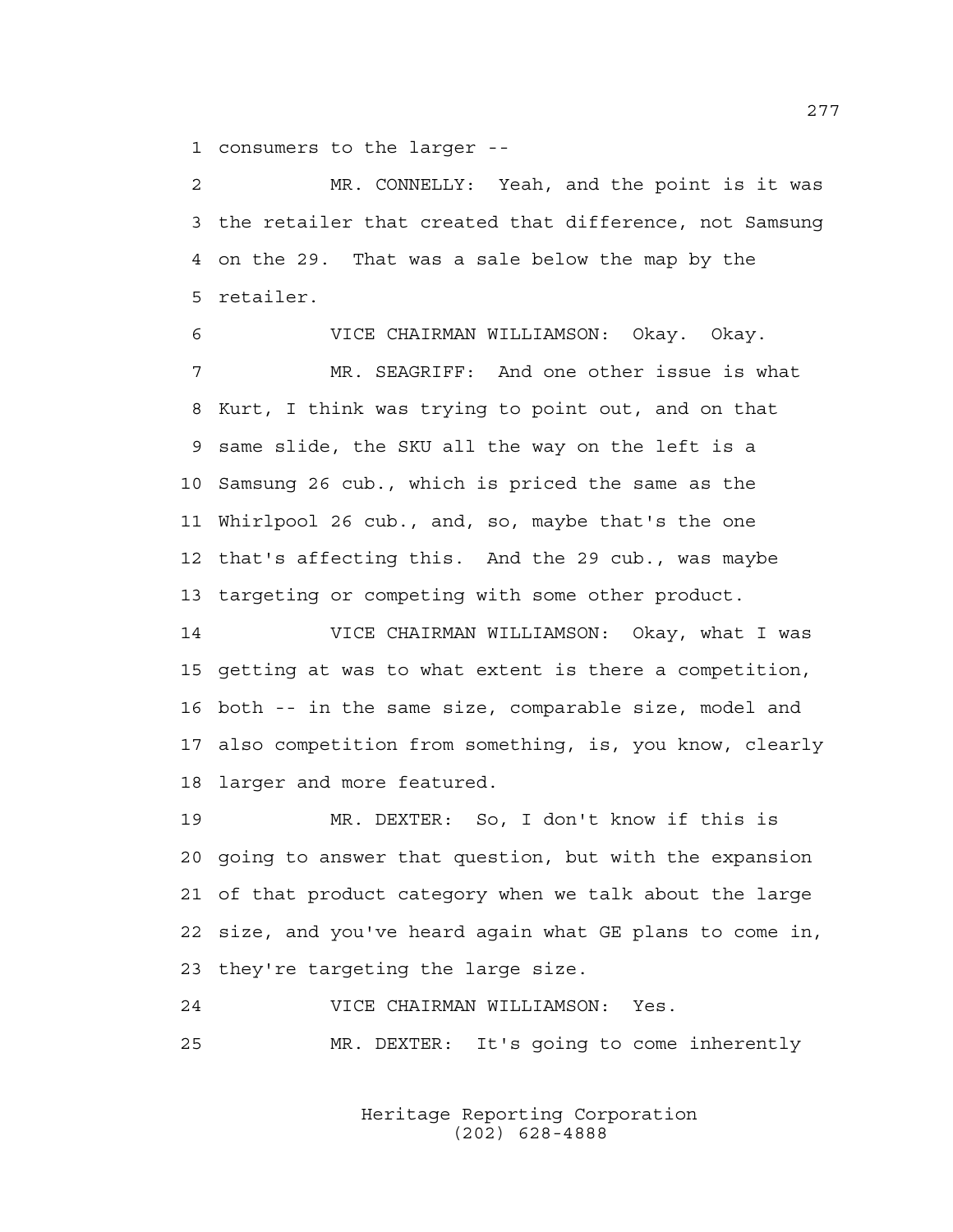1 more competitive because you have more players in the 2 space. I think the other thing to note that we tried 3 to point out here is that whether it were outside of 4 Black Friday or in the cases that were shown here 5 inside of Black Friday, there is still a delta between 6 the two when you look at large capacity and our other 7 -- other capacities out there, that's anywhere from 8 \$300 to \$500 depending on the time frame that we're 9 looking at.

10 VICE CHAIRMAN WILLIAMSON: Okay, good. 11 Thank you.

12 MR. CUNNINGHAM: Mr. Chairman, might I -- 13 there's a data point that the commissions had a little 14 trouble with and I've had a little trouble with, just 15 take thirty seconds if I could raise it to you. We 16 have complained that Whirlpool has not provided 17 information on all of its promotional models to the 18 Commission. And, as I've listed to the testimony 19 today, I think I understand what the problem is. 20 You've heard Mr. Baird say, we see an 21 example here that there are Black Friday promotions 22 that are done that don't fit the reduce-the-map format 23 that the -- and there are ones that are done that, 24 nevertheless, the manufacturer will support the 25 retailer in doing it, but it's not a reduction in the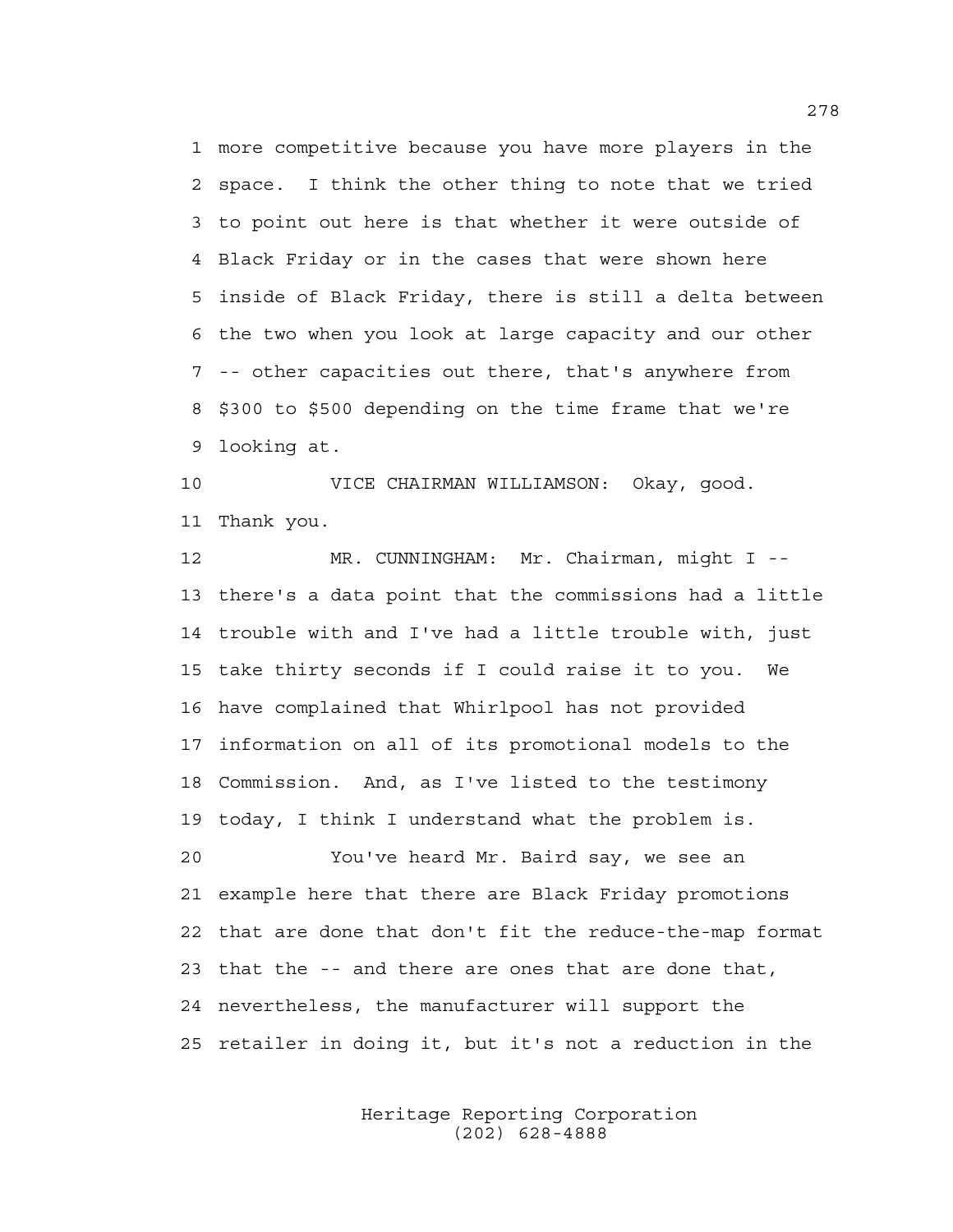1 map. And there may be -- there may be a bunch of 2 those that Whirlpool didn't report, because it didn't 3 read the Commission's instructions as requiring them, 4 because there wasn't a reduced map. I want to think 5 that, that's a sort of a mistake on their part or at 6 least a misinterpretation because it is my policy to 7 never impugn the integrity of another lawyer. And the 8 -- but I think it would be worthwhile for the 9 Commission to look at that. You might look at Exhibit 10 5 to our prehearing brief where we've got a big table 11 that -- I think it's Exhibit 5 that -- of the ones 12 that we thought not reported, and you might check with 13 Whirlpool and see if that simply -- sort of a missed 14 communication between the Commission.

15 Because, clearly, if the manufacturer was 16 reporting -- was supporting the cut by the retailer, 17 that's the --

18 VICE CHAIRMAN WILLIAMSON: Okay.

19 MR. CUNNINGHAM: -- same thing as if you're 20 doing it by map, even if it's not a map production.

21 VICE CHAIRMAN WILLIAMSON: Okay. Well, then 22 they're going to have an -- staff can followup on 23 that, and --

24 MR. CUNNINGHAM: Right.

25 VICE CHAIRMAN WILLIAMSON: -- they can have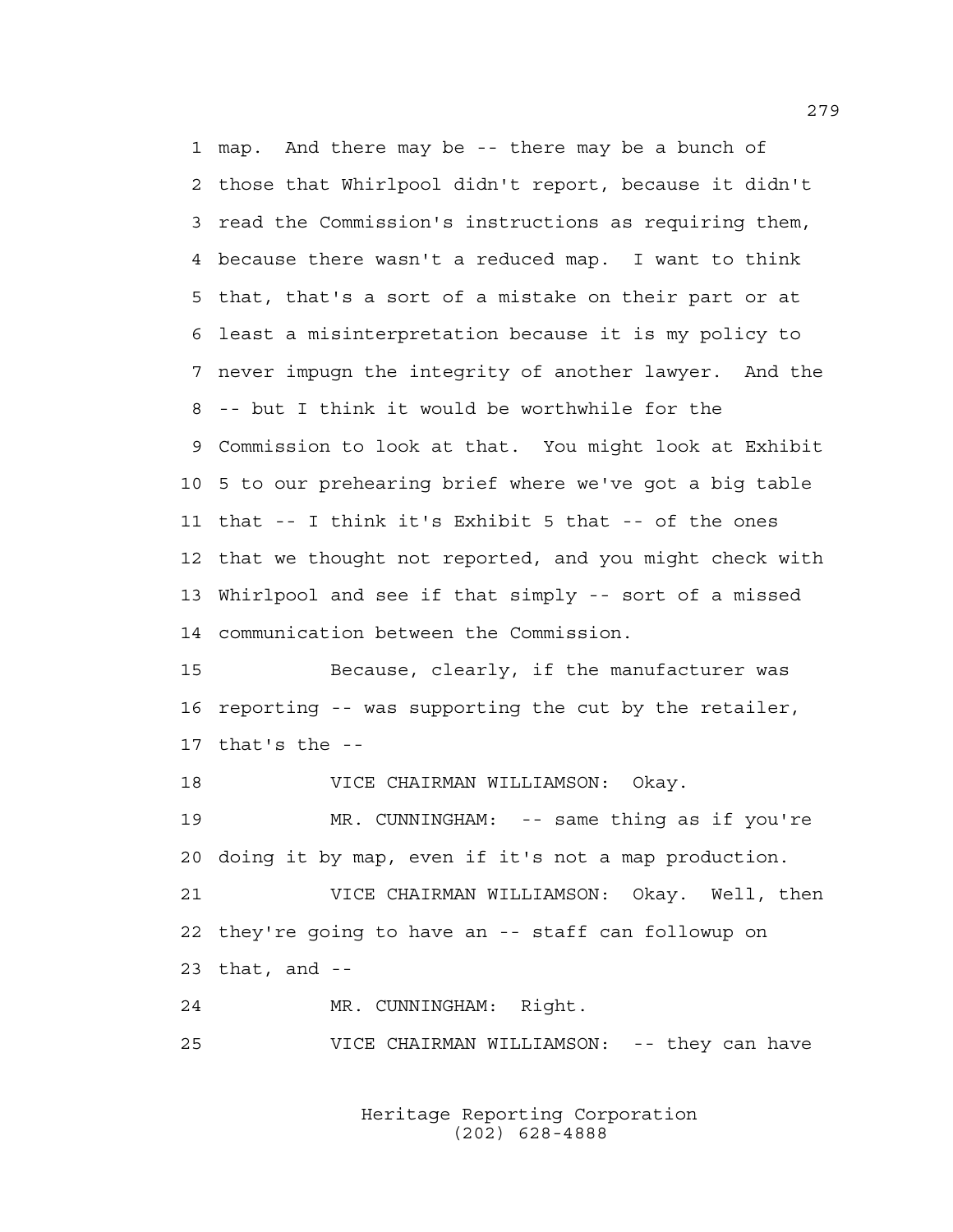1 an opportunity to address in post-hearing.

2 MR. CUNNINGHAM: Thank you, sir. Thank you. 3 VICE CHAIRMAN WILLIAMSON: Okay. Thank you. 4 Let's see. In this, shall we say, the heart of the 5 market example that we have on this Exhibit 7, I think 6 you sort of said, there's a question of whether or not 7 how much competition there really was in that 8 category. But, I was going to say, isn't there quite 9 a bit of -- still a substantial amount of overlap in 10 the products of both Petitioners and Respondent's 11 products in that category? And can't you still say 12 there really in competition there. 13 MR. CUNNINGHAM: There is certainly 14 competition between imports and domestic in that 15 category. And, in particular, there is one of your 16 product pricing categories where probably is -- 17 without any doubt is the largest volume competition. 18 I would just urge you to -- Product Category 6. 19 VICE CHAIRMAN WILLIAMSON: Yeah. 20 MR. CUNNINGHAM: I would just urge you to 21 look at the staff's results in that category. 22 VICE CHAIRMAN WILLIAMSON: Okay. Okay, 23 thank you. I was wondering which countries are that

25 refrigerators and where does China fit into this?

24 are just non-subject producers of bottom mount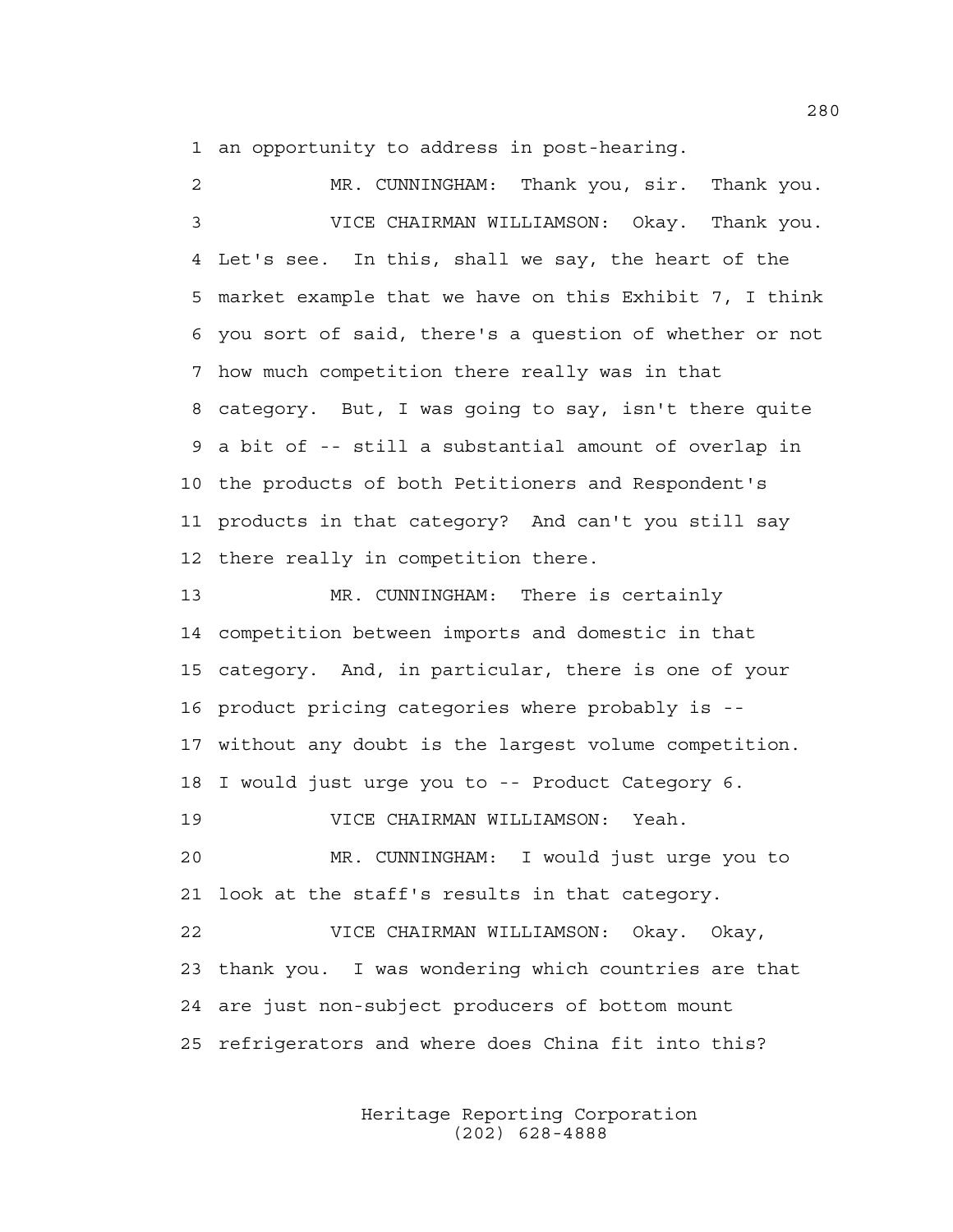1 MR. NOH: European market is mostly bottom 2 mount market. And Australia has pretty good portion 3 of bottom mount. And China also has some bottom mount 4 market. 5 VICE CHAIRMAN WILLIAMSON: That's being 6 produced? 7 MR. NOH: Chinese manufacturers produces 8 bottom mount as well. 9 VICE CHAIR WILLIAMSON: And there are 10 European producers who are -- 11 MR. NOH: Yeah, almost have of European 12 market is bottom mount. 13 VICE CHAIR WILLIAMSON: Okay. I was going 14 to say, which of the largest global markets for bottom 15 mount refrigerators, but I think you've already 16 answered that. You say Europe and -- 17 UNIDENTIFIED SPEAKER: European production 18 of bottom mount. 19 MR. NOH: I don't know the total demand over 20 Europe. Around the forty -- around forty percent or 21 more can be bottom mount for European market. 22 VICE CHAIRMAN WILLIAMSON: Okay. Thank you, 23 my time has expired. 24 COMMISSIONER PEARSON: Thank you, Mr. 25 Chairman. Mr. Baird, you'd spoken earlier about Home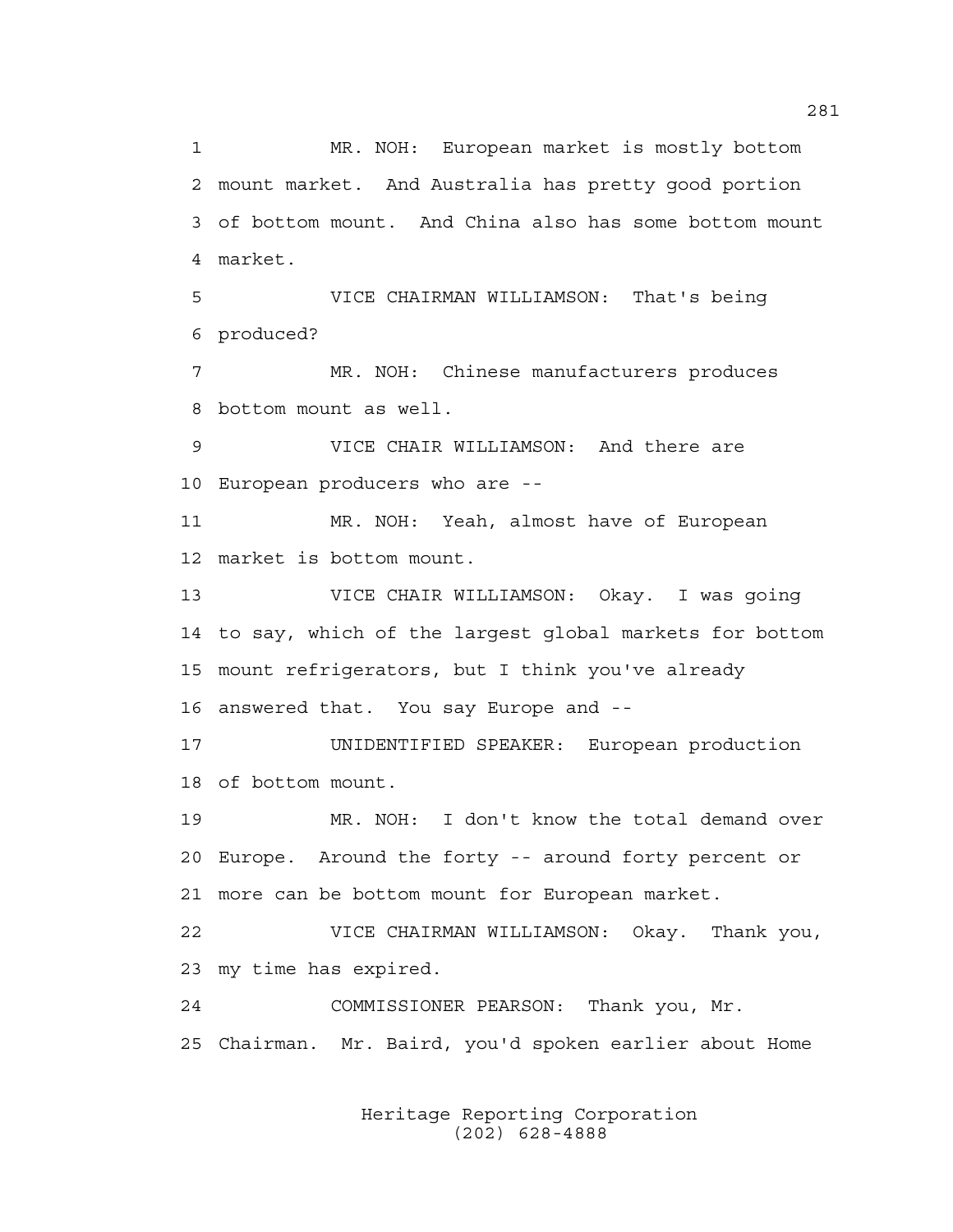1 Depot presenting a wide product offering. I just 2 wanted to clarify is it Home Depot's approach to 3 provide a full spectrum of products across the, you 4 know, refrigerator spectrum, if you will, with the 5 exception of the very expensive built-in ones?

6 MR. BAIRD: Yeah. I mean, we have 7 refrigerators, we have top mounts, side by sides, and 8 french doors. I mean, typically, based on our 9 clientele, we would lean a little bit toward the 10 higher end stuff. We have a pretty robust clientele. 11 So, we would carry -- I think Mark said, we'll carry 12 a lot less top mounts than Lowe's does, because their 13 customers are obviously not as smart as our customers, 14 so we tend to carry more better stuff.

15 COMMISSIONER PEARSON: But you also have 16 several lower cost top mount refrigerators, the 17 traditional type, I mean, you're not ignoring that 18 part of the market, are you?

19 MR. BAIRD: No, I mean, the top mount 20 business is half the market in units, so, yeah, we 21 don't have as many as you might think we do. We've 22 got five or six out of twenty-five. But we have them, 23 yes.

24 COMMISSIONER PEARSON: Is this desire to 25 serve all parties in the marketplace one of the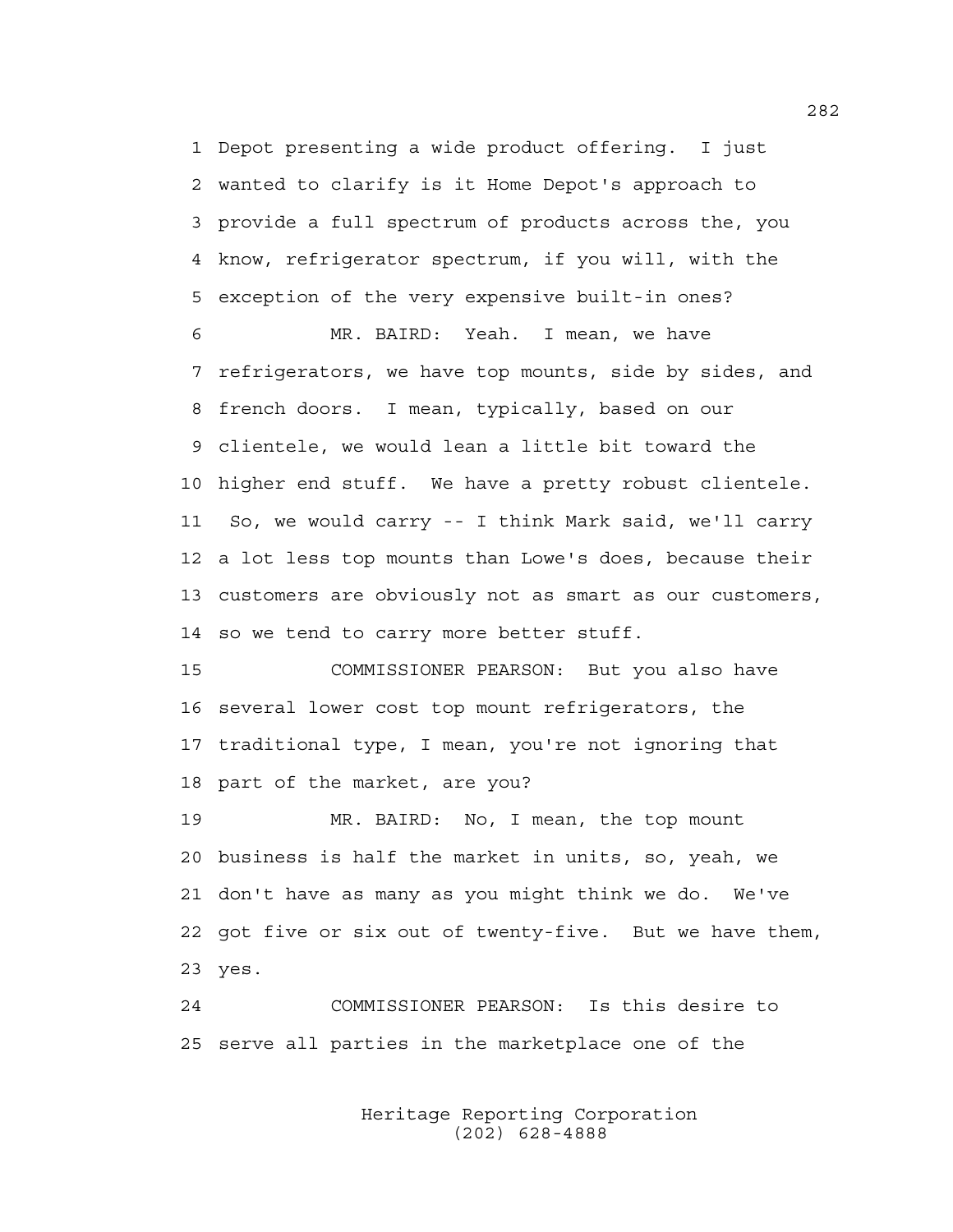1 reasons that you may see some logic in looking at all 2 refrigerators as part of a single-like product instead 3 of dividing it up into top mount, bottom mount, etc.?

4 MR. BAIRD: Yeah, I mean, we look at our 5 customer. We try to present the kind of -- what they 6 want to buy. That's our whole goal as merchants is to 7 put the twenty-five pieces on the floor that match 8 best we can, by store, what they want to buy.

9 COMMISSIONER PEARSON: Okay, thank you. So, 10 following up on that, we've mostly been discussing the 11 mid to upper range of the market I believe. Which 12 companies are important players in the lower end of 13 the marketplace? Do LG and Samsung have offerings in 14 the -- the less expensive top mount refrigerator 15 segment?

16 MR. BAIRD: Not particular, I would say that 17 Frigidaire, GE and Whirlpool brands are going to 18 dominate top mounts and the side by sides under a 19 thousand dollars.

20 COMMISSIONER PEARSON: Okay, and are some of 21 those refrigerators imported or would those all be 22 domestic?

23 MR. BAIRD: Well, it depends. On the GE, 24 they make most of their top mounts in Alabama. They 25 make a lot of side by sides in Bloomington. They make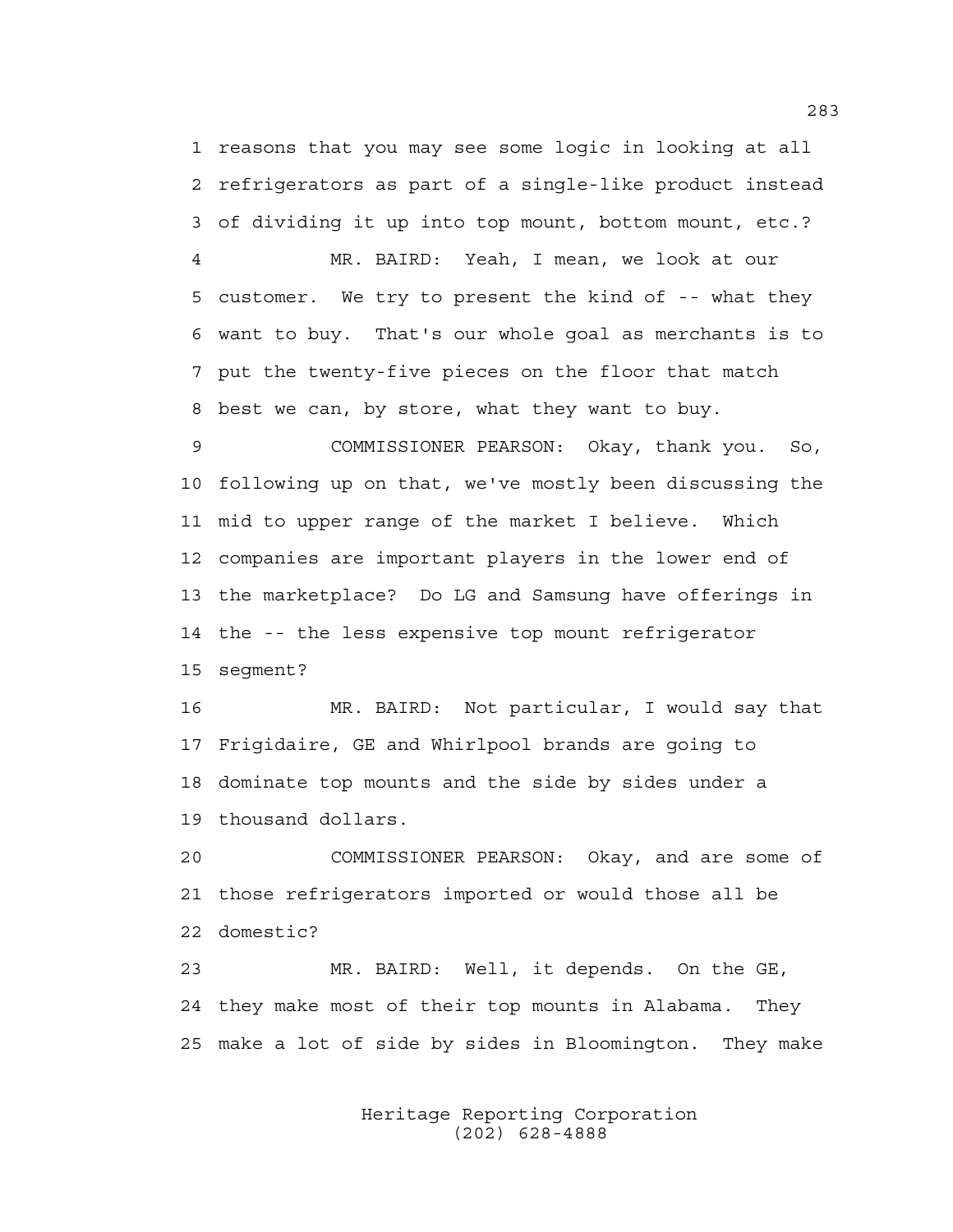1 some side by sides in Mexico. And, obviously, Maytag 2 and Whirlpool, the side by sides and top mounts are 3 going to come from Mexico.

4 COMMISSIONER PEARSON: Okay, so it -- that 5 segment of the market is largely served by the NAFTA 6 markets -- marketplace, I mean, the Mexico and the 7 United States together serves that.

8 MR. BAIRD: No, I think most top mounts 9 actually are made in the United States between 10 Electrolux and Frigidaire and GE. I think that's 11 probably the lion's share of that business.

12 COMMISSIONER PEARSON: Okay, so, the actual 13 competition by LG and Samsung is focused very much on 14 the mid to upper end of the market; is that --

15 MR. BAIRD: Typically, if you would have 16 asked me, I would say that Samsung and LG compete in 17 the top half of the market. They compete a lot less 18 in the bottom half of the market.

19 COMMISSIONER PEARSON: Okay, thank you. You 20 had mentioned earlier that, you know, your desire to 21 serve consumers, and you have something for everybody 22 who comes in the door. And you also had said 23 something about that, you know, that if anti-dumping 24 duty order -- if anti-dumping duties are put in place, 25 maintained in place on these products that it would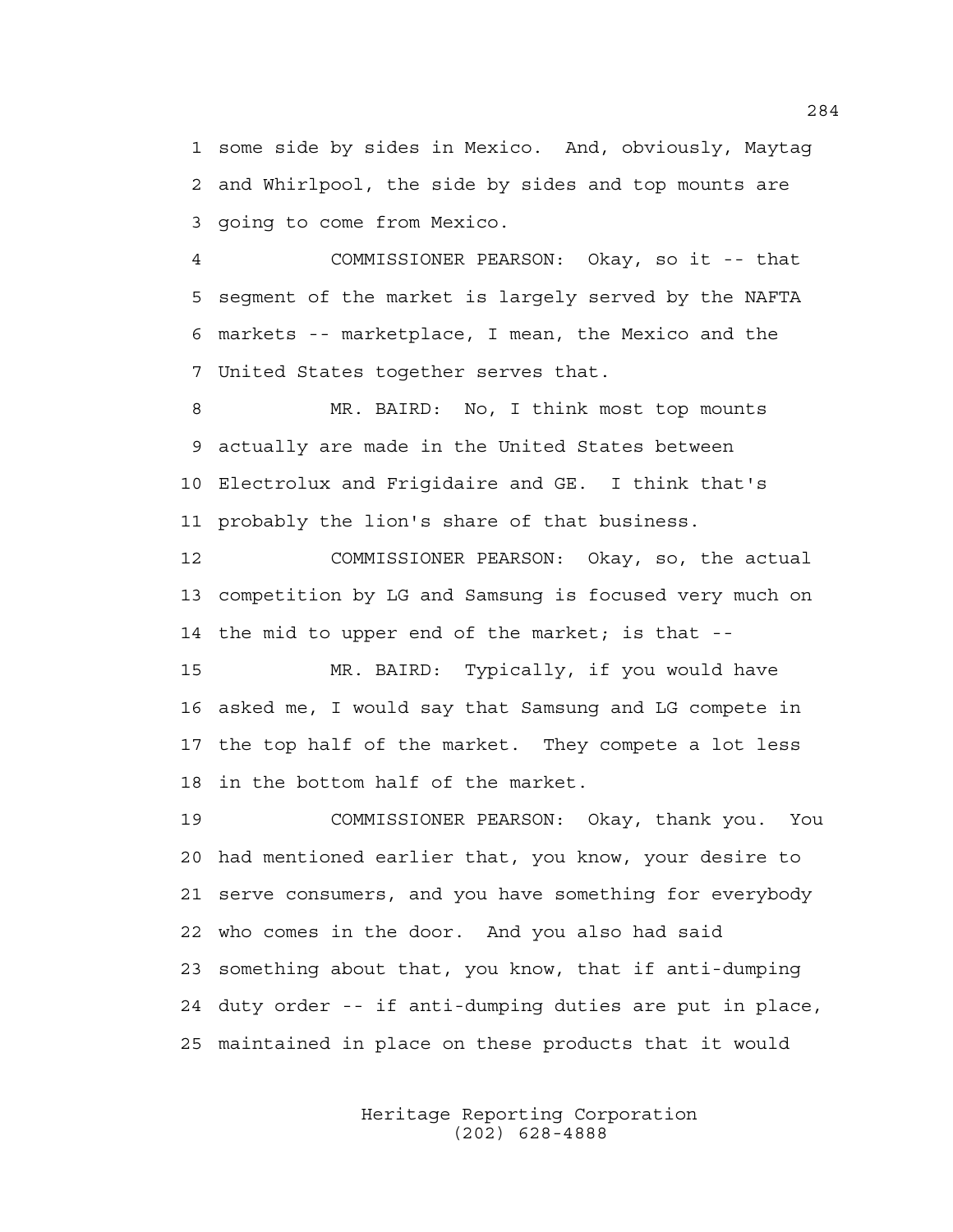1 have implications for what products you would offer. 2 I have to explain that the statute does not allow us 3 to consider the effects on consumers in this case when 4 we make just make it our determination, because 5 we're -- it's quite specific that we have to look at 6 the effects on domestic producers. Okay? So, I don't 7 want counsel anywhere to think that I've forgotten 8 that, and I'm going entirely off the reservation, but 9 I'm -- as a matter of condition of competition, I'm 10 wondering how would Home Depot deal with their 11 refrigerator business, if there is an anti-dumping 12 duty order that is going to be in place for five 13 years?

14 MR. BAIRD: I would assume at that point in 15 time that the -- if we were -- let's say, where the LG 16 prices, the MAPs would go up. And then we'd have to 17 make a determination given if the MAP was \$2,399, and 18 you imposed a \$500 duty, and there was \$2,899. We'd 19 have to assess are we going to sell any at \$2,899? 20 And then we would assort it or display it based on 21 whether we thought it would sell at \$2,899. That's 22 the decision we'd have to make.

23 MR. KLETT: Commissioner Pearson, this is 24 Dan Klett.

25 COMMISSIONER PEARSON: Yes.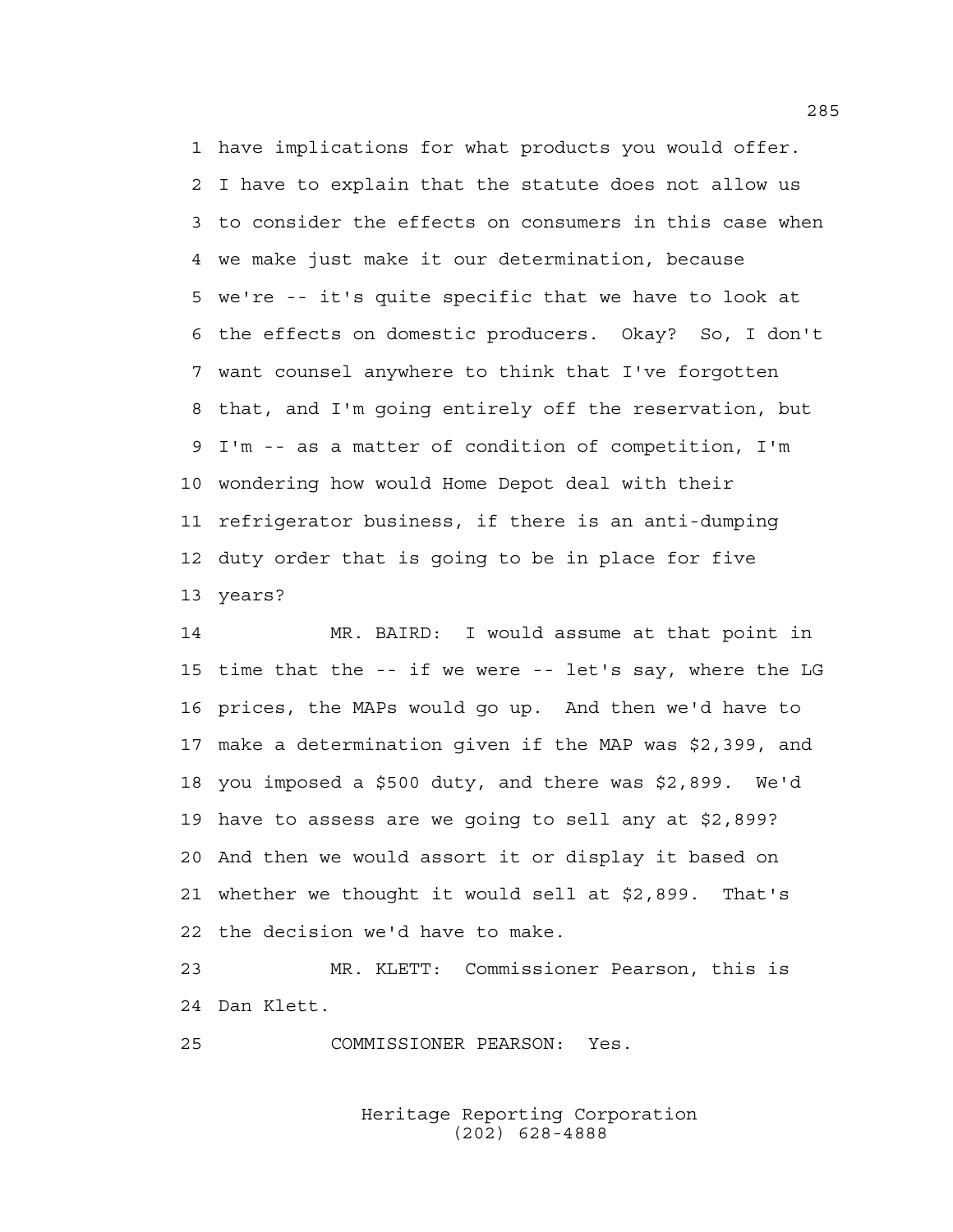1 MR. KLETT: I don't want there to be a 2 conclusion that Mr. Greenwald may make, and that is, 3 well, gee, that proves out case, that if you anti-duty 4 dumping duty orders are imposed and import supply goes 5 down and prices go up, that pretty much proves price 6 suppression or price depression. Because it's basic 7 economics, when you reduce supply of a product, 8 there's going to be a price effect. The question 9 still is, during the period of investigation, was the 10 success of LG and Samsung due to price or non-price 11 factors. So, the fact that you may have a price 12 effect if an anti-dumping duty order is imposed, 13 doesn't prove his price suppression case. I just want 14 to make that clear.

15 COMMISSIONER PEARSON: Of course. So, Home 16 Depot would be juggling its product offerings in a way 17 that might shift some floor space away from LG. How 18 would consumers respond to that, do you think? I 19 mean, because there has been some discussion of 20 consumers really liking the features of some of the 21 sexy refrigerators imported from Korea. Do they like 22 those features enough so you would continue to 23 allocate the same amount of floor space to those units 24 or --

25 MR. BAIRD: I think that's just a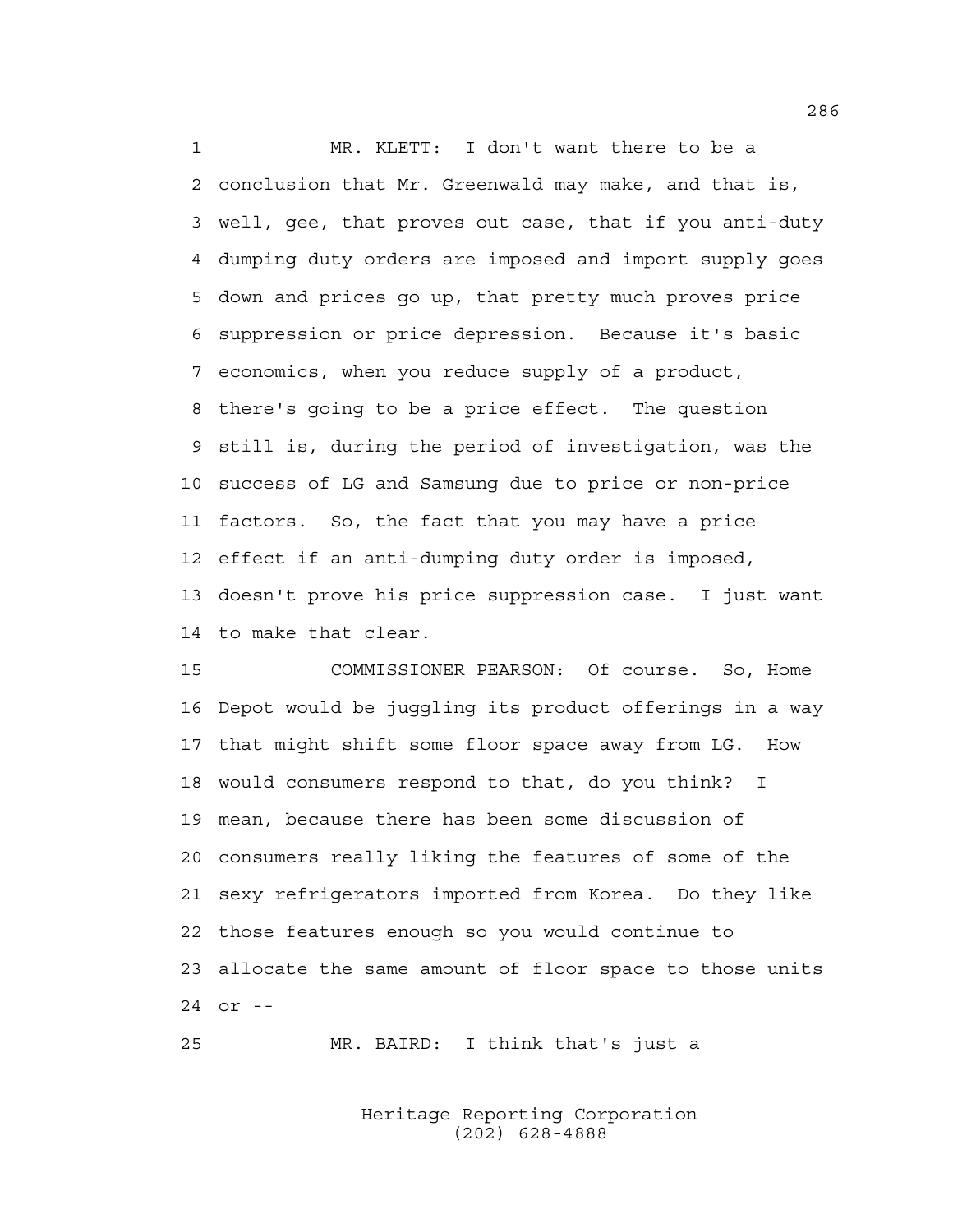1 determination that we'd have to sit in a room and 2 make. I mean, like I told you, our number one seller, 3 number one, is a 31 foot cubic LG at \$3,199 MAP. If 4 that MAP went to \$4,000. My guess is we'll sell less. 5 And then we have to make a determination, well, does 6 it still deserve a floor spot or not.

7 MR. CUNNINGHAM: Mr. Chairman -- Mr. 8 Commissioner, I'd just like to put this in context 9 that we're talking about \$500 duties. The preliminary 10 margin as to Korea for LG was four percent.

11 COMMISSIONER PEARSON: Yes, I noticed that. 12 MR. CUNNINGHAM: There may be a different 13 equation for Mr. Baird to deal with than the \$500 14 increase.

15 COMMISSIONER PEARSON: He may have less 16 heartburn if the duty goes into --

17 MR. CUNNINGHAM: Yeah.

18 COMMISSIONER PEARSON: -- effect.

19 MR. BAIRD: No, at four percent, I would 20 just ask LG to absorb it.

21 COMMISSIONER PEARSON: Okay. Okay. Good, 22 well, this has been very interesting. At the moment, 23 I have no further questions, so I think I'll stop when 24 I'm ahead and hand back the rest of my time. And 25 assuming that I don't come back for further questions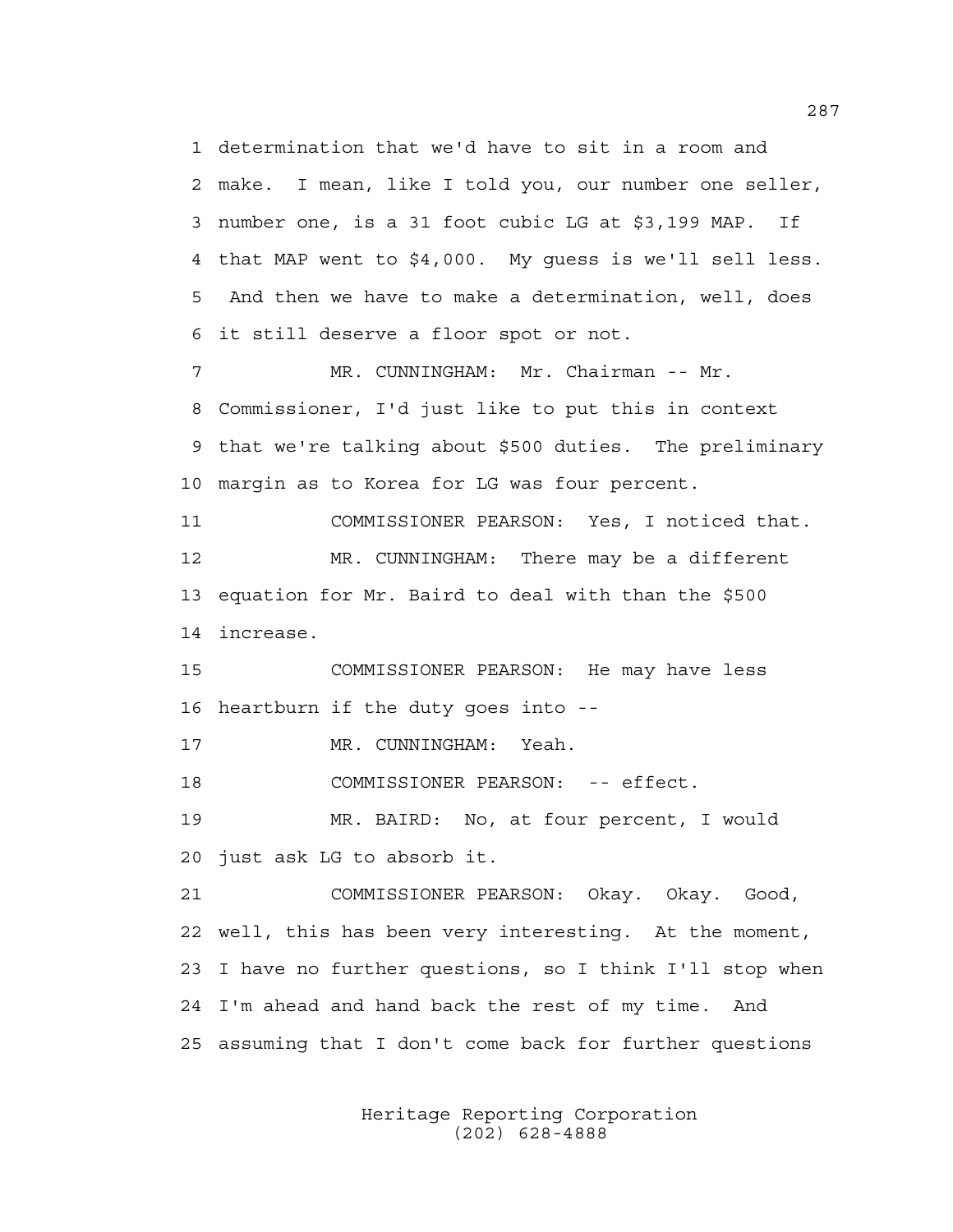1 after I get myself organized, I would just like to 2 express my appreciation to all of you for being here 3 this afternoon. It's been very helpful.

4 VICE CHAIRMAN WILLIAMSON: Commissioner 5 Aranoff, do you have -- Commissioner Pinkert?

6 COMMISSIONER PINKERT: This may be a post-7 hearing kind of question, but we talked a little bit 8 about Whirlpools financial performance with respect to 9 the top mount and side by side segments or products. 10 Can you show us an example of where the Commission did 11 that kind of analysis to determine whether other 12 products, that is, in this case, the products that 13 comprise the domestic-like product, whether there was 14 causation of injury with respect to those products? 15 MR. CUNNINGHAM: You just created a lovely 16 research project for a Steptoe & Johnson associate.

17 COMMISSIONER PINKERT: Well, I didn't mean 18 to, but if that's the way it is so be it. Mr. 19 Connelly, I see you --

20 MR. CONNELLY: I would say you created a 21 lovely research project for me. And I look forward to 22 it. I would say that this is kind of a very helpful 23 situation where we've got three different segments, 24 let's call them that: Bottom mounts, side by side and 25 top mount. But we also have exports. We also have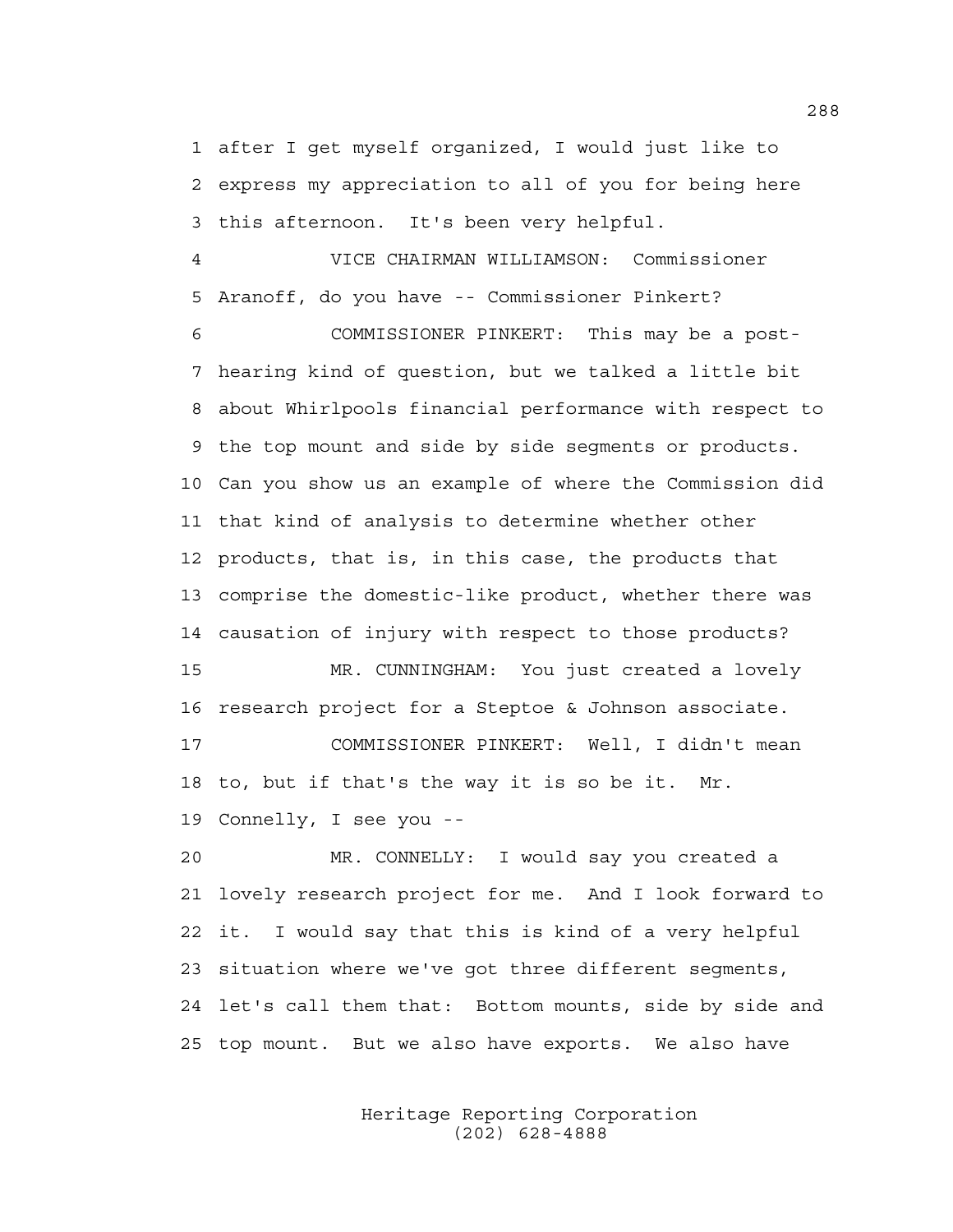1 the ability -- there's almost a control to look at 2 what's going on with Whirlpool's exports, and how the 3 financial picture gives with respect to exports versus 4 with how it is with respect to their domestic 5 shipments. We'll take a closer look than we even did 6 on our prehearing brief on that, because it suggests 7 to us that you may find the answers to whether there's 8 price suppression and price depression and a lot of 9 other things by simply using the export profitability 10 as a control on the U.S. shipment profitability, and 11 we'll do that.

12 COMMISSIONER PINKERT: And just to be clear, 13 when you do address the top mount and the side by 14 side, can you explain whether the fit, feel and finish 15 issue exists with respect to those products and not 16 just with respect to the products that we're looking 17 at here, the bottom mount.

18 MR. CONNELLY: Yeah, we'll do out best. 19 COMMISSIONER PINKERT: Thank you. Mr. 20 Cunningham? I didn't know if you had anything to add. 21 MR. CUNNINGHAM: Unusually, I don't. 22 COMMISSIONER PINKERT: Well, thank you very 23 much, and I look forward to the post-hearing 24 submission.

25 VICE CHAIRMAN WILLIAMSON: Okay,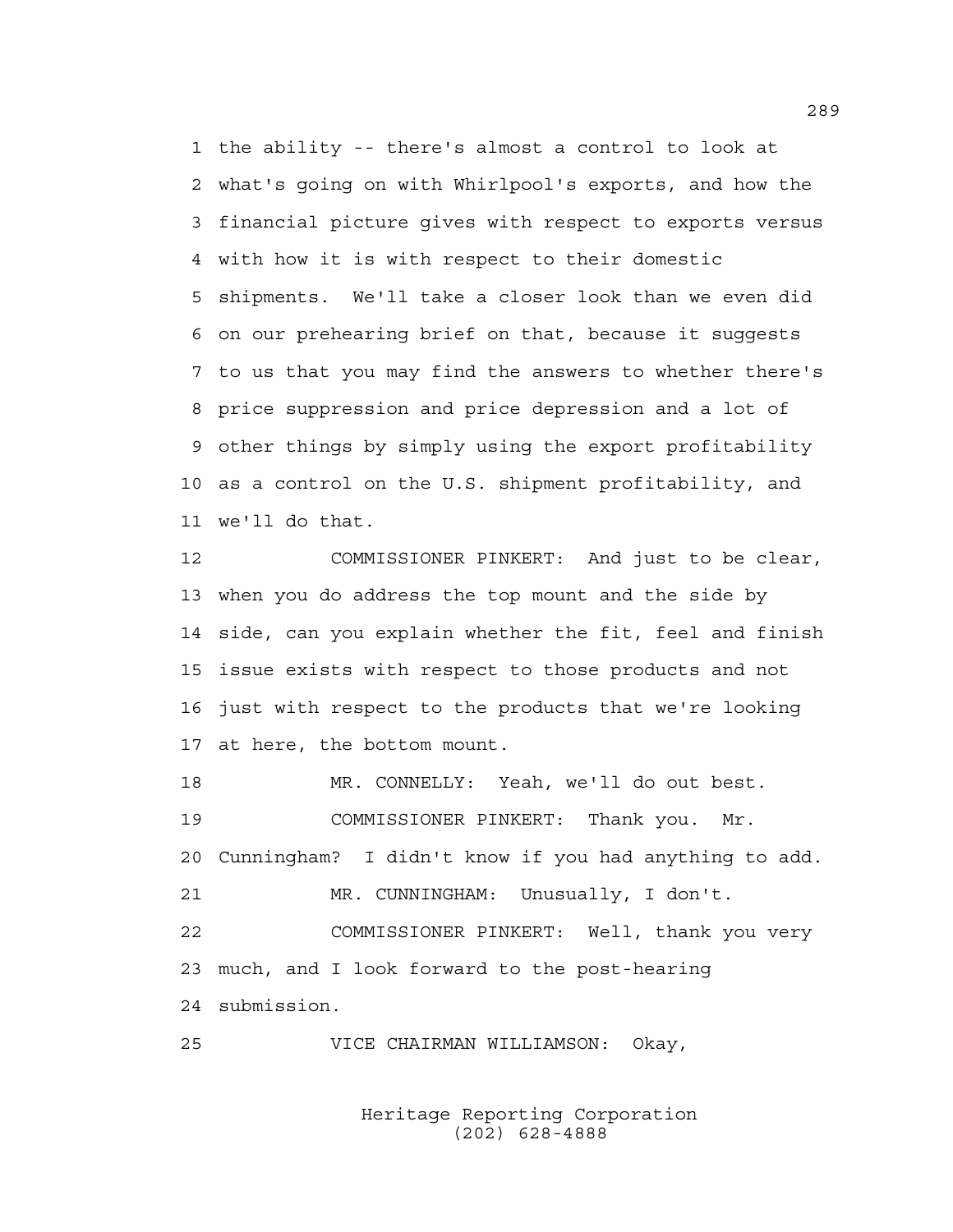1 Commissioner Johanson.

2 COMMISSIONER JOHANSON: I have no further 3 questions, but I'd like to thank the witnesses for 4 appearing here today. 5 VICE CHAIRMAN WILLIAMSON: I too have no 6 further questions, and I, too, want to thank the panel 7 for just being here to answer the questions. Does 8 staff have any questions for this panel? 9 MR. MCCLURE: Jim McClure, Office of 10 Investigations. Staff has no questions. 11 VICE CHAIRMAN WILLIAMSON: Do Petitioners 12 have any questions for the panel? 13 MR. GREENWALD: We have no questions. 14 VICE CHAIRMAN WILLIAMSON: Okay. Good, 15 well, I guess before dismissing the panel, I see the 16 Petitioners have twenty-six minutes from direct and 17 five minutes for closing, for a total of thirty-one 18 minutes. Respondent's have five minutes closing. 19 And, as we usually do, you are supposed to merge the 20 times, Petitioners have thirty-one minutes, and the 21 Respondent's five. That's okay, and so we'll dismiss 22 this panel, and then you have the closing statements. 23 MR. GREENWALD: May we have a five-minute 24 recess to sort of gather thoughts before we give

25 closing statements?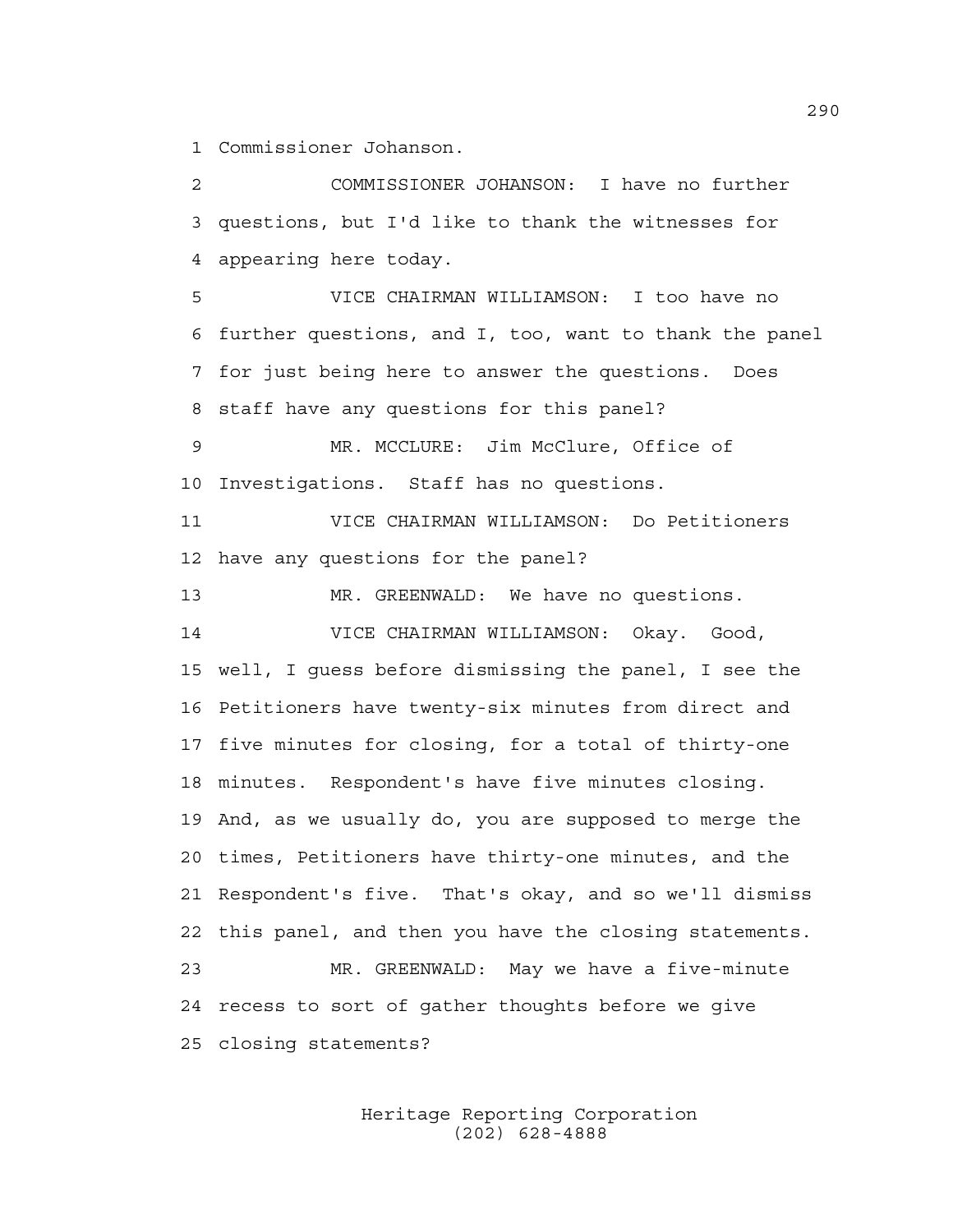1 VICE CHAIRMAN WILLIAMSON: Okay, fine.

2 (Whereupon, a short recess was taken.)

3 MR. BISHOP: Will everyone please take your 4 seats and come to order?

5 (Pause.)

6 VICE CHAIRMAN WILLIAMSON: Okay. You can 7 proceed when ready.

8 MR. GREENWALD: Thank you very much. We 9 were deliberately short in our direct presentation 10 because we thought we might have quite a bit to say in 11 rebuttal, and I know it's been a long day, and I know 12 the last thing you want to hear is a long exposition, 13 but there are points that we very much want to get 14 out, because much of what was said, is either without 15 foundation or gets the law wrong or sort of misstates 16 the record and the facts. So, with, you know, your 17 forbearance, first Dr. Bitzer is going to address some 18 of the specific points that were raised by

19 Respondents.

20 DR. BITZER: And, first of all, I have to 21 admit it's kind of difficult to not spend 31 minutes. 22 I would like to answer a lot more questions. I want 23 to limit it just to five comments, which were stated 24 in the testimony and some of the questions and 25 answers. The first one, there was a lot of discussion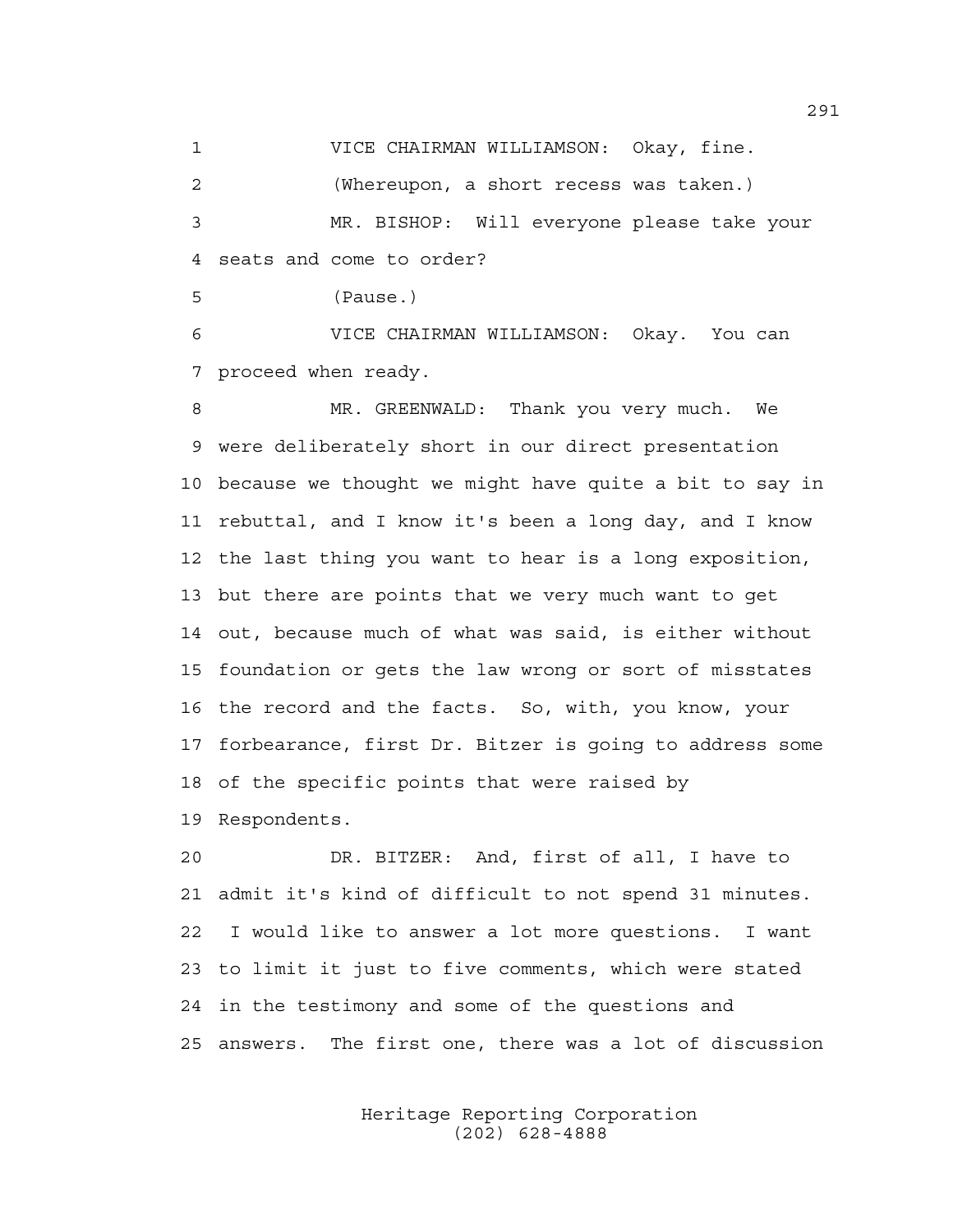1 around innovation and Whirlpool being late or catching 2 up. I would like to make just a few comments.

3 The first document, which was used the LG 4 in-door ice. It was compared to a Whirlpool in-door 5 ice. That is factually incorrect. That is not a 6 Whirlpool in-door ice, period. So, these would -- 7 should show an in-door ice model. I would also remind 8 that it's kind of difficult to argue about this one if 9 as LG knows, there are currently eleven patent laws 10 that's pending on in-door ice.

11 There was also discussion about vacuum panel 12 and Whirlpool couldn't do it, and Whirlpool didn't 13 have it to market. Also, factually incorrect. We had 14 in 2009 and 2010, a vacuum panel, 27.4 bottom mount 15 refrigerator in the market. So, both statements are 16 incorrect. Also, the OEM contracts where apparently 17 Whirlpool didn't have a size, also, for the record, 18 this OEM contract starts next year. That OEM customer 19 typically goes long and matches secure and supply, but 20 the OEM customer knew exactly, that in the summer of 21 this year, we would have that size, so it was not a 22 question about do you have that size at that time 23 period.

24 Second comment I want to make, there's been 25 extensive discussion about feature values and about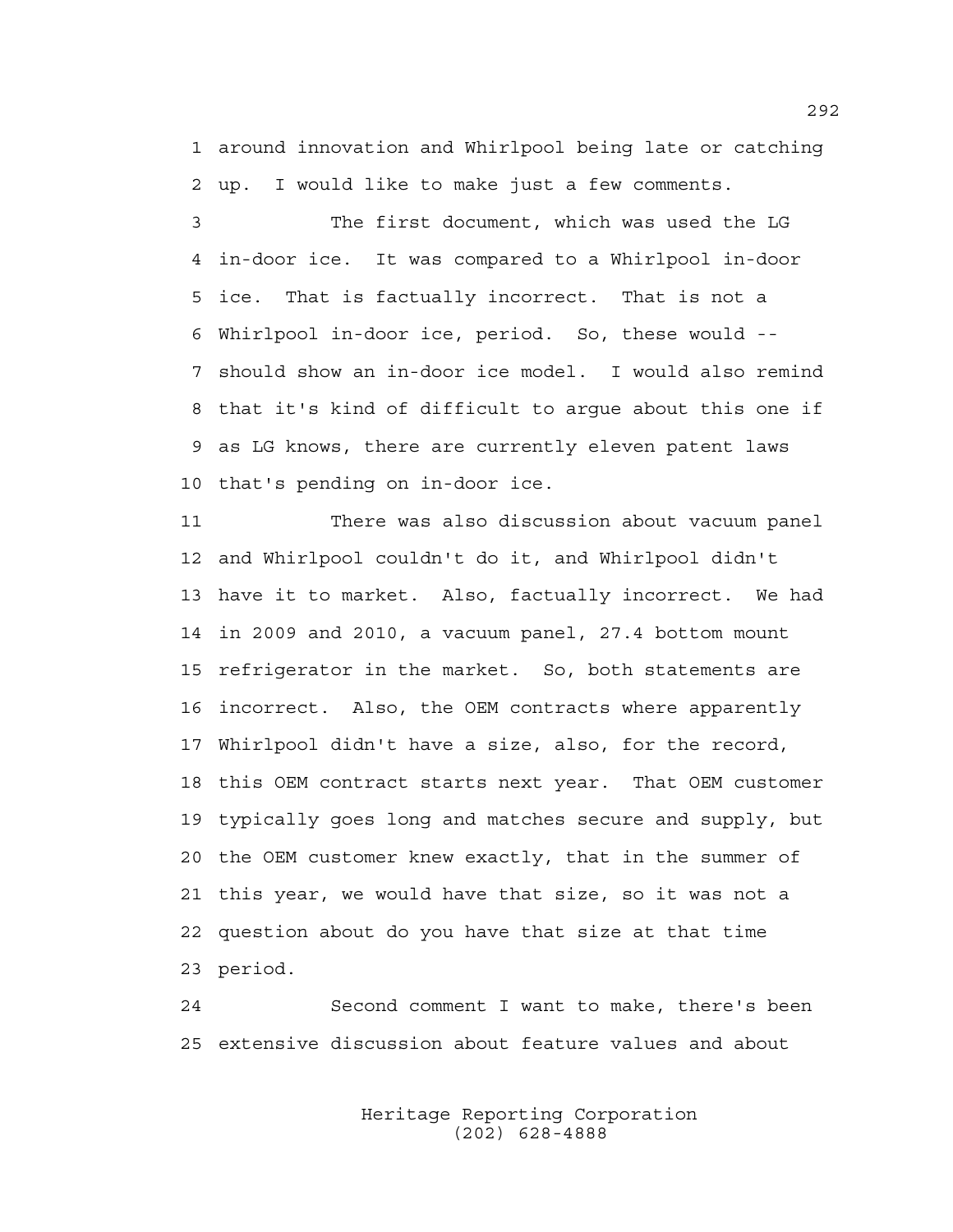1 what value you can ascribe to it or not. The numbers 2 which we put on this exhibit where we show the feature 3 values were not arbitrary. There's both a cost logic 4 and a go-to-market logic, but first on the cost logic, 5 just to give you a couple numbers, typically a vacuum 6 panel costs anywhere between \$35 and \$50. This is not 7 inexpensive. Then you have material costs to get to 8 retail value, typically times two or times three 9 because you've got to add the overhead, your own 10 margin, retail margin, VAT, et cetera.

11 The dual evap, I heard it costs apparently 12 only \$10. It must be another myth about some really 13 great cost advantage. Dual evap costs typically 14 between \$28 and \$32. Again, it's not the first time 15 we do dual evap. So there's a clear cost associated 16 with these features, which most people who do 17 understand manufacturing would pretty much confirm 18 that.

19 More important, the feature values are 20 typically, you can infer very clearly from so-called 21 plan to sell. So the manufacturers typically try to 22 explain to a trade partner or consumer how twenty or 23 thirty bottom mount refrigerators line up, that's the 24 plan to sell, from anywhere from \$1,900 or from \$900 25 to \$3,000. You typically do it along a continuum of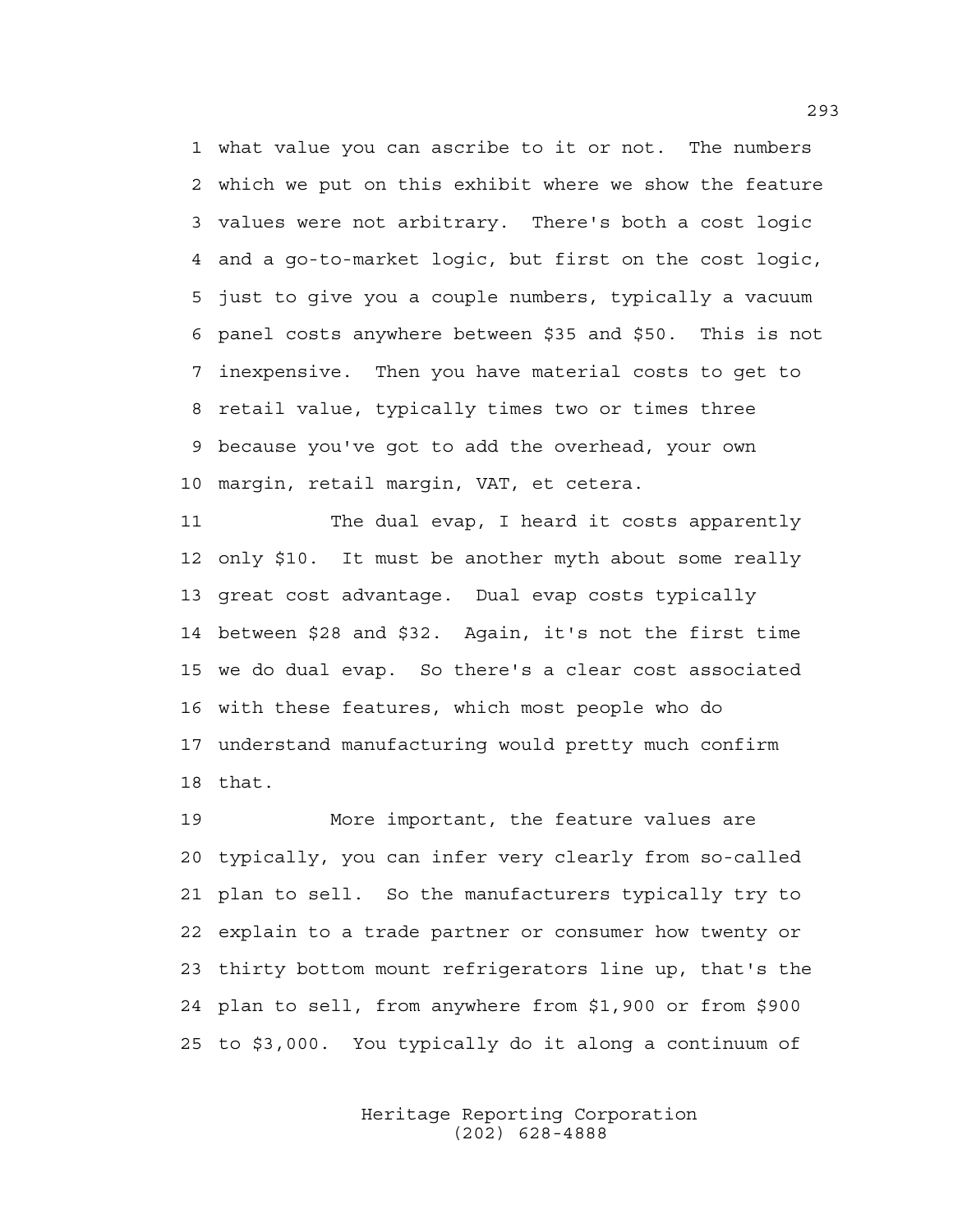1 features and values. And you will have noticed in our 2 exhibit that we use as sources Whirlpool and Samsung. 3 So, we have a Samsung plan to sell document, which I 4 think we submitted in a prehearing, which clearly 5 shows, for example, this in-door ice, \$700. It's in 6 that document.

7 So, those values are not arbitrary. They're 8 pretty well known market facts. That's how every 9 manufacturer does their plan to sell. And you can 10 clearly infer to these feature values. A third point 11 that compares a model, which you see up here and our 12 famous Exhibit 16 was quoted very -- quite a bit. 13 Now, again, because of a cost difference of a dual 14 evaporator and what you typically see marked, we would 15 argue that model, under normal circumstances, should 16 cost about \$150 more. I'm not even going to argue 17 about fit, feel and finish. That's why the \$200 map 18 differentials were quoted. I mean, you could argue -- 19 it's about right, whatever the difference is. And the 20 real question, that's what was shown in Exhibit 16, 21 well, if it's worth \$200 more, why was the average 22 selling price over an extended period so much lower 23 than the comparable Whirlpool model?

24 That's exactly what is in Exhibit 16. I 25 also heard that Samsung -- only about 26 percent of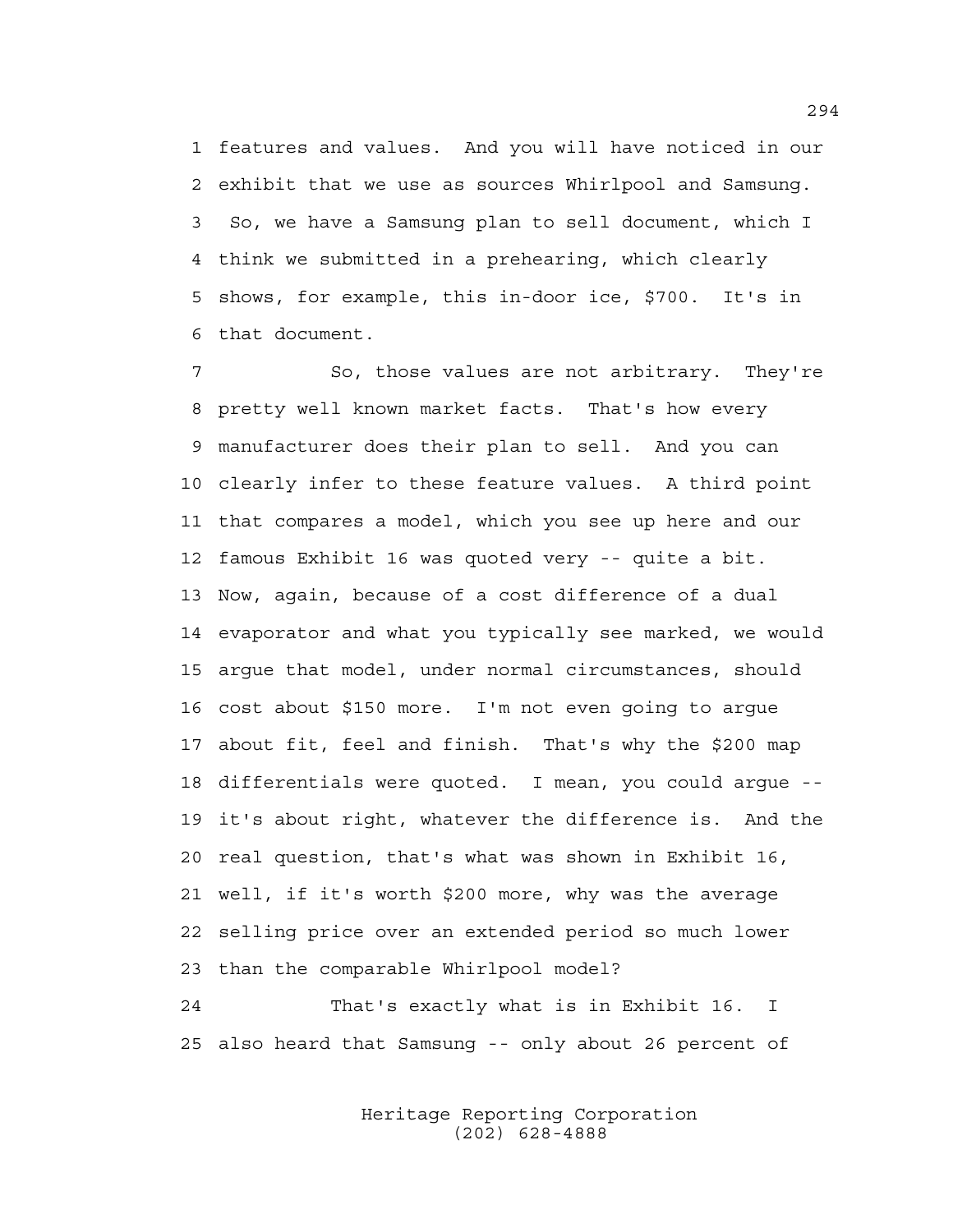1 sales are promotions. It's a pretty well known 2 industry fact that Samsung in 2010 had about more than 3 20 weeks with 25 percent off, supported by the 4 manufacturer.

5 Let me just come in to another point. There 6 was a lot of discussion about promotion importance, 7 how long are promotions. Do respective manufacturers 8 know what others do? Do whatever price you set in one 9 category or one subsegment impact of price in another 10 category. So I want to directly respond to some 11 comments to Mr. Cunningham and Bob Baird. Now I have 12 a lot of respect for Bob, and he's a very good 13 merchant. I'm not trying to discredit him, I just 14 have Bob responding to Bob; that is, an email from Bob 15 Baird, which we got in December 2010. That was right 16 after the Black Friday event where LG had a huge sale 17 of a four door.

18 And I will just read out. Our thoughts 19 would be that you would view this event just like 20 Black Friday with both open maps and promo maps on 21 selected items. Our ad dates are 6/23, 6/30, 7/7. 22 Event dates are 6/23 to 7/13; that's July 4th, over 23 three weeks. In general is two-and-a-half weeks. In 24 July we view this as about seventy percent of Black 25 Friday. Our key emphasis will be refrigeration and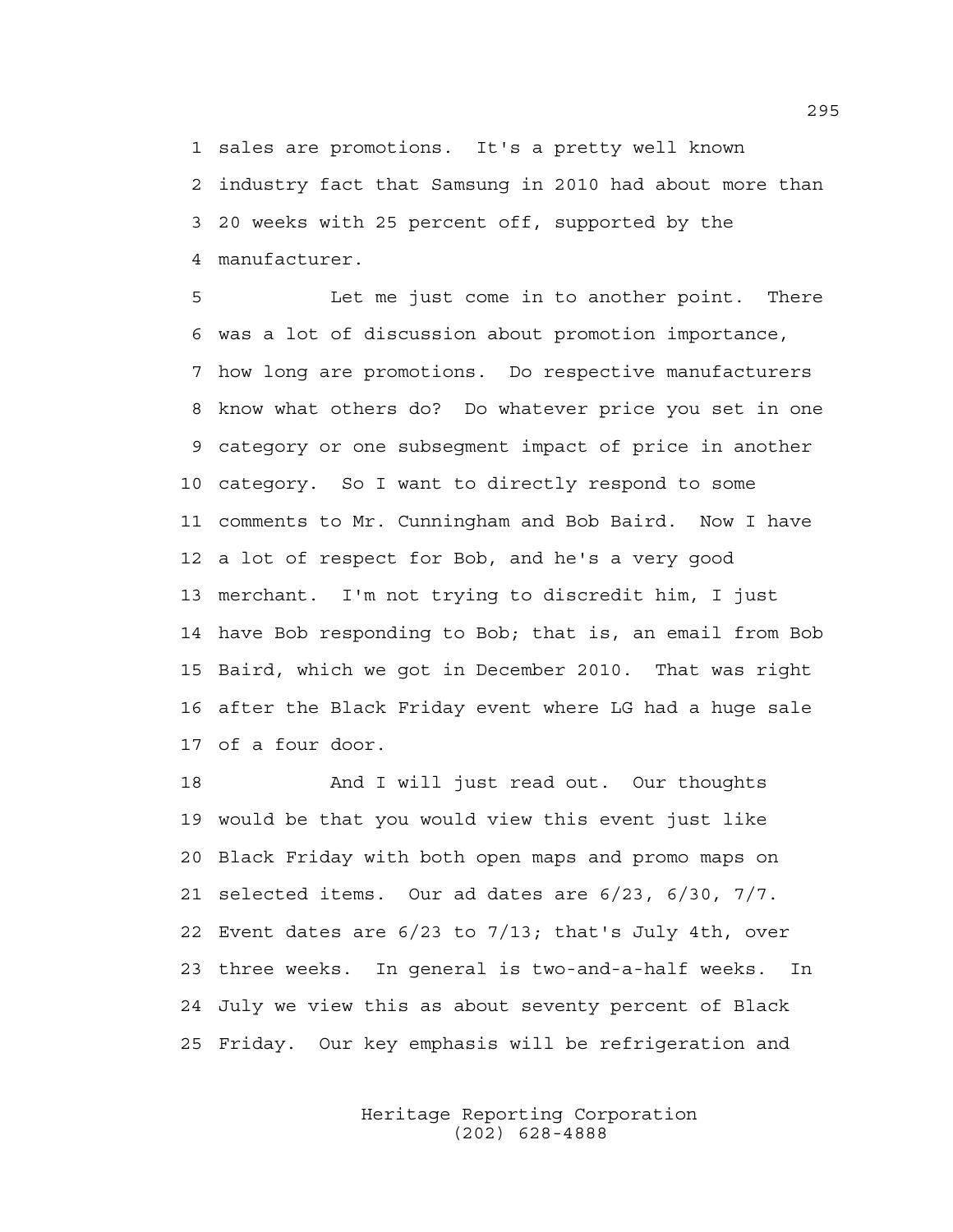1 suites. LG has already committed to the event. They 2 will reup a four-door but with a better dispenser and 3 crushed ice. Target retail is \$1,398 or \$1,498. I 4 think that answers a lot of questions.

5 And now I ask you what would you do if you 6 get as Whirlpool that information. You basically have 7 a choice -- first of all, it answers, you know, who 8 triggers here what? In that case, LG was already out 9 there for promotion. Would I have a choice to 10 basically not be present, which basically would have 11 meant I would have had to lay off another 200 people 12 in Amana or participate with a famous Maytag 13 promotion, which was quoted here so often. That's 14 what we've done.

15 The price was pretty much predetermined, 16 because if you know four-door sells at \$1,398, there's 17 not a lot of space to sell a three-door at \$1,598. 18 But I think that answers that part. The last point I 19 just want to make, there was a point about is it 20 possible to make money in bottom mounts? Yes, I 21 absolutely agree with Bob on this statement. We made 22 money on bottom mount before the dumping started, and 23 now when dumping has eased, we make money again. So, 24 I'm convinced GE can make money on bottom mounts if 25 it's a fair level playing field.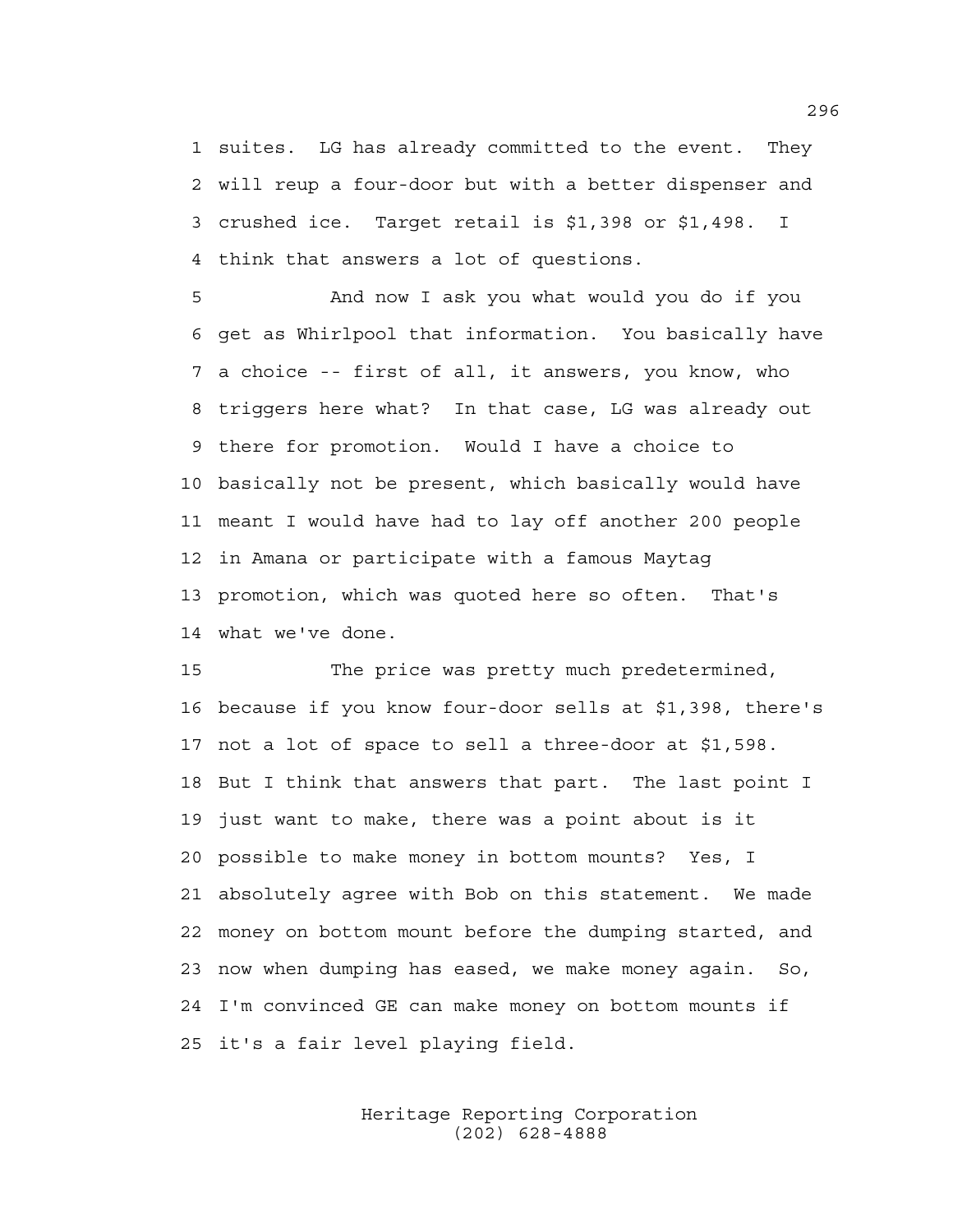1 MR. LEVY: Yeah, I'll just sort of echo a 2 few of the comments that Dr. Bitzer just made, but I 3 think I'll start by going back to the -- the fit, 4 feel, finish spiel that you heard from Mr. Seagriff 5 here when he brought you out here and you looked at 6 the two models. First, just to reiterate a point that 7 I think you understand, I would direct your attention 8 back to Petitioner's Exhibit 15, and when you look at 9 that exhibit, you'll see there are three models along 10 the top. The one in the upper left is this exact SKU 11 that was shown to you.

12 The one in the middle is the exact Whirlpool 13 SKU that was shown to you. And what I found most 14 stunning about that description and overview that Mr. 15 Seagriff gave you was his utter failure to flag for 16 you that there was a major feature difference between 17 the two products, most notably that the Samsung unit 18 had dual evaporators and the Whirlpool model did not.

19 Now, there's some difference in viewpoint as 20 to what the associated cost difference may be with 21 regard to dual evaporator, and what the associated 22 consumer value may be associated with the dual 23 evaporator versus not. Now, Mr. -- counsel for 24 Samsung, Mr. Connelly would have you believe, that an 25 evaporator coil that's \$10. I'm not an engineer, but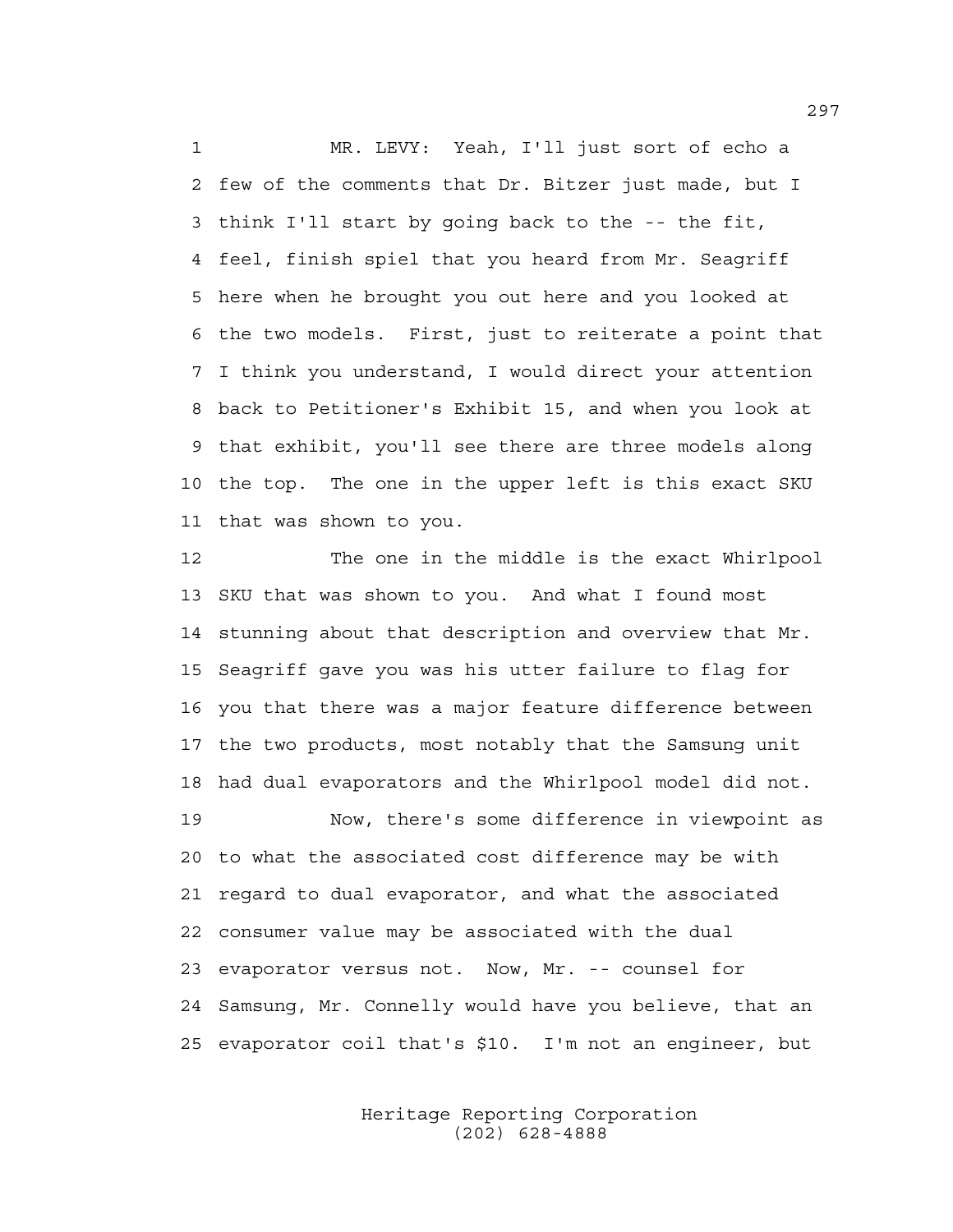1 I know that when you have a dual evaporator, it's not 2 just the coil. It's the fan, it's the thermostats, 3 it's the additional tooling. It's the engineering and 4 product design that goes into that. So, we're talking 5 about, as Dr. Bitzer just indicated, costs that are 6 many multiples of \$10. And to suggest otherwise, is 7 simply to write the truth out of the bill of 8 materials.

9 Now, with that background, recognizing there 10 is an objective feature difference between this 11 Samsung model and the associated Whirlpool model, fit 12 and finish aside, what do we see in the data at a 13 retail level? Well, again, going back to Exhibit 16, 14 I would direct your eyes to the fourth quarter of 15 2011, where the Samsung model is being sold at retail 16 less than the associated Whirlpool model. Why is 17 that? By Samsung's own admission, the map 18 differential between these two SKUs should be \$200. 19 So, why is their product being priced less. What's 20 going on here? And I would ask you to think about 21 that in conjunction with the Commerce Department's 22 final determination of dumping.

23 Another point that I would simply like to 24 address, we heard from counsel for LG, who, 25 essentially, made the argument that you should not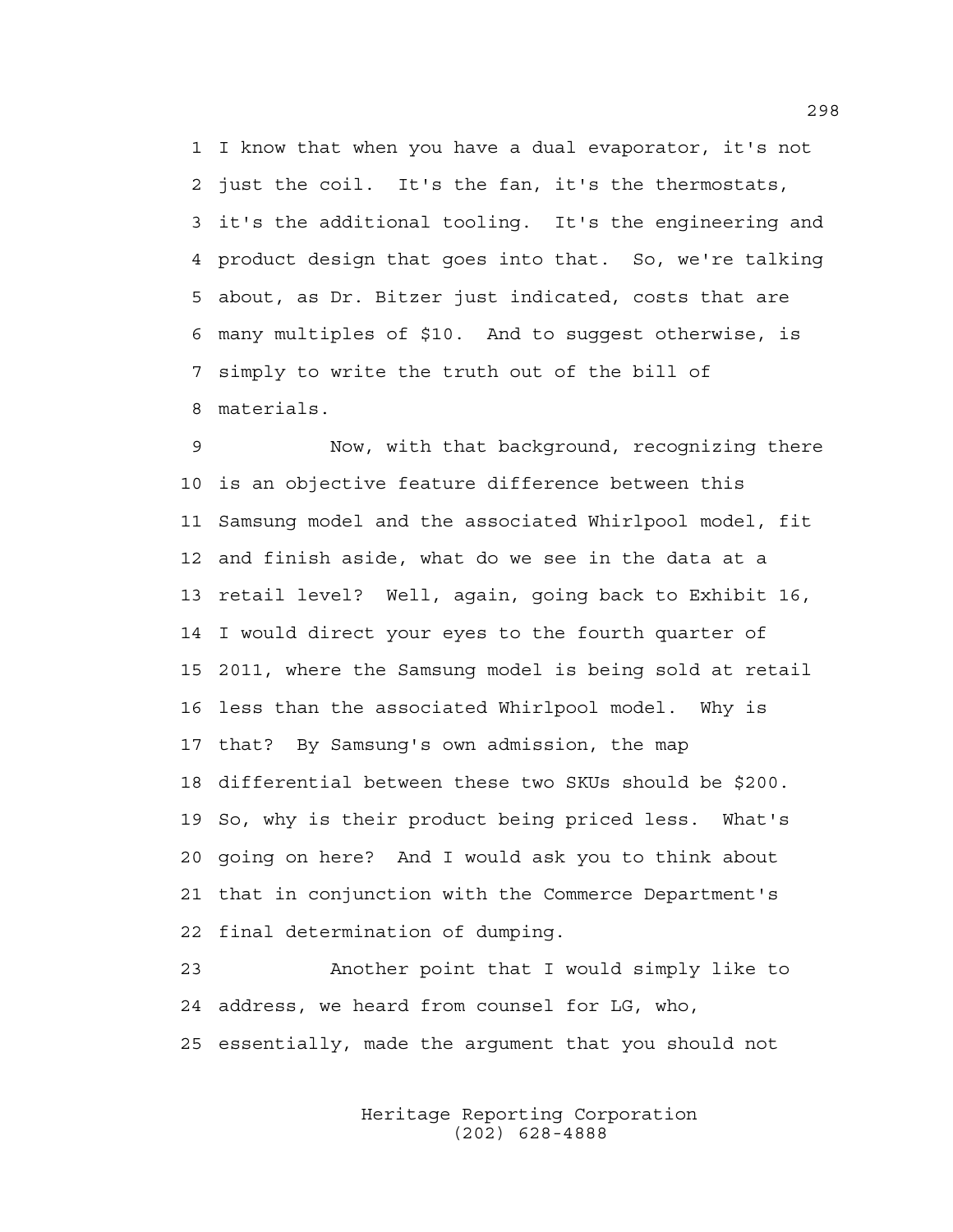1 somehow be comparing subject import models that were 2 being promoted at a particular period of time with 3 domestic SKUs that were not being promoted during the 4 same time period. And I would submit to you that's 5 exactly what you need to do. To ignore those 6 comparisons when these SKUs are like for like in terms 7 of features is to otherwise give Respondents a license 8 to dump. The fact remains that there is in this 9 marketplace targeted dumping. That is to say, pricing 10 behavior that is focused on particular customers, on 11 particular products, at particular points in time. 12 And that is exactly the mechanism through which injury 13 is caused to domestic industry. And, so, I'd urge you 14 not to ignore those comparisons, but, rather, to focus 15 exactly on them.

16 So, again, going back to Exhibit 16, now, if 17 you look at the more featured Samsung model at 29 18 cubic feet with dual evaporator, that, naturally 19 speaking, should have a map differential of \$400 or 20 \$500, when that product was promoted down to \$1,583, 21 in this case perhaps by the retailer, well, what is 22 the competitiveness of the Whirlpool product at the 23 same price? The answer is it didn't move. By 24 contrast, a less featured and different Maytag model 25 sold in large volumes. Why? Because the price was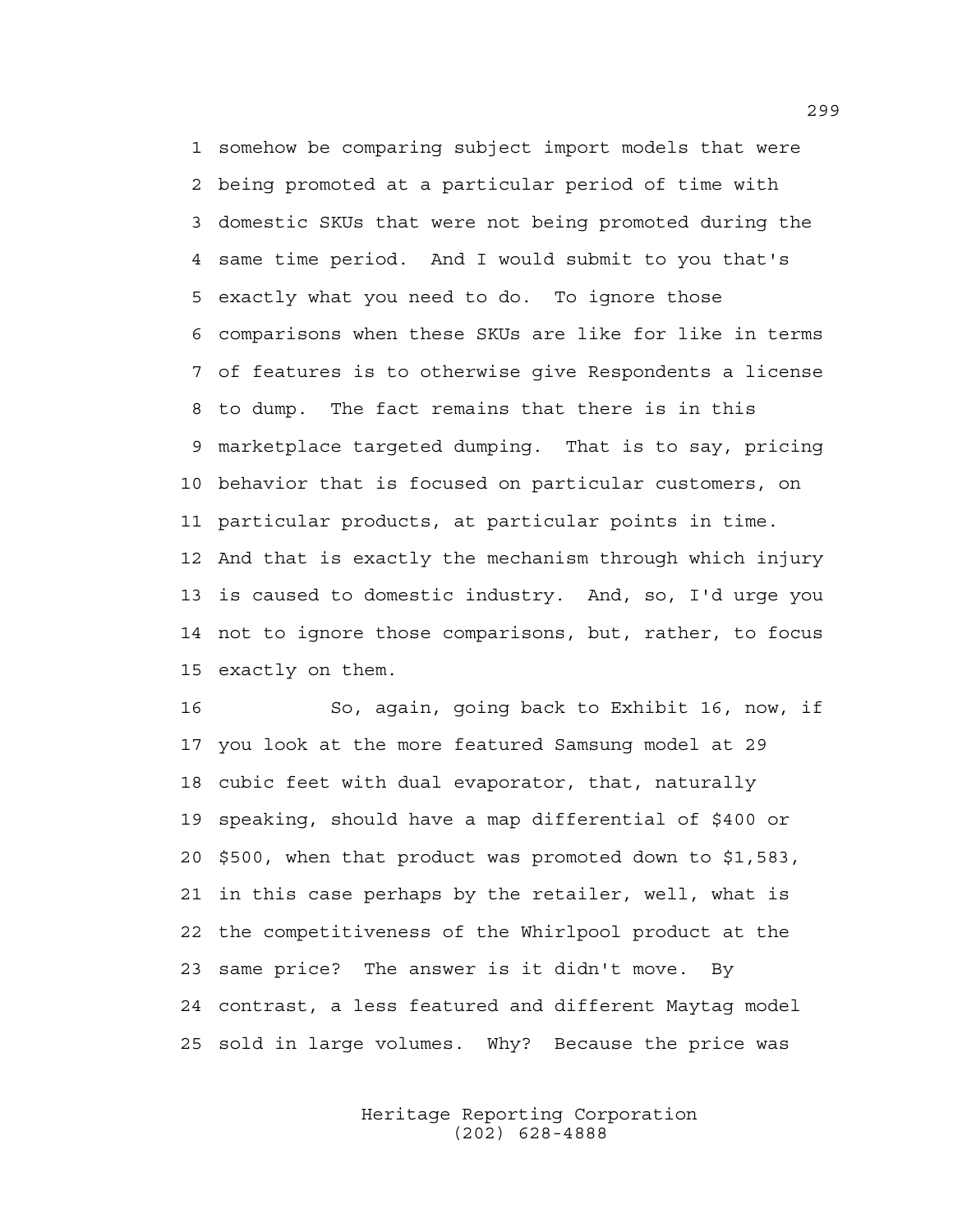1 lowered materially.

2 So, is there a cause and effect between the 3 pricing of subject imports and the direction of 4 Whirlpool prices when Whirlpool is forced to compete? 5 The answer is surely yes. Mr. Cunningham also made a 6 statement, which I found quite perplexing, which is to 7 say somehow that domestic industries market share loss 8 is not so much indicative of causation in this case, 9 particularly, when you see rising sales volumes. And, 10 again, here I would simply direct you back to the 11 statute, which charges you with looking at import 12 volumes, both in absolute and in relative terms. And 13 to read the word relative out of the statute would be 14 an error in law.

15 And, finally, or perhaps my penultimate 16 point, exports. Mr. Connelly asks you to look at 17 Whirlpool export data as somehow suggestive that there 18 is no evidence of causation in this case. And I would 19 simply bring to your attention a point that we will 20 reiterate in our post-hearing brief, which is that 21 there is a different, a fundamental difference in 22 product mix between what Whirlpool sells in the United 23 States and what Whirlpool exports, and to assume they 24 are the same, is to simply read distortion in to the 25 analysis of the data.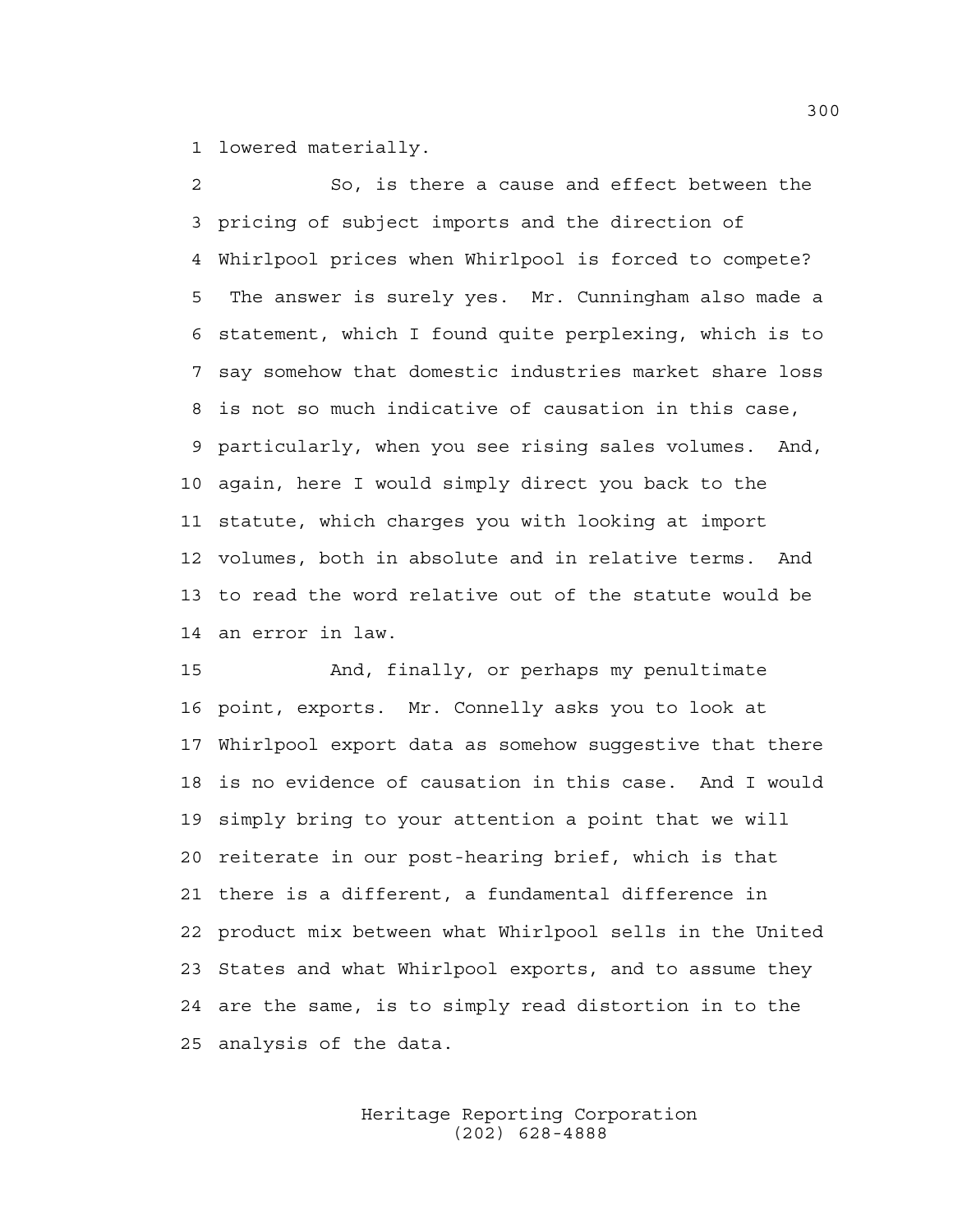1 Final point, and this is the theme we heard 2 a lot about, which is somehow that Whirlpool was slow 3 to innovate. Dr. Bitzer has explained to you in many 4 different ways how these are features, whether it's a 5 vacuum panel to deliver more capacity with the same 6 footprint or whether it's a dual evaporator otherwise, 7 but these are features that are readily available in 8 the marketplace.

9 But, as some of you saw when you visited the 10 Amana plan, the introduction of a new refrigerator 11 platform with these features requires tens of millions 12 of dollars in engineering, requires tens of million 13 dollars in capital expenditure, including substantial 14 tooling. And, in order for Whirlpool to justify this 15 investment, Whirlpool needs to see a reasonable return 16 on investment. What Whirlpool has described for you 17 in its questionnaire response, the details of which 18 are proprietary, is that certain of its investment 19 decision were retarded during the period of 20 investigation by reason of imports. Why? Because 21 depressed market prices caused by subject imports 22 destroyed the economics of reinvestment. Now, 23 Respondent's come back with the chutzpah to say, 24 failure to introduce those models are the very cause 25 of your problem. I would submit to you that the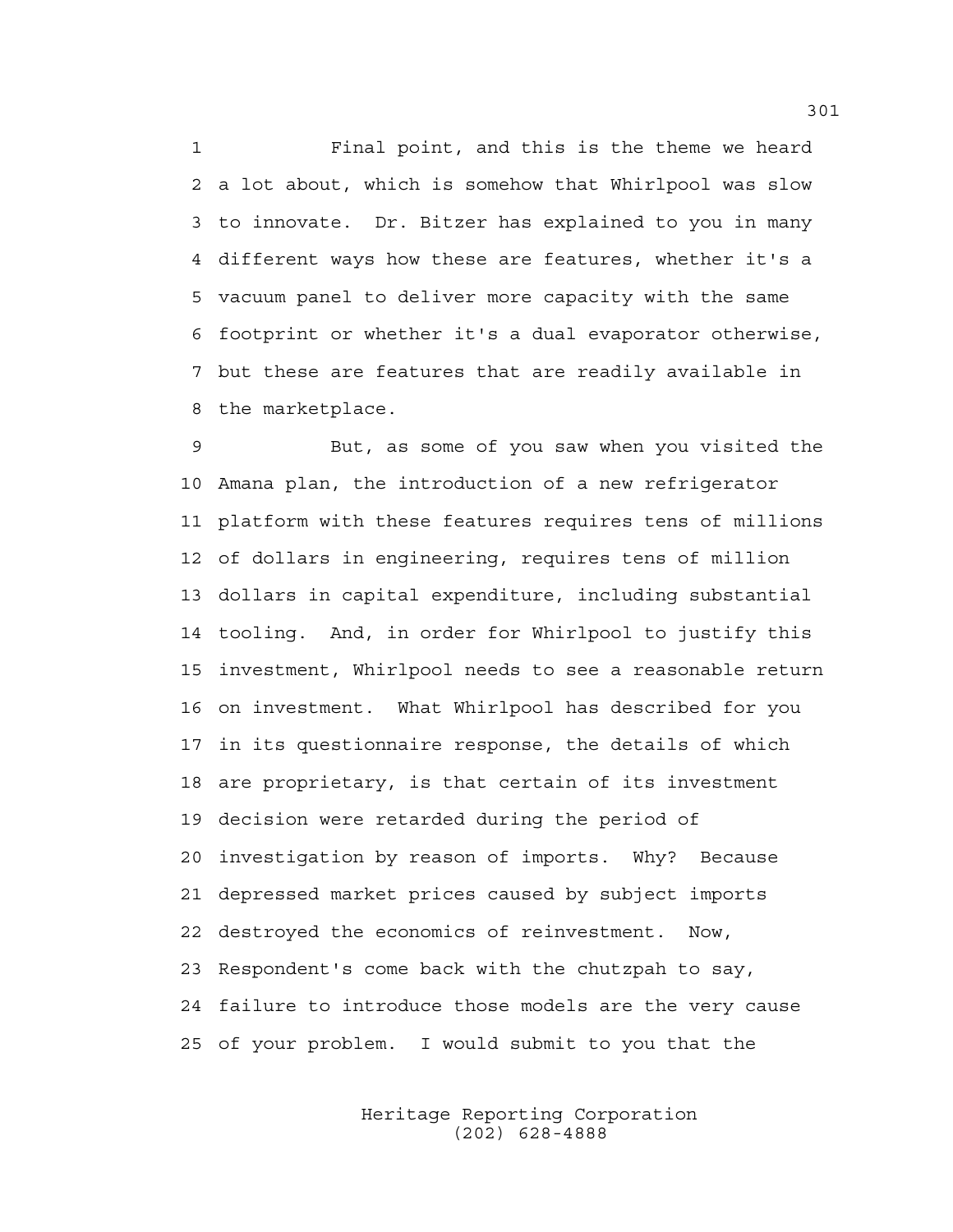1 causation dynamic is quite the reverse. So, with 2 those limited points, I would leave it to my partner, 3 John Greenwald, for some closing remarks.

4 MR. GREENWALD: Thank you. The issue here 5 is dumping or more precisely the effect of dump 6 imports on the U.S. industry. There is no question 7 and, frankly, Respondent's do not question, that 8 there -- over the period of investigation, there has 9 been a significant loss of market share by Whirlpool, 10 which was a -- had a much higher presence in the 11 market in 2007 than it now does. And that process was 12 a three, four-year process, in which you see steady 13 erosion of U.S. market share.

14 The case was made that the reason the U.S. 15 industry lost market share was evident in this heart 16 of the market analysis in Exhibit 16. What I'd like 17 you to do if you don't mind is turn the page and go 18 over to Exhibit 17. No, I'm sorry, Exhibit 7 and 19 Exhibit 8; excuse me. It's Exhibit 7 that was the 20 heart of the market exhibit and then turn the page and 21 go to Exhibit 8.

22 And what you see there is a very significant 23 loss of share by Whirlpool in this category where 24 there is no question that they do not have a 25 competitive product. Pricing within this -- within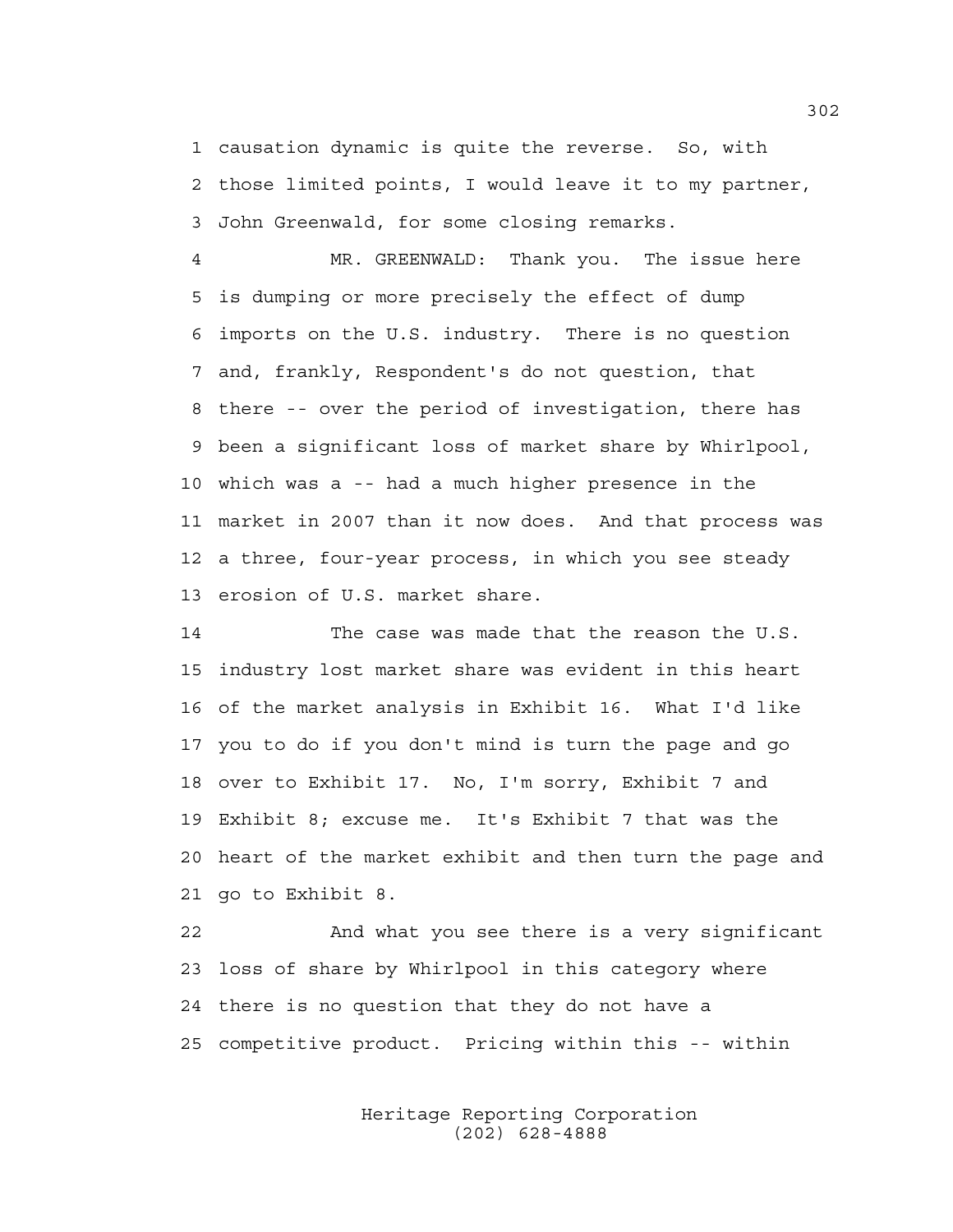1 these products is close. It is true that Samsung, in 2 particular, has features like dual evaporators that 3 Whirlpool does not. But everything about the 4 testimony today acknowledged the fact that feature 5 load has value. The question wasn't does feature load 6 have value? Are people willing to pay more or less -- 7 more for added features; rather the question was, can 8 you reduce it to some sort of scientific formula?

9 And the answer Respondent's gave you was 10 that is difficult, and, in fact, there certainly isn't 11 any accepted scientific formula. But if I can go from 12 volume here where the claim that Whirlpool's volume 13 loss is simply a function of Whirlpool not being in 14 certain segments of the market to the pricing 15 analysis.

16 What I'd like you to do is to focus on, first, 17 the underselling. What the Petition -- I'm sorry. 18 What the Respondent's want you to do is to take a 19 mechanical view of price underselling. And my first 20 response is okay. What that shows when you do a close 21 read on the staff report on the price underselling is 22 a mixed pattern of overselling and underselling. So, 23 the underselling is there. But then I'd like you to 24 go a step further. You have aggregate numbers on the 25 underselling.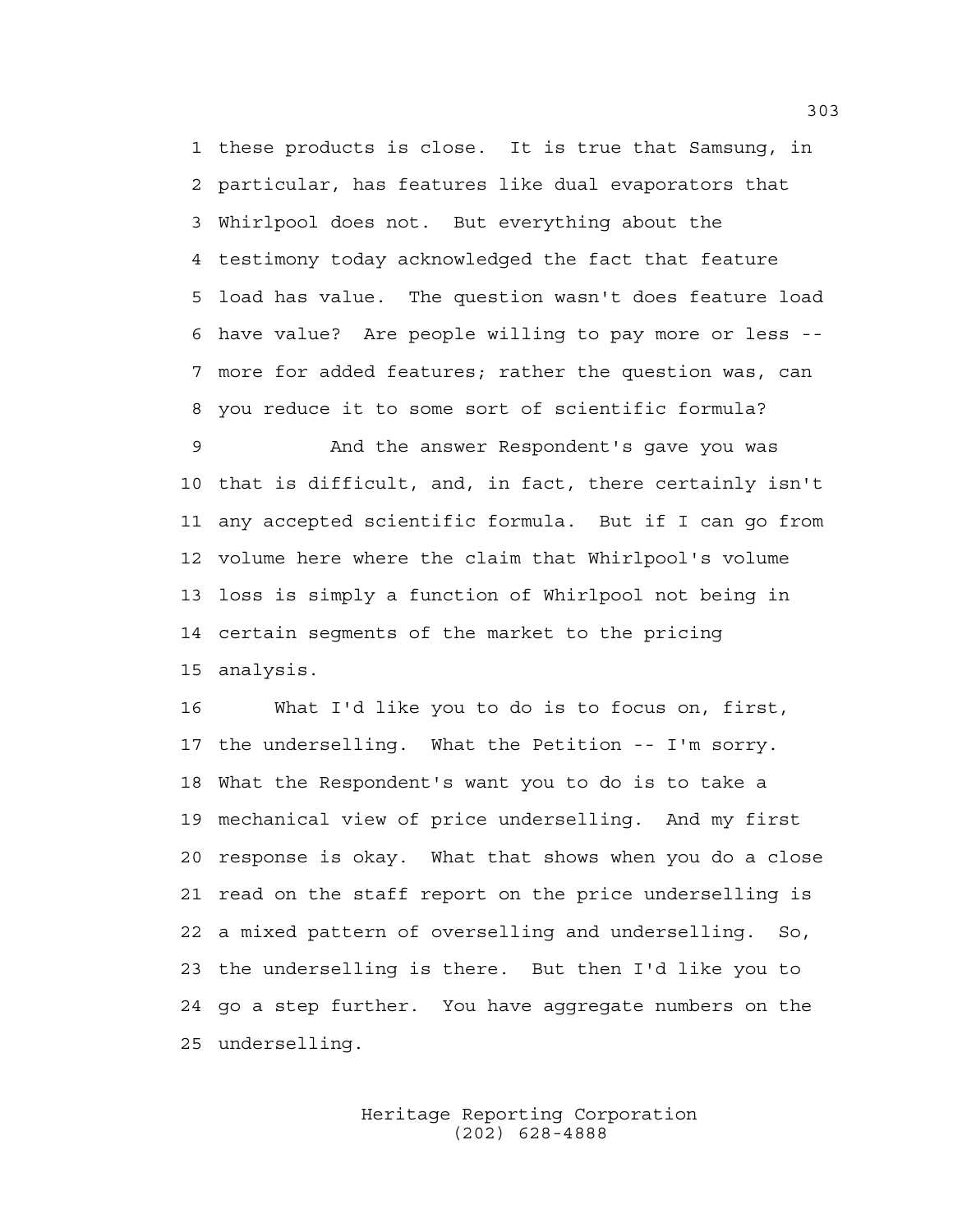1 And in our pre-hearing brief at Page 7, we gave 2 you a table that disaggregated those numbers. Now, in 3 fairness because of a mistake we made, one of the 4 numbers in terms of overselling and underselling 5 changes. But what you can see in this table is the 6 same pattern of underselling that you see in many of 7 the other analyses that you have before you. When you 8 ask the question who was low in the market among 9 Whirlpool, LG and Samsung? If you want to ask the 10 question what caused this sort of cascade down in 11 price? I would submit to you that, in fact, the 12 underselling data you have in front of you make that 13 point very nicely.

14 If you would go back -- not the under -- the 15 pricing data. If you would go back now a page before 16 that to Table 2 in our prehearing brief. What we did 17 was to take the beginning price in your pricing -- 18 price comparisons and take it through, right up to the 19 point at which just before the Commerce Department 20 issued its preliminary determination. So, what we did 21 is we looked at a beginning price, defined as when 22 Whirlpool entered the market, and an ending price, 23 defined as January through September of 2011 price. 24 Those numbers, I submit to you, are self-25 explanatory. That gets me to a point of law that is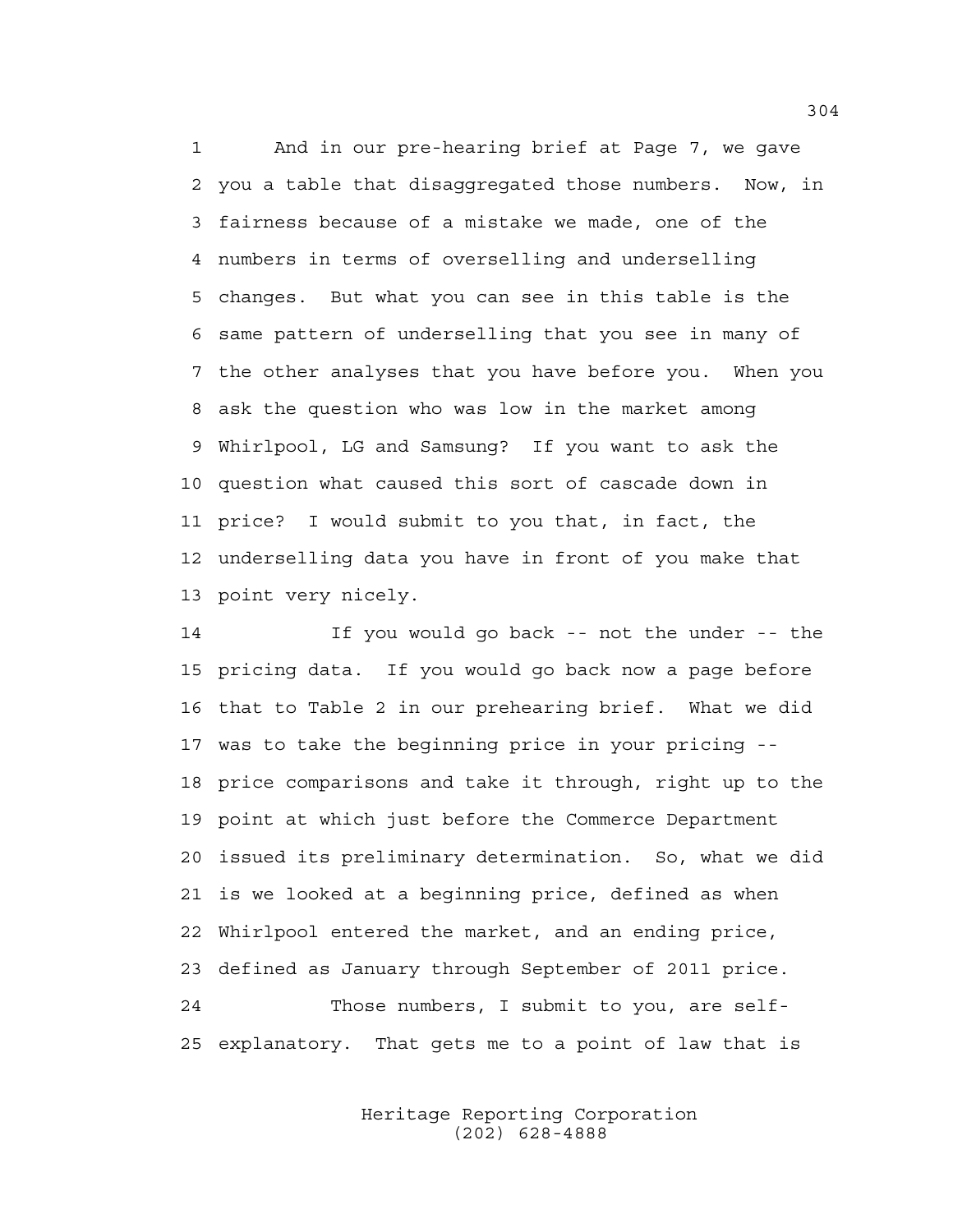1 important and is frequently overlooked. It certainly 2 has been overlooked by Respondents. Their argument is 3 essentially a no underselling argument. It is 4 disproved on the underselling basis on which its made, 5 but beyond that, it assumes that you can only have 6 causation when there is underselling. And that simply 7 misreads the statute. The statute talks about volume 8 effects, and we have those in spades. And it talks 9 about price effects. And when it talks about price 10 effects, it is written disjunctively, so there is 11 price underselling, price depression or price 12 suppression.

13 Everybody that testified before you today 14 acknowledges that there was suppression in the sense 15 that prices were insufficient to cover costs. I 16 would, in fact, go a step further and say the 17 overwhelming argument -- I mean the overwhelming 18 evidence is of price depression.

19 Now, let me go back to the testimony and try 20 and put this in context. When you think about price 21 suppression, what you're asking yourself -- or for 22 that matter for price depression, what you're asking 23 yourselves are whatever the differences in product 24 features and attributes may be, is there evidence that 25 Whirlpool's prices are either reduced or price rises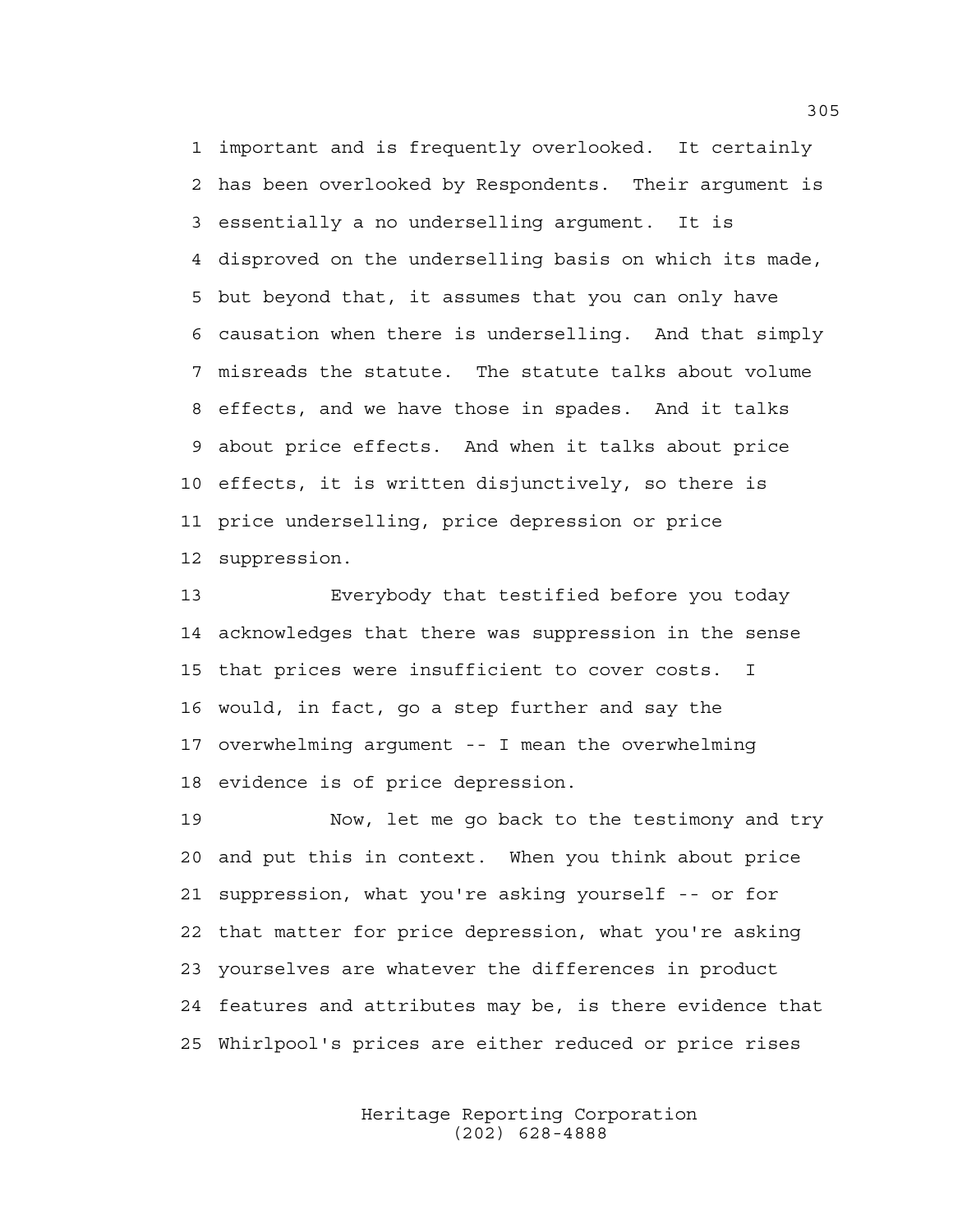1 are constrained by the pricing of subject imports. 2 What the Respondents say, yeah, of course, price 3 matters, but there's no underselling, so it can't 4 matter so much. That, simply, is not true.

5 Let me quote to you from testimony that was 6 given today. The witness for Samsung, roughly, a 7 minute-and-a-half to two minutes in his direct 8 testimony, it's Mr. Kevin Dexter. He said, and this is 9 a quote, I hope it's accurate. I tried to take it 10 down as quickly as I could. His quote, To compete 11 with Samsung, Whirlpool has had to discount its 12 product. Let me, again, repeat that. To compete with 13 Samsung, Whirlpool has had to discount its product. I 14 would be hard pressed to come up with a more succinct, 15 precise definition of price suppression caused by 16 subject imports than what their own witness, in fact, 17 admitted to you, and, frankly, the bulk of the 18 testimony confirms.

19 Second, Mr. Baird spoke at great length 20 about what it would take for Whirlpool to regain 21 market share. And he said to you, oh -- and this is 22 not a precise quote. And under present conditions, 23 they would need a fifteen percent to twenty percent 24 differential to get market share. Well, in fact, 25 that's what dumping is all about. He said again if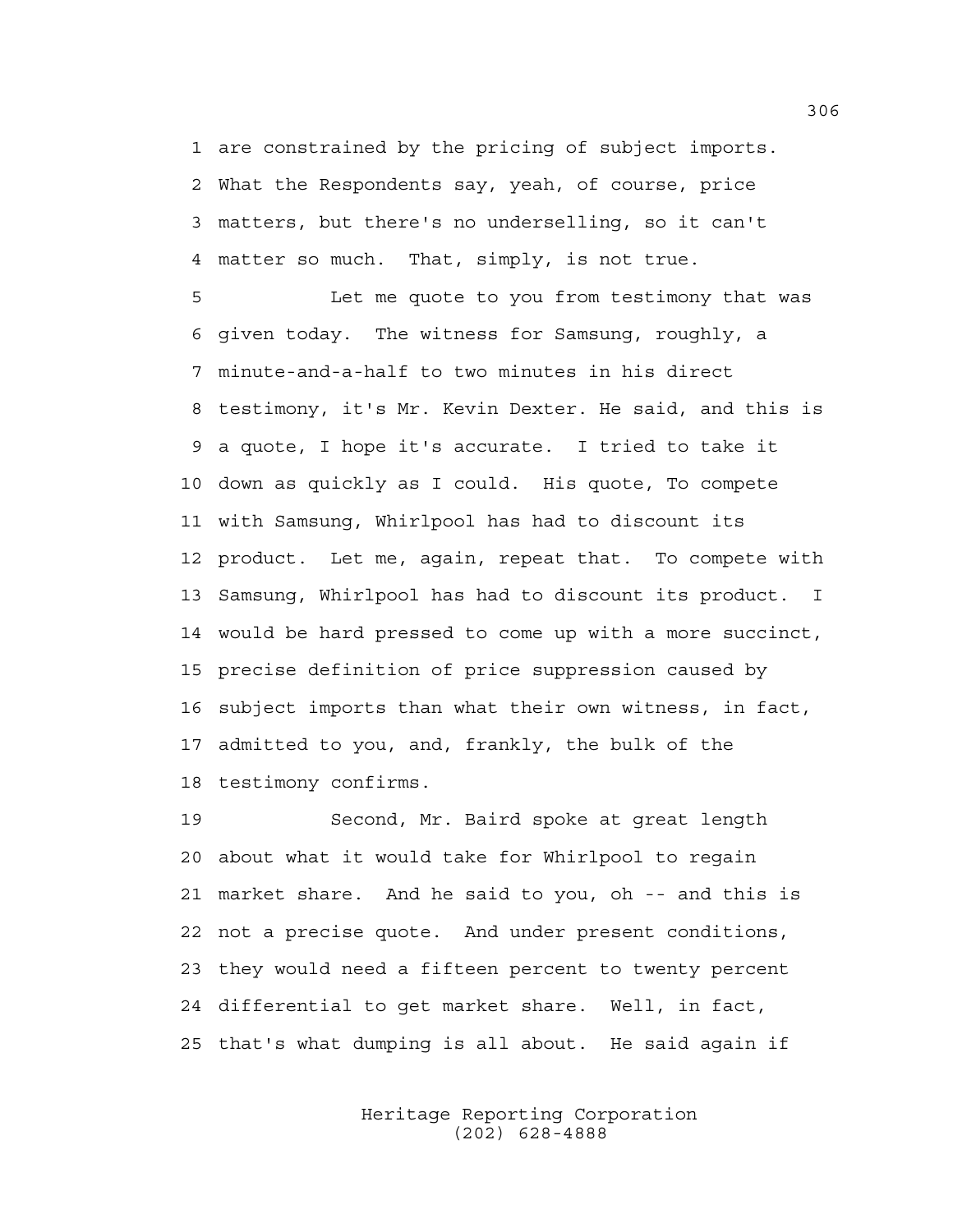1 there were a dumping order imposed in connection with 2 the dialogue with Commission Pearson, he would 3 reassess the viability of the Samsung models on his 4 floor.

5 Let me take this back to 2008, 2009, 2010, 6 2011, and give you the obvious implications of the 7 statement. If the Samsung or, frankly, the LG models 8 were sold at fair value, he would have had to reassess 9 the position of Samsung or -- I guess it's Home Depot, 10 it's LG. LG on his floor year by year. You can't say 11 anymore clearly than that that relative pricing 12 matters and, therefore, in a case that is about 13 dumping, dumping matters.

14 Another, to me, striking piece of evidence 15 put on the record by Respondents was Mr. Klett's 16 pricing model. It's Page 1 I guess. Of Samsung -- if 17 you can get it out, what I'd like you to do is to look 18 at the Samsung price in April of 2008, okay? 19 According to his chart, that's above \$2,500. And it 20 goes down with a very sharp drop and a spike in sales 21 in June 2011, presumably as this is being promoted 22 prior to phase-out. And what he then says to you is 23 that's because we were introducing a new and 24 presumably better model.

25 What I'd like you to do is compare the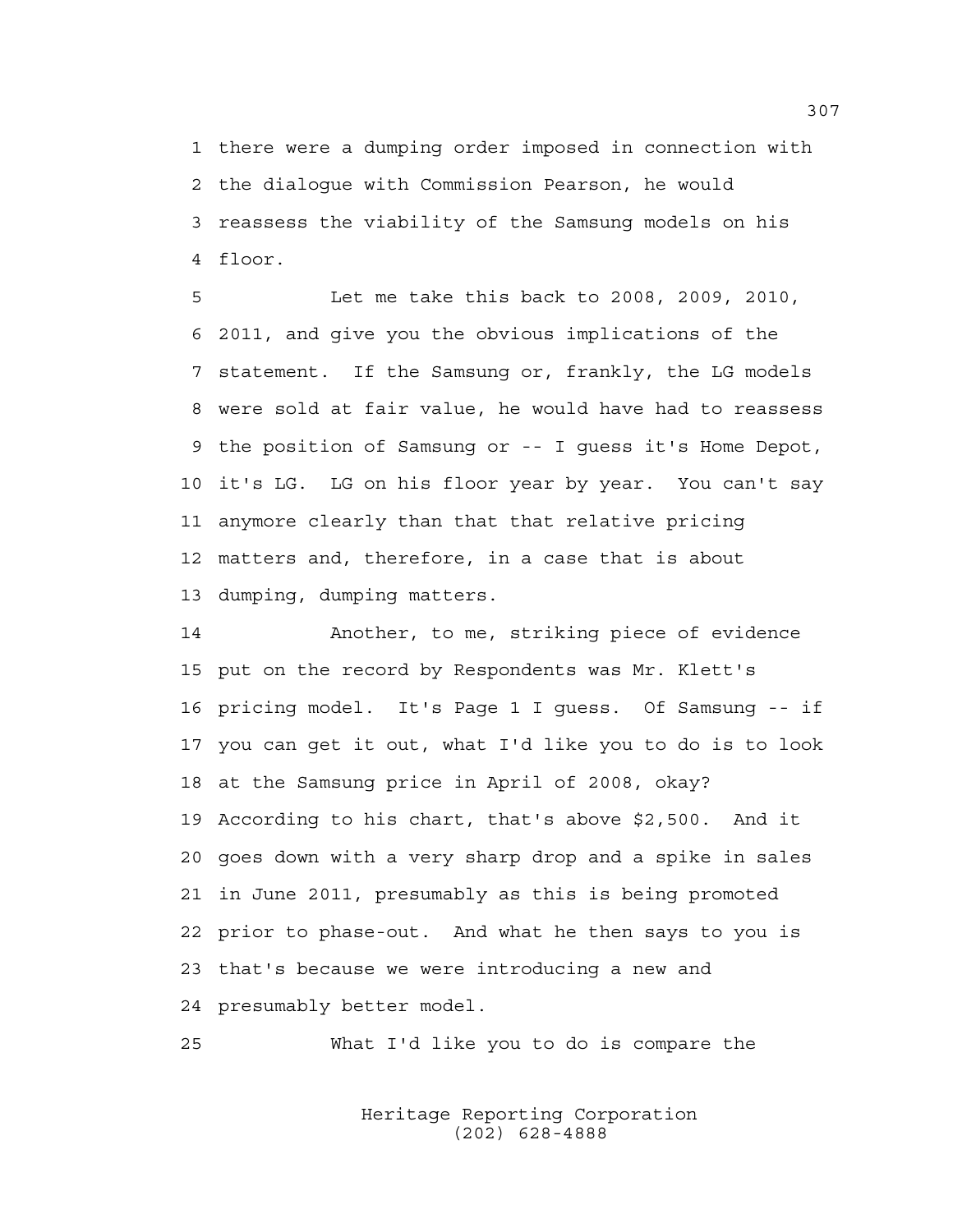1 introductory price marked in red on this chart of the 2 Samsung model with the price of the preexisting model 3 it is replacing, look at that price trend and ask 4 yourself the question, if you want evidence of a 5 gradual decline in prices by subject imports, isn't 6 this pretty good evidence? Doesn't this also stand 7 for the very basic proposition that if price doesn't 8 matter or if price is not even a critical factor, why 9 on earth are the imports priced this way? Why are 10 they promoted this way? The interesting comparison, 11 actually, is over the next page with the Whirlpool 12 model. And what there is you see far less radical 13 difference between a preexisting price and an 14 introductory price. Now, we have been through the 15 slides on the specific models you have. You've looked 16 at these two models here, you've heard the fit and 17 finish argument. The question that has never been 18 answered and can't be answered is if price is not a 19 major factor in the sales of refrigerators and in 20 competition of bottom mount refrigerators between 21 Whirlpool and subject imports, why on earth is there 22 this consistent pattern of radical discounting? The 23 answer you were given today is, oh, what you really 24 ought to do is ignore the discounting. You can't. 25 This is a case about the price impacts of subject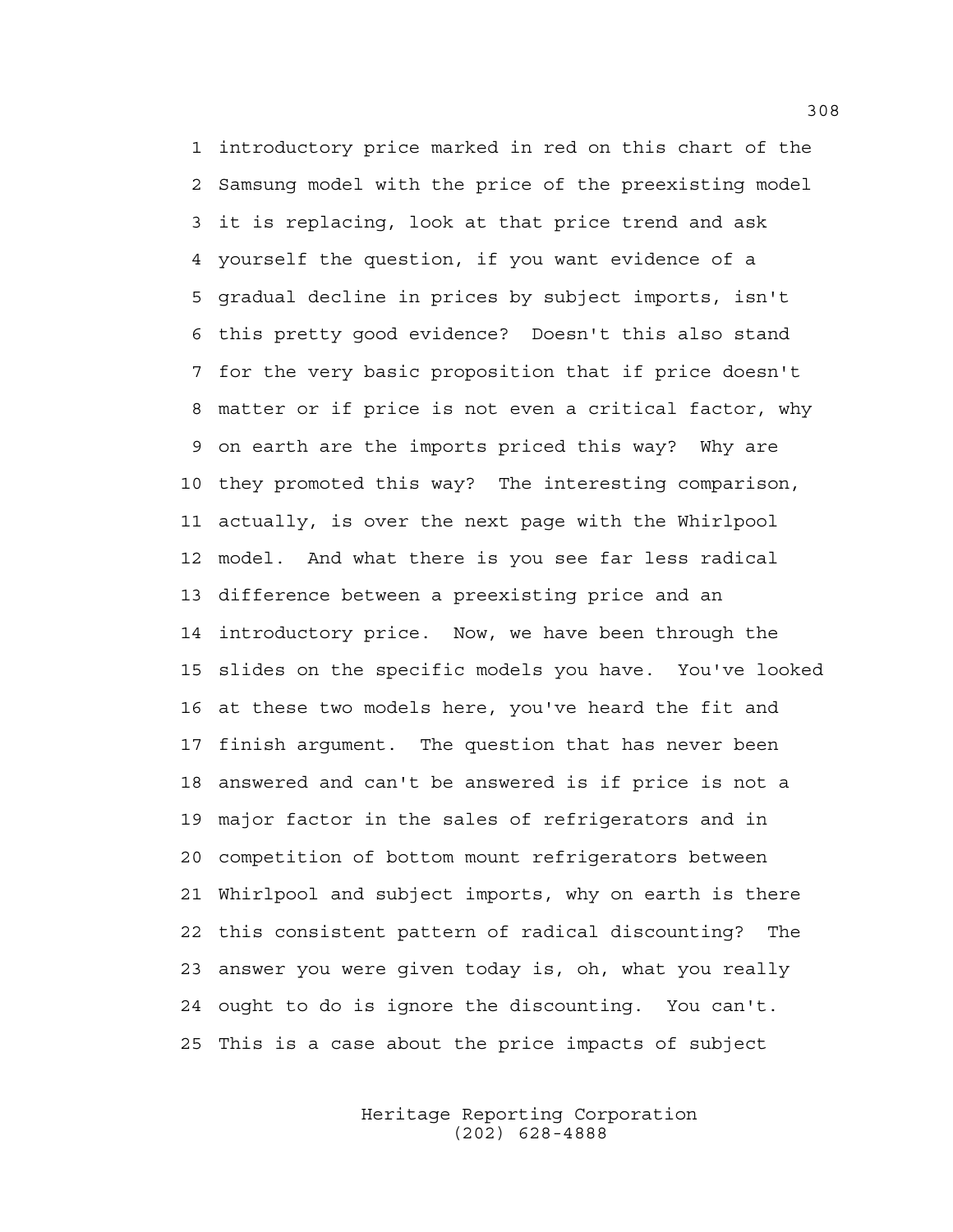1 imports that have been dumped. And when you sort of 2 look at the totality of the evidence and you step back 3 and you hear, again, Mr. Baird say that if dumping 4 duty force prices up -- oh, this is Mr. Klett. Import 5 value -- if any dumping duties forces prices up, 6 imports will lose market share because the basic 7 economics of supply and demand dictate that result. 8 Well, that's one part of econ. 101. The other part of 9 econ. 101; is when you introduce very significant 10 supply of dumped product, sales increase, and it 11 pushes market prices down.

12 Let me close by reiterating a point that is 13 enormously important. The question was raised several 14 times by one or more of you. Can you increase prices, 15 and when would you increase prices? In fact, since 16 the Commerce Department's preliminary determination, 17 prices have risen I think by an average of about \$200 18 -- \$200 to \$300 a refrigerator. And that has meant a 19 dramatic turn around in Whirlpool's business. The 20 first two months of 2012 are in, and it proves the 21 point that just as things went south during the first 22 period of investigation, since the orders have begun 23 to bite, there has been a dramatic improvement in 24 Whirlpool's operating results, and I cannot think of a 25 clear and more convincing illustration of cause and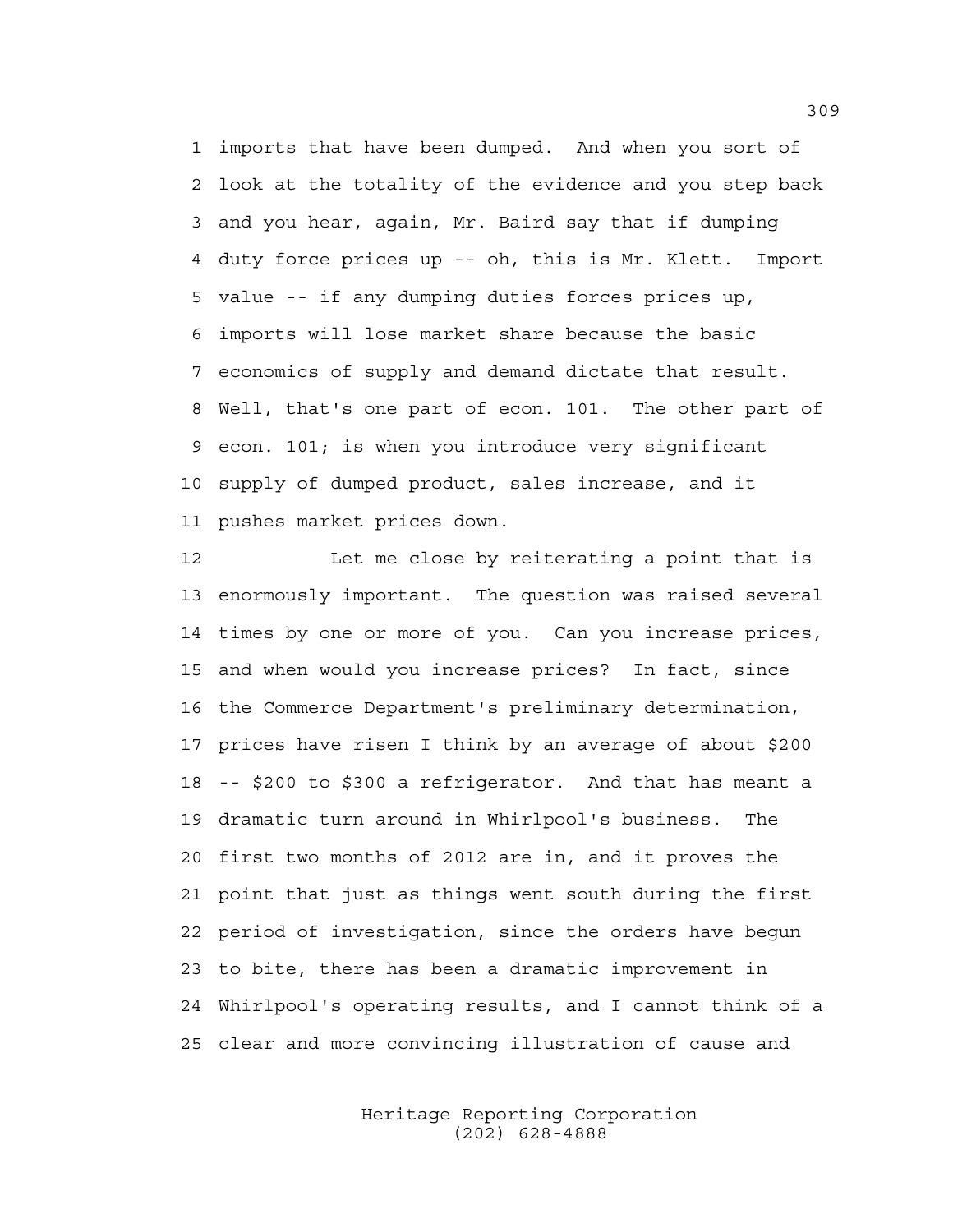1 effect. Thank you.

2 VICE CHAIRMAN WILLIAMSON: Thank you. 3 MR. CUNNINGHAM: I'll be a bit briefer. 4 I used to think I knew what the dumping law was all 5 about. Sometimes I get confused or bemused at this 6 hour of the day. Mr. Greenwald has a strange view of 7 causation under the statute. Let's suppose that 8 someone brings into the United States automobile 9 market, a car that gets 300 miles to the gallon, and 10 sells it at a price that is double the price an 11 American manufacturer whose cars get 15 miles to the 12 gallon. And the U.S. manufacturer loses market 13 share. Mr. Greenwald -- let's assume that the car is 14 dumped. Let's assume that the car is, actually, 15 instead of priced at \$100,000. In its home market, 16 it's price \$110,000, so it's dumped. 17 Mr. Greenwald would say that the car being 18 sold here at \$100,00 is suppressing the prices of the 19 car that gets 15 miles to the gallon or whatever it 20 was in my example. And, Mr. Greenwald would ignore 21 the fact there's a tiny other reason for why the car 22 is succeeding in the U.S. market. That's just not

23 what this law is all about.

24 You need to really look at your underselling 25 analysis here, because there's not much left of this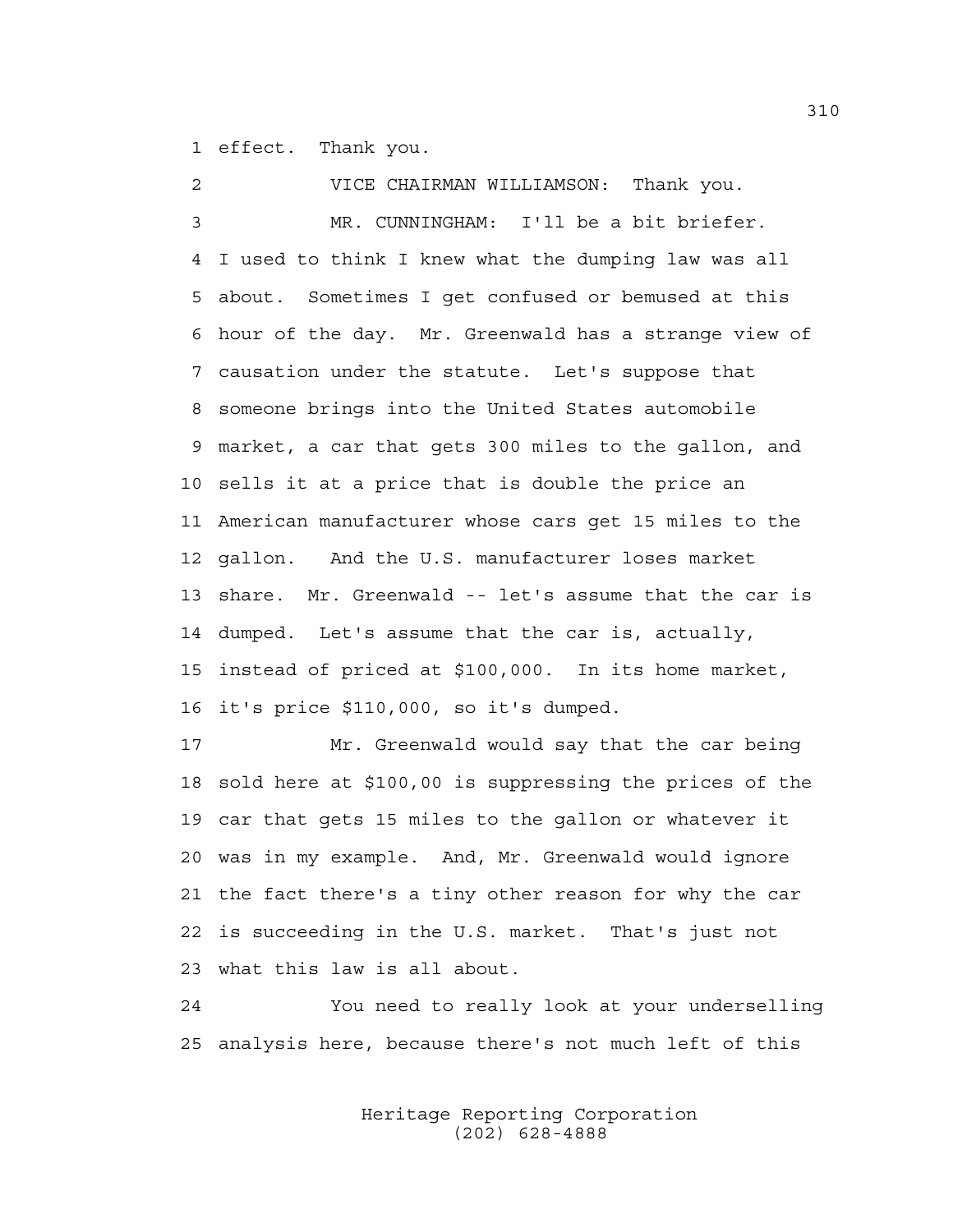1 case, frankly, there's a genuine issue -- we win the 2 issue, but a genuine issue as to price suppression. 3 There's not much of anything else left in this case. 4 You've seen that the market share that imports have 5 gotten is predominantly in the areas where the U.S. 6 industry doesn't compete. In this area where the 7 industry does compete in part, not entirely; because 8 they didn't have four-doors, for examples, until this 9 part where the graphs start to narrow. You'll see in 10 the biggest category, certainly, very, very 11 substantial consistent undersell -- overselling by the 12 imports. And you have U.S. industry volume 13 increasing. And the market share loss is really a 14 market share loss primarily because they didn't -- 15 weren't in the area where the imports were gaining the 16 market share or in areas where there was no 17 underselling.

18 It's a hard case for the petitioner here. I 19 really do think that the only legitimate issue here is 20 a price suppression issue. I think it's an issue that 21 falls apart if you have no underselling or if you have 22 predominance of overselling. I think Petitioner 23 effectively concedes that there's a predominance of 24 overselling by any method that the Commission 25 ordinarily uses. And I would ask you to look hard at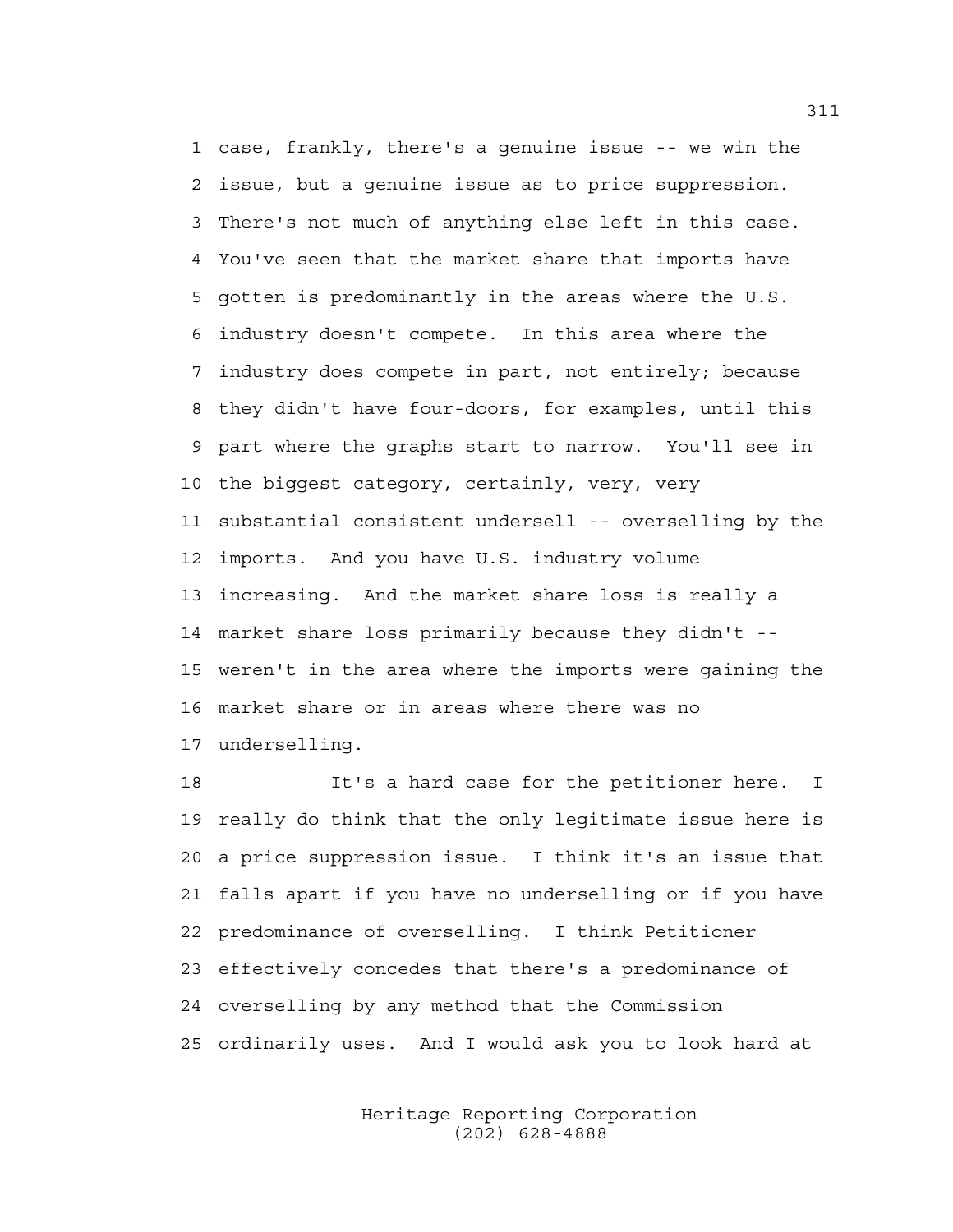1 our brief, which analyzes overselling, underselling; 2 every way you could possibly analyze it, and comes out 3 that there's a great predominance of overselling.

4 I don't think you could get to a point where 5 you can say here that an industry that has not lost 6 volume, has lost market share only to imports that it 7 doesn't compete with, and that is not being undersold 8 can get an affirmative determination in this case. 9 Look hard at the underselling. It totally refutes the 10 price suppression issue.

11 Look hard at the analysis, which we'll do 12 for you in more detail of the other aspects of this 13 industry that have the same cost pressures but no 14 import competition. That also refutes the price 15 suppression issue. This really is a case that needs a 16 negative determination, and I urge the Commission to 17 do it.

18 VICE CHAIRMAN WILLIAMSON: Thank you, 19 Petitioners and Respondents. Let's see, so, our 20 hearing is now over. Post-hearing briefs, statements 21 responsive to questions and request of the Commission 22 and corrections to the transcript must be filed by 23 March 20th, 2010. Closing of the record and final 24 release of data to parties is April 10, 2010; and 25 final comments are due April 12, 2012. And, with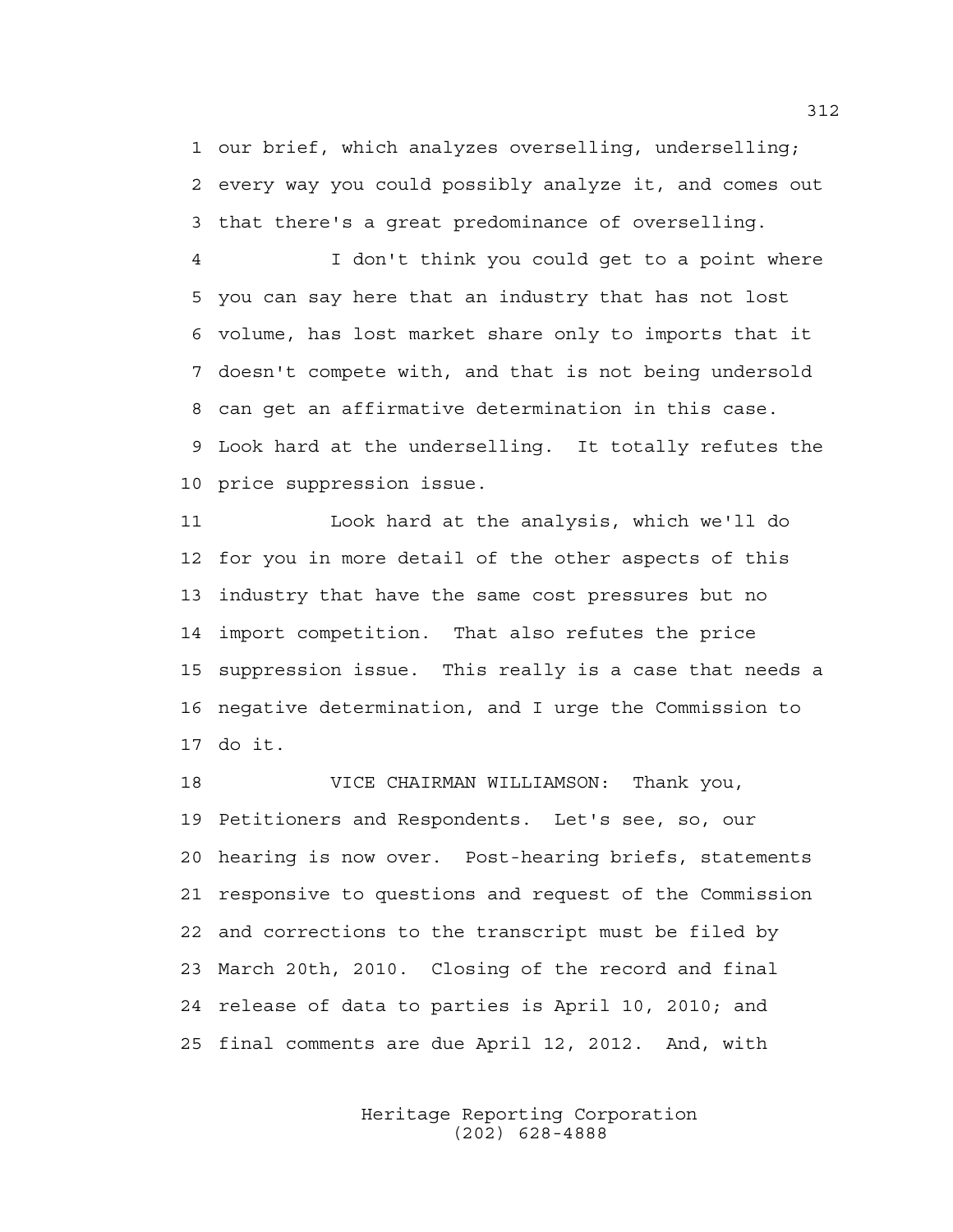1 that, this hearing is closed. Thank you. 2 (Whereupon, at 5:30 p.m., the hearing in the 3 above-entitled matter was concluded.)

- 4 //
- 5 //
- 6 //
- 7 //
- 8 //
- 9 //
- 10 //
- 11 //
- 12 //
- 13 //
- 14 //
- 15 //
- 16 //
- 17 //
- 18 //
- 19 //
- 20 //
- 21 //
- 22 //
- 23 //
- 24 //
- 25 //